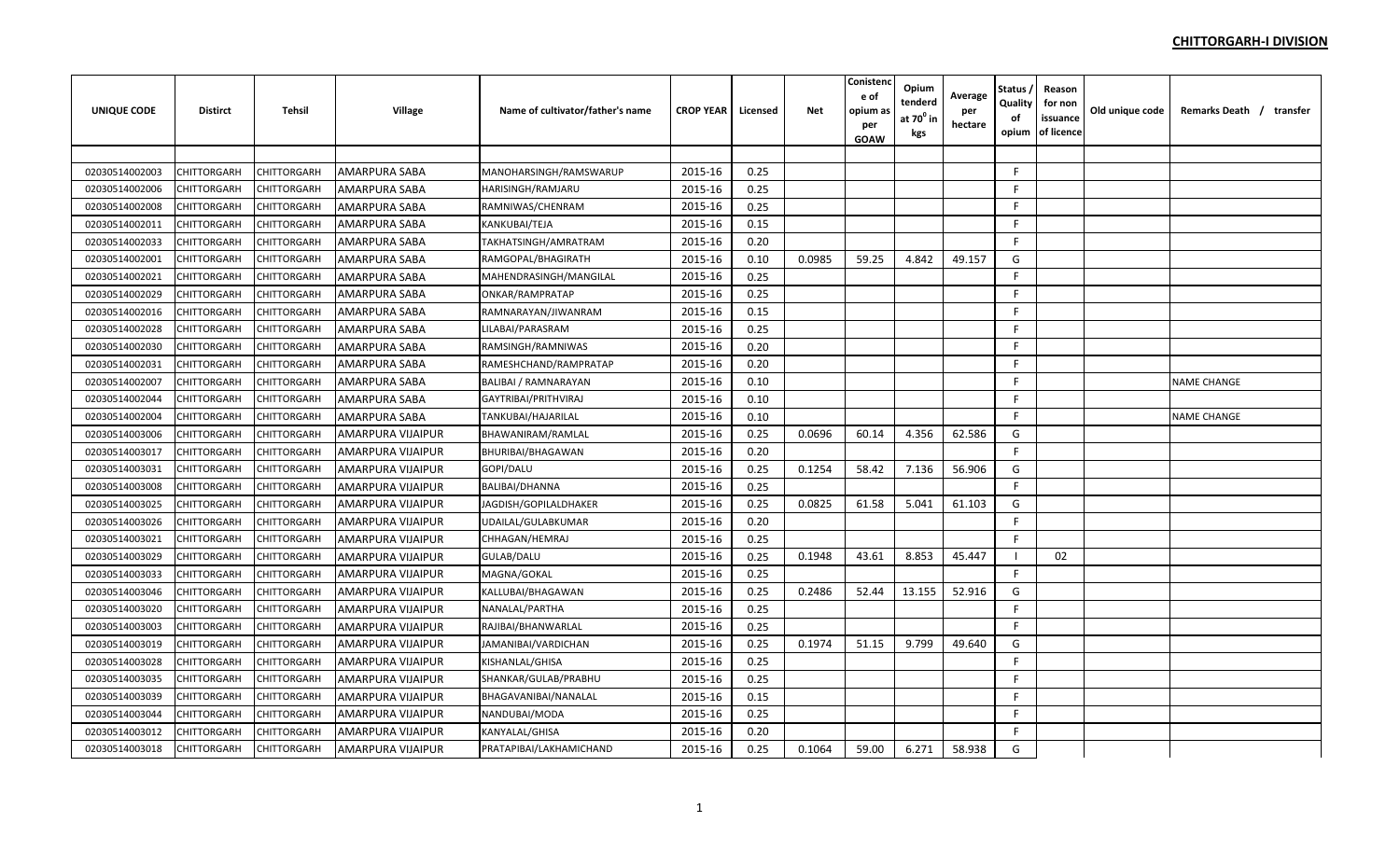| <b>UNIQUE CODE</b> | <b>Distirct</b> | <b>Tehsil</b> | Village                  | Name of cultivator/father's name | <b>CROP YEAR</b> | Licensed | <b>Net</b> | Conistend<br>e of<br>opium as<br>per<br><b>GOAW</b> | Opium<br>tenderd<br>at $70^0$ in<br>kgs | Average<br>per<br>hectare | <b>Status</b><br>Quality<br>of<br>opium | Reason<br>for non<br>issuance<br>of licence | Old unique code | Remarks Death / transfer |
|--------------------|-----------------|---------------|--------------------------|----------------------------------|------------------|----------|------------|-----------------------------------------------------|-----------------------------------------|---------------------------|-----------------------------------------|---------------------------------------------|-----------------|--------------------------|
|                    |                 |               |                          |                                  |                  |          |            |                                                     |                                         |                           |                                         |                                             |                 |                          |
| 02030514003007     | CHITTORGARH     | CHITTORGARH   | <b>AMARPURA VIJAIPUR</b> | MATHARALAL/NARAYAN               | 2015-16          | 0.20     |            |                                                     |                                         |                           | F.                                      |                                             |                 |                          |
| 02030514003024     | CHITTORGARH     | CHITTORGARH   | AMARPURA VIJAIPUR        | MANGILAL/KAJOD                   | 2015-16          | 0.25     |            |                                                     |                                         |                           | F.                                      |                                             |                 |                          |
| 02030514003050     | CHITTORGARH     | CHITTORGARH   | <b>AMARPURA VIJAIPUR</b> | BADRILAL/MANGILAL                | 2015-16          | 0.25     |            |                                                     |                                         |                           | F.                                      |                                             |                 |                          |
| 02030514003049     | CHITTORGARH     | CHITTORGARH   | AMARPURA VIJAIPUR        | DAYARAM/BHANWARLAL               | 2015-16          | 0.25     |            |                                                     |                                         |                           | F                                       |                                             |                 |                          |
| 02030514004042     | CHITTORGARH     | CHITTORGARH   | <b>ARNIYAPANT</b>        | KISHANLAL/ONKAR                  | 2015-16          | 0.25     | 0.1004     | 61.51                                               | 6.125                                   | 61.006                    | G                                       |                                             |                 |                          |
| 02030514004016     | CHITTORGARH     | CHITTORGARH   | ARNIYAPANT               | DADAMCHAND/HAJARI                | 2015-16          | 0.25     |            |                                                     |                                         |                           | F                                       |                                             |                 |                          |
| 02030514004002     | CHITTORGARH     | CHITTORGARH   | ARNIYAPANT               | KISHANA/MANGUMATARUKMANI         | 2015-16          | 0.20     |            |                                                     |                                         |                           | F.                                      |                                             |                 |                          |
| 02030514005007     | CHITTORGARH     | CHITTORGARH   | <b>BAGERIA</b>           | SOHANLAL/ONKAR                   | 2015-16          | 0.25     |            |                                                     |                                         |                           | F.                                      |                                             |                 |                          |
| 02030514005004     | CHITTORGARH     | CHITTORGARH   | <b>BAGERIA</b>           | GHISULAL/HEMRAJ                  | 2015-16          | 0.20     |            |                                                     |                                         |                           | F.                                      |                                             |                 |                          |
| 02030514005008     | CHITTORGARH     | CHITTORGARH   | <b>BAGERIA</b>           | BALKISHAN/SAWAIRAM               | 2015-16          | 0.25     | 0.2435     | 60.99                                               | 14.428                                  | 59.253                    | G                                       |                                             |                 |                          |
| 02030514005025     | CHITTORGARH     | CHITTORGARH   | <b>BAGERIA</b>           | NANIBAI/BHURALAL                 | 2015-16          | 0.25     | 0.2415     | 57.41                                               | 14.188                                  | 58.750                    | G                                       |                                             |                 |                          |
| 02030514005026     | CHITTORGARH     | CHITTORGARH   | <b>BAGERIA</b>           | MANGILAL/TULSIRAM                | 2015-16          | 0.25     | 0.2495     | 58.04                                               | 14.419                                  | 57.792                    | G                                       |                                             |                 |                          |
| 02030514005032     | CHITTORGARH     | CHITTORGARH   | <b>BAGERIA</b>           | RAMCHANDRA/HIRALAL               | 2015-16          | 0.20     | 0.1958     | 59.04                                               | 11.707                                  | 59.791                    | G                                       |                                             |                 |                          |
| 02030514005024     | CHITTORGARH     | CHITTORGARH   | <b>BAGERIA</b>           | NANURAM/PRABHULAL                | 2015-16          | 0.25     |            |                                                     |                                         |                           | F.                                      |                                             |                 |                          |
| 02030514005027     | CHITTORGARH     | CHITTORGARH   | <b>BAGERIA</b>           | NANIBAI/MAGNIRAM                 | 2015-16          | 0.25     | 0.1026     | 66.45                                               | 7.158                                   | 69.766                    | G                                       |                                             |                 |                          |
| 02030514005033     | CHITTORGARH     | CHITTORGARH   | <b>BAGERIA</b>           | BHOLIRAM/MAGNIRAM                | 2015-16          | 0.25     | 0.2506     | 56.49                                               | 14.365                                  | 57.322                    | G                                       |                                             |                 |                          |
| 02030514005002     | CHITTORGARH     | CHITTORGARH   | <b>BAGERIA</b>           | KAJOD/DHANNA                     | 2015-16          | 0.25     | 0.1215     | 59.74                                               | 7.553                                   | 62.165                    | G                                       |                                             |                 |                          |
| 02030514005009     | CHITTORGARH     | CHITTORGARH   | <b>BAGERIA</b>           | PYARCHAND/MODA/UDAIRAM           | 2015-16          | 0.25     | 0.2551     | 58.30                                               | 14.767                                  | 57.887                    | G                                       |                                             |                 |                          |
| 02030514005011     | CHITTORGARH     | CHITTORGARH   | <b>BAGERIA</b>           | BARDICHAND/PRATHVIRAJ            | 2015-16          | 0.25     |            |                                                     |                                         |                           | F.                                      |                                             |                 |                          |
| 02030514005013     | CHITTORGARH     | CHITTORGARH   | <b>BAGERIA</b>           | KANHAIYALAL/KAJOD                | 2015-16          | 0.25     |            |                                                     |                                         |                           | F.                                      |                                             |                 |                          |
| 02030514005023     | CHITTORGARH     | CHITTORGARH   | <b>BAGERIA</b>           | TARACHAND/HEERALALDHAKAR         | 2015-16          | 0.15     | 0.1453     | 63.30                                               | 10.110                                  | 69.580                    |                                         | 02                                          |                 |                          |
| 02030514005031     | CHITTORGARH     | CHITTORGARH   | <b>BAGERIA</b>           | GORILAL/DAYARAM                  | 2015-16          | 0.25     |            |                                                     |                                         |                           | F                                       |                                             |                 |                          |
| 02030514005038     | CHITTORGARH     | CHITTORGARH   | <b>BAGERIA</b>           | UDAIRAM/DAULATRAM                | 2015-16          | 0.25     |            |                                                     |                                         |                           | F                                       |                                             |                 |                          |
| 02030514005039     | CHITTORGARH     | CHITTORGARH   | <b>BAGERIA</b>           | RANGLAL/RAMLAL                   | 2015-16          | 0.25     |            |                                                     |                                         |                           | F.                                      |                                             |                 |                          |
| 02030514005003     | CHITTORGARH     | CHITTORGARH   | <b>BAGERIA</b>           | PYARIBAI/PRABHU                  | 2015-16          | 0.25     |            |                                                     |                                         |                           | F.                                      |                                             |                 |                          |
| 02030514005018     | CHITTORGARH     | CHITTORGARH   | <b>BAGERIA</b>           | MADENLAL/PRABHULAL               | 2015-16          | 0.25     |            |                                                     |                                         |                           | F.                                      |                                             |                 |                          |
| 02030514005040     | CHITTORGARH     | CHITTORGARH   | <b>BAGERIA</b>           | SITABAI/MADENLAL                 | 2015-16          | 0.25     | 0.2574     | 63.99                                               | 15.623                                  | 60.695                    | G                                       |                                             |                 |                          |
| 02030514005016     | CHITTORGARH     | CHITTORGARH   | <b>BAGERIA</b>           | MANGILAL/PRATHAVIRAJ             | 2015-16          | 0.10     |            |                                                     |                                         |                           | F                                       |                                             |                 |                          |
| 02030514007053     | CHITTORGARH     | CHITTORGARH   | <b>BANESTI</b>           | DALLA/BHURA                      | 2015-16          | 0.15     |            |                                                     |                                         |                           | F.                                      |                                             |                 |                          |
| 02030514007015     | CHITTORGARH     | CHITTORGARH   | <b>BANESTI</b>           | BAKSHIRAM/PRATHVIRAJ             | 2015-16          | 0.10     |            |                                                     |                                         |                           | F.                                      |                                             |                 |                          |
| 02030514010004     | CHITTORGARH     | CHITTORGARH   | <b>BHADKIA</b>           | BADRINARAYAN/GHISULAL            | 2015-16          | 0.20     |            |                                                     |                                         |                           | F.                                      |                                             |                 |                          |
| 02030514010005     | CHITTORGARH     | CHITTORGARH   | <b>BHADKIA</b>           | JAGDISH/BHAWARLAL                | 2015-16          | 0.25     |            |                                                     |                                         |                           | F.                                      |                                             |                 |                          |
| 02030514010006     | CHITTORGARH     | CHITTORGARH   | <b>BHADKIA</b>           | SOHANIBAI/BHAGWAN                | 2015-16          | 0.25     | 0.2399     | 59.40                                               | 14.757                                  | 61.513                    | G                                       |                                             |                 |                          |
| 02030514010010     | CHITTORGARH     | CHITTORGARH   | <b>BHADKIA</b>           | KALURAM/BHAWAR                   | 2015-16          | 0.25     |            |                                                     |                                         |                           | F                                       |                                             |                 |                          |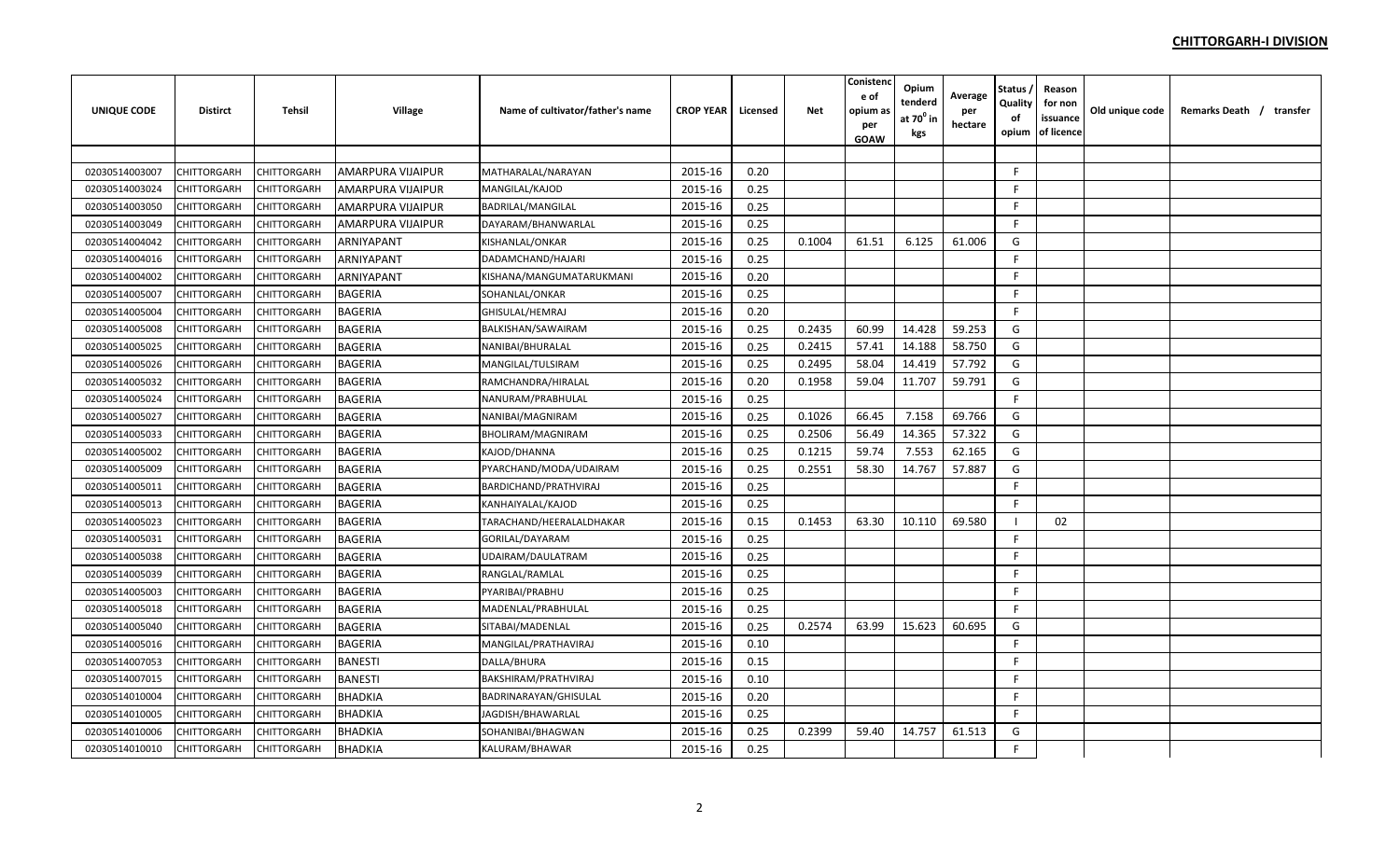| <b>UNIQUE CODE</b> | <b>Distirct</b> | <b>Tehsil</b> | Village                 | Name of cultivator/father's name | <b>CROP YEAR</b> | Licensed | <b>Net</b> | Conistend<br>e of<br>opium a:<br>per<br>GOAW | Opium<br>tenderd<br>at $70^0$ in<br>kgs | Average<br>per<br>hectare | <b>Status</b><br>Quality<br>of<br>opium | Reason<br>for non<br>issuance<br>of licence | Old unique code | Remarks Death / transfer |
|--------------------|-----------------|---------------|-------------------------|----------------------------------|------------------|----------|------------|----------------------------------------------|-----------------------------------------|---------------------------|-----------------------------------------|---------------------------------------------|-----------------|--------------------------|
|                    |                 |               |                         |                                  |                  |          |            |                                              |                                         |                           |                                         |                                             |                 |                          |
| 02030514010029     | CHITTORGARH     | CHITTORGARH   | <b>BHADKIA</b>          | DEVILAL/LABHCHAND                | 2015-16          | 0.25     |            |                                              |                                         |                           | F.                                      |                                             |                 |                          |
| 02030514010025     | CHITTORGARH     | CHITTORGARH   | <b>BHADKIA</b>          | RADHESHYAM/SHANKARDAKHAR         | 2015-16          | 0.25     |            |                                              |                                         |                           | F.                                      |                                             |                 |                          |
| 02030514010009     | CHITTORGARH     | CHITTORGARH   | <b>BHADKIA</b>          | BHOLIRAM/SHANKARLAL              | 2015-16          | 0.25     |            |                                              |                                         |                           | F.                                      |                                             |                 |                          |
| 02030514010011     | CHITTORGARH     | CHITTORGARH   | <b>BHADKIA</b>          | SOHAN/DHNNA                      | 2015-16          | 0.25     |            |                                              |                                         |                           | F                                       |                                             |                 |                          |
| 02030514010003     | CHITTORGARH     | CHITTORGARH   | <b>BHADKIA</b>          | DAKHIBAI/CHHAGANLAL              | 2015-16          | 0.25     |            |                                              |                                         |                           | F.                                      |                                             |                 |                          |
| 02030514010031     | CHITTORGARH     | CHITTORGARH   | <b>BHADKIA</b>          | BABRU/MOHAN                      | 2015-16          | 0.25     | 0.0978     | 58.19                                        | 5.453                                   | 55.757                    | G                                       |                                             |                 |                          |
| 02030514010002     | CHITTORGARH     | CHITTORGARH   | <b>BHADKIA</b>          | LABHCHAND/GORILAL                | 2015-16          | 0.25     |            |                                              |                                         |                           | E                                       |                                             |                 |                          |
| 02030514010016     | CHITTORGARH     | CHITTORGARH   | <b>BHADKIA</b>          | MOHAN/DHANNA                     | 2015-16          | 0.10     |            |                                              |                                         |                           | F.                                      |                                             |                 |                          |
| 02030514013032     | CHITTORGARH     | CHITTORGARH   | <b>BHERUJI KA KHEDA</b> | KALIBAI/BHERULAL                 | 2015-16          | 0.25     |            |                                              |                                         |                           | F.                                      |                                             |                 |                          |
| 02030514013018     | CHITTORGARH     | CHITTORGARH   | <b>BHERUJI KA KHEDA</b> | CHAGANLAL/MANGILAL               | 2015-16          | 0.20     |            |                                              |                                         |                           | F                                       |                                             |                 |                          |
| 02030514013023     | CHITTORGARH     | CHITTORGARH   | <b>BHERUJI KA KHEDA</b> | BABULAL/KASIRAM                  | 2015-16          | 0.25     | 0.2468     | 69.63                                        | 17.228                                  | 69.806                    | G                                       |                                             |                 |                          |
| 02030514013004     | CHITTORGARH     | CHITTORGARH   | BHERUJI KA KHEDA        | BHERULAL/PYARA                   | 2015-16          | 0.25     |            |                                              |                                         |                           | E                                       |                                             |                 |                          |
| 02030514013006     | CHITTORGARH     | CHITTORGARH   | <b>BHERUJI KA KHEDA</b> | MATHARA/UDA                      | 2015-16          | 0.20     | 0.2009     | 66.19                                        | 13.304                                  | 66.222                    | G                                       |                                             |                 |                          |
| 02030514013014     | CHITTORGARH     | CHITTORGARH   | <b>BHERUJI KA KHEDA</b> | GABUR/HIRA                       | 2015-16          | 0.20     | 0.1964     | 69.61                                        | 13.673                                  | 69.618                    | G                                       |                                             |                 |                          |
| 02030514014008     | CHITTORGARH     | CHITTORGARH   | <b>BHUNGDIA</b>         | AMBHALAL/CHUNILAL                | 2015-16          | 0.25     | 0.2445     | 65.12                                        | 17.536                                  | 71.722                    |                                         | 02                                          |                 |                          |
| 02030514014001     | CHITTORGARH     | CHITTORGARH   | <b>BHUNGDIA</b>         | NARAYAN/KISHANA                  | 2015-16          | 0.25     |            |                                              |                                         |                           | F.                                      |                                             |                 |                          |
| 02030514014010     | CHITTORGARH     | CHITTORGARH   | <b>BHUNGDIA</b>         | BHERU/DEVA                       | 2015-16          | 0.20     |            |                                              |                                         |                           | F.                                      |                                             |                 |                          |
| 02030514014004     | CHITTORGARH     | CHITTORGARH   | <b>BHUNGDIA</b>         | GHISUDAS/MODIDAS                 | 2015-16          | 0.25     | 0.1240     | 60.94                                        | 7.513                                   | 60.589                    | G                                       |                                             |                 |                          |
| 02030514014017     | CHITTORGARH     | CHITTORGARH   | <b>BHUNGDIA</b>         | KANKUBAI/DEVILAL                 | 2015-16          | 0.10     | 0.1033     | 63.69                                        | 6.815                                   | 65.973                    |                                         | 02                                          |                 |                          |
| 02030514014020     | CHITTORGARH     | CHITTORGARH   | <b>BHUNGDIA</b>         | BHAGAWANA/AMARA                  | 2015-16          | 0.25     | 0.2460     | 72.67                                        | 18.624                                  | 75.707                    | - 1                                     | 02                                          |                 |                          |
| 02030514014030     | CHITTORGARH     | CHITTORGARH   | <b>BHUNGDIA</b>         | HEERU/NANA                       | 2015-16          | 0.20     |            |                                              |                                         |                           | F.                                      |                                             |                 |                          |
| 02030514014009     | CHITTORGARH     | CHITTORGARH   | <b>BHUNGDIA</b>         | MOHAN/AMARA                      | 2015-16          | 0.25     | 0.2475     | 63.91                                        | 16.580                                  | 66.990                    | - 1                                     | 02                                          |                 |                          |
| 02030514014007     | CHITTORGARH     | CHITTORGARH   | <b>BHUNGDIA</b>         | CHATURBHUJ/KISHANA               | 2015-16          | 0.10     |            |                                              |                                         |                           | F                                       |                                             |                 |                          |
| 02030514014011     | CHITTORGARH     | CHITTORGARH   | <b>BHUNGDIA</b>         | BADRILAL/CHUNILAL                | 2015-16          | 0.10     |            |                                              |                                         |                           | F.                                      |                                             |                 |                          |
| 02030514014023     | CHITTORGARH     | CHITTORGARH   | <b>BHUNGDIA</b>         | GITABAI / MADHU                  | 2015-16          | 0.10     |            |                                              |                                         |                           | F.                                      |                                             |                 | <b>NAME CHANGE</b>       |
| 02030514015008     | CHITTORGARH     | CHITTORGARH   | <b>BILODA</b>           | RAMCHANDRA/BHANWARLAL            | 2015-16          | 0.25     |            |                                              |                                         |                           | F.                                      |                                             |                 |                          |
| 02030514015029     | CHITTORGARH     | CHITTORGARH   | <b>BILODA</b>           | MOHANSINGH/KHEMRAJ               | 2015-16          | 0.20     | 0.1500     | 70.27                                        | 1.697                                   | 11.313                    | G                                       |                                             |                 |                          |
| 02030514015032     | CHITTORGARH     | CHITTORGARH   | <b>BILODA</b>           | BASRAJ/KALU                      | 2015-16          | 0.20     |            |                                              |                                         |                           | F                                       |                                             |                 |                          |
| 02030514015033     | CHITTORGARH     | CHITTORGARH   | <b>BILODA</b>           | RAMLAL/KALULAL                   | 2015-16          | 0.25     |            |                                              |                                         |                           | F.                                      |                                             |                 |                          |
| 02030514015036     | CHITTORGARH     | CHITTORGARH   | <b>BILODA</b>           | SHANTIBAI/CHATARBHUJ             | 2015-16          | 0.10     |            |                                              |                                         |                           | F.                                      |                                             |                 |                          |
| 02030514015043     | CHITTORGARH     | CHITTORGARH   | <b>BILODA</b>           | LALSINGH/RAMNARAYAN              | 2015-16          | 0.10     |            |                                              |                                         |                           | F.                                      |                                             |                 |                          |
| 02030514015047     | CHITTORGARH     | CHITTORGARH   | <b>BILODA</b>           | SHANTILAL/CHATARBHUJ             | 2015-16          | 0.15     |            |                                              |                                         |                           | F.                                      |                                             |                 |                          |
| 02030514015048     | CHITTORGARH     | CHITTORGARH   | <b>BILODA</b>           | DALCHAND/MOTILAL                 | 2015-16          | 0.10     |            |                                              |                                         |                           | F.                                      |                                             |                 |                          |
| 02030514015063     | CHITTORGARH     | CHITTORGARH   | <b>BILODA</b>           | LALSINGH/RAMCHAND                | 2015-16          | 0.25     |            |                                              |                                         |                           | F                                       |                                             |                 |                          |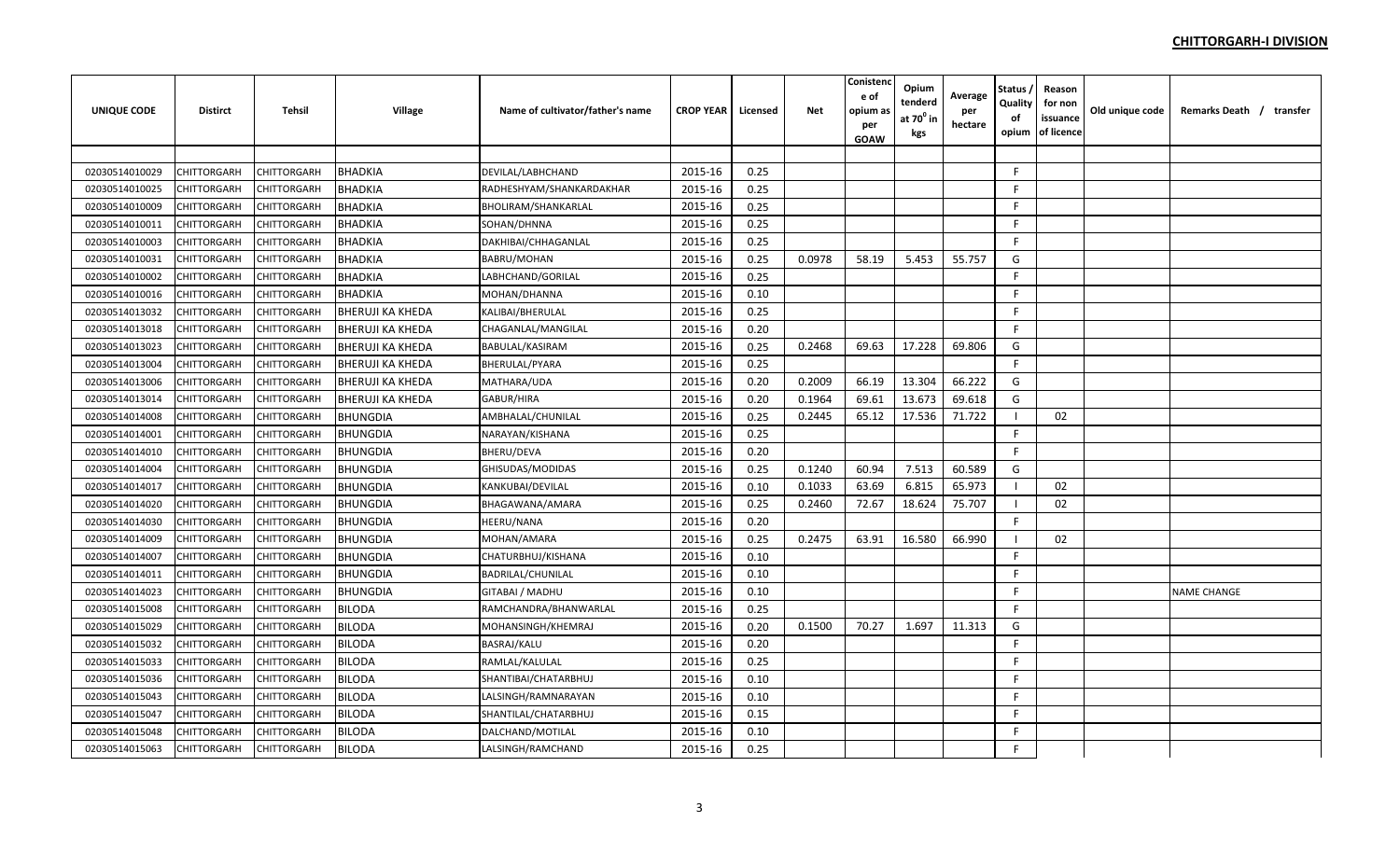| <b>UNIQUE CODE</b> | <b>Distirct</b> | <b>Tehsil</b> | Village       | Name of cultivator/father's name | <b>CROP YEAR</b> | Licensed | <b>Net</b> | Conistenc<br>e of<br>opium as<br>per<br><b>GOAW</b> | Opium<br>tenderd<br>at 70 <sup>°</sup> in<br>kgs | Average<br>per<br>hectare | Status<br>Quality<br>of<br>opium | Reason<br>for non<br>issuance<br>of licence | Old unique code | Remarks Death / transfer |
|--------------------|-----------------|---------------|---------------|----------------------------------|------------------|----------|------------|-----------------------------------------------------|--------------------------------------------------|---------------------------|----------------------------------|---------------------------------------------|-----------------|--------------------------|
|                    |                 |               |               |                                  |                  |          |            |                                                     |                                                  |                           |                                  |                                             |                 |                          |
| 02030514015068     | CHITTORGARH     | CHITTORGARH   | <b>BILODA</b> | SHANTILAL/SHORAM                 | 2015-16          | 0.15     |            |                                                     |                                                  |                           | E                                |                                             |                 |                          |
| 02030514015018     | CHITTORGARH     | CHITTORGARH   | <b>BILODA</b> | MANGIBAI/HAJARI                  | 2015-16          | 0.20     |            |                                                     |                                                  |                           | F.                               |                                             |                 |                          |
| 02030514015042     | CHITTORGARH     | CHITTORGARH   | <b>BILODA</b> | PUSHKARLAL/BASRAJ                | 2015-16          | 0.20     |            |                                                     |                                                  |                           | F.                               |                                             |                 |                          |
| 02030514015083     | CHITTORGARH     | CHITTORGARH   | <b>BILODA</b> | RAMLAL/LAXMICHAND                | 2015-16          | 0.25     |            |                                                     |                                                  |                           | F                                |                                             |                 |                          |
| 02030514015034     | CHITTORGARH     | CHITTORGARH   | <b>BILODA</b> | KAMLABAI/LOBHCHAND               | 2015-16          | 0.15     |            |                                                     |                                                  |                           | E                                |                                             |                 |                          |
| 02030514015002     | CHITTORGARH     | CHITTORGARH   | <b>BILODA</b> | BAPU/BHAGIRATH                   | 2015-16          | 0.20     |            |                                                     |                                                  |                           | F.                               |                                             |                 |                          |
| 02030514015004     | CHITTORGARH     | CHITTORGARH   | <b>BILODA</b> | MANOHARSINGH/GOVIIDSINGH         | 2015-16          | 0.25     |            |                                                     |                                                  |                           | E                                |                                             |                 |                          |
| 02030514015009     | CHITTORGARH     | CHITTORGARH   | <b>BILODA</b> | MANOHARSINGH/CHATARBHUJ          | 2015-16          | 0.15     |            |                                                     |                                                  |                           | F.                               |                                             |                 |                          |
| 02030514015015     | CHITTORGARH     | CHITTORGARH   | <b>BILODA</b> | RAMRATAN/JITMAL                  | 2015-16          | 0.20     |            |                                                     |                                                  |                           | E                                |                                             |                 |                          |
| 02030514015055     | CHITTORGARH     | CHITTORGARH   | <b>BILODA</b> | BHERULAL/SHANKARLAL              | 2015-16          | 0.20     |            |                                                     |                                                  |                           | E                                |                                             |                 |                          |
| 02030514015090     | CHITTORGARH     | CHITTORGARH   | <b>BILODA</b> | NARBDABAI/RAMRATAN               | 2015-16          | 0.10     |            |                                                     |                                                  |                           | F                                |                                             |                 |                          |
| 02030514015022     | CHITTORGARH     | CHITTORGARH   | <b>BILODA</b> | KALIBAI/NARAYAN                  | 2015-16          | 0.10     |            |                                                     |                                                  |                           | E                                |                                             |                 |                          |
| 02030514015087     | CHITTORGARH     | CHITTORGARH   | <b>BILODA</b> | SUA/AMRITRAM                     | 2015-16          | 0.10     |            |                                                     |                                                  |                           | F                                |                                             |                 |                          |
| 02030514016002     | CHITTORGARH     | CHITTORGARH   | <b>BILOLA</b> | MOHAN/BHURALAL                   | 2015-16          | 0.20     |            |                                                     |                                                  |                           | F.                               |                                             |                 |                          |
| 02030514016023     | CHITTORGARH     | CHITTORGARH   | <b>BILOLA</b> | MANGILAL/BHERA                   | 2015-16          | 0.20     |            |                                                     |                                                  |                           | F                                |                                             |                 |                          |
| 02030514016026     | CHITTORGARH     | CHITTORGARH   | <b>BILOLA</b> | PYARA/CHAMPA                     | 2015-16          | 0.25     |            |                                                     |                                                  |                           | F                                |                                             |                 |                          |
| 02030514016020     | CHITTORGARH     | CHITTORGARH   | <b>BILOLA</b> | INDRASINGH/ONKARSINGH            | 2015-16          | 0.20     |            |                                                     |                                                  |                           | F                                |                                             |                 |                          |
| 02030514016016     | CHITTORGARH     | CHITTORGARH   | <b>BILOLA</b> | PANIBAI/MATHARALAL               | 2015-16          | 0.10     |            |                                                     |                                                  |                           | F                                |                                             |                 |                          |
| 02030514016004     | CHITTORGARH     | CHITTORGARH   | <b>BILOLA</b> | MADHO/RAMLAL                     | 2015-16          | 0.20     |            |                                                     |                                                  |                           | E                                |                                             |                 |                          |
| 02030514016024     | CHITTORGARH     | CHITTORGARH   | <b>BILOLA</b> | DHKHIBAI/NANDA                   | 2015-16          | 0.20     |            |                                                     |                                                  |                           | F                                |                                             |                 |                          |
| 02030514021229     | CHITTORGARH     | CHITTORGARH   | CHIKSI - A    | TRILOK/NAVALA                    | 2015-16          | 0.20     |            |                                                     |                                                  |                           | F                                |                                             |                 |                          |
| 02030514021004     | CHITTORGARH     | CHITTORGARH   | CHIKSI - A    | AMRTARAM/DHUKAL                  | 2015-16          | 0.20     |            |                                                     |                                                  |                           | F.                               |                                             |                 |                          |
| 02030514021016     | CHITTORGARH     | CHITTORGARH   | CHIKSI - A    | ONKARLAL/BOTLAL                  | 2015-16          | 0.25     |            |                                                     |                                                  |                           | E                                |                                             |                 |                          |
| 02030514021017     | CHITTORGARH     | CHITTORGARH   | CHIKSI - A    | DALU/BHOLARAM                    | 2015-16          | 0.20     |            |                                                     |                                                  |                           | E                                |                                             |                 |                          |
| 02030514021036     | CHITTORGARH     | CHITTORGARH   | CHIKSI - A    | MOHANLAL/RAMNARAYAN              | 2015-16          | 0.25     |            |                                                     |                                                  |                           | F.                               |                                             |                 |                          |
| 02030514021052     | CHITTORGARH     | CHITTORGARH   | CHIKSI - A    | LAKMICHAND/CHOTULAL              | 2015-16          | 0.10     |            |                                                     |                                                  |                           | F.                               |                                             |                 |                          |
| 02030514021055     | CHITTORGARH     | CHITTORGARH   | CHIKSI - A    | HEMRAJ/CHUNNILAL                 | 2015-16          | 0.25     |            |                                                     |                                                  |                           | F                                |                                             |                 |                          |
| 02030514021057     | CHITTORGARH     | CHITTORGARH   | CHIKSI - A    | MANOHARLAL/NANDLAL               | 2015-16          | 0.25     |            |                                                     |                                                  |                           | F.                               |                                             |                 |                          |
| 02030514021068     | CHITTORGARH     | CHITTORGARH   | CHIKSI - A    | RAMRATAN/MANGILAL                | 2015-16          | 0.20     |            |                                                     |                                                  |                           | F.                               |                                             |                 |                          |
| 02030514021069     | CHITTORGARH     | CHITTORGARH   | CHIKSI - A    | FTHELAL/ONKAR                    | 2015-16          | 0.25     |            |                                                     |                                                  |                           | F.                               |                                             |                 |                          |
| 02030514021070     | CHITTORGARH     | CHITTORGARH   | CHIKSI - A    | RAMGOPAL/DOLATRAM                | 2015-16          | 0.25     |            |                                                     |                                                  |                           | F.                               |                                             |                 |                          |
| 02030514021076     | CHITTORGARH     | CHITTORGARH   | CHIKSI - A    | MNOHARLAL/DHNNAMALI              | 2015-16          | 0.20     |            |                                                     |                                                  |                           | F                                |                                             |                 |                          |
| 02030514021086     | CHITTORGARH     | CHITTORGARH   | CHIKSI - A    | NARWARSINGH/LAXMILAL             | 2015-16          | 0.20     |            |                                                     |                                                  |                           | F                                |                                             |                 |                          |
| 02030514021087     | CHITTORGARH     | CHITTORGARH   | CHIKSI - A    | KESURAM/PERTVIRAJ                | 2015-16          | 0.20     |            |                                                     |                                                  |                           | F                                |                                             |                 |                          |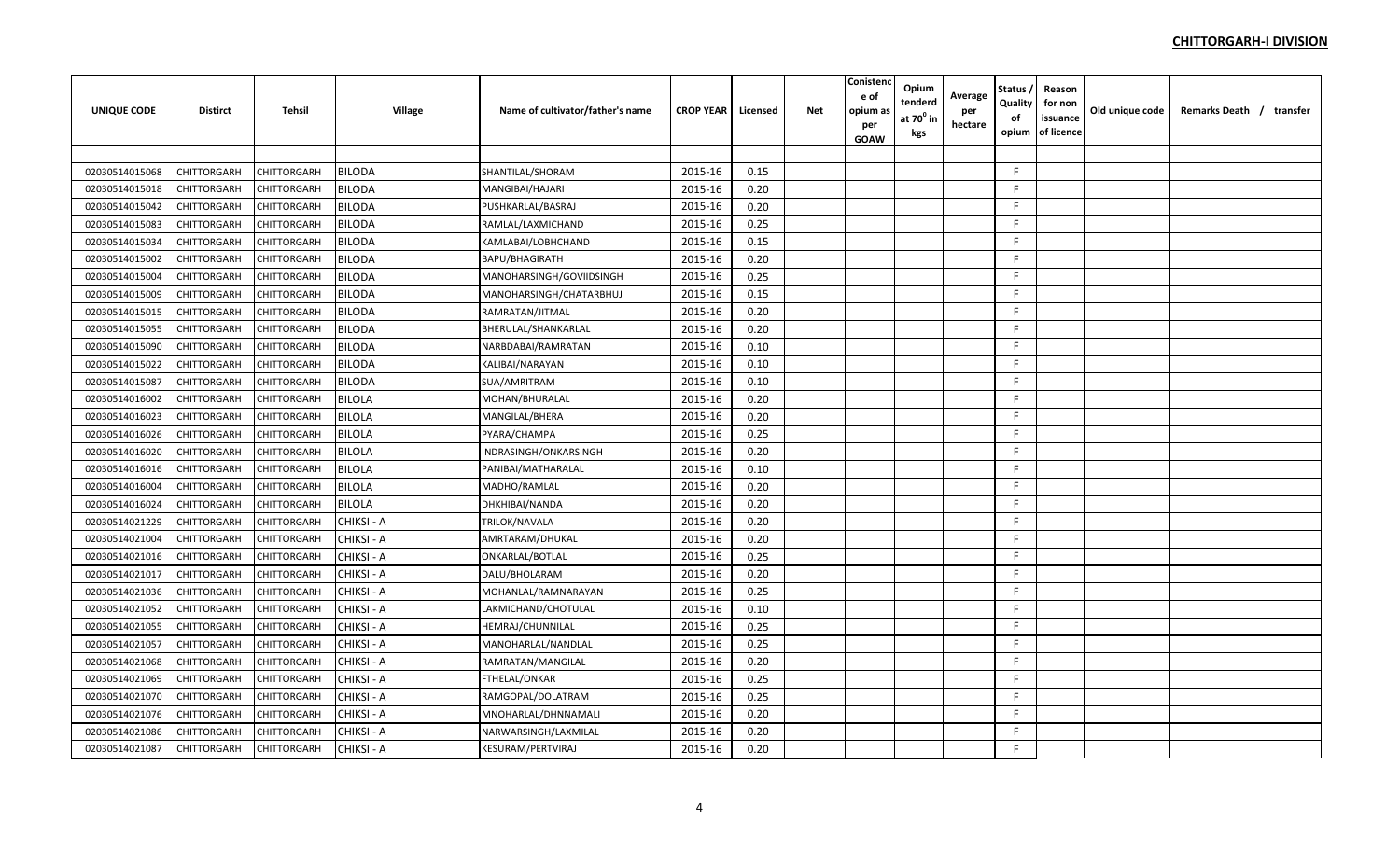| <b>UNIQUE CODE</b> | <b>Distirct</b> | <b>Tehsil</b> | Village           | Name of cultivator/father's name | <b>CROP YEAR</b> | Licensed | Net    | Conisten<br>e of<br>opium as<br>per | Opium<br>tenderd<br>at $70^0$ in | Average<br>per<br>hectare | Status<br>Quality<br>οf | Reason<br>for non<br>issuance<br>of licence | Old unique code | Remarks Death / transfer |
|--------------------|-----------------|---------------|-------------------|----------------------------------|------------------|----------|--------|-------------------------------------|----------------------------------|---------------------------|-------------------------|---------------------------------------------|-----------------|--------------------------|
|                    |                 |               |                   |                                  |                  |          |        | GOAW                                | kgs                              |                           | opium                   |                                             |                 |                          |
|                    |                 |               |                   |                                  |                  |          |        |                                     |                                  |                           |                         |                                             |                 |                          |
| 02030514021090     | CHITTORGARH     | CHITTORGARH   | CHIKSI - A        | TAMUBAI/NANALAL                  | 2015-16          | 0.10     |        |                                     |                                  |                           | F                       |                                             |                 |                          |
| 02030514021067     | CHITTORGARH     | CHITTORGARH   | CHIKSI - A        | GOPAL/HIRALAL                    | 2015-16          | 0.25     |        |                                     |                                  |                           | F.                      |                                             |                 |                          |
| 02030514021231     | CHITTORGARH     | CHITTORGARH   | CHIKSI - A        | HAJARI/DHUKAL                    | 2015-16          | 0.25     |        |                                     |                                  |                           | F.                      |                                             |                 |                          |
| 02030514021210     | CHITTORGARH     | CHITTORGARH   | CHIKSI - A        | GOPAL/BHERULAL                   | 2015-16          | 0.25     |        |                                     |                                  |                           | F.                      |                                             |                 |                          |
| 02030514021003     | CHITTORGARH     | CHITTORGARH   | CHIKSI - A        | RATANLAL/SHANKAR                 | 2015-16          | 0.20     | 0.1984 | 52.45                               | 1.888                            | 9.516                     | G                       |                                             |                 |                          |
| 02030514021024     | CHITTORGARH     | CHITTORGARH   | CHIKSI - A        | SUHAGIBAI/KISHANLAL              | 2015-16          | 0.10     |        |                                     |                                  |                           | F.                      |                                             |                 |                          |
| 02030514021071     | CHITTORGARH     | CHITTORGARH   | CHIKSI - A        | MOHAN/ONKAR                      | 2015-16          | 0.25     |        |                                     |                                  |                           | F                       |                                             |                 |                          |
| 02030514021013     | CHITTORGARH     | CHITTORGARH   | CHIKSI - A        | SYANIBAI/BHAGHIRTH               | 2015-16          | 0.15     |        |                                     |                                  |                           | F                       |                                             |                 |                          |
| 02030514021025     | CHITTORGARH     | CHITTORGARH   | CHIKSI - A        | GOVINDRAM/KAZOD                  | 2015-16          | 0.15     |        |                                     |                                  |                           | F                       |                                             |                 |                          |
| 02030514021211     | CHITTORGARH     | CHITTORGARH   | CHIKSI - A        | <b>BADRILAL/GHISA</b>            | 2015-16          | 0.20     |        |                                     |                                  |                           | F.                      |                                             |                 |                          |
| 02030514021225     | CHITTORGARH     | CHITTORGARH   | CHIKSI - A        | GITABAI/GATTU                    | 2015-16          | 0.15     |        |                                     |                                  |                           | F                       |                                             |                 |                          |
| 02030514021002     | CHITTORGARH     | CHITTORGARH   | CHIKSI - A        | HIRALAL/DEVJI                    | 2015-16          | 0.25     |        |                                     |                                  |                           | F                       |                                             |                 |                          |
| 02030514021007     | CHITTORGARH     | CHITTORGARH   | CHIKSI - A        | KISHANSINGH/HUKMSINGH            | 2015-16          | 0.25     |        |                                     |                                  |                           | F.                      |                                             |                 |                          |
| 02030514021077     | CHITTORGARH     | CHITTORGARH   | CHIKSI - A        | SURESHCHANDRA/GHAMNDIRAM (ERAL)  | 2015-16          | 0.15     |        |                                     |                                  |                           | F                       |                                             |                 |                          |
| 02030514021082     | CHITTORGARH     | CHITTORGARH   | CHIKSI - A        | RAMNIVAS/DADAMCHAND              | 2015-16          | 0.20     |        |                                     |                                  |                           | F.                      |                                             |                 |                          |
| 02030514021233     | CHITTORGARH     | CHITTORGARH   | CHIKSI - A        | NAGJIRAM/MAGNIRAM                | 2015-16          | 0.20     |        |                                     |                                  |                           | F.                      |                                             |                 |                          |
| 02030514021234     | CHITTORGARH     | CHITTORGARH   | CHIKSI - A        | SURESHCHANDRA/GHAMANDIRAM        | 2015-16          | 0.20     |        |                                     |                                  |                           | F.                      |                                             |                 |                          |
| 02030514021031     | CHITTORGARH     | CHITTORGARH   | CHIKSI - A        | NATHIBAI/BANSIDAS                | 2015-16          | 0.10     |        |                                     |                                  |                           | F.                      |                                             |                 |                          |
| 02030514021014     | CHITTORGARH     | CHITTORGARH   | CHIKSI - A        | HARLAL/HUKMA                     | 2015-16          | 0.10     |        |                                     |                                  |                           | F                       |                                             |                 |                          |
| 02030514021104     | CHITTORGARH     | CHITTORGARH   | CHIKSI - B        | KISHANLAL/GHISA                  | 2015-16          | 0.20     |        |                                     |                                  |                           | F.                      |                                             |                 |                          |
| 02030514021112     | CHITTORGARH     | CHITTORGARH   | CHIKSI - B        | ONKARLAL/KALU                    | 2015-16          | 0.10     |        |                                     |                                  |                           | F                       |                                             |                 |                          |
| 02030514021113     | CHITTORGARH     | CHITTORGARH   | CHIKSI - B        | MANGILAL/HIRALAL                 | 2015-16          | 0.15     |        |                                     |                                  |                           | F.                      |                                             |                 |                          |
| 02030514021137     | CHITTORGARH     | CHITTORGARH   | <b>CHIKSI - B</b> | LALCHAND/DULICHAND               | 2015-16          | 0.10     |        |                                     |                                  |                           | F                       |                                             |                 |                          |
| 02030514021139     | CHITTORGARH     | CHITTORGARH   | CHIKSI - B        | CHENRAM/RATANLAL                 | 2015-16          | 0.25     |        |                                     |                                  |                           | F                       |                                             |                 |                          |
| 02030514021146     | CHITTORGARH     | CHITTORGARH   | CHIKSI - B        | GOPAL/SHANKARLAL                 | 2015-16          | 0.25     |        |                                     |                                  |                           | F                       |                                             |                 |                          |
| 02030514021155     | CHITTORGARH     | CHITTORGARH   | CHIKSI - B        | RAMNARAYAN/HIRA                  | 2015-16          | 0.20     |        |                                     |                                  |                           | F.                      |                                             |                 |                          |
| 02030514021174     | CHITTORGARH     | CHITTORGARH   | CHIKSI - B        | RAMSINGH/RAMNARAYAN              | 2015-16          | 0.20     |        |                                     |                                  |                           | F.                      |                                             |                 |                          |
| 02030514021175     | CHITTORGARH     | CHITTORGARH   | CHIKSI - B        | BAPULAL/SHANKAR                  | 2015-16          | 0.25     |        |                                     |                                  |                           | F.                      |                                             |                 |                          |
| 02030514021196     | CHITTORGARH     | CHITTORGARH   | CHIKSI - B        | KESAWBAI/NANA                    | 2015-16          | 0.20     |        |                                     |                                  |                           | F                       |                                             |                 |                          |
| 02030514021111     | CHITTORGARH     | CHITTORGARH   | CHIKSI - B        | RAMNARAYAN/RATANLAL              | 2015-16          | 0.20     |        |                                     |                                  |                           | F.                      |                                             |                 |                          |
| 02030514021180     | CHITTORGARH     | CHITTORGARH   | CHIKSI - B        | VENIRAM/KAJOD                    | 2015-16          | 0.10     | 0.0960 | 59.26                               | 5.968                            | 62.167                    | G                       |                                             |                 |                          |
| 02030514021121     | CHITTORGARH     | CHITTORGARH   | CHIKSI - B        | BHERU/GHISU                      | 2015-16          | 0.15     |        |                                     |                                  |                           | F.                      |                                             |                 |                          |
| 02030514021125     | CHITTORGARH     | CHITTORGARH   | CHIKSI - B        | GHISU/MOTI                       | 2015-16          | 0.20     |        |                                     |                                  |                           | F.                      |                                             |                 |                          |
| 02030514021128     | CHITTORGARH     | CHITTORGARH   | CHIKSI - B        | MANOHARLAL/VENIRAM               | 2015-16          | 0.25     |        |                                     |                                  |                           | F                       |                                             |                 |                          |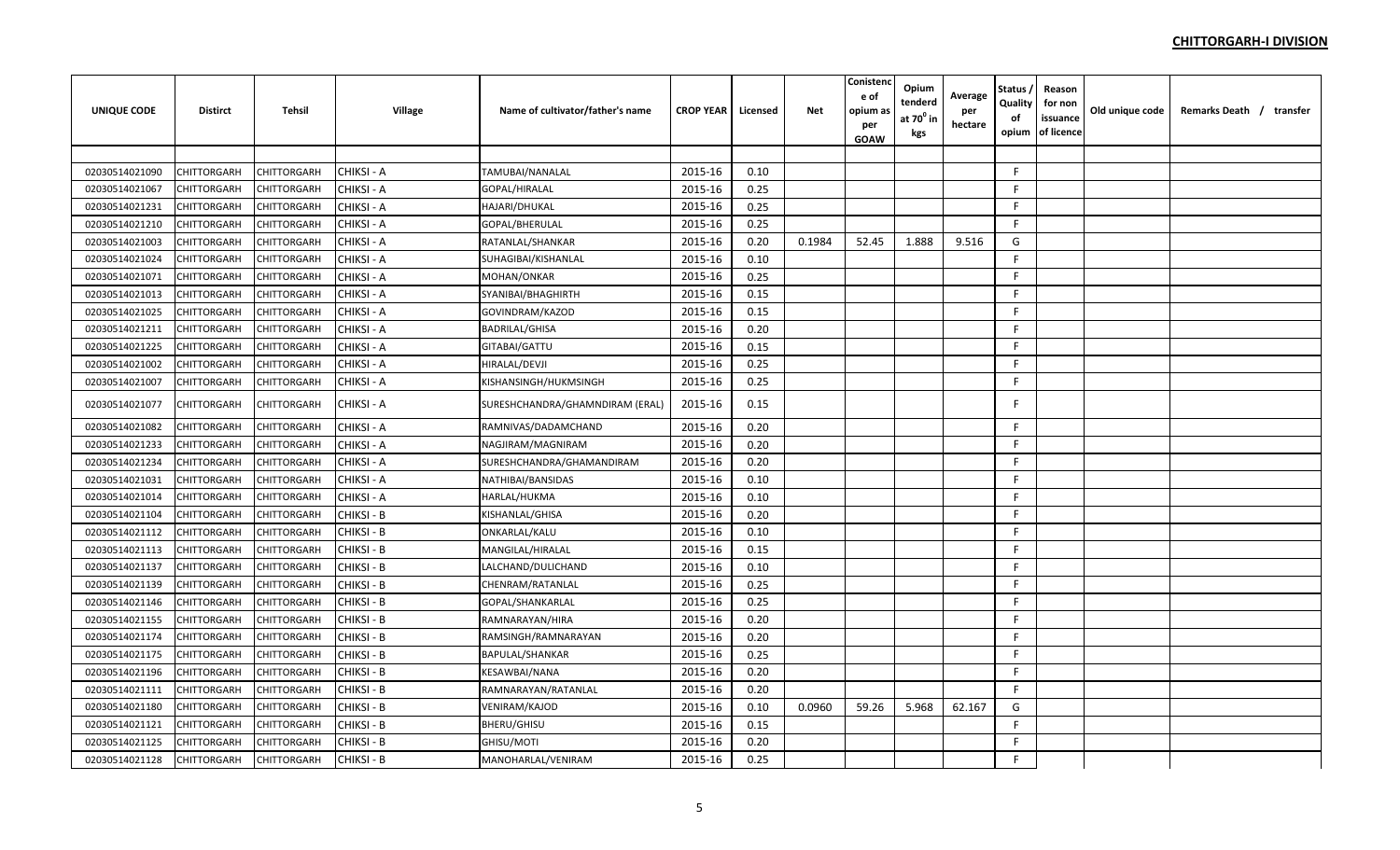| <b>UNIQUE CODE</b> | <b>Distirct</b>    | <b>Tehsil</b>      | <b>Village</b>             | Name of cultivator/father's name | <b>CROP YEAR</b> | Licensed | <b>Net</b> | Conistenc<br>e of<br>opium as<br>per<br><b>GOAW</b> | Opium<br>tenderd<br>at $70^0$ in<br>kgs | Average<br>per<br>hectare | Status<br>Quality<br>of<br>opium | Reason<br>for non<br>issuance<br>of licence | Old unique code | Remarks Death / transfer |  |
|--------------------|--------------------|--------------------|----------------------------|----------------------------------|------------------|----------|------------|-----------------------------------------------------|-----------------------------------------|---------------------------|----------------------------------|---------------------------------------------|-----------------|--------------------------|--|
|                    |                    |                    |                            |                                  |                  |          |            |                                                     |                                         |                           |                                  |                                             |                 |                          |  |
| 02030514021156     | CHITTORGARH        | <b>CHITTORGARH</b> | CHIKSI - B                 | NARENDER/HIRALAL                 | 2015-16          | 0.20     |            |                                                     |                                         |                           | $\mathsf{F}$                     |                                             |                 |                          |  |
| 02030514021148     | CHITTORGARH        | CHITTORGARH        | CHIKSI - B                 | MANGILAL/SHRIRAM                 | 2015-16          | 0.25     |            |                                                     |                                         |                           | F.                               |                                             |                 |                          |  |
| 02030514021140     | CHITTORGARH        | <b>CHITTORGARH</b> | <b>CHIKSI - B</b>          | SHOBHA/NANDA                     | 2015-16          | 0.20     |            |                                                     |                                         |                           | F                                |                                             |                 |                          |  |
| 02030514021161     | CHITTORGARH        | CHITTORGARH        | CHIKSI - B                 | BAGDIRAM/GANGARAM                | 2015-16          | 0.20     |            |                                                     |                                         |                           | F                                |                                             |                 |                          |  |
| 02030514021110     | CHITTORGARH        | <b>CHITTORGARH</b> | CHIKSI - B                 | MOHANLAL / PRATHVIRAM            | 2015-16          | 0.10     |            |                                                     |                                         |                           | F                                |                                             |                 | <b>NAME CHANGE</b>       |  |
| 02030514021200     | CHITTORGARH        | CHITTORGARH        | CHIKSI - B                 | MOTILAL/JAIRAM                   | 2015-16          | 0.10     |            |                                                     |                                         |                           | F.                               |                                             |                 |                          |  |
| 02030514021220     | CHITTORGARH        | CHITTORGARH        | CHIKSI - B                 | DEVKISHAN/MULCHAND               | 2015-16          | 0.10     |            |                                                     |                                         |                           | E                                |                                             |                 |                          |  |
| 02030514021136     | CHITTORGARH        | <b>CHITTORGARH</b> | CHIKSI - B                 | SOHANIBAI / BHERULAL             | 2015-16          | 0.10     |            |                                                     |                                         |                           | E                                |                                             |                 | <b>NAME CHANGE</b>       |  |
| 02030514021189     | CHITTORGARH        | <b>CHITTORGARH</b> | CHIKSI - B                 | GATTUBAI/BHIMRAJ                 | 2015-16          | 0.10     |            |                                                     |                                         |                           | F                                |                                             |                 |                          |  |
| 02030514021170     | CHITTORGARH        | <b>CHITTORGARH</b> | CHIKSI - B                 | CHUNA/LALU                       | 2015-16          | 0.10     |            |                                                     |                                         |                           | F.                               |                                             |                 | <b>NAME CHANGE</b>       |  |
| 02030514021176     | CHITTORGARH        | <b>CHITTORGARH</b> | CHIKSI - B                 | <b>BANSHILAL/MANGILAL</b>        | 2015-16          | 0.10     |            |                                                     |                                         |                           | F                                |                                             |                 |                          |  |
| 02030514024010     | CHITTORGARH        | <b>CHITTORGARH</b> | <b>DAULATPURA - II</b>     | RAMLAL/BHIMA                     | 2015-16          | 0.25     |            |                                                     |                                         |                           | E                                |                                             | 02030514052088  | <b>TRANSFER</b>          |  |
| 02030514029009     | CHITTORGARH        | CHITTORGARH        | <b>DAULATPURA VIJAIPUR</b> | RADHABAI / MADANLAL              | 2015-16          | 0.10     | 0.0999     | 66.26                                               | 6.834                                   | 68.408                    | G                                |                                             |                 | <b>NAME CHANGE</b>       |  |
| 02030514029006     | CHITTORGARH        | <b>CHITTORGARH</b> | <b>DAULATPURA VIJAIPUR</b> | DHAPUBAI/MAGANLAL                | 2015-16          | 0.25     |            |                                                     |                                         |                           | F                                |                                             |                 |                          |  |
| 02030514029017     | CHITTORGARH        | <b>CHITTORGARH</b> | <b>DAULATPURA VIJAIPUR</b> | KISHANLAL/RANGLAL                | 2015-16          | 0.25     |            |                                                     |                                         |                           | F.                               |                                             |                 |                          |  |
| 02030514029022     | CHITTORGARH        | CHITTORGARH        | <b>DAULATPURA VIJAIPUR</b> | KANHAYA/BALURAM                  | 2015-16          | 0.15     |            |                                                     |                                         |                           | F                                |                                             |                 |                          |  |
| 02030514029024     | CHITTORGARH        | <b>CHITTORGARH</b> | <b>DAULATPURA VIJAIPUR</b> | SHIVLAL/GANGARAM                 | 2015-16          | 0.25     |            |                                                     |                                         |                           | F.                               |                                             |                 |                          |  |
| 02030514029027     | CHITTORGARH        | CHITTORGARH        | DAULATPURA VIJAIPUR        | RAMLAL/GANGARAM                  | 2015-16          | 0.25     |            |                                                     |                                         |                           | F                                |                                             |                 |                          |  |
| 02030514029035     | CHITTORGARH        | CHITTORGARH        | DAULATPURA VIJAIPUR        | EJANBAI/MODIRAM                  | 2015-16          | 0.25     |            |                                                     |                                         |                           | E                                |                                             |                 |                          |  |
| 02030514029037     | CHITTORGARH        | CHITTORGARH        | DAULATPURA VIJAIPUR        | NANAIBAI/RANGLAL                 | 2015-16          | 0.25     |            |                                                     |                                         |                           | F.                               |                                             |                 |                          |  |
| 02030514029038     | CHITTORGARH        | <b>CHITTORGARH</b> | <b>DAULATPURA VIJAIPUR</b> | BHERU/MAGANDHAKAR                | 2015-16          | 0.25     |            |                                                     |                                         |                           | F                                |                                             |                 |                          |  |
| 02030514029016     | CHITTORGARH        | CHITTORGARH        | <b>DAULATPURA VIJAIPUR</b> | <b>UDAIRAM/GULAB</b>             | 2015-16          | 0.25     |            |                                                     |                                         |                           | F                                |                                             |                 |                          |  |
| 02030514029008     | CHITTORGARH        | <b>CHITTORGARH</b> | DAULATPURA VIJAIPUR        | MATHARIBAI/GOPILAL               | 2015-16          | 0.25     |            |                                                     |                                         |                           | F.                               |                                             |                 |                          |  |
| 02030514029014     | CHITTORGARH        | <b>CHITTORGARH</b> | <b>DAULATPURA VIJAIPUR</b> | DOULATRAM/MADHAWLAL              | 2015-16          | 0.25     | 0.2480     | 59.21                                               | 14.177                                  | 57.165                    | G                                |                                             |                 |                          |  |
| 02030514029020     | CHITTORGARH        | CHITTORGARH        | DAULATPURA VIJAIPUR        | JAGDISH/MADHAVLAL                | 2015-16          | 0.25     | 0.2465     | 57.32                                               | 13.724                                  | 55.676                    | G                                |                                             |                 |                          |  |
| 02030514029036     | CHITTORGARH        | CHITTORGARH        | <b>DAULATPURA VIJAIPUR</b> | RADHEYSHYAM/DHANRAJ              | 2015-16          | 0.10     | 0.0998     | 62.41                                               | 6.330                                   | 63.427                    | G                                |                                             |                 |                          |  |
| 02030514029002     | CHITTORGARH        | CHITTORGARH        | <b>DAULATPURA VIJAIPUR</b> | BHOLIRAM/MULCHAND                | 2015-16          | 0.20     |            |                                                     |                                         |                           | F                                |                                             |                 |                          |  |
| 02030514029026     | CHITTORGARH        | CHITTORGARH        | <b>DAULATPURA VIJAIPUR</b> | RADHABAI/GITALAL                 | 2015-16          | 0.25     | 0.1502     | 61.62                                               | 9.340                                   | 62.184                    | G                                |                                             |                 |                          |  |
| 02030514029003     | <b>CHITTORGARH</b> | <b>CHITTORGARH</b> | <b>DAULATPURA VIJAIPUR</b> | BALU/KALU                        | 2015-16          | 0.25     |            |                                                     |                                         |                           | F.                               |                                             |                 |                          |  |
| 02030514029013     | CHITTORGARH        | CHITTORGARH        | DAULATPURA VIJAIPUR        | MEGHRAJ/HARIRAM                  | 2015-16          | 0.20     | 0.1918     | 59.99                                               | 11.749                                  | 61.257                    | G                                |                                             |                 |                          |  |
| 02030514029001     | CHITTORGARH        | <b>CHITTORGARH</b> | DAULATPURA VIJAIPUR        | MOHANLAL/DHULA                   | 2015-16          | 0.20     |            |                                                     |                                         |                           | F.                               |                                             |                 |                          |  |
| 02030514029011     | CHITTORGARH        | <b>CHITTORGARH</b> | DAULATPURA VIJAIPUR        | DALCHAND/PRABHU                  | 2015-16          | 0.25     | 0.1435     | 63.01                                               | 8.335                                   | 58.084                    |                                  | 02                                          |                 |                          |  |
| 02030514029018     | CHITTORGARH        | CHITTORGARH        | DAULATPURA VIJAIPUR        | MADANLAL/MANGILAL                | 2015-16          | 0.20     |            |                                                     |                                         |                           | E                                |                                             |                 |                          |  |
| 02030514029007     | <b>CHITTORGARH</b> | <b>CHITTORGARH</b> | DAULATPURA VIJAIPUR        | GANGABAI/GHISALAL                | 2015-16          | 0.25     | 0.2496     | 59.27                                               | 14.826                                  | 59.399                    | G                                |                                             |                 |                          |  |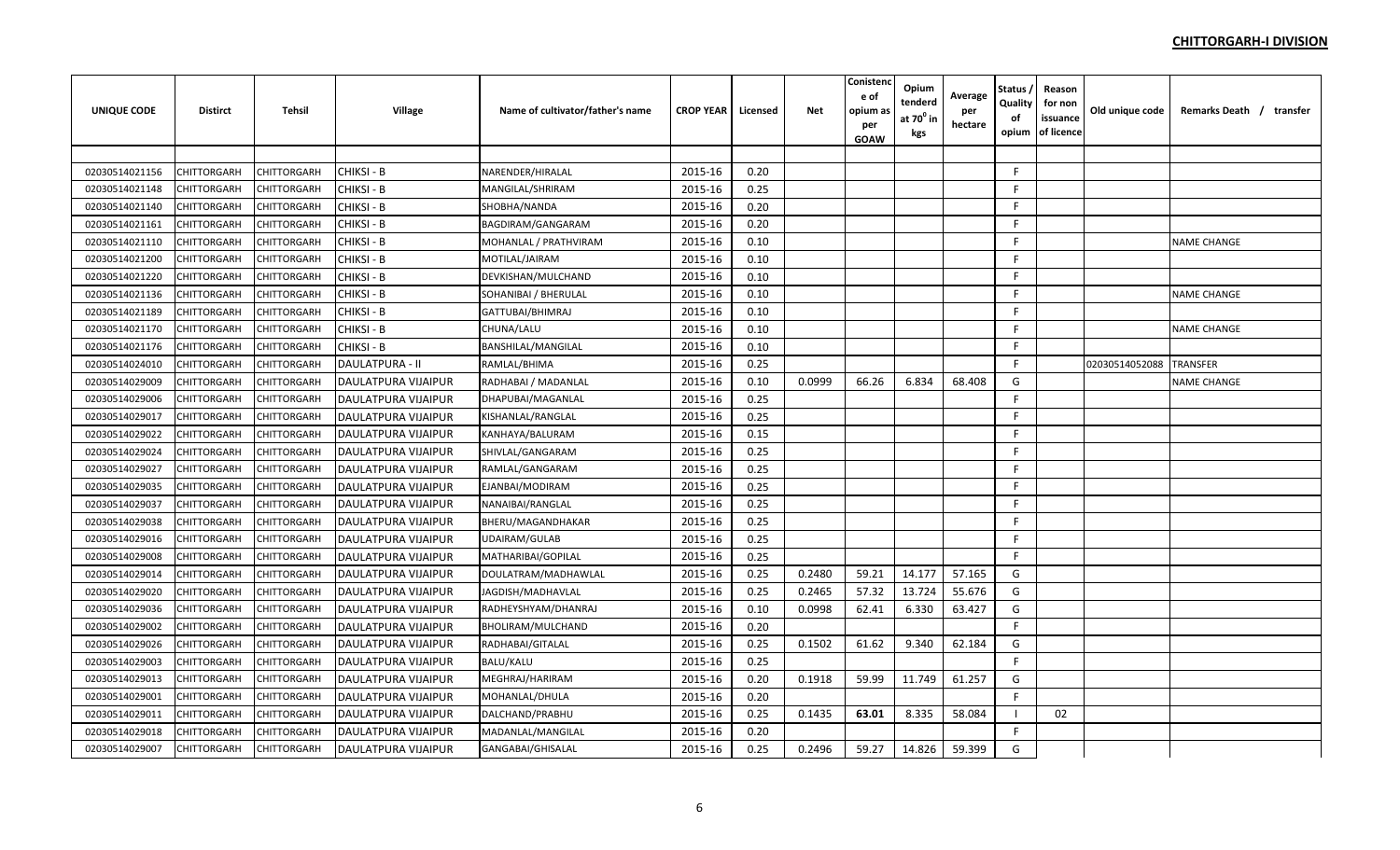| <b>UNIQUE CODE</b> | <b>Distirct</b>    | <b>Tehsil</b> | Village             | Name of cultivator/father's name | <b>CROP YEAR</b> | Licensed | Net    | Conistenc<br>e of<br>opium a:<br>per<br>GOAW | Opium<br>tenderd<br>at $70^0$ in<br>kgs | Average<br>per<br>hectare | Status<br>Quality<br>of<br>opium | Reason<br>for non<br>issuance<br>of licence | Old unique code | Remarks Death / transfer |  |
|--------------------|--------------------|---------------|---------------------|----------------------------------|------------------|----------|--------|----------------------------------------------|-----------------------------------------|---------------------------|----------------------------------|---------------------------------------------|-----------------|--------------------------|--|
|                    |                    |               |                     |                                  |                  |          |        |                                              |                                         |                           |                                  |                                             |                 |                          |  |
| 02030514029032     | CHITTORGARH        | CHITTORGARH   | DAULATPURA VIJAIPUR | NANIBAI/BHERUDAS                 | 2015-16          | 0.25     | 0.2539 | 59.27                                        | 15.131                                  | 59.594                    | G                                |                                             |                 |                          |  |
| 02030514029033     | CHITTORGARH        | CHITTORGARH   | DAULATPURA VIJAIPUR | ANACHIBAI/KANHAYALAL             | 2015-16          | 0.25     | 0.2563 | 58.93                                        | 14.968                                  | 58.400                    | G                                |                                             |                 |                          |  |
| 02030514029015     | CHITTORGARH        | CHITTORGARH   | DAULATPURA VIJAIPUR | BALURAM/NAGJIRAM                 | 2015-16          | 0.25     |        |                                              |                                         |                           | F                                |                                             |                 |                          |  |
| 02030514026010     | CHITTORGARH        | CHITTORGARH   | DHAGLIO KA KHEDA    | ASHARAM/MANGILAL                 | 2015-16          | 0.25     |        |                                              |                                         |                           | F                                |                                             |                 |                          |  |
| 02030514026012     | CHITTORGARH        | CHITTORGARH   | DHAGLIO KA KHEDA    | <b>GITABAI / NANALAL</b>         | 2015-16          | 0.10     |        |                                              |                                         |                           | F.                               |                                             |                 | <b>NAME CHANGE</b>       |  |
| 02030514026005     | CHITTORGARH        | CHITTORGARH   | DHAGLIO KA KHEDA    | MANGILAL/TULSIRAM                | 2015-16          | 0.25     |        |                                              |                                         |                           | F.                               |                                             |                 |                          |  |
| 02030514026001     | CHITTORGARH        | CHITTORGARH   | DHAGLIO KA KHEDA    | KASTURIBAI / BHURA               | 2015-16          | 0.10     |        |                                              |                                         |                           | F                                |                                             | 02030514029048  | <b>TRANSFER</b>          |  |
| 02030514028005     | CHITTORGARH        | CHITTORGARH   | <b>DHARANA</b>      | PYARIBAI/NANDA                   | 2015-16          | 0.25     |        |                                              |                                         |                           | F                                |                                             |                 |                          |  |
| 02030514030085     | CHITTORGARH        | CHITTORGARH   | <b>ERAL</b>         | ONKARLAL/NATHU                   | 2015-16          | 0.10     |        |                                              |                                         |                           | F                                |                                             |                 |                          |  |
| 02030514030086     | CHITTORGARH        | CHITTORGARH   | ERAL                | KAMALSINGH/BASRAJ                | 2015-16          | 0.20     |        |                                              |                                         |                           | F                                |                                             |                 |                          |  |
| 02030514030004     | CHITTORGARH        | CHITTORGARH   | <b>ERAL</b>         | RADHIBAI/SHRIRAM                 | 2015-16          | 0.10     |        |                                              |                                         |                           | F.                               |                                             |                 |                          |  |
| 02030514030087     | CHITTORGARH        | CHITTORGARH   | <b>ERAL</b>         | KANCHANBAI/KALURAM               | 2015-16          | 0.10     |        |                                              |                                         |                           | F                                |                                             |                 |                          |  |
| 02030514031001     | CHITTORGARH        | CHITTORGARH   | <b>FALASIA</b>      | HIRALAL/SHRILAL                  | 2015-16          | 0.10     |        |                                              |                                         |                           | F                                |                                             |                 |                          |  |
| 02030514031028     | CHITTORGARH        | CHITTORGARH   | <b>FALASIA</b>      | AMBALAL/DAKHIBAI                 | 2015-16          | 0.25     |        |                                              |                                         |                           | F                                |                                             |                 |                          |  |
| 02030514031035     | CHITTORGARH        | CHITTORGARH   | <b>FALASIA</b>      | DALCHAND/KALU                    | 2015-16          | 0.25     |        |                                              |                                         |                           | F                                |                                             |                 |                          |  |
| 02030514031048     | CHITTORGARH        | CHITTORGARH   | <b>FALASIA</b>      | PARASRAM/GHAMANDIRAM             | 2015-16          | 0.15     |        |                                              |                                         |                           | F                                |                                             |                 |                          |  |
| 02030514031054     | CHITTORGARH        | CHITTORGARH   | <b>FALASIA</b>      | RAMSINGH/AMBALAL                 | 2015-16          | 0.25     |        |                                              |                                         |                           | F.                               |                                             |                 |                          |  |
| 02030514031056     | CHITTORGARH        | CHITTORGARH   | <b>FALASIA</b>      | LALSINGH/DAULATRAM               | 2015-16          | 0.25     |        |                                              |                                         |                           | F                                |                                             |                 |                          |  |
| 02030514031062     | CHITTORGARH        | CHITTORGARH   | <b>FALASIA</b>      | RAMNARAYAN/HIRA                  | 2015-16          | 0.25     |        |                                              |                                         |                           | F                                |                                             |                 |                          |  |
| 02030514031063     | CHITTORGARH        | CHITTORGARH   | <b>FALASIA</b>      | SATYANARAYAN/VENIRAM             | 2015-16          | 0.20     |        |                                              |                                         |                           | F                                |                                             |                 |                          |  |
| 02030514031064     | CHITTORGARH        | CHITTORGARH   | <b>FALASIA</b>      | MADANSINGH/VENIRAM               | 2015-16          | 0.25     |        |                                              |                                         |                           | F                                |                                             |                 |                          |  |
| 02030514031065     | CHITTORGARH        | CHITTORGARH   | <b>FALASIA</b>      | BHERULAL/HIRALAL                 | 2015-16          | 0.25     |        |                                              |                                         |                           | F                                |                                             |                 |                          |  |
| 02030514031013     | CHITTORGARH        | CHITTORGARH   | <b>FALASIA</b>      | HAJARILAL/DALCHAND               | 2015-16          | 0.25     |        |                                              |                                         |                           | F.                               |                                             |                 |                          |  |
| 02030514031068     | CHITTORGARH        | CHITTORGARH   | <b>FALASIA</b>      | SHOBHARAM/NETRAM                 | 2015-16          | 0.25     |        |                                              |                                         |                           | F                                |                                             |                 |                          |  |
| 02030514031076     | CHITTORGARH        | CHITTORGARH   | <b>FALASIA</b>      | RUSTAMKHAN/BALIMO.               | 2015-16          | 0.20     |        |                                              |                                         |                           | F                                |                                             |                 |                          |  |
| 02030514031012     | CHITTORGARH        | CHITTORGARH   | <b>FALASIA</b>      | SHYANIBAI/MANGILAL               | 2015-16          | 0.20     |        |                                              |                                         |                           | F                                |                                             |                 |                          |  |
| 02030514031030     | CHITTORGARH        | CHITTORGARH   | <b>FALASIA</b>      | KALURAM/GANESH                   | 2015-16          | 0.25     |        |                                              |                                         |                           | F                                |                                             |                 |                          |  |
| 02030514031038     | CHITTORGARH        | CHITTORGARH   | <b>FALASIA</b>      | KHYALILAL/HAJARI                 | 2015-16          | 0.20     |        |                                              |                                         |                           | F.                               |                                             |                 |                          |  |
| 02030514031046     | CHITTORGARH        | CHITTORGARH   | <b>FALASIA</b>      | SHANTILAL/JASRAJ                 | 2015-16          | 0.20     |        |                                              |                                         |                           | F.                               |                                             |                 |                          |  |
| 02030514031041     | CHITTORGARH        | CHITTORGARH   | <b>FALASIA</b>      | GORILAL/CHATARBHUJ               | 2015-16          | 0.15     |        |                                              |                                         |                           | F                                |                                             |                 |                          |  |
| 02030514031073     | CHITTORGARH        | CHITTORGARH   | <b>FALASIA</b>      | BABULAL/GHISA                    | 2015-16          | 0.20     |        |                                              |                                         |                           | Е                                |                                             |                 |                          |  |
| 02030514031003     | CHITTORGARH        | CHITTORGARH   | <b>FALASIA</b>      | VIJAYRAM/RAMLAL                  | 2015-16          | 0.25     |        |                                              |                                         |                           | F                                |                                             |                 |                          |  |
| 02030514031014     | CHITTORGARH        | CHITTORGARH   | <b>FALASIA</b>      | LAHRIBAI/DHANRAJ                 | 2015-16          | 0.25     |        |                                              |                                         |                           | F                                |                                             |                 |                          |  |
| 02030514031016     | <b>CHITTORGARH</b> | CHITTORGARH   | <b>FALASIA</b>      | RAMCHANDRA/BARJIBAI/KHEMRAJ      | 2015-16          | 0.25     |        |                                              |                                         |                           | F.                               |                                             |                 |                          |  |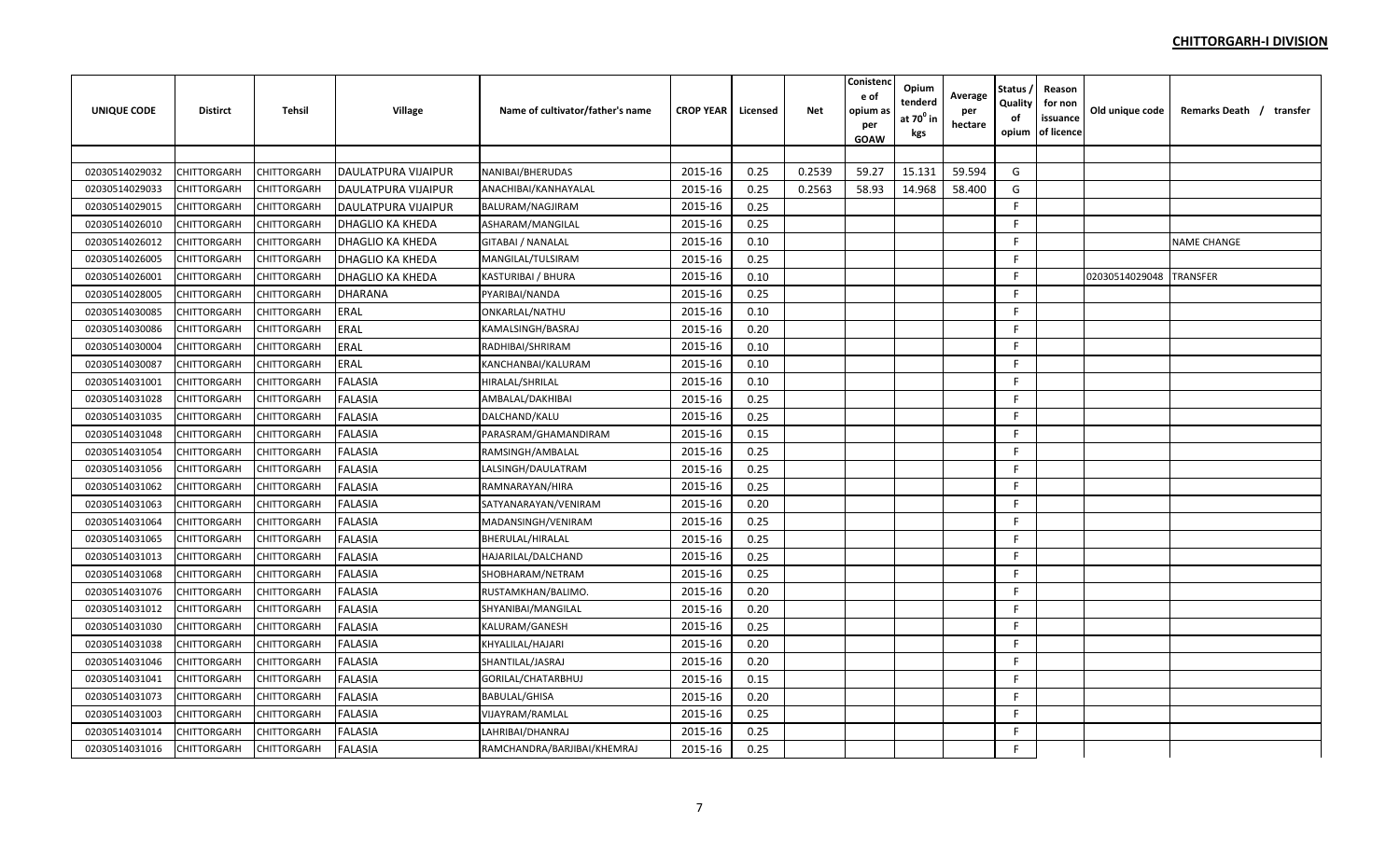| <b>UNIQUE CODE</b> | <b>Distirct</b>    | <b>Tehsil</b>      | Village                  | Name of cultivator/father's name | <b>CROP YEAR</b> | Licensed | <b>Net</b> | Conistenc<br>e of<br>opium as<br>per<br><b>GOAW</b> | Opium<br>tenderd<br>at 70º in<br>kgs | Average<br>per<br>hectare | Status ,<br>Quality<br>оf<br>opium | Reason<br>for non<br>issuance<br>of licence | Old unique code | Remarks Death / transfer |
|--------------------|--------------------|--------------------|--------------------------|----------------------------------|------------------|----------|------------|-----------------------------------------------------|--------------------------------------|---------------------------|------------------------------------|---------------------------------------------|-----------------|--------------------------|
|                    |                    |                    |                          |                                  |                  |          |            |                                                     |                                      |                           |                                    |                                             |                 |                          |
| 02030514031070     | <b>CHITTORGARH</b> | CHITTORGARH        | <b>FALASIA</b>           | BILASIRAM/RAMCHANDRA             | 2015-16          | 0.10     |            |                                                     |                                      |                           | F.                                 |                                             |                 |                          |
| 02030514031074     | <b>CHITTORGARH</b> | CHITTORGARH        | <b>FALASIA</b>           | FATEHLAL/HIRALAL                 | 2015-16          | 0.25     |            |                                                     |                                      |                           | F.                                 |                                             |                 |                          |
| 02030514031077     | <b>CHITTORGARH</b> | CHITTORGARH        | <b>FALASIA</b>           | RAMSINGH/VENIRAM                 | 2015-16          | 0.25     |            |                                                     |                                      |                           | F.                                 |                                             |                 |                          |
| 02030514031071     | <b>CHITTORGARH</b> | CHITTORGARH        | <b>FALASIA</b>           | MANOHARSINGH/VENIRAM             | 2015-16          | 0.25     |            |                                                     |                                      |                           | F.                                 |                                             |                 |                          |
| 02030514031034     | <b>CHITTORGARH</b> | CHITTORGARH        | <b>FALASIA</b>           | MOHANSINGH/NANALAL               | 2015-16          | 0.25     |            |                                                     |                                      |                           | F.                                 |                                             |                 |                          |
| 02030514031010     | <b>CHITTORGARH</b> | CHITTORGARH        | <b>FALASIA</b>           | LALSINGH/RAMSINGH                | 2015-16          | 0.25     |            |                                                     |                                      |                           | F.                                 |                                             |                 |                          |
| 02030514031084     | CHITTORGARH        | CHITTORGARH        | <b>FALASIA</b>           | ONKAR/AMRA                       | 2015-16          | 0.20     |            |                                                     |                                      |                           | F.                                 |                                             |                 |                          |
| 02030514031093     | <b>CHITTORGARH</b> | CHITTORGARH        | <b>FALASIA</b>           | RAMKANWARIBAI/TEJSINGH           | 2015-16          | 0.20     |            |                                                     |                                      |                           | F.                                 |                                             |                 |                          |
| 02030514031067     | <b>CHITTORGARH</b> | CHITTORGARH        | <b>FALASIA</b>           | MANOHARLAL/BHURA                 | 2015-16          | 0.10     |            |                                                     |                                      |                           | F.                                 |                                             |                 |                          |
| 02030514031004     | CHITTORGARH        | CHITTORGARH        | <b>FALASIA</b>           | KAMALSINGH/RAMRATAN              | 2015-16          | 0.10     |            |                                                     |                                      |                           | F.                                 |                                             |                 |                          |
| 02030514031075     | <b>CHITTORGARH</b> | CHITTORGARH        | <b>FALASIA</b>           | GOPAL/MANGILAL                   | 2015-16          | 0.10     |            |                                                     |                                      |                           | F.                                 |                                             |                 |                          |
| 02030514031020     | <b>CHITTORGARH</b> | CHITTORGARH        | <b>FALASIA</b>           | JHAMAKUBAI/BHERULAL              | 2015-16          | 0.10     |            |                                                     |                                      |                           | F                                  |                                             |                 |                          |
| 02030514032029     | <b>CHITTORGARH</b> | CHITTORGARH        | <b>GADRIO KA KHEDA</b>   | HOLIBAI/NAWLA                    | 2015-16          | 0.20     |            |                                                     |                                      |                           | F.                                 |                                             |                 |                          |
| 02030514032021     | <b>CHITTORGARH</b> | CHITTORGARH        | <b>GADRIO KA KHEDA</b>   | BHERU/VARDA                      | 2015-16          | 0.10     |            |                                                     |                                      |                           | F.                                 |                                             |                 |                          |
| 02030514036013     | CHITTORGARH        | CHITTORGARH        | GHATIAWALIKAKHEDA        | JAGANNATH/BHIMRAJ                | 2015-16          | 0.20     |            |                                                     |                                      |                           | F.                                 |                                             |                 |                          |
| 02030514036019     | <b>CHITTORGARH</b> | CHITTORGARH        | GHATIAWALIKAKHEDA        | RANGLAL/BHANWARLAL               | 2015-16          | 0.25     |            |                                                     |                                      |                           | F.                                 |                                             |                 |                          |
| 02030514036020     | <b>CHITTORGARH</b> | CHITTORGARH        | <b>GHATIAWALIKAKHEDA</b> | KISHANLAL/PYARCHAND              | 2015-16          | 0.20     |            |                                                     |                                      |                           | F.                                 |                                             |                 |                          |
| 02030514036022     | <b>CHITTORGARH</b> | CHITTORGARH        | GHATIAWALIKAKHEDA        | DEVILAL/SHIVLAL                  | 2015-16          | 0.20     |            |                                                     |                                      |                           | F.                                 |                                             |                 |                          |
| 02030514036026     | <b>CHITTORGARH</b> | CHITTORGARH        | GHATIAWALIKAKHEDA        | MOTILAL/CHAMPA                   | 2015-16          | 0.25     |            |                                                     |                                      |                           | F.                                 |                                             |                 |                          |
| 02030514036002     | <b>CHITTORGARH</b> | CHITTORGARH        | GHATIAWALIKAKHEDA        | BHANWARLAL/BHIMRAJ               | 2015-16          | 0.20     |            |                                                     |                                      |                           | F.                                 |                                             |                 |                          |
| 02030514036004     | CHITTORGARH        | CHITTORGARH        | <b>GHATIAWALIKAKHEDA</b> | KISHANLAL/HIRA                   | 2015-16          | 0.25     |            |                                                     |                                      |                           | F.                                 |                                             |                 |                          |
| 02030514036006     | <b>CHITTORGARH</b> | CHITTORGARH        | <b>GHATIAWALIKAKHEDA</b> | <b>BHERULAL / KELA</b>           | 2015-16          | 0.25     |            |                                                     |                                      |                           | F.                                 |                                             |                 | <b>NAME CHANGE</b>       |
| 02030514036025     | <b>CHITTORGARH</b> | CHITTORGARH        | <b>GHATIAWALIKAKHEDA</b> | HEMA/GULALBHIL                   | 2015-16          | 0.20     |            |                                                     |                                      |                           | F.                                 |                                             |                 |                          |
| 02030514036015     | <b>CHITTORGARH</b> | CHITTORGARH        | <b>GHATIAWALIKAKHEDA</b> | CHHAGANLAL/RAMLAL                | 2015-16          | 0.20     |            |                                                     |                                      |                           | F.                                 |                                             |                 |                          |
| 02030514036030     | <b>CHITTORGARH</b> | CHITTORGARH        | <b>GHATIAWALIKAKHEDA</b> | CHUNNILAL/POKHAR                 | 2015-16          | 0.10     |            |                                                     |                                      |                           | F.                                 |                                             |                 |                          |
| 02030514036009     | CHITTORGARH        | CHITTORGARH        | GHATIAWALIKAKHEDA        | BHERULAL/POKHAR                  | 2015-16          | 0.10     |            |                                                     |                                      |                           | F.                                 |                                             |                 |                          |
| 02030514036017     | <b>CHITTORGARH</b> | CHITTORGARH        | <b>GHATIAWALIKAKHEDA</b> | RATANLAL/HIRA                    | 2015-16          | 0.10     |            |                                                     |                                      |                           | F.                                 |                                             |                 |                          |
| 02030514036007     | <b>CHITTORGARH</b> | CHITTORGARH        | <b>GHATIAWALIKAKHEDA</b> | BHANWARLAL/CHAMMA                | 2015-16          | 0.10     |            |                                                     |                                      |                           | F.                                 |                                             |                 |                          |
| 02030514038005     | <b>CHITTORGARH</b> | CHITTORGARH        | GILUND                   | JITMAL/MANGILAL                  | 2015-16          | 0.15     |            |                                                     |                                      |                           | F.                                 |                                             |                 |                          |
| 02030514038006     | CHITTORGARH        | CHITTORGARH        | GILUND                   | KESHURAM/KEVALA                  | 2015-16          | 0.20     |            |                                                     |                                      |                           | F.                                 |                                             |                 |                          |
| 02030514038046     | <b>CHITTORGARH</b> | CHITTORGARH        | <b>GILUND</b>            | NANALAL/CHATARA                  | 2015-16          | 0.10     |            |                                                     |                                      |                           | F.                                 |                                             |                 |                          |
| 02030514077023     | CHITTORGARH        | CHITTORGARH        | NETAWAL GARH PACHHLI     | NANU/KEMA                        | 2015-16          | 0.10     |            |                                                     |                                      |                           | F.                                 |                                             | 02030514038076  | <b>TRANSFER</b>          |
| 02030514012024     | CHITTORGARH        | <b>CHITTORGARH</b> | <b>BHATIYO KA KHEDA</b>  | NATHU/CHUNA                      | 2015-16          | 0.10     |            |                                                     |                                      |                           | F.                                 |                                             | 02030514038075  | <b>TRANSFER</b>          |
| 02030514012029     | <b>CHITTORGARH</b> | <b>CHITTORGARH</b> | <b>BHATIYO KA KHEDA</b>  | HIRALAL/KALULAL                  | 2015-16          | 0.10     |            |                                                     |                                      |                           | F.                                 |                                             | 02030514119072  | <b>TRANSFER</b>          |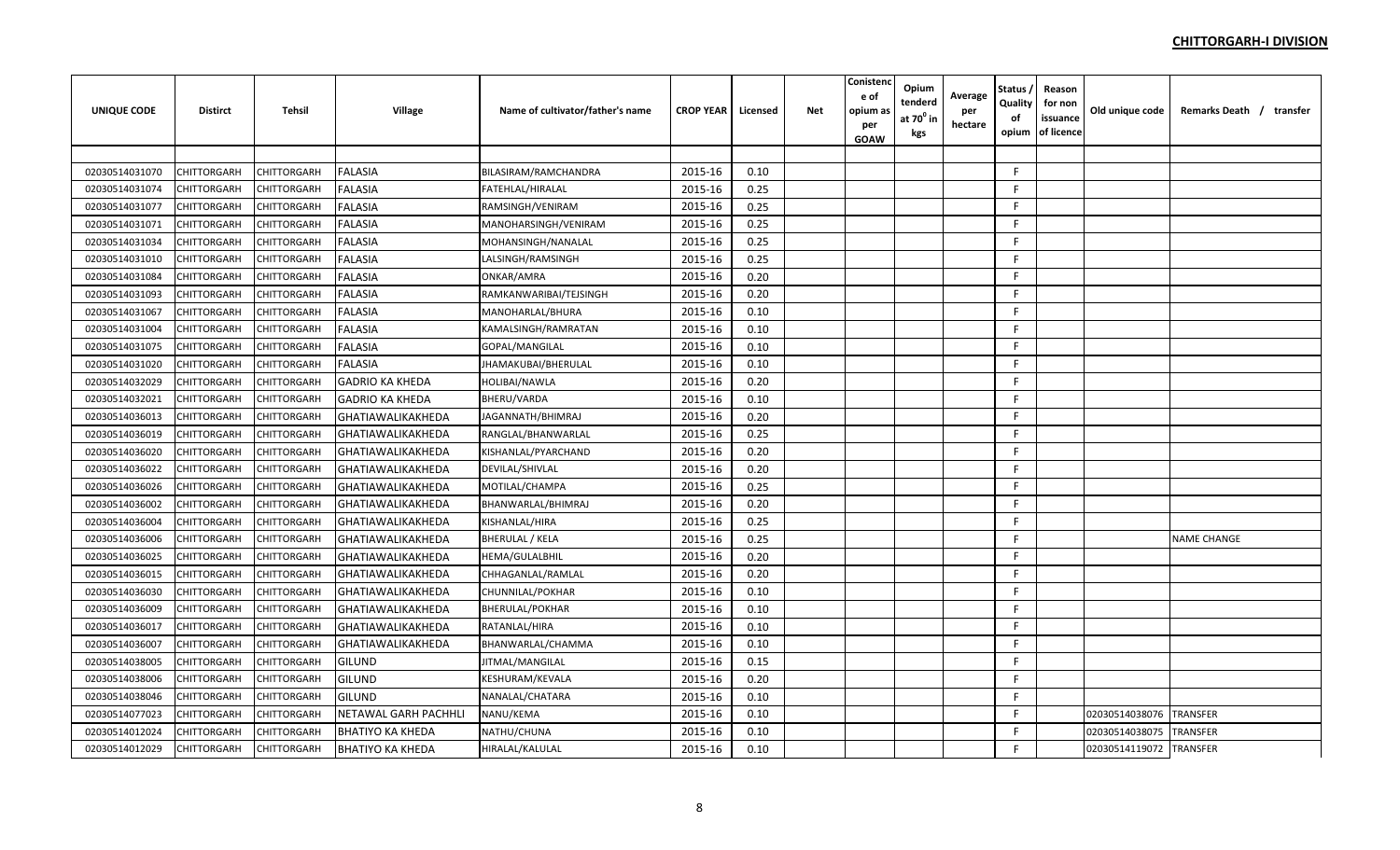| <b>UNIQUE CODE</b> | <b>Distirct</b>    | <b>Tehsil</b> | Village                | Name of cultivator/father's name | <b>CROP YEAR</b> | Licensed | <b>Net</b> | Conistenc<br>e of<br>opium as<br>per<br><b>GOAW</b> | Opium<br>tenderd<br>at 70º in<br>kgs | Average<br>per<br>hectare | Status /<br>Quality<br>оf<br>opium | Reason<br>for non<br>issuance<br>of licence | Old unique code | Remarks Death / transfer |
|--------------------|--------------------|---------------|------------------------|----------------------------------|------------------|----------|------------|-----------------------------------------------------|--------------------------------------|---------------------------|------------------------------------|---------------------------------------------|-----------------|--------------------------|
|                    |                    |               |                        |                                  |                  |          |            |                                                     |                                      |                           |                                    |                                             |                 |                          |
| 02030514039003     | <b>CHITTORGARH</b> | CHITTORGARH   | <b>GOPALPURA GHATA</b> | HANGAMIBAI/CHHOGALAL             | 2015-16          | 0.25     | 0.0897     | 55.33                                               | 5.446                                | 60.714                    | G                                  |                                             |                 |                          |
| 02030514039020     | CHITTORGARH        | CHITTORGARH   | <b>GOPALPURA GHATA</b> | PRATAP/NARUBHIL                  | 2015-16          | 0.20     | 0.1997     | 62.40                                               | 12.106                               | 60.621                    | - 1                                | 02                                          |                 |                          |
| 02030514039031     | CHITTORGARH        | CHITTORGARH   | <b>GOPALPURA GHATA</b> | ARJUN/JAGGAJAT                   | 2015-16          | 0.25     |            |                                                     |                                      |                           | E                                  |                                             |                 |                          |
| 02030514039038     | CHITTORGARH        | CHITTORGARH   | <b>GOPALPURA GHATA</b> | KHYALILAL/CHUNA                  | 2015-16          | 0.15     | 0.1510     |                                                     |                                      |                           | $\circ$                            | 11                                          |                 | THEFT CASE               |
| 02030514039049     | CHITTORGARH        | CHITTORGARH   | <b>GOPALPURA GHATA</b> | <b>KESARBAI/GOPI</b>             | 2015-16          | 0.20     | 0.0481     | 66.79                                               | 3.397                                | 70.624                    | G                                  |                                             |                 |                          |
| 02030514039055     | CHITTORGARH        | CHITTORGARH   | <b>GOPALPURA GHATA</b> | JYANIBAI/GPOILAL                 | 2015-16          | 0.10     |            |                                                     |                                      |                           | F                                  |                                             |                 |                          |
| 02030514039056     | CHITTORGARH        | CHITTORGARH   | <b>GOPALPURA GHATA</b> | MANGI/ARJUN                      | 2015-16          | 0.25     | 0.2386     | 69.37                                               | 17.709                               | 74.221                    | G                                  |                                             |                 |                          |
| 02030514039058     | CHITTORGARH        | CHITTORGARH   | <b>GOPALPURA GHATA</b> | GULABIBAI/MEHTAB                 | 2015-16          | 0.25     | 0.2511     | 58.45                                               | 15.180                               | 60.454                    |                                    | 02                                          |                 |                          |
| 02030514039065     | CHITTORGARH        | CHITTORGARH   | <b>GOPALPURA GHATA</b> | <b>MEGHA/NARU</b>                | 2015-16          | 0.25     |            |                                                     |                                      |                           | -F                                 |                                             |                 |                          |
| 02030514039066     | CHITTORGARH        | CHITTORGARH   | <b>GOPALPURA GHATA</b> | NANDRAM / RAMLAL                 | 2015-16          | 0.25     | 0.2400     | 65.71                                               | 16.906                               | 70.442                    | G                                  |                                             |                 | <b>NAME CHANGE</b>       |
| 02030514039054     | CHITTORGARH        | CHITTORGARH   | <b>GOPALPURA GHATA</b> | BHIMRAJ/UDAIRAM                  | 2015-16          | 0.25     | 0.2408     | 61.51                                               | 15.044                               | 62.475                    | G                                  |                                             |                 |                          |
| 02030514039063     | CHITTORGARH        | CHITTORGARH   | <b>GOPALPURA GHATA</b> | MADHU/GOKAL                      | 2015-16          | 0.25     | 0.2450     | 29.51                                               | 8.107                                | 33.090                    | - 1                                | 02                                          |                 |                          |
| 02030514039042     | CHITTORGARH        | CHITTORGARH   | <b>GOPALPURA GHATA</b> | MADHO/GOPI                       | 2015-16          | 0.25     |            |                                                     |                                      |                           | F.                                 |                                             |                 |                          |
| 02030514039071     | CHITTORGARH        | CHITTORGARH   | GOPALPURA GHATA        | VAJIRMO./NURMO.                  | 2015-16          | 0.25     |            |                                                     |                                      |                           | F                                  |                                             |                 |                          |
| 02030514039013     | CHITTORGARH        | CHITTORGARH   | <b>GOPALPURA GHATA</b> | MOHAN/HIRAJAT                    | 2015-16          | 0.25     | 0.2462     | 55.11                                               | 14.407                               | 58.518                    | G                                  |                                             |                 |                          |
| 02030514039016     | CHITTORGARH        | CHITTORGARH   | <b>GOPALPURA GHATA</b> | BHANWARLAL/HIRA                  | 2015-16          | 0.25     | 0.2402     | 73.12                                               | 18.134                               | 75.495                    | G                                  |                                             |                 |                          |
| 02030514039018     | CHITTORGARH        | CHITTORGARH   | <b>GOPALPURA GHATA</b> | SHIVLAL/HAJARI                   | 2015-16          | 0.10     | 0.0980     | 57.32                                               | 5.822                                | 59.408                    | G                                  |                                             |                 |                          |
| 02030514039061     | CHITTORGARH        | CHITTORGARH   | <b>GOPALPURA GHATA</b> | SUKHIBAI/GOPI                    | 2015-16          | 0.20     |            |                                                     |                                      |                           | F                                  |                                             |                 |                          |
| 02030514039014     | CHITTORGARH        | CHITTORGARH   | <b>GOPALPURA GHATA</b> | NANALAL/GOPI                     | 2015-16          | 0.20     | 0.0481     | 67.14                                               | 3.347                                | 69.584                    | G                                  |                                             |                 |                          |
| 02030514039059     | CHITTORGARH        | CHITTORGARH   | <b>GOPALPURA GHATA</b> | BHANWARLAL/TARU                  | 2015-16          | 0.25     |            |                                                     |                                      |                           | F.                                 |                                             |                 |                          |
| 02030514039051     | CHITTORGARH        | CHITTORGARH   | <b>GOPALPURA GHATA</b> | KHURAJ/RAMAJAT                   | 2015-16          | 0.20     | 0.1900     | 55.78                                               | 11.523                               | 60.647                    | G                                  |                                             |                 |                          |
| 02030514039011     | CHITTORGARH        | CHITTORGARH   | <b>GOPALPURA GHATA</b> | GANGABAI/HAJARI                  | 2015-16          | 0.25     |            |                                                     |                                      |                           | F                                  |                                             |                 |                          |
| 02030514039001     | CHITTORGARH        | CHITTORGARH   | <b>GOPALPURA GHATA</b> | <b>HIRA/BHERUDAS</b>             | 2015-16          | 0.20     |            |                                                     |                                      |                           | F                                  |                                             |                 |                          |
| 02030514039052     | CHITTORGARH        | CHITTORGARH   | <b>GOPALPURA GHATA</b> | PRATAPIBAI/DEVA                  | 2015-16          | 0.20     |            |                                                     |                                      |                           | F.                                 |                                             |                 |                          |
| 02030514039046     | CHITTORGARH        | CHITTORGARH   | <b>GOPALPURA GHATA</b> | PYARIBAI/ARJUN                   | 2015-16          | 0.25     | 0.2473     | 63.80                                               | 15.868                               | 64.165                    | - 1                                | 02                                          |                 |                          |
| 02030514039026     | CHITTORGARH        | CHITTORGARH   | <b>GOPALPURA GHATA</b> | SHANKARLAL/HIRALAL               | 2015-16          | 0.25     | 0.0893     | 56.71                                               | 5.590                                | 62.598                    | G                                  |                                             |                 |                          |
| 02030514039006     | CHITTORGARH        | CHITTORGARH   | <b>GOPALPURA GHATA</b> | PRABHU/HAJARI                    | 2015-16          | 0.25     | 0.1219     | 60.81                                               | 8.001                                | 65.636                    | - 1                                | 02                                          |                 |                          |
| 02030514039030     | CHITTORGARH        | CHITTORGARH   | <b>GOPALPURA GHATA</b> | GIRDHARI/GOPI                    | 2015-16          | 0.25     |            |                                                     |                                      |                           | -F                                 |                                             |                 |                          |
| 02030514039073     | CHITTORGARH        | CHITTORGARH   | <b>GOPALPURA GHATA</b> | SOHANIBAI/BHIMA                  | 2015-16          | 0.25     |            |                                                     |                                      |                           | -F                                 |                                             |                 |                          |
| 02030514039074     | CHITTORGARH        | CHITTORGARH   | <b>GOPALPURA GHATA</b> | SHANKAR/MEGHA                    | 2015-16          | 0.15     |            |                                                     |                                      |                           | F.                                 |                                             |                 |                          |
| 02030514039075     | CHITTORGARH        | CHITTORGARH   | <b>GOPALPURA GHATA</b> | MOHAN/HAJARI                     | 2015-16          | 0.20     |            |                                                     |                                      |                           | -F                                 |                                             |                 |                          |
| 02030514039076     | CHITTORGARH        | CHITTORGARH   | <b>GOPALPURA GHATA</b> | SHAMSHUDDHIN/NURMOHAMMAD         | 2015-16          | 0.25     |            |                                                     |                                      |                           | F.                                 |                                             |                 |                          |
| 02030514039009     | CHITTORGARH        | CHITTORGARH   | <b>GOPALPURA GHATA</b> | CHANDA/MAHARAM                   | 2015-16          | 0.10     |            |                                                     |                                      |                           | -F                                 |                                             |                 |                          |
| 02030514039028     | <b>CHITTORGARH</b> | CHITTORGARH   | <b>GOPALPURA GHATA</b> | SOHAN/KELA                       | 2015-16          | 0.10     |            |                                                     |                                      |                           | F                                  |                                             |                 |                          |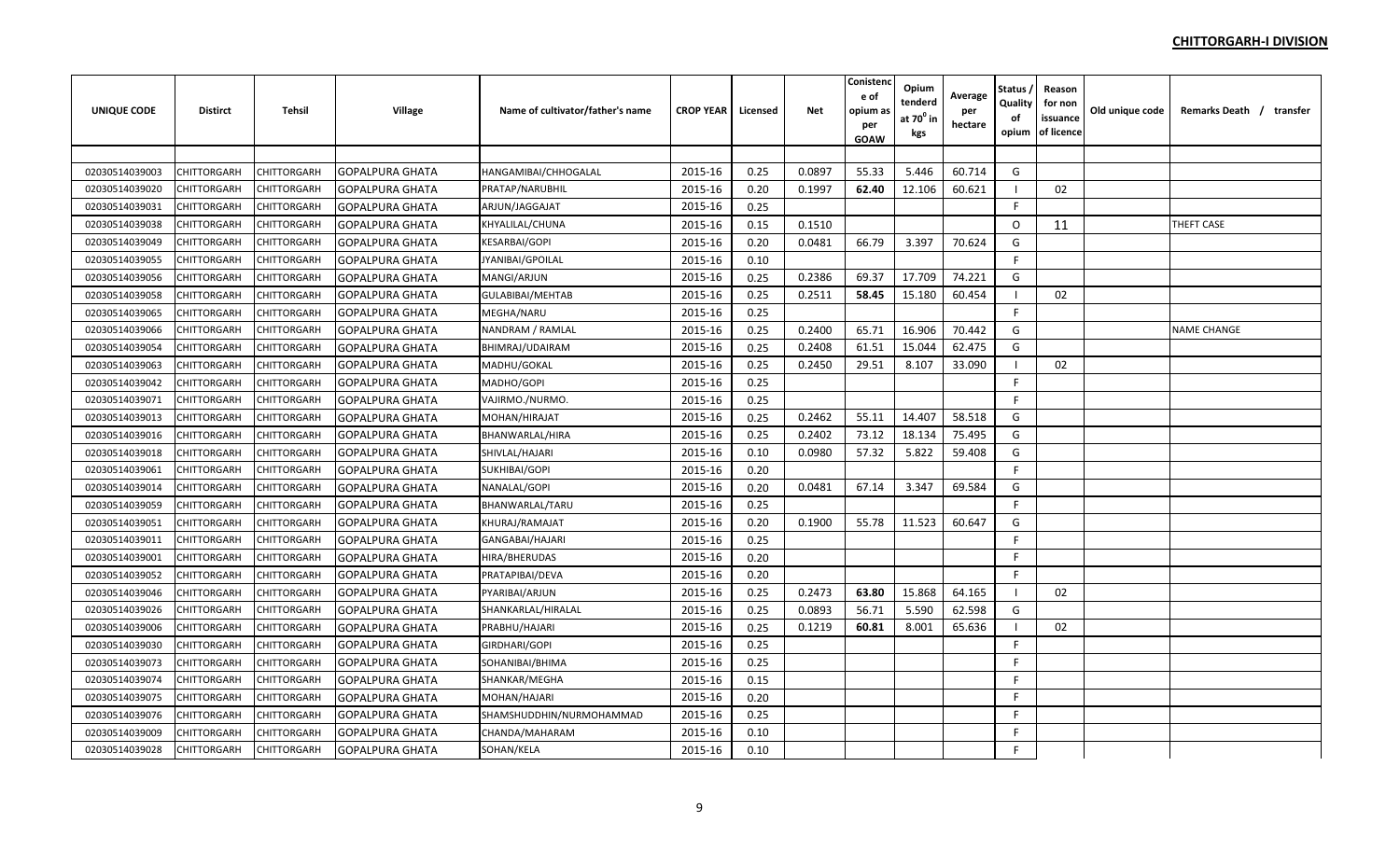| <b>UNIQUE CODE</b> | <b>Distirct</b> | Tehsil      | <b>Village</b> | Name of cultivator/father's name | <b>CROP YEAR</b> | Licensed | <b>Net</b> | Conisten<br>e of<br>opium a:<br>per<br>GOAW | Opium<br>tenderd<br>at $70^\circ$ in<br>kgs | Average<br>per<br>hectare | <b>Status</b><br>Quality<br>of<br>opium | Reason<br>for non<br>issuance<br>of licence | Old unique code | Remarks Death / transfer |
|--------------------|-----------------|-------------|----------------|----------------------------------|------------------|----------|------------|---------------------------------------------|---------------------------------------------|---------------------------|-----------------------------------------|---------------------------------------------|-----------------|--------------------------|
|                    |                 |             |                |                                  |                  |          |            |                                             |                                             |                           |                                         |                                             |                 |                          |
| 02030514041015     | CHITTORGARH     | CHITTORGARH | <b>GORSIA</b>  | KALULAL/RAMNARAYANMATADHAPUBAI   | 2015-16          | 0.25     |            |                                             |                                             |                           | F                                       |                                             |                 |                          |
| 02030514041001     | CHITTORGARH     | CHITTORGARH | <b>GORSIA</b>  | RAMKANWAR/UDAISINGH              | 2015-16          | 0.25     |            |                                             |                                             |                           | F.                                      |                                             |                 |                          |
| 02030514041002     | CHITTORGARH     | CHITTORGARH | <b>GORSIA</b>  | GHISULAL/JAYKISHAN               | 2015-16          | 0.25     | 0.2492     | 59.24                                       | 16.503                                      | 66.224                    | G                                       |                                             |                 |                          |
| 02030514041005     | CHITTORGARH     | CHITTORGARH | <b>GORSIA</b>  | DEVILAL/JAGGA                    | 2015-16          | 0.25     | 0.2409     | 54.84                                       | 14.603                                      | 60.619                    | G                                       |                                             |                 |                          |
| 02030514041010     | CHITTORGARH     | CHITTORGARH | <b>GORSIA</b>  | JAIKISHAN/PRATHVIRAJ             | 2015-16          | 0.25     |            |                                             |                                             |                           | F.                                      |                                             |                 |                          |
| 02030514041014     | CHITTORGARH     | CHITTORGARH | <b>GORSIA</b>  | RAMESHLAL/RATAN                  | 2015-16          | 0.25     |            |                                             |                                             |                           | F.                                      |                                             |                 |                          |
| 02030514041019     | CHITTORGARH     | CHITTORGARH | <b>GORSIA</b>  | NIYALA/RAMCHANDRA                | 2015-16          | 0.25     |            |                                             |                                             |                           | F.                                      |                                             |                 |                          |
| 02030514041018     | CHITTORGARH     | CHITTORGARH | <b>GORSIA</b>  | KALUDAS/JANKIDAS                 | 2015-16          | 0.25     |            |                                             |                                             |                           | F.                                      |                                             |                 |                          |
| 02030514041003     | CHITTORGARH     | CHITTORGARH | <b>GORSIA</b>  | BHAGWAN/JAGGA                    | 2015-16          | 0.25     |            |                                             |                                             |                           | F.                                      |                                             |                 |                          |
| 02030514041013     | CHITTORGARH     | CHITTORGARH | <b>GORSIA</b>  | GORDHANSINGH/SUBHAGSINGH         | 2015-16          | 0.10     |            |                                             |                                             |                           | F.                                      |                                             |                 |                          |
| 02030514042024     | CHITTORGARH     | CHITTORGARH | <b>GUDHA</b>   | GOURILAL/NATHU                   | 2015-16          | 0.25     |            |                                             |                                             |                           | F.                                      |                                             |                 |                          |
| 02030514042007     | CHITTORGARH     | CHITTORGARH | <b>GUDHA</b>   | NATHU/BHERA                      | 2015-16          | 0.25     | 0.0979     | 61.66                                       | 6.166                                       | 62.983                    | G                                       |                                             |                 |                          |
| 02030514042035     | CHITTORGARH     | CHITTORGARH | <b>GUDHA</b>   | RATAN/PRABHU                     | 2015-16          | 0.25     |            |                                             |                                             |                           | F.                                      |                                             |                 |                          |
| 02030514042039     | CHITTORGARH     | CHITTORGARH | <b>GUDHA</b>   | HEMRAJ/DOULA                     | 2015-16          | 0.25     |            |                                             |                                             |                           | F.                                      |                                             |                 |                          |
| 02030514042013     | CHITTORGARH     | CHITTORGARH | <b>GUDHA</b>   | DHAPUBAI/KISHANA                 | 2015-16          | 0.20     |            |                                             |                                             |                           | F.                                      |                                             |                 |                          |
| 02030514042019     | CHITTORGARH     | CHITTORGARH | <b>GUDHA</b>   | NARARYAN/GOKAL                   | 2015-16          | 0.25     |            |                                             |                                             |                           | F                                       |                                             |                 |                          |
| 02030514042020     | CHITTORGARH     | CHITTORGARH | <b>GUDHA</b>   | DEVILAL/NATHULAL                 | 2015-16          | 0.25     |            |                                             |                                             |                           | F                                       |                                             |                 |                          |
| 02030514042029     | CHITTORGARH     | CHITTORGARH | <b>GUDHA</b>   | RAMESHCHANDRA/CHHAGANLAL         | 2015-16          | 0.20     | 0.1914     | 61.34                                       | 11.874                                      | 62.038                    | G                                       |                                             |                 |                          |
| 02030514042045     | CHITTORGARH     | CHITTORGARH | <b>GUDHA</b>   | BHAGWATILAL/SHOLA                | 2015-16          | 0.20     |            |                                             |                                             |                           | F.                                      |                                             |                 |                          |
| 02030514042046     | CHITTORGARH     | CHITTORGARH | <b>GUDHA</b>   | RATANLAL/NANURAM                 | 2015-16          | 0.25     |            |                                             |                                             |                           | F                                       |                                             |                 |                          |
| 02030514042047     | CHITTORGARH     | CHITTORGARH | <b>GUDHA</b>   | PRABHU/NANDA                     | 2015-16          | 0.25     | 0.2519     | 61.42                                       | 15.074                                      | 59.841                    | G                                       |                                             |                 |                          |
| 02030514042050     | CHITTORGARH     | CHITTORGARH | <b>GUDHA</b>   | NARAYAN/SITARAM                  | 2015-16          | 0.25     | 0.2512     | 64.80                                       | 15.469                                      | 61.580                    | G                                       |                                             |                 |                          |
| 02030514042052     | CHITTORGARH     | CHITTORGARH | <b>GUDHA</b>   | RAICHANDRA/DHANNA                | 2015-16          | 0.25     |            |                                             |                                             |                           | F.                                      |                                             |                 |                          |
| 02030514042053     | CHITTORGARH     | CHITTORGARH | <b>GUDHA</b>   | DHAKHIBAI/BHIMRAJ                | 2015-16          | 0.20     |            |                                             |                                             |                           | F                                       |                                             |                 |                          |
| 02030514042055     | CHITTORGARH     | CHITTORGARH | <b>GUDHA</b>   | RADHIBAI/TARACHAND               | 2015-16          | 0.10     |            |                                             |                                             |                           | F.                                      |                                             |                 |                          |
| 02030514042056     | CHITTORGARH     | CHITTORGARH | <b>GUDHA</b>   | SATYANARAYAN/SHANKARLAL          | 2015-16          | 0.25     | 0.2498     | 67.97                                       | 16.866                                      | 67.518                    |                                         | 02                                          |                 |                          |
| 02030514042001     | CHITTORGARH     | CHITTORGARH | <b>GUDHA</b>   | DEVBAI/BHERULAL                  | 2015-16          | 0.25     |            |                                             |                                             |                           | F.                                      |                                             |                 |                          |
| 02030514042002     | CHITTORGARH     | CHITTORGARH | <b>GUDHA</b>   | NOJIBAI/NANA                     | 2015-16          | 0.10     | 0.0988     | 64.05                                       | 6.551                                       | 66.306                    | G                                       |                                             |                 |                          |
| 02030514042059     | CHITTORGARH     | CHITTORGARH | <b>GUDHA</b>   | CHAGAN/DOULA                     | 2015-16          | 0.25     | 0.2401     | 58.59                                       | 14.196                                      | 59.125                    | G                                       |                                             |                 |                          |
| 02030514042061     | CHITTORGARH     | CHITTORGARH | <b>GUDHA</b>   | RATNIBAI/NANA                    | 2015-16          | 0.25     |            |                                             |                                             |                           | F.                                      |                                             |                 |                          |
| 02030514042054     | CHITTORGARH     | CHITTORGARH | <b>GUDHA</b>   | PRATHAVIRAJ/KASHIRAM             | 2015-16          | 0.10     |            |                                             |                                             |                           | F.                                      |                                             |                 |                          |
| 02030514042031     | CHITTORGARH     | CHITTORGARH | <b>GUDHA</b>   | RAMKUMAR/CHHAGANLAL              | 2015-16          | 0.10     |            |                                             |                                             |                           | F.                                      |                                             |                 |                          |
| 02030514042049     | CHITTORGARH     | CHITTORGARH | <b>GUDHA</b>   | <b>BHERULAL / GANESH</b>         | 2015-16          | 0.10     |            |                                             |                                             |                           | F.                                      |                                             |                 | <b>NAME CHANGE</b>       |
| 02030514042051     | CHITTORGARH     | CHITTORGARH | <b>GUDHA</b>   | UDAILAL/HIRALAL                  | 2015-16          | 0.10     |            |                                             |                                             |                           | F.                                      |                                             |                 |                          |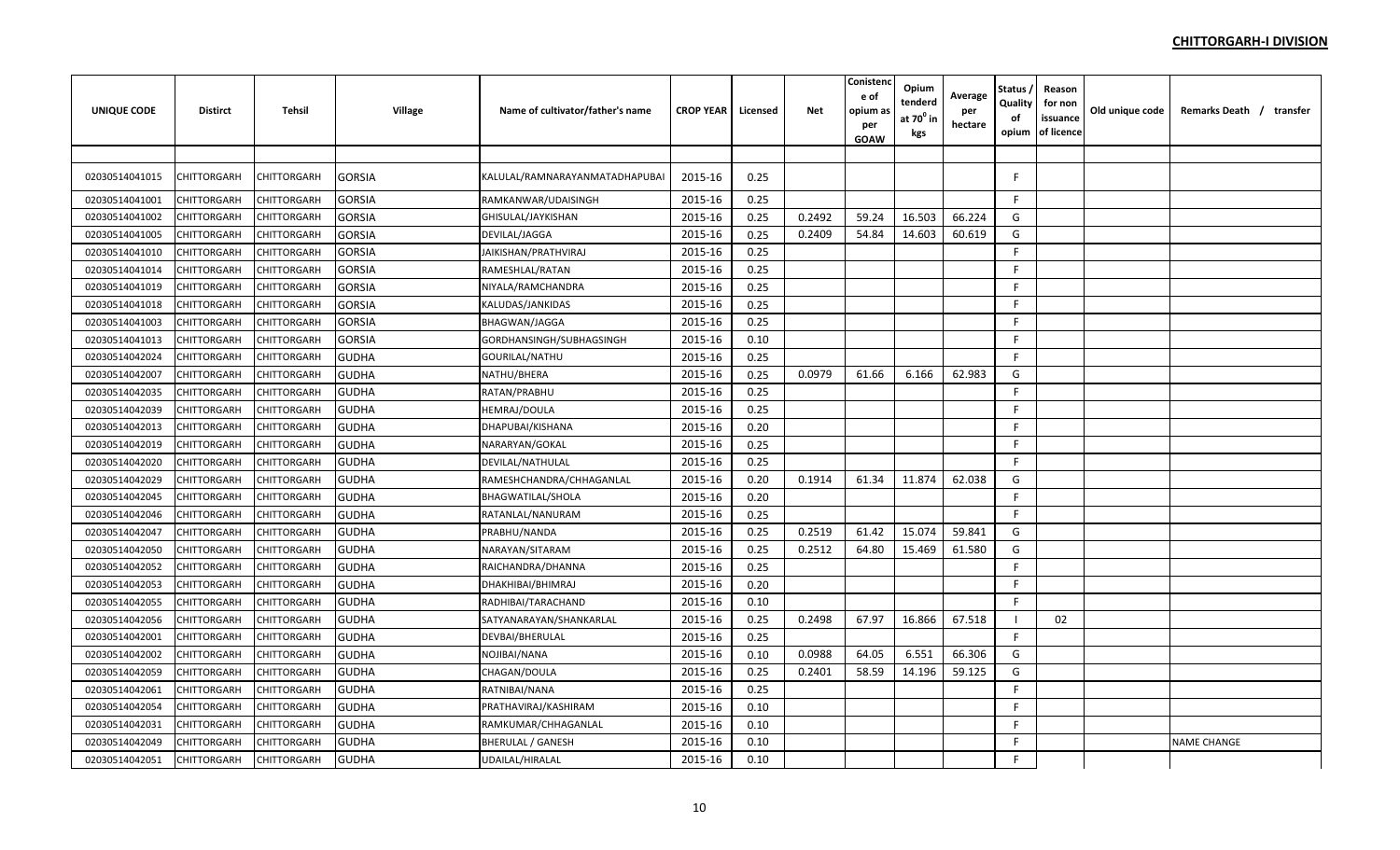| <b>UNIQUE CODE</b> | <b>Distirct</b>    | <b>Tehsil</b>      | Village                | Name of cultivator/father's name | <b>CROP YEAR</b> | Licensed | <b>Net</b> | Conistenc<br>e of<br>opium as<br>per<br><b>GOAW</b> | Opium<br>tenderd<br>at 70 <sup>°</sup> in<br>kgs | Average<br>per<br>hectare | Status<br>Quality<br>of<br>opium | Reason<br>for non<br>issuance<br>of licence | Old unique code | Remarks Death / transfer |
|--------------------|--------------------|--------------------|------------------------|----------------------------------|------------------|----------|------------|-----------------------------------------------------|--------------------------------------------------|---------------------------|----------------------------------|---------------------------------------------|-----------------|--------------------------|
|                    |                    |                    |                        |                                  |                  |          |            |                                                     |                                                  |                           |                                  |                                             |                 |                          |
| 02030514043016     | CHITTORGARH        | CHITTORGARH        | <b>JAFAR KHEDA</b>     | KANHAIYALAL/BHERA                | 2015-16          | 0.10     | 0.0424     | 62.62                                               | 3.033                                            | 71.533                    |                                  | 02                                          |                 |                          |
| 02030514043019     | CHITTORGARH        | <b>CHITTORGARH</b> | <b>JAFAR KHEDA</b>     | RATANLAL/GOKAL                   | 2015-16          | 0.10     | 0.0136     | 66.04                                               | 0.896                                            | 65.882                    | G                                |                                             |                 |                          |
| 02030514043014     | CHITTORGARH        | CHITTORGARH        | <b>JAFAR KHEDA</b>     | VARDA/DALLA                      | 2015-16          | 0.10     |            |                                                     |                                                  |                           | F                                |                                             |                 |                          |
| 02030514043035     | CHITTORGARH        | CHITTORGARH        | <b>JAFAR KHEDA</b>     | CHANDIBAI/JEETMAL                | 2015-16          | 0.10     |            |                                                     |                                                  |                           | F.                               |                                             |                 |                          |
| 02030514043002     | CHITTORGARH        | CHITTORGARH        | <b>JAFAR KHEDA</b>     | MOHANIBAI/CHATURBHUJ             | 2015-16          | 0.10     |            |                                                     |                                                  |                           | E                                |                                             |                 |                          |
| 02030514043023     | CHITTORGARH        | CHITTORGARH        | <b>JAFAR KHEDA</b>     | RAMLAL/UDA                       | 2015-16          | 0.10     |            |                                                     |                                                  |                           | F.                               |                                             |                 |                          |
| 02030514043032     | CHITTORGARH        | CHITTORGARH        | <b>JAFAR KHEDA</b>     | ROOPLAL/GANGARAM                 | 2015-16          | 0.10     |            |                                                     |                                                  |                           | F.                               |                                             |                 |                          |
| 02030514113025     | CHITTORGARH        | <b>CHITTORGARH</b> | SEMLIYA MASHANI        | DEUBAI / RAMA                    | 2015-16          | 0.10     |            |                                                     |                                                  |                           | F                                |                                             | 02030514043044  | NAME CHANGE/TRANSFER     |
| 02030514113027     | CHITTORGARH        | CHITTORGARH        | <b>SEMLIYA MASHANI</b> | MANGU/KALU                       | 2015-16          | 0.10     |            |                                                     |                                                  |                           | F                                |                                             | 02030514043045  | <b>TRANSFER</b>          |
| 02030514044003     | CHITTORGARH        | <b>CHITTORGARH</b> | <b>JALAMPURA</b>       | MOTILAL/VENIRAM                  | 2015-16          | 0.10     |            |                                                     |                                                  |                           | F.                               |                                             |                 |                          |
| 02030514044034     | CHITTORGARH        | <b>CHITTORGARH</b> | <b>JALAMPURA</b>       | HAJARIBAI/CHATURBHUJ             | 2015-16          | 0.10     |            |                                                     |                                                  |                           | E                                |                                             |                 |                          |
| 02030514044090     | CHITTORGARH        | <b>CHITTORGARH</b> | <b>JALAMPURA</b>       | GORILAL/WARDICHAND               | 2015-16          | 0.10     |            |                                                     |                                                  |                           | F.                               |                                             |                 |                          |
| 02030514044091     | CHITTORGARH        | <b>CHITTORGARH</b> | <b>JALAMPURA</b>       | AMBALAL/CHATURBHUJ               | 2015-16          | 0.10     |            |                                                     |                                                  |                           | F                                |                                             |                 |                          |
| 02030514044030     | CHITTORGARH        | CHITTORGARH        | <b>JALAMPURA</b>       | LALSINGH/CHATARBHUJ              | 2015-16          | 0.10     |            |                                                     |                                                  |                           | F                                |                                             |                 |                          |
| 02030514044012     | CHITTORGARH        | CHITTORGARH        | <b>JALAMPURA</b>       | CHANDIBAI/KISHANLAL              | 2015-16          | 0.10     |            |                                                     |                                                  |                           | F                                |                                             |                 |                          |
| 02030514046003     | CHITTORGARH        | <b>CHITTORGARH</b> | <b>JETPURA</b>         | MADANPURI/DUNGARPURI             | 2015-16          | 0.20     |            |                                                     |                                                  |                           | F                                |                                             |                 |                          |
| 02030514046021     | CHITTORGARH        | CHITTORGARH        | <b>JETPURA</b>         | MANGUPURI/MAGANAPURI             | 2015-16          | 0.15     |            |                                                     |                                                  |                           | F                                |                                             |                 |                          |
| 02030514051017     | CHITTORGARH        | CHITTORGARH        | KARAKHEDI              | SHAYAMLAL/BHAGAWAN               | 2015-16          | 0.20     |            |                                                     |                                                  |                           | E                                |                                             |                 |                          |
| 02030514051002     | CHITTORGARH        | CHITTORGARH        | KARAKHEDI              | JETIBAI/BHAGAWAN                 | 2015-16          | 0.15     |            |                                                     |                                                  |                           | F                                |                                             |                 |                          |
| 02030514051020     | CHITTORGARH        | <b>CHITTORGARH</b> | KARAKHEDI              | BHERU/BHAGAWAN                   | 2015-16          | 0.15     |            |                                                     |                                                  |                           | E                                |                                             |                 |                          |
| 02030514051021     | CHITTORGARH        | <b>CHITTORGARH</b> | KARAKHEDI              | MATHARA/BHAGAWAN                 | 2015-16          | 0.25     | 0.0974     | 61.53                                               | 6.373                                            | 65.431                    | G                                |                                             |                 |                          |
| 02030514051001     | CHITTORGARH        | <b>CHITTORGARH</b> | KARAKHEDI              | JAGDISH/MATHU                    | 2015-16          | 0.20     |            |                                                     |                                                  |                           | F.                               |                                             |                 |                          |
| 02030514051029     | CHITTORGARH        | <b>CHITTORGARH</b> | KARAKHEDI              | RATAN/CHHOGA                     | 2015-16          | 0.20     |            |                                                     |                                                  |                           | F.                               |                                             |                 |                          |
| 02030514051006     | CHITTORGARH        | CHITTORGARH        | KARAKHEDI              | RAMCHANDRA/KESHARIMAL            | 2015-16          | 0.25     |            |                                                     |                                                  |                           | F                                |                                             |                 |                          |
| 02030514051008     | CHITTORGARH        | CHITTORGARH        | KARAKHEDI              | MATHURA/MOHANTELI                | 2015-16          | 0.15     | 0.1088     | 60.67                                               | 6.561                                            | 60.303                    | G                                |                                             |                 |                          |
| 02030514051010     | CHITTORGARH        | CHITTORGARH        | <b>KARAKHEDI</b>       | JAMNALAL/ONKAR                   | 2015-16          | 0.10     | 0.0508     | 61.07                                               | 3.045                                            | 59.941                    | G                                |                                             |                 |                          |
| 02030514051013     | CHITTORGARH        | CHITTORGARH        | <b>KARAKHEDI</b>       | RAMLAL/NOLA                      | 2015-16          | 0.25     |            |                                                     |                                                  |                           | F                                |                                             |                 |                          |
| 02030514051018     | CHITTORGARH        | CHITTORGARH        | KARAKHEDI              | RAMESHAWAR/KISHANA               | 2015-16          | 0.25     |            |                                                     |                                                  |                           | F                                |                                             |                 |                          |
| 02030514051019     | CHITTORGARH        | CHITTORGARH        | KARAKHEDI              | NANDA/MADHU                      | 2015-16          | 0.20     |            |                                                     |                                                  |                           | F.                               |                                             |                 |                          |
| 02030514051024     | CHITTORGARH        | CHITTORGARH        | KARAKHEDI              | RATAN/PRABHU                     | 2015-16          | 0.25     |            |                                                     |                                                  |                           | F.                               |                                             |                 |                          |
| 02030514051025     | CHITTORGARH        | <b>CHITTORGARH</b> | KARAKHEDI              | KESHARBAI/LEHARU                 | 2015-16          | 0.20     |            |                                                     |                                                  |                           | F.                               |                                             |                 |                          |
| 02030514051026     | CHITTORGARH        | CHITTORGARH        | KARAKHEDI              | <b>CHAGAN/KISHAN</b>             | 2015-16          | 0.25     |            |                                                     |                                                  |                           | F.                               |                                             |                 |                          |
| 02030514051015     | CHITTORGARH        | <b>CHITTORGARH</b> | KARAKHEDI              | RATAN/MOHAN                      | 2015-16          | 0.20     | 0.1005     | 62.87                                               | 6.242                                            | 62.110                    | G                                |                                             |                 |                          |
| 02030514051042     | <b>CHITTORGARH</b> | <b>CHITTORGARH</b> | <b>KARAKHEDI</b>       | SATYANARAYAN/RAMLALRLAL          | 2015-16          | 0.20     |            |                                                     |                                                  |                           | F.                               |                                             |                 |                          |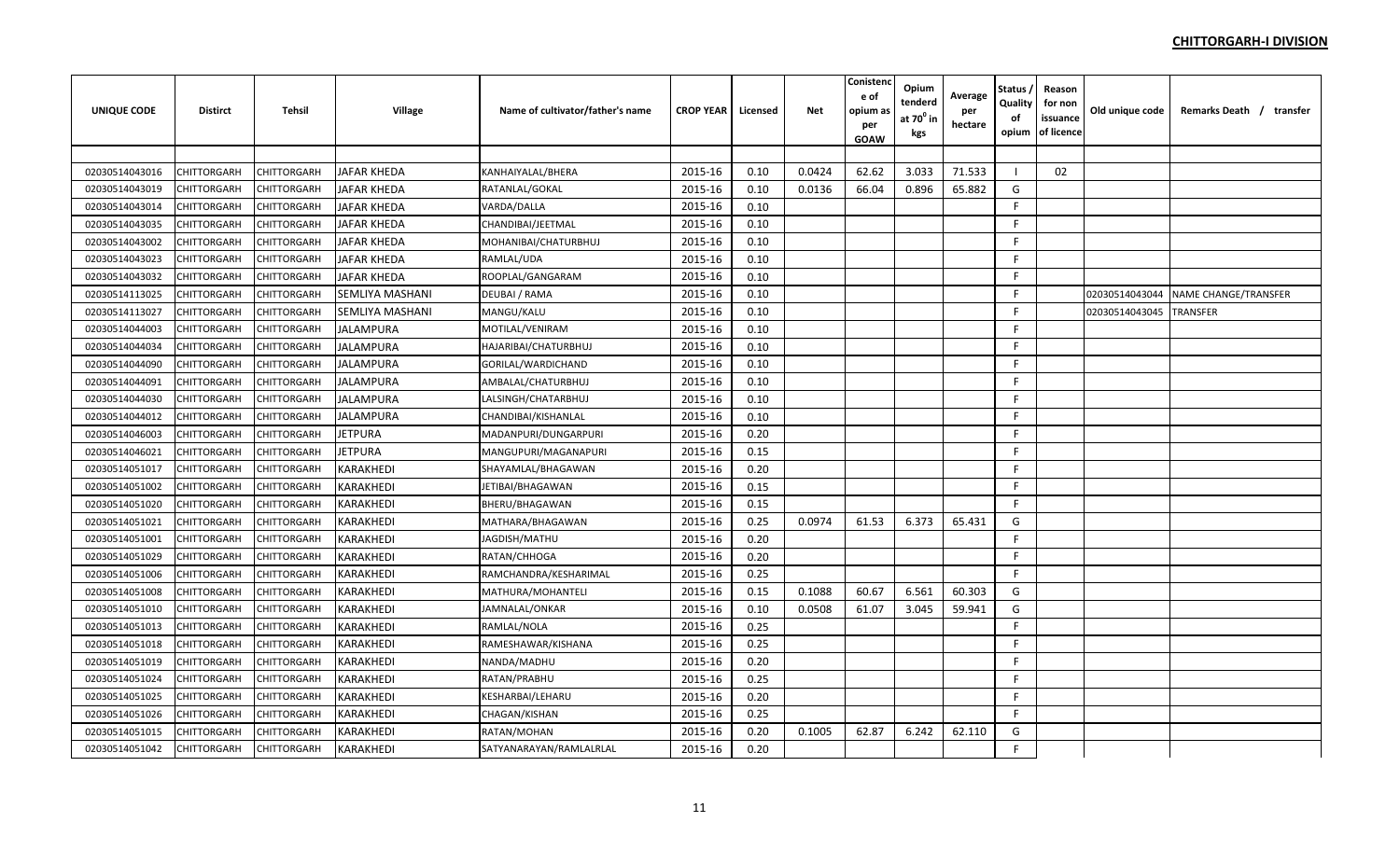| <b>UNIQUE CODE</b> | <b>Distirct</b> | <b>Tehsil</b> | Village          | Name of cultivator/father's name | <b>CROP YEAR</b> | Licensed | <b>Net</b> | Conistend<br>e of<br>opium a:<br>per<br>GOAW | Opium<br>tenderd<br>at $70^0$ in<br>kgs | Average<br>per<br>hectare | <b>Status</b><br>Quality<br>of<br>opium | Reason<br>for non<br>issuance<br>of licence | Old unique code | Remarks Death / transfer |
|--------------------|-----------------|---------------|------------------|----------------------------------|------------------|----------|------------|----------------------------------------------|-----------------------------------------|---------------------------|-----------------------------------------|---------------------------------------------|-----------------|--------------------------|
|                    |                 |               |                  |                                  |                  |          |            |                                              |                                         |                           |                                         |                                             |                 |                          |
| 02030514051028     | CHITTORGARH     | CHITTORGARH   | <b>KARAKHEDI</b> | MADHU/LAXMAN                     | 2015-16          | 0.10     |            |                                              |                                         |                           | F.                                      |                                             |                 |                          |
| 02030514051009     | CHITTORGARH     | CHITTORGARH   | KARAKHEDI        | <b>HRIBAI/JITU</b>               | 2015-16          | 0.25     |            |                                              |                                         |                           | F.                                      |                                             |                 |                          |
| 02030514051012     | CHITTORGARH     | CHITTORGARH   | <b>KARAKHEDI</b> | UDAIRAM/KALU                     | 2015-16          | 0.15     |            |                                              |                                         |                           | F.                                      |                                             |                 |                          |
| 02030514051043     | CHITTORGARH     | CHITTORGARH   | KARAKHEDI        | <b>CESHARBAI/NANDA</b>           | 2015-16          | 0.10     |            |                                              |                                         |                           | F.                                      |                                             |                 |                          |
| 02030514051044     | CHITTORGARH     | CHITTORGARH   | KARAKHEDI        | LEHRIBAI/CHUNNILAL               | 2015-16          | 0.20     |            |                                              |                                         |                           | F.                                      |                                             |                 |                          |
| 02030514052008     | CHITTORGARH     | CHITTORGARH   | <b>KASHMOR</b>   | GORADHAN/BHERU                   | 2015-16          | 0.25     |            |                                              |                                         |                           | F.                                      |                                             |                 |                          |
| 02030514052014     | CHITTORGARH     | CHITTORGARH   | KASHMOR          | PYARCHAND/SAWAIRAM               | 2015-16          | 0.20     |            |                                              |                                         |                           | F.                                      |                                             |                 |                          |
| 02030514052018     | CHITTORGARH     | CHITTORGARH   | KASHMOR          | JITU/SAWAIRAM                    | 2015-16          | 0.25     |            |                                              |                                         |                           | F.                                      |                                             |                 |                          |
| 02030514052020     | CHITTORGARH     | CHITTORGARH   | <b>KASHMOR</b>   | KISHANLAL/LEHRU                  | 2015-16          | 0.25     |            |                                              |                                         |                           | F.                                      |                                             |                 |                          |
| 02030514052034     | CHITTORGARH     | CHITTORGARH   | <b>KASHMOR</b>   | MOTILAL / BHUWANA @ MODIRAM      | 2015-16          | 0.20     |            |                                              |                                         |                           | F.                                      |                                             |                 |                          |
| 02030514052032     | CHITTORGARH     | CHITTORGARH   | <b>KASHMOR</b>   | GOVERDHANLAL/BHURALAL            | 2015-16          | 0.10     |            |                                              |                                         |                           | F                                       |                                             |                 |                          |
| 02030514052035     | CHITTORGARH     | CHITTORGARH   | <b>KASHMOR</b>   | MOHANLAL/KHEMRAJ                 | 2015-16          | 0.20     |            |                                              |                                         |                           | F.                                      |                                             |                 |                          |
| 02030514052036     | CHITTORGARH     | CHITTORGARH   | <b>KASHMOR</b>   | SHAMBHUSINGH/GIRDHARISINGH       | 2015-16          | 0.20     |            |                                              |                                         |                           | F.                                      |                                             |                 |                          |
| 02030514052042     | CHITTORGARH     | CHITTORGARH   | <b>KASHMOR</b>   | KALU/UDANAI                      | 2015-16          | 0.25     |            |                                              |                                         |                           | F.                                      |                                             |                 |                          |
| 02030514052048     | CHITTORGARH     | CHITTORGARH   | <b>KASHMOR</b>   | RAMA/MAHADEVJAT                  | 2015-16          | 0.10     |            |                                              |                                         |                           | F.                                      |                                             |                 |                          |
| 02030514052053     | CHITTORGARH     | CHITTORGARH   | <b>KASHMOR</b>   | MOHANLAL/BHERULAL                | 2015-16          | 0.20     |            |                                              |                                         |                           | F.                                      |                                             |                 |                          |
| 02030514052059     | CHITTORGARH     | CHITTORGARH   | <b>KASHMOR</b>   | SATYANARAYAN/JAGANNATH           | 2015-16          | 0.25     |            |                                              |                                         |                           | F.                                      |                                             |                 |                          |
| 02030514052060     | CHITTORGARH     | CHITTORGARH   | KASHMOR          | GIRDHARI/LALU                    | 2015-16          | 0.25     |            |                                              |                                         |                           | F.                                      |                                             |                 |                          |
| 02030514052065     | CHITTORGARH     | CHITTORGARH   | KASHMOR          | KANKUBAI/NARAYAN                 | 2015-16          | 0.10     |            |                                              |                                         |                           | F.                                      |                                             |                 |                          |
| 02030514052070     | CHITTORGARH     | CHITTORGARH   | <b>KASHMOR</b>   | SHANKAR/RATANLAL                 | 2015-16          | 0.25     |            |                                              |                                         |                           | F.                                      |                                             |                 |                          |
| 02030514052025     | CHITTORGARH     | CHITTORGARH   | <b>KASHMOR</b>   | NANU/RUPA                        | 2015-16          | 0.20     |            |                                              |                                         |                           | F.                                      |                                             |                 |                          |
| 02030514052023     | CHITTORGARH     | CHITTORGARH   | <b>KASHMOR</b>   | SHANKARLAL/BHURA                 | 2015-16          | 0.10     |            |                                              |                                         |                           | F.                                      |                                             |                 |                          |
| 02030514052066     | CHITTORGARH     | CHITTORGARH   | <b>KASHMOR</b>   | RATANLAL/HEMRAJ                  | 2015-16          | 0.25     |            |                                              |                                         |                           | F.                                      |                                             |                 |                          |
| 02030514052082     | CHITTORGARH     | CHITTORGARH   | KASHMOR          | LEHARU/DALU                      | 2015-16          | 0.25     | 0.2495     | 69.56                                        | 17.460                                  | 69.980                    | G                                       |                                             |                 |                          |
| 02030514052005     | CHITTORGARH     | CHITTORGARH   | <b>KASHMOR</b>   | MANGIBAI/MOTILAL                 | 2015-16          | 0.20     | 0.0978     | 61.33                                        | 5.958                                   | 60.920                    |                                         | 02                                          |                 |                          |
| 02030514052006     | CHITTORGARH     | CHITTORGARH   | <b>KASHMOR</b>   | SHOBHARAM/KISHANAJAT             | 2015-16          | 0.25     | 0.1094     | 58.80                                        | 6.745                                   | 61.655                    | G                                       |                                             |                 |                          |
| 02030514052021     | CHITTORGARH     | CHITTORGARH   | <b>KASHMOR</b>   | UDAYRAM/BHERULAL                 | 2015-16          | 0.10     |            |                                              |                                         |                           | F.                                      |                                             |                 |                          |
| 02030514052033     | CHITTORGARH     | CHITTORGARH   | <b>KASHMOR</b>   | LEHRULAL/ONAKAR                  | 2015-16          | 0.20     |            |                                              |                                         |                           | F.                                      |                                             |                 |                          |
| 02030514052049     | CHITTORGARH     | CHITTORGARH   | <b>KASHMOR</b>   | PARASKUNWAR/GIRDHARISINGH        | 2015-16          | 0.25     |            |                                              |                                         |                           | F.                                      |                                             |                 |                          |
| 02030514052054     | CHITTORGARH     | CHITTORGARH   | KASHMOR          | GANESHKUNAWAR/LALSINGH           | 2015-16          | 0.25     |            |                                              |                                         |                           | F.                                      |                                             |                 |                          |
| 02030514052063     | CHITTORGARH     | CHITTORGARH   | <b>KASHMOR</b>   | JITMAL/BHERULAL                  | 2015-16          | 0.25     |            |                                              |                                         |                           | F.                                      |                                             |                 |                          |
| 02030514052073     | CHITTORGARH     | CHITTORGARH   | <b>KASHMOR</b>   | BALURAM/HAJARI                   | 2015-16          | 0.25     |            |                                              |                                         |                           | F.                                      |                                             |                 |                          |
| 02030514052075     | CHITTORGARH     | CHITTORGARH   | <b>KASHMOR</b>   | BHARATSINGH/BHUWANISINGH         | 2015-16          | 0.20     |            |                                              |                                         |                           | F.                                      |                                             |                 |                          |
| 02030514052081     | CHITTORGARH     | CHITTORGARH   | <b>KASHMOR</b>   | INDARDEV/MAGANA                  | 2015-16          | 0.20     | 0.0979     | 53.71                                        | 5.172                                   | 52.829                    | G                                       |                                             |                 |                          |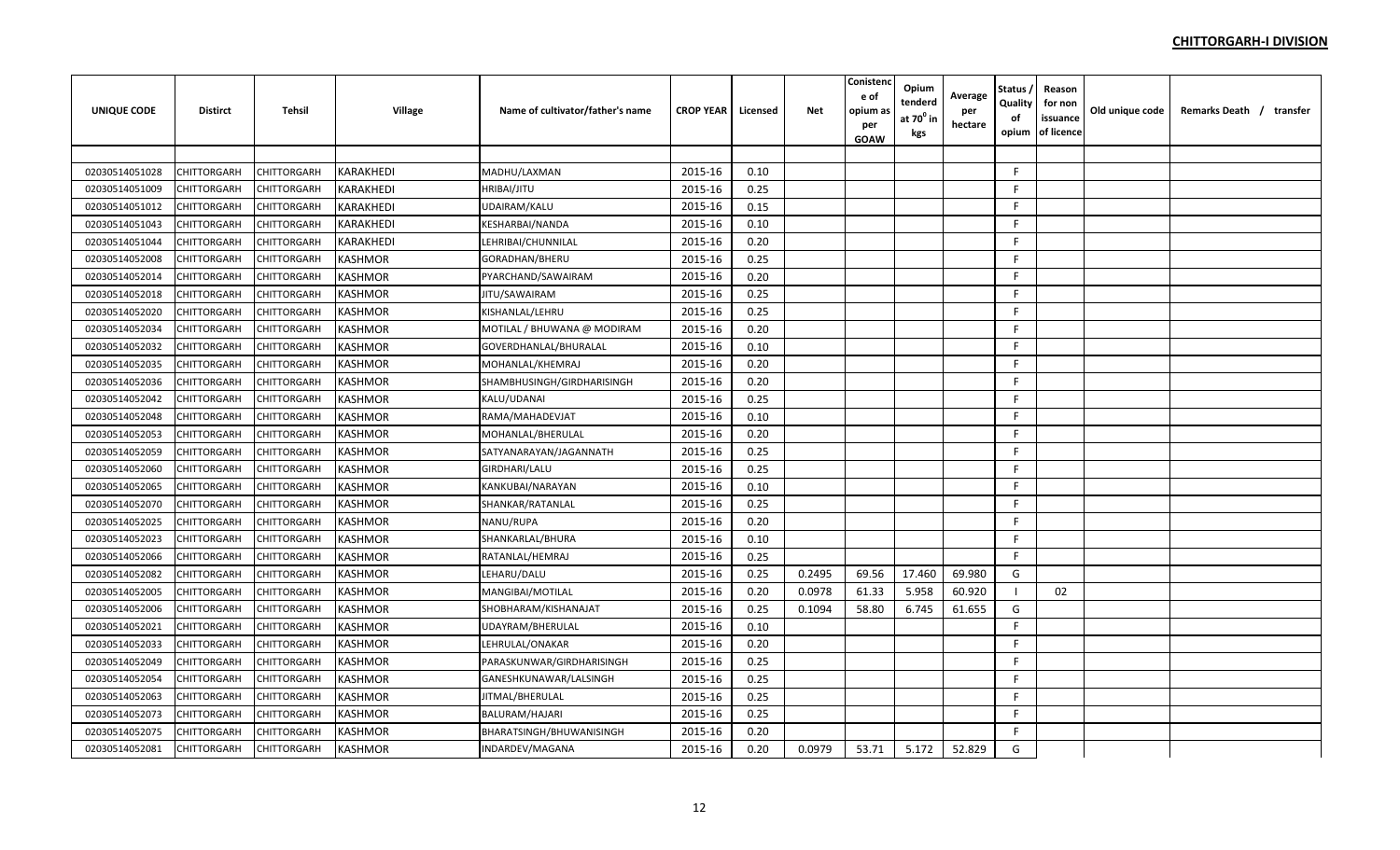| <b>UNIQUE CODE</b> | <b>Distirct</b> | <b>Tehsil</b> | Village           | Name of cultivator/father's name | <b>CROP YEAR</b> | Licensed | Net    | Conistenc<br>e of<br>opium a:<br>per<br>GOAW | Opium<br>tenderd<br>at $70^\circ$ in<br>kgs | Average<br>per<br>hectare | Status<br>Quality<br>of<br>opium | Reason<br>for non<br>issuance<br>of licence | Old unique code | Remarks Death / transfer |  |
|--------------------|-----------------|---------------|-------------------|----------------------------------|------------------|----------|--------|----------------------------------------------|---------------------------------------------|---------------------------|----------------------------------|---------------------------------------------|-----------------|--------------------------|--|
|                    |                 |               |                   |                                  |                  |          |        |                                              |                                             |                           |                                  |                                             |                 |                          |  |
| 02030514052027     | CHITTORGARH     | CHITTORGARH   | <b>KASHMOR</b>    | HANSIBAI/BHAGIRATH               | 2015-16          | 0.25     |        |                                              |                                             |                           | F.                               |                                             |                 |                          |  |
| 02030514052085     | CHITTORGARH     | CHITTORGARH   | KASHMOR           | NARAYAN/KEWALCHAND               | 2015-16          | 0.10     |        |                                              |                                             |                           | F                                |                                             |                 |                          |  |
| 02030514052087     | CHITTORGARH     | CHITTORGARH   | <b>KASHMOR</b>    | LEHRU/AMARCHAND                  | 2015-16          | 0.25     | 0.2496 | 69.28                                        | 17.399                                      | 69.708                    | G                                |                                             |                 |                          |  |
| 02030514052003     | CHITTORGARH     | CHITTORGARH   | <b>KASHMOR</b>    | KALU/RAMA                        | 2015-16          | 0.10     |        |                                              |                                             |                           | F                                |                                             |                 |                          |  |
| 02030514052012     | CHITTORGARH     | CHITTORGARH   | <b>KASHMOR</b>    | RATAN / GOVERDHAN                | 2015-16          | 0.10     |        |                                              |                                             |                           | F.                               |                                             |                 | <b>NAME CHANGE</b>       |  |
| 02030514052024     | CHITTORGARH     | CHITTORGARH   | <b>KASHMOR</b>    | NATHU/GHISABALAI                 | 2015-16          | 0.10     |        |                                              |                                             |                           | F.                               |                                             |                 |                          |  |
| 02030514052057     | CHITTORGARH     | CHITTORGARH   | KASHMOR           | NANDA/GOPI                       | 2015-16          | 0.10     |        |                                              |                                             |                           | F                                |                                             |                 |                          |  |
| 02030514053022     | CHITTORGARH     | CHITTORGARH   | <b>KELJHAR</b>    | CHUNA/NATHU                      | 2015-16          | 0.10     | 0.1012 | 62.70                                        | 6.386                                       | 63.103                    | G                                |                                             |                 |                          |  |
| 02030514053014     | CHITTORGARH     | CHITTORGARH   | <b>KELJHAR</b>    | KISHANA/JODHA                    | 2015-16          | 0.25     | 0.2461 | 61.65                                        | 15.509                                      | 63.019                    | G                                |                                             |                 |                          |  |
| 02030514053015     | CHITTORGARH     | CHITTORGARH   | <b>KELJHAR</b>    | PARATHA/NANDA                    | 2015-16          | 0.25     | 0.2494 | 62.12                                        | 15.574                                      | 62.446                    | G                                |                                             |                 |                          |  |
| 02030514053043     | CHITTORGARH     | CHITTORGARH   | <b>KELJHAR</b>    | BHAGAWATILAL/ONKAR               | 2015-16          | 0.25     | 0.1485 | 62.32                                        | 9.793                                       | 65.946                    | G                                |                                             |                 |                          |  |
| 02030514053041     | CHITTORGARH     | CHITTORGARH   | KELJHAR           | BADRI/HAJARI                     | 2015-16          | 0.10     | 0.1000 | 55.42                                        | 6.286                                       | 62.860                    | G                                |                                             |                 |                          |  |
| 02030514053002     | CHITTORGARH     | CHITTORGARH   | <b>KELJHAR</b>    | MADHOLAL/UDAILAL                 | 2015-16          | 0.20     |        |                                              |                                             |                           | F                                |                                             |                 |                          |  |
| 02030514053017     | CHITTORGARH     | CHITTORGARH   | <b>KELJHAR</b>    | RATANIBAI/RUPA                   | 2015-16          | 0.25     | 0.1215 | 56.89                                        | 7.453                                       | 61.342                    |                                  | 02                                          |                 |                          |  |
| 02030514053040     | CHITTORGARH     | CHITTORGARH   | <b>KELJHAR</b>    | BHAGAWAN/MADHO                   | 2015-16          | 0.25     | 0.2520 | 67.55                                        | 17.235                                      | 68.393                    |                                  | 02                                          |                 |                          |  |
| 02030514053048     | CHITTORGARH     | CHITTORGARH   | <b>KELJHAR</b>    | SHOBHAGSINGH/NANDSINGH           | 2015-16          | 0.20     | 0.2038 | 61.89                                        | 13.386                                      | 65.682                    | G                                |                                             |                 |                          |  |
| 02030514053051     | CHITTORGARH     | CHITTORGARH   | KELJHAR           | GANSHYAM/BHURA                   | 2015-16          | 0.25     |        |                                              |                                             |                           | F.                               |                                             |                 |                          |  |
| 02030514053061     | CHITTORGARH     | CHITTORGARH   | KELJHAR           | NARAYAN/NARU                     | 2015-16          | 0.25     | 0.2531 | 66.90                                        | 16.257                                      | 64.232                    | - 1                              | 02                                          |                 |                          |  |
| 02030514053064     | CHITTORGARH     | CHITTORGARH   | <b>KELJHAR</b>    | BHERU/UDA                        | 2015-16          | 0.25     |        |                                              |                                             |                           | F                                |                                             |                 |                          |  |
| 02030514053031     | CHITTORGARH     | CHITTORGARH   | <b>KELJHAR</b>    | DHAPUBAI/SOHAN                   | 2015-16          | 0.20     | 0.2025 | 59.78                                        | 11.572                                      | 57.146                    | G                                |                                             |                 |                          |  |
| 02030514053050     | CHITTORGARH     | CHITTORGARH   | <b>KELJHAR</b>    | <b>BALU/ONKAR</b>                | 2015-16          | 0.25     | 0.1419 | 61.08                                        | 9.145                                       | 64.447                    | G                                |                                             |                 |                          |  |
| 02030514053056     | CHITTORGARH     | CHITTORGARH   | <b>KELJHAR</b>    | CHANKUNWAR/KISHANSINGH           | 2015-16          | 0.25     | 0.1446 | 59.37                                        | 9.737                                       | 67.338                    | G                                |                                             |                 |                          |  |
| 02030514053062     | CHITTORGARH     | CHITTORGARH   | <b>KELJHAR</b>    | SAMPATLAL/HIRALAL                | 2015-16          | 0.20     | 0.2010 | 60.63                                        | 11.667                                      | 58.045                    | G                                |                                             |                 |                          |  |
| 02030514053072     | CHITTORGARH     | CHITTORGARH   | <b>KELJHAR</b>    | BHANWARKUNWAR / NANDSINGH        | 2015-16          | 0.10     |        |                                              |                                             |                           | F                                |                                             |                 | <b>NAME CHANGE</b>       |  |
| 02030514053001     | CHITTORGARH     | CHITTORGARH   | <b>KELJHAR</b>    | SHANTIBAI / BHURA                | 2015-16          | 0.10     |        |                                              |                                             |                           | F                                |                                             |                 | <b>NAME CHANGE</b>       |  |
| 02030514053042     | CHITTORGARH     | CHITTORGARH   | <b>KELJHAR</b>    | SHAMBU/ONKAR                     | 2015-16          | 0.10     |        |                                              |                                             |                           | F                                |                                             |                 |                          |  |
| 02030514053026     | CHITTORGARH     | CHITTORGARH   | KELJHAR           | SUDIBAI / KISHANA                | 2015-16          | 0.10     |        |                                              |                                             |                           | F.                               |                                             |                 |                          |  |
| 02030514053049     | CHITTORGARH     | CHITTORGARH   | KELJHAR           | GIRDHARI/BHERUDAS                | 2015-16          | 0.10     |        |                                              |                                             |                           | F.                               |                                             |                 |                          |  |
| 02030514053075     | CHITTORGARH     | CHITTORGARH   | KELJHAR           | RATAN/BHAGIRATH                  | 2015-16          | 0.10     |        |                                              |                                             |                           | F.                               |                                             |                 |                          |  |
| 02030514053010     | CHITTORGARH     | CHITTORGARH   | KELJHAR           | PEMA/LALU                        | 2015-16          | 0.10     |        |                                              |                                             |                           | F                                |                                             |                 |                          |  |
| 02030514053069     | CHITTORGARH     | CHITTORGARH   | <b>KELJHAR</b>    | DHANNIBAI/PARTAP                 | 2015-16          | 0.10     |        |                                              |                                             |                           | F                                |                                             |                 |                          |  |
| 02030514053063     | CHITTORGARH     | CHITTORGARH   | <b>KELJHAR</b>    | KALU/LALU                        | 2015-16          | 0.10     |        |                                              |                                             |                           | F.                               |                                             |                 |                          |  |
| 02030514053030     | CHITTORGARH     | CHITTORGARH   | KELJHAR           | MEGA/GOMA                        | 2015-16          | 0.10     |        |                                              |                                             |                           | F                                |                                             |                 |                          |  |
| 02030514054001     | CHITTORGARH     | CHITTORGARH   | <b>KESHARPURA</b> | RAMNIWAS/CHATURBHUJ              | 2015-16          | 0.10     |        |                                              |                                             |                           | F                                |                                             |                 |                          |  |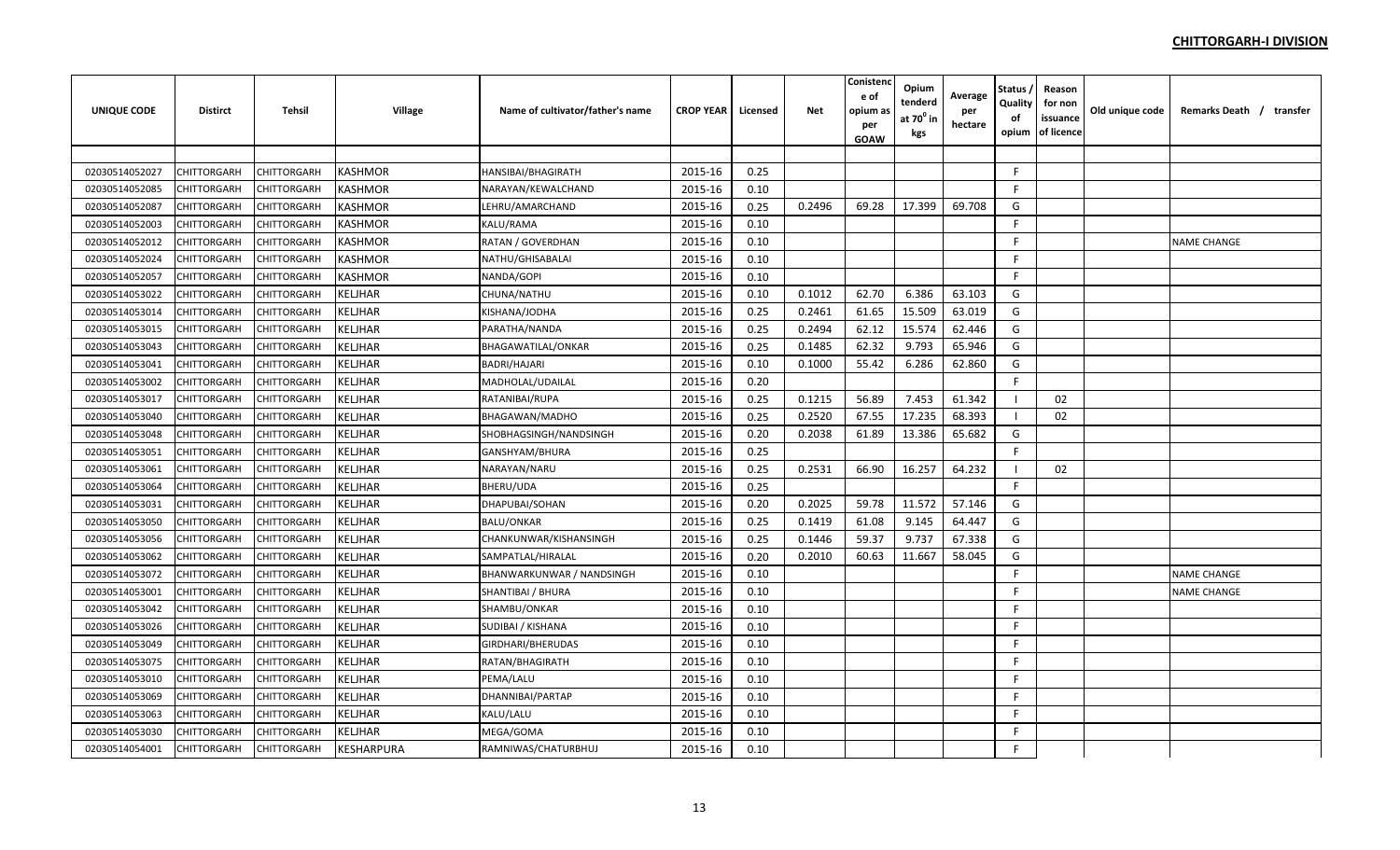| <b>UNIQUE CODE</b> | <b>Distirct</b> | Tehsil      | Village                | Name of cultivator/father's name       | <b>CROP YEAR</b> | Licensed | Net    | Conisten<br>e of<br>opium as<br>per<br>GOAW | Opium<br>tenderd<br>at 70 <sup>0</sup> in<br>kgs | Average<br>per<br>hectare | Status<br>Quality<br>οf<br>opium | Reason<br>for non<br>issuance<br>of licence | Old unique code | Remarks Death / transfer |
|--------------------|-----------------|-------------|------------------------|----------------------------------------|------------------|----------|--------|---------------------------------------------|--------------------------------------------------|---------------------------|----------------------------------|---------------------------------------------|-----------------|--------------------------|
|                    |                 |             |                        |                                        |                  |          |        |                                             |                                                  |                           |                                  |                                             |                 |                          |
| 02030514054029     | CHITTORGARH     | CHITTORGARH | <b>KESHARPURA</b>      | MANGIBAI/KALU                          | 2015-16          | 0.10     |        |                                             |                                                  |                           | F.                               |                                             |                 |                          |
| 02030514054005     | CHITTORGARH     | CHITTORGARH | KESHARPURA             | HAJARILAL/CHATARBHUJ                   | 2015-16          | 0.10     |        |                                             |                                                  |                           | F                                |                                             |                 |                          |
| 02030514054033     | CHITTORGARH     | CHITTORGARH | KESHARPURA             | MAGNIRAM/AMRATHRAM                     | 2015-16          | 0.10     |        |                                             |                                                  |                           | F.                               |                                             |                 |                          |
| 02030514054042     | CHITTORGARH     | CHITTORGARH | KESHARPURA             | KALABAI/RAMNARAYAN                     | 2015-16          | 0.10     |        |                                             |                                                  |                           | F                                |                                             |                 |                          |
| 02030514054008     | CHITTORGARH     | CHITTORGARH | <b>KESHARPURA</b>      | HAJARI/JITMAL                          | 2015-16          | 0.10     |        |                                             |                                                  |                           | F                                |                                             |                 |                          |
| 02030514054072     | CHITTORGARH     | CHITTORGARH | <b>KESHARPURA</b>      | CHAGANLAL/CHATRA                       | 2015-16          | 0.10     |        |                                             |                                                  |                           | F                                |                                             |                 |                          |
| 02030514056004     | CHITTORGARH     | CHITTORGARH | KHERICHARAN            | BHERU/BHAGANNATH                       | 2015-16          | 0.20     |        |                                             |                                                  |                           | F.                               |                                             |                 |                          |
| 02030514057018     | CHITTORGARH     | CHITTORGARH | <b>KHER PURA</b>       | DHANNA/PRATAP                          | 2015-16          | 0.25     | 0.2438 | 65.22                                       | 16.221                                           | 66.534                    | -1                               | 02                                          |                 |                          |
| 02030514057020     | CHITTORGARH     | CHITTORGARH | <b>KHER PURA</b>       | RAMCHANDRA/CHUNA                       | 2015-16          | 0.20     |        |                                             |                                                  |                           | F                                |                                             |                 |                          |
| 02030514057017     | CHITTORGARH     | CHITTORGARH | <b>KHER PURA</b>       | MOHAN / BHERU                          | 2015-16          | 0.10     |        |                                             |                                                  |                           | F                                |                                             | 02030514042043  | <b>TRANSFER</b>          |
| 02030514058008     | CHITTORGARH     | CHITTORGARH | <b>KHOR</b>            | KHYALIBAI/KHEMA                        | 2015-16          | 0.25     |        |                                             |                                                  |                           | F.                               |                                             |                 |                          |
| 02030514058037     | CHITTORGARH     | CHITTORGARH | <b>KHOR</b>            | RAGHUNATHSINGH/DADMDCHAND              | 2015-16          | 0.20     |        |                                             |                                                  |                           | F.                               |                                             |                 |                          |
| 02030514058082     | CHITTORGARH     | CHITTORGARH | <b>KHOR</b>            | BHERULAL/CHUNNILAL                     | 2015-16          | 0.15     | 0.1015 | 59.99                                       | 5.588                                            | 55.054                    | G                                |                                             |                 |                          |
| 02030514058088     | CHITTORGARH     | CHITTORGARH | <b>KHOR</b>            | DADAMCHAND/KALURAM                     | 2015-16          | 0.20     |        |                                             |                                                  |                           | F                                |                                             |                 |                          |
| 02030514058089     | CHITTORGARH     | CHITTORGARH | <b>KHOR</b>            | RAMNARAYAN/RAMRATAN                    | 2015-16          | 0.25     |        |                                             |                                                  |                           | F                                |                                             |                 |                          |
| 02030514058085     | CHITTORGARH     | CHITTORGARH | <b>KHOR</b>            | CHATARBHUJ/KALURAM                     | 2015-16          | 0.25     |        |                                             |                                                  |                           | F                                |                                             |                 |                          |
| 02030514058018     | CHITTORGARH     | CHITTORGARH | <b>KHOR</b>            | KHEMRAJ/SHRIRAM                        | 2015-16          | 0.20     |        |                                             |                                                  |                           | F                                |                                             |                 |                          |
| 02030514058069     | CHITTORGARH     | CHITTORGARH | <b>KHOR</b>            | GHISIBAI/NANDRAM                       | 2015-16          | 0.25     |        |                                             |                                                  |                           | F                                |                                             |                 |                          |
| 02030514058030     | CHITTORGARH     | CHITTORGARH | <b>KHOR</b>            | BHERU/RAMA                             | 2015-16          | 0.10     |        |                                             |                                                  |                           | F                                |                                             |                 |                          |
| 02030514058086     | CHITTORGARH     | CHITTORGARH | KHOR                   | MULCHAND/BHAGUDA                       | 2015-16          | 0.10     |        |                                             |                                                  |                           | F                                |                                             |                 |                          |
| 02030514059009     | CHITTORGARH     | CHITTORGARH | <b>KOTDI</b>           | DHAPUBAI/UDAIRAM                       | 2015-16          | 0.25     |        |                                             |                                                  |                           | F                                |                                             |                 |                          |
| 02030514059007     | CHITTORGARH     | CHITTORGARH | <b>KOTDI</b>           | JAGGTHNATH/GOPI                        | 2015-16          | 0.25     | 0.1010 | 55.82                                       | 5.877                                            | 58.188                    | G                                |                                             |                 |                          |
| 02030514059010     | CHITTORGARH     | CHITTORGARH | <b>KOTDI</b>           | NANDA/GOPI                             | 2015-16          | 0.25     | 0.1303 | 57.98                                       | 7.438                                            | 57.084                    | G                                |                                             |                 |                          |
| 02030514059012     | CHITTORGARH     | CHITTORGARH | <b>KOTDI</b>           | GHISU/SEWA                             | 2015-16          | 0.20     |        |                                             |                                                  |                           | F.                               |                                             |                 |                          |
| 02030514059003     | CHITTORGARH     | CHITTORGARH | <b>KOTDI</b>           | KESIBAI/UDA                            | 2015-16          | 0.25     |        |                                             |                                                  |                           | F                                |                                             |                 |                          |
| 02030514059006     | CHITTORGARH     | CHITTORGARH | <b>KOTDI</b>           | RAMLAL/LAKHAMA                         | 2015-16          | 0.25     |        |                                             |                                                  |                           | F                                |                                             |                 |                          |
| 02030514059008     | CHITTORGARH     | CHITTORGARH | <b>KOTDI</b>           | BHERU/UDA                              | 2015-16          | 0.25     | 0.2422 | 59.68                                       | 14.468                                           | 59.736                    | G                                |                                             |                 |                          |
| 02030514059013     | CHITTORGARH     | CHITTORGARH | KOTDI                  | KHEMRAJ/VENA                           | 2015-16          | 0.15     |        |                                             |                                                  |                           | F.                               |                                             |                 |                          |
| 02030514059001     | CHITTORGARH     | CHITTORGARH | <b>KOTDI</b>           | SHANTIBAI/CHAGANLAL                    | 2015-16          | 0.25     |        |                                             |                                                  |                           | F.                               |                                             |                 |                          |
| 02030514059014     | CHITTORGARH     | CHITTORGARH | <b>KOTDI</b>           | NARAYANDAS/MADENDAS/NANAKHAYAI<br>IDAS | 2015-16          | 0.25     |        |                                             |                                                  |                           | F                                |                                             |                 |                          |
| 02030514128002     | CHITTORGARH     | CHITTORGARH | <b>BAD KA AMARANA</b>  | CHHOGA/MAGNA                           | 2015-16          | 0.10     |        |                                             |                                                  |                           | F                                |                                             | 02030514069055  | <b>TRANSFER</b>          |
| 02030514071006     | CHITTORGARH     | CHITTORGARH | <b>MISHRO KI PIPLI</b> | CHAMPALAL/MOTI                         | 2015-16          | 0.25     |        |                                             |                                                  |                           | F                                |                                             |                 |                          |
| 02030514071008     | CHITTORGARH     | CHITTORGARH | <b>MISHRO KI PIPLI</b> | DALURAM/PYARA                          | 2015-16          | 0.25     |        |                                             |                                                  |                           | F                                |                                             |                 |                          |
| 02030514071017     | CHITTORGARH     | CHITTORGARH | <b>MISHRO KI PIPLI</b> | MANGILAL/NARAYAN                       | 2015-16          | 0.25     | 0.2414 | 76.12                                       | 19.106                                           | 79.147                    |                                  | 02                                          |                 |                          |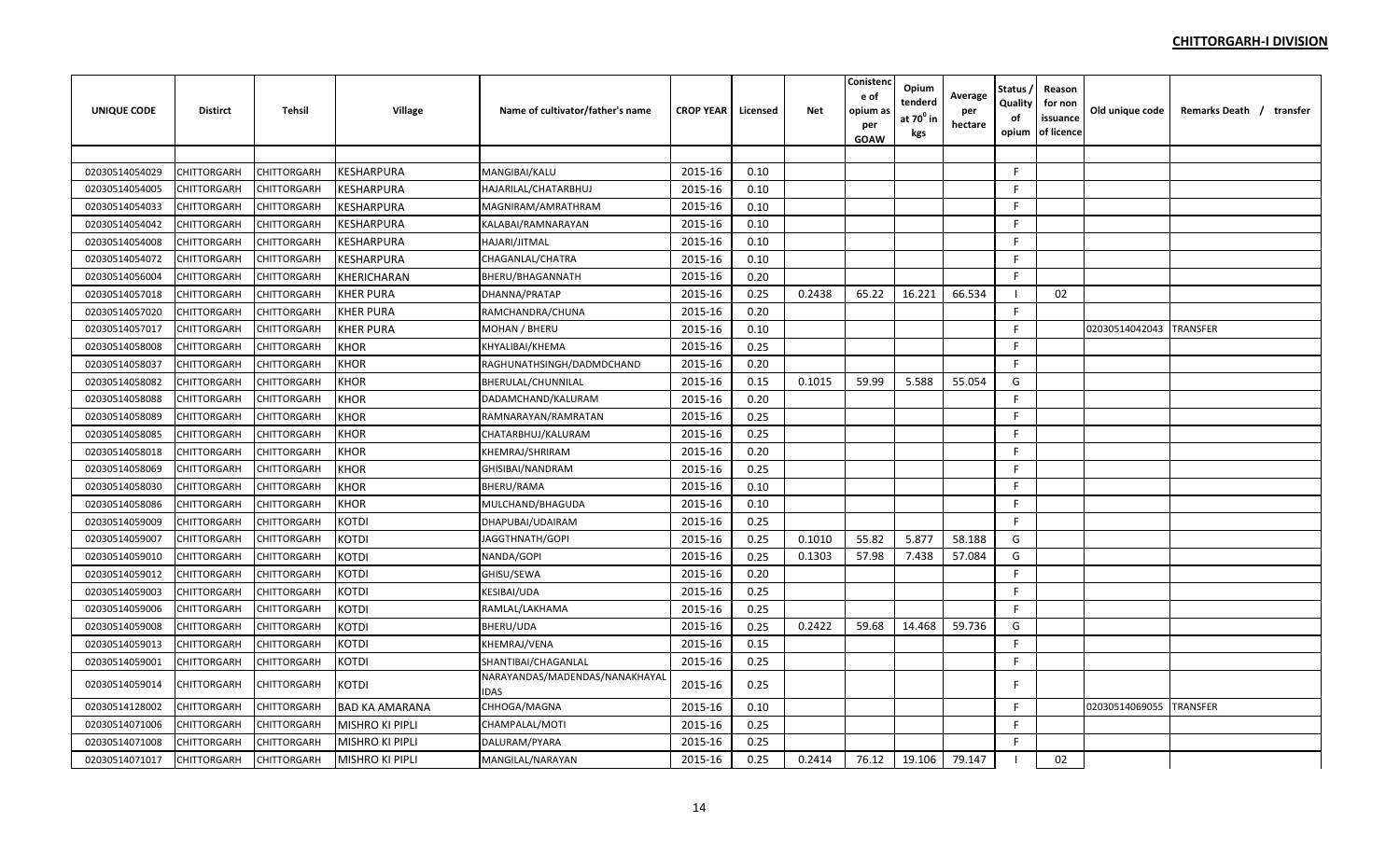| <b>UNIQUE CODE</b> | <b>Distirct</b>    | <b>Tehsil</b>      | <b>Village</b>         | Name of cultivator/father's name | <b>CROP YEAR</b> | Licensed | <b>Net</b> | Conistenc<br>e of<br>opium as<br>per<br><b>GOAW</b> | Opium<br>tenderd<br>at 70 <sup>°</sup> in<br>kgs | Average<br>per<br>hectare | Status<br>Quality<br>of<br>opium | Reason<br>for non<br>issuance<br>of licence | Old unique code | Remarks Death / transfer |  |
|--------------------|--------------------|--------------------|------------------------|----------------------------------|------------------|----------|------------|-----------------------------------------------------|--------------------------------------------------|---------------------------|----------------------------------|---------------------------------------------|-----------------|--------------------------|--|
|                    |                    |                    |                        |                                  |                  |          |            |                                                     |                                                  |                           |                                  |                                             |                 |                          |  |
| 02030514071011     | CHITTORGARH        | CHITTORGARH        | <b>MISHRO KI PIPLI</b> | BALU/MODA                        | 2015-16          | 0.25     |            |                                                     |                                                  |                           | $\mathsf{F}$                     |                                             |                 |                          |  |
| 02030514071046     | CHITTORGARH        | <b>CHITTORGARH</b> | MISHRO KI PIPLI        | RUPLAL/CHOTULAL                  | 2015-16          | 0.25     |            |                                                     |                                                  |                           | F                                |                                             |                 |                          |  |
| 02030514071047     | CHITTORGARH        | <b>CHITTORGARH</b> | <b>MISHRO KI PIPLI</b> | MANGILAL/UDAILAL                 | 2015-16          | 0.25     |            |                                                     |                                                  |                           | F                                |                                             |                 |                          |  |
| 02030514071013     | CHITTORGARH        | CHITTORGARH        | <b>MISHRO KI PIPLI</b> | MAGANIBAI / MADHU                | 2015-16          | 0.10     |            |                                                     |                                                  |                           | F.                               |                                             |                 | <b>NAME CHANGE</b>       |  |
| 02030514074001     | <b>CHITTORGARH</b> | <b>CHITTORGARH</b> | NAYA GANV (BIDWAS)     | <b>VIRBHAN/CHATARA</b>           | 2015-16          | 0.15     |            |                                                     |                                                  |                           | E                                |                                             | 02030514013042  | <b>TRANSFER</b>          |  |
| 02030514078031     | CHITTORGARH        | CHITTORGARH        | NETAWAL MAHRAJ         | KALU/PARTHA                      | 2015-16          | 0.20     |            |                                                     |                                                  |                           | F.                               |                                             |                 |                          |  |
| 02030514078002     | CHITTORGARH        | CHITTORGARH        | NETAWAL MAHRAJ         | BHERU/KISHANA                    | 2015-16          | 0.20     | 0.1827     | 56.94                                               | 10.103                                           | 55.298                    | G                                |                                             |                 |                          |  |
| 02030514078029     | <b>CHITTORGARH</b> | <b>CHITTORGARH</b> | NETAWAL MAHRAJ         | BAGDIRAM/BHOLARAM                | 2015-16          | 0.10     |            |                                                     |                                                  |                           | F.                               |                                             |                 |                          |  |
| 02030514078030     | CHITTORGARH        | <b>CHITTORGARH</b> | <b>NETAWAL MAHRAJ</b>  | RADHIBAI/BHAGAWAN                | 2015-16          | 0.10     | 0.0988     | 55.84                                               | 4.834                                            | 48.927                    |                                  | 02                                          |                 |                          |  |
| 02030514078001     | CHITTORGARH        | CHITTORGARH        | NETAWAL MAHRAJ         | NATHU / RUPA                     | 2015-16          | 0.10     |            |                                                     |                                                  |                           | F.                               |                                             |                 | <b>NAME CHANGE</b>       |  |
| 02030514080049     | CHITTORGARH        | <b>CHITTORGARH</b> | <b>ODUND</b>           | <b>BADRILAL/GOPILAL</b>          | 2015-16          | 0.25     |            |                                                     |                                                  |                           | F.                               |                                             |                 |                          |  |
| 02030514080002     | CHITTORGARH        | <b>CHITTORGARH</b> | <b>ODUND</b>           | <b>HIRAGIRI/SURAJGIRI</b>        | 2015-16          | 0.25     | 0.2497     | 67.72                                               | 15.605                                           | 62.495                    | G                                |                                             |                 |                          |  |
| 02030514080005     | CHITTORGARH        | CHITTORGARH        | <b>ODUND</b>           | HAJARI/BHUWANAGUJAR              | 2015-16          | 0.20     |            |                                                     |                                                  |                           | F                                |                                             |                 |                          |  |
| 02030514080017     | CHITTORGARH        | CHITTORGARH        | ODUND                  | BHAGAWANLAL/SURAJMAL             | 2015-16          | 0.25     | 0.2461     | 62.88                                               | 15.621                                           | 63.474                    | G                                |                                             |                 |                          |  |
| 02030514080041     | CHITTORGARH        | CHITTORGARH        | ODUND                  | RATANLAL/KAJODIMAL               | 2015-16          | 0.25     |            |                                                     |                                                  |                           | F                                |                                             |                 |                          |  |
| 02030514080046     | <b>CHITTORGARH</b> | CHITTORGARH        | <b>ODUND</b>           | KISHANLAL/RAGUNATH               | 2015-16          | 0.10     |            |                                                     |                                                  |                           | F.                               |                                             |                 |                          |  |
| 02030514080056     | CHITTORGARH        | CHITTORGARH        | <b>ODUND</b>           | <b>BADRILAL/NANURAM</b>          | 2015-16          | 0.10     | 0.0488     | 72.11                                               | 3.585                                            | 73.463                    | G                                |                                             |                 |                          |  |
| 02030514080059     | CHITTORGARH        | CHITTORGARH        | <b>ODUND</b>           | MANGILAL/MOHANLAL                | 2015-16          | 0.10     | 0.0999     | 59.23                                               | 6.008                                            | 60.140                    | G                                |                                             |                 |                          |  |
| 02030514080062     | CHITTORGARH        | CHITTORGARH        | ODUND                  | PRABHU / RUPA                    | 2015-16          | 0.20     |            |                                                     |                                                  |                           | F                                |                                             |                 |                          |  |
| 02030514080097     | CHITTORGARH        | <b>CHITTORGARH</b> | ODUND                  | PARTHU/RAMA                      | 2015-16          | 0.10     |            |                                                     |                                                  |                           | E                                |                                             |                 |                          |  |
| 02030514080052     | CHITTORGARH        | CHITTORGARH        | ODUND                  | KAILASHGIR/HAJARIGIR             | 2015-16          | 0.20     |            |                                                     |                                                  |                           | F.                               |                                             |                 |                          |  |
| 02030514080013     | <b>CHITTORGARH</b> | <b>CHITTORGARH</b> | ODUND                  | HAJARILAL/CHUNNAILAL             | 2015-16          | 0.20     |            |                                                     |                                                  |                           | F.                               |                                             |                 |                          |  |
| 02030514080010     | CHITTORGARH        | <b>CHITTORGARH</b> | ODUND                  | BALURAM/LEAHRU                   | 2015-16          | 0.10     | 0.0980     | 70.04                                               | 6.844                                            | 69.837                    | G                                |                                             |                 |                          |  |
| 02030514080012     | CHITTORGARH        | CHITTORGARH        | ODUND                  | DEVILAL/BHERU                    | 2015-16          | 0.25     |            |                                                     |                                                  |                           | $\mathsf{F}$                     |                                             |                 |                          |  |
| 02030514080015     | CHITTORGARH        | <b>CHITTORGARH</b> | ODUND                  | SHIVANATH/CHAINRAM               | 2015-16          | 0.25     | 0.2496     | 67.30                                               | 16.450                                           | 65.905                    | G                                |                                             |                 |                          |  |
| 02030514080040     | CHITTORGARH        | CHITTORGARH        | ODUND                  | <b>BDAMIBAI/PARTHU</b>           | 2015-16          | 0.20     | 0.0990     | 63.74                                               | 6.283                                            | 63.465                    | G                                |                                             |                 |                          |  |
| 02030514080047     | CHITTORGARH        | CHITTORGARH        | ODUND                  | UDAIRAM/GAHARIRAM                | 2015-16          | 0.10     |            |                                                     |                                                  |                           | F.                               |                                             |                 |                          |  |
| 02030514080063     | CHITTORGARH        | CHITTORGARH        | ODUND                  | MOTILAL/SAVAIRAM                 | 2015-16          | 0.20     | 0.1500     | 58.96                                               | 8.852                                            | 59.013                    | G                                |                                             |                 |                          |  |
| 02030514080093     | CHITTORGARH        | CHITTORGARH        | ODUND                  | NARAYANIBAI/GOKAL                | 2015-16          | 0.20     | 0.0806     | 61.13                                               | 4.934                                            | 61.216                    | G                                |                                             |                 |                          |  |
| 02030514080094     | CHITTORGARH        | CHITTORGARH        | <b>ODUND</b>           | SHANKAR/GOKAL                    | 2015-16          | 0.20     |            |                                                     |                                                  |                           | F.                               |                                             |                 |                          |  |
| 02030514080104     | CHITTORGARH        | <b>CHITTORGARH</b> | ODUND                  | SOSERBAI/NEMICHAND               | 2015-16          | 0.10     |            |                                                     |                                                  |                           | -F                               |                                             |                 |                          |  |
| 02030514080020     | CHITTORGARH        | CHITTORGARH        | ODUND                  | RATANLAL/BHERUGUJAR              | 2015-16          | 0.15     | 0.0518     | 66.90                                               | 3.307                                            | 63.842                    | G                                |                                             |                 |                          |  |
| 02030514080034     | CHITTORGARH        | <b>CHITTORGARH</b> | ODUND                  | GORDHANLAL/RAMLAL                | 2015-16          | 0.25     | 0.2497     | 67.55                                               | 16.598                                           | 66.472                    | G                                |                                             |                 |                          |  |
| 02030514080053     | <b>CHITTORGARH</b> | <b>CHITTORGARH</b> | ODUND                  | <b>KESHAWNATH/NANDA</b>          | 2015-16          | 0.10     |            |                                                     |                                                  |                           | F.                               |                                             |                 |                          |  |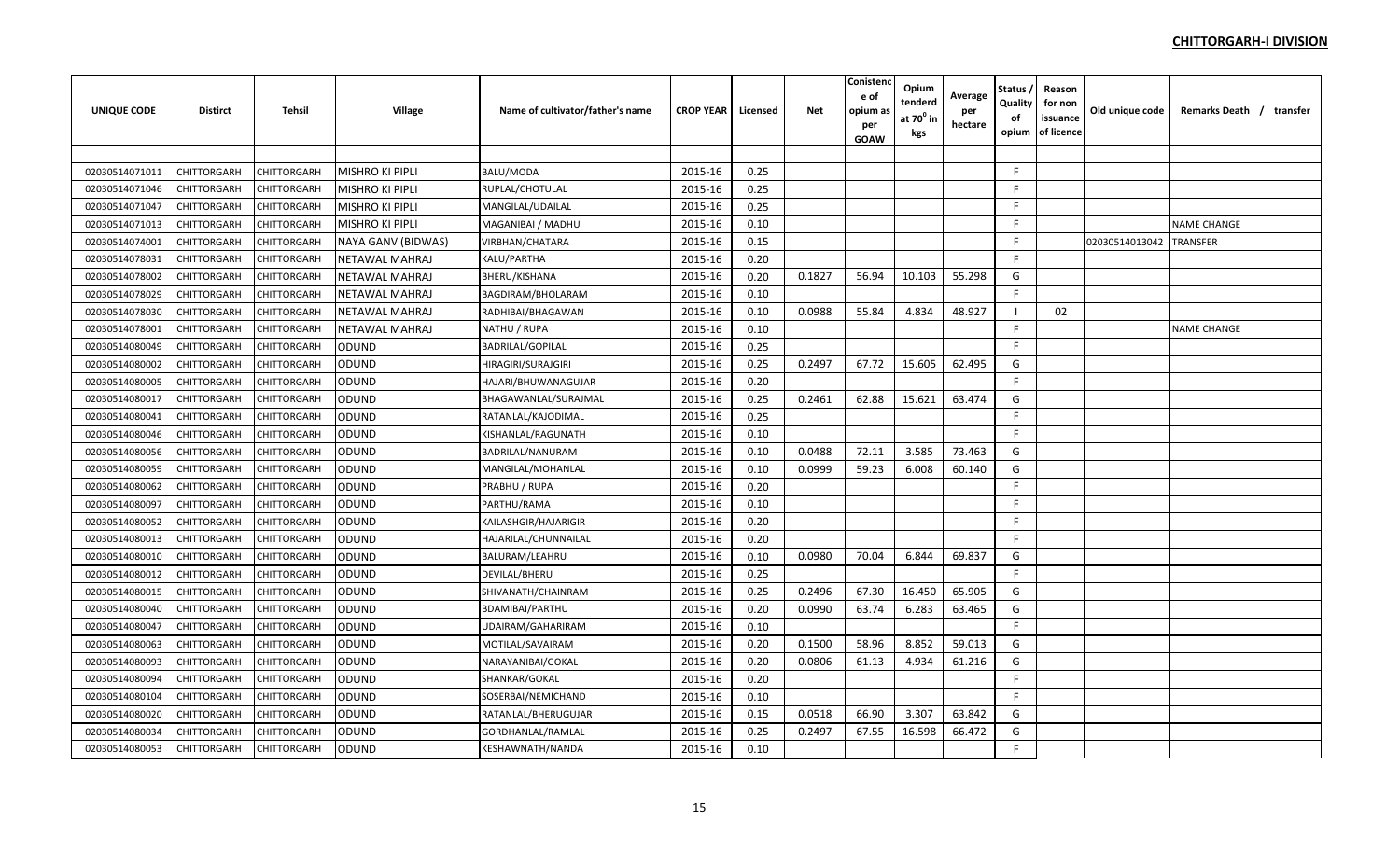| <b>UNIQUE CODE</b> | <b>Distirct</b> | <b>Tehsil</b> | Village                   | Name of cultivator/father's name | <b>CROP YEAR</b> | Licensed | <b>Net</b> | Conisteno<br>e of<br>opium a:<br>per<br>GOAW | Opium<br>tenderd<br>at $70^\circ$ in<br>kgs | Average<br>per<br>hectare | Status<br>Quality<br>of<br>opium | Reason<br>for non<br>issuance<br>of licence | Old unique code | Remarks Death / transfer |
|--------------------|-----------------|---------------|---------------------------|----------------------------------|------------------|----------|------------|----------------------------------------------|---------------------------------------------|---------------------------|----------------------------------|---------------------------------------------|-----------------|--------------------------|
|                    |                 |               |                           |                                  |                  |          |            |                                              |                                             |                           |                                  |                                             |                 |                          |
| 02030514080111     | CHITTORGARH     | CHITTORGARH   | ODUND                     | LEHRU/BHUWANA                    | 2015-16          | 0.20     |            |                                              |                                             |                           | F.                               |                                             |                 |                          |
| 02030514080110     | CHITTORGARH     | CHITTORGARH   | ODUND                     | PRABHU/DALLA                     | 2015-16          | 0.10     |            |                                              |                                             |                           | F.                               |                                             |                 |                          |
| 02030514080061     | CHITTORGARH     | CHITTORGARH   | ODUND                     | CHITAR/POKHER                    | 2015-16          | 0.10     |            |                                              |                                             |                           | F.                               |                                             |                 |                          |
| 02030514080027     | CHITTORGARH     | CHITTORGARH   | ODUND                     | JANIBAI/SHANKARLAL               | 2015-16          | 0.15     |            |                                              |                                             |                           | F.                               |                                             |                 |                          |
| 02030514080023     | CHITTORGARH     | CHITTORGARH   | ODUND                     | HAJARI/DOLA                      | 2015-16          | 0.25     |            |                                              |                                             |                           | F.                               |                                             |                 |                          |
| 02030514080119     | CHITTORGARH     | CHITTORGARH   | ODUND                     | PRABHUDI/AMBALAL                 | 2015-16          | 0.10     |            |                                              |                                             |                           | F.                               |                                             |                 |                          |
| 02030514080123     | CHITTORGARH     | CHITTORGARH   | <b>ODUND</b>              | SHAMBHUGIRI/PRATAPGIRI           | 2015-16          | 0.20     |            |                                              |                                             |                           | F.                               |                                             |                 |                          |
| 02030514019015     | CHITTORGARH     | CHITTORGARH   | CHAUHANO KA<br>KANTHARIYA | SHANKARLAL/BHERA                 | 2015-16          | 0.10     |            |                                              |                                             |                           | F                                |                                             | 02030514080120  | <b>TRANSFER</b>          |
| 02030514083014     | CHITTORGARH     | CHITTORGARH   | PAL                       | BHERU/HEMA                       | 2015-16          | 0.25     | 0.1498     | 63.81                                        | 9.809                                       | 65.481                    | G                                |                                             |                 |                          |
| 02030514083027     | CHITTORGARH     | CHITTORGARH   | PAL                       | SHANKAR/MADHAVLAL                | 2015-16          | 0.25     | 0.2398     | 67.54                                        | 15.148                                      | 63.169                    | G                                |                                             |                 |                          |
| 02030514083033     | CHITTORGARH     | CHITTORGARH   | PAL                       | KAMLABAI/DALU                    | 2015-16          | 0.25     | 0.2545     | 64.51                                        | 15.584                                      | 61.234                    | G                                |                                             |                 |                          |
| 02030514083043     | CHITTORGARH     | CHITTORGARH   | PAL                       | KISHAN/BALU                      | 2015-16          | 0.25     | 0.2450     | 64.35                                        | 16.060                                      | 65.551                    | G                                |                                             |                 |                          |
| 02030514083045     | CHITTORGARH     | CHITTORGARH   | PAL                       | MANGILAL/GIRDHARI                | 2015-16          | 0.25     | 0.2426     | 66.92                                        | 16.281                                      | 67.111                    | - 1                              | 02                                          |                 |                          |
| 02030514083068     | CHITTORGARH     | CHITTORGARH   | PAL                       | SHAMBHU/HEERA                    | 2015-16          | 0.25     |            |                                              |                                             |                           | F.                               |                                             |                 |                          |
| 02030514083129     | CHITTORGARH     | CHITTORGARH   | PAL                       | NARAYAN/NANA                     | 2015-16          | 0.25     | 0.2549     | 64.33                                        | 16.321                                      | 64.029                    | G                                |                                             |                 |                          |
| 02030514083154     | CHITTORGARH     | CHITTORGARH   | PAL                       | NANDA/BHUWANA                    | 2015-16          | 0.25     | 0.2498     | 61.39                                        | 15.698                                      | 62.842                    | G                                |                                             |                 |                          |
| 02030514083160     | CHITTORGARH     | CHITTORGARH   | PAL                       | DALU/CHHOGA                      | 2015-16          | 0.25     | 0.2543     | 61.97                                        | 15.616                                      | 61.408                    | G                                |                                             |                 |                          |
| 02030514083164     | CHITTORGARH     | CHITTORGARH   | PAL                       | PARSKUVAR/HARISHSINGH            | 2015-16          | 0.25     | 0.2486     | 75.14                                        | 17.722                                      | 71.287                    | - 1                              | 02                                          |                 |                          |
| 02030514083176     | CHITTORGARH     | CHITTORGARH   | PAL                       | BHERULAL/HARLAL                  | 2015-16          | 0.25     | 0.2495     | 68.65                                        | 15.897                                      | 63.715                    | - 1                              | 02                                          |                 |                          |
| 02030514083157     | CHITTORGARH     | CHITTORGARH   | PAL                       | SHANKAR / CHOGA                  | 2015-16          | 0.25     | 0.1275     | 57.71                                        | 6.975                                       | 54.706                    | G                                |                                             |                 | <b>NAME CHANGE</b>       |
| 02030514083035     | CHITTORGARH     | CHITTORGARH   | PAL                       | RATAN/GIRDHARI                   | 2015-16          | 0.25     | 0.2388     | 72.48                                        | 18.400                                      | 77.052                    | G                                |                                             |                 |                          |
| 02030514083003     | CHITTORGARH     | CHITTORGARH   | PAL                       | CHANDI / GIRDHARI                | 2015-16          | 0.25     | 0.2460     | 59.80                                        | 14.907                                      | 60.598                    | G                                |                                             |                 | <b>NAME CHANGE</b>       |
| 02030514083015     | CHITTORGARH     | CHITTORGARH   | PAL                       | NANDLAL/MOHAN                    | 2015-16          | 0.25     | 0.2550     | 63.44                                        | 17.292                                      | 67.812                    | G                                |                                             |                 |                          |
| 02030514083017     | CHITTORGARH     | CHITTORGARH   | PAL                       | CHANDIBAI/BHUVANA                | 2015-16          | 0.25     | 0.2460     | 59.13                                        | 15.019                                      | 61.053                    | G                                |                                             |                 |                          |
| 02030514083022     | CHITTORGARH     | CHITTORGARH   | PAL                       | MOHAN/BHUWANA                    | 2015-16          | 0.25     | 0.2507     | 60.11                                        | 16.427                                      | 65.525                    | G                                |                                             |                 |                          |
| 02030514083057     | CHITTORGARH     | CHITTORGARH   | PAL                       | LEHRU/LAXMAN                     | 2015-16          | 0.25     | 0.2493     | 59.50                                        | 15.011                                      | 60.213                    | G                                |                                             |                 |                          |
| 02030514083061     | CHITTORGARH     | CHITTORGARH   | PAL                       | BHAGAWANIBAI/SHANKAR             | 2015-16          | 0.25     | 0.2520     | 62.23                                        | 15.540                                      | 61.667                    | G                                |                                             |                 |                          |
| 02030514083064     | CHITTORGARH     | CHITTORGARH   | PAL                       | NANDUBAI/PARTHVIRAJ              | 2015-16          | 0.25     | 0.2478     | 62.89                                        | 15.857                                      | 63.991                    | - 1                              | 02                                          |                 |                          |
| 02030514083088     | CHITTORGARH     | CHITTORGARH   | PAL                       | MANGIBAI/KALU                    | 2015-16          | 0.25     | 0.1520     | 63.27                                        | 9.933                                       | 65.349                    | G                                |                                             |                 |                          |
| 02030514083127     | CHITTORGARH     | CHITTORGARH   | PAL                       | NARULAL/GOPI                     | 2015-16          | 0.25     | 0.2467     | 72.63                                        | 17.722                                      | 71.836                    | G                                |                                             |                 |                          |
| 02030514083037     | CHITTORGARH     | CHITTORGARH   | PAL                       | NARAYAN/AMRA                     | 2015-16          | 0.25     | 0.2520     | 60.84                                        | 14.975                                      | 59.425                    |                                  | 02                                          |                 |                          |
| 02030514083039     | CHITTORGARH     | CHITTORGARH   | PAL                       | ONKAR/CHHOGA                     | 2015-16          | 0.25     | 0.2514     | 61.85                                        | 15.533                                      | 61.786                    | G                                |                                             |                 |                          |
| 02030514083002     | CHITTORGARH     | CHITTORGARH   | PAL                       | GULAB/RAMSUKH                    | 2015-16          | 0.25     | 0.2481     | 69.61                                        | 18.447                                      | 74.353                    |                                  | 02                                          |                 |                          |
| 02030514083028     | CHITTORGARH     | CHITTORGARH   | PAL                       | DALU/HEERA                       | 2015-16          | 0.25     |            |                                              |                                             |                           | F.                               |                                             |                 |                          |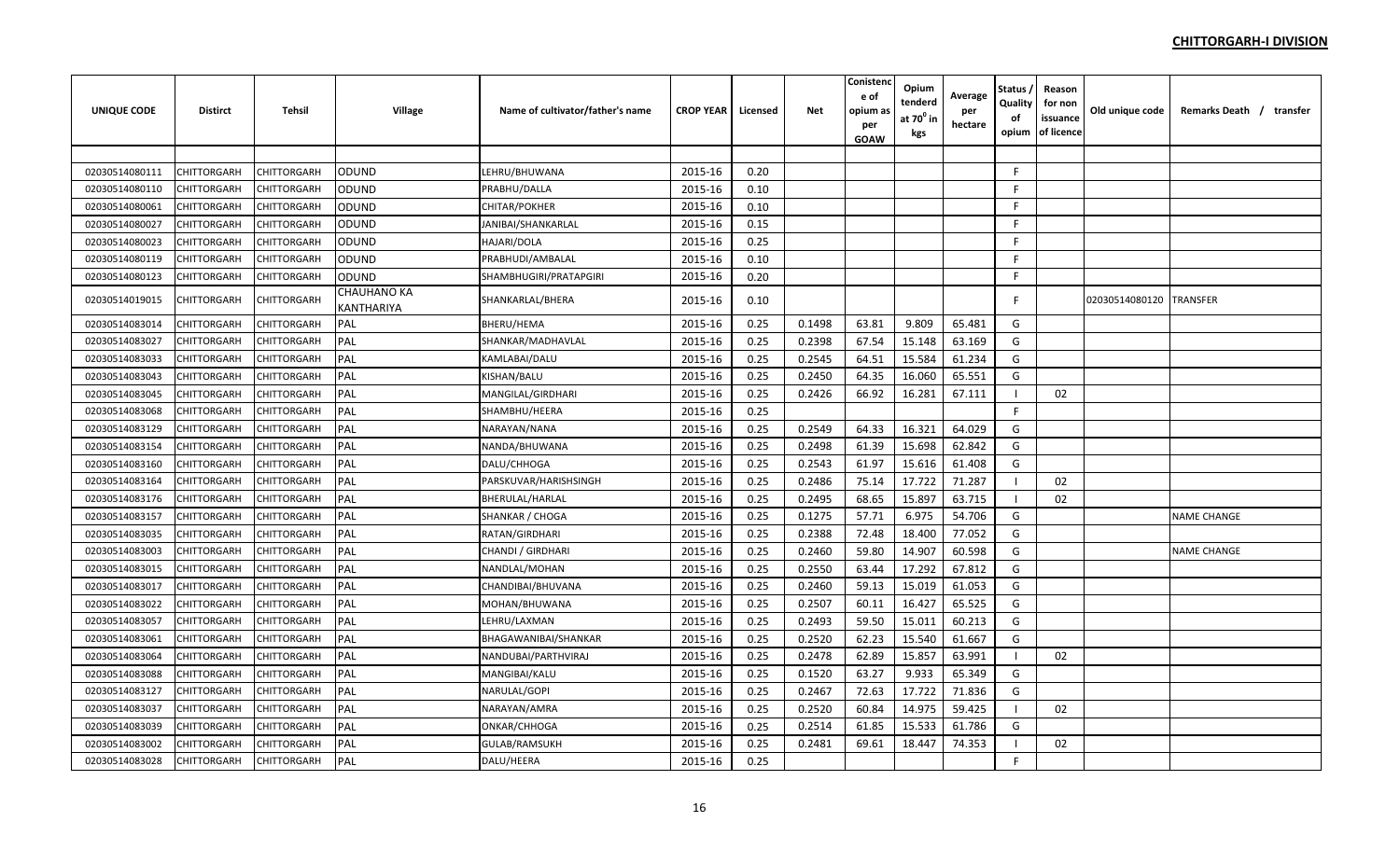| <b>UNIQUE CODE</b> | <b>Distirct</b> | <b>Tehsil</b> | Village          | Name of cultivator/father's name | <b>CROP YEAR</b> | Licensed | Net    | Conistenc<br>e of<br>opium a:<br>per<br>GOAW | Opium<br>tenderd<br>at $70^0$ in<br>kgs | Average<br>per<br>hectare | Status<br>Quality<br>of<br>opium | Reason<br>for non<br>issuance<br>of licence | Old unique code | Remarks Death / transfer |  |
|--------------------|-----------------|---------------|------------------|----------------------------------|------------------|----------|--------|----------------------------------------------|-----------------------------------------|---------------------------|----------------------------------|---------------------------------------------|-----------------|--------------------------|--|
|                    |                 |               |                  |                                  |                  |          |        |                                              |                                         |                           |                                  |                                             |                 |                          |  |
| 02030514083018     | CHITTORGARH     | CHITTORGARH   | PAL              | GIRDHARI/JODHA                   | 2015-16          | 0.25     |        |                                              |                                         |                           | F.                               |                                             |                 |                          |  |
| 02030514083021     | CHITTORGARH     | CHITTORGARH   | PAL              | HANGAMIBAI/DEVILAL               | 2015-16          | 0.10     | 0.1032 | 60.01                                        | 6.815                                   | 66.037                    | - 1                              | 02                                          |                 |                          |  |
| 02030514083054     | CHITTORGARH     | CHITTORGARH   | PAL              | GHISIBAI/NOLA                    | 2015-16          | 0.20     | 0.1998 | 61.39                                        | 12.182                                  | 60.971                    | G                                |                                             |                 |                          |  |
| 02030514083083     | CHITTORGARH     | CHITTORGARH   | PAL              | RAMLAL/BALUJI                    | 2015-16          | 0.25     | 0.2448 | 61.58                                        | 15.307                                  | 62.529                    | G                                |                                             |                 |                          |  |
| 02030514083137     | CHITTORGARH     | CHITTORGARH   | PAL              | SHANKARLAL/HARLAL                | 2015-16          | 0.15     | 0.1535 | 67.33                                        | 10.407                                  | 67.798                    |                                  | 02                                          |                 |                          |  |
| 02030514083071     | CHITTORGARH     | CHITTORGARH   | PAL              | KALU/UDA                         | 2015-16          | 0.25     | 0.2467 | 62.63                                        | 14.494                                  | 58.752                    | -1                               | 02                                          |                 |                          |  |
| 02030514083051     | CHITTORGARH     | CHITTORGARH   | PAL              | NANA/JODHA                       | 2015-16          | 0.25     | 0.1448 | 59.91                                        | 10.065                                  | 69.510                    | G                                |                                             |                 |                          |  |
| 02030514083067     | CHITTORGARH     | CHITTORGARH   | PAL              | ONKARLAL/NAHARSINGH              | 2015-16          | 0.25     | 0.2425 | 69.48                                        | 16.655                                  | 68.680                    | G                                |                                             |                 |                          |  |
| 02030514083131     | CHITTORGARH     | CHITTORGARH   | PAL              | BHERU/BHURA                      | 2015-16          | 0.25     | 0.2376 | 66.18                                        | 16.129                                  | 67.883                    | G                                |                                             |                 |                          |  |
| 02030514083075     | CHITTORGARH     | CHITTORGARH   | PAL              | MANGILAL/GOPI                    | 2015-16          | 0.25     | 0.2509 | 65.96                                        | 16.462                                  | 65.612                    | G                                |                                             |                 |                          |  |
| 02030514083136     | CHITTORGARH     | CHITTORGARH   | PAL              | LALARAM/KUKA                     | 2015-16          | 0.25     | 0.2520 | 57.99                                        | 14.464                                  | 57.397                    | G                                |                                             |                 |                          |  |
| 02030514083138     | CHITTORGARH     | CHITTORGARH   | PAL              | MANGIKUNWAR/KISHANSINGH          | 2015-16          | 0.25     | 0.2392 | 61.77                                        | 14.454                                  | 60.426                    | G                                |                                             |                 |                          |  |
| 02030514083170     | CHITTORGARH     | CHITTORGARH   | PAL              | DHANNA/GHISA                     | 2015-16          | 0.20     | 0.2003 | 61.47                                        | 12.733                                  | 63.570                    | -1                               | 02                                          |                 |                          |  |
| 02030514083034     | CHITTORGARH     | CHITTORGARH   | PAL              | SUDIBAI/PEMA                     | 2015-16          | 0.25     | 0.2466 | 57.32                                        | 14.469                                  | 58.674                    | G                                |                                             |                 |                          |  |
| 02030514083056     | CHITTORGARH     | CHITTORGARH   | PAL              | CHANDIBAI/MOHAN                  | 2015-16          | 0.25     | 0.2512 | 62.95                                        | 15.836                                  | 63.041                    | G                                |                                             |                 |                          |  |
| 02030514083069     | CHITTORGARH     | CHITTORGARH   | PAL              | MOHAN/GULLA                      | 2015-16          | 0.25     | 0.2493 | 64.36                                        | 15.115                                  | 60.630                    | G                                |                                             |                 |                          |  |
| 02030514083182     | CHITTORGARH     | CHITTORGARH   | PAL              | NANIBAI/BHERULAL                 | 2015-16          | 0.25     | 0.2455 | 61.57                                        | 15.076                                  | 61.409                    | G                                |                                             |                 |                          |  |
| 02030514083086     | CHITTORGARH     | CHITTORGARH   | PAL              | MOHAN/JITU                       | 2015-16          | 0.25     | 0.2516 | 60.93                                        | 14.110                                  | 56.081                    | -1                               | 02                                          |                 |                          |  |
| 02030514083012     | CHITTORGARH     | CHITTORGARH   | PAL              | BHOLA/RAMSUKH                    | 2015-16          | 0.10     |        |                                              |                                         |                           | F                                |                                             |                 |                          |  |
| 02030514083133     | CHITTORGARH     | CHITTORGARH   | PAL              | MOHANSINGH/NAHARSINGH            | 2015-16          | 0.10     |        |                                              |                                         |                           | F                                |                                             |                 |                          |  |
| 02030514083055     | CHITTORGARH     | CHITTORGARH   | PAL              | SOSARBAI / BHURA                 | 2015-16          | 0.10     |        |                                              |                                         |                           | F                                |                                             |                 | <b>NAME CHANGE</b>       |  |
| 02030514083172     | CHITTORGARH     | CHITTORGARH   | PAL              | GITABAI / SHANKAR                | 2015-16          | 0.10     |        |                                              |                                         |                           | F.                               |                                             |                 | <b>NAME CHANGE</b>       |  |
| 02030514084001     | CHITTORGARH     | CHITTORGARH   | PAL KA KHEDA - A | SOHANIBAI/WARDICHAND             | 2015-16          | 0.25     | 0.2460 | 66.36                                        | 16.666                                  | 67.748                    | -1                               | 02                                          |                 |                          |  |
| 02030514084002     | CHITTORGARH     | CHITTORGARH   | PAL KA KHEDA - A | SHIVLAL/MADHO                    | 2015-16          | 0.25     | 0.2477 | 60.70                                        | 14.603                                  | 58.954                    | G                                |                                             |                 |                          |  |
| 02030514084004     | CHITTORGARH     | CHITTORGARH   | PAL KA KHEDA - A | BHERU/SADULJIGUJAR               | 2015-16          | 0.25     |        |                                              |                                         |                           | F                                |                                             |                 |                          |  |
| 02030514084005     | CHITTORGARH     | CHITTORGARH   | PAL KA KHEDA - A | FULIBAI/MANGILAL                 | 2015-16          | 0.25     | 0.0990 | 58.40                                        | 5.965                                   | 60.253                    | G                                |                                             |                 |                          |  |
| 02030514084010     | CHITTORGARH     | CHITTORGARH   | PAL KA KHEDA - A | CHUNNILAL/GANGA                  | 2015-16          | 0.25     | 0.2517 | 61.94                                        | 15.865                                  | 63.031                    | G                                |                                             |                 |                          |  |
| 02030514084012     | CHITTORGARH     | CHITTORGARH   | PAL KA KHEDA - A | GULABIBAI/NOJIRAM                | 2015-16          | 0.25     |        |                                              |                                         |                           | F                                |                                             |                 |                          |  |
| 02030514084016     | CHITTORGARH     | CHITTORGARH   | PAL KA KHEDA - A | KANKUBAI/NARAYAN                 | 2015-16          | 0.20     |        |                                              |                                         |                           | F                                |                                             |                 |                          |  |
| 02030514084024     | CHITTORGARH     | CHITTORGARH   | PAL KA KHEDA - A | SHANKAR/RUPA                     | 2015-16          | 0.25     |        |                                              |                                         |                           | F                                |                                             |                 |                          |  |
| 02030514084028     | CHITTORGARH     | CHITTORGARH   | PAL KA KHEDA - A | NANALAL/BHAGGAJI                 | 2015-16          | 0.25     |        |                                              |                                         |                           | F                                |                                             |                 |                          |  |
| 02030514084036     | CHITTORGARH     | CHITTORGARH   | PAL KA KHEDA - A | PRABHU/DEVA                      | 2015-16          | 0.20     |        |                                              |                                         |                           | F                                |                                             |                 |                          |  |
| 02030514084039     | CHITTORGARH     | CHITTORGARH   | PAL KA KHEDA - A | NANANATH/CHHOGANATH              | 2015-16          | 0.25     | 0.2384 | 71.14                                        | 17.277                                  | 72.471                    |                                  | 02                                          |                 |                          |  |
| 02030514084046     | CHITTORGARH     | CHITTORGARH   | PAL KA KHEDA - A | PRABHU/RAMCHAND                  | 2015-16          | 0.25     | 0.2459 | 72.47                                        | 17.496                                  | 71.151                    |                                  | 02                                          |                 |                          |  |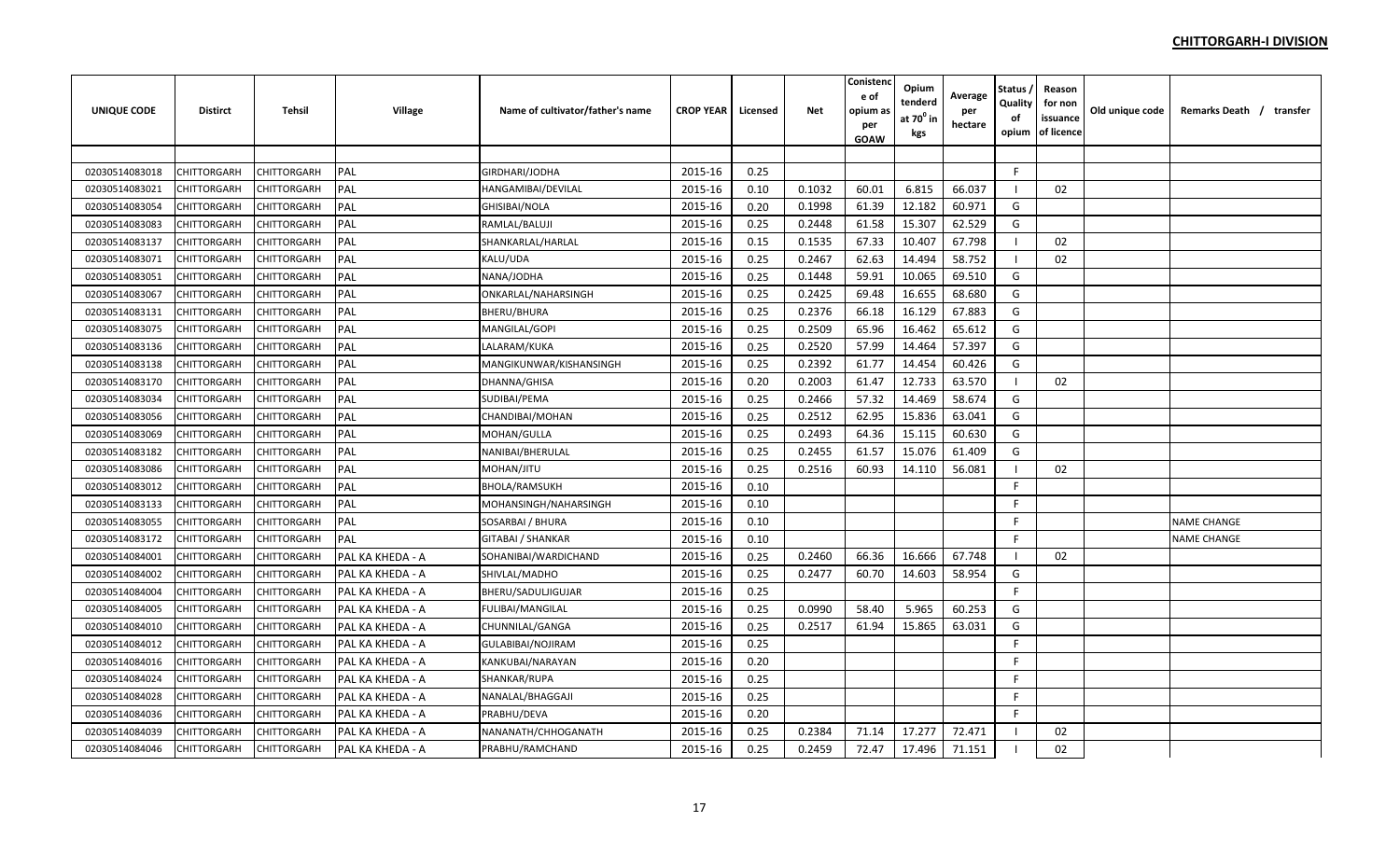| <b>UNIQUE CODE</b> | <b>Distirct</b>    | <b>Tehsil</b>      | Village          | Name of cultivator/father's name | <b>CROP YEAR</b> | Licensed | <b>Net</b> | Conistenc<br>e of<br>opium as<br>per<br><b>GOAW</b> | Opium<br>tenderd<br>at $70^0$ in<br>kgs | Average<br>per<br>hectare | Status<br>Quality<br>of<br>opium | Reason<br>for non<br>issuance<br>of licence | Old unique code | Remarks Death / transfer |  |
|--------------------|--------------------|--------------------|------------------|----------------------------------|------------------|----------|------------|-----------------------------------------------------|-----------------------------------------|---------------------------|----------------------------------|---------------------------------------------|-----------------|--------------------------|--|
|                    |                    |                    |                  |                                  |                  |          |            |                                                     |                                         |                           |                                  |                                             |                 |                          |  |
| 02030514084052     | CHITTORGARH        | <b>CHITTORGARH</b> | PAL KA KHEDA - A | NANDUBAI/TULSIRAM                | 2015-16          | 0.25     |            |                                                     |                                         |                           | F.                               |                                             |                 |                          |  |
| 02030514084053     | CHITTORGARH        | CHITTORGARH        | PAL KA KHEDA - A | NANA/AMARCHAND                   | 2015-16          | 0.10     | 0.1024     | 61.69                                               | 6.451                                   | 62.998                    | G                                |                                             |                 |                          |  |
| 02030514084055     | CHITTORGARH        | <b>CHITTORGARH</b> | PAL KA KHEDA - A | MANGU/GOPINATH                   | 2015-16          | 0.10     | 0.0966     | 61.59                                               | 6.273                                   | 64.938                    | G                                |                                             |                 |                          |  |
| 02030514084056     | CHITTORGARH        | CHITTORGARH        | PAL KA KHEDA - A | MADHU/GHISA                      | 2015-16          | 0.25     |            |                                                     |                                         |                           | F                                |                                             |                 |                          |  |
| 02030514084060     | <b>CHITTORGARH</b> | <b>CHITTORGARH</b> | PAL KA KHEDA - A | BHERU/JIWA                       | 2015-16          | 0.25     |            |                                                     |                                         |                           | F                                |                                             |                 |                          |  |
| 02030514084075     | CHITTORGARH        | CHITTORGARH        | PAL KA KHEDA - A | MOHAN/HARIRAM                    | 2015-16          | 0.10     | 0.0960     | 61.53                                               | 6.716                                   | 69.958                    | G                                |                                             |                 |                          |  |
| 02030514084080     | CHITTORGARH        | CHITTORGARH        | PAL KA KHEDA - A | KESHARBAI / HIRALAL              | 2015-16          | 0.10     | 0.0990     | 51.62                                               | 5.464                                   | 55.192                    | G                                |                                             |                 | <b>NAME CHANGE</b>       |  |
| 02030514084085     | CHITTORGARH        | <b>CHITTORGARH</b> | PAL KA KHEDA - A | MADENLAL/NANA                    | 2015-16          | 0.10     |            |                                                     |                                         |                           | E                                |                                             |                 |                          |  |
| 02030514084106     | CHITTORGARH        | <b>CHITTORGARH</b> | PAL KA KHEDA - A | NANDDAS/GIRDHARIDAS              | 2015-16          | 0.20     |            |                                                     |                                         |                           | E                                |                                             |                 |                          |  |
| 02030514084107     | CHITTORGARH        | <b>CHITTORGARH</b> | PAL KA KHEDA - A | DEVILAL/BHAGIRATH                | 2015-16          | 0.25     |            |                                                     |                                         |                           | F.                               |                                             |                 |                          |  |
| 02030514084110     | CHITTORGARH        | <b>CHITTORGARH</b> | PAL KA KHEDA - A | LOBHIRA/TULCHA                   | 2015-16          | 0.25     |            |                                                     |                                         |                           | F                                |                                             |                 |                          |  |
| 02030514084088     | CHITTORGARH        | <b>CHITTORGARH</b> | PAL KA KHEDA - A | NANDA/HAJARI                     | 2015-16          | 0.25     |            |                                                     |                                         |                           | F                                |                                             |                 |                          |  |
| 02030514084013     | CHITTORGARH        | CHITTORGARH        | PAL KA KHEDA - A | BHANWARLAL/GANGARAMGUJAR         | 2015-16          | 0.25     |            |                                                     |                                         |                           | F.                               |                                             |                 |                          |  |
| 02030514084003     | CHITTORGARH        | <b>CHITTORGARH</b> | PAL KA KHEDA - A | <b>BALIBAI/PARATHU</b>           | 2015-16          | 0.25     | 0.1225     | 61.46                                               | 7.928                                   | 64.718                    | G                                |                                             |                 |                          |  |
| 02030514084008     | CHITTORGARH        | <b>CHITTORGARH</b> | PAL KA KHEDA - A | BHAGAWANLAL/NARAYAN              | 2015-16          | 0.25     |            |                                                     |                                         |                           | F                                |                                             |                 |                          |  |
| 02030514084037     | CHITTORGARH        | CHITTORGARH        | PAL KA KHEDA - A | BHERULAL/GIRDHARI                | 2015-16          | 0.25     |            |                                                     |                                         |                           | F                                |                                             |                 |                          |  |
| 02030514084051     | <b>CHITTORGARH</b> | <b>CHITTORGARH</b> | PAL KA KHEDA - A | DHAPUBAI/GANGARAM                | 2015-16          | 0.25     |            |                                                     |                                         |                           | F.                               |                                             |                 |                          |  |
| 02030514084062     | CHITTORGARH        | CHITTORGARH        | PAL KA KHEDA - A | MANGU/SARDUL                     | 2015-16          | 0.20     |            |                                                     |                                         |                           | E                                |                                             |                 |                          |  |
| 02030514084114     | CHITTORGARH        | CHITTORGARH        | PAL KA KHEDA - A | KASHIDAS/FATEHDAS                | 2015-16          | 0.25     |            |                                                     |                                         |                           | F.                               |                                             |                 |                          |  |
| 02030514084033     | CHITTORGARH        | <b>CHITTORGARH</b> | PAL KA KHEDA - A | BHERULAL/NARAYAN                 | 2015-16          | 0.25     | 0.2418     | 59.94                                               | 14.343                                  | 59.318                    |                                  | 02                                          |                 |                          |  |
| 02030514084101     | CHITTORGARH        | <b>CHITTORGARH</b> | PAL KA KHEDA - A | SHAUBAI/CHHOGALAL                | 2015-16          | 0.25     |            |                                                     |                                         |                           | E                                |                                             |                 |                          |  |
| 02030514084169     | CHITTORGARH        | CHITTORGARH        | PAL KA KHEDA - A | <b>HIRIBAI/MEGHA</b>             | 2015-16          | 0.25     |            |                                                     |                                         |                           | F                                |                                             |                 |                          |  |
| 02030514084103     | CHITTORGARH        | <b>CHITTORGARH</b> | PAL KA KHEDA - A | DEUBAI/SURAJMAL                  | 2015-16          | 0.15     |            |                                                     |                                         |                           | F.                               |                                             |                 |                          |  |
| 02030514084092     | CHITTORGARH        | <b>CHITTORGARH</b> | PAL KA KHEDA - A | <b>BHURA/KELA</b>                | 2015-16          | 0.25     |            |                                                     |                                         |                           | F                                |                                             |                 |                          |  |
| 02030514084069     | CHITTORGARH        | CHITTORGARH        | PAL KA KHEDA - A | MANGU/HIRA                       | 2015-16          | 0.25     | 0.1197     | 54.14                                               | 6.760                                   | 56.475                    | G                                |                                             |                 |                          |  |
| 02030514084058     | CHITTORGARH        | <b>CHITTORGARH</b> | PAL KA KHEDA - A | MADHU/BHERU                      | 2015-16          | 0.25     |            |                                                     |                                         |                           | F                                |                                             |                 |                          |  |
| 02030514084078     | CHITTORGARH        | CHITTORGARH        | PAL KA KHEDA - A | <b>BHAGAWAN/GHISA</b>            | 2015-16          | 0.25     |            |                                                     |                                         |                           | F.                               |                                             |                 |                          |  |
| 02030514084113     | CHITTORGARH        | <b>CHITTORGARH</b> | PAL KA KHEDA - A | PREMBAI/MADHU                    | 2015-16          | 0.25     |            |                                                     |                                         |                           | F.                               |                                             |                 |                          |  |
| 02030514084057     | <b>CHITTORGARH</b> | <b>CHITTORGARH</b> | PAL KA KHEDA - A | MANGU/GHASU                      | 2015-16          | 0.25     |            |                                                     |                                         |                           | F                                |                                             |                 |                          |  |
| 02030514084070     | CHITTORGARH        | CHITTORGARH        | PAL KA KHEDA - A | BALIBAI/BHUWANA                  | 2015-16          | 0.10     |            |                                                     |                                         |                           | F.                               |                                             |                 |                          |  |
| 02030514084076     | CHITTORGARH        | <b>CHITTORGARH</b> | PAL KA KHEDA - A | BABULAL/UDA                      | 2015-16          | 0.20     |            |                                                     |                                         |                           | F.                               |                                             |                 |                          |  |
| 02030514084082     | CHITTORGARH        | <b>CHITTORGARH</b> | PAL KA KHEDA - A | NANA/SARDUL                      | 2015-16          | 0.25     | 0.2459     | 55.35                                               | 13.758                                  | 55.950                    | G                                |                                             |                 |                          |  |
| 02030514084087     | CHITTORGARH        | CHITTORGARH        | PAL KA KHEDA - A | LOBHI/RUPA                       | 2015-16          | 0.10     |            |                                                     |                                         |                           | F.                               |                                             |                 |                          |  |
| 02030514084096     | <b>CHITTORGARH</b> | <b>CHITTORGARH</b> | PAL KA KHEDA - A | MANGHIBAI/BALUDAS                | 2015-16          | 0.25     |            |                                                     |                                         |                           | F                                |                                             |                 |                          |  |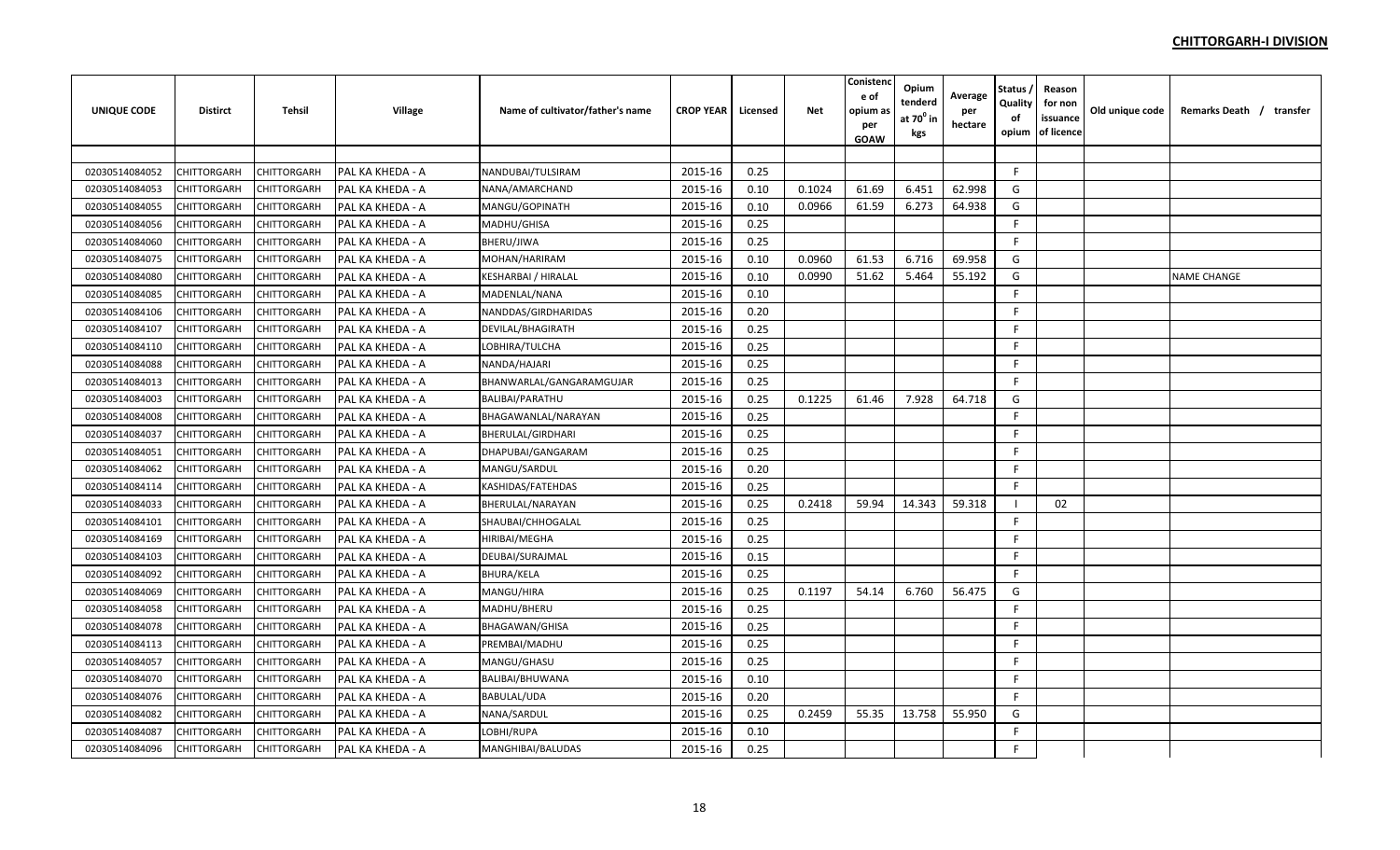| UNIQUE CODE    | <b>Distirct</b>    | <b>Tehsil</b> | Village          | Name of cultivator/father's name | <b>CROP YEAR</b> | Licensed | Net    | Conistenc<br>e of<br>opium a:<br>per<br>GOAW | Opium<br>tenderd<br>at $70^0$ in<br>kgs | Average<br>per<br>hectare | Status<br>Quality<br>of<br>opium | Reason<br>for non<br>issuance<br>of licence | Old unique code | Remarks Death / transfer |  |
|----------------|--------------------|---------------|------------------|----------------------------------|------------------|----------|--------|----------------------------------------------|-----------------------------------------|---------------------------|----------------------------------|---------------------------------------------|-----------------|--------------------------|--|
|                |                    |               |                  |                                  |                  |          |        |                                              |                                         |                           |                                  |                                             |                 |                          |  |
| 02030514084021 | CHITTORGARH        | CHITTORGARH   | PAL KA KHEDA - A | CHAUBAI/MADHO                    | 2015-16          | 0.25     |        |                                              |                                         |                           | F.                               |                                             |                 |                          |  |
| 02030514084035 | CHITTORGARH        | CHITTORGARH   | PAL KA KHEDA - A | FEFIBAI/GHISA                    | 2015-16          | 0.20     |        |                                              |                                         |                           | F                                |                                             |                 |                          |  |
| 02030514084023 | CHITTORGARH        | CHITTORGARH   | PAL KA KHEDA - A | NOJIBAI/KANA                     | 2015-16          | 0.25     |        |                                              |                                         |                           | F                                |                                             |                 |                          |  |
| 02030514084025 | CHITTORGARH        | CHITTORGARH   | PAL KA KHEDA - A | MOHANIBAI/SHANKARNATH            | 2015-16          | 0.25     |        |                                              |                                         |                           | F.                               |                                             |                 |                          |  |
| 02030514084034 | CHITTORGARH        | CHITTORGARH   | PAL KA KHEDA - A | CHUNANATH/DEVANATH               | 2015-16          | 0.10     | 0.0992 | 57.92                                        | 6.090                                   | 61.391                    | G                                |                                             |                 |                          |  |
| 02030514084045 | CHITTORGARH        | CHITTORGARH   | PAL KA KHEDA - A | NANA/RAMABHIL                    | 2015-16          | 0.20     |        |                                              |                                         |                           | F.                               |                                             |                 |                          |  |
| 02030514084032 | CHITTORGARH        | CHITTORGARH   | PAL KA KHEDA - A | UDIBAI/HIRA                      | 2015-16          | 0.20     |        |                                              |                                         |                           | F                                |                                             |                 |                          |  |
| 02030514084048 | CHITTORGARH        | CHITTORGARH   | PAL KA KHEDA - A | PRABHU/MITTHU                    | 2015-16          | 0.20     |        |                                              |                                         |                           | F                                |                                             |                 |                          |  |
| 02030514084030 | CHITTORGARH        | CHITTORGARH   | PAL KA KHEDA - A | BHAGAWANIBAI/MADHU               | 2015-16          | 0.25     |        |                                              |                                         |                           | F                                |                                             |                 |                          |  |
| 02030514084017 | CHITTORGARH        | CHITTORGARH   | PAL KA KHEDA - A | PRABHU/JAGGA                     | 2015-16          | 0.25     |        |                                              |                                         |                           | F.                               |                                             |                 |                          |  |
| 02030514084007 | CHITTORGARH        | CHITTORGARH   | PAL KA KHEDA - A | GIRDHARI/KHURJIJAT               | 2015-16          | 0.25     |        |                                              |                                         |                           | F.                               |                                             |                 |                          |  |
| 02030514084112 | CHITTORGARH        | CHITTORGARH   | PAL KA KHEDA - A | GHISU/JAGANNATH                  | 2015-16          | 0.25     |        |                                              |                                         |                           | F                                |                                             |                 |                          |  |
| 02030514084009 | CHITTORGARH        | CHITTORGARH   | PAL KA KHEDA - B | KHEMA/TULSA                      | 2015-16          | 0.25     |        |                                              |                                         |                           | F                                |                                             |                 |                          |  |
| 02030514084020 | CHITTORGARH        | CHITTORGARH   | PAL KA KHEDA - B | SHIVLAL/BHOLAJIJAT               | 2015-16          | 0.25     | 0.2548 | 62.11                                        | 15.847                                  | 62.194                    | G                                |                                             |                 |                          |  |
| 02030514084117 | CHITTORGARH        | CHITTORGARH   | PAL KA KHEDA - B | MAGNIRAM/GOPINTH                 | 2015-16          | 0.20     | 0.2041 | 59.90                                        | 12.117                                  | 59.368                    | - 1                              | 02                                          |                 |                          |  |
| 02030514084118 | CHITTORGARH        | CHITTORGARH   | PAL KA KHEDA - B | SHANKAR/HAJARI                   | 2015-16          | 0.20     | 0.2054 | 64.21                                        | 13.053                                  | 63.549                    | G                                |                                             |                 |                          |  |
| 02030514084119 | CHITTORGARH        | CHITTORGARH   | PAL KA KHEDA - B | DEVILAL/MADHO                    | 2015-16          | 0.20     | 0.1973 | 63.78                                        | 12.820                                  | 64.977                    | G                                |                                             |                 |                          |  |
| 02030514084121 | CHITTORGARH        | CHITTORGARH   | PAL KA KHEDA - B | BALU/LOBHA                       | 2015-16          | 0.25     | 0.2530 | 56.94                                        | 13.763                                  | 54.399                    | G                                |                                             |                 |                          |  |
| 02030514084123 | CHITTORGARH        | CHITTORGARH   | PAL KA KHEDA - B | SUNDALAL/KASHIRAM                | 2015-16          | 0.10     | 0.0990 | 63.16                                        | 6.226                                   | 62.889                    | G                                |                                             |                 |                          |  |
| 02030514084124 | CHITTORGARH        | CHITTORGARH   | PAL KA KHEDA - B | NARAN/VARDICHAND                 | 2015-16          | 0.25     | 0.2449 | 70.54                                        | 17.716                                  | 72.340                    | G                                |                                             |                 |                          |  |
| 02030514084125 | CHITTORGARH        | CHITTORGARH   | PAL KA KHEDA - B | KISHANA/MODHA                    | 2015-16          | 0.25     | 0.2423 | 63.01                                        | 16.023                                  | 66.129                    | G                                |                                             |                 |                          |  |
| 02030514084127 | <b>CHITTORGARH</b> | CHITTORGARH   | PAL KA KHEDA - B | RUPA/BHURA                       | 2015-16          | 0.25     | 0.2530 | 57.70                                        | 13.180                                  | 52.095                    | G                                |                                             |                 |                          |  |
| 02030514084130 | CHITTORGARH        | CHITTORGARH   | PAL KA KHEDA - B | NANURAM/DALLA                    | 2015-16          | 0.25     | 0.2291 | 59.63                                        | 12.957                                  | 56.556                    | G                                |                                             |                 |                          |  |
| 02030514084133 | CHITTORGARH        | CHITTORGARH   | PAL KA KHEDA - B | DALCHAND/NANA                    | 2015-16          | 0.25     | 0.2577 | 58.65                                        | 14.528                                  | 56.376                    | G                                |                                             |                 |                          |  |
| 02030514084134 | CHITTORGARH        | CHITTORGARH   | PAL KA KHEDA - B | NANADAS/TULSIRAM                 | 2015-16          | 0.25     | 0.2526 | 63.98                                        | 16.050                                  | 63.539                    | G                                |                                             |                 |                          |  |
| 02030514084135 | CHITTORGARH        | CHITTORGARH   | PAL KA KHEDA - B | DEVILAL/GIRDHARI                 | 2015-16          | 0.25     |        |                                              |                                         |                           | F                                |                                             |                 |                          |  |
| 02030514084136 | CHITTORGARH        | CHITTORGARH   | PAL KA KHEDA - B | RATAN/MADHO                      | 2015-16          | 0.25     | 0.2480 | 61.21                                        | 14.708                                  | 59.307                    | G                                |                                             |                 |                          |  |
| 02030514084137 | CHITTORGARH        | CHITTORGARH   | PAL KA KHEDA - B | NANA/GIRDHARI                    | 2015-16          | 0.25     |        |                                              |                                         |                           | F.                               |                                             |                 |                          |  |
| 02030514084138 | CHITTORGARH        | CHITTORGARH   | PAL KA KHEDA - B | RAMESHWAR/MANGIDAS               | 2015-16          | 0.20     | 0.2030 | 63.42                                        | 12.276                                  | 60.473                    | G                                |                                             |                 |                          |  |
| 02030514084141 | CHITTORGARH        | CHITTORGARH   | PAL KA KHEDA - B | LEHRU/GOMA                       | 2015-16          | 0.25     | 0.2410 | 61.21                                        | 15.241                                  | 63.241                    | G                                |                                             |                 |                          |  |
| 02030514084143 | CHITTORGARH        | CHITTORGARH   | PAL KA KHEDA - B | RUGNATH/BHAWAN                   | 2015-16          | 0.20     | 0.1800 | 61.24                                        | 11.434                                  | 63.522                    |                                  | 02                                          |                 |                          |  |
| 02030514084144 | CHITTORGARH        | CHITTORGARH   | PAL KA KHEDA - B | RATAN/VENA                       | 2015-16          | 0.25     | 0.2501 | 58.38                                        | 13.911                                  | 55.622                    | G                                |                                             |                 |                          |  |
| 02030514084147 | CHITTORGARH        | CHITTORGARH   | PAL KA KHEDA - B | SHAMBHU/PYARA/BHERA              | 2015-16          | 0.20     | 0.1947 | 61.56                                        | 11.881                                  | 61.022                    | G                                |                                             |                 |                          |  |
| 02030514084148 | CHITTORGARH        | CHITTORGARH   | PAL KA KHEDA - B | PREMBAI/PRITHIVIRAJ              | 2015-16          | 0.10     | 0.1042 | 57.44                                        | 6.064                                   | 58.196                    | G                                |                                             |                 |                          |  |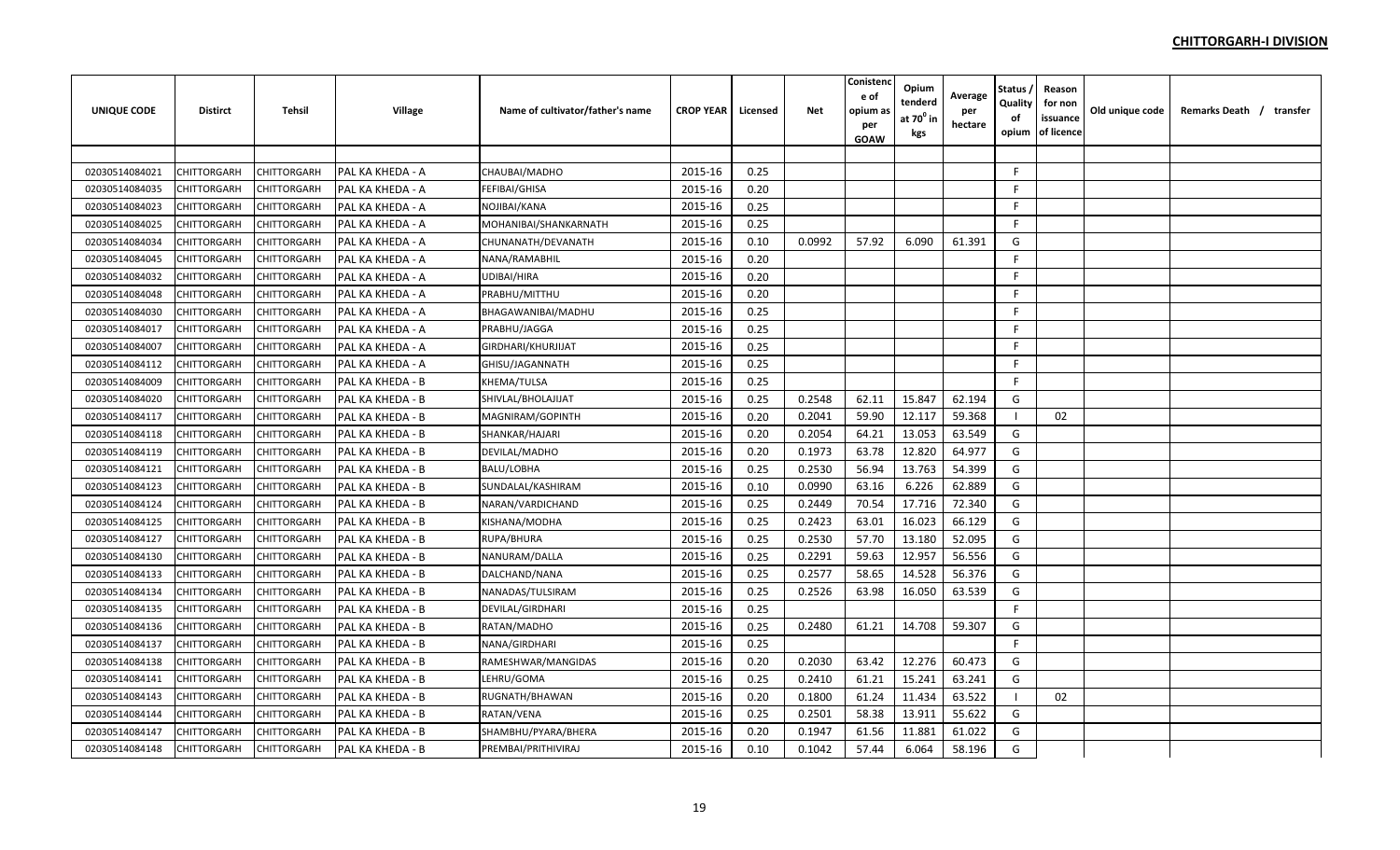| <b>UNIQUE CODE</b> | <b>Distirct</b> | <b>Tehsil</b> | Village          | Name of cultivator/father's name | <b>CROP YEAR</b> | Licensed | <b>Net</b> | Conistenc<br>e of<br>opium as<br>per<br>GOAW | Opium<br>tenderd<br>at $70^{\circ}$ in<br>kgs | Average<br>per<br>hectare | <b>Status</b><br>Quality<br>οf<br>opium | Reason<br>for non<br>issuance<br>of licence | Old unique code | Remarks Death / transfer |
|--------------------|-----------------|---------------|------------------|----------------------------------|------------------|----------|------------|----------------------------------------------|-----------------------------------------------|---------------------------|-----------------------------------------|---------------------------------------------|-----------------|--------------------------|
|                    |                 |               |                  |                                  |                  |          |            |                                              |                                               |                           |                                         |                                             |                 |                          |
| 02030514084149     | CHITTORGARH     | CHITTORGARH   | PAL KA KHEDA - B | <b>BHERU/CHUNA</b>               | 2015-16          | 0.10     | 0.0999     | 61.28                                        | 6.338                                         | 63.443                    | G                                       |                                             |                 |                          |
| 02030514084150     | CHITTORGARH     | CHITTORGARH   | PAL KA KHEDA - B | JITU/BHAGWAN                     | 2015-16          | 0.25     | 0.2544     | 69.22                                        | 17.750                                        | 69.772                    |                                         | 02                                          |                 |                          |
| 02030514084152     | CHITTORGARH     | CHITTORGARH   | PAL KA KHEDA - B | BALURAM/GOPINATH                 | 2015-16          | 0.25     | 0.2428     | 62.16                                        | 15.185                                        | 62.541                    | G                                       |                                             |                 |                          |
| 02030514084153     | CHITTORGARH     | CHITTORGARH   | PAL KA KHEDA - B | UDIBAI/GHISA                     | 2015-16          | 0.25     | 0.2532     | 60.94                                        | 13.598                                        | 53.705                    | G                                       |                                             |                 |                          |
| 02030514084154     | CHITTORGARH     | CHITTORGARH   | PAL KA KHEDA - B | HIRALAL/PRATAP                   | 2015-16          | 0.25     | 0.2468     | 60.12                                        | 14.283                                        | 57.873                    | G                                       |                                             |                 |                          |
| 02030514084156     | CHITTORGARH     | CHITTORGARH   | PAL KA KHEDA - B | CHAMPA/RUGHNATH                  | 2015-16          | 0.20     | 0.1920     | 64.82                                        | 12.501                                        | 65.109                    | G                                       |                                             |                 |                          |
| 02030514084157     | CHITTORGARH     | CHITTORGARH   | PAL KA KHEDA - B | BALIBAI/NANA                     | 2015-16          | 0.25     | 0.2531     | 55.96                                        | 14.789                                        | 58.432                    | G                                       |                                             |                 |                          |
| 02030514084158     | CHITTORGARH     | CHITTORGARH   | PAL KA KHEDA - B | DHANNA/MEGHA                     | 2015-16          | 0.10     | 0.1000     | 62.87                                        | 5.676                                         | 56.760                    | G                                       |                                             |                 |                          |
| 02030514084160     | CHITTORGARH     | CHITTORGARH   | PAL KA KHEDA - B | JIWA/DEVA                        | 2015-16          | 0.25     | 0.2448     | 58.01                                        | 13.956                                        | 57.010                    | G                                       |                                             |                 |                          |
| 02030514084161     | CHITTORGARH     | CHITTORGARH   | PAL KA KHEDA - B | KANA/VARDA                       | 2015-16          | 0.25     | 0.2510     | 66.86                                        | 16.830                                        | 67.052                    | - 1                                     | 02                                          |                 |                          |
| 02030514084162     | CHITTORGARH     | CHITTORGARH   | PAL KA KHEDA - B | BHERUDAS/MANGIDAS                | 2015-16          | 0.25     | 0.2502     | 61.96                                        | 14.224                                        | 56.851                    | G                                       |                                             |                 |                          |
| 02030514084164     | CHITTORGARH     | CHITTORGARH   | PAL KA KHEDA - B | JHUMMABAI/MADHO                  | 2015-16          | 0.15     | 0.1541     | 61.32                                        | 9.224                                         | 59.857                    | G                                       |                                             |                 |                          |
| 02030514084165     | CHITTORGARH     | CHITTORGARH   | PAL KA KHEDA - B | SHANKAR/JAICHAND                 | 2015-16          | 0.10     | 0.1026     | 59.55                                        | 5.972                                         | 58.207                    | G                                       |                                             |                 |                          |
| 02030514084166     | CHITTORGARH     | CHITTORGARH   | PAL KA KHEDA - B | SOHAN/PRATAP                     | 2015-16          | 0.20     | 0.1899     | 58.07                                        | 10.834                                        | 57.051                    | G                                       |                                             |                 |                          |
| 02030514084167     | CHITTORGARH     | CHITTORGARH   | PAL KA KHEDA - B | KISHAN/BHURA                     | 2015-16          | 0.20     | 0.1896     | 59.64                                        | 10.948                                        | 57.743                    |                                         | 02                                          |                 |                          |
| 02030514084168     | CHITTORGARH     | CHITTORGARH   | PAL KA KHEDA - B | SHIVLAL/RUGHNATH                 | 2015-16          | 0.25     |            |                                              |                                               |                           | F.                                      |                                             |                 |                          |
| 02030514084172     | CHITTORGARH     | CHITTORGARH   | PAL KA KHEDA - B | NANA/HIRA                        | 2015-16          | 0.20     | 0.2016     | 56.07                                        | 11.438                                        | 56.736                    | G                                       |                                             |                 |                          |
| 02030514085068     | CHITTORGARH     | CHITTORGARH   | PALCHHA          | MADANLAL/PRABHULAL               | 2015-16          | 0.25     |            |                                              |                                               |                           | F.                                      |                                             |                 |                          |
| 02030514085001     | CHITTORGARH     | CHITTORGARH   | PALCHHA          | PRATHVIRAJ/KANA                  | 2015-16          | 0.25     |            |                                              |                                               |                           | F.                                      |                                             |                 |                          |
| 02030514085005     | CHITTORGARH     | CHITTORGARH   | PALCHHA          | MOTI/SHOLA                       | 2015-16          | 0.25     |            |                                              |                                               |                           | F.                                      |                                             |                 |                          |
| 02030514085010     | CHITTORGARH     | CHITTORGARH   | PALCHHA          | RATANLAL/RAMLAL                  | 2015-16          | 0.25     |            |                                              |                                               |                           | F.                                      |                                             |                 |                          |
| 02030514085020     | CHITTORGARH     | CHITTORGARH   | PALCHHA          | GITALAL/TEKCHAND                 | 2015-16          | 0.25     |            |                                              |                                               |                           | F                                       |                                             |                 |                          |
| 02030514085027     | CHITTORGARH     | CHITTORGARH   | PALCHHA          | NANDLAL/DALU                     | 2015-16          | 0.25     | 0.1000     | 68.83                                        | 6.971                                         | 69.710                    | G                                       |                                             |                 |                          |
| 02030514085043     | CHITTORGARH     | CHITTORGARH   | PALCHHA          | MULCHAND/CHUNNILAL               | 2015-16          | 0.25     |            |                                              |                                               |                           | F.                                      |                                             |                 |                          |
| 02030514085052     | CHITTORGARH     | CHITTORGARH   | PALCHHA          | MOHANLAL/TAKCHAND                | 2015-16          | 0.25     |            |                                              |                                               |                           | F.                                      |                                             |                 |                          |
| 02030514085058     | CHITTORGARH     | CHITTORGARH   | PALCHHA          | AMARCHAND/SHOLA                  | 2015-16          | 0.25     |            |                                              |                                               |                           | F.                                      |                                             |                 |                          |
| 02030514085062     | CHITTORGARH     | CHITTORGARH   | PALCHHA          | DAYARAM/VARDICHAND               | 2015-16          | 0.20     |            |                                              |                                               |                           | F                                       |                                             |                 |                          |
| 02030514085064     | CHITTORGARH     | CHITTORGARH   | PALCHHA          | NANI/NANALAL                     | 2015-16          | 0.25     |            |                                              |                                               |                           | F                                       |                                             |                 |                          |
| 02030514085073     | CHITTORGARH     | CHITTORGARH   | PALCHHA          | BIHARILAL/BHANWARLAL             | 2015-16          | 0.25     |            |                                              |                                               |                           | F                                       |                                             |                 |                          |
| 02030514085078     | CHITTORGARH     | CHITTORGARH   | PALCHHA          | MITTHULAL/AMERCHAND              | 2015-16          | 0.25     |            |                                              |                                               |                           | F.                                      |                                             |                 |                          |
| 02030514085092     | CHITTORGARH     | CHITTORGARH   | PALCHHA          | GHISU/NANDA                      | 2015-16          | 0.25     |            |                                              |                                               |                           | F.                                      |                                             |                 |                          |
| 02030514085093     | CHITTORGARH     | CHITTORGARH   | PALCHHA          | RADESHYAM/KANHA                  | 2015-16          | 0.25     |            |                                              |                                               |                           | F.                                      |                                             |                 |                          |
| 02030514085095     | CHITTORGARH     | CHITTORGARH   | PALCHHA          | KANHAIYALAL/BHERULAL             | 2015-16          | 0.10     |            |                                              |                                               |                           | F.                                      |                                             |                 |                          |
| 02030514085096     | CHITTORGARH     | CHITTORGARH   | PALCHHA          | PARVATIBAI/TULSIRAM              | 2015-16          | 0.20     | 0.0497     | 59.79                                        | 2.913                                         | 58.612                    | G                                       |                                             |                 |                          |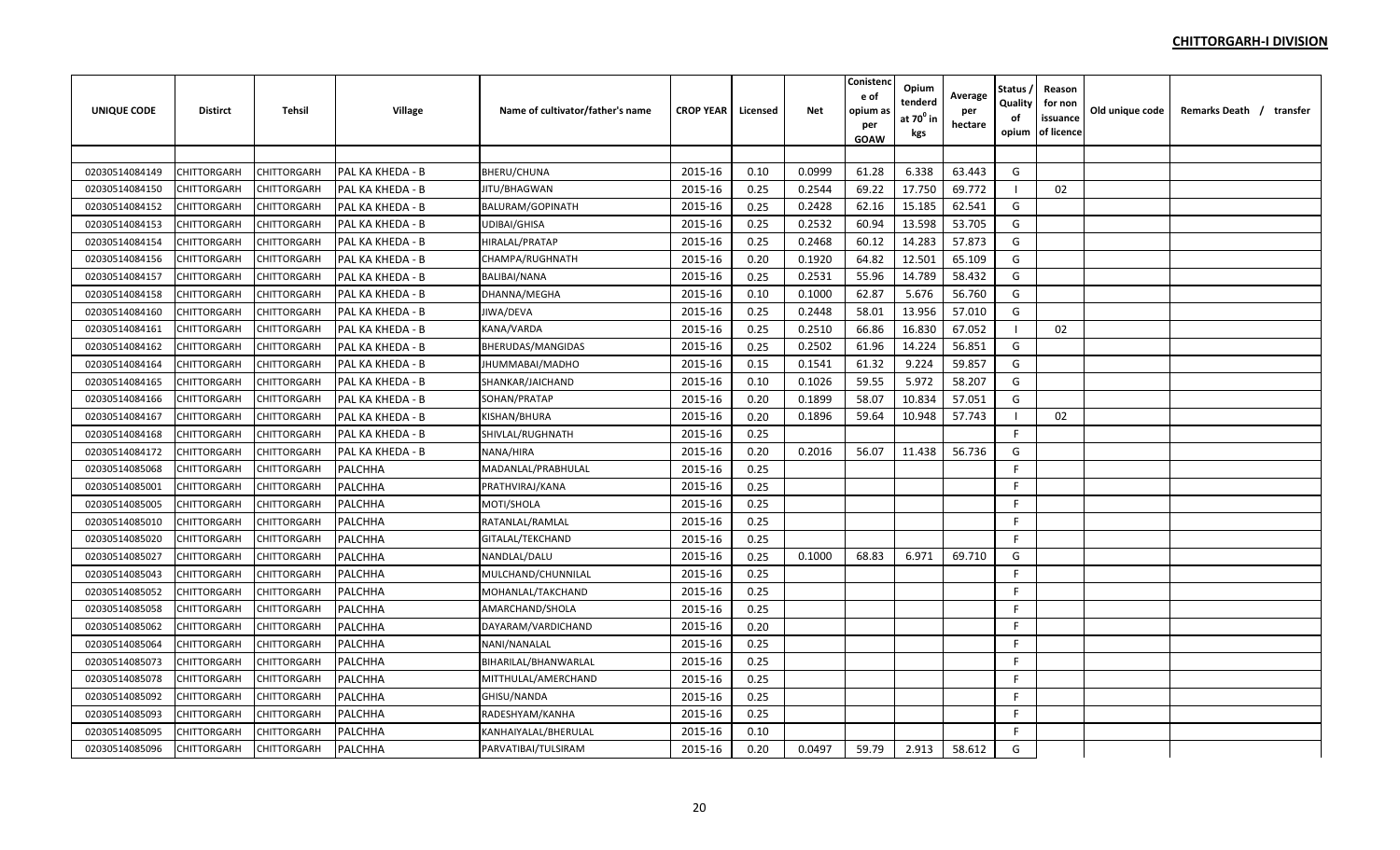| <b>UNIQUE CODE</b> | <b>Distirct</b>    | <b>Tehsil</b> | Village        | Name of cultivator/father's name | <b>CROP YEAR</b> | Licensed | <b>Net</b> | Conistend<br>e of<br>opium a:<br>per<br>GOAW | Opium<br>tenderd<br>at $70^0$ in<br>kgs | Average<br>per<br>hectare | <b>Status</b><br>Quality<br>of<br>opium | Reason<br>for non<br>issuance<br>of licence | Old unique code | Remarks Death / transfer |
|--------------------|--------------------|---------------|----------------|----------------------------------|------------------|----------|------------|----------------------------------------------|-----------------------------------------|---------------------------|-----------------------------------------|---------------------------------------------|-----------------|--------------------------|
|                    |                    |               |                |                                  |                  |          |            |                                              |                                         |                           |                                         |                                             |                 |                          |
| 02030514085097     | CHITTORGARH        | CHITTORGARH   | PALCHHA        | KALURAM/MULCHAND                 | 2015-16          | 0.20     |            |                                              |                                         |                           | F.                                      |                                             |                 |                          |
| 02030514085059     | CHITTORGARH        | CHITTORGARH   | PALCHHA        | HIRA/RUPA                        | 2015-16          | 0.25     |            |                                              |                                         |                           | F.                                      |                                             |                 |                          |
| 02030514085085     | CHITTORGARH        | CHITTORGARH   | PALCHHA        | GANGARAM/MEGHA                   | 2015-16          | 0.15     |            |                                              |                                         |                           | F.                                      |                                             |                 |                          |
| 02030514085040     | CHITTORGARH        | CHITTORGARH   | PALCHHA        | MOHANLAL/MATHURALAL              | 2015-16          | 0.25     |            |                                              |                                         |                           | F                                       |                                             |                 |                          |
| 02030514085080     | CHITTORGARH        | CHITTORGARH   | <b>PALCHHA</b> | BHOLIRAM/DEVA                    | 2015-16          | 0.20     |            |                                              |                                         |                           | F.                                      |                                             |                 |                          |
| 02030514085103     | CHITTORGARH        | CHITTORGARH   | PALCHHA        | JAGADISH/AMARCHAND               | 2015-16          | 0.25     |            |                                              |                                         |                           | E                                       |                                             |                 |                          |
| 02030514085009     | CHITTORGARH        | CHITTORGARH   | PALCHHA        | SHIVLAL/PRABHULAL                | 2015-16          | 0.20     |            |                                              |                                         |                           | F.                                      |                                             |                 |                          |
| 02030514085007     | CHITTORGARH        | CHITTORGARH   | PALCHHA        | RATANLAL/CHUNNILAL               | 2015-16          | 0.25     |            |                                              |                                         |                           | F.                                      |                                             |                 |                          |
| 02030514085011     | CHITTORGARH        | CHITTORGARH   | PALCHHA        | RAMI / MAGNIRAM                  | 2015-16          | 0.25     |            |                                              |                                         |                           | F.                                      |                                             |                 | <b>NAME CHANGE</b>       |
| 02030514085013     | CHITTORGARH        | CHITTORGARH   | PALCHHA        | RAMKANWARI/ONKARLAL              | 2015-16          | 0.20     |            |                                              |                                         |                           | F.                                      |                                             |                 |                          |
| 02030514085014     | CHITTORGARH        | CHITTORGARH   | PALCHHA        | AMARCHAND/NANALAL                | 2015-16          | 0.20     |            |                                              |                                         |                           | F.                                      |                                             |                 |                          |
| 02030514085015     | CHITTORGARH        | CHITTORGARH   | PALCHHA        | RAJIBAI/NANALAL                  | 2015-16          | 0.20     |            |                                              |                                         |                           | F.                                      |                                             |                 |                          |
| 02030514085021     | CHITTORGARH        | CHITTORGARH   | PALCHHA        | HARJUBAI/DAYARAM                 | 2015-16          | 0.20     |            |                                              |                                         |                           | F.                                      |                                             |                 |                          |
| 02030514085022     | CHITTORGARH        | CHITTORGARH   | <b>PALCHHA</b> | RADESHYAM/KASHIRAM               | 2015-16          | 0.25     |            |                                              |                                         |                           | F.                                      |                                             |                 |                          |
| 02030514085023     | CHITTORGARH        | CHITTORGARH   | <b>PALCHHA</b> | KESHARBAI/MANGILAL               | 2015-16          | 0.15     | 0.1530     | 62.05                                        | 9.467                                   | 61.876                    | G                                       |                                             |                 |                          |
| 02030514085029     | CHITTORGARH        | CHITTORGARH   | <b>PALCHHA</b> | TULSIRAM/MANGILAL                | 2015-16          | 0.20     |            |                                              |                                         |                           | F.                                      |                                             |                 |                          |
| 02030514085034     | CHITTORGARH        | CHITTORGARH   | PALCHHA        | MANGILAL/PYARA                   | 2015-16          | 0.20     |            |                                              |                                         |                           | F.                                      |                                             |                 |                          |
| 02030514085035     | CHITTORGARH        | CHITTORGARH   | PALCHHA        | TALKUBAI/HIRALAL                 | 2015-16          | 0.25     |            |                                              |                                         |                           | F.                                      |                                             |                 |                          |
| 02030514085037     | CHITTORGARH        | CHITTORGARH   | PALCHHA        | LABHCHAND/GANGARAM               | 2015-16          | 0.25     |            |                                              |                                         |                           | F.                                      |                                             |                 |                          |
| 02030514085046     | CHITTORGARH        | CHITTORGARH   | PALCHHA        | MAGNIBAI/PRABHU                  | 2015-16          | 0.25     |            |                                              |                                         |                           | F.                                      |                                             |                 |                          |
| 02030514085055     | CHITTORGARH        | CHITTORGARH   | PALCHHA        | NANIBAI/MANGILAL                 | 2015-16          | 0.25     |            |                                              |                                         |                           | F.                                      |                                             |                 |                          |
| 02030514085063     | <b>CHITTORGARH</b> | CHITTORGARH   | PALCHHA        | GULABCHAND/BHANWARLAL            | 2015-16          | 0.25     |            |                                              |                                         |                           | F                                       |                                             |                 |                          |
| 02030514085071     | CHITTORGARH        | CHITTORGARH   | PALCHHA        | RAJU/BANSHILAL                   | 2015-16          | 0.25     |            |                                              |                                         |                           | E                                       |                                             |                 |                          |
| 02030514085076     | CHITTORGARH        | CHITTORGARH   | PALCHHA        | LABHCHAND/RUPA                   | 2015-16          | 0.25     | 0.1500     | 62.12                                        | 9.495                                   | 63.300                    | G                                       |                                             |                 |                          |
| 02030514085081     | CHITTORGARH        | CHITTORGARH   | PALCHHA        | NANDLAL/NANALAL                  | 2015-16          | 0.25     |            |                                              |                                         |                           | E                                       |                                             |                 |                          |
| 02030514085083     | CHITTORGARH        | CHITTORGARH   | PALCHHA        | KANHAIYALAL/MANGILAL             | 2015-16          | 0.25     |            |                                              |                                         |                           | F.                                      |                                             |                 |                          |
| 02030514085086     | CHITTORGARH        | CHITTORGARH   | PALCHHA        | MATHARIBAI/MANGILAL              | 2015-16          | 0.25     | 0.2456     | 59.99                                        | 14.029                                  | 57.121                    | G                                       |                                             |                 |                          |
| 02030514085088     | CHITTORGARH        | CHITTORGARH   | PALCHHA        | BHANWARLAL/RUPA                  | 2015-16          | 0.25     |            |                                              |                                         |                           | F                                       |                                             |                 |                          |
| 02030514085089     | CHITTORGARH        | CHITTORGARH   | PALCHHA        | RAMESHWAR/TEKCHAND               | 2015-16          | 0.25     |            |                                              |                                         |                           | F.                                      |                                             |                 |                          |
| 02030514085091     | CHITTORGARH        | CHITTORGARH   | <b>PALCHHA</b> | DALCHAND/KISHANA                 | 2015-16          | 0.10     |            |                                              |                                         |                           | F.                                      |                                             |                 |                          |
| 02030514085094     | CHITTORGARH        | CHITTORGARH   | PALCHHA        | MOTILAL/NANALAL                  | 2015-16          | 0.25     |            |                                              |                                         |                           | F.                                      |                                             |                 |                          |
| 02030514085101     | CHITTORGARH        | CHITTORGARH   | PALCHHA        | PRATAPIBAI/PERMCHAND             | 2015-16          | 0.20     |            |                                              |                                         |                           | F.                                      |                                             |                 |                          |
| 02030514085017     | CHITTORGARH        | CHITTORGARH   | PALCHHA        | KANHAIYALAL/NANALAL/DHAPUBAI     | 2015-16          | 0.25     |            |                                              |                                         |                           | F.                                      |                                             |                 |                          |
| 02030514085028     | CHITTORGARH        | CHITTORGARH   | PALCHHA        | NANIBAI/KHEMRAJ                  | 2015-16          | 0.10     |            |                                              |                                         |                           | F                                       |                                             |                 |                          |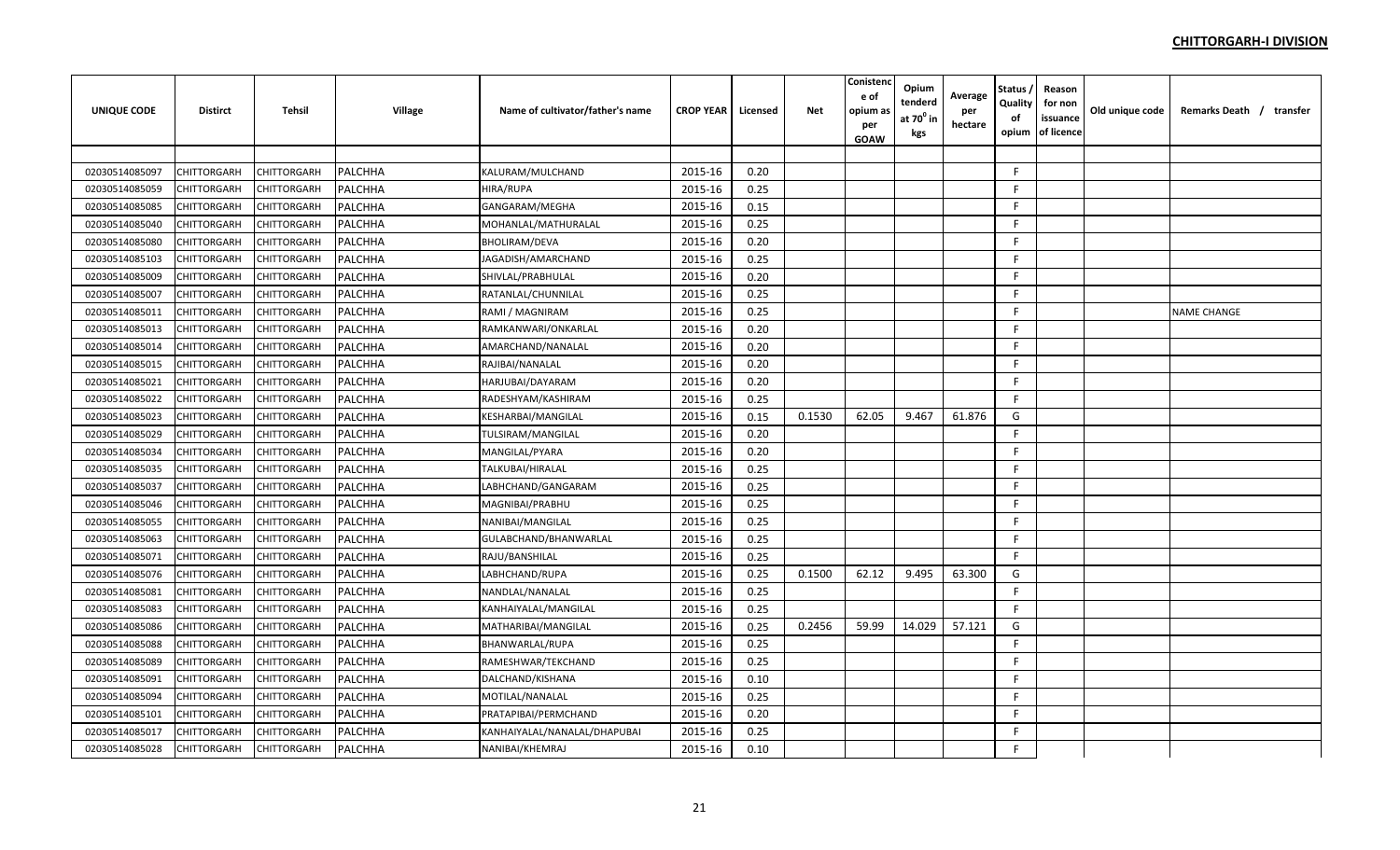| <b>UNIQUE CODE</b> | <b>Distirct</b>    | <b>Tehsil</b> | Village      | Name of cultivator/father's name | <b>CROP YEAR</b> | Licensed | Net    | Conistenc<br>e of<br>opium a:<br>per<br>GOAW | Opium<br>tenderd<br>at $70^\circ$ in<br>kgs | Average<br>per<br>hectare | Status<br>Quality<br>of<br>opium | Reason<br>for non<br>issuance<br>of licence | Old unique code | Remarks Death / transfer |  |
|--------------------|--------------------|---------------|--------------|----------------------------------|------------------|----------|--------|----------------------------------------------|---------------------------------------------|---------------------------|----------------------------------|---------------------------------------------|-----------------|--------------------------|--|
|                    |                    |               |              |                                  |                  |          |        |                                              |                                             |                           |                                  |                                             |                 |                          |  |
| 02030514085012     | CHITTORGARH        | CHITTORGARH   | PALCHHA      | CHUNNILAL/WARDICHAND             | 2015-16          | 0.10     |        |                                              |                                             |                           | F.                               |                                             |                 |                          |  |
| 02030514085024     | CHITTORGARH        | CHITTORGARH   | PALCHHA      | KANHAIYALAL/NANA LAL             | 2015-16          | 0.25     |        |                                              |                                             |                           | F                                |                                             |                 |                          |  |
| 02030514085065     | CHITTORGARH        | CHITTORGARH   | PALCHHA      | MANGILAL/LAKHMICHAND             | 2015-16          | 0.25     | 0.2588 | 68.21                                        | 17.559                                      | 67.848                    | G                                |                                             |                 |                          |  |
| 02030514085042     | CHITTORGARH        | CHITTORGARH   | PALCHHA      | SOHANIBAI/LAKHAMICHAND           | 2015-16          | 0.25     | 0.1200 | 67.35                                        | 7.668                                       | 63.900                    | -1                               | 02                                          |                 |                          |  |
| 02030514085002     | CHITTORGARH        | CHITTORGARH   | PALCHHA      | DEVILAL/RUPA                     | 2015-16          | 0.20     |        |                                              |                                             |                           | F.                               |                                             |                 |                          |  |
| 02030514085051     | CHITTORGARH        | CHITTORGARH   | PALCHHA      | RADHABAI/SUKHLAL                 | 2015-16          | 0.25     |        |                                              |                                             |                           | F.                               |                                             |                 |                          |  |
| 02030514085069     | CHITTORGARH        | CHITTORGARH   | PALCHHA      | MOTI/NANDA                       | 2015-16          | 0.20     |        |                                              |                                             |                           | F                                |                                             |                 |                          |  |
| 02030514085053     | CHITTORGARH        | CHITTORGARH   | PALCHHA      | PRAHLAD / MANGILAL               | 2015-16          | 0.25     |        |                                              |                                             |                           | F                                |                                             |                 | <b>NAME CHANGE</b>       |  |
| 02030514085067     | CHITTORGARH        | CHITTORGARH   | PALCHHA      | ONKARLAL/MANGILAL                | 2015-16          | 0.20     |        |                                              |                                             |                           | F                                |                                             |                 |                          |  |
| 02030514085098     | CHITTORGARH        | CHITTORGARH   | PALCHHA      | LABHCHAND/KASHIRAM               | 2015-16          | 0.25     |        |                                              |                                             |                           | F.                               |                                             |                 |                          |  |
| 02030514085087     | CHITTORGARH        | CHITTORGARH   | PALCHHA      | MANGILAL/TEKCHAND                | 2015-16          | 0.25     |        |                                              |                                             |                           | F.                               |                                             |                 |                          |  |
| 02030514085077     | CHITTORGARH        | CHITTORGARH   | PALCHHA      | DALCHAND/NANALAL                 | 2015-16          | 0.25     |        |                                              |                                             |                           | F                                |                                             |                 |                          |  |
| 02030514085006     | CHITTORGARH        | CHITTORGARH   | PALCHHA      | BADRILAL/NANDLAL                 | 2015-16          | 0.25     |        |                                              |                                             |                           | F                                |                                             |                 |                          |  |
| 02030514086044     | CHITTORGARH        | CHITTORGARH   | <b>PALER</b> | LEHRU/GOPI                       | 2015-16          | 0.25     | 0.2455 | 58.27                                        | 14.651                                      | 59.678                    | G                                |                                             |                 |                          |  |
| 02030514086047     | CHITTORGARH        | CHITTORGARH   | PALER        | MANGIBAI/MAGANIRAM               | 2015-16          | 0.10     |        |                                              |                                             |                           | F                                |                                             |                 |                          |  |
| 02030514086055     | CHITTORGARH        | CHITTORGARH   | <b>PALER</b> | SHANKAR/HAJARI                   | 2015-16          | 0.25     | 0.2409 | 61.72                                        | 15.068                                      | 62.549                    | G                                |                                             |                 |                          |  |
| 02030514086072     | CHITTORGARH        | CHITTORGARH   | <b>PALER</b> | DAKHIBAI/JAGGA                   | 2015-16          | 0.25     | 0.2412 | 57.91                                        | 13.981                                      | 57.964                    | G                                |                                             |                 |                          |  |
| 02030514086063     | CHITTORGARH        | CHITTORGARH   | PALER        | SHAMBHU/RAMA                     | 2015-16          | 0.25     | 0.2499 | 62.72                                        | 15.716                                      | 62.889                    | -1                               | 02                                          |                 |                          |  |
| 02030514086067     | CHITTORGARH        | CHITTORGARH   | <b>PALER</b> | PANNA/KANA                       | 2015-16          | 0.25     | 0.2446 | 60.96                                        | 15.014                                      | 61.382                    | G                                |                                             |                 |                          |  |
| 02030514086035     | CHITTORGARH        | CHITTORGARH   | <b>PALER</b> | GHISA/MOTI                       | 2015-16          | 0.20     |        |                                              |                                             |                           | F.                               |                                             |                 |                          |  |
| 02030514086007     | CHITTORGARH        | CHITTORGARH   | <b>PALER</b> | KANHAIYALAL/CHAMANLAL            | 2015-16          | 0.15     |        |                                              |                                             |                           | F                                |                                             |                 |                          |  |
| 02030514086015     | <b>CHITTORGARH</b> | CHITTORGARH   | <b>PALER</b> | SHOBHALAL/SHORAM                 | 2015-16          | 0.25     |        |                                              |                                             |                           | F.                               |                                             |                 |                          |  |
| 02030514086037     | CHITTORGARH        | CHITTORGARH   | <b>PALER</b> | RATAN/GOPI                       | 2015-16          | 0.25     |        |                                              |                                             |                           | F.                               |                                             |                 |                          |  |
| 02030514086041     | CHITTORGARH        | CHITTORGARH   | <b>PALER</b> | SHAMBHU/GOPI                     | 2015-16          | 0.25     | 0.0800 | 63.80                                        | 5.159                                       | 64.488                    | - 1                              | 02                                          |                 |                          |  |
| 02030514086025     | CHITTORGARH        | CHITTORGARH   | <b>PALER</b> | SHYAMLAL/BANSHILALNAI            | 2015-16          | 0.20     |        |                                              |                                             |                           | F                                |                                             |                 |                          |  |
| 02030514086034     | CHITTORGARH        | CHITTORGARH   | <b>PALER</b> | MADENLAL/DEVA                    | 2015-16          | 0.25     | 0.2537 | 60.78                                        | 15.707                                      | 61.912                    | G                                |                                             |                 |                          |  |
| 02030514086051     | CHITTORGARH        | CHITTORGARH   | <b>PALER</b> | BADRILAL/NANA                    | 2015-16          | 0.20     |        |                                              |                                             |                           | F.                               |                                             |                 |                          |  |
| 02030514086060     | CHITTORGARH        | CHITTORGARH   | <b>PALER</b> | ARJUN/BHUWANA                    | 2015-16          | 0.25     | 0.2358 | 62.53                                        | 14.882                                      | 63.113                    | G                                |                                             |                 |                          |  |
| 02030514086003     | CHITTORGARH        | CHITTORGARH   | <b>PALER</b> | NARAYANIBAI/HAJARI               | 2015-16          | 0.25     | 0.2424 | 69.77                                        | 17.114                                      | 70.602                    | G                                |                                             |                 |                          |  |
| 02030514086036     | CHITTORGARH        | CHITTORGARH   | <b>PALER</b> | SYAMUDI/SHANKAR                  | 2015-16          | 0.25     |        |                                              |                                             |                           | F                                |                                             |                 |                          |  |
| 02030514086048     | CHITTORGARH        | CHITTORGARH   | <b>PALER</b> | RATAN/MOHAN                      | 2015-16          | 0.25     |        |                                              |                                             |                           | F                                |                                             |                 |                          |  |
| 02030514086064     | CHITTORGARH        | CHITTORGARH   | <b>PALER</b> | NARAYAN/MADHU                    | 2015-16          | 0.25     | 0.2461 | 57.80                                        | 14.326                                      | 58.212                    | G                                |                                             |                 |                          |  |
| 02030514086056     | CHITTORGARH        | CHITTORGARH   | <b>PALER</b> | KHEMA/MOTI                       | 2015-16          | 0.25     | 0.2422 | 65.50                                        | 16.207                                      | 66.916                    | - 1                              | 02                                          |                 |                          |  |
| 02030514086004     | CHITTORGARH        | CHITTORGARH   | <b>PALER</b> | LEHRIBAI/NANDLAL                 | 2015-16          | 0.25     | 0.2472 | 58.97                                        | 14.473                                      | 58.548                    | G                                |                                             |                 |                          |  |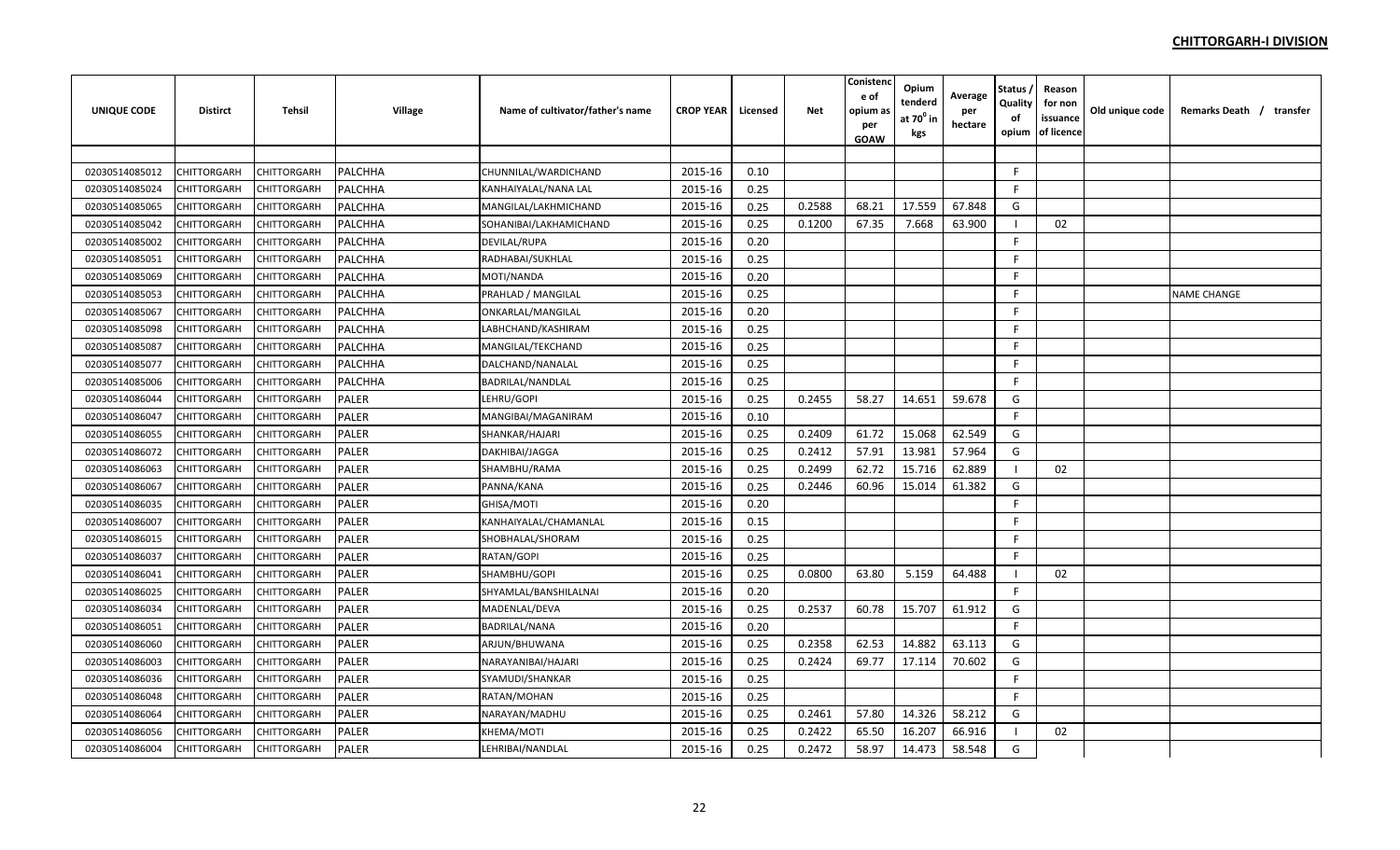| UNIQUE CODE    | <b>Distirct</b> | <b>Tehsil</b> | Village        | Name of cultivator/father's name | <b>CROP YEAR</b> | Licensed | Net    | Conistenc<br>e of<br>opium a:<br>per<br>GOAW | Opium<br>tenderd<br>at $70^0$ in<br>kgs | Average<br>per<br>hectare | Status<br>Quality<br>of<br>opium | Reason<br>for non<br>issuance<br>of licence | Old unique code | Remarks Death / transfer |  |
|----------------|-----------------|---------------|----------------|----------------------------------|------------------|----------|--------|----------------------------------------------|-----------------------------------------|---------------------------|----------------------------------|---------------------------------------------|-----------------|--------------------------|--|
|                |                 |               |                |                                  |                  |          |        |                                              |                                         |                           |                                  |                                             |                 |                          |  |
| 02030514086005 | CHITTORGARH     | CHITTORGARH   | <b>PALER</b>   | UDA/KALUJIJAT                    | 2015-16          | 0.20     |        |                                              |                                         |                           | F.                               |                                             |                 |                          |  |
| 02030514086008 | CHITTORGARH     | CHITTORGARH   | <b>PALER</b>   | BHAWANA/GHISA                    | 2015-16          | 0.25     | 0.2398 | 62.45                                        | 14.970                                  | 62.427                    | G                                |                                             |                 |                          |  |
| 02030514086011 | CHITTORGARH     | CHITTORGARH   | <b>PALER</b>   | BHUWANA/MOTI                     | 2015-16          | 0.10     | 0.1000 | 60.11                                        | 6.020                                   | 60.200                    | G                                |                                             |                 |                          |  |
| 02030514086017 | CHITTORGARH     | CHITTORGARH   | <b>PALER</b>   | LADUBAI / DALU                   | 2015-16          | 0.25     |        |                                              |                                         |                           | F                                |                                             |                 | <b>NAME CHANGE</b>       |  |
| 02030514086018 | CHITTORGARH     | CHITTORGARH   | PALER          | CHANDIBAI/RAMLAL                 | 2015-16          | 0.25     | 0.2540 | 56.69                                        | 14.667                                  | 57.744                    | G                                |                                             |                 |                          |  |
| 02030514086069 | CHITTORGARH     | CHITTORGARH   | PALER          | KAILASH/JAGGA                    | 2015-16          | 0.25     | 0.1505 | 60.82                                        | 9.332                                   | 62.007                    | G                                |                                             |                 |                          |  |
| 02030514086023 | CHITTORGARH     | CHITTORGARH   | PALER          | ONKAR/CHUNA                      | 2015-16          | 0.25     |        |                                              |                                         |                           | F.                               |                                             |                 |                          |  |
| 02030514086057 | CHITTORGARH     | CHITTORGARH   | <b>PALER</b>   | AMERCHAND/JAGGA                  | 2015-16          | 0.25     | 0.2400 | 58.22                                        | 14.297                                  | 59.571                    | G                                |                                             |                 |                          |  |
| 02030514086076 | CHITTORGARH     | CHITTORGARH   | <b>PALER</b>   | BANSHI/CHHOGA                    | 2015-16          | 0.20     | 0.2013 | 57.09                                        | 12.291                                  | 61.058                    | G                                |                                             |                 |                          |  |
| 02030514086077 | CHITTORGARH     | CHITTORGARH   | <b>PALER</b>   | NANDA/HIRA                       | 2015-16          | 0.25     |        |                                              |                                         |                           | F.                               |                                             |                 |                          |  |
| 02030514086078 | CHITTORGARH     | CHITTORGARH   | <b>PALER</b>   | DEVILAL/CHHOGALAL                | 2015-16          | 0.25     | 0.1580 | 64.36                                        | 10.288                                  | 65.114                    | G                                |                                             |                 |                          |  |
| 02030514086079 | CHITTORGARH     | CHITTORGARH   | <b>PALER</b>   | <b>BHURIBAI/GHISA</b>            | 2015-16          | 0.20     |        |                                              |                                         |                           | F.                               |                                             |                 |                          |  |
| 02030514086080 | CHITTORGARH     | CHITTORGARH   | <b>PALER</b>   | JAGGA/HAJARI                     | 2015-16          | 0.25     |        |                                              |                                         |                           | F                                |                                             |                 |                          |  |
| 02030514086021 | CHITTORGARH     | CHITTORGARH   | <b>PALER</b>   | JAMUNIBAI/GOPI                   | 2015-16          | 0.10     |        |                                              |                                         |                           | F                                |                                             |                 |                          |  |
| 02030514086066 | CHITTORGARH     | CHITTORGARH   | <b>PALER</b>   | RATAN/HAJARI                     | 2015-16          | 0.10     |        |                                              |                                         |                           | F                                |                                             |                 |                          |  |
| 02030514086029 | CHITTORGARH     | CHITTORGARH   | <b>PALER</b>   | RAMESHWAR/MANGU                  | 2015-16          | 0.10     |        |                                              |                                         |                           | F.                               |                                             |                 |                          |  |
| 02030514086038 | CHITTORGARH     | CHITTORGARH   | <b>PALER</b>   | SHANKAR/SHORAM                   | 2015-16          | 0.10     |        |                                              |                                         |                           | F                                |                                             |                 |                          |  |
| 02030514086053 | CHITTORGARH     | CHITTORGARH   | PALER          | NATHU/GOPI                       | 2015-16          | 0.10     |        |                                              |                                         |                           | F.                               |                                             |                 |                          |  |
| 02030514088020 | CHITTORGARH     | CHITTORGARH   | PAROLI         | DEUBAI / GIRDHARI                | 2015-16          | 0.20     |        |                                              |                                         |                           | F                                |                                             | 02030514102043  | <b>TRANSFER</b>          |  |
| 02030514088046 | CHITTORGARH     | CHITTORGARH   | PAROLI         | DHANNA/BHERU                     | 2015-16          | 0.10     |        |                                              |                                         |                           | F                                |                                             |                 |                          |  |
| 02030514089042 | CHITTORGARH     | CHITTORGARH   | <b>PASTOLI</b> | DALLI/RAMCHANDRA                 | 2015-16          | 0.20     |        |                                              |                                         |                           | F                                |                                             |                 |                          |  |
| 02030514089003 | CHITTORGARH     | CHITTORGARH   | <b>PASTOLI</b> | HAJARILAL/ANERCHAND              | 2015-16          | 0.25     |        |                                              |                                         |                           | F.                               |                                             |                 |                          |  |
| 02030514089008 | CHITTORGARH     | CHITTORGARH   | <b>PASTOLI</b> | RUPA/KALUCHAMAR                  | 2015-16          | 0.15     |        |                                              |                                         |                           | F                                |                                             |                 |                          |  |
| 02030514089013 | CHITTORGARH     | CHITTORGARH   | <b>PASTOLI</b> | GHISU/BHAGIRATH                  | 2015-16          | 0.20     |        |                                              |                                         |                           | F                                |                                             |                 |                          |  |
| 02030514089018 | CHITTORGARH     | CHITTORGARH   | <b>PASTOLI</b> | GIRDHARI/BHUWANA                 | 2015-16          | 0.20     |        |                                              |                                         |                           | F                                |                                             |                 |                          |  |
| 02030514089019 | CHITTORGARH     | CHITTORGARH   | <b>PASTOLI</b> | CHOTUSINGH/BHIMSINGH             | 2015-16          | 0.25     |        |                                              |                                         |                           | F                                |                                             |                 |                          |  |
| 02030514089020 | CHITTORGARH     | CHITTORGARH   | <b>PASTOLI</b> | ANCHIBAI/LEHRU                   | 2015-16          | 0.20     |        |                                              |                                         |                           | F                                |                                             |                 |                          |  |
| 02030514089024 | CHITTORGARH     | CHITTORGARH   | <b>PASTOLI</b> | MOHANSINGH/HARLAL                | 2015-16          | 0.20     |        |                                              |                                         |                           | F.                               |                                             |                 |                          |  |
| 02030514089031 | CHITTORGARH     | CHITTORGARH   | <b>PASTOLI</b> | RANVIRSINGH/TEJSINGH             | 2015-16          | 0.20     |        |                                              |                                         |                           | F                                |                                             |                 |                          |  |
| 02030514089037 | CHITTORGARH     | CHITTORGARH   | <b>PASTOLI</b> | SHANTILAL/BHURA                  | 2015-16          | 0.25     |        |                                              |                                         |                           | F                                |                                             |                 |                          |  |
| 02030514089039 | CHITTORGARH     | CHITTORGARH   | <b>PASTOLI</b> | BHOPALSINGH/TEJSINGH             | 2015-16          | 0.20     |        |                                              |                                         |                           | F                                |                                             |                 |                          |  |
| 02030514089041 | CHITTORGARH     | CHITTORGARH   | <b>PASTOLI</b> | MANGILAL/HARLAL                  | 2015-16          | 0.20     |        |                                              |                                         |                           | F                                |                                             |                 |                          |  |
| 02030514089007 | CHITTORGARH     | CHITTORGARH   | <b>PASTOLI</b> | RUKAMANKANWAR/KESARSINGH         | 2015-16          | 0.25     | 0.2460 | 61.81                                        | 14.534                                  | 59.081                    | G                                |                                             |                 |                          |  |
| 02030514089040 | CHITTORGARH     | CHITTORGARH   | <b>PASTOLI</b> | CHHOGA/POKHAR                    | 2015-16          | 0.20     |        |                                              |                                         |                           | F.                               |                                             |                 |                          |  |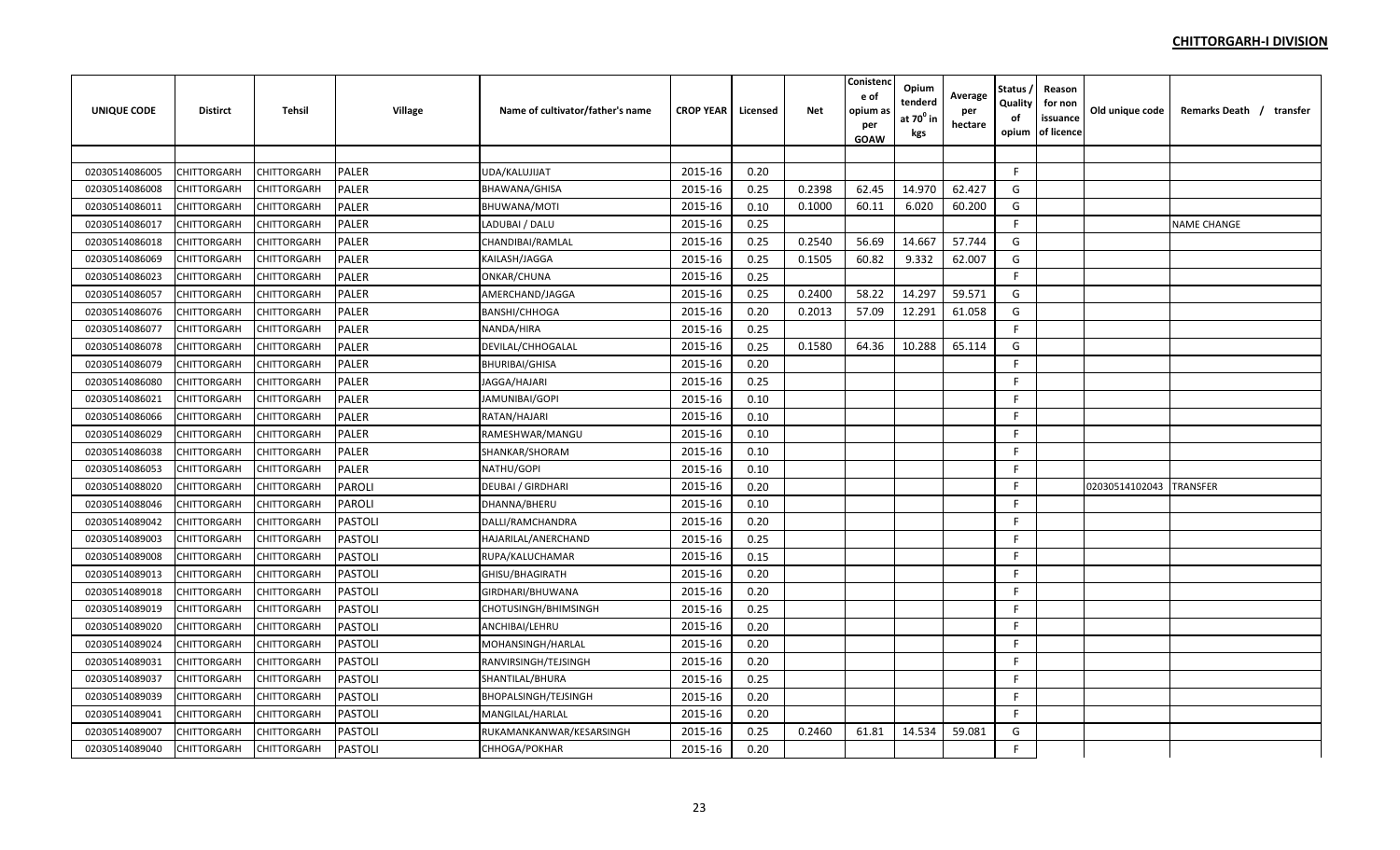| <b>UNIQUE CODE</b> | Distirct           | Tehsil      | Village        | Name of cultivator/father's name      | <b>CROP YEAR</b> | Licensed | Net    | Conistenc<br>e of<br>opium as<br>per<br>GOAW | Opium<br>tenderd<br>at $70^0$ in<br>kgs | Average<br>per<br>hectare | <b>Status</b><br>Quality<br>of<br>opium | Reason<br>for non<br>issuance<br>of licence | Old unique code | Remarks Death / transfer |
|--------------------|--------------------|-------------|----------------|---------------------------------------|------------------|----------|--------|----------------------------------------------|-----------------------------------------|---------------------------|-----------------------------------------|---------------------------------------------|-----------------|--------------------------|
|                    |                    |             |                |                                       |                  |          |        |                                              |                                         |                           |                                         |                                             |                 |                          |
| 02030514089009     | CHITTORGARH        | CHITTORGARH | <b>PASTOLI</b> | BHAGAWAN/NARAYAN                      | 2015-16          | 0.10     |        |                                              |                                         |                           | F.                                      |                                             |                 |                          |
| 02030514089002     | CHITTORGARH        | CHITTORGARH | <b>PASTOLI</b> | HAJARI/GANGARAM                       | 2015-16          | 0.25     |        |                                              |                                         |                           | F.                                      |                                             |                 |                          |
| 02030514089005     | CHITTORGARH        | CHITTORGARH | <b>PASTOLI</b> | BHANWARLAL/LEHRU                      | 2015-16          | 0.25     |        |                                              |                                         |                           | F.                                      |                                             |                 |                          |
| 02030514090011     | CHITTORGARH        | CHITTORGARH | PATNIA - A     | SHANKAR/BHUWANA                       | 2015-16          | 0.10     |        |                                              |                                         |                           | F.                                      |                                             |                 |                          |
| 02030514090012     | CHITTORGARH        | CHITTORGARH | PATNIA - A     | SHANKARIBAI/CHUNNILAL                 | 2015-16          | 0.20     |        |                                              |                                         |                           | F.                                      |                                             |                 |                          |
| 02030514090013     | CHITTORGARH        | CHITTORGARH | PATNIA - A     | MOTILAL/BHERULAL                      | 2015-16          | 0.10     |        |                                              |                                         |                           | F.                                      |                                             |                 |                          |
| 02030514090022     | CHITTORGARH        | CHITTORGARH | PATNIA - A     | BHERULAL/GHISA                        | 2015-16          | 0.20     |        |                                              |                                         |                           | E                                       |                                             |                 |                          |
| 02030514090023     | CHITTORGARH        | CHITTORGARH | PATNIA - A     | DAYARAM/GHOKAL                        | 2015-16          | 0.10     |        |                                              |                                         |                           | E                                       |                                             |                 |                          |
| 02030514090026     | CHITTORGARH        | CHITTORGARH | PATNIA - A     | SHRIRAM/BHERULAL                      | 2015-16          | 0.10     |        |                                              |                                         |                           | F.                                      |                                             |                 |                          |
| 02030514090049     | CHITTORGARH        | CHITTORGARH | PATNIA - A     | KISHANLAL/BHERA                       | 2015-16          | 0.10     |        |                                              |                                         |                           | F.                                      |                                             |                 |                          |
| 02030514090025     | CHITTORGARH        | CHITTORGARH | PATNIA - A     | RAMLAL/DAULATRAM                      | 2015-16          | 0.20     |        |                                              |                                         |                           | F.                                      |                                             |                 |                          |
| 02030514090005     | CHITTORGARH        | CHITTORGARH | PATNIA - A     | ONKAR/AMRITRAM                        | 2015-16          | 0.20     |        |                                              |                                         |                           | F.                                      |                                             |                 |                          |
| 02030514090020     | CHITTORGARH        | CHITTORGARH | PATNIA - A     | MANIRAM/ONKAR                         | 2015-16          | 0.20     |        |                                              |                                         |                           | F.                                      |                                             |                 |                          |
| 02030514090133     | CHITTORGARH        | CHITTORGARH | PATNIA - A     | MOTILAL/DEVJI                         | 2015-16          | 0.10     | 0.0201 | 63.74                                        | 1.320                                   | 65.672                    | G                                       |                                             |                 |                          |
| 02030514090003     | <b>CHITTORGARH</b> | CHITTORGARH | PATNIA - A     | AMBALAL/HAJARI                        | 2015-16          | 0.10     |        |                                              |                                         |                           | F                                       |                                             |                 |                          |
| 02030514090128     | CHITTORGARH        | CHITTORGARH | PATNIA - A     | BANSI/RATAN                           | 2015-16          | 0.10     |        |                                              |                                         |                           | E                                       |                                             |                 |                          |
| 02030514090019     | CHITTORGARH        | CHITTORGARH | PATNIA - A     | AMRATHRAM/HIRALAL                     | 2015-16          | 0.10     |        |                                              |                                         |                           | E                                       |                                             |                 |                          |
| 02030514090021     | CHITTORGARH        | CHITTORGARH | PATNIA - A     | SUHAGIBAI/NANALAL                     | 2015-16          | 0.10     |        |                                              |                                         |                           | F                                       |                                             |                 |                          |
| 02030514090065     | CHITTORGARH        | CHITTORGARH | PATNIA - B     | RAMSINGH/ASHARAM                      | 2015-16          | 0.10     |        |                                              |                                         |                           | F.                                      |                                             |                 |                          |
| 02030514090073     | CHITTORGARH        | CHITTORGARH | PATNIA - B     | RAMRATAN/CHUNILAL                     | 2015-16          | 0.20     |        |                                              |                                         |                           | F                                       |                                             |                 |                          |
| 02030514090078     | CHITTORGARH        | CHITTORGARH | PATNIA - B     | KHEMRAJ/NANALAL                       | 2015-16          | 0.20     |        |                                              |                                         |                           | F.                                      |                                             |                 |                          |
| 02030514090090     | CHITTORGARH        | CHITTORGARH | PATNIA - B     | NATHULAL/GHISALAL                     | 2015-16          | 0.20     |        |                                              |                                         |                           | E                                       |                                             |                 |                          |
| 02030514090094     | CHITTORGARH        | CHITTORGARH | PATNIA - B     | GOPAL/ONKAR                           | 2015-16          | 0.20     |        |                                              |                                         |                           | F.                                      |                                             |                 |                          |
| 02030514090112     | CHITTORGARH        | CHITTORGARH | PATNIA - B     | MADANLAL/CHHOGA                       | 2015-16          | 0.20     |        |                                              |                                         |                           | F                                       |                                             |                 |                          |
| 02030514090105     | CHITTORGARH        | CHITTORGARH | PATNIA - B     | OMPRAKASH/NANDLAL                     | 2015-16          | 0.20     |        |                                              |                                         |                           | F.                                      |                                             |                 |                          |
| 02030514090108     | CHITTORGARH        | CHITTORGARH | PATNIA - B     | BALURAM/CHATURBHUJ                    | 2015-16          | 0.15     |        |                                              |                                         |                           | F.                                      |                                             |                 |                          |
| 02030514090061     | CHITTORGARH        | CHITTORGARH | PATNIA - B     | DEVBAI/DOULATRAM                      | 2015-16          | 0.20     |        |                                              |                                         |                           | F.                                      |                                             |                 |                          |
| 02030514090051     | CHITTORGARH        | CHITTORGARH | PATNIA - B     | NANDLAL/BHERULAL                      | 2015-16          | 0.15     |        |                                              |                                         |                           | F.                                      |                                             |                 |                          |
| 02030514090062     | CHITTORGARH        | CHITTORGARH | PATNIA - B     | PRAHLAD/NANDLAL                       | 2015-16          | 0.20     |        |                                              |                                         |                           | F.                                      |                                             |                 |                          |
| 02030514090069     | CHITTORGARH        | CHITTORGARH | PATNIA - B     | GOPI/KHAMA                            | 2015-16          | 0.10     |        |                                              |                                         |                           | F.                                      |                                             |                 |                          |
| 02030514090070     | CHITTORGARH        | CHITTORGARH | PATNIA - B     | MANGU/KANA                            | 2015-16          | 0.25     |        |                                              |                                         |                           | F.                                      |                                             |                 |                          |
| 02030514090053     | CHITTORGARH        | CHITTORGARH | PATNIA - B     | TRILOKCHAND/RAMRATAN                  | 2015-16          | 0.20     |        |                                              |                                         |                           | F                                       |                                             |                 |                          |
| 02030514090059     | CHITTORGARH        | CHITTORGARH | PATNIA - B     | KISHANLAL/ONKAAR                      | 2015-16          | 0.20     |        |                                              |                                         |                           | F.                                      |                                             |                 |                          |
| 02030514090063     | CHITTORGARH        | CHITTORGARH | PATNIA - B     | KISHANRAM/TRILOKCHANDDADARAMRA<br>TAN | 2015-16          | 0.20     |        |                                              |                                         |                           | F                                       |                                             |                 |                          |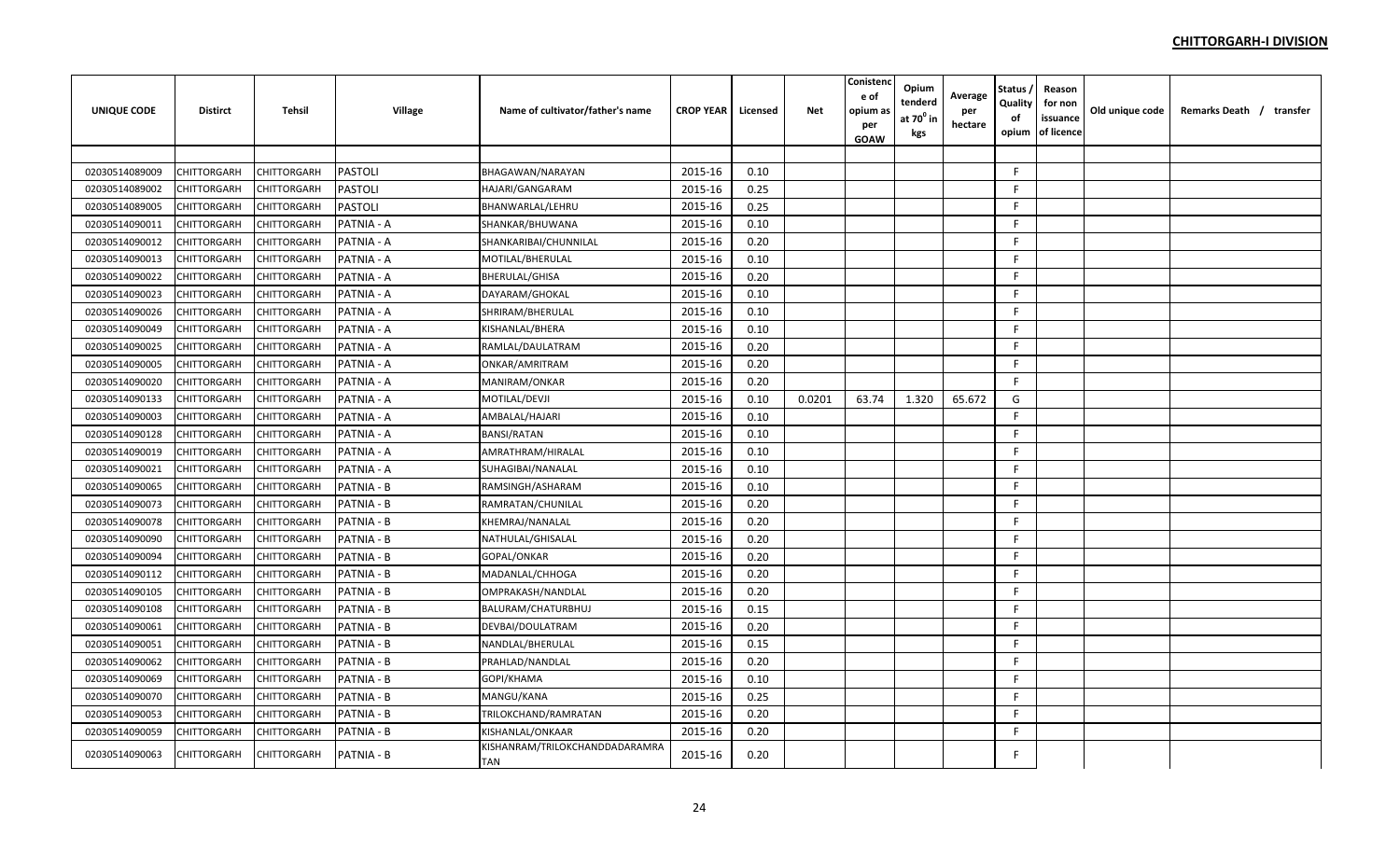| <b>UNIQUE CODE</b> | <b>Distirct</b>    | <b>Tehsil</b> | <b>Village</b> | Name of cultivator/father's name | <b>CROP YEAR</b> | Licensed | <b>Net</b> | Conisteno<br>e of<br>opium as<br>per<br><b>GOAW</b> | Opium<br>tenderd<br>at $70^0$ in<br>kgs | Average<br>per<br>hectare | Status ,<br>Quality<br>of<br>opium | Reason<br>for non<br>issuance<br>of licence | Old unique code | Remarks Death / transfer |
|--------------------|--------------------|---------------|----------------|----------------------------------|------------------|----------|------------|-----------------------------------------------------|-----------------------------------------|---------------------------|------------------------------------|---------------------------------------------|-----------------|--------------------------|
|                    |                    |               |                |                                  |                  |          |            |                                                     |                                         |                           |                                    |                                             |                 |                          |
| 02030514090077     | <b>CHITTORGARH</b> | CHITTORGARH   | PATNIA - B     | DEUBAI/ASHARAM                   | 2015-16          | 0.10     |            |                                                     |                                         |                           | F                                  |                                             |                 |                          |
| 02030514090140     | CHITTORGARH        | CHITTORGARH   | PATNIA - B     | RAMSINGH/BHERULAL                | 2015-16          | 0.20     |            |                                                     |                                         |                           | F.                                 |                                             |                 |                          |
| 02030514090144     | <b>CHITTORGARH</b> | CHITTORGARH   | PATNIA - B     | AMRATHRAM/RAMBAKSHA              | 2015-16          | 0.20     |            |                                                     |                                         |                           | F.                                 |                                             |                 |                          |
| 02030514090145     | CHITTORGARH        | CHITTORGARH   | PATNIA - B     | RAJNARAYAN/RAMBAKSHA             | 2015-16          | 0.10     |            |                                                     |                                         |                           | F.                                 |                                             |                 |                          |
| 02030514090087     | <b>CHITTORGARH</b> | CHITTORGARH   | PATNIA - B     | RAMA/KELA                        | 2015-16          | 0.10     |            |                                                     |                                         |                           | F.                                 |                                             |                 |                          |
| 02030514090114     | <b>CHITTORGARH</b> | CHITTORGARH   | PATNIA - B     | NANDUBAI/BAKSHU                  | 2015-16          | 0.10     |            |                                                     |                                         |                           | F.                                 |                                             |                 |                          |
| 02030514090072     | CHITTORGARH        | CHITTORGARH   | PATNIA - B     | BHAGIRATH/RAMLAL                 | 2015-16          | 0.10     |            |                                                     |                                         |                           | F.                                 |                                             |                 |                          |
| 02030514090080     | <b>CHITTORGARH</b> | CHITTORGARH   | PATNIA - B     | UTTAMCHAND/MANGILAL              | 2015-16          | 0.10     |            |                                                     |                                         |                           | F.                                 |                                             |                 |                          |
| 02030514090116     | CHITTORGARH        | CHITTORGARH   | PATNIA - B     | SHANTILAL/UDA                    | 2015-16          | 0.10     |            |                                                     |                                         |                           | F.                                 |                                             |                 |                          |
| 02030514091009     | <b>CHITTORGARH</b> | CHITTORGARH   | PAWTIA,COR     | HEUBAI/LEHRU                     | 2015-16          | 0.25     |            |                                                     |                                         |                           | F.                                 |                                             |                 |                          |
| 02030514091030     | <b>CHITTORGARH</b> | CHITTORGARH   | PAWTIA, COR    | BALURAM/RUGHNATH                 | 2015-16          | 0.25     |            |                                                     |                                         |                           | F.                                 |                                             |                 |                          |
| 02030514091068     | <b>CHITTORGARH</b> | CHITTORGARH   | PAWTIA, COR    | BAHADURSINGH/DHIRSINGH           | 2015-16          | 0.20     |            |                                                     |                                         |                           | F.                                 |                                             |                 |                          |
| 02030514091074     | CHITTORGARH        | CHITTORGARH   | PAWTIA, COR    | RAMESHWAR/NARAYAN                | 2015-16          | 0.20     |            |                                                     |                                         |                           | F.                                 |                                             |                 |                          |
| 02030514091072     | <b>CHITTORGARH</b> | CHITTORGARH   | PAWTIA, COR    | LAXMAN/NARAYAN                   | 2015-16          | 0.25     |            |                                                     |                                         |                           | F.                                 |                                             |                 |                          |
| 02030514091017     | <b>CHITTORGARH</b> | CHITTORGARH   | PAWTIA, COR    | SHANKARLAL/RUPA                  | 2015-16          | 0.10     |            |                                                     |                                         |                           | F.                                 |                                             |                 |                          |
| 02030514091002     | <b>CHITTORGARH</b> | CHITTORGARH   | PAWTIA, COR    | MOHANIBAI/MADHAV                 | 2015-16          | 0.10     |            |                                                     |                                         |                           | F.                                 |                                             |                 | <b>NAME CHANGE</b>       |
| 02030514091012     | <b>CHITTORGARH</b> | CHITTORGARH   | PAWTIA,COR     | LEHARU/BHAGAWAN                  | 2015-16          | 0.10     |            |                                                     |                                         |                           | F                                  |                                             |                 |                          |
| 02030514091065     | <b>CHITTORGARH</b> | CHITTORGARH   | PAWTIA,COR     | GORDHAN/FULA                     | 2015-16          | 0.10     |            |                                                     |                                         |                           | F.                                 |                                             |                 |                          |
| 02030514092006     | <b>CHITTORGARH</b> | CHITTORGARH   | PEMAKHEDA      | RATAN/HEMA                       | 2015-16          | 0.20     |            |                                                     |                                         |                           | F.                                 |                                             |                 |                          |
| 02030514093009     | CHITTORGARH        | CHITTORGARH   | RAGHUNATHPURA  | BHANWARLAL/FATTA                 | 2015-16          | 0.15     |            |                                                     |                                         |                           | F.                                 |                                             |                 |                          |
| 02030514093003     | <b>CHITTORGARH</b> | CHITTORGARH   | RAGHUNATHPURA  | HARLAL/KHEMA                     | 2015-16          | 0.25     |            |                                                     |                                         |                           | F.                                 |                                             |                 |                          |
| 02030514093005     | <b>CHITTORGARH</b> | CHITTORGARH   | RAGHUNATHPURA  | MADHO/DHANNA                     | 2015-16          | 0.25     |            |                                                     |                                         |                           | F.                                 |                                             |                 |                          |
| 02030514093029     | CHITTORGARH        | CHITTORGARH   | RAGHUNATHPURA  | FATEHLAL/DHANNA                  | 2015-16          | 0.20     |            |                                                     |                                         |                           | F.                                 |                                             |                 |                          |
| 02030514093035     | CHITTORGARH        | CHITTORGARH   | RAGHUNATHPURA  | RUPA/NANDA                       | 2015-16          | 0.20     |            |                                                     |                                         |                           | F.                                 |                                             |                 |                          |
| 02030514093040     | <b>CHITTORGARH</b> | CHITTORGARH   | RAGHUNATHPURA  | MANOHAR/MADHO                    | 2015-16          | 0.25     |            |                                                     |                                         |                           | F.                                 |                                             |                 |                          |
| 02030514093041     | <b>CHITTORGARH</b> | CHITTORGARH   | RAGHUNATHPURA  | BHERULAL/GOVINDRAM               | 2015-16          | 0.20     |            |                                                     |                                         |                           | F.                                 |                                             |                 |                          |
| 02030514095007     | <b>CHITTORGARH</b> | CHITTORGARH   | RAMAKHEDA      | NARAYAN/PRATAP                   | 2015-16          | 0.10     |            |                                                     |                                         |                           | F                                  |                                             |                 |                          |
| 02030514095010     | <b>CHITTORGARH</b> | CHITTORGARH   | RAMAKHEDA      | KISHANLAL/DAYARAMSUTHAR          | 2015-16          | 0.20     |            |                                                     |                                         |                           | F                                  |                                             |                 |                          |
| 02030514095015     | <b>CHITTORGARH</b> | CHITTORGARH   | RAMAKHEDA      | GORDHAN/SURAJMAL                 | 2015-16          | 0.25     | 0.0460     | 66.04                                               | 3.142                                   | 68.304                    | G                                  |                                             |                 |                          |
| 02030514095032     | <b>CHITTORGARH</b> | CHITTORGARH   | RAMAKHEDA      | NANDA/SURAJMAL                   | 2015-16          | 0.25     |            |                                                     |                                         |                           | F.                                 |                                             |                 |                          |
| 02030514095006     | CHITTORGARH        | CHITTORGARH   | RAMAKHEDA      | BHURIBAI/KISHANLAL               | 2015-16          | 0.25     |            |                                                     |                                         |                           | F.                                 |                                             |                 |                          |
| 02030514095038     | CHITTORGARH        | CHITTORGARH   | RAMAKHEDA      | MANGILAL/CHATRU                  | 2015-16          | 0.25     |            |                                                     |                                         |                           | F.                                 |                                             |                 |                          |
| 02030514095039     | CHITTORGARH        | CHITTORGARH   | RAMAKHEDA      | NARAYAN/GOKAL                    | 2015-16          | 0.10     |            |                                                     |                                         |                           | F.                                 |                                             |                 |                          |
| 02030514095041     | <b>CHITTORGARH</b> | CHITTORGARH   | RAMAKHEDA      | BHERU/GHASI                      | 2015-16          | 0.10     |            |                                                     |                                         |                           | F                                  |                                             |                 |                          |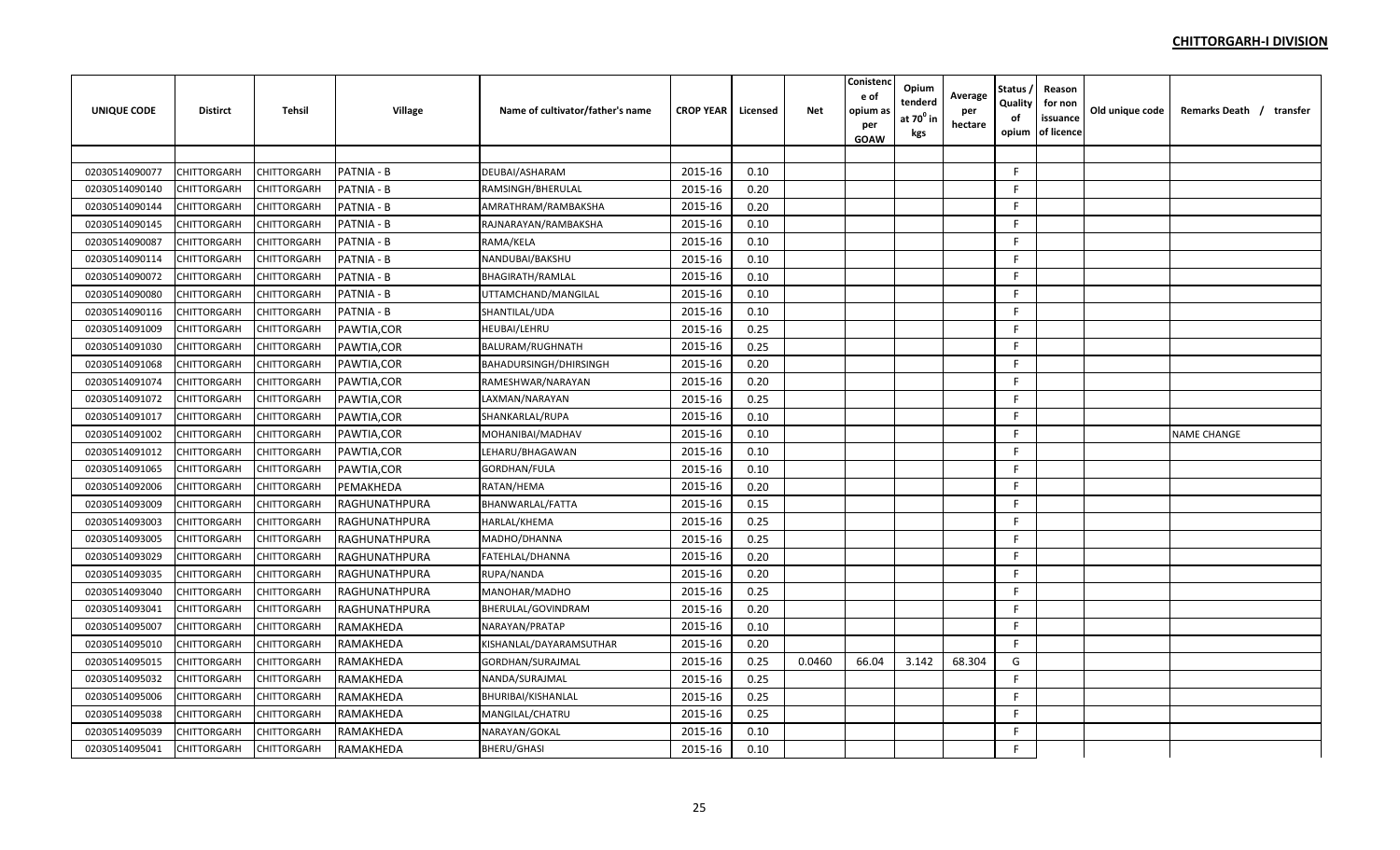| <b>UNIQUE CODE</b> | <b>Distirct</b>    | <b>Tehsil</b>      | Village               | Name of cultivator/father's name | <b>CROP YEAR</b> | Licensed | <b>Net</b> | Conistenc<br>e of<br>opium as<br>per<br><b>GOAW</b> | Opium<br>tenderd<br>at $70^0$ in<br>kgs | Average<br>per<br>hectare | Status<br>Quality<br>of<br>opium | Reason<br>for non<br>issuance<br>of licence | Old unique code | Remarks Death / transfer |  |
|--------------------|--------------------|--------------------|-----------------------|----------------------------------|------------------|----------|------------|-----------------------------------------------------|-----------------------------------------|---------------------------|----------------------------------|---------------------------------------------|-----------------|--------------------------|--|
|                    |                    |                    |                       |                                  |                  |          |            |                                                     |                                         |                           |                                  |                                             |                 |                          |  |
| 02030514096009     | CHITTORGARH        | <b>CHITTORGARH</b> | RAMPURIA, COR         | SHAMBHU/KELA                     | 2015-16          | 0.20     |            |                                                     |                                         |                           | -F                               |                                             |                 |                          |  |
| 02030514096027     | CHITTORGARH        | CHITTORGARH        | RAMPURIA, COR         | SHIVLAL/BHERA                    | 2015-16          | 0.20     |            |                                                     |                                         |                           | -F                               |                                             |                 |                          |  |
| 02030514096010     | CHITTORGARH        | <b>CHITTORGARH</b> | RAMPURIA, COR         | LAXMINARAYAN/MANKCHAND           | 2015-16          | 0.20     | 0.1968     | 56.72                                               | 11.522                                  | 58.547                    | G                                |                                             |                 |                          |  |
| 02030514096030     | CHITTORGARH        | CHITTORGARH        | RAMPURIA, COR         | KANHAIYALAL/NANDLAL              | 2015-16          | 0.20     |            |                                                     |                                         |                           | F                                |                                             |                 |                          |  |
| 02030514096015     | <b>CHITTORGARH</b> | <b>CHITTORGARH</b> | RAMPURIA, COR         | DALCHAND/KISHANA                 | 2015-16          | 0.10     |            |                                                     |                                         |                           | F                                |                                             |                 |                          |  |
| 02030514097001     | CHITTORGARH        | CHITTORGARH        | RASHYAMAGRI           | CHUNNILAL/GOPAL                  | 2015-16          | 0.15     |            |                                                     |                                         |                           | F.                               |                                             |                 |                          |  |
| 02030514097002     | CHITTORGARH        | CHITTORGARH        | RASHYAMAGRI           | LOBHA/HARA                       | 2015-16          | 0.20     |            |                                                     |                                         |                           | F.                               |                                             |                 |                          |  |
| 02030514097004     | CHITTORGARH        | <b>CHITTORGARH</b> | RASHYAMAGRI           | DHAPUBAI/HIRALAL                 | 2015-16          | 0.10     |            |                                                     |                                         |                           | E                                |                                             |                 |                          |  |
| 02030514097006     | CHITTORGARH        | <b>CHITTORGARH</b> | RASHYAMAGRI           | GIRDHARI/NANDA                   | 2015-16          | 0.20     |            |                                                     |                                         |                           | F                                |                                             |                 |                          |  |
| 02030514097011     | CHITTORGARH        | CHITTORGARH        | RASHYAMAGRI           | RAJIBAI/NANALAL                  | 2015-16          | 0.15     |            |                                                     |                                         |                           | F.                               |                                             |                 |                          |  |
| 02030514097018     | CHITTORGARH        | <b>CHITTORGARH</b> | RASHYAMAGRI           | NANALAL/HAJARI                   | 2015-16          | 0.25     |            |                                                     |                                         |                           | F                                |                                             |                 |                          |  |
| 02030514097019     | CHITTORGARH        | <b>CHITTORGARH</b> | RASHYAMAGRI           | KANA/CHUNNILAL                   | 2015-16          | 0.20     |            |                                                     |                                         |                           | F                                |                                             |                 |                          |  |
| 02030514097029     | CHITTORGARH        | CHITTORGARH        | RASHYAMAGRI           | PRABHUDAS/GIRDHARIDAS            | 2015-16          | 0.25     |            |                                                     |                                         |                           | E                                |                                             |                 |                          |  |
| 02030514097003     | CHITTORGARH        | <b>CHITTORGARH</b> | RASHYAMAGRI           | MANGILAL/GANGARAM                | 2015-16          | 0.10     |            |                                                     |                                         |                           | F                                |                                             |                 |                          |  |
| 02030514097015     | CHITTORGARH        | <b>CHITTORGARH</b> | RASHYAMAGRI           | JITU/GIRDHARI                    | 2015-16          | 0.10     |            |                                                     |                                         |                           | F.                               |                                             |                 |                          |  |
| 02030514097023     | CHITTORGARH        | CHITTORGARH        | RASHYAMAGRI           | DEVILAL/LOBHCHAND                | 2015-16          | 0.10     |            |                                                     |                                         |                           | F                                |                                             |                 |                          |  |
| 02030514097028     | <b>CHITTORGARH</b> | <b>CHITTORGARH</b> | RASHYAMAGRI           | PRABHU/RUGHNATH                  | 2015-16          | 0.10     |            |                                                     |                                         |                           | F.                               |                                             |                 |                          |  |
| 02030514098023     | CHITTORGARH        | CHITTORGARH        | <b>RAWTO KA TALAB</b> | JAGDISH/NARAYAN                  | 2015-16          | 0.25     |            |                                                     |                                         |                           | E                                |                                             |                 |                          |  |
| 02030514098001     | CHITTORGARH        | CHITTORGARH        | RAWTO KA TALAB        | SHANKER/NARAYAN                  | 2015-16          | 0.25     | 0.1610     | 57.63                                               | 9.320                                   | 57.888                    | G                                |                                             |                 |                          |  |
| 02030514098011     | CHITTORGARH        | <b>CHITTORGARH</b> | <b>RAWTO KA TALAB</b> | MOHAN/MOTI                       | 2015-16          | 0.25     |            |                                                     |                                         |                           | E                                |                                             |                 |                          |  |
| 02030514098020     | CHITTORGARH        | <b>CHITTORGARH</b> | <b>RAWTO KA TALAB</b> | KANA/KHEMA                       | 2015-16          | 0.25     |            |                                                     |                                         |                           | F                                |                                             |                 |                          |  |
| 02030514098044     | CHITTORGARH        | CHITTORGARH        | <b>RAWTO KA TALAB</b> | KANHAIYALAL/SHANKAR              | 2015-16          | 0.25     |            |                                                     |                                         |                           | F                                |                                             |                 |                          |  |
| 02030514098050     | <b>CHITTORGARH</b> | <b>CHITTORGARH</b> | <b>RAWTO KA TALAB</b> | <b>BABULAL/MOHAN</b>             | 2015-16          | 0.25     | 0.2069     | 63.04                                               | 11.608                                  | 56.104                    | G                                |                                             |                 |                          |  |
| 02030514098054     | CHITTORGARH        | <b>CHITTORGARH</b> | <b>RAWTO KA TALAB</b> | RAMESHWAR/GHISU                  | 2015-16          | 0.25     |            |                                                     |                                         |                           | E                                |                                             |                 |                          |  |
| 02030514098019     | CHITTORGARH        | CHITTORGARH        | <b>RAWTO KA TALAB</b> | BOTHLAL/DALU @ NANALAL           | 2015-16          | 0.15     |            |                                                     |                                         |                           | F                                |                                             |                 |                          |  |
| 02030514098052     | CHITTORGARH        | <b>CHITTORGARH</b> | <b>RAWTO KA TALAB</b> | SHAYAMLAL/GOPILAL                | 2015-16          | 0.25     |            |                                                     |                                         |                           | F                                |                                             |                 |                          |  |
| 02030514098022     | CHITTORGARH        | CHITTORGARH        | <b>RAWTO KA TALAB</b> | NANALAL/KALU                     | 2015-16          | 0.25     |            |                                                     |                                         |                           | F.                               |                                             |                 |                          |  |
| 02030514098047     | CHITTORGARH        | <b>CHITTORGARH</b> | <b>RAWTO KA TALAB</b> | MADANLAL/MANGILAL                | 2015-16          | 0.25     |            |                                                     |                                         |                           | F.                               |                                             |                 |                          |  |
| 02030514098066     | <b>CHITTORGARH</b> | CHITTORGARH        | RAWTO KA TALAB        | PYARIBAI/UDAIRAM                 | 2015-16          | 0.25     |            |                                                     |                                         |                           | F                                |                                             |                 |                          |  |
| 02030514098010     | CHITTORGARH        | CHITTORGARH        | <b>RAWTO KA TALAB</b> | <b>BADRILAL/KASHIRAM</b>         | 2015-16          | 0.10     |            |                                                     |                                         |                           | F.                               |                                             |                 |                          |  |
| 02030514098035     | CHITTORGARH        | <b>CHITTORGARH</b> | RAWTO KA TALAB        | SHIVLAL / HIRA                   | 2015-16          | 0.10     |            |                                                     |                                         |                           | F.                               |                                             |                 | <b>NAME CHANGE</b>       |  |
| 02030514098037     | CHITTORGARH        | CHITTORGARH        | RAWTO KA TALAB        | MAGNIRAM/NARAYAN                 | 2015-16          | 0.10     |            |                                                     |                                         |                           | F                                |                                             |                 |                          |  |
| 02030514098055     | CHITTORGARH        | CHITTORGARH        | RAWTO KA TALAB        | SHAMBHULAL/BADRILAL              | 2015-16          | 0.10     |            |                                                     |                                         |                           | F                                |                                             |                 |                          |  |
| 02030514098063     | <b>CHITTORGARH</b> | <b>CHITTORGARH</b> | <b>RAWTO KA TALAB</b> | SURESHCHANDRA/GOPILAL            | 2015-16          | 0.10     |            |                                                     |                                         |                           | F                                |                                             |                 |                          |  |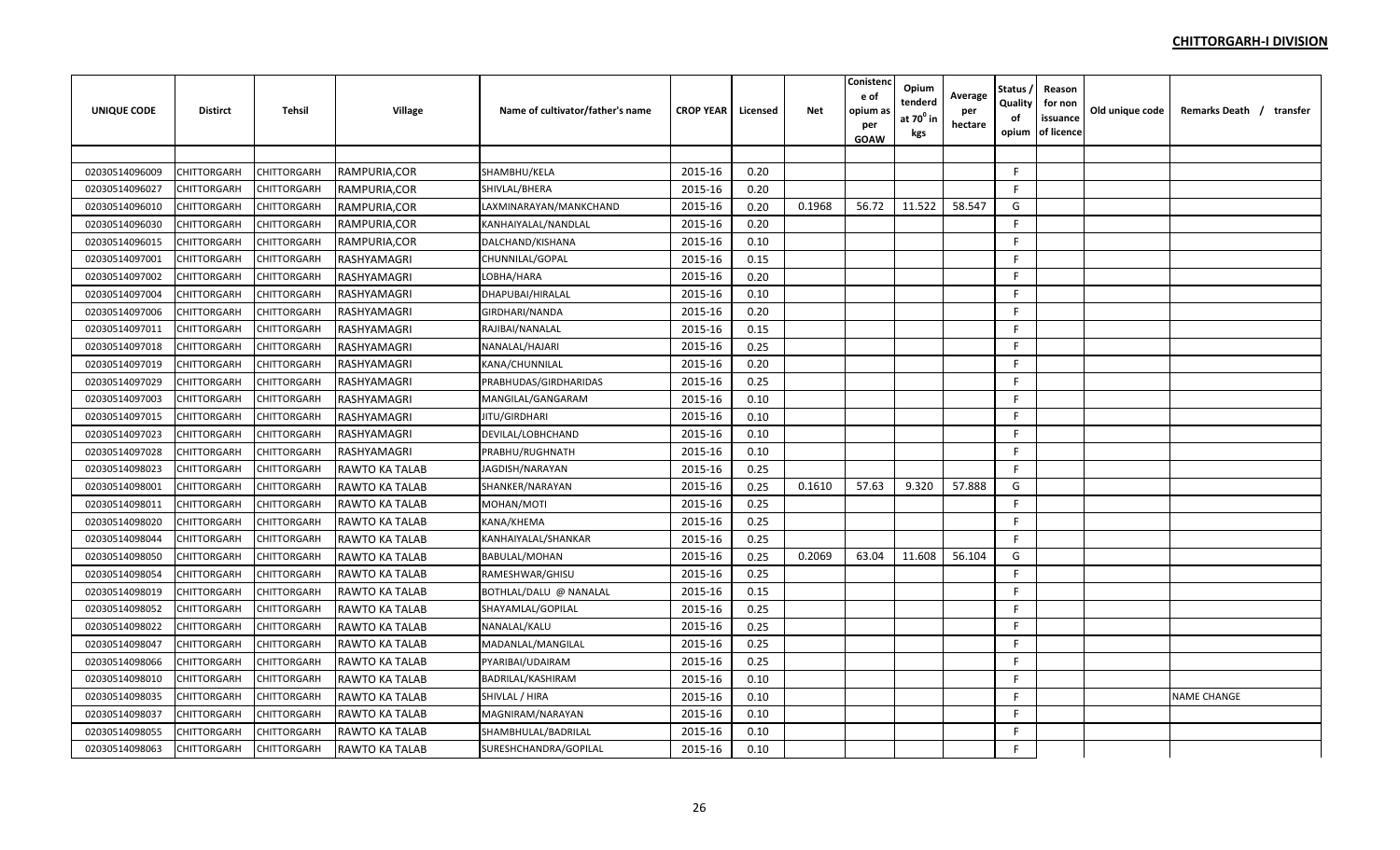| <b>UNIQUE CODE</b> | <b>Distirct</b> | <b>Tehsil</b> | Village               | Name of cultivator/father's name | <b>CROP YEAR</b> | Licensed | <b>Net</b> | Conistend<br>e of<br>opium a:<br>per<br>GOAW | Opium<br>tenderd<br>at $70^0$ in<br>kgs | Average<br>per<br>hectare | <b>Status</b><br>Quality<br>of<br>opium | Reason<br>for non<br>issuance<br>of licence | Old unique code | Remarks Death / transfer |
|--------------------|-----------------|---------------|-----------------------|----------------------------------|------------------|----------|------------|----------------------------------------------|-----------------------------------------|---------------------------|-----------------------------------------|---------------------------------------------|-----------------|--------------------------|
|                    |                 |               |                       |                                  |                  |          |            |                                              |                                         |                           |                                         |                                             |                 |                          |
| 02030514098016     | CHITTORGARH     | CHITTORGARH   | <b>RAWTO KA TALAB</b> | GULABIBAI / MANGILAL / KAJOD     | 2015-16          | 0.10     |            |                                              |                                         |                           | F.                                      |                                             |                 | <b>NAME CHANGE</b>       |
| 02030514098051     | CHITTORGARH     | CHITTORGARH   | RAWTO KA TALAB        | TAMUBAI/GHISU                    | 2015-16          | 0.10     |            |                                              |                                         |                           | F.                                      |                                             |                 |                          |
| 02030514098065     | CHITTORGARH     | CHITTORGARH   | RAWTO KA TALAB        | GITABAI/CHAMPA                   | 2015-16          | 0.10     |            |                                              |                                         |                           | F.                                      |                                             |                 |                          |
| 02030514101028     | CHITTORGARH     | CHITTORGARH   | <b>ROJDA</b>          | MOHANLAL/SHOBHA                  | 2015-16          | 0.10     | 0.0500     | 59.74                                        | 2.953                                   | 59.060                    | G                                       |                                             |                 |                          |
| 02030514101076     | CHITTORGARH     | CHITTORGARH   | <b>ROJDA</b>          | CHAMPALAL/GOPILAL                | 2015-16          | 0.10     | 0.0458     | 62.35                                        | 2.886                                   | 63.013                    | G                                       |                                             |                 |                          |
| 02030514101009     | CHITTORGARH     | CHITTORGARH   | <b>ROJDA</b>          | RANJITSINGH/MOHANSINGH           | 2015-16          | 0.10     |            |                                              |                                         |                           | F.                                      |                                             |                 |                          |
| 02030514101052     | CHITTORGARH     | CHITTORGARH   | <b>ROJDA</b>          | GANPATSINGH/MOHANSINGH           | 2015-16          | 0.20     | 0.1919     | 67.48                                        | 8.001                                   | 41.694                    | G                                       |                                             |                 |                          |
| 02030514101017     | CHITTORGARH     | CHITTORGARH   | <b>ROJDA</b>          | PYARIBAI/PYARA                   | 2015-16          | 0.25     |            |                                              |                                         |                           | F.                                      |                                             |                 |                          |
| 02030514101072     | CHITTORGARH     | CHITTORGARH   | <b>ROJDA</b>          | HEMRAJ/HAJARI                    | 2015-16          | 0.20     |            |                                              |                                         |                           | F.                                      |                                             |                 |                          |
| 02030514101048     | CHITTORGARH     | CHITTORGARH   | <b>ROJDA</b>          | NARAYAN/GOPI                     | 2015-16          | 0.10     | 0.0344     | 59.34                                        | 1.984                                   | 57.674                    | G                                       |                                             |                 |                          |
| 02030514101053     | CHITTORGARH     | CHITTORGARH   | <b>ROJDA</b>          | NANUGIR/PURGIR                   | 2015-16          | 0.20     |            |                                              |                                         |                           | F.                                      |                                             |                 |                          |
| 02030514101003     | CHITTORGARH     | CHITTORGARH   | <b>ROJDA</b>          | HANGAMIBAI/ONKAR                 | 2015-16          | 0.10     | 0.0102     | 75.04                                        | 0.729                                   | 71.471                    | G                                       |                                             |                 |                          |
| 02030514101044     | CHITTORGARH     | CHITTORGARH   | <b>ROJDA</b>          | MEGA/RAMLAL                      | 2015-16          | 0.10     |            |                                              |                                         |                           | F.                                      |                                             |                 |                          |
| 02030514101062     | CHITTORGARH     | CHITTORGARH   | <b>ROJDA</b>          | JAMANALAL/LALU                   | 2015-16          | 0.10     |            |                                              |                                         |                           | F.                                      |                                             |                 |                          |
| 02030514101077     | CHITTORGARH     | CHITTORGARH   | <b>ROJDA</b>          | CHAWANDSINGH/DUNGARSINGH         | 2015-16          | 0.10     |            |                                              |                                         |                           | F.                                      |                                             |                 |                          |
| 02030514101029     | CHITTORGARH     | CHITTORGARH   | <b>ROJDA</b>          | UDAIRAM/PRATAPAHIR               | 2015-16          | 0.10     |            |                                              |                                         |                           | F.                                      |                                             |                 |                          |
| 02030514101070     | CHITTORGARH     | CHITTORGARH   | <b>ROJDA</b>          | DALU/CHUNNILAL                   | 2015-16          | 0.10     |            |                                              |                                         |                           | F.                                      |                                             |                 |                          |
| 02030514102002     | CHITTORGARH     | CHITTORGARH   | <b>RORADA</b>         | BHAGIRATH/GOPI                   | 2015-16          | 0.20     |            |                                              |                                         |                           | F.                                      |                                             |                 |                          |
| 02030514102034     | CHITTORGARH     | CHITTORGARH   | <b>RORADA</b>         | LAXMAN/RATANLAL                  | 2015-16          | 0.20     |            |                                              |                                         |                           | F.                                      |                                             |                 |                          |
| 02030514102005     | CHITTORGARH     | CHITTORGARH   | <b>RORADA</b>         | SHRINGARIBAI/GANESH              | 2015-16          | 0.10     |            |                                              |                                         |                           | F.                                      |                                             |                 |                          |
| 02030514102032     | CHITTORGARH     | CHITTORGARH   | <b>RORADA</b>         | NANDRAM/KISHANA                  | 2015-16          | 0.10     |            |                                              |                                         |                           | F.                                      |                                             |                 |                          |
| 02030514111006     | CHITTORGARH     | CHITTORGARH   | <b>SEHNAWA</b>        | RAMSINGH/RAYCHANDRA              | 2015-16          | 0.25     |            |                                              |                                         |                           | F.                                      |                                             |                 |                          |
| 02030514111008     | CHITTORGARH     | CHITTORGARH   | <b>SEHNAWA</b>        | BHERULAL/DHANRAJ                 | 2015-16          | 0.20     |            |                                              |                                         |                           | F.                                      |                                             |                 |                          |
| 02030514111012     | CHITTORGARH     | CHITTORGARH   | <b>SEHNAWA</b>        | CHATARBHUJ/EKLING                | 2015-16          | 0.25     |            |                                              |                                         |                           | F.                                      |                                             |                 |                          |
| 02030514111021     | CHITTORGARH     | CHITTORGARH   | <b>SEHNAWA</b>        | MANGIBAI/SHANKAR                 | 2015-16          | 0.10     | 0.0922     | 58.02                                        | 5.379                                   | 58.341                    | G                                       |                                             |                 |                          |
| 02030514107014     | CHITTORGARH     | CHITTORGARH   | <b>SATPUDA</b>        | HANSRAJ/KISHANA                  | 2015-16          | 0.15     | 0.1500     | 57.58                                        | 8.382                                   | 55.880                    | G                                       |                                             |                 |                          |
| 02030514107001     | CHITTORGARH     | CHITTORGARH   | <b>SATPUDA</b>        | BOTLAL/DHANRAJ                   | 2015-16          | 0.15     |            |                                              |                                         |                           | F.                                      |                                             |                 |                          |
| 02030514108070     | CHITTORGARH     | CHITTORGARH   | <b>SAWA</b>           | KALU/RAMA                        | 2015-16          | 0.20     |            |                                              |                                         |                           | F.                                      |                                             |                 |                          |
| 02030514108116     | CHITTORGARH     | CHITTORGARH   | <b>SAWA</b>           | SHAMBHU/BANSILAL                 | 2015-16          | 0.20     |            |                                              |                                         |                           | F.                                      |                                             |                 |                          |
| 02030514108026     | CHITTORGARH     | CHITTORGARH   | SAWA                  | IAMANIBAI/AMARATHRAM             | 2015-16          | 0.15     |            |                                              |                                         |                           | F.                                      |                                             |                 | <b>NAME CHANGE</b>       |
| 02030514108034     | CHITTORGARH     | CHITTORGARH   | <b>SAWA</b>           | NATHU/MAYARAM                    | 2015-16          | 0.15     |            |                                              |                                         |                           | F.                                      |                                             |                 |                          |
| 02030514108058     | CHITTORGARH     | CHITTORGARH   | SAWA                  | SHYAMPURI/NANDPURI               | 2015-16          | 0.15     |            |                                              |                                         |                           | F.                                      |                                             |                 |                          |
| 02030514108067     | CHITTORGARH     | CHITTORGARH   | <b>SAWA</b>           | GIRDHARI/NATHULAL                | 2015-16          | 0.20     |            |                                              |                                         |                           | F.                                      |                                             |                 |                          |
| 02030514108079     | CHITTORGARH     | CHITTORGARH   | SAWA                  | KANA/RUPA MATA NANIBAI           | 2015-16          | 0.20     |            |                                              |                                         |                           | F.                                      |                                             |                 |                          |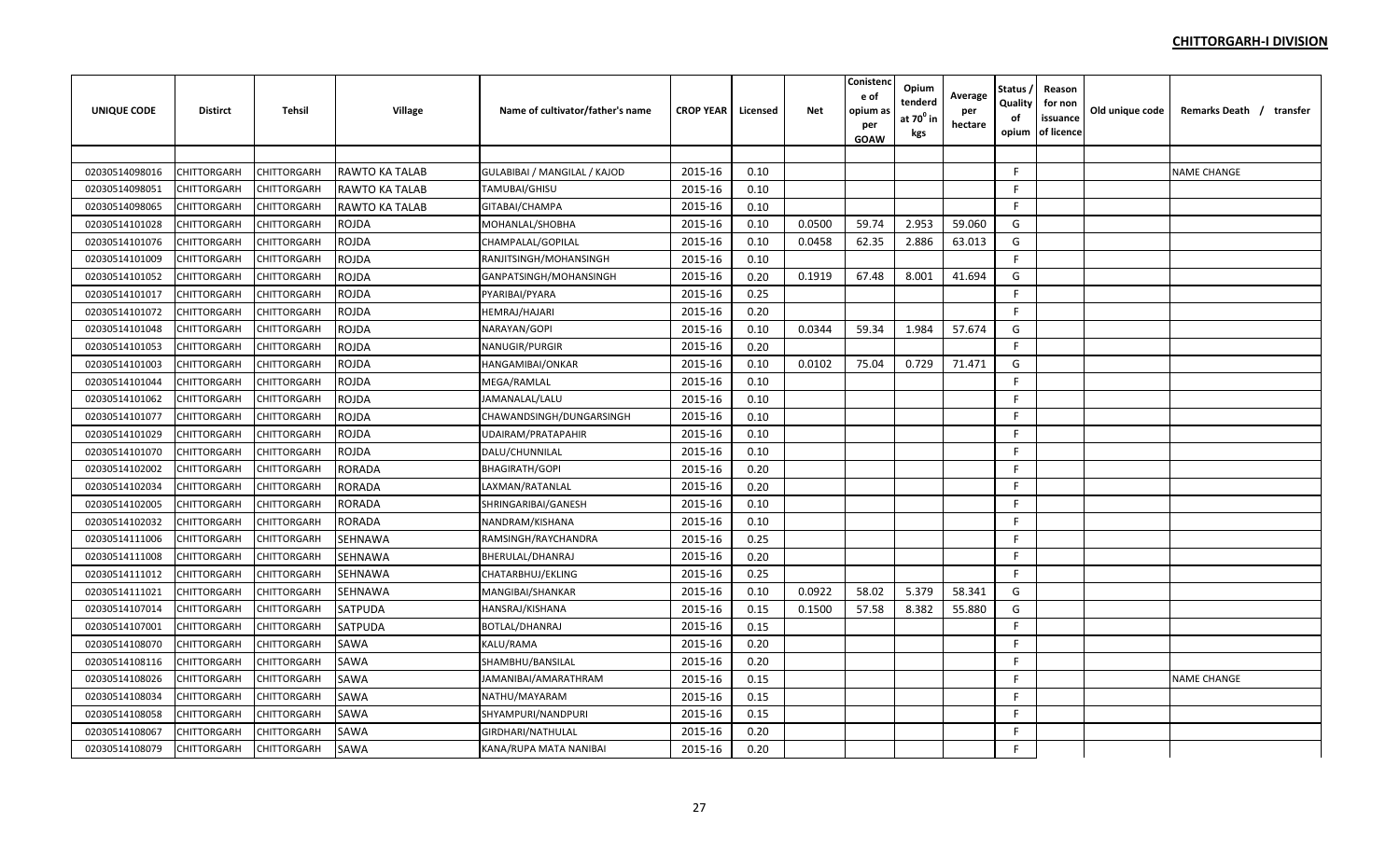| <b>UNIQUE CODE</b> | <b>Distirct</b> | <b>Tehsil</b> | Village          | Name of cultivator/father's name | <b>CROP YEAR</b> | Licensed | <b>Net</b> | Conistend<br>e of<br>opium a:<br>per<br>GOAW | Opium<br>tenderd<br>at $70^0$ in<br>kgs | Average<br>per<br>hectare | <b>Status</b><br>Quality<br>of<br>opium | Reason<br>for non<br>issuance<br>of licence | Old unique code | Remarks Death / transfer |
|--------------------|-----------------|---------------|------------------|----------------------------------|------------------|----------|------------|----------------------------------------------|-----------------------------------------|---------------------------|-----------------------------------------|---------------------------------------------|-----------------|--------------------------|
|                    |                 |               |                  |                                  |                  |          |            |                                              |                                         |                           |                                         |                                             |                 |                          |
| 02030514108100     | CHITTORGARH     | CHITTORGARH   | SAWA             | RAMESHAWAR/INDARMAL              | 2015-16          | 0.25     |            |                                              |                                         |                           | F.                                      |                                             |                 |                          |
| 02030514108114     | CHITTORGARH     | CHITTORGARH   | <b>SAWA</b>      | SHANTILAL/KISHANA                | 2015-16          | 0.20     |            |                                              |                                         |                           | F.                                      |                                             |                 |                          |
| 02030514108130     | CHITTORGARH     | CHITTORGARH   | SAWA             | BHERULAL/NATHULAL                | 2015-16          | 0.25     |            |                                              |                                         |                           | F.                                      |                                             |                 |                          |
| 02030514108132     | CHITTORGARH     | CHITTORGARH   | SAWA             | RAMKARAN/CHATURBHUJ              | 2015-16          | 0.20     |            |                                              |                                         |                           | F.                                      |                                             |                 |                          |
| 02030514108176     | CHITTORGARH     | CHITTORGARH   | SAWA             | SHRAVANLAL/CHATURBHUJ            | 2015-16          | 0.20     |            |                                              |                                         |                           | F.                                      |                                             |                 |                          |
| 02030514108158     | CHITTORGARH     | CHITTORGARH   | SAWA             | NARAYAN/BALULAL/DP MANGILAL      | 2015-16          | 0.10     |            |                                              |                                         |                           | F.                                      |                                             |                 |                          |
| 02030514108001     | CHITTORGARH     | CHITTORGARH   | SAWA             | NANALAL/KHEMA                    | 2015-16          | 0.10     |            |                                              |                                         |                           | N                                       |                                             |                 |                          |
| 02030514108101     | CHITTORGARH     | CHITTORGARH   | SAWA             | BARDICHAND/MANGILAL              | 2015-16          | 0.10     |            |                                              |                                         |                           | F.                                      |                                             |                 |                          |
| 02030514108156     | CHITTORGARH     | CHITTORGARH   | SAWA             | FOOLIBAI/SURAJMAL                | 2015-16          | 0.10     |            |                                              |                                         |                           | F.                                      |                                             |                 |                          |
| 02030514108149     | CHITTORGARH     | CHITTORGARH   | SAWA             | ONKAR / PRABHU                   | 2015-16          | 0.10     |            |                                              |                                         |                           | F.                                      |                                             |                 | <b>NAME CHANGE</b>       |
| 02030514112050     | CHITTORGARH     | CHITTORGARH   | SEMALPURA        | SHAMBHUGIR/GHISAGIRI             | 2015-16          | 0.25     |            |                                              |                                         |                           | F.                                      |                                             |                 |                          |
| 02030514112008     | CHITTORGARH     | CHITTORGARH   | SEMALPURA        | PYARIBAI/CHATARBHUJ              | 2015-16          | 0.20     |            |                                              |                                         |                           | F                                       |                                             |                 |                          |
| 02030514112025     | CHITTORGARH     | CHITTORGARH   | SEMALPURA        | UDAIRAM/PANNA                    | 2015-16          | 0.25     |            |                                              |                                         |                           | F.                                      |                                             |                 |                          |
| 02030514112067     | CHITTORGARH     | CHITTORGARH   | SEMALPURA        | NANALAL/ONKAR                    | 2015-16          | 0.10     |            |                                              |                                         |                           | F.                                      |                                             |                 |                          |
| 02030514112003     | CHITTORGARH     | CHITTORGARH   | SEMALPURA        | NANDUBAI/RANGLAL                 | 2015-16          | 0.25     |            |                                              |                                         |                           | F.                                      |                                             |                 |                          |
| 02030514112062     | CHITTORGARH     | CHITTORGARH   | SEMALPURA        | MANGILAL/BHERUDAS                | 2015-16          | 0.10     |            |                                              |                                         |                           | F.                                      |                                             |                 |                          |
| 02030514112071     | CHITTORGARH     | CHITTORGARH   | SEMALPURA        | PYARIBAI/BADRILAL                | 2015-16          | 0.15     |            |                                              |                                         |                           | F.                                      |                                             |                 |                          |
| 02030514112080     | CHITTORGARH     | CHITTORGARH   | <b>SEMALPURA</b> | BHAGAWANLAL/MOHANLAL             | 2015-16          | 0.15     |            |                                              |                                         |                           | F                                       |                                             |                 |                          |
| 02030514112081     | CHITTORGARH     | CHITTORGARH   | <b>SEMALPURA</b> | CHUNNILAL/MODA                   | 2015-16          | 0.20     |            |                                              |                                         |                           | F.                                      |                                             |                 |                          |
| 02030514112049     | CHITTORGARH     | CHITTORGARH   | SEMALPURA        | BHERU/MOHAN                      | 2015-16          | 0.10     |            |                                              |                                         |                           | F.                                      |                                             |                 |                          |
| 02030514114003     | CHITTORGARH     | CHITTORGARH   | SEMLIAMALI       | CHANDIBAI/NANALAL                | 2015-16          | 0.25     |            |                                              |                                         |                           | F.                                      |                                             |                 |                          |
| 02030514114012     | CHITTORGARH     | CHITTORGARH   | SEMLIAMALI       | LEHRIBAI/TULSIRAM                | 2015-16          | 0.25     |            |                                              |                                         |                           | F.                                      |                                             |                 |                          |
| 02030514114017     | CHITTORGARH     | CHITTORGARH   | SEMLIAMALI       | ABDULVAHID/RAMJANI               | 2015-16          | 0.25     |            |                                              |                                         |                           | F                                       |                                             |                 |                          |
| 02030514114016     | CHITTORGARH     | CHITTORGARH   | SEMLIAMALI       | GOKAL/GULAB                      | 2015-16          | 0.25     |            |                                              |                                         |                           | F.                                      |                                             |                 |                          |
| 02030514114015     | CHITTORGARH     | CHITTORGARH   | SEMLIAMALI       | GHISU/RUGHNATH                   | 2015-16          | 0.25     |            |                                              |                                         |                           | F                                       |                                             |                 |                          |
| 02030514114002     | CHITTORGARH     | CHITTORGARH   | SEMLIAMALI       | DHANNIBAI/BHERULAL               | 2015-16          | 0.25     |            |                                              |                                         |                           | F.                                      |                                             |                 |                          |
| 02030514114006     | CHITTORGARH     | CHITTORGARH   | SEMLIAMALI       | SATYNARAYAN/MANGILAL             | 2015-16          | 0.10     |            |                                              |                                         |                           | F.                                      |                                             |                 |                          |
| 02030514114009     | CHITTORGARH     | CHITTORGARH   | SEMLIAMALI       | NANDA/GULAB                      | 2015-16          | 0.10     |            |                                              |                                         |                           | F.                                      |                                             |                 |                          |
| 02030514114018     | CHITTORGARH     | CHITTORGARH   | SEMLIAMALI       | KALU/BHERU                       | 2015-16          | 0.10     |            |                                              |                                         |                           | F                                       |                                             |                 |                          |
| 02030514115052     | CHITTORGARH     | CHITTORGARH   | <b>SENTHI</b>    | GORDHANLAL/KISHANA               | 2015-16          | 0.25     |            |                                              |                                         |                           | F.                                      |                                             | 02030514119071  | <b>TRANSFER</b>          |
| 02030514116011     | CHITTORGARH     | CHITTORGARH   | <b>SHADI</b>     | JITMAL/MAYACHAND                 | 2015-16          | 0.20     |            |                                              |                                         |                           | F.                                      |                                             |                 |                          |
| 02030514116045     | CHITTORGARH     | CHITTORGARH   | <b>SHADI</b>     | GITA/CHAMPAJAT                   | 2015-16          | 0.10     |            |                                              |                                         |                           | F.                                      |                                             |                 |                          |
| 02030514116053     | CHITTORGARH     | CHITTORGARH   | <b>SHADI</b>     | SITARAM/JAGGA                    | 2015-16          | 0.20     |            |                                              |                                         |                           | F.                                      |                                             |                 |                          |
| 02030514116057     | CHITTORGARH     | CHITTORGARH   | <b>SHADI</b>     | CHANDIBAI/NANA                   | 2015-16          | 0.25     | 0.2466     | 64.30                                        | 15.202                                  | 61.646                    |                                         | 02                                          |                 |                          |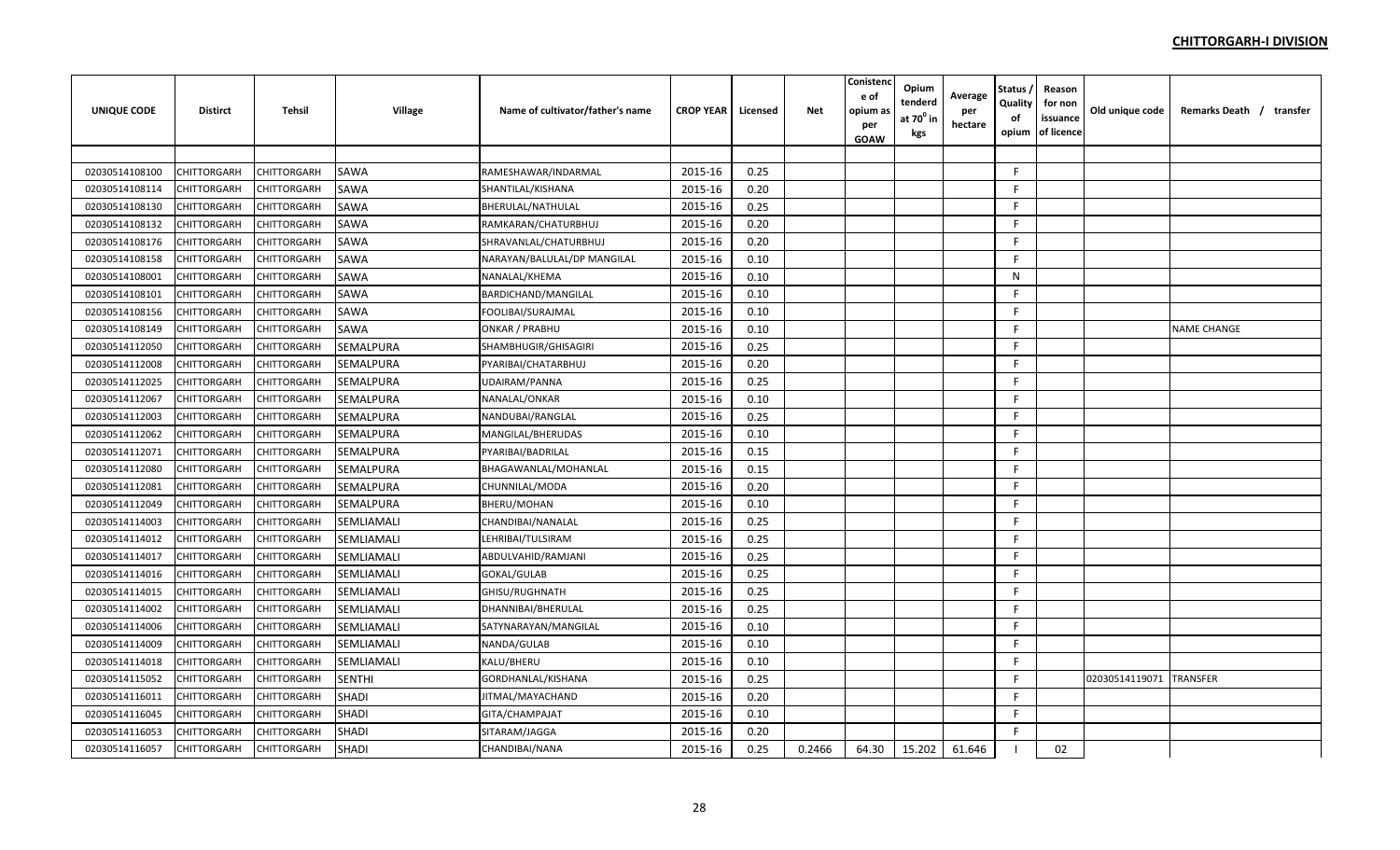| <b>UNIQUE CODE</b> | <b>Distirct</b>    | <b>Tehsil</b> | Village      | Name of cultivator/father's name | <b>CROP YEAR</b> | Licensed | Net    | Conistenc<br>e of<br>opium a:<br>per<br>GOAW | Opium<br>tenderd<br>at $70^\circ$ in<br>kgs | Average<br>per<br>hectare | Status<br>Quality<br>of<br>opium | Reason<br>for non<br>issuance<br>of licence | Old unique code | Remarks Death / transfer |  |
|--------------------|--------------------|---------------|--------------|----------------------------------|------------------|----------|--------|----------------------------------------------|---------------------------------------------|---------------------------|----------------------------------|---------------------------------------------|-----------------|--------------------------|--|
|                    |                    |               |              |                                  |                  |          |        |                                              |                                             |                           |                                  |                                             |                 |                          |  |
| 02030514116064     | CHITTORGARH        | CHITTORGARH   | <b>SHADI</b> | NARAYAN/JITU                     | 2015-16          | 0.20     |        |                                              |                                             |                           | F.                               |                                             |                 |                          |  |
| 02030514116069     | CHITTORGARH        | CHITTORGARH   | <b>SHADI</b> | FULCHAND/JITUJAT                 | 2015-16          | 0.20     |        |                                              |                                             |                           | F                                |                                             |                 |                          |  |
| 02030514116071     | CHITTORGARH        | CHITTORGARH   | <b>SHADI</b> | SHAMBHU/MADHUJAT                 | 2015-16          | 0.20     |        |                                              |                                             |                           | F                                |                                             |                 |                          |  |
| 02030514116076     | CHITTORGARH        | CHITTORGARH   | <b>SHADI</b> | KHURAJ/GIRDHARIJAT               | 2015-16          | 0.10     |        |                                              |                                             |                           | F.                               |                                             |                 |                          |  |
| 02030514116091     | CHITTORGARH        | CHITTORGARH   | <b>SHADI</b> | SARJU/JAGGA                      | 2015-16          | 0.25     |        |                                              |                                             |                           | F.                               |                                             |                 |                          |  |
| 02030514116136     | CHITTORGARH        | CHITTORGARH   | <b>SHADI</b> | ALOLBAI/MADHU                    | 2015-16          | 0.10     | 0.0961 | 52.47                                        | 6.326                                       | 65.827                    | -1                               | 02                                          |                 |                          |  |
| 02030514116157     | CHITTORGARH        | CHITTORGARH   | <b>SHADI</b> | TANKUBAI/KELA                    | 2015-16          | 0.10     |        |                                              |                                             |                           | F.                               |                                             |                 |                          |  |
| 02030514116160     | CHITTORGARH        | CHITTORGARH   | <b>SHADI</b> | HOLANATH/VENINATH                | 2015-16          | 0.25     |        |                                              |                                             |                           | F                                |                                             |                 |                          |  |
| 02030514116169     | CHITTORGARH        | CHITTORGARH   | <b>SHADI</b> | RAMA/CHHOGA                      | 2015-16          | 0.15     |        |                                              |                                             |                           | F                                |                                             |                 |                          |  |
| 02030514116073     | CHITTORGARH        | CHITTORGARH   | <b>SHADI</b> | HARIBAI/SHANKAR                  | 2015-16          | 0.25     |        |                                              |                                             |                           | F.                               |                                             |                 |                          |  |
| 02030514116046     | CHITTORGARH        | CHITTORGARH   | <b>SHADI</b> | RATAN/MEGHA                      | 2015-16          | 0.20     |        |                                              |                                             |                           | F.                               |                                             |                 |                          |  |
| 02030514116062     | CHITTORGARH        | CHITTORGARH   | <b>SHADI</b> | SOHANIBAI/JITU                   | 2015-16          | 0.25     |        |                                              |                                             |                           | F                                |                                             |                 |                          |  |
| 02030514116003     | CHITTORGARH        | CHITTORGARH   | <b>SHADI</b> | HIRABAI/HAJARI                   | 2015-16          | 0.20     |        |                                              |                                             |                           | F                                |                                             |                 |                          |  |
| 02030514116007     | CHITTORGARH        | CHITTORGARH   | <b>SHADI</b> | DALU/DHANNA                      | 2015-16          | 0.25     |        |                                              |                                             |                           | F                                |                                             |                 |                          |  |
| 02030514116029     | CHITTORGARH        | CHITTORGARH   | <b>SHADI</b> | GOPI/GHISA                       | 2015-16          | 0.25     |        |                                              |                                             |                           | F                                |                                             |                 |                          |  |
| 02030514116130     | CHITTORGARH        | CHITTORGARH   | <b>SHADI</b> | BHERU/LAXMAN                     | 2015-16          | 0.25     |        |                                              |                                             |                           | F.                               |                                             |                 |                          |  |
| 02030514116133     | CHITTORGARH        | CHITTORGARH   | <b>SHADI</b> | JAMNALAL/SHANKAR                 | 2015-16          | 0.25     |        |                                              |                                             |                           | F.                               |                                             |                 |                          |  |
| 02030514116134     | CHITTORGARH        | CHITTORGARH   | <b>SHADI</b> | RATAN/GOPI                       | 2015-16          | 0.25     |        |                                              |                                             |                           | F.                               |                                             |                 |                          |  |
| 02030514116059     | CHITTORGARH        | CHITTORGARH   | <b>SHADI</b> | GULAB/RAJU                       | 2015-16          | 0.25     | 0.2455 | 69.68                                        | 17.082                                      | 69.580                    | G                                |                                             |                 |                          |  |
| 02030514116109     | CHITTORGARH        | CHITTORGARH   | <b>SHADI</b> | RAMNATH/VENINATH                 | 2015-16          | 0.25     |        |                                              |                                             |                           | F.                               |                                             |                 |                          |  |
| 02030514116039     | CHITTORGARH        | CHITTORGARH   | <b>SHADI</b> | DHANNANATH/CHHOGONATH            | 2015-16          | 0.25     |        |                                              |                                             |                           | F                                |                                             |                 |                          |  |
| 02030514116089     | <b>CHITTORGARH</b> | CHITTORGARH   | <b>SHADI</b> | BHONA/CHENA                      | 2015-16          | 0.25     |        |                                              |                                             |                           | F.                               |                                             |                 |                          |  |
| 02030514116105     | CHITTORGARH        | CHITTORGARH   | <b>SHADI</b> | NARANIBAI/LEHRU                  | 2015-16          | 0.25     |        |                                              |                                             |                           | F.                               |                                             |                 |                          |  |
| 02030514116012     | CHITTORGARH        | CHITTORGARH   | <b>SHADI</b> | BHRU/JAGGA                       | 2015-16          | 0.25     | 0.1424 | 45.22                                        | 6.634                                       | 46.587                    | G                                |                                             |                 |                          |  |
| 02030514116173     | CHITTORGARH        | CHITTORGARH   | <b>SHADI</b> | PARASRAM/DHANNA                  | 2015-16          | 0.20     |        |                                              |                                             |                           | F                                |                                             |                 |                          |  |
| 02030514116040     | CHITTORGARH        | CHITTORGARH   | <b>SHADI</b> | NANA/DHANNA                      | 2015-16          | 0.25     |        |                                              |                                             |                           | F                                |                                             |                 |                          |  |
| 02030514116113     | CHITTORGARH        | CHITTORGARH   | <b>SHADI</b> | RAMCHANDRA/UDADHOLI              | 2015-16          | 0.20     |        |                                              |                                             |                           | F.                               |                                             |                 |                          |  |
| 02030514116140     | CHITTORGARH        | CHITTORGARH   | <b>SHADI</b> | CHANDIBAI/JAGGAJAT               | 2015-16          | 0.25     |        |                                              |                                             |                           | F.                               |                                             |                 |                          |  |
| 02030514116170     | CHITTORGARH        | CHITTORGARH   | <b>SHADI</b> | JAMNIBAI/RAMCHANDRA              | 2015-16          | 0.25     |        |                                              |                                             |                           | F.                               |                                             |                 |                          |  |
| 02030514116172     | CHITTORGARH        | CHITTORGARH   | <b>SHADI</b> | BHIMRAJ/JITU                     | 2015-16          | 0.20     |        |                                              |                                             |                           | F                                |                                             |                 |                          |  |
| 02030514116139     | CHITTORGARH        | CHITTORGARH   | <b>SHADI</b> | JAGDISH/DALCHAND                 | 2015-16          | 0.25     |        |                                              |                                             |                           | F                                |                                             |                 |                          |  |
| 02030514116167     | CHITTORGARH        | CHITTORGARH   | <b>SHADI</b> | CHANDIBAI/KAJOD                  | 2015-16          | 0.10     |        |                                              |                                             |                           | F.                               |                                             |                 |                          |  |
| 02030514116002     | CHITTORGARH        | CHITTORGARH   | <b>SHADI</b> | SHAMBHU/GIRDHARI II              | 2015-16          | 0.25     |        |                                              |                                             |                           | F                                |                                             |                 |                          |  |
| 02030514116006     | CHITTORGARH        | CHITTORGARH   | <b>SHADI</b> | BHOLIBAI/DHANNA                  | 2015-16          | 0.20     |        |                                              |                                             |                           | F                                |                                             |                 |                          |  |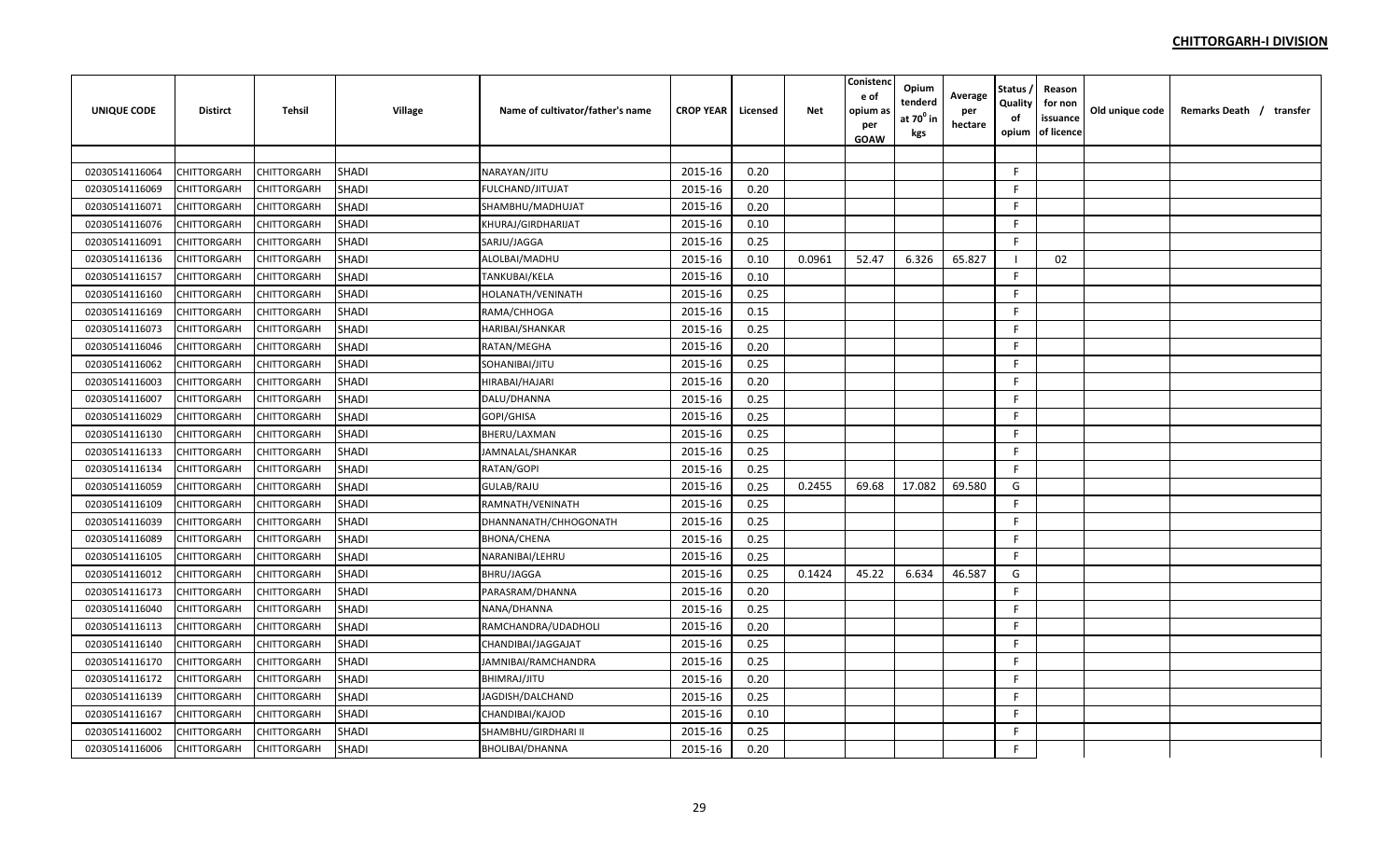| <b>UNIQUE CODE</b> | <b>Distirct</b> | <b>Tehsil</b> | Village            | Name of cultivator/father's name | <b>CROP YEAR</b> | Licensed | <b>Net</b> | Conistend<br>e of<br>opium a:<br>per<br>GOAW | Opium<br>tenderd<br>at $70^0$ in<br>kgs | Average<br>per<br>hectare | <b>Status</b><br>Quality<br>of<br>opium | Reason<br>for non<br>issuance<br>of licence | Old unique code | Remarks Death / transfer |
|--------------------|-----------------|---------------|--------------------|----------------------------------|------------------|----------|------------|----------------------------------------------|-----------------------------------------|---------------------------|-----------------------------------------|---------------------------------------------|-----------------|--------------------------|
|                    |                 |               |                    |                                  |                  |          |            |                                              |                                         |                           |                                         |                                             |                 |                          |
| 02030514116026     | CHITTORGARH     | CHITTORGARH   | <b>SHADI</b>       | SOSARBAI/BARDICHAND              | 2015-16          | 0.20     |            |                                              |                                         |                           | F.                                      |                                             |                 |                          |
| 02030514116065     | CHITTORGARH     | CHITTORGARH   | <b>SHADI</b>       | RATANA/NANA                      | 2015-16          | 0.10     |            |                                              |                                         |                           | F.                                      |                                             |                 |                          |
| 02030514116110     | CHITTORGARH     | CHITTORGARH   | <b>SHADI</b>       | RATAN/JAGGA-I                    | 2015-16          | 0.10     |            |                                              |                                         |                           | F.                                      |                                             |                 |                          |
| 02030514117026     | CHITTORGARH     | CHITTORGARH   | SHAMBHUPURA        | BHANWARLAL/RUPLAL                | 2015-16          | 0.25     |            |                                              |                                         |                           | F.                                      |                                             |                 |                          |
| 02030514117001     | CHITTORGARH     | CHITTORGARH   | <b>SHAMBHUPURA</b> | RUPLAL/KHEMA                     | 2015-16          | 0.20     | 0.1985     | 60.40                                        | 10.527                                  | 53.033                    | G                                       |                                             |                 |                          |
| 02030514117006     | CHITTORGARH     | CHITTORGARH   | SHAMBHUPURA        | DEVILAL/LAXMAN                   | 2015-16          | 0.20     |            |                                              |                                         |                           | F.                                      |                                             |                 |                          |
| 02030514117049     | CHITTORGARH     | CHITTORGARH   | SHAMBHUPURA        | WARLAL/MULCHAND                  | 2015-16          | 0.10     |            |                                              |                                         |                           | F.                                      |                                             |                 |                          |
| 02030514117054     | CHITTORGARH     | CHITTORGARH   | SHAMBHUPURA        | KASHIRAM/BHAJJA                  | 2015-16          | 0.20     |            |                                              |                                         |                           | F.                                      |                                             |                 |                          |
| 02030514117037     | CHITTORGARH     | CHITTORGARH   | SHAMBHUPURA        | GHISIBAI/SHANKAR                 | 2015-16          | 0.10     |            |                                              |                                         |                           | F.                                      |                                             |                 |                          |
| 02030514117035     | CHITTORGARH     | CHITTORGARH   | SHAMBHUPURA        | GOPALLAL/SHANKAR                 | 2015-16          | 0.25     |            |                                              |                                         |                           | F.                                      |                                             |                 |                          |
| 02030514117024     | CHITTORGARH     | CHITTORGARH   | SHAMBHUPURA        | MANGILAL/SHANKAR                 | 2015-16          | 0.10     |            |                                              |                                         |                           | F                                       |                                             |                 |                          |
| 02030514117027     | CHITTORGARH     | CHITTORGARH   | SHAMBHUPURA        | ONKAR/UDAIRAM                    | 2015-16          | 0.20     |            |                                              |                                         |                           | F.                                      |                                             |                 |                          |
| 02030514117025     | CHITTORGARH     | CHITTORGARH   | SHAMBHUPURA        | HAJARI/DOLA                      | 2015-16          | 0.10     |            |                                              |                                         |                           | F.                                      |                                             |                 |                          |
| 02030514117040     | CHITTORGARH     | CHITTORGARH   | SHAMBHUPURA        | PRABHULAL/DALLA                  | 2015-16          | 0.10     |            |                                              |                                         |                           | N                                       |                                             |                 |                          |
| 02030514117007     | CHITTORGARH     | CHITTORGARH   | SHAMBHUPURA        | NAWALCHAND/DHULA                 | 2015-16          | 0.10     |            |                                              |                                         |                           | F.                                      |                                             |                 |                          |
| 02030514117034     | CHITTORGARH     | CHITTORGARH   | SHAMBHUPURA        | UDAIGIR/HIRAGIR                  | 2015-16          | 0.10     |            |                                              |                                         |                           | F.                                      |                                             |                 |                          |
| 02030514117044     | CHITTORGARH     | CHITTORGARH   | SHAMBHUPURA        | GITABAI/MANGILAL                 | 2015-16          | 0.10     |            |                                              |                                         |                           | F                                       |                                             |                 |                          |
| 02030514117020     | CHITTORGARH     | CHITTORGARH   | SHAMBHUPURA        | SHANTILAL/BHERULAL               | 2015-16          | 0.10     |            |                                              |                                         |                           | F.                                      |                                             |                 |                          |
| 02030514119022     | CHITTORGARH     | CHITTORGARH   | SINDHWADI          | IAGGANNATH/BHUWANA               | 2015-16          | 0.25     |            |                                              |                                         |                           | F.                                      |                                             |                 |                          |
| 02030514119029     | CHITTORGARH     | CHITTORGARH   | SINDHWADI          | DEVBAI/DAOLATRAM                 | 2015-16          | 0.25     |            |                                              |                                         |                           | F.                                      |                                             |                 |                          |
| 02030514119032     | CHITTORGARH     | CHITTORGARH   | SINDHWADI          | SHANKAR/MOTILAL                  | 2015-16          | 0.20     |            |                                              |                                         |                           | F.                                      |                                             |                 |                          |
| 02030514119055     | CHITTORGARH     | CHITTORGARH   | SINDHWADI          | AMBALAL/ONKAR                    | 2015-16          | 0.20     |            |                                              |                                         |                           | F.                                      |                                             |                 |                          |
| 02030514119057     | CHITTORGARH     | CHITTORGARH   | SINDHWADI          | MUKANDSINGH/MOHANSINGH           | 2015-16          | 0.10     |            |                                              |                                         |                           | F.                                      |                                             |                 |                          |
| 02030514119058     | CHITTORGARH     | CHITTORGARH   | SINDHWADI          | CHANDIBAI/MODIRAM                | 2015-16          | 0.20     |            |                                              |                                         |                           | F.                                      |                                             |                 |                          |
| 02030514119061     | CHITTORGARH     | CHITTORGARH   | SINDHWADI          | MOHAN/BHURA                      | 2015-16          | 0.25     |            |                                              |                                         |                           | F.                                      |                                             |                 |                          |
| 02030514119062     | CHITTORGARH     | CHITTORGARH   | <b>SINDHWADI</b>   | AMBALAL/BHURA                    | 2015-16          | 0.25     |            |                                              |                                         |                           | F.                                      |                                             |                 |                          |
| 02030514119001     | CHITTORGARH     | CHITTORGARH   | <b>SINDHWADI</b>   | LAXMAN/KEWALCHAND                | 2015-16          | 0.15     |            |                                              |                                         |                           | F.                                      |                                             |                 |                          |
| 02030514119004     | CHITTORGARH     | CHITTORGARH   | SINDHWADI          | KALUSINGH/KALYANSINGH            | 2015-16          | 0.20     |            |                                              |                                         |                           | F.                                      |                                             |                 |                          |
| 02030514119005     | CHITTORGARH     | CHITTORGARH   | SINDHWADI          | MOHAN/MANGU                      | 2015-16          | 0.20     |            |                                              |                                         |                           | F.                                      |                                             |                 |                          |
| 02030514119006     | CHITTORGARH     | CHITTORGARH   | <b>SINDHWADI</b>   | RUKMANIBAI/MOHAN                 | 2015-16          | 0.20     |            |                                              |                                         |                           | F.                                      |                                             |                 |                          |
| 02030514119007     | CHITTORGARH     | CHITTORGARH   | SINDHWADI          | SHYAMLAL/GHASI                   | 2015-16          | 0.10     |            |                                              |                                         |                           | F.                                      |                                             |                 |                          |
| 02030514119018     | CHITTORGARH     | CHITTORGARH   | <b>SINDHWADI</b>   | GITABAI/SHYANIBAI                | 2015-16          | 0.20     |            |                                              |                                         |                           | F.                                      |                                             |                 |                          |
| 02030514119052     | CHITTORGARH     | CHITTORGARH   | SINDHWADI          | DEVILAL/BHERU                    | 2015-16          | 0.20     |            |                                              |                                         |                           | F.                                      |                                             |                 |                          |
| 02030514119054     | CHITTORGARH     | CHITTORGARH   | <b>SINDHWADI</b>   | PRABHULAL/MEGHA                  | 2015-16          | 0.20     |            |                                              |                                         |                           | F.                                      |                                             |                 |                          |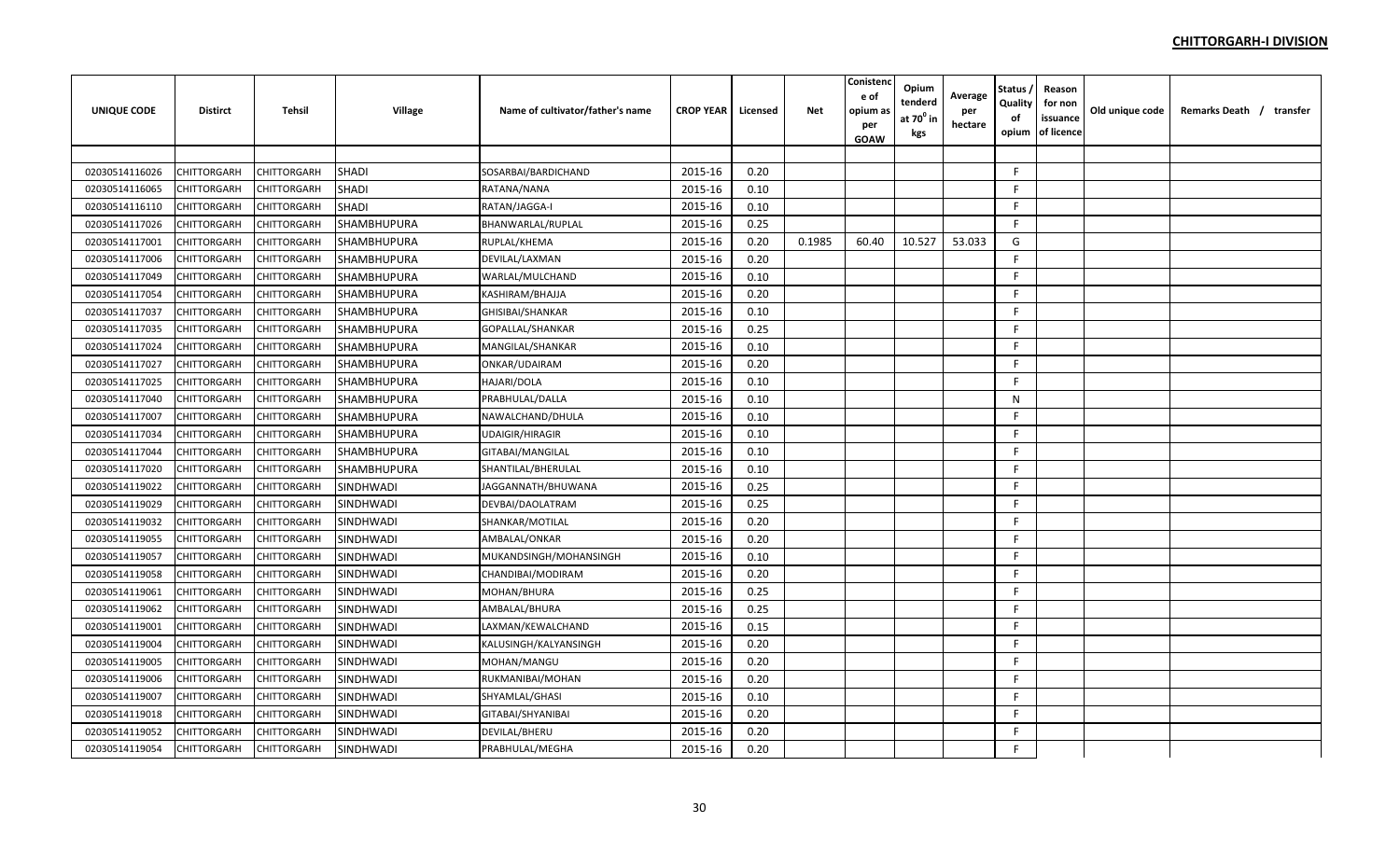| <b>UNIQUE CODE</b> | <b>Distirct</b> | <b>Tehsil</b> | Village          | Name of cultivator/father's name | <b>CROP YEAR</b> | Licensed | Net    | Conistenc<br>e of<br>opium a:<br>per<br>GOAW | Opium<br>tenderd<br>at $70^\circ$ in<br>kgs | Average<br>per<br>hectare | Status<br>Quality<br>of<br>opium | Reason<br>for non<br>issuance<br>of licence | Old unique code | Remarks Death / transfer |  |
|--------------------|-----------------|---------------|------------------|----------------------------------|------------------|----------|--------|----------------------------------------------|---------------------------------------------|---------------------------|----------------------------------|---------------------------------------------|-----------------|--------------------------|--|
|                    |                 |               |                  |                                  |                  |          |        |                                              |                                             |                           |                                  |                                             |                 |                          |  |
| 02030514119045     | CHITTORGARH     | CHITTORGARH   | <b>SINDHWADI</b> | KALU/NARU                        | 2015-16          | 0.15     |        |                                              |                                             |                           | F.                               |                                             |                 |                          |  |
| 02030514119035     | CHITTORGARH     | CHITTORGARH   | SINDHWADI        | NANA/PRATHA                      | 2015-16          | 0.15     |        |                                              |                                             |                           | F                                |                                             |                 |                          |  |
| 02030514119064     | CHITTORGARH     | CHITTORGARH   | SINDHWADI        | SHANKARIBAI/BABULAL              | 2015-16          | 0.10     |        |                                              |                                             |                           | F                                |                                             |                 |                          |  |
| 02030514119019     | CHITTORGARH     | CHITTORGARH   | SINDHWADI        | <b>BADRI/GHASI</b>               | 2015-16          | 0.10     |        |                                              |                                             |                           | F.                               |                                             |                 |                          |  |
| 02030514121008     | CHITTORGARH     | CHITTORGARH   | <b>THIKRIA</b>   | BHAWARLAL/RATTA                  | 2015-16          | 0.15     |        |                                              |                                             |                           | F.                               |                                             |                 |                          |  |
| 02030514121050     | CHITTORGARH     | CHITTORGARH   | <b>THIKRIA</b>   | CHUNNILAL/DOLA                   | 2015-16          | 0.25     |        |                                              |                                             |                           | F.                               |                                             |                 |                          |  |
| 02030514121035     | CHITTORGARH     | CHITTORGARH   | <b>THIKRIA</b>   | ONKAR/HEMA                       | 2015-16          | 0.20     |        |                                              |                                             |                           | F                                |                                             |                 |                          |  |
| 02030514121073     | CHITTORGARH     | CHITTORGARH   | <b>THIKRIA</b>   | BHURIBAI/TULASIRAM               | 2015-16          | 0.20     | 0.2024 | 52.98                                        | 10.331                                      | 51.043                    | G                                |                                             |                 |                          |  |
| 02030514121017     | CHITTORGARH     | CHITTORGARH   | <b>THIKRIA</b>   | KAKUBAI/GHISA                    | 2015-16          | 0.10     |        |                                              |                                             |                           | F                                |                                             |                 |                          |  |
| 02030514121038     | CHITTORGARH     | CHITTORGARH   | <b>THIKRIA</b>   | KAMALABAI/MADHUDAS               | 2015-16          | 0.10     |        |                                              |                                             |                           | F.                               |                                             |                 |                          |  |
| 02030514123015     | CHITTORGARH     | CHITTORGARH   | <b>TUMBDIA</b>   | HAJARI/GOPAL                     | 2015-16          | 0.10     | 0.0231 | 70.51                                        | 1.581                                       | 68.442                    | G                                |                                             |                 |                          |  |
| 02030514123004     | CHITTORGARH     | CHITTORGARH   | TUMBDIA          | SOSARBAI/HANSRAJ                 | 2015-16          | 0.20     | 0.1904 | 58.77                                        | 11.418                                      | 59.969                    | G                                |                                             |                 |                          |  |
| 02030514123028     | CHITTORGARH     | CHITTORGARH   | <b>TUMBDIA</b>   | HEMRAJ/GEHRU                     | 2015-16          | 0.15     |        |                                              |                                             |                           | F                                |                                             |                 |                          |  |
| 02030514123012     | CHITTORGARH     | CHITTORGARH   | <b>TUMBDIA</b>   | LAXMANLAL/CHHOGALAL              | 2015-16          | 0.10     | 0.0284 | 66.14                                        | 1.937                                       | 68.204                    | G                                |                                             |                 |                          |  |
| 02030514123030     | CHITTORGARH     | CHITTORGARH   | <b>TUMBDIA</b>   | BALIBAI/NANDLAL                  | 2015-16          | 0.15     | 0.0466 | 65.51                                        | 3.060                                       | 65.665                    | G                                |                                             |                 |                          |  |
| 02030514123008     | CHITTORGARH     | CHITTORGARH   | <b>TUMBDIA</b>   | MOHANIBAI/MOTIRAM                | 2015-16          | 0.25     | 0.0908 | 66.49                                        | 6.155                                       | 67.786                    | G                                |                                             |                 |                          |  |
| 02030514124064     | CHITTORGARH     | CHITTORGARH   | <b>UDPURA</b>    | RAMESHCHANDRA/BHURA              | 2015-16          | 0.25     |        |                                              |                                             |                           | F.                               |                                             |                 |                          |  |
| 02030514124007     | CHITTORGARH     | CHITTORGARH   | <b>UDPURA</b>    | HAJARI/RATANA                    | 2015-16          | 0.25     |        |                                              |                                             |                           | F.                               |                                             |                 |                          |  |
| 02030514124010     | CHITTORGARH     | CHITTORGARH   | <b>UDPURA</b>    | CHUNNIBAI/NANALAL                | 2015-16          | 0.25     |        |                                              |                                             |                           | F                                |                                             |                 |                          |  |
| 02030514124052     | CHITTORGARH     | CHITTORGARH   | <b>UDPURA</b>    | HABUBAI/DHANRAJ                  | 2015-16          | 0.25     | 0.2476 | 65.15                                        | 15.124                                      | 61.082                    | G                                |                                             |                 |                          |  |
| 02030514124054     | CHITTORGARH     | CHITTORGARH   | <b>UDPURA</b>    | RATAN/BHERU                      | 2015-16          | 0.25     | 0.2499 | 66.64                                        | 15.213                                      | 60.876                    | G                                |                                             |                 |                          |  |
| 02030514124068     | CHITTORGARH     | CHITTORGARH   | <b>UDPURA</b>    | SHANKARLAL/LAXMAN                | 2015-16          | 0.25     | 0.2414 | 65.43                                        | 14.245                                      | 59.010                    | - 1                              | 02                                          |                 |                          |  |
| 02030514124089     | CHITTORGARH     | CHITTORGARH   | <b>UDPURA</b>    | SHIVLAL/DEVILAL                  | 2015-16          | 0.25     |        |                                              |                                             |                           | F.                               |                                             |                 |                          |  |
| 02030514124091     | CHITTORGARH     | CHITTORGARH   | <b>UDPURA</b>    | CHANDIBAI/HIRALAL                | 2015-16          | 0.25     |        |                                              |                                             |                           | F                                |                                             |                 |                          |  |
| 02030514124094     | CHITTORGARH     | CHITTORGARH   | <b>UDPURA</b>    | BHERULAL/BALU                    | 2015-16          | 0.10     |        |                                              |                                             |                           | F                                |                                             |                 |                          |  |
| 02030514124014     | CHITTORGARH     | CHITTORGARH   | <b>UDPURA</b>    | BHOPRAJ/KISHANLAL                | 2015-16          | 0.25     |        |                                              |                                             |                           | F                                |                                             |                 |                          |  |
| 02030514124057     | CHITTORGARH     | CHITTORGARH   | <b>UDPURA</b>    | RATANLAL/DHANNA                  | 2015-16          | 0.25     |        |                                              |                                             |                           | F.                               |                                             |                 |                          |  |
| 02030514124017     | CHITTORGARH     | CHITTORGARH   | <b>UDPURA</b>    | DEVILAL/MODA                     | 2015-16          | 0.25     |        |                                              |                                             |                           | F.                               |                                             |                 |                          |  |
| 02030514124022     | CHITTORGARH     | CHITTORGARH   | <b>UDPURA</b>    | LAHRU/NANDA                      | 2015-16          | 0.25     |        |                                              |                                             |                           | F.                               |                                             |                 |                          |  |
| 02030514124023     | CHITTORGARH     | CHITTORGARH   | <b>UDPURA</b>    | NOJIBAI/TULSIRAM                 | 2015-16          | 0.25     |        |                                              |                                             |                           | F                                |                                             |                 |                          |  |
| 02030514124048     | CHITTORGARH     | CHITTORGARH   | <b>UDPURA</b>    | GITABAI/NANDRAM                  | 2015-16          | 0.20     | 0.1892 | 55.63                                        | 3.290                                       | 17.389                    | G                                |                                             |                 |                          |  |
| 02030514124087     | CHITTORGARH     | CHITTORGARH   | <b>UDPURA</b>    | PRATHVIRAJ/HAJARILAL             | 2015-16          | 0.25     |        |                                              |                                             |                           | F.                               |                                             |                 |                          |  |
| 02030514124079     | CHITTORGARH     | CHITTORGARH   | <b>UDPURA</b>    | ONKARLAL/SHANKARLAL              | 2015-16          | 0.25     |        |                                              |                                             |                           | F                                |                                             |                 |                          |  |
| 02030514124042     | CHITTORGARH     | CHITTORGARH   | <b>UDPURA</b>    | GIDHARI/CHATARBHUJ               | 2015-16          | 0.25     |        |                                              |                                             |                           | F                                |                                             |                 |                          |  |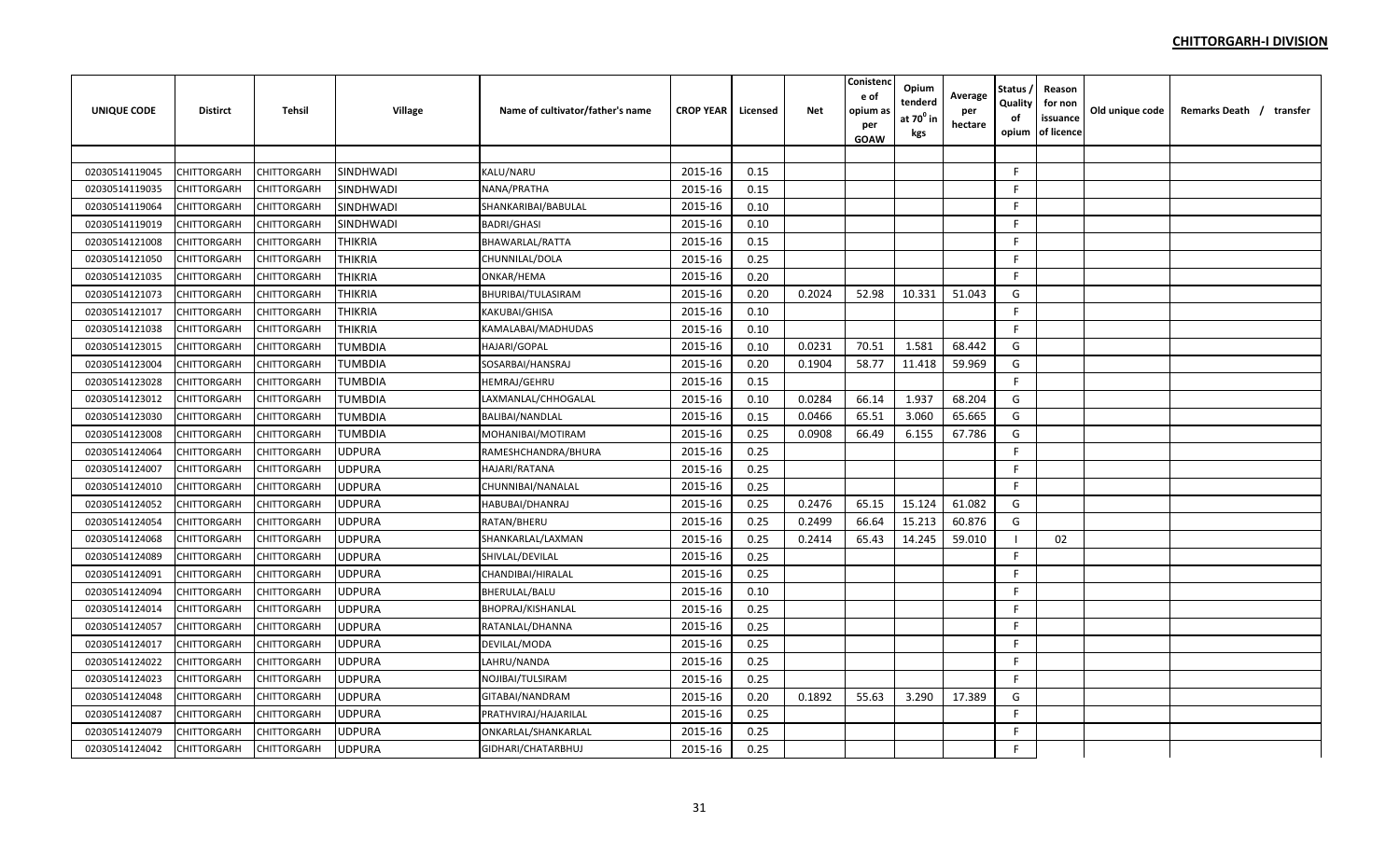| UNIQUE CODE    | <b>Distirct</b>    | Tehsil             | Village              | Name of cultivator/father's name | <b>CROP YEAR</b> | Licensed | <b>Net</b> | Conistenc<br>e of<br>opium as<br>per<br><b>GOAW</b> | Opium<br>tenderd<br>at $70^0$ in<br>kgs | Average<br>per<br>hectare | Status ,<br>Quality<br>of<br>opium | Reason<br>for non<br>issuance<br>of licence | Old unique code | Remarks Death / transfer |  |
|----------------|--------------------|--------------------|----------------------|----------------------------------|------------------|----------|------------|-----------------------------------------------------|-----------------------------------------|---------------------------|------------------------------------|---------------------------------------------|-----------------|--------------------------|--|
|                |                    |                    |                      |                                  |                  |          |            |                                                     |                                         |                           |                                    |                                             |                 |                          |  |
| 02030514125001 | CHITTORGARH        | <b>CHITTORGARH</b> | <b>UNDARI</b>        | CHUNNILAL/AMARLAL                | 2015-16          | 0.25     | 0.1258     | 55.30                                               | 7.189                                   | 57.146                    | G                                  |                                             |                 |                          |  |
| 02030514125004 | CHITTORGARH        | <b>CHITTORGARH</b> | <b>UNDARI</b>        | MANGILAL/BHANWARLAL              | 2015-16          | 0.25     | 0.2501     | 60.88                                               | 15.150                                  | 60.576                    | G                                  |                                             |                 |                          |  |
| 02030514125010 | CHITTORGARH        | CHITTORGARH        | <b>UNDARI</b>        | RATANIBAI / KANHAIYALAL          | 2015-16          | 0.10     | 0.0506     | 66.10                                               | 3.541                                   | 69.980                    | G                                  |                                             |                 | <b>NAME CHANGE</b>       |  |
| 02030514125003 | CHITTORGARH        | <b>CHITTORGARH</b> | <b>UNDARI</b>        | SHANKERLAL/CHUNNILAL             | 2015-16          | 0.25     | 0.1633     | 62.27                                               | 10.186                                  | 62.376                    | G                                  |                                             |                 |                          |  |
| 02030514125002 | <b>CHITTORGARH</b> | <b>CHITTORGARH</b> | <b>UNDARI</b>        | FULCHAND/NANALAL                 | 2015-16          | 0.25     |            |                                                     |                                         |                           | F                                  |                                             |                 |                          |  |
| 02030514125009 | CHITTORGARH        | CHITTORGARH        | <b>UNDARI</b>        | <b>BANSHILAL/NANDA</b>           | 2015-16          | 0.25     |            |                                                     |                                         |                           | F.                                 |                                             |                 |                          |  |
| 02030514125014 | CHITTORGARH        | CHITTORGARH        | <b>UNDARI</b>        | BALIBAI/NARAYAN                  | 2015-16          | 0.25     | 0.2505     | 58.69                                               | 14.681                                  | 58.607                    | G                                  |                                             |                 |                          |  |
| 02030514125015 | <b>CHITTORGARH</b> | <b>CHITTORGARH</b> | <b>UNDARI</b>        | MODHA/PYARA                      | 2015-16          | 0.10     |            |                                                     |                                         |                           | F.                                 |                                             |                 |                          |  |
| 02030514125011 | <b>CHITTORGARH</b> | CHITTORGARH        | <b>UNDARI</b>        | NANIBAI / AMARCHAND              | 2015-16          | 0.10     |            |                                                     |                                         |                           | F.                                 |                                             |                 | <b>NAME CHANGE</b>       |  |
| 02030514126020 | CHITTORGARH        | <b>CHITTORGARH</b> | VIJAIPURGHATA        | DEVILAL/MANGU                    | 2015-16          | 0.25     |            |                                                     |                                         |                           | F.                                 |                                             |                 |                          |  |
| 02030514126078 | CHITTORGARH        | <b>CHITTORGARH</b> | VIJAIPURGHATA        | MADAN/BHAGIRATH                  | 2015-16          | 0.25     |            |                                                     |                                         |                           | E                                  |                                             |                 |                          |  |
| 02030514126029 | CHITTORGARH        | <b>CHITTORGARH</b> | VIJAIPURGHATA        | RAGHUVIEERSINGH/NARAYAN          | 2015-16          | 0.25     |            |                                                     |                                         |                           | F.                                 |                                             |                 |                          |  |
| 02030514126003 | CHITTORGARH        | CHITTORGARH        | VIJAIPURGHATA        | KAMALABAI/GOPI                   | 2015-16          | 0.20     |            |                                                     |                                         |                           | F.                                 |                                             |                 |                          |  |
| 02030514126009 | CHITTORGARH        | <b>CHITTORGARH</b> | VIJAIPURGHATA        | BHAGAWATILAL/RUPLAL              | 2015-16          | 0.25     |            |                                                     |                                         |                           | F                                  |                                             |                 |                          |  |
| 02030514126010 | CHITTORGARH        | CHITTORGARH        | VIJAIPURGHATA        | BADAMBAI/KANHAIYALAL             | 2015-16          | 0.25     | 0.1123     | 57.85                                               | 6.835                                   | 60.864                    | G                                  |                                             |                 |                          |  |
| 02030514126030 | CHITTORGARH        | CHITTORGARH        | VIJAIPURGHATA        | KAILASH/BHURA                    | 2015-16          | 0.20     |            |                                                     |                                         |                           | F                                  |                                             |                 |                          |  |
| 02030514126031 | CHITTORGARH        | <b>CHITTORGARH</b> | VIJAIPURGHATA        | SOHAN/BHERA                      | 2015-16          | 0.25     |            |                                                     |                                         |                           | F.                                 |                                             |                 |                          |  |
| 02030514126036 | CHITTORGARH        | CHITTORGARH        | VIJAIPURGHATA        | MOHAN/GOKAL                      | 2015-16          | 0.15     |            |                                                     |                                         |                           | F.                                 |                                             |                 |                          |  |
| 02030514126042 | CHITTORGARH        | CHITTORGARH        | VIJAIPURGHATA        | MADHO/GOPI                       | 2015-16          | 0.25     | 0.2516     | 66.28                                               | 16.617                                  | 66.045                    | - 1                                | 02                                          |                 |                          |  |
| 02030514126044 | CHITTORGARH        | <b>CHITTORGARH</b> | VIJAIPURGHATA        | KISHAN/BHURA                     | 2015-16          | 0.20     |            |                                                     |                                         |                           | F.                                 |                                             |                 |                          |  |
| 02030514126049 | CHITTORGARH        | CHITTORGARH        | VIJAIPURGHATA        | RATAN/KANHAIYA                   | 2015-16          | 0.20     |            |                                                     |                                         |                           | F                                  |                                             |                 |                          |  |
| 02030514126053 | CHITTORGARH        | CHITTORGARH        | VIJAIPURGHATA        | SATYANARAYAN/CHOTU               | 2015-16          | 0.25     |            |                                                     |                                         |                           | F.                                 |                                             |                 |                          |  |
| 02030514126054 | <b>CHITTORGARH</b> | <b>CHITTORGARH</b> | VIJAIPURGHATA        | GITABAI/GIRDHARI                 | 2015-16          | 0.20     |            |                                                     |                                         |                           | F.                                 |                                             |                 |                          |  |
| 02030514126064 | <b>CHITTORGARH</b> | <b>CHITTORGARH</b> | VIJAIPURGHATA        | <b>TULSI/AMRA</b>                | 2015-16          | 0.25     |            |                                                     |                                         |                           | F.                                 |                                             |                 |                          |  |
| 02030514126065 | CHITTORGARH        | CHITTORGARH        | VIJAIPURGHATA        | NARAYANSINGH/MEGHSINGH           | 2015-16          | 0.25     |            |                                                     |                                         |                           | F.                                 |                                             |                 |                          |  |
| 02030514126071 | CHITTORGARH        | <b>CHITTORGARH</b> | VIJAIPURGHATA        | KALU/BHOLIRAM                    | 2015-16          | 0.25     |            |                                                     |                                         |                           | F                                  |                                             |                 |                          |  |
| 02030514126074 | CHITTORGARH        | <b>CHITTORGARH</b> | VIJAIPURGHATA        | KALANBAI/SITARAM                 | 2015-16          | 0.25     |            |                                                     |                                         |                           | F                                  |                                             |                 |                          |  |
| 02030514126002 | CHITTORGARH        | <b>CHITTORGARH</b> | <b>VIJAIPURGHATA</b> | KALIBAI/NANALAL                  | 2015-16          | 0.25     |            |                                                     |                                         |                           | F.                                 |                                             |                 |                          |  |
| 02030514126081 | <b>CHITTORGARH</b> | <b>CHITTORGARH</b> | VIJAIPURGHATA        | GHANSHYAM/GHASEDIYA              | 2015-16          | 0.25     |            |                                                     |                                         |                           | F.                                 |                                             |                 |                          |  |
| 02030514126013 | CHITTORGARH        | CHITTORGARH        | <b>VIJAIPURGHATA</b> | GHISU/HAJARI                     | 2015-16          | 0.20     |            |                                                     |                                         |                           | F.                                 |                                             |                 |                          |  |
| 02030514126037 | CHITTORGARH        | CHITTORGARH        | VIJAIPURGHATA        | GOPI/KALU                        | 2015-16          | 0.25     |            |                                                     |                                         |                           | F.                                 |                                             |                 |                          |  |
| 02030514126041 | CHITTORGARH        | <b>CHITTORGARH</b> | VIJAIPURGHATA        | RODA/KAJOD                       | 2015-16          | 0.20     |            |                                                     |                                         |                           | F.                                 |                                             |                 |                          |  |
| 02030514126048 | CHITTORGARH        | <b>CHITTORGARH</b> | VIJAIPURGHATA        | KANKUBAI/BHOLIRAM                | 2015-16          | 0.25     |            |                                                     |                                         |                           | F                                  |                                             |                 |                          |  |
| 02030514126040 | <b>CHITTORGARH</b> | <b>CHITTORGARH</b> | VIJAIPURGHATA        | RAJI/GHISU                       | 2015-16          | 0.25     |            |                                                     |                                         |                           | F                                  |                                             |                 |                          |  |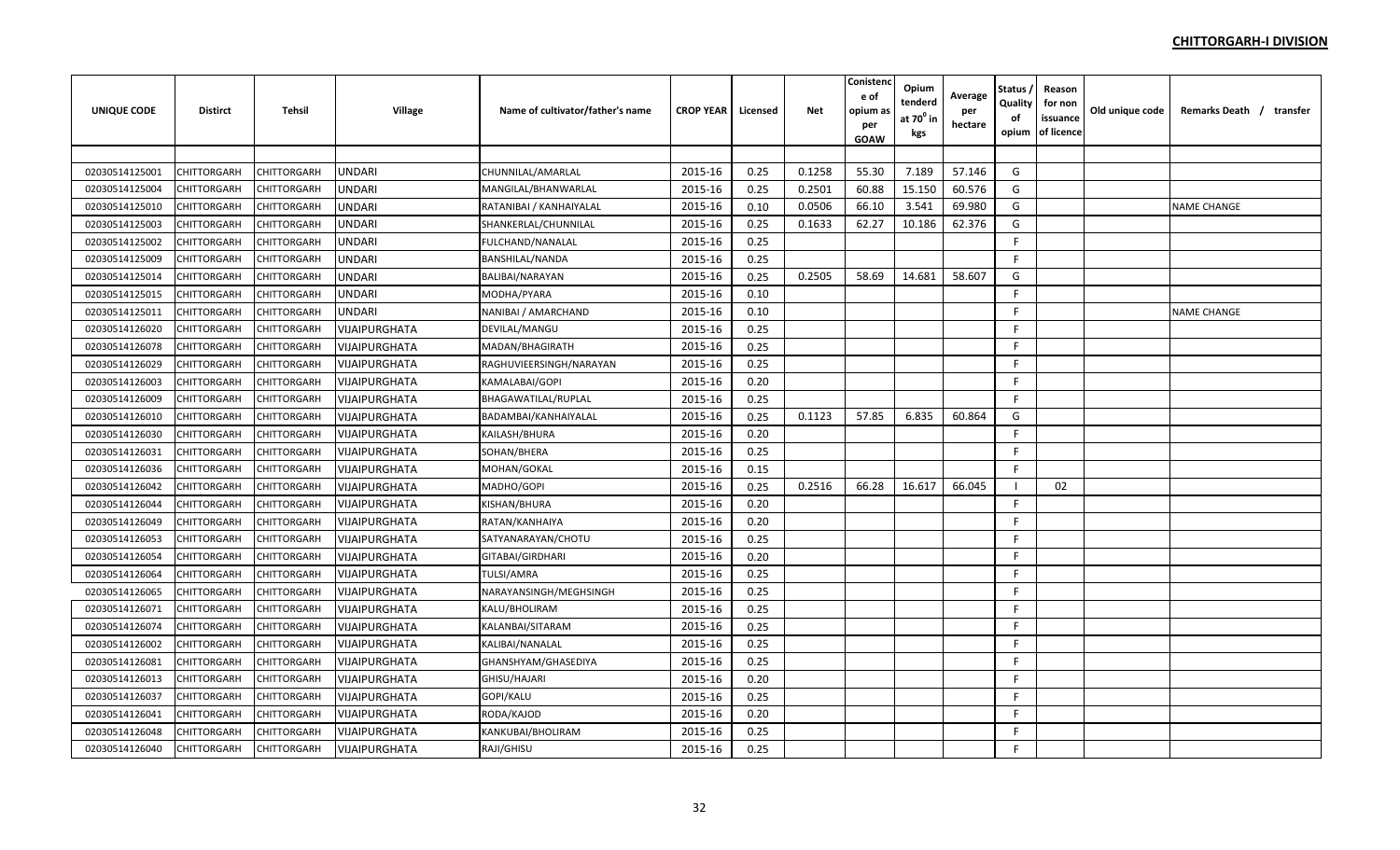| <b>UNIQUE CODE</b> | <b>Distirct</b>    | <b>Tehsil</b>   | Village              | Name of cultivator/father's name | <b>CROP YEAR</b> | Licensed | Net    | Conistend<br>e of<br>opium a:<br>per<br>GOAW | Opium<br>tenderd<br>at $70^0$ in<br>kgs | Average<br>per<br>hectare | <b>Status</b><br>Quality<br>of<br>opium | Reason<br>for non<br>issuance<br>of licence | Old unique code | Remarks Death / transfer |
|--------------------|--------------------|-----------------|----------------------|----------------------------------|------------------|----------|--------|----------------------------------------------|-----------------------------------------|---------------------------|-----------------------------------------|---------------------------------------------|-----------------|--------------------------|
|                    |                    |                 |                      |                                  |                  |          |        |                                              |                                         |                           |                                         |                                             |                 |                          |
| 02030514126022     | <b>CHITTORGARH</b> | CHITTORGARH     | VIJAIPURGHATA        | DURGASINGH/RUPSINGH              | 2015-16          | 0.20     | 0.1982 | 61.42                                        | 12.354                                  | 62.331                    | - 1                                     | 02                                          |                 |                          |
| 02030514126069     | CHITTORGARH        | CHITTORGARH     | VIJAIPURGHATA        | SATYANARAYAN/RATAN               | 2015-16          | 0.20     |        |                                              |                                         |                           | F.                                      |                                             |                 |                          |
| 02030514126045     | CHITTORGARH        | CHITTORGARH     | VIJAIPURGHATA        | NANDSINGH/BALMUKAND              | 2015-16          | 0.25     |        |                                              |                                         |                           | F.                                      |                                             |                 |                          |
| 02030514126043     | CHITTORGARH        | CHITTORGARH     | VIJAIPURGHATA        | KHYALI/SOHAN                     | 2015-16          | 0.20     | 0.0961 | 63.68                                        | 6.368                                   | 66.264                    | G                                       |                                             |                 |                          |
| 02030514126011     | <b>CHITTORGARH</b> | CHITTORGARH     | <b>VIJAIPURGHATA</b> | DEVI/RAMA                        | 2015-16          | 0.20     |        |                                              |                                         |                           | F                                       |                                             |                 |                          |
| 02030514126077     | CHITTORGARH        | CHITTORGARH     | <b>VIJAIPURGHATA</b> | SAVAIRAM/GOKAL                   | 2015-16          | 0.10     |        |                                              |                                         |                           | F.                                      |                                             |                 |                          |
| 02030515004025     | CHITTORGARH        | <b>BHADESAR</b> | ACHAL PURA           | CHUNNILAL / MEGA                 | 2015-16          | 0.10     |        |                                              |                                         |                           | F.                                      |                                             | 02030515060101  | <b>TRANSFER</b>          |
| 02030515002004     | <b>CHITTORGARH</b> | <b>BHADESAR</b> | AKOLA KHURD          | DEVLAL / PYARA GADRI             | 2015-16          | 0.10     |        |                                              |                                         |                           | F.                                      |                                             | 02030515047028  | <b>TRANSFER</b>          |
| 02030515002020     | CHITTORGARH        | <b>BHADESAR</b> | AKOLA KHURD          | <b>BANSILAL / KISHANA</b>        | 2015-16          | 0.10     |        |                                              |                                         |                           | F                                       |                                             | 02030515064046  | <b>TRANSFER</b>          |
| 02030515008019     | <b>CHITTORGARH</b> | <b>BHADESAR</b> | <b>AKYA</b>          | <b>BHERULAL / UDAILAL</b>        | 2015-16          | 0.20     |        |                                              |                                         |                           | F.                                      |                                             |                 |                          |
| 02030515008024     | <b>CHITTORGARH</b> | <b>BHADESAR</b> | <b>AKYA</b>          | DALCHAND / BHAGAWAN              | 2015-16          | 0.10     |        |                                              |                                         |                           | F.                                      |                                             |                 | <b>NAME CHANGE</b>       |
| 02030515007005     | CHITTORGARH        | <b>BHADESAR</b> | AMAR PURA SANWRIAJI  | RUPA / MOTI                      | 2015-16          | 0.25     | 0.1569 | 58.35                                        | 9.111                                   | 58.069                    | G                                       |                                             |                 |                          |
| 02030515007001     | <b>CHITTORGARH</b> | <b>BHADESAR</b> | AMAR PURA SANWRIAJI  | PARTVISINGH / NAHARSINGH         | 2015-16          | 0.10     |        |                                              |                                         |                           | F.                                      |                                             | 02030515019038  | <b>TRANSFER</b>          |
| 02030515003003     | CHITTORGARH        | <b>BHADESAR</b> | <b>ANTRI</b>         | LAKHAMA / NATHU                  | 2015-16          | 0.15     |        |                                              |                                         |                           | F.                                      |                                             |                 |                          |
| 02030515003013     | CHITTORGARH        | <b>BHADESAR</b> | <b>ANTRI</b>         | <b>BHERULAL / SHANKER</b>        | 2015-16          | 0.20     |        |                                              |                                         |                           | F.                                      |                                             |                 |                          |
| 02030515003012     | <b>CHITTORGARH</b> | <b>BHADESAR</b> | <b>ANTRI</b>         | RATANLAL / CHOGA                 | 2015-16          | 0.15     |        |                                              |                                         |                           | F.                                      |                                             |                 |                          |
| 02030515003007     | <b>CHITTORGARH</b> | <b>BHADESAR</b> | <b>ANTRI</b>         | NARAYANI / GOKUL                 | 2015-16          | 0.10     |        |                                              |                                         |                           | F.                                      |                                             |                 |                          |
| 02030515003006     | CHITTORGARH        | <b>BHADESAR</b> | <b>ANTRI</b>         | KAMALIBAI / KISHANA              | 2015-16          | 0.10     |        |                                              |                                         |                           | F.                                      |                                             |                 | <b>NAME CHANGE</b>       |
| 02030515010005     | CHITTORGARH        | <b>BHADESAR</b> | <b>ASAWARA</b>       | SHANKARLAL / SHOBHALAL           | 2015-16          | 0.10     |        |                                              |                                         |                           | F.                                      |                                             |                 |                          |
| 02030515010011     | CHITTORGARH        | <b>BHADESAR</b> | <b>ASAWARA</b>       | TARACHAND / UDA                  | 2015-16          | 0.10     |        |                                              |                                         |                           | F.                                      |                                             |                 |                          |
| 02030515011013     | CHITTORGARH        | <b>BHADESAR</b> | <b>BAGUND</b>        | SHANKAR / RAMLAL / HEMRAJ        | 2015-16          | 0.20     |        |                                              |                                         |                           | F.                                      |                                             |                 |                          |
| 02030515011002     | CHITTORGARH        | <b>BHADESAR</b> | <b>BAGUND</b>        | RAMESHWAR/GEAHRILAL              | 2015-16          | 0.20     |        |                                              |                                         |                           | F                                       |                                             |                 |                          |
| 02030515011008     | CHITTORGARH        | <b>BHADESAR</b> | <b>BAGUND</b>        | AMARCHAND / TODU                 | 2015-16          | 0.20     | 0.1950 | 57.80                                        | 10.990                                  | 56.359                    | G                                       |                                             |                 |                          |
| 02030515011027     | CHITTORGARH        | <b>BHADESAR</b> | <b>BAGUND</b>        | JAMANALAL / KISHOR               | 2015-16          | 0.15     | 0.0101 | 67.64                                        | 0.696                                   | 68.911                    | G                                       |                                             |                 |                          |
| 02030515011038     | CHITTORGARH        | <b>BHADESAR</b> | <b>BAGUND</b>        | SHANKER/KHURAJ                   | 2015-16          | 0.10     |        |                                              |                                         |                           | F                                       |                                             |                 |                          |
| 02030515011052     | CHITTORGARH        | <b>BHADESAR</b> | <b>BAGUND</b>        | UDAYLAL / KISHAN                 | 2015-16          | 0.25     |        |                                              |                                         |                           | F.                                      |                                             |                 |                          |
| 02030515011068     | <b>CHITTORGARH</b> | <b>BHADESAR</b> | <b>BAGUND</b>        | HAGAMIBAI/KALU                   | 2015-16          | 0.20     |        |                                              |                                         |                           | F.                                      |                                             |                 |                          |
| 02030515011029     | <b>CHITTORGARH</b> | <b>BHADESAR</b> | <b>BAGUND</b>        | DEUBAI / BHERU                   | 2015-16          | 0.25     | 0.1100 | 65.46                                        | 7.322                                   | 66.564                    | G                                       |                                             |                 |                          |
| 02030515011026     | CHITTORGARH        | <b>BHADESAR</b> | <b>BAGUND</b>        | GHASI / KHETA                    | 2015-16          | 0.20     | 0.1348 | 59.10                                        | 8.527                                   | 63.257                    | G                                       |                                             |                 |                          |
| 02030515011005     | <b>CHITTORGARH</b> | <b>BHADESAR</b> | <b>BAGUND</b>        | KISHANLAL / GOKAL                | 2015-16          | 0.25     |        |                                              |                                         |                           | F.                                      |                                             |                 |                          |
| 02030515011007     | CHITTORGARH        | <b>BHADESAR</b> | <b>BAGUND</b>        | ONKAR / GAMER                    | 2015-16          | 0.20     |        |                                              |                                         |                           | F.                                      |                                             |                 |                          |
| 02030515011015     | CHITTORGARH        | <b>BHADESAR</b> | <b>BAGUND</b>        | <b>BHIMRAJ / BHAWSINGH</b>       | 2015-16          | 0.15     |        |                                              |                                         |                           | F.                                      |                                             |                 |                          |
| 02030515011034     | CHITTORGARH        | <b>BHADESAR</b> | <b>BAGUND</b>        | HARLAL / SHOLAL                  | 2015-16          | 0.20     | 0.0829 | 63.57                                        | 6.066                                   | 73.172                    | $\blacksquare$                          | 02                                          |                 |                          |
| 02030515011044     | <b>CHITTORGARH</b> | <b>BHADESAR</b> | <b>BAGUND</b>        | RAMLAL / BHAGAWAN                | 2015-16          | 0.20     | 0.1950 | 69.20                                        | 12.150                                  | 62.308                    | G                                       |                                             |                 |                          |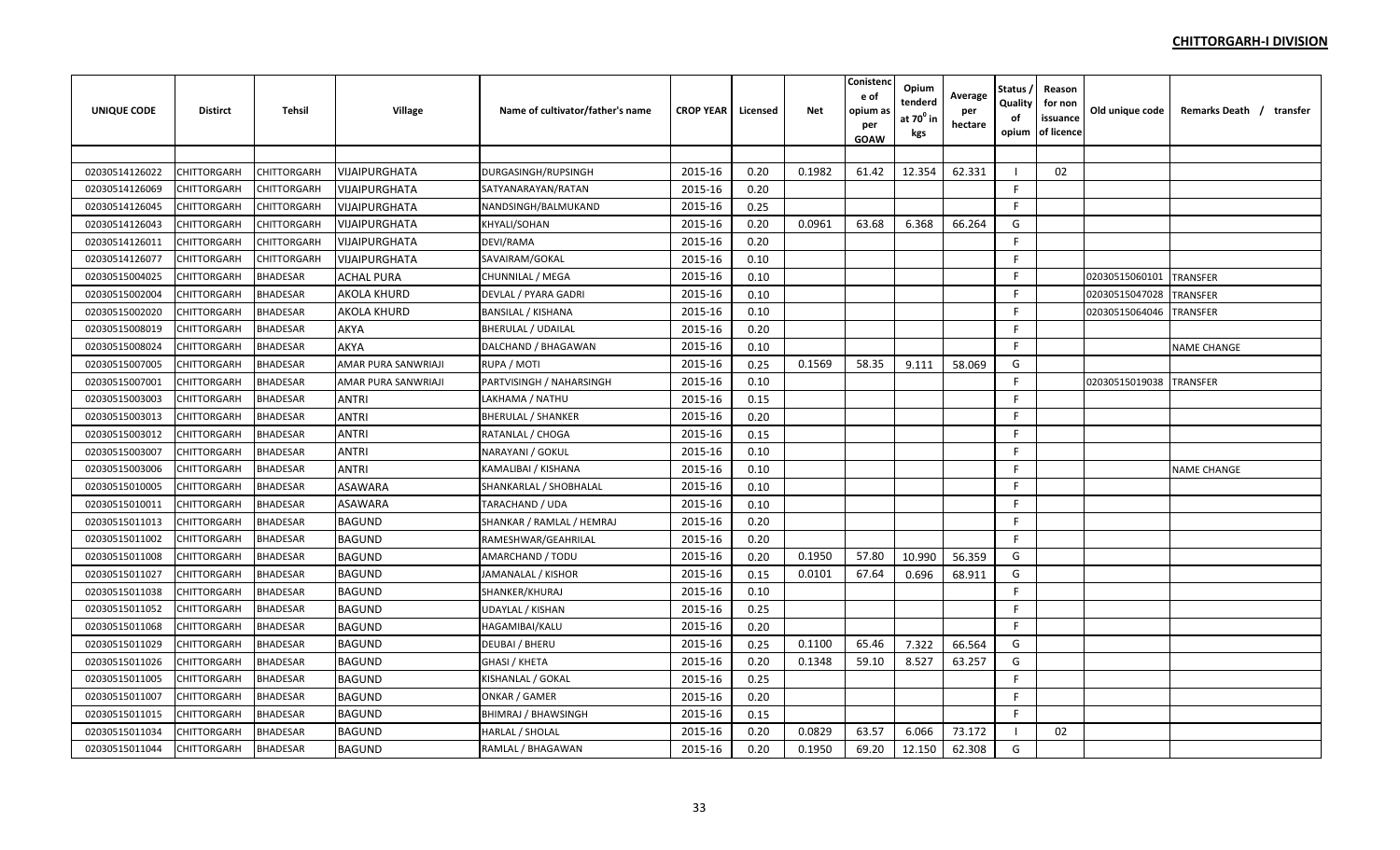| <b>UNIQUE CODE</b> | <b>Distirct</b>    | <b>Tehsil</b>   | <b>Village</b>       | Name of cultivator/father's name | <b>CROP YEAR</b> | Licensed | <b>Net</b> | Conistenc<br>e of<br>opium as<br>per<br><b>GOAW</b> | Opium<br>tenderd<br>at 70º in<br>kgs | Average<br>per<br>hectare | Status ,<br>Quality<br>оf<br>opium | Reason<br>for non<br>issuance<br>of licence | Old unique code | Remarks Death / transfer |
|--------------------|--------------------|-----------------|----------------------|----------------------------------|------------------|----------|------------|-----------------------------------------------------|--------------------------------------|---------------------------|------------------------------------|---------------------------------------------|-----------------|--------------------------|
|                    |                    |                 |                      |                                  |                  |          |            |                                                     |                                      |                           |                                    |                                             |                 |                          |
| 02030515011070     | <b>CHITTORGARH</b> | <b>BHADESAR</b> | <b>BAGUND</b>        | LEHARIBAI / NOLA                 | 2015-16          | 0.20     |            |                                                     |                                      |                           | F.                                 |                                             |                 |                          |
| 02030515011001     | <b>CHITTORGARH</b> | <b>BHADESAR</b> | <b>BAGUND</b>        | PREMSHANKAR / GOPILAL            | 2015-16          | 0.10     |            |                                                     |                                      |                           | F.                                 |                                             |                 |                          |
| 02030515011003     | <b>CHITTORGARH</b> | <b>BHADESAR</b> | <b>BAGUND</b>        | GANGABAI / RAMA                  | 2015-16          | 0.20     |            |                                                     |                                      |                           | F.                                 |                                             |                 |                          |
| 02030515011066     | <b>CHITTORGARH</b> | <b>BHADESAR</b> | <b>BAGUND</b>        | BHERU / KISHANA                  | 2015-16          | 0.10     |            |                                                     |                                      |                           | F.                                 |                                             |                 |                          |
| 02030515011065     | <b>CHITTORGARH</b> | <b>BHADESAR</b> | <b>BAGUND</b>        | <b>GOPIDAS / MANGIDAS</b>        | 2015-16          | 0.10     |            |                                                     |                                      |                           | F.                                 |                                             |                 |                          |
| 02030515011024     | CHITTORGARH        | <b>BHADESAR</b> | <b>BAGUND</b>        | BHERU / KISHANA MALI I           | 2015-16          | 0.15     |            |                                                     |                                      |                           | F.                                 |                                             |                 |                          |
| 02030515011028     | CHITTORGARH        | BHADESAR        | <b>BAGUND</b>        | LALIBAI/RUPA                     | 2015-16          | 0.10     |            |                                                     |                                      |                           | F.                                 |                                             |                 |                          |
| 02030515011069     | CHITTORGARH        | <b>BHADESAR</b> | <b>BAGUND</b>        | AMARCHAND / BHAGAWAN             | 2015-16          | 0.10     |            |                                                     |                                      |                           | F.                                 |                                             |                 |                          |
| 02030515011016     | CHITTORGARH        | <b>BHADESAR</b> | <b>BAGUND</b>        | NANDUBAI / MADHODAS              | 2015-16          | 0.10     |            |                                                     |                                      |                           | F                                  |                                             |                 |                          |
| 02030515011040     | CHITTORGARH        | <b>BHADESAR</b> | <b>BAGUND</b>        | MEHATAB / HIRA                   | 2015-16          | 0.10     |            |                                                     |                                      |                           | F.                                 |                                             |                 |                          |
| 02030515013019     | CHITTORGARH        | <b>BHADESAR</b> | <b>BAL NATH PURA</b> | SHAMBHU / CHAMPA / VENA          | 2015-16          | 0.20     |            |                                                     |                                      |                           | F                                  |                                             |                 |                          |
| 02030515013001     | CHITTORGARH        | <b>BHADESAR</b> | <b>BAL NATH PURA</b> | SHAMBHU / JEETU                  | 2015-16          | 0.25     |            |                                                     |                                      |                           | F                                  |                                             |                 |                          |
| 02030515013007     | CHITTORGARH        | <b>BHADESAR</b> | <b>BAL NATH PURA</b> | NANDRAM / GOPI                   | 2015-16          | 0.10     |            |                                                     |                                      |                           | F                                  |                                             |                 |                          |
| 02030515013022     | CHITTORGARH        | <b>BHADESAR</b> | <b>BAL NATH PURA</b> | MADHU / PARTHU                   | 2015-16          | 0.25     |            |                                                     |                                      |                           | F.                                 |                                             |                 |                          |
| 02030515013029     | <b>CHITTORGARH</b> | <b>BHADESAR</b> | <b>BAL NATH PURA</b> | SHANKAR / NANDRAM JAT            | 2015-16          | 0.15     |            |                                                     |                                      |                           | F.                                 |                                             |                 |                          |
| 02030515013032     | CHITTORGARH        | <b>BHADESAR</b> | <b>BAL NATH PURA</b> | BHERULAL / GEHARU                | 2015-16          | 0.20     |            |                                                     |                                      |                           | F.                                 |                                             |                 |                          |
| 02030515013033     | <b>CHITTORGARH</b> | <b>BHADESAR</b> | <b>BAL NATH PURA</b> | JAMNALAL / NARAYAN               | 2015-16          | 0.15     |            |                                                     |                                      |                           | F                                  |                                             |                 |                          |
| 02030515013045     | <b>CHITTORGARH</b> | BHADESAR        | <b>BAL NATH PURA</b> | HAZARI / BALU                    | 2015-16          | 0.10     |            |                                                     |                                      |                           | F.                                 |                                             |                 |                          |
| 02030515013051     | CHITTORGARH        | <b>BHADESAR</b> | <b>BAL NATH PURA</b> | BHERIBAI / JEETU                 | 2015-16          | 0.25     |            |                                                     |                                      |                           | F.                                 |                                             |                 |                          |
| 02030515013056     | <b>CHITTORGARH</b> | <b>BHADESAR</b> | <b>BAL NATH PURA</b> | RATAN / JEETU                    | 2015-16          | 0.20     |            |                                                     |                                      |                           | F.                                 |                                             |                 |                          |
| 02030515013057     | <b>CHITTORGARH</b> | <b>BHADESAR</b> | <b>BAL NATH PURA</b> | BHAGWAN / LELA GADRI             | 2015-16          | 0.15     |            |                                                     |                                      |                           | F.                                 |                                             |                 |                          |
| 02030515013060     | <b>CHITTORGARH</b> | <b>BHADESAR</b> | <b>BAL NATH PURA</b> | NATHU / CHOGA                    | 2015-16          | 0.20     |            |                                                     |                                      |                           | F.                                 |                                             |                 |                          |
| 02030515013076     | <b>CHITTORGARH</b> | <b>BHADESAR</b> | <b>BAL NATH PURA</b> | SHYAMLAL / CHUNNILAL             | 2015-16          | 0.20     |            |                                                     |                                      |                           | F                                  |                                             |                 |                          |
| 02030515013043     | <b>CHITTORGARH</b> | <b>BHADESAR</b> | <b>BAL NATH PURA</b> | RAMLAL / CHOGA                   | 2015-16          | 0.20     |            |                                                     |                                      |                           | F                                  |                                             |                 |                          |
| 02030515013058     | <b>CHITTORGARH</b> | <b>BHADESAR</b> | <b>BAL NATH PURA</b> | RAMESHVARLAL / PRABHU            | 2015-16          | 0.20     |            |                                                     |                                      |                           | F.                                 |                                             |                 |                          |
| 02030515013078     | CHITTORGARH        | <b>BHADESAR</b> | <b>BAL NATH PURA</b> | LACHIRAM / PRABHHU               | 2015-16          | 0.20     |            |                                                     |                                      |                           | F.                                 |                                             |                 |                          |
| 02030515013031     | <b>CHITTORGARH</b> | <b>BHADESAR</b> | <b>BAL NATH PURA</b> | HAZARI / KALU                    | 2015-16          | 0.15     |            |                                                     |                                      |                           | F.                                 |                                             |                 |                          |
| 02030515013074     | <b>CHITTORGARH</b> | <b>BHADESAR</b> | <b>BAL NATH PURA</b> | RATAN / ONKAR                    | 2015-16          | 0.20     |            |                                                     |                                      |                           | F.                                 |                                             |                 |                          |
| 02030515013082     | CHITTORGARH        | BHADESAR        | <b>BAL NATH PURA</b> | CHANDIBAI/OUNKAR                 | 2015-16          | 0.20     |            |                                                     |                                      |                           | F.                                 |                                             |                 |                          |
| 02030515013035     | <b>CHITTORGARH</b> | <b>BHADESAR</b> | <b>BAL NATH PURA</b> | GULABIBAI / HEMA                 | 2015-16          | 0.10     |            |                                                     |                                      |                           | F.                                 |                                             |                 |                          |
| 02030515015007     | <b>CHITTORGARH</b> | <b>BHADESAR</b> | <b>BANSEN - A</b>    | KANNIBAI/MATHURA                 | 2015-16          | 0.20     |            |                                                     |                                      |                           | F.                                 |                                             |                 |                          |
| 02030515015021     | CHITTORGARH        | <b>BHADESAR</b> | <b>BANSEN - A</b>    | SHANKARLAL / BHAGAWAN            | 2015-16          | 0.25     |            |                                                     |                                      |                           | F.                                 |                                             |                 |                          |
| 02030515015009     | <b>CHITTORGARH</b> | <b>BHADESAR</b> | <b>BANSEN - A</b>    | JITMAL / DUNGAJI                 | 2015-16          | 0.20     |            |                                                     |                                      |                           | F.                                 |                                             |                 |                          |
| 02030515015017     | <b>CHITTORGARH</b> | <b>BHADESAR</b> | <b>BANSEN - A</b>    | GOPU / GANGARAM                  | 2015-16          | 0.20     |            |                                                     |                                      |                           | F.                                 |                                             |                 |                          |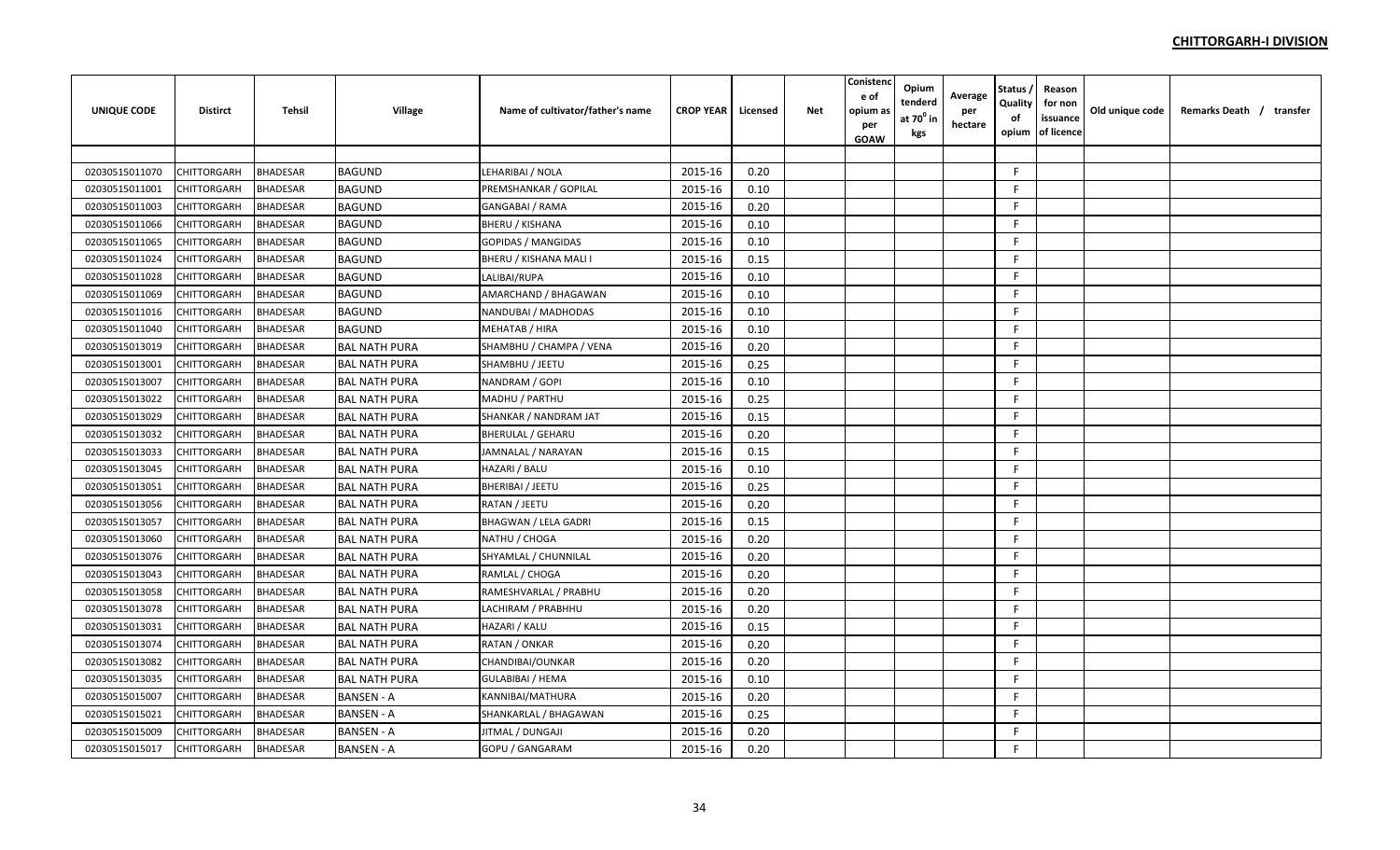| <b>UNIQUE CODE</b> | <b>Distirct</b>    | <b>Tehsil</b>   | Village           | Name of cultivator/father's name | <b>CROP YEAR</b> | Licensed | Net    | Conistend<br>e of<br>opium a:<br>per<br>GOAW | Opium<br>tenderd<br>at $70^0$ in<br>kgs | Average<br>per<br>hectare | <b>Status</b><br>Quality<br>of<br>opium | Reason<br>for non<br>issuance<br>of licence | Old unique code | Remarks Death / transfer |
|--------------------|--------------------|-----------------|-------------------|----------------------------------|------------------|----------|--------|----------------------------------------------|-----------------------------------------|---------------------------|-----------------------------------------|---------------------------------------------|-----------------|--------------------------|
|                    |                    |                 |                   |                                  |                  |          |        |                                              |                                         |                           |                                         |                                             |                 |                          |
| 02030515015055     | CHITTORGARH        | <b>BHADESAR</b> | <b>BANSEN - A</b> | <b>BALU / KAJODILAL</b>          | 2015-16          | 0.20     |        |                                              |                                         |                           | F.                                      |                                             |                 |                          |
| 02030515015001     | CHITTORGARH        | <b>BHADESAR</b> | <b>BANSEN - A</b> | <b>BARDIBAI / HAJARILAL</b>      | 2015-16          | 0.20     |        |                                              |                                         |                           | F.                                      |                                             |                 |                          |
| 02030515015010     | CHITTORGARH        | <b>BHADESAR</b> | <b>BANSEN - A</b> | VARDIDEVI / BHANWARLAL           | 2015-16          | 0.10     |        |                                              |                                         |                           | F                                       |                                             |                 | <b>NAME CHANGE</b>       |
| 02030515015019     | CHITTORGARH        | <b>BHADESAR</b> | <b>BANSEN - A</b> | <b>BHAGAWAN / HOLAJI</b>         | 2015-16          | 0.25     |        |                                              |                                         |                           | F.                                      |                                             |                 |                          |
| 02030515015038     | <b>CHITTORGARH</b> | <b>BHADESAR</b> | <b>BANSEN - A</b> | DHANRAJ / KISHOR JAT             | 2015-16          | 0.10     | 0.0200 | 61.83                                        | 1.369                                   | 68.450                    | G                                       |                                             |                 |                          |
| 02030515015047     | <b>CHITTORGARH</b> | <b>BHADESAR</b> | <b>BANSEN - A</b> | <b>BANSHILAL / ONKARJI</b>       | 2015-16          | 0.20     |        |                                              |                                         |                           | F.                                      |                                             |                 |                          |
| 02030515015051     | CHITTORGARH        | <b>BHADESAR</b> | <b>BANSEN - A</b> | <b>BHAGIRATH / DALUJI JAT</b>    | 2015-16          | 0.25     |        |                                              |                                         |                           | F.                                      |                                             |                 |                          |
| 02030515015059     | <b>CHITTORGARH</b> | <b>BHADESAR</b> | <b>BANSEN - A</b> | SHANKARLAL / ONKARLAL            | 2015-16          | 0.25     |        |                                              |                                         |                           | F.                                      |                                             |                 |                          |
| 02030515015066     | CHITTORGARH        | <b>BHADESAR</b> | <b>BANSEN - A</b> | RATANLAL / PYARA                 | 2015-16          | 0.20     |        |                                              |                                         |                           | F.                                      |                                             |                 |                          |
| 02030515015067     | CHITTORGARH        | <b>BHADESAR</b> | <b>BANSEN - A</b> | CHHAGANLAL / FULCHAND            | 2015-16          | 0.20     | 0.1920 | 55.30                                        | 11.226                                  | 58.469                    | G                                       |                                             |                 |                          |
| 02030515015002     | <b>CHITTORGARH</b> | <b>BHADESAR</b> | <b>BANSEN - A</b> | HARILAL / DALU                   | 2015-16          | 0.10     |        |                                              |                                         |                           | F                                       |                                             |                 |                          |
| 02030515015003     | <b>CHITTORGARH</b> | <b>BHADESAR</b> | <b>BANSEN - A</b> | NARAYANLAL/MATHURALAL            | 2015-16          | 0.10     | 0.0989 | 56.36                                        | 5.998                                   | 60.647                    | G                                       |                                             |                 |                          |
| 02030515015015     | CHITTORGARH        | <b>BHADESAR</b> | <b>BANSEN - A</b> | UDAILAL / KISHORJI JAT           | 2015-16          | 0.20     | 0.1950 | 28.76                                        | 6.381                                   | 32.723                    | - 1                                     | 02                                          |                 |                          |
| 02030515015018     | CHITTORGARH        | <b>BHADESAR</b> | <b>BANSEN - A</b> | KANKUBAI/RATTU                   | 2015-16          | 0.20     |        |                                              |                                         |                           | F.                                      |                                             |                 |                          |
| 02030515015020     | <b>CHITTORGARH</b> | <b>BHADESAR</b> | <b>BANSEN - A</b> | SHANKARLAL / SHORAM              | 2015-16          | 0.20     |        |                                              |                                         |                           | F.                                      |                                             |                 |                          |
| 02030515015022     | CHITTORGARH        | <b>BHADESAR</b> | <b>BANSEN - A</b> | MAGNA / HIRA JAT                 | 2015-16          | 0.20     | 0.1910 | 35.84                                        | 7.501                                   | 39.272                    | - 1                                     | 02                                          |                 |                          |
| 02030515015057     | <b>CHITTORGARH</b> | <b>BHADESAR</b> | <b>BANSEN - A</b> | <b>BHERULAL / KISHANA</b>        | 2015-16          | 0.25     |        |                                              |                                         |                           | F                                       |                                             |                 |                          |
| 02030515015065     | CHITTORGARH        | <b>BHADESAR</b> | <b>BANSEN - A</b> | SHANKARLAL / RAMDAS              | 2015-16          | 0.10     |        |                                              |                                         |                           | F.                                      |                                             |                 |                          |
| 02030515015080     | CHITTORGARH        | <b>BHADESAR</b> | <b>BANSEN - A</b> | SHANKERLAL/MOHANLAL              | 2015-16          | 0.25     | 0.1122 | 57.29                                        | 6.310                                   | 56.239                    | G                                       |                                             |                 |                          |
| 02030515015033     | CHITTORGARH        | <b>BHADESAR</b> | <b>BANSEN - A</b> | <b>BHERULAL / HEMA</b>           | 2015-16          | 0.25     |        |                                              |                                         |                           | E                                       |                                             |                 |                          |
| 02030515015016     | <b>CHITTORGARH</b> | <b>BHADESAR</b> | <b>BANSEN - A</b> | NARAYANLAL / KISHORJI JAT        | 2015-16          | 0.20     |        |                                              |                                         |                           | F.                                      |                                             |                 |                          |
| 02030515015161     | <b>CHITTORGARH</b> | <b>BHADESAR</b> | <b>BANSEN - A</b> | SHANTILAL / UDAICHAND            | 2015-16          | 0.20     |        |                                              |                                         |                           | E                                       |                                             |                 |                          |
| 02030515015029     | CHITTORGARH        | <b>BHADESAR</b> | <b>BANSEN - A</b> | MAGNIBAI / UDAIRAM               | 2015-16          | 0.10     |        |                                              |                                         |                           | E                                       |                                             |                 |                          |
| 02030515015118     | CHITTORGARH        | <b>BHADESAR</b> | <b>BANSEN - B</b> | MANGU / BARDA                    | 2015-16          | 0.25     |        |                                              |                                         |                           | E                                       |                                             |                 |                          |
| 02030515015137     | <b>CHITTORGARH</b> | <b>BHADESAR</b> | <b>BANSEN - B</b> | SAMBHU / AMARCHAND               | 2015-16          | 0.15     | 0.0672 | 61.27                                        | 4.149                                   | 61.741                    | G                                       |                                             |                 |                          |
| 02030515015084     | CHITTORGARH        | <b>BHADESAR</b> | <b>BANSEN - B</b> | UDAYLAL/BARDA                    | 2015-16          | 0.20     |        |                                              |                                         |                           | F.                                      |                                             |                 |                          |
| 02030515015085     | <b>CHITTORGARH</b> | <b>BHADESAR</b> | <b>BANSEN - B</b> | GOPI / RATA                      | 2015-16          | 0.25     | 0.0825 | 64.60                                        | 5.270                                   | 63.879                    | G                                       |                                             |                 |                          |
| 02030515015087     | <b>CHITTORGARH</b> | <b>BHADESAR</b> | <b>BANSEN - B</b> | KESAR / SHAMBHU                  | 2015-16          | 0.25     |        |                                              |                                         |                           | F                                       |                                             |                 |                          |
| 02030515015090     | CHITTORGARH        | <b>BHADESAR</b> | <b>BANSEN - B</b> | PYARIBAI / GAMER                 | 2015-16          | 0.20     |        |                                              |                                         |                           | F.                                      |                                             |                 |                          |
| 02030515015092     | CHITTORGARH        | <b>BHADESAR</b> | <b>BANSEN - B</b> | HJARI / CHENA                    | 2015-16          | 0.20     |        |                                              |                                         |                           | F.                                      |                                             |                 |                          |
| 02030515015142     | CHITTORGARH        | <b>BHADESAR</b> | <b>BANSEN - B</b> | CHANDIBAI / BARDU / CHAMPABAI    | 2015-16          | 0.10     | 0.1002 | 22.98                                        | 2.541                                   | 25.359                    | - 1                                     | 02                                          |                 | <b>NAME CHANGE</b>       |
| 02030515015158     | CHITTORGARH        | <b>BHADESAR</b> | <b>BANSEN - B</b> | LEHRIBAI/JITU                    | 2015-16          | 0.20     | 0.1038 | 61.30                                        | 6.761                                   | 65.135                    | - 1                                     | 02                                          |                 |                          |
| 02030515015156     | CHITTORGARH        | <b>BHADESAR</b> | <b>BANSEN - B</b> | <b>BHWERULAL / SHANKARLAL</b>    | 2015-16          | 0.20     | 0.0437 | 57.90                                        | 2.787                                   | 63.776                    | G                                       |                                             |                 |                          |
| 02030515015083     | <b>CHITTORGARH</b> | <b>BHADESAR</b> | <b>BANSEN - B</b> | OUNKAR/KESHURAM                  | 2015-16          | 0.25     |        |                                              |                                         |                           | E                                       |                                             |                 |                          |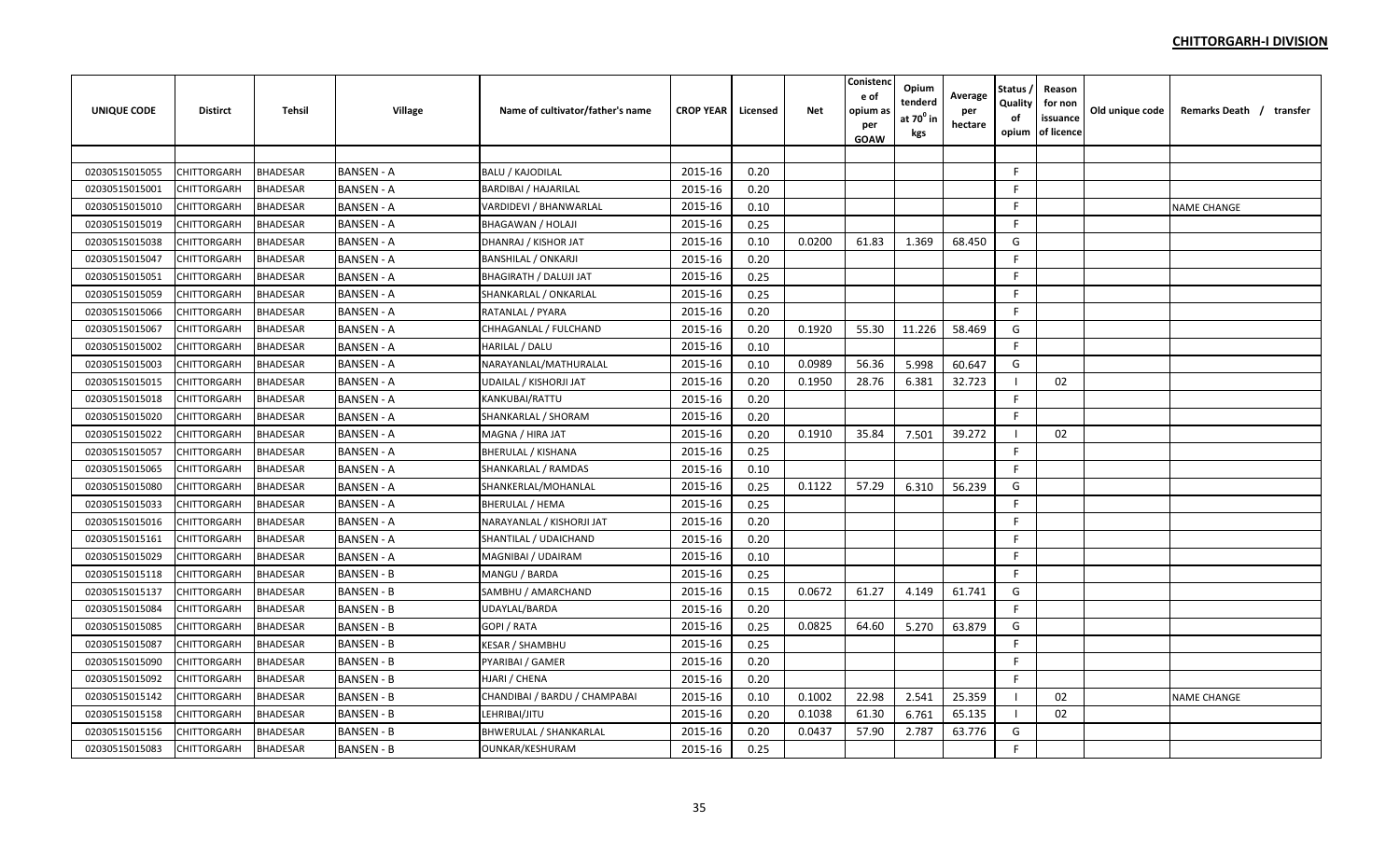| <b>UNIQUE CODE</b> | <b>Distirct</b>    | Tehsil          | Village                  | Name of cultivator/father's name | <b>CROP YEAR</b> | Licensed | <b>Net</b> | Conistenc<br>e of<br>opium as<br>per<br><b>GOAW</b> | Opium<br>tenderd<br>at $70^0$ in<br>kgs | Average<br>per<br>hectare | Status<br>Quality<br>of<br>opium | Reason<br>for non<br>issuance<br>of licence | Old unique code | Remarks Death / transfer |  |
|--------------------|--------------------|-----------------|--------------------------|----------------------------------|------------------|----------|------------|-----------------------------------------------------|-----------------------------------------|---------------------------|----------------------------------|---------------------------------------------|-----------------|--------------------------|--|
|                    |                    |                 |                          |                                  |                  |          |            |                                                     |                                         |                           |                                  |                                             |                 |                          |  |
| 02030515015145     | CHITTORGARH        | <b>BHADESAR</b> | <b>BANSEN - B</b>        | JAMNABAI/MANGU                   | 2015-16          | 0.20     | 0.1904     | 35.90                                               | 7.508                                   | 39.433                    |                                  | 02                                          |                 |                          |  |
| 02030515015088     | CHITTORGARH        | <b>BHADESAR</b> | <b>BANSEN - B</b>        | SHAMBHU / HEMA                   | 2015-16          | 0.20     |            |                                                     |                                         |                           | F.                               |                                             |                 |                          |  |
| 02030515015167     | CHITTORGARH        | <b>BHADESAR</b> | <b>BANSEN - B</b>        | RAJIBAI/RAMA                     | 2015-16          | 0.20     |            |                                                     |                                         |                           | F                                |                                             |                 |                          |  |
| 02030515015099     | CHITTORGARH        | <b>BHADESAR</b> | <b>BANSEN - B</b>        | <b>DEVJI / GANGARAM</b>          | 2015-16          | 0.10     |            |                                                     |                                         |                           | F                                |                                             |                 |                          |  |
| 02030515015111     | <b>CHITTORGARH</b> | <b>BHADESAR</b> | <b>BANSEN - B</b>        | BADAMBAI/MITTU                   | 2015-16          | 0.10     |            |                                                     |                                         |                           | F                                |                                             |                 |                          |  |
| 02030515015117     | <b>CHITTORGARH</b> | <b>BHADESAR</b> | <b>BANSEN - B</b>        | AJIJMOHAMMAD / KASAMJI           | 2015-16          | 0.10     |            |                                                     |                                         |                           | F.                               |                                             |                 |                          |  |
| 02030515015095     | CHITTORGARH        | <b>BHADESAR</b> | BANSEN - B               | MANGILAL / BARDU                 | 2015-16          | 0.10     |            |                                                     |                                         |                           | E                                |                                             |                 |                          |  |
| 02030515015157     | CHITTORGARH        | <b>BHADESAR</b> | <b>BANSEN - B</b>        | MADHO / AMRA                     | 2015-16          | 0.10     |            |                                                     |                                         |                           | E                                |                                             |                 |                          |  |
| 02030515015098     | CHITTORGARH        | <b>BHADESAR</b> | <b>BANSEN - B</b>        | KISHAN / NATHU                   | 2015-16          | 0.10     |            |                                                     |                                         |                           | F                                |                                             |                 |                          |  |
| 02030515017035     | CHITTORGARH        | <b>BHADESAR</b> | <b>BHADESAR</b>          | <b>BALULAL / KAJOD</b>           | 2015-16          | 0.10     |            |                                                     |                                         |                           | F.                               |                                             |                 |                          |  |
| 02030515017045     | CHITTORGARH        | <b>BHADESAR</b> | <b>BHADESAR</b>          | KAJOD / GASI                     | 2015-16          | 0.10     |            |                                                     |                                         |                           | F                                |                                             |                 | <b>NAME CHANGE</b>       |  |
| 02030515018077     | CHITTORGARH        | <b>BHADESAR</b> | <b>BHADSODA</b>          | <b>GAHRILAL / DALICHAND</b>      | 2015-16          | 0.25     |            |                                                     |                                         |                           | F                                |                                             |                 |                          |  |
| 02030515018002     | CHITTORGARH        | <b>BHADESAR</b> | <b>BHADSODA</b>          | <b>UDAYGHIR / ONKARGHIR</b>      | 2015-16          | 0.15     |            |                                                     |                                         |                           | E                                |                                             |                 |                          |  |
| 02030515018031     | CHITTORGARH        | <b>BHADESAR</b> | <b>BHADSODA</b>          | <b>CHAGNIBAI JITU</b>            | 2015-16          | 0.20     |            |                                                     |                                         |                           | F                                |                                             |                 |                          |  |
| 02030515018059     | CHITTORGARH        | <b>BHADESAR</b> | <b>BHADSODA</b>          | <b>BHAGWAN / WARDA</b>           | 2015-16          | 0.10     |            |                                                     |                                         |                           | F.                               |                                             |                 |                          |  |
| 02030515018004     | CHITTORGARH        | <b>BHADESAR</b> | <b>BHADSODA</b>          | <b>HEERALAL / GOTU</b>           | 2015-16          | 0.10     |            |                                                     |                                         |                           | F                                |                                             |                 |                          |  |
| 02030515018011     | <b>CHITTORGARH</b> | <b>BHADESAR</b> | <b>BHADSODA</b>          | <b>UDIBAI / UDAYLAL</b>          | 2015-16          | 0.10     |            |                                                     |                                         |                           | F.                               |                                             |                 |                          |  |
| 02030515018057     | CHITTORGARH        | <b>BHADESAR</b> | <b>BHADSODA</b>          | BHERULAL / KALURAM KHATIK        | 2015-16          | 0.10     |            |                                                     |                                         |                           | F                                |                                             |                 |                          |  |
| 02030515018013     | CHITTORGARH        | <b>BHADESAR</b> | <b>BHADSODA</b>          | RAMIBAI / LOBHCHAND              | 2015-16          | 0.10     |            |                                                     |                                         |                           | F.                               |                                             |                 |                          |  |
| 02030515018018     | CHITTORGARH        | <b>BHADESAR</b> | <b>BHADSODA</b>          | MAGNIRAM / VENIRAMJAT            | 2015-16          | 0.10     |            |                                                     |                                         |                           | F.                               |                                             |                 |                          |  |
| 02030515018037     | CHITTORGARH        | <b>BHADESAR</b> | <b>BHADSODA</b>          | TANKUBAI / PRITHWIRAJ            | 2015-16          | 0.10     | 0.0479     | 64.26                                               | 2.883                                   | 60.188                    | G                                |                                             |                 |                          |  |
| 02030515018076     | CHITTORGARH        | <b>BHADESAR</b> | <b>BHADSODA</b>          | BHAGWANIBAI/DALICHAND            | 2015-16          | 0.25     | 0.1464     | 60.55                                               | 8.944                                   | 61.093                    | G                                |                                             |                 |                          |  |
| 02030515018083     | CHITTORGARH        | <b>BHADESAR</b> | <b>BHADSODA</b>          | RAMIBAI / PARTHVIRAJ             | 2015-16          | 0.10     | 0.0942     | 55.63                                               | 5.682                                   | 60.318                    | $\blacksquare$                   | 02                                          |                 |                          |  |
| 02030515018007     | CHITTORGARH        | <b>BHADESAR</b> | <b>BHADSODA</b>          | MOHAN / KEHLASH GOSHYI           | 2015-16          | 0.20     | 0.1802     | 57.83                                               | 10.525                                  | 58.407                    | G                                |                                             |                 |                          |  |
| 02030515018058     | CHITTORGARH        | <b>BHADESAR</b> | <b>BHADSODA</b>          | PYARIBAI / MOHANLAL              | 2015-16          | 0.10     |            |                                                     |                                         |                           | F                                |                                             |                 | <b>NAME CHANGE</b>       |  |
| 02030515019001     | CHITTORGARH        | <b>BHADESAR</b> | <b>BHADSODA KA KHEDA</b> | MOHANLAL/KASIRAM                 | 2015-16          | 0.25     |            |                                                     |                                         |                           | F                                |                                             |                 |                          |  |
| 02030515019030     | CHITTORGARH        | <b>BHADESAR</b> | <b>BHADSODA KA KHEDA</b> | MANIRAM / DEEPACHANDR            | 2015-16          | 0.25     |            |                                                     |                                         |                           | F.                               |                                             |                 |                          |  |
| 02030515019020     | CHITTORGARH        | <b>BHADESAR</b> | <b>BHADSODA KA KHEDA</b> | <b>BALU / KISHANA</b>            | 2015-16          | 0.25     |            |                                                     |                                         |                           | F.                               |                                             |                 |                          |  |
| 02030515019031     | <b>CHITTORGARH</b> | <b>BHADESAR</b> | <b>BHADSODA KA KHEDA</b> | PERMBAI/RATAN                    | 2015-16          | 0.25     |            |                                                     |                                         |                           | F                                |                                             |                 |                          |  |
| 02030515019007     | CHITTORGARH        | <b>BHADESAR</b> | <b>BHADSODA KA KHEDA</b> | JAMNALAL / KISHANA               | 2015-16          | 0.20     |            |                                                     |                                         |                           | F.                               |                                             |                 |                          |  |
| 02030515019011     | CHITTORGARH        | <b>BHADESAR</b> | <b>BHADSODA KA KHEDA</b> | GUTBAI/NARAYANLAL                | 2015-16          | 0.25     |            |                                                     |                                         |                           | F.                               |                                             |                 |                          |  |
| 02030515019013     | CHITTORGARH        | <b>BHADESAR</b> | BHADSODA KA KHEDA        | <b>HAZARUI / ROOPLAL</b>         | 2015-16          | 0.20     |            |                                                     |                                         |                           | F                                |                                             |                 |                          |  |
| 02030515019015     | CHITTORGARH        | <b>BHADESAR</b> | <b>BHADSODA KA KHEDA</b> | RAMCHANDRA/HEMRAJ                | 2015-16          | 0.25     |            |                                                     |                                         |                           | F                                |                                             |                 |                          |  |
| 02030515019016     | <b>CHITTORGARH</b> | <b>BHADESAR</b> | <b>BHADSODA KA KHEDA</b> | LAHRILAL / UDAILAL               | 2015-16          | 0.15     |            |                                                     |                                         |                           | F                                |                                             |                 |                          |  |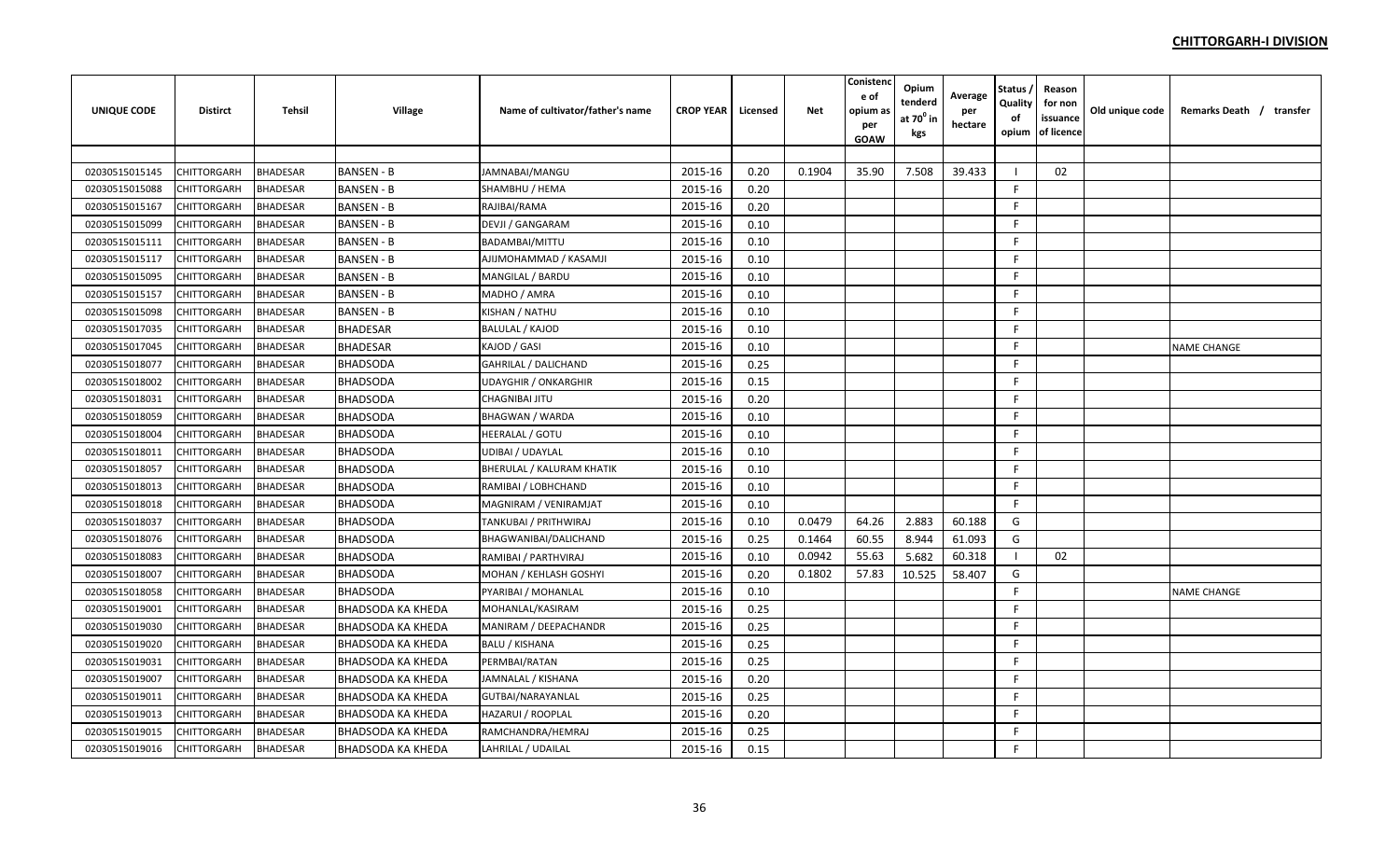| <b>UNIQUE CODE</b> | <b>Distirct</b>    | Tehsil          | Village                  | Name of cultivator/father's name | <b>CROP YEAR</b> | Licensed | <b>Net</b> | Conistenc<br>e of<br>opium as<br>per<br><b>GOAW</b> | Opium<br>tenderd<br>at 70 <sup>0</sup> in<br>kgs | Average<br>per<br>hectare | Status<br>Quality<br>of<br>opium | Reason<br>for non<br>issuance<br>of licence | Old unique code | Remarks Death / transfer            |
|--------------------|--------------------|-----------------|--------------------------|----------------------------------|------------------|----------|------------|-----------------------------------------------------|--------------------------------------------------|---------------------------|----------------------------------|---------------------------------------------|-----------------|-------------------------------------|
|                    |                    |                 |                          |                                  |                  |          |            |                                                     |                                                  |                           |                                  |                                             |                 |                                     |
| 02030515019018     | CHITTORGARH        | <b>BHADESAR</b> | <b>BHADSODA KA KHEDA</b> | RAMCHANDRA / KASHIRAM            | 2015-16          | 0.20     |            |                                                     |                                                  |                           | F.                               |                                             |                 |                                     |
| 02030515019019     | CHITTORGARH        | <b>BHADESAR</b> | <b>BHADSODA KA KHEDA</b> | RANGLAL / JAMNA                  | 2015-16          | 0.25     | 0.0938     | 61.65                                               | 6.526                                            | 69.574                    | G                                |                                             |                 |                                     |
| 02030515019035     | CHITTORGARH        | <b>BHADESAR</b> | <b>BHADSODA KA KHEDA</b> | <b>KANCHANBAI / CHOGA</b>        | 2015-16          | 0.25     |            |                                                     |                                                  |                           | F                                |                                             |                 |                                     |
| 02030515019026     | CHITTORGARH        | <b>BHADESAR</b> | BHADSODA KA KHEDA        | RAMPRASAD / NARAYAN              | 2015-16          | 0.20     |            |                                                     |                                                  |                           | E                                |                                             |                 |                                     |
| 02030515019023     | <b>CHITTORGARH</b> | <b>BHADESAR</b> | <b>BHADSODA KA KHEDA</b> | <b>HARLAL / NATHU</b>            | 2015-16          | 0.25     |            |                                                     |                                                  |                           | F                                |                                             |                 |                                     |
| 02030515019044     | <b>CHITTORGARH</b> | <b>BHADESAR</b> | <b>BHADSODA KA KHEDA</b> | HEERALAL/DALCHAND                | 2015-16          | 0.25     |            |                                                     |                                                  |                           | F.                               |                                             |                 |                                     |
| 02030515019036     | CHITTORGARH        | <b>BHADESAR</b> | BHADSODA KA KHEDA        | MOHANKUNWAR/BHERUSINGH           | 2015-16          | 0.10     |            |                                                     |                                                  |                           | E                                |                                             |                 |                                     |
| 02030515021011     | CHITTORGARH        | <b>BHADESAR</b> | <b>BHALOT</b>            | MOHAN/BHAGWAN                    | 2015-16          | 0.10     |            |                                                     |                                                  |                           | E                                |                                             |                 |                                     |
| 02030515021015     | <b>CHITTORGARH</b> | <b>BHADESAR</b> | <b>BHALOT</b>            | SHERKHAN / JAMALKHAN             | 2015-16          | 0.25     |            |                                                     |                                                  |                           | F                                |                                             |                 |                                     |
| 02030515021009     | CHITTORGARH        | <b>BHADESAR</b> | <b>BHALOT</b>            | BARDIBAI/SHAMBU                  | 2015-16          | 0.10     |            |                                                     |                                                  |                           | F.                               |                                             |                 |                                     |
| 02030515021002     | CHITTORGARH        | <b>BHADESAR</b> | <b>BHALOT</b>            | PEMABAI / KHEMA                  | 2015-16          | 0.10     |            |                                                     |                                                  |                           | F                                |                                             |                 |                                     |
| 02030515026014     | CHITTORGARH        | <b>BHADESAR</b> | <b>BHIM LOD</b>          | <b>BALU / NARU</b>               | 2015-16          | 0.10     |            |                                                     |                                                  |                           | E                                |                                             |                 | 02030515119083 NAME CHANGE/TRANSFER |
| 02030515027008     | CHITTORGARH        | <b>BHADESAR</b> | <b>BHUTIAKURD</b>        | UDAILAL/KALU/SHOLAL              | 2015-16          | 0.15     | 0.0702     | 52.28                                               | 3.533                                            | 50.328                    | G                                |                                             |                 |                                     |
| 02030515027016     | CHITTORGARH        | <b>BHADESAR</b> | <b>BHUTIAKURD</b>        | PYARCHAND / LAKSHAMAN            | 2015-16          | 0.20     |            |                                                     |                                                  |                           | F                                |                                             |                 |                                     |
| 02030515027027     | <b>CHITTORGARH</b> | <b>BHADESAR</b> | <b>BHUTIAKURD</b>        | <b>ONKARLAL / SHOLAL</b>         | 2015-16          | 0.15     |            |                                                     |                                                  |                           | F                                |                                             |                 |                                     |
| 02030515027058     | CHITTORGARH        | <b>BHADESAR</b> | <b>BHUTIAKURD</b>        | ONKAR/RAMLAL/JITU                | 2015-16          | 0.25     |            |                                                     |                                                  |                           | F                                |                                             |                 |                                     |
| 02030515027064     | <b>CHITTORGARH</b> | <b>BHADESAR</b> | <b>BHUTIAKURD</b>        | RAMESWARLAL / MAGNIRAM           | 2015-16          | 0.20     | 0.0969     | 54.34                                               | 5.667                                            | 58.483                    | G                                |                                             |                 |                                     |
| 02030515027001     | CHITTORGARH        | <b>BHADESAR</b> | <b>BHUTIAKURD</b>        | LEHRIBAI / BHAGWAN               | 2015-16          | 0.10     |            |                                                     |                                                  |                           | F                                |                                             |                 |                                     |
| 02030515027029     | CHITTORGARH        | <b>BHADESAR</b> | <b>BHUTIAKURD</b>        | KESARBAI/RAMLAL                  | 2015-16          | 0.20     | 0.1938     | 57.55                                               | 11.781                                           | 60.789                    |                                  | 02                                          |                 |                                     |
| 02030515027047     | CHITTORGARH        | <b>BHADESAR</b> | <b>BHUTIAKURD</b>        | KANKUBAI / BHERULAL              | 2015-16          | 0.20     |            |                                                     |                                                  |                           | E                                |                                             |                 |                                     |
| 02030515027067     | CHITTORGARH        | <b>BHADESAR</b> | <b>BHUTIAKURD</b>        | KAILASHCHAND / GEHRI             | 2015-16          | 0.20     |            |                                                     |                                                  |                           | E                                |                                             |                 |                                     |
| 02030515027079     | CHITTORGARH        | <b>BHADESAR</b> | <b>BHUTIAKURD</b>        | KANA / KALU                      | 2015-16          | 0.10     |            |                                                     |                                                  |                           | F                                |                                             |                 |                                     |
| 02030515027091     | <b>CHITTORGARH</b> | <b>BHADESAR</b> | <b>BHUTIAKURD</b>        | <b>GULABCHAND / SHOLA</b>        | 2015-16          | 0.15     |            |                                                     |                                                  |                           | F.                               |                                             |                 |                                     |
| 02030515027003     | CHITTORGARH        | <b>BHADESAR</b> | <b>BHUTIAKURD</b>        | RAMLAL/GAMER/KALU                | 2015-16          | 0.20     |            |                                                     |                                                  |                           | F.                               |                                             |                 |                                     |
| 02030515027010     | CHITTORGARH        | <b>BHADESAR</b> | <b>BHUTIAKURD</b>        | <b>BHAGWAN / KALU</b>            | 2015-16          | 0.10     |            |                                                     |                                                  |                           | F                                |                                             |                 |                                     |
| 02030515027034     | CHITTORGARH        | <b>BHADESAR</b> | <b>BHUTIAKURD</b>        | SHANKARLAL / SHOLAJI             | 2015-16          | 0.20     |            |                                                     |                                                  |                           | F                                |                                             |                 |                                     |
| 02030515027022     | CHITTORGARH        | <b>BHADESAR</b> | <b>BHUTIAKURD</b>        | GITABAI/GEAHRILAL                | 2015-16          | 0.10     |            |                                                     |                                                  |                           | F                                |                                             |                 |                                     |
| 02030515027050     | <b>CHITTORGARH</b> | <b>BHADESAR</b> | <b>BHUTIAKURD</b>        | MIYANCHAND / RAMLAL              | 2015-16          | 0.20     |            |                                                     |                                                  |                           | F.                               |                                             |                 |                                     |
| 02030515027098     | <b>CHITTORGARH</b> | <b>BHADESAR</b> | <b>BHUTIAKURD</b>        | SHANKERIBAI / MADHOLAL           | 2015-16          | 0.25     |            |                                                     |                                                  |                           | F                                |                                             |                 |                                     |
| 02030515028005     | CHITTORGARH        | <b>BHADESAR</b> | <b>BILDI</b>             | KISHORE / UDA                    | 2015-16          | 0.25     |            |                                                     |                                                  |                           | F.                               |                                             |                 |                                     |
| 02030515028016     | CHITTORGARH        | <b>BHADESAR</b> | <b>BILDI</b>             | GOPILAL/DEVA                     | 2015-16          | 0.10     |            |                                                     |                                                  |                           | F.                               |                                             |                 |                                     |
| 02030515028028     | CHITTORGARH        | <b>BHADESAR</b> | <b>BILDI</b>             | DEVILAL/SHANKAR JAT              | 2015-16          | 0.20     |            |                                                     |                                                  |                           | F                                |                                             |                 |                                     |
| 02030515028029     | CHITTORGARH        | <b>BHADESAR</b> | <b>BILDI</b>             | <b>HAJARI/SHANKAR JAT</b>        | 2015-16          | 0.10     |            |                                                     |                                                  |                           | F                                |                                             |                 |                                     |
| 02030515028031     | <b>CHITTORGARH</b> | <b>BHADESAR</b> | <b>BILDI</b>             | <b>HANSRAJ/VARDA</b>             | 2015-16          | 0.25     |            |                                                     |                                                  |                           | F                                |                                             |                 |                                     |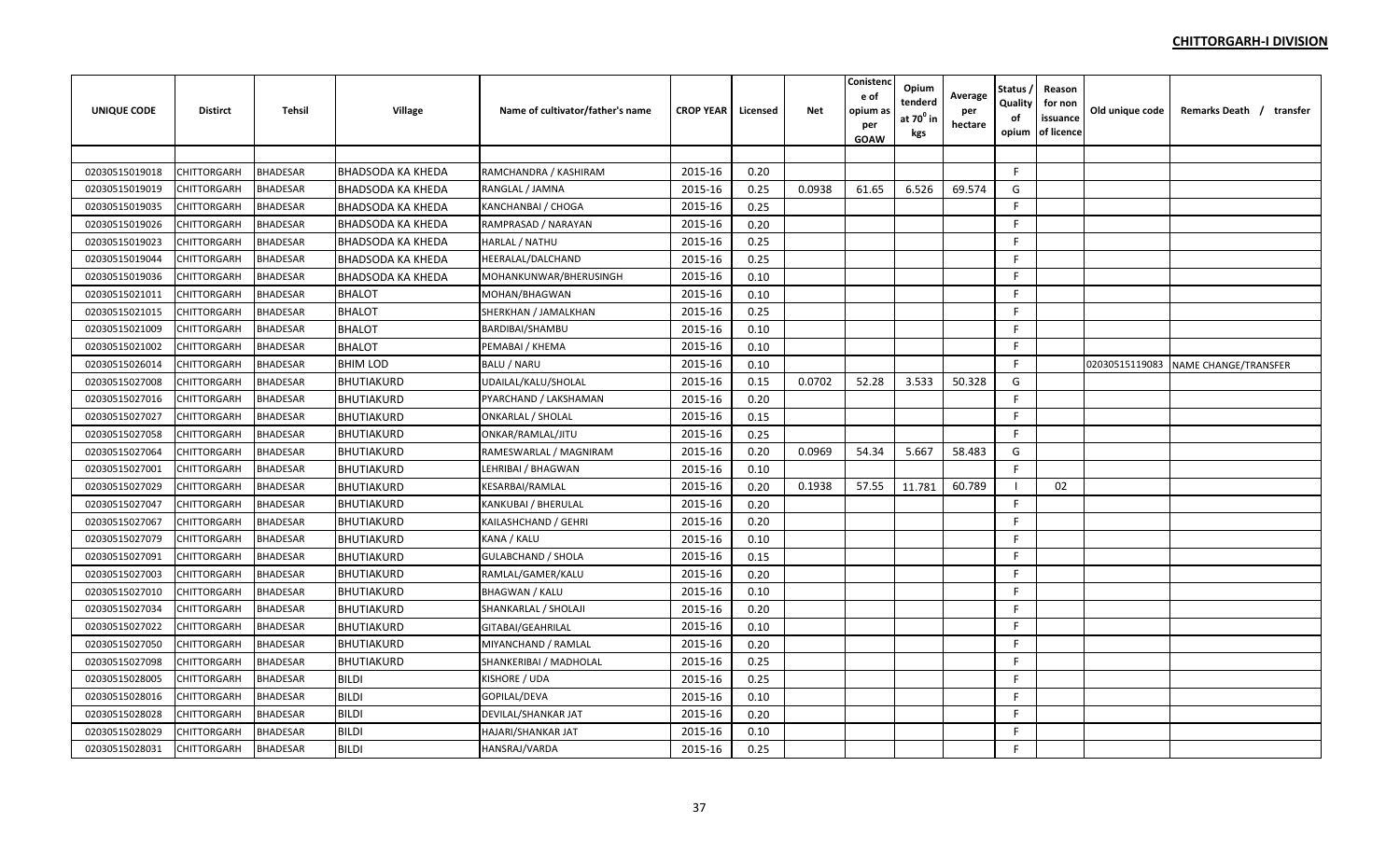| <b>UNIQUE CODE</b> | <b>Distirct</b>    | <b>Tehsil</b>   | Village           | Name of cultivator/father's name | <b>CROP YEAR</b> | Licensed | Net    | Conistend<br>e of<br>opium a:<br>per<br>GOAW | Opium<br>tenderd<br>at $70^0$ in<br>kgs | Average<br>per<br>hectare | <b>Status</b><br>Quality<br>of<br>opium | Reason<br>for non<br>issuance<br>of licence | Old unique code | Remarks Death / transfer |
|--------------------|--------------------|-----------------|-------------------|----------------------------------|------------------|----------|--------|----------------------------------------------|-----------------------------------------|---------------------------|-----------------------------------------|---------------------------------------------|-----------------|--------------------------|
|                    |                    |                 |                   |                                  |                  |          |        |                                              |                                         |                           |                                         |                                             |                 |                          |
| 02030515028024     | CHITTORGARH        | <b>BHADESAR</b> | <b>BILDI</b>      | MITTHULAL/SHANKAR JAT            | 2015-16          | 0.15     |        |                                              |                                         |                           | F.                                      |                                             |                 |                          |
| 02030515031013     | CHITTORGARH        | <b>BHADESAR</b> | <b>BYAWER</b>     | JADAVBAI / HIRA                  | 2015-16          | 0.15     |        |                                              |                                         |                           | F.                                      |                                             |                 |                          |
| 02030515031075     | CHITTORGARH        | <b>BHADESAR</b> | <b>BYAWER</b>     | BHERI/NARAYAN                    | 2015-16          | 0.15     |        |                                              |                                         |                           | F.                                      |                                             |                 |                          |
| 02030515031047     | CHITTORGARH        | <b>BHADESAR</b> | <b>BYAWER</b>     | <b>BHERU/NARAYAN GAYRI</b>       | 2015-16          | 0.15     | 0.1482 | 56.35                                        | 9.233                                   | 62.301                    | G                                       |                                             |                 |                          |
| 02030515031060     | <b>CHITTORGARH</b> | <b>BHADESAR</b> | <b>BYAWER</b>     | <b>GHASI/MAGNA JAT</b>           | 2015-16          | 0.20     |        |                                              |                                         |                           | F                                       |                                             |                 |                          |
| 02030515031081     | <b>CHITTORGARH</b> | <b>BHADESAR</b> | <b>BYAWER</b>     | SHANKAR/BHERA                    | 2015-16          | 0.10     |        |                                              |                                         |                           | F.                                      |                                             |                 |                          |
| 02030515032015     | CHITTORGARH        | <b>BHADESAR</b> | CHAPA KHEDI       | SHANKARLAL/SITARAM               | 2015-16          | 0.20     | 0.1885 | 63.32                                        | 3.962                                   | 21.019                    |                                         | 02                                          |                 |                          |
| 02030515043001     | CHITTORGARH        | <b>BHADESAR</b> | <b>DAULATPURA</b> | AMARCHNAD / SORAM                | 2015-16          | 0.25     |        |                                              |                                         |                           | F.                                      |                                             |                 |                          |
| 02030515043007     | CHITTORGARH        | <b>BHADESAR</b> | <b>DAULATPURA</b> | PRATHVIRAJ/UDA                   | 2015-16          | 0.20     |        |                                              |                                         |                           | F.                                      |                                             |                 |                          |
| 02030515043012     | CHITTORGARH        | <b>BHADESAR</b> | <b>DAULATPURA</b> | KANKUBAI / GHISA                 | 2015-16          | 0.10     |        |                                              |                                         |                           | F.                                      |                                             |                 |                          |
| 02030515043015     | CHITTORGARH        | <b>BHADESAR</b> | DAULATPURA        | <b>GATTUBAI / SHAMBHU</b>        | 2015-16          | 0.25     |        |                                              |                                         |                           | F                                       |                                             |                 |                          |
| 02030515043016     | CHITTORGARH        | <b>BHADESAR</b> | DAULATPURA        | RANATLAL / CHAMPALAL             | 2015-16          | 0.25     |        |                                              |                                         |                           | F.                                      |                                             |                 |                          |
| 02030515043017     | CHITTORGARH        | <b>BHADESAR</b> | <b>DAULATPURA</b> | GOVARDHAN / AMARCHAND            | 2015-16          | 0.25     |        |                                              |                                         |                           | F.                                      |                                             |                 |                          |
| 02030515043019     | CHITTORGARH        | <b>BHADESAR</b> | <b>DAULATPURA</b> | MATHURALAL / KASHIRAM            | 2015-16          | 0.25     | 0.2502 | 65.80                                        | 16.929                                  | 67.662                    | G                                       |                                             |                 |                          |
| 02030515043020     | <b>CHITTORGARH</b> | <b>BHADESAR</b> | <b>DAULATPURA</b> | LEHARU / BHEREAGADRI             | 2015-16          | 0.25     | 0.1018 | 67.54                                        | 6.793                                   | 66.729                    | G                                       |                                             |                 |                          |
| 02030515043021     | CHITTORGARH        | <b>BHADESAR</b> | <b>DAULATPURA</b> | <b>BALURAM / RUPA</b>            | 2015-16          | 0.25     | 0.2465 | 65.17                                        | 16.060                                  | 65.152                    | G                                       |                                             |                 |                          |
| 02030515043027     | <b>CHITTORGARH</b> | <b>BHADESAR</b> | DAULATPURA        | JEETU / CHAMPA                   | 2015-16          | 0.25     | 0.1056 | 66.08                                        | 7.240                                   | 68.561                    | G                                       |                                             |                 |                          |
| 02030515043033     | CHITTORGARH        | <b>BHADESAR</b> | DAULATPURA        | JAGDISHCHAND / RATANLAL          | 2015-16          | 0.25     | 0.1115 | 66.29                                        | 7.301                                   | 65.480                    | G                                       |                                             |                 |                          |
| 02030515043034     | <b>CHITTORGARH</b> | <b>BHADESAR</b> | <b>DAULATPURA</b> | SOSARBAI / DAYARAM               | 2015-16          | 0.20     | 0.1967 | 62.78                                        | 12.960                                  | 65.887                    | G                                       |                                             |                 |                          |
| 02030515043051     | <b>CHITTORGARH</b> | <b>BHADESAR</b> | DAULATPURA        | DHANRAJ / AMBALAL                | 2015-16          | 0.25     | 0.0919 | 62.08                                        | 5.711                                   | 62.144                    | G                                       |                                             |                 |                          |
| 02030515043058     | <b>CHITTORGARH</b> | <b>BHADESAR</b> | <b>DAULATPURA</b> | HIRA / KISHANA                   | 2015-16          | 0.25     |        |                                              |                                         |                           | F                                       |                                             |                 |                          |
| 02030515043079     | <b>CHITTORGARH</b> | <b>BHADESAR</b> | DAULATPURA        | NARAYAN / SHORAM                 | 2015-16          | 0.20     | 0.2034 | 61.59                                        | 12.749                                  | 62.679                    | G                                       |                                             |                 |                          |
| 02030515043086     | CHITTORGARH        | <b>BHADESAR</b> | DAULATPURA        | AMBALAL / VARDA                  | 2015-16          | 0.20     | 0.0650 | 62.36                                        | 4.053                                   | 62.354                    | G                                       |                                             |                 |                          |
| 02030515043087     | CHITTORGARH        | <b>BHADESAR</b> | <b>DAULATPURA</b> | RATTA / NATHU                    | 2015-16          | 0.25     | 0.1891 | 66.32                                        | 12.658                                  | 66.938                    | G                                       |                                             |                 |                          |
| 02030515043004     | CHITTORGARH        | <b>BHADESAR</b> | DAULATPURA        | CAMPALAL / RAMLAL                | 2015-16          | 0.25     |        |                                              |                                         |                           | F                                       |                                             |                 |                          |
| 02030515043036     | CHITTORGARH        | <b>BHADESAR</b> | <b>DAULATPURA</b> | CHUNNILAL / CHATURBHUJ           | 2015-16          | 0.20     |        |                                              |                                         |                           | F.                                      |                                             |                 |                          |
| 02030515043038     | <b>CHITTORGARH</b> | <b>BHADESAR</b> | <b>DAULATPURA</b> | GANGABAI/PARTAP                  | 2015-16          | 0.25     |        |                                              |                                         |                           | F.                                      |                                             |                 |                          |
| 02030515043039     | <b>CHITTORGARH</b> | <b>BHADESAR</b> | DAULATPURA        | PRATHVIRAJ/BAJJA                 | 2015-16          | 0.20     |        |                                              |                                         |                           | F                                       |                                             |                 |                          |
| 02030515043075     | CHITTORGARH        | <b>BHADESAR</b> | DAULATPURA        | CHAMPA / HAZARI                  | 2015-16          | 0.25     |        |                                              |                                         |                           | F.                                      |                                             |                 |                          |
| 02030515043074     | CHITTORGARH        | <b>BHADESAR</b> | DAULATPURA        | SHANTILAL / KISHANA              | 2015-16          | 0.25     |        |                                              |                                         |                           | F.                                      |                                             |                 |                          |
| 02030515043008     | CHITTORGARH        | <b>BHADESAR</b> | DAULATPURA        | KHYALIBAI/NANDRAM                | 2015-16          | 0.25     |        |                                              |                                         |                           | F.                                      |                                             |                 |                          |
| 02030515043014     | CHITTORGARH        | <b>BHADESAR</b> | DAULATPURA        | KISHAN / TRILOK                  | 2015-16          | 0.25     |        |                                              |                                         |                           | F.                                      |                                             |                 |                          |
| 02030515043041     | <b>CHITTORGARH</b> | <b>BHADESAR</b> | DAULATPURA        | CHAMPA / HIRA                    | 2015-16          | 0.25     |        |                                              |                                         |                           | F.                                      |                                             |                 |                          |
| 02030515043031     | <b>CHITTORGARH</b> | <b>BHADESAR</b> | <b>DAULATPURA</b> | RAMESHVAR / BHURA                | 2015-16          | 0.25     |        |                                              |                                         |                           | F                                       |                                             |                 |                          |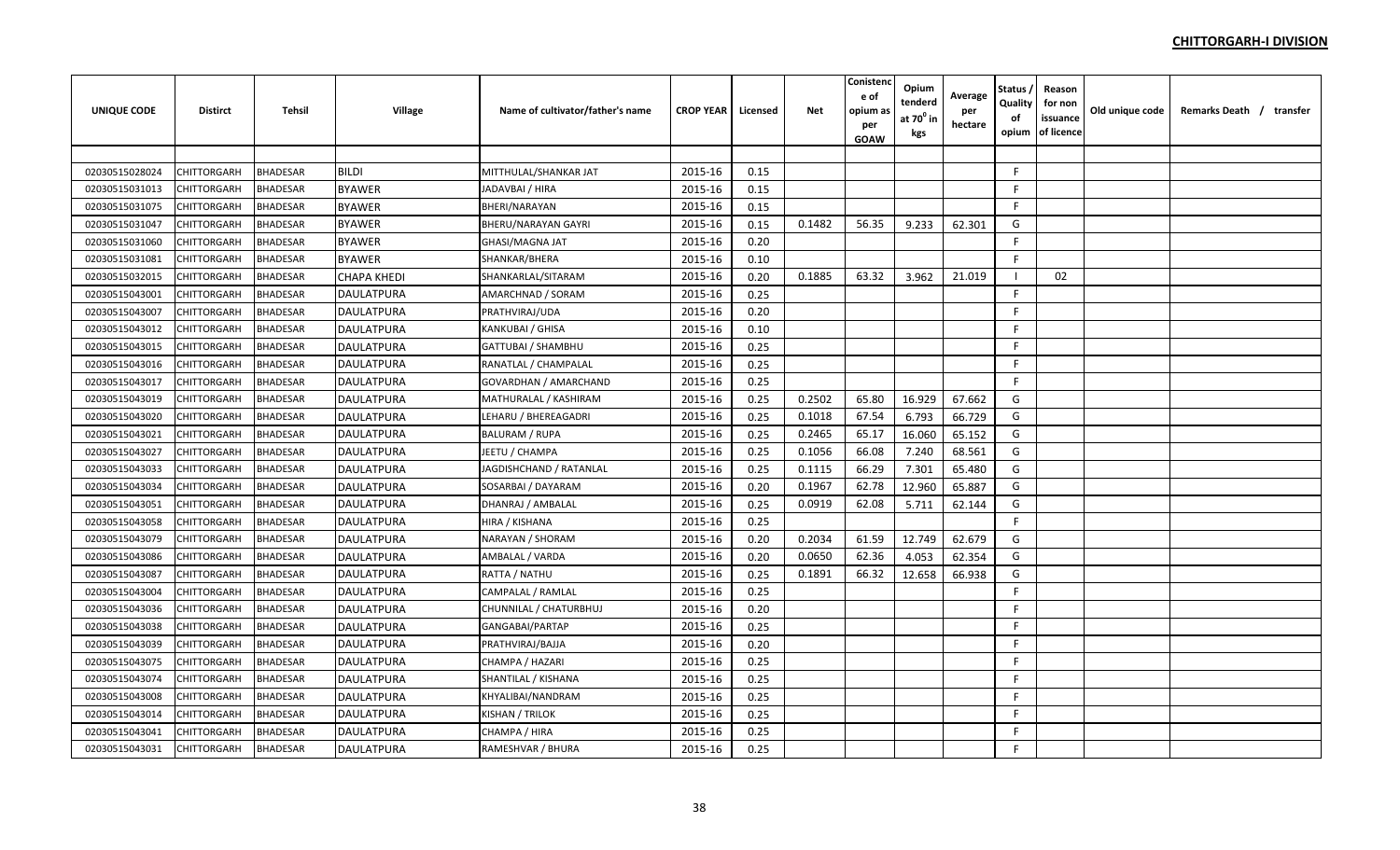| <b>UNIQUE CODE</b> | <b>Distirct</b>    | Tehsil          | Village                | Name of cultivator/father's name | <b>CROP YEAR</b> | Licensed | <b>Net</b> | Conistenc<br>e of<br>opium as<br>per<br><b>GOAW</b> | Opium<br>tenderd<br>at $70^0$ in<br>kgs | Average<br>per<br>hectare | Status<br>Quality<br>of<br>opium | Reason<br>for non<br>issuance<br>of licence | Old unique code | Remarks Death / transfer |  |
|--------------------|--------------------|-----------------|------------------------|----------------------------------|------------------|----------|------------|-----------------------------------------------------|-----------------------------------------|---------------------------|----------------------------------|---------------------------------------------|-----------------|--------------------------|--|
|                    |                    |                 |                        |                                  |                  |          |            |                                                     |                                         |                           |                                  |                                             |                 |                          |  |
| 02030515043091     | CHITTORGARH        | <b>BHADESAR</b> | <b>DAULATPURA</b>      | JITMAL / HARLAL                  | 2015-16          | 0.25     |            |                                                     |                                         |                           | F.                               |                                             |                 |                          |  |
| 02030515043093     | CHITTORGARH        | <b>BHADESAR</b> | <b>DAULATPURA</b>      | LAXMAN / DEVA                    | 2015-16          | 0.20     | 0.1972     | 69.48                                               | 14.889                                  | 75.502                    | G                                |                                             |                 |                          |  |
| 02030515043050     | CHITTORGARH        | <b>BHADESAR</b> | <b>DAULATPURA</b>      | <b>BHERU / BHAGWAN</b>           | 2015-16          | 0.10     |            |                                                     |                                         |                           | F                                |                                             |                 |                          |  |
| 02030515043077     | CHITTORGARH        | <b>BHADESAR</b> | <b>DAULATPURA</b>      | RAMLAL/PARTHU                    | 2015-16          | 0.10     |            |                                                     |                                         |                           | F                                |                                             |                 |                          |  |
| 02030515045018     | <b>CHITTORGARH</b> | <b>BHADESAR</b> | <b>DAUTDI</b>          | NARAYANLAL / MITTHU JAT          | 2015-16          | 0.10     |            |                                                     |                                         |                           | F                                |                                             |                 |                          |  |
| 02030515045023     | CHITTORGARH        | <b>BHADESAR</b> | <b>DAUTDI</b>          | RUPA / GHISA                     | 2015-16          | 0.10     |            |                                                     |                                         |                           | F.                               |                                             |                 |                          |  |
| 02030515045035     | CHITTORGARH        | <b>BHADESAR</b> | <b>DAUTDI</b>          | LALITABAI / RATANLAL             | 2015-16          | 0.10     |            |                                                     |                                         |                           | F.                               |                                             |                 |                          |  |
| 02030515044001     | CHITTORGARH        | <b>BHADESAR</b> | <b>DAUTDI KA KHEDA</b> | RAMA / MOTI                      | 2015-16          | 0.25     | 0.1441     | 65.01                                               | 9.900                                   | 68.702                    | G                                |                                             |                 |                          |  |
| 02030515044004     | CHITTORGARH        | <b>BHADESAR</b> | <b>DAUTDI KA KHEDA</b> | MODA / RATNA                     | 2015-16          | 0.25     | 0.0689     | 71.66                                               | 5.272                                   | 76.517                    | G                                |                                             |                 |                          |  |
| 02030515044013     | CHITTORGARH        | <b>BHADESAR</b> | <b>DAUTDI KA KHEDA</b> | <b>BAKSHIRAM / JAICHAND</b>      | 2015-16          | 0.25     | 0.2400     | 67.70                                               | 16.296                                  | 67.900                    | G                                |                                             |                 |                          |  |
| 02030515044023     | <b>CHITTORGARH</b> | <b>BHADESAR</b> | <b>DAUTDI KA KHEDA</b> | MAGNIRAM / NANDA                 | 2015-16          | 0.25     | 0.0740     | 71.60                                               | 5.667                                   | 76.581                    | G                                |                                             |                 |                          |  |
| 02030515044052     | CHITTORGARH        | <b>BHADESAR</b> | <b>DAUTDI KA KHEDA</b> | NATHULAL / RAMA                  | 2015-16          | 0.25     | 0.0936     | 69.82                                               | 6.982                                   | 74.594                    | G                                |                                             |                 |                          |  |
| 02030515044055     | CHITTORGARH        | <b>BHADESAR</b> | <b>DAUTDI KA KHEDA</b> | RATAN / KISHNA                   | 2015-16          | 0.25     | 0.1120     | 68.16                                               | 7.936                                   | 70.857                    | G                                |                                             |                 |                          |  |
| 02030515044011     | CHITTORGARH        | <b>BHADESAR</b> | <b>DAUTDI KA KHEDA</b> | MAGNA / BARDA GADRI              | 2015-16          | 0.25     | 0.2503     | 61.01                                               | 15.183                                  | 60.659                    | G                                |                                             |                 |                          |  |
| 02030515044021     | CHITTORGARH        | <b>BHADESAR</b> | <b>DAUTDI KA KHEDA</b> | KHEMRAJ / HAZARI                 | 2015-16          | 0.10     |            |                                                     |                                         |                           | F                                |                                             |                 |                          |  |
| 02030515044022     | CHITTORGARH        | <b>BHADESAR</b> | DAUTDI KA KHEDA        | RATAN/GOKAL                      | 2015-16          | 0.25     |            |                                                     |                                         |                           | F                                |                                             |                 |                          |  |
| 02030515044028     | <b>CHITTORGARH</b> | <b>BHADESAR</b> | <b>DAUTDI KA KHEDA</b> | <b>GIRDHARI / RATTAGADRI</b>     | 2015-16          | 0.20     | 0.0640     | 68.85                                               | 4.505                                   | 70.391                    | G                                |                                             |                 |                          |  |
| 02030515044031     | CHITTORGARH        | <b>BHADESAR</b> | DAUTDI KA KHEDA        | <b>BHERUDAS / HERADAS</b>        | 2015-16          | 0.25     | 0.0796     | 63.29                                               | 5.036                                   | 63.266                    | G                                |                                             |                 |                          |  |
| 02030515044049     | CHITTORGARH        | <b>BHADESAR</b> | DAUTDI KA KHEDA        | DALCHAND / CHOGA                 | 2015-16          | 0.20     | 0.0618     | 69.29                                               | 4.514                                   | 73.042                    | G                                |                                             |                 |                          |  |
| 02030515044059     | CHITTORGARH        | <b>BHADESAR</b> | DAUTDI KA KHEDA        | <b>RATAN / BHAGWANDAS</b>        | 2015-16          | 0.25     |            |                                                     |                                         |                           | F.                               |                                             |                 |                          |  |
| 02030515044066     | CHITTORGARH        | <b>BHADESAR</b> | <b>DAUTDI KA KHEDA</b> | KISHANLAL / VARDA                | 2015-16          | 0.25     | 0.1102     | 71.50                                               | 8.171                                   | 74.147                    | G                                |                                             |                 |                          |  |
| 02030515044020     | CHITTORGARH        | <b>BHADESAR</b> | <b>DAUTDI KA KHEDA</b> | HEERALAL/GISA/CHAGNIBAI          | 2015-16          | 0.25     |            |                                                     |                                         |                           | F.                               |                                             |                 |                          |  |
| 02030515044002     | <b>CHITTORGARH</b> | <b>BHADESAR</b> | <b>DAUTDI KA KHEDA</b> | NATHULAL/BHERA                   | 2015-16          | 0.25     | 0.1456     | 67.76                                               | 10.212                                  | 70.137                    | G                                |                                             |                 |                          |  |
| 02030515044007     | <b>CHITTORGARH</b> | <b>BHADESAR</b> | DAUTDI KA KHEDA        | PERMKUVAR / DEVISINGH            | 2015-16          | 0.25     | 0.1382     | 66.87                                               | 9.448                                   | 68.365                    | G                                |                                             |                 |                          |  |
| 02030515044063     | CHITTORGARH        | <b>BHADESAR</b> | <b>DAUTDI KA KHEDA</b> | LEHRU / NARAYAN                  | 2015-16          | 0.25     |            |                                                     |                                         |                           | F                                |                                             |                 |                          |  |
| 02030515044032     | CHITTORGARH        | <b>BHADESAR</b> | <b>DAUTDI KA KHEDA</b> | <b>UGAMKUNWAR / AMARSINGH</b>    | 2015-16          | 0.25     | 0.1371     | 65.33                                               | 9.352                                   | 68.213                    | G                                |                                             |                 |                          |  |
| 02030515044034     | CHITTORGARH        | <b>BHADESAR</b> | DAUTDI KA KHEDA        | <b>GOKAL / KELA</b>              | 2015-16          | 0.25     |            |                                                     |                                         |                           | F                                |                                             |                 |                          |  |
| 02030515044041     | CHITTORGARH        | <b>BHADESAR</b> | <b>DAUTDI KA KHEDA</b> | <b>HARISINGH / GOPALSINGH</b>    | 2015-16          | 0.15     |            |                                                     |                                         |                           | F.                               |                                             |                 |                          |  |
| 02030515044016     | <b>CHITTORGARH</b> | <b>BHADESAR</b> | DAUTDI KA KHEDA        | CHUNNA / HAZAARIGADRI            | 2015-16          | 0.25     | 0.0773     | 67.04                                               | 5.459                                   | 70.621                    | G                                |                                             |                 |                          |  |
| 02030515044061     | CHITTORGARH        | <b>BHADESAR</b> | DAUTDI KA KHEDA        | JAMNADAS / BHAGWANDAS            | 2015-16          | 0.25     |            |                                                     |                                         |                           | F.                               |                                             |                 |                          |  |
| 02030515044069     | CHITTORGARH        | <b>BHADESAR</b> | <b>DAUTDI KA KHEDA</b> | UDAIRAM/MOTI                     | 2015-16          | 0.20     |            |                                                     |                                         |                           | F.                               |                                             |                 |                          |  |
| 02030515044070     | CHITTORGARH        | <b>BHADESAR</b> | <b>DAUTDI KA KHEDA</b> | JAGNATH/NARYAN                   | 2015-16          | 0.25     | 0.0580     | 61.37                                               | 3.665                                   | 63.190                    | G                                |                                             |                 |                          |  |
| 02030515044071     | CHITTORGARH        | <b>BHADESAR</b> | DAUTDI KA KHEDA        | RATAN/CHUNA                      | 2015-16          | 0.20     |            |                                                     |                                         |                           | F                                |                                             |                 |                          |  |
| 02030515044072     | <b>CHITTORGARH</b> | <b>BHADESAR</b> | <b>DAUTDI KA KHEDA</b> | RATANLAL/BHAJJA                  | 2015-16          | 0.20     |            |                                                     |                                         |                           | F                                |                                             |                 |                          |  |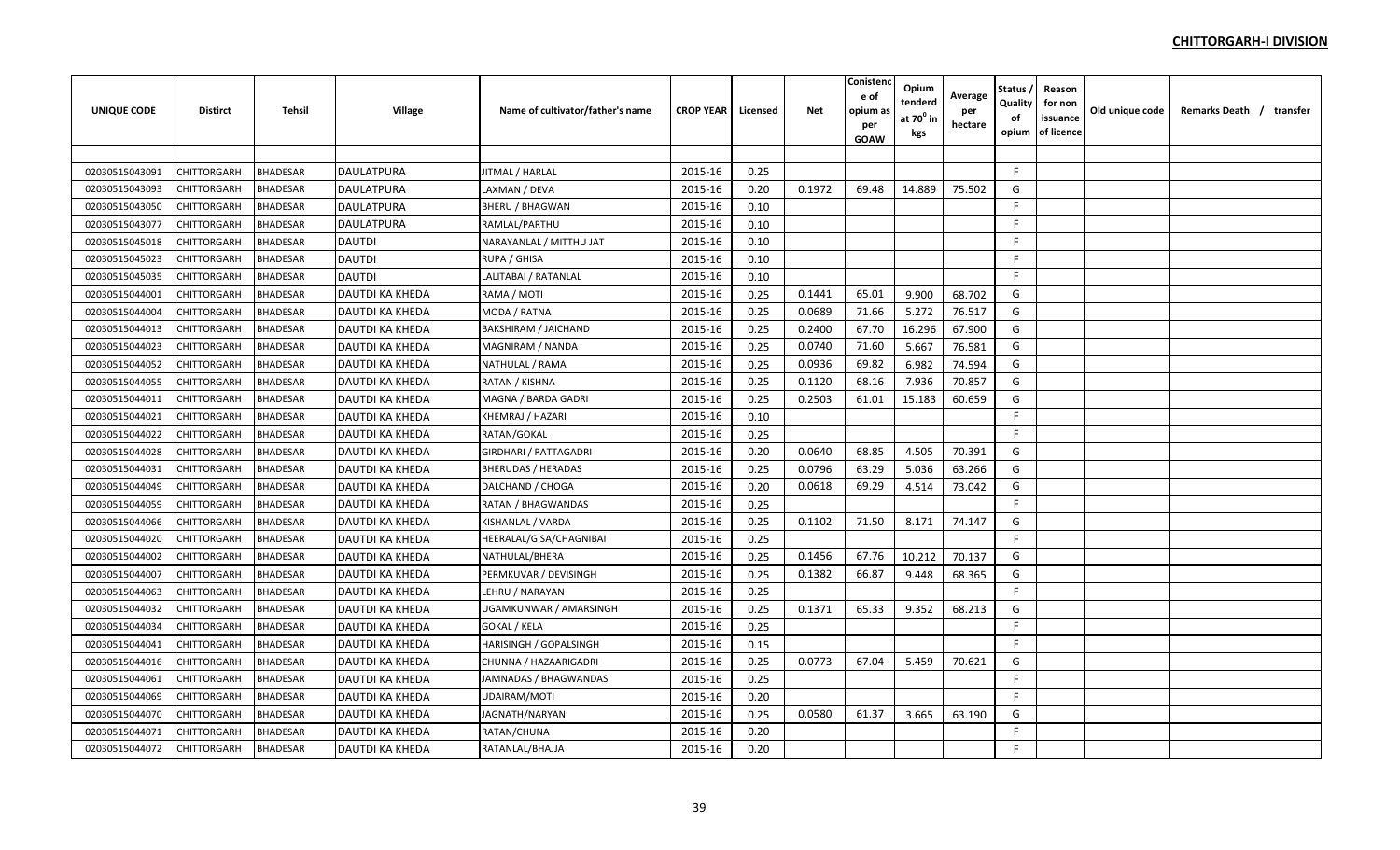| <b>UNIQUE CODE</b> | <b>Distirct</b>    | <b>Tehsil</b>   | Village                | Name of cultivator/father's name | <b>CROP YEAR</b> | Licensed | <b>Net</b> | Conistenc<br>e of<br>opium as<br>per<br>GOAW | Opium<br>tenderd<br>at $70^0$ in<br>kgs | Average<br>per<br>hectare | Status<br>Quality<br>of<br>opium | Reason<br>for non<br>issuance<br>of licence | Old unique code | Remarks Death / transfer |  |
|--------------------|--------------------|-----------------|------------------------|----------------------------------|------------------|----------|------------|----------------------------------------------|-----------------------------------------|---------------------------|----------------------------------|---------------------------------------------|-----------------|--------------------------|--|
|                    |                    |                 |                        |                                  |                  |          |            |                                              |                                         |                           |                                  |                                             |                 |                          |  |
| 02030515044073     | CHITTORGARH        | <b>BHADESAR</b> | <b>DAUTDI KA KHEDA</b> | SOHANLAL/AMARCHAND               | 2015-16          | 0.20     |            |                                              |                                         |                           | F.                               |                                             |                 |                          |  |
| 02030515034028     | CHITTORGARH        | <b>BHADESAR</b> | <b>DELWAS</b>          | PREMA / GOMA                     | 2015-16          | 0.10     |            |                                              |                                         |                           | F                                |                                             |                 |                          |  |
| 02030515034040     | CHITTORGARH        | <b>BHADESAR</b> | <b>DELWAS</b>          | <b>BHERU / NATHU</b>             | 2015-16          | 0.10     |            |                                              |                                         |                           | F                                |                                             |                 |                          |  |
| 02030515034045     | CHITTORGARH        | <b>BHADESAR</b> | <b>DELWAS</b>          | <b>KESHARSINGH / KHUMANSINGH</b> | 2015-16          | 0.10     |            |                                              |                                         |                           | -F                               |                                             |                 |                          |  |
| 02030515034007     | <b>CHITTORGARH</b> | <b>BHADESAR</b> | <b>DELWAS</b>          | <b>KANSINGH / LAHARKUNWAR</b>    | 2015-16          | 0.10     |            |                                              |                                         |                           | E                                |                                             |                 |                          |  |
| 02030515034012     | CHITTORGARH        | <b>BHADESAR</b> | <b>DELWAS</b>          | LEHARIBAI / BHERUPURI            | 2015-16          | 0.10     |            |                                              |                                         |                           | F.                               |                                             |                 | <b>NAME CHANGE</b>       |  |
| 02030515035033     | CHITTORGARH        | <b>BHADESAR</b> | <b>DEWA KHEDA</b>      | <b>BHERA / HIRA</b>              | 2015-16          | 0.10     |            |                                              |                                         |                           | E                                |                                             |                 |                          |  |
| 02030515035015     | <b>CHITTORGARH</b> | <b>BHADESAR</b> | <b>DEWA KHEDA</b>      | MOHANIBAI / LAKSHAMANGIR         | 2015-16          | 0.10     |            |                                              |                                         |                           | F.                               |                                             |                 |                          |  |
| 02030515037001     | CHITTORGARH        | <b>BHADESAR</b> | <b>DEWDAPIPLI</b>      | SHANKAR / BHANA                  | 2015-16          | 0.25     |            |                                              |                                         |                           | F                                |                                             |                 |                          |  |
| 02030515037016     | CHITTORGARH        | <b>BHADESAR</b> | <b>DEWDAPIPLI</b>      | ANCHHIBAI/HOLA                   | 2015-16          | 0.20     |            |                                              |                                         |                           | F.                               |                                             |                 |                          |  |
| 02030515037019     | CHITTORGARH        | <b>BHADESAR</b> | <b>DEWDAPIPLI</b>      | <b>HEERA / HEMA</b>              | 2015-16          | 0.25     |            |                                              |                                         |                           | E                                |                                             |                 |                          |  |
| 02030515037022     | CHITTORGARH        | <b>BHADESAR</b> | <b>DEWDAPIPLI</b>      | <b>GIRDHARILAL / BHAGWAN</b>     | 2015-16          | 0.15     |            |                                              |                                         |                           | F                                |                                             |                 |                          |  |
| 02030515037023     | CHITTORGARH        | <b>BHADESAR</b> | <b>DEWDAPIPLI</b>      | <b>KISHOR / HAJARI</b>           | 2015-16          | 0.20     | 0.1940     | 45.83                                        | 10.521                                  | 54.232                    |                                  | 02                                          |                 |                          |  |
| 02030515037025     | CHITTORGARH        | <b>BHADESAR</b> | <b>DEWDAPIPLI</b>      | DALU / HEERAJAT                  | 2015-16          | 0.15     |            |                                              |                                         |                           | F                                |                                             |                 |                          |  |
| 02030515037026     | CHITTORGARH        | <b>BHADESAR</b> | <b>DEWDAPIPLI</b>      | PRABHULAL / ONKAR                | 2015-16          | 0.15     |            |                                              |                                         |                           | F                                |                                             |                 |                          |  |
| 02030515037029     | <b>CHITTORGARH</b> | <b>BHADESAR</b> | <b>DEWDAPIPLI</b>      | VARDICHAND/BHAGWAN               | 2015-16          | 0.20     |            |                                              |                                         |                           | F                                |                                             |                 |                          |  |
| 02030515037060     | CHITTORGARH        | <b>BHADESAR</b> | <b>DEWDAPIPLI</b>      | ONKAR / NANA                     | 2015-16          | 0.25     |            |                                              |                                         |                           | F                                |                                             |                 |                          |  |
| 02030515037061     | CHITTORGARH        | <b>BHADESAR</b> | DEWDAPIPLI             | NARAYAN / SHANKAR                | 2015-16          | 0.20     |            |                                              |                                         |                           | E                                |                                             |                 |                          |  |
| 02030515037070     | CHITTORGARH        | <b>BHADESAR</b> | DEWDAPIPLI             | PARTHVIRAJ / HEERALAL            | 2015-16          | 0.20     |            |                                              |                                         |                           | E                                |                                             |                 |                          |  |
| 02030515037073     | CHITTORGARH        | <b>BHADESAR</b> | <b>DEWDAPIPLI</b>      | CHOGA / ONKAR                    | 2015-16          | 0.20     |            |                                              |                                         |                           | E                                |                                             |                 |                          |  |
| 02030515037003     | CHITTORGARH        | <b>BHADESAR</b> | <b>DEWDAPIPLI</b>      | LEHARIBAI / NARAYAN              | 2015-16          | 0.25     |            |                                              |                                         |                           | F.                               |                                             |                 |                          |  |
| 02030515037021     | <b>CHITTORGARH</b> | <b>BHADESAR</b> | <b>DEWDAPIPLI</b>      | RATNLAL / GANGARAM               | 2015-16          | 0.25     |            |                                              |                                         |                           | F.                               |                                             |                 |                          |  |
| 02030515037024     | CHITTORGARH        | <b>BHADESAR</b> | <b>DEWDAPIPLI</b>      | NARAYANDAS/NATHUDAS              | 2015-16          | 0.20     |            |                                              |                                         |                           | F.                               |                                             |                 |                          |  |
| 02030515037047     | CHITTORGARH        | <b>BHADESAR</b> | <b>DEWDAPIPLI</b>      | ONKAR / HIRA JI                  | 2015-16          | 0.20     |            |                                              |                                         |                           | -F                               |                                             |                 |                          |  |
| 02030515037062     | CHITTORGARH        | <b>BHADESAR</b> | <b>DEWDAPIPLI</b>      | GOTU / DOLA                      | 2015-16          | 0.25     |            |                                              |                                         |                           | F                                |                                             |                 |                          |  |
| 02030515037008     | CHITTORGARH        | <b>BHADESAR</b> | <b>DEWDAPIPLI</b>      | SHANKARIBAI / PARTHU             | 2015-16          | 0.15     |            |                                              |                                         |                           | F                                |                                             |                 |                          |  |
| 02030515037050     | CHITTORGARH        | <b>BHADESAR</b> | <b>DEWDAPIPLI</b>      | JEETU / HOLA                     | 2015-16          | 0.20     |            |                                              |                                         |                           | F.                               |                                             |                 |                          |  |
| 02030515037051     | CHITTORGARH        | <b>BHADESAR</b> | <b>DEWDAPIPLI</b>      | RAMLAL / HOLA                    | 2015-16          | 0.25     |            |                                              |                                         |                           | F.                               |                                             |                 |                          |  |
| 02030515037015     | CHITTORGARH        | <b>BHADESAR</b> | DEWDAPIPLI             | ABHAYSINGH/KISHANSINGH           | 2015-16          | 0.20     |            |                                              |                                         |                           | F.                               |                                             |                 |                          |  |
| 02030515037045     | CHITTORGARH        | <b>BHADESAR</b> | DEWDAPIPLI             | <b>SHANKAR / HAZARI</b>          | 2015-16          | 0.25     |            |                                              |                                         |                           | F.                               |                                             |                 |                          |  |
| 02030515037068     | CHITTORGARH        | <b>BHADESAR</b> | <b>DEWDAPIPLI</b>      | <b>HARLAL / SHANKAR</b>          | 2015-16          | 0.25     |            |                                              |                                         |                           | F.                               |                                             |                 |                          |  |
| 02030515037007     | CHITTORGARH        | <b>BHADESAR</b> | <b>DEWDAPIPLI</b>      | LAXMANDAS/GOPALDAS               | 2015-16          | 0.10     |            |                                              |                                         |                           | F.                               |                                             |                 |                          |  |
| 02030515037005     | CHITTORGARH        | <b>BHADESAR</b> | <b>DEWDAPIPLI</b>      | JAMNABAI / NANA                  | 2015-16          | 0.10     |            |                                              |                                         |                           | F                                |                                             |                 |                          |  |
| 02030515037081     | <b>CHITTORGARH</b> | <b>BHADESAR</b> | <b>DEWDAPIPLI</b>      | <b>SHANKAR / BAJJA</b>           | 2015-16          | 0.10     |            |                                              |                                         |                           | F                                |                                             |                 |                          |  |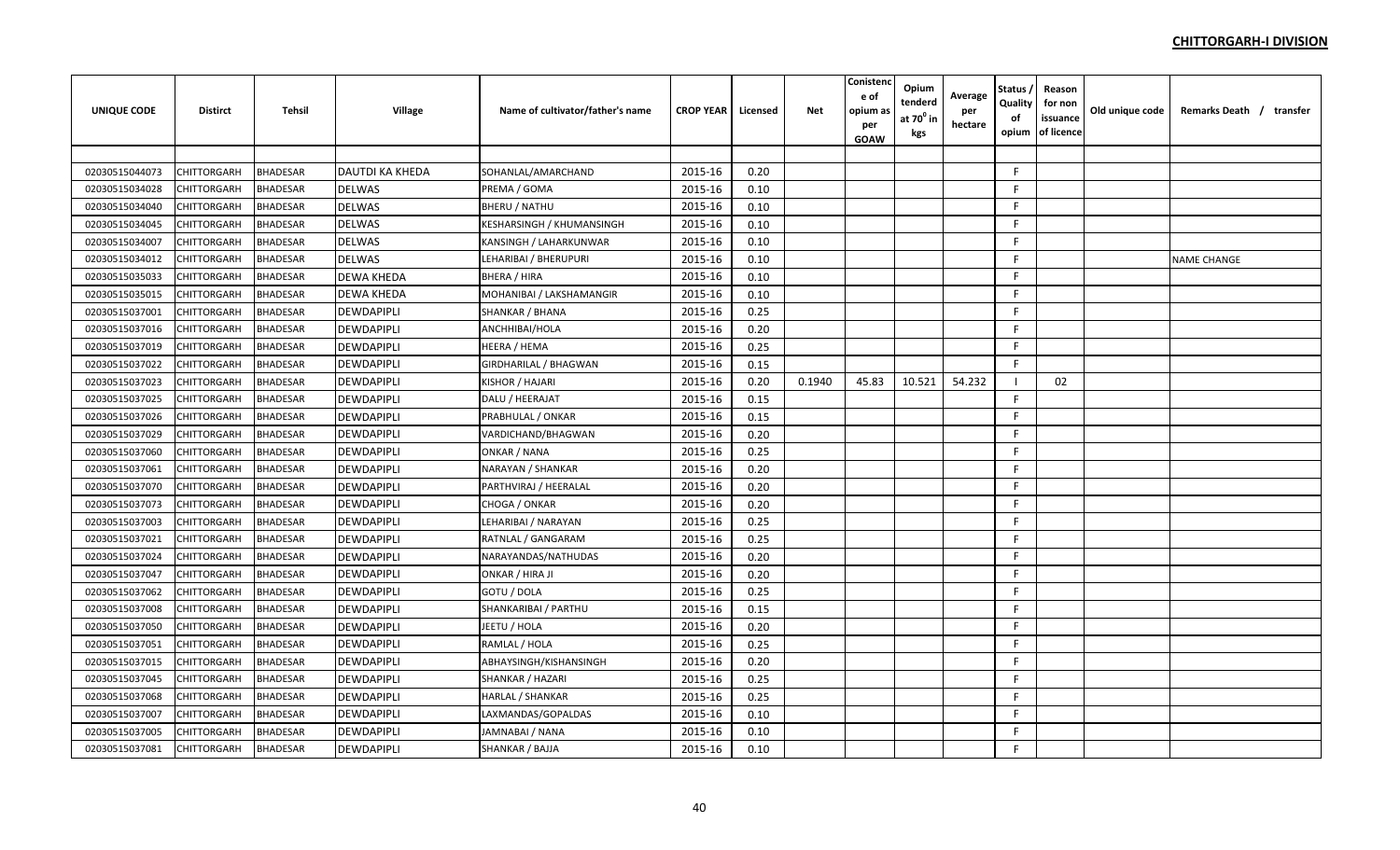| UNIQUE CODE    | <b>Distirct</b> | <b>Tehsil</b>   | Village                                            | Name of cultivator/father's name  | <b>CROP YEAR</b> | Licensed | <b>Net</b> | Conisten<br>e of<br>opium as<br>per<br>GOAW | Opium<br>tenderd<br>at 70º in<br>kgs | Average<br>per<br>hectare | Status ,<br>Quality<br>οf<br>opium | Reason<br>for non<br>issuance<br>of licence | Old unique code | Remarks Death / transfer |
|----------------|-----------------|-----------------|----------------------------------------------------|-----------------------------------|------------------|----------|------------|---------------------------------------------|--------------------------------------|---------------------------|------------------------------------|---------------------------------------------|-----------------|--------------------------|
|                |                 |                 |                                                    |                                   |                  |          |            |                                             |                                      |                           |                                    |                                             |                 |                          |
| 02030515037017 | CHITTORGARH     | <b>BHADESAR</b> | <b>DEWDAPIPLI</b>                                  | AMARCHAND / GOTU                  | 2015-16          | 0.10     |            |                                             |                                      |                           | F                                  |                                             |                 |                          |
| 02030515037058 | CHITTORGARH     | <b>BHADESAR</b> | <b>DEWDAPIPLI</b>                                  | UDAIRAM / KALU                    | 2015-16          | 0.10     |            |                                             |                                      |                           | F.                                 |                                             |                 |                          |
| 02030515039034 | CHITTORGARH     | BHADESAR        | <b>DHANET TOKRIA</b>                               | <b>ONKARGHIR / LALGHIR</b>        | 2015-16          | 0.10     |            |                                             |                                      |                           | F.                                 |                                             |                 |                          |
| 02030515039004 | CHITTORGARH     | <b>BHADESAR</b> | <b>DHANET TOKRIA</b>                               | SUNDERBAI/UDAYLAL                 | 2015-16          | 0.20     |            |                                             |                                      |                           | F                                  |                                             |                 |                          |
| 02030515039010 | CHITTORGARH     | <b>BHADESAR</b> | <b>DHANET TOKRIA</b>                               | UDAYLAL/GOTU                      | 2015-16          | 0.10     |            |                                             |                                      |                           | F                                  |                                             |                 |                          |
| 02030515039032 | CHITTORGARH     | <b>BHADESAR</b> | <b>DHANET TOKRIA</b>                               | MATHURALAL / SHOLAL               | 2015-16          | 0.25     |            |                                             |                                      |                           | F                                  |                                             |                 |                          |
| 02030515039017 | CHITTORGARH     | BHADESAR        | <b>DHANET TOKRIA</b>                               | SORAMBAI/NANALAL                  | 2015-16          | 0.10     |            |                                             |                                      |                           | F                                  |                                             |                 |                          |
| 02030515039007 | CHITTORGARH     | <b>BHADESAR</b> | <b>DHANET TOKRIA</b>                               | NANDLAL / GHOKALSHARMA            | 2015-16          | 0.10     |            |                                             |                                      |                           | F                                  |                                             |                 |                          |
| 02030515039016 | CHITTORGARH     | <b>BHADESAR</b> | <b>DHANET TOKRIA</b>                               | RAMESHWARGIR / SHANKARGIR         | 2015-16          | 0.10     |            |                                             |                                      |                           | F                                  |                                             |                 | <b>NAME CHANGE</b>       |
| 02030515039031 | CHITTORGARH     | <b>BHADESAR</b> | <b>DHANET TOKRIA</b>                               | KESARBAI/BHAGCHAND                | 2015-16          | 0.10     |            |                                             |                                      |                           | F                                  |                                             |                 |                          |
| 02030515041019 | CHITTORGARH     | BHADESAR        | <b>DHAROL</b>                                      | TAMUBAI / VENIRAM                 | 2015-16          | 0.10     |            |                                             |                                      |                           | F                                  |                                             |                 |                          |
| 02030515040006 | CHITTORGARH     | <b>BHADESAR</b> | DHIRJI KA KHEDA                                    | CHAGANLAL/NARAYAN                 | 2015-16          | 0.10     |            |                                             |                                      |                           | F                                  |                                             | 02030515031069  | <b>TRANSFER</b>          |
| 02030515046009 | CHITTORGARH     | <b>BHADESAR</b> | DURJAN SINGH JI KA KHEDA BHOPALSINGH / KESHARSINGH |                                   | 2015-16          | 0.10     |            |                                             |                                      |                           | F                                  |                                             | 02030515092078  | TRANSFER                 |
| 02030515100003 | CHITTORGARH     | <b>BHADESAR</b> | <b>FALASIYA</b>                                    | UDAILAL / BARDA                   | 2015-16          | 0.10     |            |                                             |                                      |                           | F.                                 |                                             | 0203051501005:  | <b>TRANSFER</b>          |
| 02030515047022 | CHITTORGARH     | <b>BHADESAR</b> | <b>FATEHPURA</b>                                   | LAXMAN / DOLLA                    | 2015-16          | 0.25     |            |                                             |                                      |                           | F                                  |                                             |                 |                          |
| 02030515047013 | CHITTORGARH     | <b>BHADESAR</b> | <b>FATEHPURA</b>                                   | KALU/CHUNNILAL                    | 2015-16          | 0.25     |            |                                             |                                      |                           | F.                                 |                                             |                 |                          |
| 02030515047005 | CHITTORGARH     | <b>BHADESAR</b> | <b>FATEHPURA</b>                                   | MANGANIRAM/SHANKAR                | 2015-16          | 0.25     |            |                                             |                                      |                           | F.                                 |                                             |                 |                          |
| 02030515047003 | CHITTORGARH     | BHADESAR        | <b>FATEHPURA</b>                                   | BHERA / DEVA                      | 2015-16          | 0.20     |            |                                             |                                      |                           | F                                  |                                             |                 |                          |
| 02030515047021 | CHITTORGARH     | <b>BHADESAR</b> | <b>FATEHPURA</b>                                   | MANGNIRAM/HIRALAL                 | 2015-16          | 0.20     |            |                                             |                                      |                           | F                                  |                                             | 02030515075080  | <b>TRANSFER</b>          |
| 02030515047001 | CHITTORGARH     | <b>BHADESAR</b> | <b>FATEHPURA</b>                                   | DEVA / NAWALA                     | 2015-16          | 0.10     |            |                                             |                                      |                           | F                                  |                                             |                 |                          |
| 02030515047008 | CHITTORGARH     | <b>BHADESAR</b> | <b>FATEHPURA</b>                                   | JITMAL / DLICHANDJAT              | 2015-16          | 0.10     |            |                                             |                                      |                           | F.                                 |                                             |                 |                          |
| 02030515048012 | CHITTORGARH     | BHADESAR        | <b>GANTHEDI</b>                                    | CHATARBHUJ / RAMCHANDRA           | 2015-16          | 0.20     | 0.1997     | 51.96                                       | 11.943                               | 59.805                    |                                    | 02                                          |                 |                          |
| 02030515048050 | CHITTORGARH     | <b>BHADESAR</b> | <b>GANTHEDI</b>                                    | AMARSINGH/AMANSINGH               | 2015-16          | 0.25     |            |                                             |                                      |                           | F                                  |                                             |                 |                          |
| 02030515048082 | CHITTORGARH     | <b>BHADESAR</b> | <b>GANTHEDI</b>                                    | SAJJANSINGH / GIRWARSINGH         | 2015-16          | 0.25     | 0.2487     | 54.24                                       | 14.653                               | 58.918                    | - 1                                | 02                                          |                 |                          |
| 02030515048007 | CHITTORGARH     | <b>BHADESAR</b> | <b>GANTHEDI</b>                                    | SOHANSING / PADAMSINGH / SANGARIB | 2015-16          | 0.25     | 0.2374     | 55.43                                       | 15.077                               | 63.509                    | - 1                                | 02                                          |                 |                          |
| 02030515048065 | CHITTORGARH     | <b>BHADESAR</b> | <b>GANTHEDI</b>                                    | RODASINGH / DALPATSINGH           | 2015-16          | 0.10     | 0.1004     | 69.44                                       | 7.847                                | 78.157                    | G                                  |                                             |                 |                          |
| 02030515048002 | CHITTORGARH     | <b>BHADESAR</b> | <b>GANTHEDI</b>                                    | RAMSINGH / TARASINGH              | 2015-16          | 0.10     | 0.1000     | 52.70                                       | 5.624                                | 56.240                    | G                                  |                                             |                 |                          |
| 02030515048031 | CHITTORGARH     | <b>BHADESAR</b> | <b>GANTHEDI</b>                                    | RATANSINGH / GIRWARSINGH          | 2015-16          | 0.20     | 0.1946     | 53.77                                       | 10.954                               | 56.290                    | -1                                 | 02                                          |                 |                          |
| 02030515048032 | CHITTORGARH     | <b>BHADESAR</b> | <b>GANTHEDI</b>                                    | <b>BABULAL/ HEMRAJ</b>            | 2015-16          | 0.10     |            |                                             |                                      |                           | F.                                 |                                             |                 |                          |
| 02030515048003 | CHITTORGARH     | BHADESAR        | <b>GANTHEDI</b>                                    | NARAYANIBAI / MOTI                | 2015-16          | 0.15     |            |                                             |                                      |                           | F.                                 |                                             |                 |                          |
| 02030515048008 | CHITTORGARH     | <b>BHADESAR</b> | <b>GANTHEDI</b>                                    | DEVISINGH / GIRWARSINGH           | 2015-16          | 0.25     | 0.2522     | 53.52                                       | 14.726                               | 58.390                    |                                    | 02                                          |                 |                          |
| 02030515048094 | CHITTORGARH     | <b>BHADESAR</b> | <b>GANTHEDI</b>                                    | VIJAYSINGH / MOHANSINGH           | 2015-16          | 0.20     |            |                                             |                                      |                           | F.                                 |                                             |                 |                          |
| 02030515048103 | CHITTORGARH     | <b>BHADESAR</b> | <b>GANTHEDI</b>                                    | DALCHAND/DOLA                     | 2015-16          | 0.25     | 0.1008     | 56.96                                       | 6.038                                | 59.901                    | G                                  |                                             |                 |                          |
| 02030515048066 | CHITTORGARH     | <b>BHADESAR</b> | <b>GANTHEDI</b>                                    | KISHANSINGH / BHURASINGH          | 2015-16          | 0.20     | 0.1912     | 55.20                                       | 12.388                               | 64.791                    |                                    | 02                                          |                 |                          |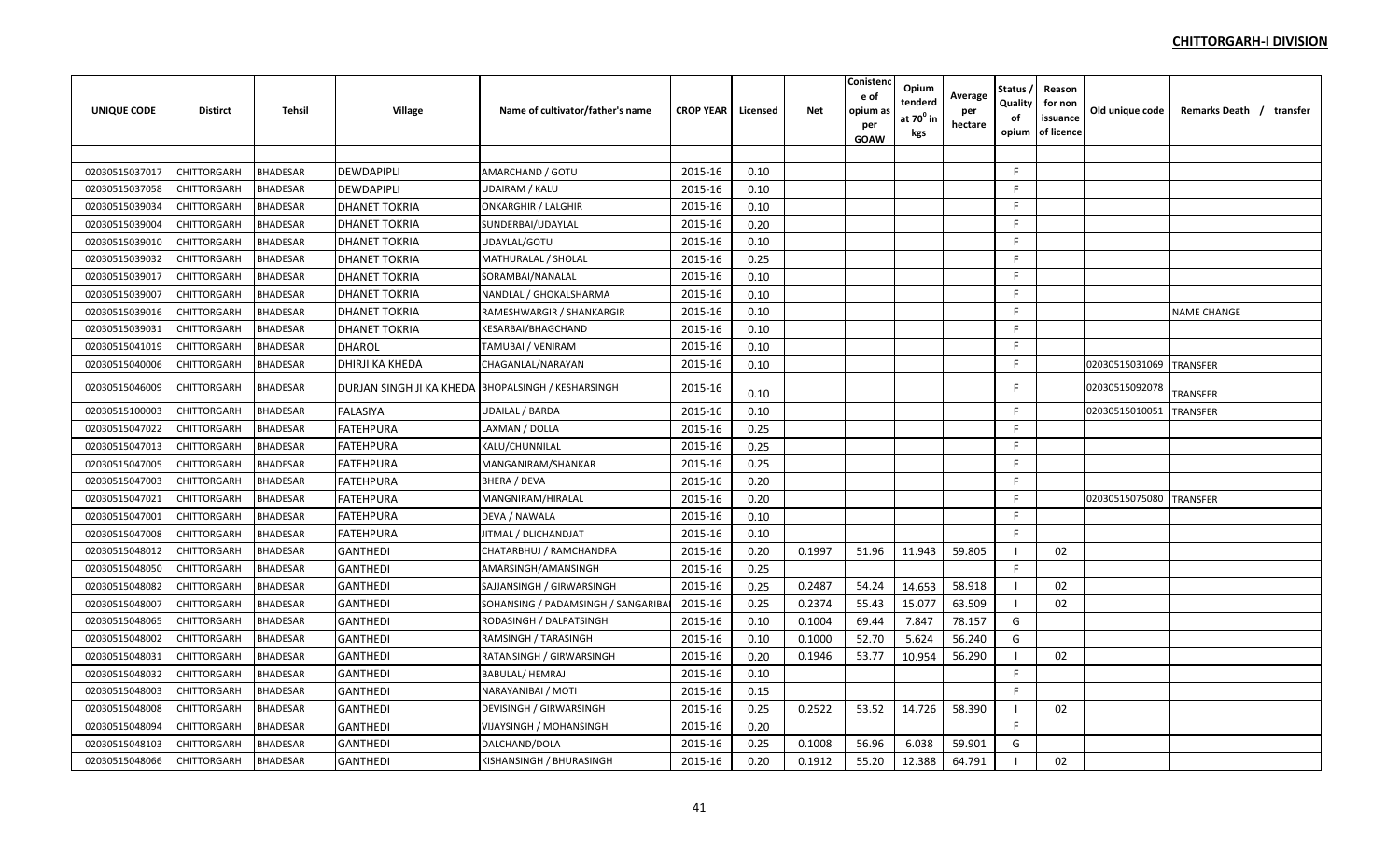| <b>UNIQUE CODE</b> | <b>Distirct</b>    | <b>Tehsil</b>   | Village              | Name of cultivator/father's name | <b>CROP YEAR</b> | Licensed | Net    | Conistend<br>e of<br>opium a:<br>per<br>GOAW | Opium<br>tenderd<br>at $70^0$ in<br>kgs | Average<br>per<br>hectare | <b>Status</b><br>Quality<br>of<br>opium | Reason<br>for non<br>issuance<br>of licence | Old unique code | Remarks Death / transfer |
|--------------------|--------------------|-----------------|----------------------|----------------------------------|------------------|----------|--------|----------------------------------------------|-----------------------------------------|---------------------------|-----------------------------------------|---------------------------------------------|-----------------|--------------------------|
|                    |                    |                 |                      |                                  |                  |          |        |                                              |                                         |                           |                                         |                                             |                 |                          |
| 02030515048105     | CHITTORGARH        | <b>BHADESAR</b> | <b>GANTHEDI</b>      | SHAMBHUSINGH / OUNKARSINGH       | 2015-16          | 0.20     |        |                                              |                                         |                           | F.                                      |                                             |                 |                          |
| 02030515048018     | CHITTORGARH        | <b>BHADESAR</b> | <b>GANTHEDI</b>      | <b>SHRIDAS / KISHANDAS</b>       | 2015-16          | 0.10     |        |                                              |                                         |                           | F.                                      |                                             |                 |                          |
| 02030515048061     | <b>CHITTORGARH</b> | <b>BHADESAR</b> | <b>GANTHEDI</b>      | <b>SHANKAR / CHUNNILAL</b>       | 2015-16          | 0.10     |        |                                              |                                         |                           | F.                                      |                                             |                 |                          |
| 02030515048015     | CHITTORGARH        | <b>BHADESAR</b> | <b>GANTHEDI</b>      | GAMERSINGH / BHAGAWANSINGH       | 2015-16          | 0.10     |        |                                              |                                         |                           | F.                                      |                                             |                 |                          |
| 02030515048083     | <b>CHITTORGARH</b> | <b>BHADESAR</b> | <b>GANTHEDI</b>      | <b>BALUSINGH / JAYSINGH</b>      | 2015-16          | 0.10     |        |                                              |                                         |                           | F.                                      |                                             |                 |                          |
| 02030515050010     | <b>CHITTORGARH</b> | <b>BHADESAR</b> | <b>GHATI</b>         | <b>MANGILAL / SHORAM</b>         | 2015-16          | 0.20     |        |                                              |                                         |                           | F.                                      |                                             |                 |                          |
| 02030515050002     | CHITTORGARH        | <b>BHADESAR</b> | <b>GHATI</b>         | SHANKAR / HIRA                   | 2015-16          | 0.25     |        |                                              |                                         |                           | F.                                      |                                             |                 |                          |
| 02030515050003     | <b>CHITTORGARH</b> | <b>BHADESAR</b> | <b>GHATI</b>         | HARIKISHAN/SHORAM                | 2015-16          | 0.20     |        |                                              |                                         |                           | F.                                      |                                             |                 |                          |
| 02030515050009     | CHITTORGARH        | <b>BHADESAR</b> | <b>GHATI</b>         | ONKARLAL / SHORAM                | 2015-16          | 0.20     |        |                                              |                                         |                           | F.                                      |                                             |                 |                          |
| 02030515052027     | CHITTORGARH        | <b>BHADESAR</b> | <b>GOPI KA KHEDA</b> | GEETA/UDAILAL                    | 2015-16          | 0.10     |        |                                              |                                         |                           | F.                                      |                                             |                 |                          |
| 02030515052002     | CHITTORGARH        | <b>BHADESAR</b> | <b>GOPI KA KHEDA</b> | <b>BARDICHAND / SHANKARLAL</b>   | 2015-16          | 0.10     |        |                                              |                                         |                           | F.                                      |                                             |                 |                          |
| 02030515052035     | <b>CHITTORGARH</b> | <b>BHADESAR</b> | <b>GOPI KA KHEDA</b> | KALU/JODHA                       | 2015-16          | 0.10     |        |                                              |                                         |                           | F                                       |                                             |                 |                          |
| 02030515052022     | CHITTORGARH        | <b>BHADESAR</b> | <b>GOPI KA KHEDA</b> | CHUNNIBAI / KALU                 | 2015-16          | 0.20     |        |                                              |                                         |                           | F.                                      |                                             |                 |                          |
| 02030515056002     | <b>CHITTORGARH</b> | <b>BHADESAR</b> | <b>HAJYAKHEDI</b>    | <b>BALU / NETRAM</b>             | 2015-16          | 0.25     | 0.2456 | 53.62                                        | 13.267                                  | 54.019                    | - 1                                     | 02                                          |                 |                          |
| 02030515056008     | CHITTORGARH        | <b>BHADESAR</b> | HAJYAKHEDI           | HIRALAL / RATNA                  | 2015-16          | 0.10     | 0.0495 | 58.64                                        | 2.890                                   | 58.384                    | G                                       |                                             |                 |                          |
| 02030515056023     | <b>CHITTORGARH</b> | <b>BHADESAR</b> | <b>HAJYAKHEDI</b>    | <b>GANGADEVI / BHOLU</b>         | 2015-16          | 0.15     | 0.1515 | 60.78                                        | 9.030                                   | 59.604                    | G                                       |                                             |                 |                          |
| 02030515056010     | <b>CHITTORGARH</b> | <b>BHADESAR</b> | HAJYAKHEDI           | CHATURBHUJ/KISHANA               | 2015-16          | 0.25     |        |                                              |                                         |                           | F.                                      |                                             |                 |                          |
| 02030515057006     | <b>CHITTORGARH</b> | <b>BHADESAR</b> | <b>HASMATGANJ</b>    | RATAN / HARLAL                   | 2015-16          | 0.20     |        |                                              |                                         |                           | F.                                      |                                             |                 |                          |
| 02030515057007     | <b>CHITTORGARH</b> | <b>BHADESAR</b> | <b>HASMATGANJ</b>    | SOHANLAL/LALU                    | 2015-16          | 0.20     |        |                                              |                                         |                           | F.                                      |                                             |                 |                          |
| 02030515057008     | <b>CHITTORGARH</b> | <b>BHADESAR</b> | HASMATGANJ           | KISHNIBAI/BHAWARLAL              | 2015-16          | 0.20     |        |                                              |                                         |                           | F.                                      |                                             |                 |                          |
| 02030515057013     | CHITTORGARH        | <b>BHADESAR</b> | HASMATGANJ           | <b>BALURAM/PYARA</b>             | 2015-16          | 0.20     |        |                                              |                                         |                           | F                                       |                                             |                 |                          |
| 02030515057016     | <b>CHITTORGARH</b> | <b>BHADESAR</b> | <b>HASMATGANJ</b>    | BHANWARLAL/NATHU                 | 2015-16          | 0.20     |        |                                              |                                         |                           | F.                                      |                                             |                 |                          |
| 02030515057017     | <b>CHITTORGARH</b> | <b>BHADESAR</b> | HASMATGANJ           | <b>BHURALAL / MOTI</b>           | 2015-16          | 0.15     |        |                                              |                                         |                           | F.                                      |                                             |                 |                          |
| 02030515057021     | <b>CHITTORGARH</b> | <b>BHADESAR</b> | <b>HASMATGANJ</b>    | DHANRAJ / NATHU                  | 2015-16          | 0.20     |        |                                              |                                         |                           | F.                                      |                                             |                 |                          |
| 02030515057024     | <b>CHITTORGARH</b> | <b>BHADESAR</b> | <b>HASMATGANJ</b>    | NANDLAL / RATANLAL               | 2015-16          | 0.20     |        |                                              |                                         |                           | F                                       |                                             |                 |                          |
| 02030515057001     | <b>CHITTORGARH</b> | <b>BHADESAR</b> | <b>HASMATGANJ</b>    | <b>BHERULAL / NARAYAN</b>        | 2015-16          | 0.25     |        |                                              |                                         |                           | F.                                      |                                             |                 |                          |
| 02030515057011     | <b>CHITTORGARH</b> | <b>BHADESAR</b> | <b>HASMATGANJ</b>    | RUKMANIBAI/NATHULAL              | 2015-16          | 0.10     |        |                                              |                                         |                           | F.                                      |                                             |                 |                          |
| 02030515057003     | <b>CHITTORGARH</b> | <b>BHADESAR</b> | <b>HASMATGANJ</b>    | MATHURALAL / KHURAJ              | 2015-16          | 0.20     |        |                                              |                                         |                           | F.                                      |                                             |                 |                          |
| 02030515060049     | <b>CHITTORGARH</b> | <b>BHADESAR</b> | <b>HODA</b>          | <b>OGARH / VARDA</b>             | 2015-16          | 0.20     |        |                                              |                                         |                           | F.                                      |                                             |                 |                          |
| 02030515060062     | CHITTORGARH        | <b>BHADESAR</b> | <b>HODA</b>          | KESHURAM / KALU                  | 2015-16          | 0.10     |        |                                              |                                         |                           | F.                                      |                                             |                 |                          |
| 02030515060030     | <b>CHITTORGARH</b> | <b>BHADESAR</b> | <b>HODA</b>          | HIRALAL / NARAYAN                | 2015-16          | 0.10     |        |                                              |                                         |                           | F.                                      |                                             |                 |                          |
| 02030515060064     | CHITTORGARH        | <b>BHADESAR</b> | <b>HODA</b>          | DHANRAJ / NARAYAN                | 2015-16          | 0.10     |        |                                              |                                         |                           | F.                                      |                                             |                 |                          |
| 02030515060022     | CHITTORGARH        | <b>BHADESAR</b> | <b>HODA</b>          | <b>BHAGWANIBAI/GOPI</b>          | 2015-16          | 0.10     |        |                                              |                                         |                           | F.                                      |                                             |                 |                          |
| 02030515061007     | <b>CHITTORGARH</b> | <b>BHADESAR</b> | <b>JAWANPURA</b>     | HANGAMIBAI/HOLA                  | 2015-16          | 0.15     |        |                                              |                                         |                           | F                                       |                                             |                 |                          |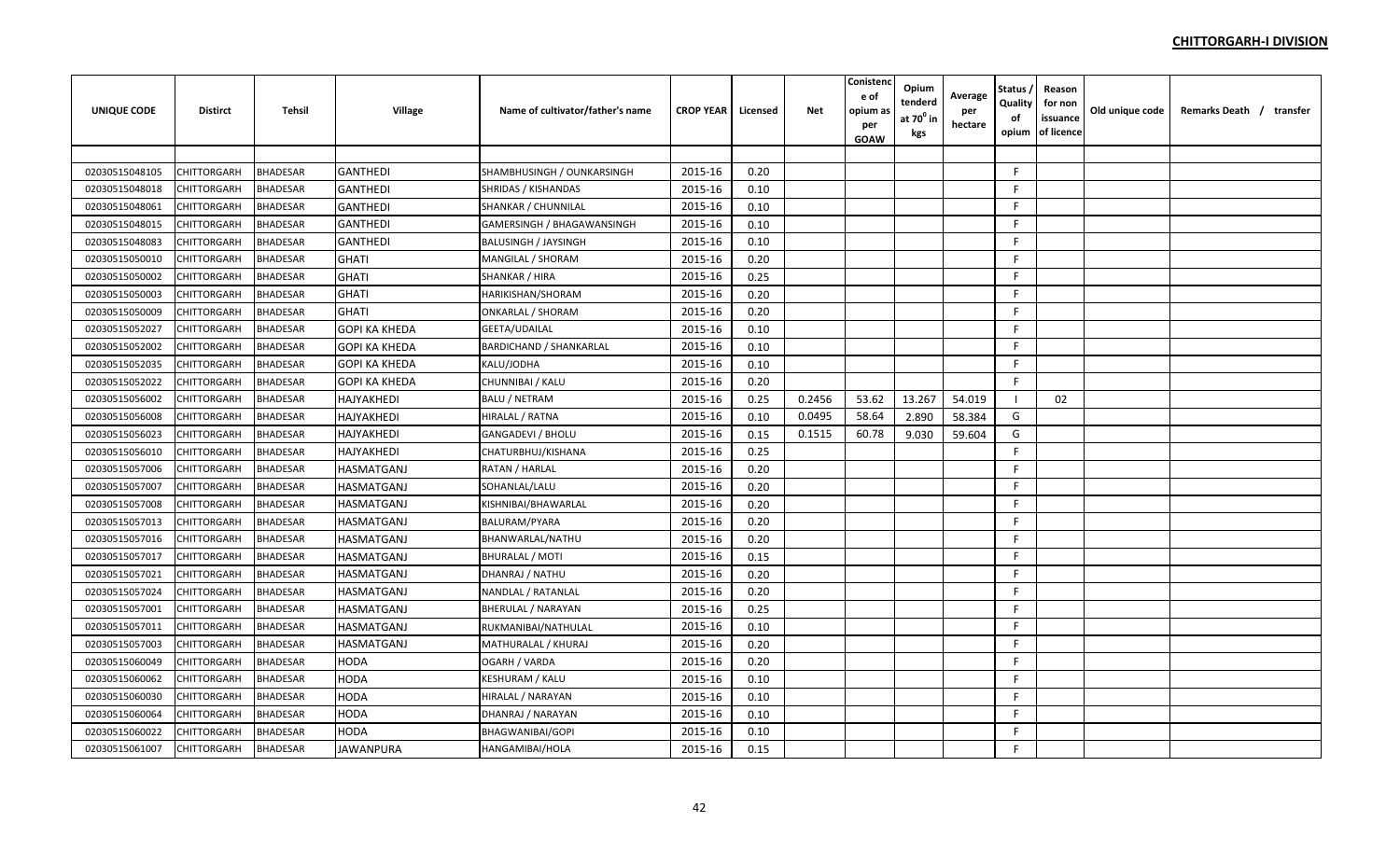| UNIQUE CODE    | <b>Distirct</b>    | Tehsil          | Village             | Name of cultivator/father's name | <b>CROP YEAR</b> | Licensed | Net    | Conistenc<br>e of<br>opium as<br>per<br><b>GOAW</b> | Opium<br>tenderd<br>at $70^0$ in<br>kgs | Average<br>per<br>hectare | Status ,<br>Quality<br>of<br>opium | Reason<br>for non<br>issuance<br>of licence | Old unique code | Remarks Death / transfer |
|----------------|--------------------|-----------------|---------------------|----------------------------------|------------------|----------|--------|-----------------------------------------------------|-----------------------------------------|---------------------------|------------------------------------|---------------------------------------------|-----------------|--------------------------|
|                |                    |                 |                     |                                  |                  |          |        |                                                     |                                         |                           |                                    |                                             |                 |                          |
| 02030515061010 | CHITTORGARH        | <b>BHADESAR</b> | <b>JAWANPURA</b>    | SUNDARBAI/BHERULAL               | 2015-16          | 0.20     |        |                                                     |                                         |                           | F.                                 |                                             |                 |                          |
| 02030515061012 | CHITTORGARH        | <b>BHADESAR</b> | <b>JAWANPURA</b>    | NANDA / RAMA                     | 2015-16          | 0.15     |        |                                                     |                                         |                           | F                                  |                                             |                 |                          |
| 02030515061013 | CHITTORGARH        | <b>BHADESAR</b> | <b>JAWANPURA</b>    | <b>BHAGAWAN / GOKAL</b>          | 2015-16          | 0.20     | 0.1929 | 59.48                                               | 11.752                                  | 60.923                    | G                                  |                                             |                 |                          |
| 02030515061019 | CHITTORGARH        | <b>BHADESAR</b> | <b>JAWANPURA</b>    | KISHOR / DALUJI                  | 2015-16          | 0.20     |        |                                                     |                                         |                           | F                                  |                                             |                 |                          |
| 02030515061038 | CHITTORGARH        | <b>BHADESAR</b> | <b>JAWANPURA</b>    | <b>UDIBAI / BHERA</b>            | 2015-16          | 0.20     |        |                                                     |                                         |                           | F.                                 |                                             |                 |                          |
| 02030515061035 | CHITTORGARH        | <b>BHADESAR</b> | JAWANPURA           | TULSIRAM/BHAGIRATH/PYARA         | 2015-16          | 0.10     | 0.0260 | 58.30                                               | 1.741                                   | 66.962                    | G                                  |                                             |                 |                          |
| 02030515061027 | CHITTORGARH        | <b>BHADESAR</b> | JAWANPURA           | RAMLAL / MOTI                    | 2015-16          | 0.25     |        |                                                     |                                         |                           | F                                  |                                             |                 |                          |
| 02030515061001 | CHITTORGARH        | <b>BHADESAR</b> | <b>JAWANPURA</b>    | RATAN / GEHRU / OUNKAR           | 2015-16          | 0.20     |        |                                                     |                                         |                           | E                                  |                                             |                 |                          |
| 02030515061029 | CHITTORGARH        | <b>BHADESAR</b> | <b>JAWANPURA</b>    | HANSRAJ/KISHOR                   | 2015-16          | 0.10     |        |                                                     |                                         |                           | E                                  |                                             |                 |                          |
| 02030515062003 | CHITTORGARH        | <b>BHADESAR</b> | <b>JEETAWAS</b>     | PARTAPIBAI / CHATRBUJ            | 2015-16          | 0.10     |        |                                                     |                                         |                           | F                                  |                                             |                 |                          |
| 02030515063007 | <b>CHITTORGARH</b> | <b>BHADESAR</b> | <b>JETPURA KALA</b> | NARAYANLAL / MOHAN               | 2015-16          | 0.20     | 0.0981 | 59.79                                               | 6.005                                   | 61.213                    | - 1                                | 02                                          |                 |                          |
| 02030515063005 | CHITTORGARH        | <b>BHADESAR</b> | <b>JETPURA KALA</b> | <b>UDAYRAM / RAMCHANDRA</b>      | 2015-16          | 0.25     | 0.2424 | 47.17                                               | 11.887                                  | 49.039                    | G                                  |                                             |                 |                          |
| 02030515063004 | CHITTORGARH        | <b>BHADESAR</b> | <b>JETPURA KALA</b> | JITU/GOKAL                       | 2015-16          | 0.10     |        |                                                     |                                         |                           | F                                  |                                             | 02030515068157  | <b>TRANSFER</b>          |
| 02030515064015 | CHITTORGARH        | <b>BHADESAR</b> | <b>JHADOLI</b>      | NANDLAL / SHREERAM JAT           | 2015-16          | 0.20     |        |                                                     |                                         |                           | F.                                 |                                             |                 |                          |
| 02030515064014 | CHITTORGARH        | <b>BHADESAR</b> | <b>JHADOLI</b>      | KHEMRAJ / SHREERAM               | 2015-16          | 0.25     |        |                                                     |                                         |                           | F                                  |                                             |                 |                          |
| 02030515064018 | CHITTORGARH        | <b>BHADESAR</b> | <b>JHADOLI</b>      | SHANTILAL / HIRALAL MEWADA       | 2015-16          | 0.10     |        |                                                     |                                         |                           | F                                  |                                             |                 |                          |
| 02030515064040 | CHITTORGARH        | <b>BHADESAR</b> | <b>JHADOLI</b>      | <b>GOTIBAI / BHERA</b>           | 2015-16          | 0.10     |        |                                                     |                                         |                           | F.                                 |                                             |                 | <b>NAME CHANGE</b>       |
| 02030515065019 | CHITTORGARH        | <b>BHADESAR</b> | KANNOJ              | KAMLADEVI/SURESH                 | 2015-16          | 0.10     | 0.0904 | 64.69                                               | 5.452                                   | 60.310                    | - 1                                | 02                                          |                 |                          |
| 02030515065026 | CHITTORGARH        | <b>BHADESAR</b> | KANNOJ              | ISHAK MO. / FAKIR MO.            | 2015-16          | 0.25     |        |                                                     |                                         |                           | F.                                 |                                             |                 |                          |
| 02030515065088 | CHITTORGARH        | <b>BHADESAR</b> | KANNOJ              | <b>HEMRAJ / LALU</b>             | 2015-16          | 0.25     |        |                                                     |                                         |                           | F                                  |                                             |                 |                          |
| 02030515065092 | CHITTORGARH        | <b>BHADESAR</b> | <b>KANNOJ</b>       | KISHNA / BARDA                   | 2015-16          | 0.25     |        |                                                     |                                         |                           | F.                                 |                                             |                 |                          |
| 02030515065077 | <b>CHITTORGARH</b> | <b>BHADESAR</b> | KANNOJ              | MADANLAL / GANGARAM              | 2015-16          | 0.25     | 0.1331 | 64.84                                               | 8.179                                   | 61.450                    | G                                  |                                             |                 |                          |
| 02030515065074 | <b>CHITTORGARH</b> | <b>BHADESAR</b> | KANNOJ              | RAMA / KISHNA                    | 2015-16          | 0.25     |        |                                                     |                                         |                           | F.                                 |                                             |                 |                          |
| 02030515065108 | CHITTORGARH        | <b>BHADESAR</b> | <b>KANNOJ</b>       | SANDALBAI / NAJIRKHA             | 2015-16          | 0.25     |        |                                                     |                                         |                           | F.                                 |                                             |                 |                          |
| 02030515065115 | CHITTORGARH        | <b>BHADESAR</b> | <b>KANNOJ</b>       | <b>BHANWARLAL / CHUNNILAL</b>    | 2015-16          | 0.25     |        |                                                     |                                         |                           | F                                  |                                             |                 |                          |
| 02030515065049 | CHITTORGARH        | <b>BHADESAR</b> | <b>KANNOJ</b>       | <b>KHERUN/ISMAIL</b>             | 2015-16          | 0.20     |        |                                                     |                                         |                           | F                                  |                                             |                 |                          |
| 02030515065096 | CHITTORGARH        | <b>BHADESAR</b> | <b>KANNOJ</b>       | MANGILAL / RATANLAL              | 2015-16          | 0.25     |        |                                                     |                                         |                           | E                                  |                                             |                 |                          |
| 02030515065087 | <b>CHITTORGARH</b> | <b>BHADESAR</b> | KANNOJ              | DHULIBAI/BHERA                   | 2015-16          | 0.25     |        |                                                     |                                         |                           | F.                                 |                                             |                 |                          |
| 02030515065116 | CHITTORGARH        | <b>BHADESAR</b> | KANNOJ              | CHUNNILAL / KISHANA              | 2015-16          | 0.25     |        |                                                     |                                         |                           | F.                                 |                                             |                 |                          |
| 02030515065101 | CHITTORGARH        | <b>BHADESAR</b> | KANNOJ              | DHAPUBAI / HIRA                  | 2015-16          | 0.10     |        |                                                     |                                         |                           | F.                                 |                                             |                 |                          |
| 02030515065015 | CHITTORGARH        | <b>BHADESAR</b> | KANNOJ              | NANIBAI / MANGU REGAR            | 2015-16          | 0.10     |        |                                                     |                                         |                           | F.                                 |                                             |                 |                          |
| 02030515068061 | CHITTORGARH        | <b>BHADESAR</b> | KANTHARIA - A       | DHANRAJ / SHORAM                 | 2015-16          | 0.20     | 0.1887 | 61.21                                               | 11.814                                  | 62.607                    | G                                  |                                             |                 |                          |
| 02030515068006 | CHITTORGARH        | <b>BHADESAR</b> | KANTHARIA - A       | MEGHA / DHANNA                   | 2015-16          | 0.20     |        |                                                     |                                         |                           | F.                                 |                                             |                 |                          |
| 02030515068005 | <b>CHITTORGARH</b> | <b>BHADESAR</b> | KANTHARIA - A       | HARLAL / MOTI                    | 2015-16          | 0.25     | 0.1296 | 64.74                                               | 8.990                                   | 69.367                    | G                                  |                                             |                 |                          |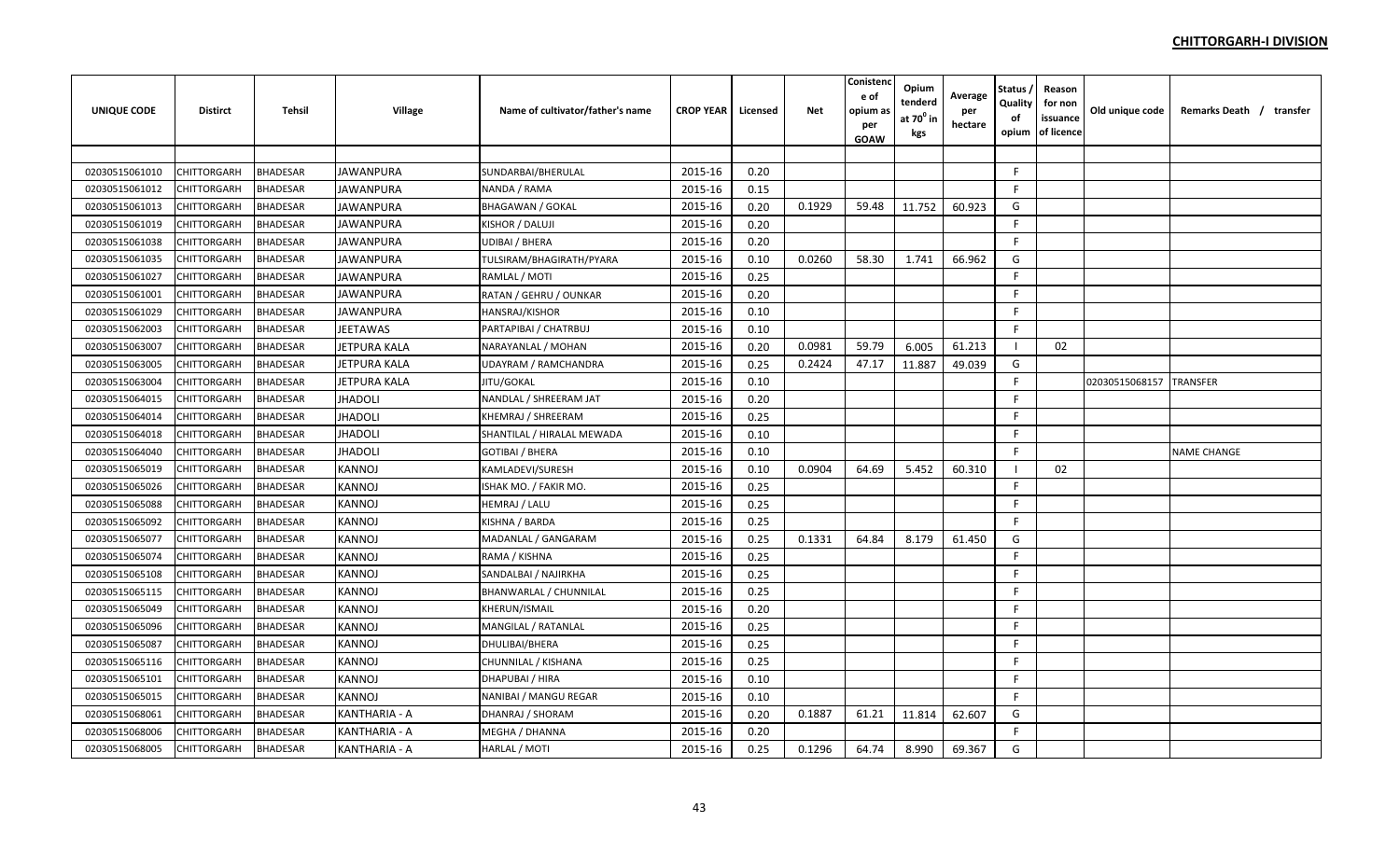| <b>UNIQUE CODE</b> | <b>Distirct</b>    | Tehsil          | Village              | Name of cultivator/father's name | <b>CROP YEAR</b> | Licensed | <b>Net</b> | Conistenc<br>e of<br>opium as<br>per<br><b>GOAW</b> | Opium<br>tenderd<br>at 70 <sup>0</sup> in<br>kgs | Average<br>per<br>hectare | Status<br>Quality<br>of<br>opium | Reason<br>for non<br>issuance<br>of licence | Old unique code | Remarks Death / transfer |
|--------------------|--------------------|-----------------|----------------------|----------------------------------|------------------|----------|------------|-----------------------------------------------------|--------------------------------------------------|---------------------------|----------------------------------|---------------------------------------------|-----------------|--------------------------|
|                    |                    |                 |                      |                                  |                  |          |            |                                                     |                                                  |                           |                                  |                                             |                 |                          |
| 02030515068015     | CHITTORGARH        | <b>BHADESAR</b> | KANTHARIA - A        | SHOBHALAL / DALCHAND             | 2015-16          | 0.25     | 0.2448     | 62.14                                               | 15.411                                           | 62.953                    | G                                |                                             |                 |                          |
| 02030515068060     | CHITTORGARH        | <b>BHADESAR</b> | KANTHARIA - A        | PYARIBAI / CHHOGALAL             | 2015-16          | 0.20     |            |                                                     |                                                  |                           | F.                               |                                             |                 |                          |
| 02030515068062     | CHITTORGARH        | <b>BHADESAR</b> | KANTHARIA - A        | KISHANLAL / MOTI                 | 2015-16          | 0.25     | 0.1485     | 65.28                                               | 10.314                                           | 69.455                    | G                                |                                             |                 |                          |
| 02030515068065     | CHITTORGARH        | <b>BHADESAR</b> | KANTHARIA - A        | GOVERDHANSINGH / LALSINGH        | 2015-16          | 0.10     | 0.0200     | 63.27                                               | 1.265                                            | 63.250                    | G                                |                                             |                 |                          |
| 02030515068068     | CHITTORGARH        | <b>BHADESAR</b> | KANTHARIA - A        | GISIBAI/GEHRU                    | 2015-16          | 0.25     | 0.2394     | 63.55                                               | 15.424                                           | 64.428                    | G                                |                                             |                 |                          |
| 02030515068058     | CHITTORGARH        | <b>BHADESAR</b> | KANTHARIA - A        | FEFKUNWAR / LALSINGH             | 2015-16          | 0.10     |            |                                                     |                                                  |                           | F                                |                                             |                 | <b>NAME CHANGE</b>       |
| 02030515068056     | CHITTORGARH        | <b>BHADESAR</b> | KANTHARIA - A        | GAHRU / BHAGAWAN                 | 2015-16          | 0.25     |            |                                                     |                                                  |                           | F.                               |                                             |                 |                          |
| 02030515068146     | CHITTORGARH        | <b>BHADESAR</b> | KANTHARIA - A        | DEVBAI/PARBHU                    | 2015-16          | 0.20     | 0.1980     | 60.85                                               | 12.135                                           | 61.288                    | G                                |                                             |                 |                          |
| 02030515068147     | CHITTORGARH        | <b>BHADESAR</b> | KANTHARIA - A        | GOPILAL/BALU                     | 2015-16          | 0.25     | 0.0918     | 68.05                                               | 6.776                                            | 73.813                    | G                                |                                             |                 |                          |
| 02030515068040     | CHITTORGARH        | <b>BHADESAR</b> | KANTHARIA - A        | HIRALAL / MADHO                  | 2015-16          | 0.20     |            |                                                     |                                                  |                           | F.                               |                                             |                 |                          |
| 02030515068044     | CHITTORGARH        | <b>BHADESAR</b> | KANTHARIA - A        | HARIRAM / KISHANA GADARIYA       | 2015-16          | 0.25     |            |                                                     |                                                  |                           | F.                               |                                             |                 |                          |
| 02030515068141     | CHITTORGARH        | <b>BHADESAR</b> | KANTHARIA - A        | KALURAM/RAMCHANDRA               | 2015-16          | 0.25     | 0.2405     | 60.33                                               | 15.022                                           | 62.462                    | G                                |                                             |                 |                          |
| 02030515068027     | CHITTORGARH        | <b>BHADESAR</b> | KANTHARIA - A        | PARAS / BHERULAL                 | 2015-16          | 0.25     |            |                                                     |                                                  |                           | E                                |                                             |                 |                          |
| 02030515068158     | CHITTORGARH        | <b>BHADESAR</b> | KANTHARIA - A        | NANDLAL/CHAMPALAL                | 2015-16          | 0.25     |            |                                                     |                                                  |                           | F                                |                                             |                 |                          |
| 02030515068007     | CHITTORGARH        | <b>BHADESAR</b> | KANTHARIA - A        | <b>GITABAI / BHAGAWAN</b>        | 2015-16          | 0.25     |            |                                                     |                                                  |                           | F                                |                                             |                 | <b>NAME CHANGE</b>       |
| 02030515068050     | CHITTORGARH        | <b>BHADESAR</b> | KANTHARIA - A        | <b>BALURAM / CHHOGA</b>          | 2015-16          | 0.20     | 0.1469     | 61.48                                               | 9.327                                            | 63.492                    | G                                |                                             |                 |                          |
| 02030515068057     | <b>CHITTORGARH</b> | <b>BHADESAR</b> | KANTHARIA - A        | DHANNIBAI/CHOGA                  | 2015-16          | 0.20     | 0.1972     | 59.50                                               | 11.994                                           | 60.822                    | G                                |                                             |                 |                          |
| 02030515068067     | CHITTORGARH        | <b>BHADESAR</b> | KANTHARIA - A        | CHAMPALAL / DHANNA               | 2015-16          | 0.10     | 0.0420     | 63.69                                               | 2.848                                            | 67.810                    | G                                |                                             |                 |                          |
| 02030515068149     | CHITTORGARH        | <b>BHADESAR</b> | KANTHARIA - A        | MADAN / LEHRU                    | 2015-16          | 0.25     | 0.0760     | 59.64                                               | 4.660                                            | 61.316                    | G                                |                                             |                 |                          |
| 02030515068151     | CHITTORGARH        | <b>BHADESAR</b> | KANTHARIA - A        | MIYACHAND/BHIMA                  | 2015-16          | 0.25     |            |                                                     |                                                  |                           | E                                |                                             |                 |                          |
| 02030515068152     | CHITTORGARH        | <b>BHADESAR</b> | KANTHARIA - A        | JAKIRHUSEN / CHANDMO.            | 2015-16          | 0.20     |            |                                                     |                                                  |                           | F                                |                                             |                 |                          |
| 02030515068153     | CHITTORGARH        | <b>BHADESAR</b> | KANTHARIA - A        | GITA / AMERCHAND                 | 2015-16          | 0.15     | 0.1464     | 60.27                                               | 9.152                                            | 62.514                    | G                                |                                             |                 |                          |
| 02030515068107     | CHITTORGARH        | <b>BHADESAR</b> | <b>KANTHARIA - B</b> | NARWARSINGH / ONKARSINGH         | 2015-16          | 0.25     |            |                                                     |                                                  |                           | F.                               |                                             |                 |                          |
| 02030515068090     | CHITTORGARH        | <b>BHADESAR</b> | <b>KANTHARIA - B</b> | KANHAIYALAL / DHANNAJI           | 2015-16          | 0.25     |            |                                                     |                                                  |                           | F.                               |                                             |                 |                          |
| 02030515068132     | CHITTORGARH        | <b>BHADESAR</b> | KANTHARIA - B        | <b>BADUSINGH / FATEHSINGH</b>    | 2015-16          | 0.20     |            |                                                     |                                                  |                           | F                                |                                             |                 |                          |
| 02030515068136     | CHITTORGARH        | <b>BHADESAR</b> | KANTHARIA - B        | <b>BHERU / GOKAL</b>             | 2015-16          | 0.25     |            |                                                     |                                                  |                           | F                                |                                             |                 |                          |
| 02030515068080     | CHITTORGARH        | <b>BHADESAR</b> | KANTHARIA - B        | JITU / KALLU                     | 2015-16          | 0.20     |            |                                                     |                                                  |                           | F                                |                                             |                 |                          |
| 02030515068100     | CHITTORGARH        | <b>BHADESAR</b> | KANTHARIA - B        | <b>BHAGWANLAL / GOKAL</b>        | 2015-16          | 0.25     |            |                                                     |                                                  |                           | F.                               |                                             |                 |                          |
| 02030515068104     | <b>CHITTORGARH</b> | <b>BHADESAR</b> | <b>KANTHARIA - B</b> | FATEHKUNWAR/BHERSINGH            | 2015-16          | 0.10     |            |                                                     |                                                  |                           | F.                               |                                             |                 |                          |
| 02030515068115     | CHITTORGARH        | <b>BHADESAR</b> | KANTHARIA - B        | LEHRU / GOPI                     | 2015-16          | 0.20     | 0.2000     | 55.42                                               | 11.512                                           | 57.560                    | G                                |                                             |                 |                          |
| 02030515068127     | <b>CHITTORGARH</b> | <b>BHADESAR</b> | KANTHARIA - B        | <b>BALU / CHAMPA</b>             | 2015-16          | 0.20     | 0.0912     | 65.17                                               | 6.163                                            | 67.577                    | G                                |                                             |                 |                          |
| 02030515068129     | CHITTORGARH        | <b>BHADESAR</b> | KANTHARIA - B        | HANSRAJ / HAZAARI                | 2015-16          | 0.25     |            |                                                     |                                                  |                           | F.                               |                                             |                 |                          |
| 02030515068110     | CHITTORGARH        | <b>BHADESAR</b> | <b>KANTHARIA - B</b> | MUBARIK / AZIZ MD                | 2015-16          | 0.20     |            |                                                     |                                                  |                           | F                                |                                             |                 |                          |
| 02030515068079     | <b>CHITTORGARH</b> | <b>BHADESAR</b> | <b>KANTHARIA - B</b> | <b>BADRI/CHHOGA</b>              | 2015-16          | 0.20     |            |                                                     |                                                  |                           | F                                |                                             |                 |                          |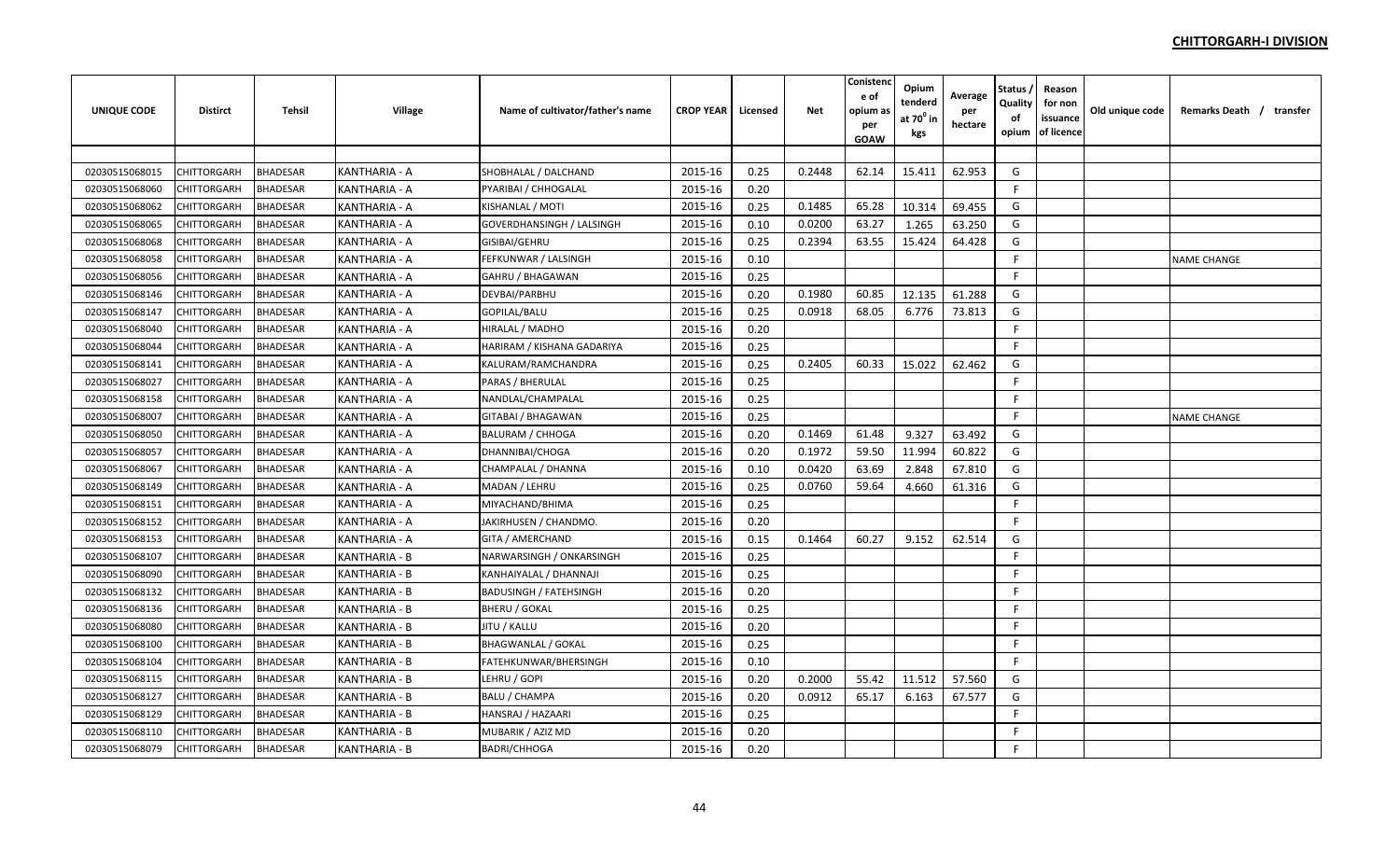| <b>UNIQUE CODE</b> | <b>Distirct</b>    | Tehsil          | Village                    | Name of cultivator/father's name | <b>CROP YEAR</b> | Licensed | <b>Net</b> | Conistenc<br>e of<br>opium as<br>per<br>GOAW | Opium<br>tenderd<br>at 70 <sup>0</sup> in<br>kgs | Average<br>per<br>hectare | Status<br>Quality<br>of<br>opium | Reason<br>for non<br>issuance<br>of licence | Old unique code | Remarks Death / transfer |
|--------------------|--------------------|-----------------|----------------------------|----------------------------------|------------------|----------|------------|----------------------------------------------|--------------------------------------------------|---------------------------|----------------------------------|---------------------------------------------|-----------------|--------------------------|
|                    |                    |                 |                            |                                  |                  |          |            |                                              |                                                  |                           |                                  |                                             |                 |                          |
| 02030515068082     | CHITTORGARH        | <b>BHADESAR</b> | KANTHARIA - B              | JITU/BHAGWAN                     | 2015-16          | 0.20     |            |                                              |                                                  |                           | F.                               |                                             |                 |                          |
| 02030515068133     | CHITTORGARH        | <b>BHADESAR</b> | KANTHARIA - B              | SHANKARSINGH / MADANSINGH        | 2015-16          | 0.20     |            |                                              |                                                  |                           | F.                               |                                             |                 |                          |
| 02030515068140     | <b>CHITTORGARH</b> | <b>BHADESAR</b> | <b>KANTHARIA - B</b>       | MEGHRAJ/LEAHRU                   | 2015-16          | 0.20     |            |                                              |                                                  |                           | F.                               |                                             |                 |                          |
| 02030515068089     | CHITTORGARH        | <b>BHADESAR</b> | <b>KANTHARIA - B</b>       | RAMCHANDRA / JITU                | 2015-16          | 0.20     |            |                                              |                                                  |                           | -F                               |                                             |                 |                          |
| 02030515068084     | CHITTORGARH        | <b>BHADESAR</b> | KANTHARIA - B              | HANSRAJ / CHAMPALAL              | 2015-16          | 0.20     | 0.0900     | 59.27                                        | 5.453                                            | 60.589                    | G                                |                                             |                 |                          |
| 02030515068120     | CHITTORGARH        | <b>BHADESAR</b> | <b>KANTHARIA - B</b>       | ANCHIBAI / PRABHULAL             | 2015-16          | 0.20     | 0.2000     | 63.49                                        | 12.635                                           | 63.175                    | G                                |                                             |                 |                          |
| 02030515068083     | CHITTORGARH        | <b>BHADESAR</b> | KANTHARIA - B              | LEHRULAL / CHAMPALAL             | 2015-16          | 0.25     |            |                                              |                                                  |                           | F.                               |                                             |                 |                          |
| 02030515068086     | CHITTORGARH        | <b>BHADESAR</b> | <b>KANTHARIA - B</b>       | <b>BHERU / PARTHU</b>            | 2015-16          | 0.20     | 0.1976     | 64.46                                        | 12.643                                           | 63.983                    | G                                |                                             |                 |                          |
| 02030515068085     | CHITTORGARH        | <b>BHADESAR</b> | KANTHARIA - B              | <b>TULSIBAI / CHOGA</b>          | 2015-16          | 0.20     |            |                                              |                                                  |                           | E                                |                                             |                 |                          |
| 02030515068155     | CHITTORGARH        | <b>BHADESAR</b> | KANTHARIA - B              | RATANLAL/LAXMAN                  | 2015-16          | 0.20     |            |                                              |                                                  |                           | F                                |                                             |                 |                          |
| 02030515068156     | CHITTORGARH        | <b>BHADESAR</b> | KANTHARIA - B              | SITARAM/AMERCHAND                | 2015-16          | 0.20     | 0.1510     | 56.90                                        | 8.624                                            | 57.113                    | G                                |                                             |                 |                          |
| 02030515071001     | <b>CHITTORGARH</b> | <b>BHADESAR</b> | <b>KASYA KHURD</b>         | KALU / CHAMPA                    | 2015-16          | 0.10     |            |                                              |                                                  |                           | F                                |                                             |                 |                          |
| 02030515071003     | CHITTORGARH        | <b>BHADESAR</b> | KASYA KHURD                | KISHANLAL / KALU                 | 2015-16          | 0.10     |            |                                              |                                                  |                           | $\mathsf{F}$                     |                                             |                 |                          |
| 02030515071004     | CHITTORGARH        | <b>BHADESAR</b> | KASYA KHURD                | GULABIBAI / CHAMPA               | 2015-16          | 0.10     |            |                                              |                                                  |                           | F.                               |                                             |                 |                          |
| 02030515071005     | <b>CHITTORGARH</b> | <b>BHADESAR</b> | <b>KASYA KHURD</b>         | HANSHIBAI / DAYARAM              | 2015-16          | 0.20     |            |                                              |                                                  |                           | E                                |                                             |                 |                          |
| 02030515071007     | <b>CHITTORGARH</b> | <b>BHADESAR</b> | <b>KASYA KHURD</b>         | GOPIBAI / MADHU                  | 2015-16          | 0.10     |            |                                              |                                                  |                           | F.                               |                                             |                 |                          |
| 02030515071011     | <b>CHITTORGARH</b> | <b>BHADESAR</b> | <b>KASYA KHURD</b>         | GOPU / LALU                      | 2015-16          | 0.10     |            |                                              |                                                  |                           | F                                |                                             |                 |                          |
| 02030515071012     | CHITTORGARH        | <b>BHADESAR</b> | <b>KASYA KHURD</b>         | JAICHAND / CHATURBHUJ            | 2015-16          | 0.10     |            |                                              |                                                  |                           | F.                               |                                             |                 |                          |
| 02030515071014     | CHITTORGARH        | <b>BHADESAR</b> | <b>KASYA KHURD</b>         | <b>BHRUDAS / SHANKARDAS</b>      | 2015-16          | 0.10     |            |                                              |                                                  |                           | F                                |                                             |                 |                          |
| 02030515071023     | CHITTORGARH        | <b>BHADESAR</b> | <b>KASYA KHURD</b>         | AMIRCHAND / HEMRAJ               | 2015-16          | 0.10     |            |                                              |                                                  |                           | F.                               |                                             |                 |                          |
| 02030515071020     | <b>CHITTORGARH</b> | <b>BHADESAR</b> | <b>KASYA KHURD</b>         | RAMLAL / CHATURBHUJ              | 2015-16          | 0.10     |            |                                              |                                                  |                           | F.                               |                                             |                 |                          |
| 02030515071037     | <b>CHITTORGARH</b> | <b>BHADESAR</b> | KASYA KHURD                | VAKTIBAI / DEBJI                 | 2015-16          | 0.10     |            |                                              |                                                  |                           | E                                |                                             |                 |                          |
| 02030515071025     | <b>CHITTORGARH</b> | <b>BHADESAR</b> | KASYA KHURD                | PYARIBAI / UDA                   | 2015-16          | 0.15     |            |                                              |                                                  |                           | F.                               |                                             |                 |                          |
| 02030515071010     | CHITTORGARH        | <b>BHADESAR</b> | <b>KASYA KHURD</b>         | RAMESHVAR / PARTHA               | 2015-16          | 0.10     |            |                                              |                                                  |                           | F                                |                                             |                 |                          |
| 02030515071036     | CHITTORGARH        | <b>BHADESAR</b> | <b>KASYA KHURD</b>         | DALIBAI/KISHNA                   | 2015-16          | 0.10     |            |                                              |                                                  |                           | F                                |                                             |                 |                          |
| 02030515074004     | <b>CHITTORGARH</b> | <b>BHADESAR</b> | <b>KERING KA KHEDA</b>     | RAMLAL / SHANKARLAL              | 2015-16          | 0.10     |            |                                              |                                                  |                           | F.                               |                                             |                 |                          |
| 02030515072009     | CHITTORGARH        | <b>BHADESAR</b> | KERINGKAKHEDA(SANWARIYAJI) | KALU / DHANNA                    | 2015-16          | 0.10     |            |                                              |                                                  |                           | F                                |                                             |                 |                          |
| 02030515072010     | <b>CHITTORGARH</b> | <b>BHADESAR</b> | KERINGKAKHEDA(SANWARIYAJI) | DALLICHAND / CHATURBHUJ          | 2015-16          | 0.10     |            |                                              |                                                  |                           | E                                |                                             |                 |                          |
| 02030515072007     | CHITTORGARH        | <b>BHADESAR</b> | KERINGKAKHEDA(SANWARIYAJI) | <b>GHISIBAI / GEHARILAL</b>      | 2015-16          | 0.10     |            |                                              |                                                  |                           | F                                |                                             |                 | <b>NAME CHANGE</b>       |
| 02030515072002     | CHITTORGARH        | <b>BHADESAR</b> | KERINGKAKHEDA(SANWARIYAJI) | <b>UDAILAL / KISHOR</b>          | 2015-16          | 0.10     |            |                                              |                                                  |                           | F                                |                                             |                 |                          |
| 02030515072004     | CHITTORGARH        | <b>BHADESAR</b> | KERINGKAKHEDA(SANWARIYAJI) | SOHANIBAI / MADHAVLAL            | 2015-16          | 0.10     |            |                                              |                                                  |                           |                                  |                                             |                 | <b>NAME CHANGE</b>       |
| 02030515075021     | <b>CHITTORGARH</b> | <b>BHADESAR</b> | <b>KOSHITHAL</b>           | SHANAKRGHIR / KISHANGHIR         | 2015-16          | 0.25     |            |                                              |                                                  |                           | F                                |                                             |                 |                          |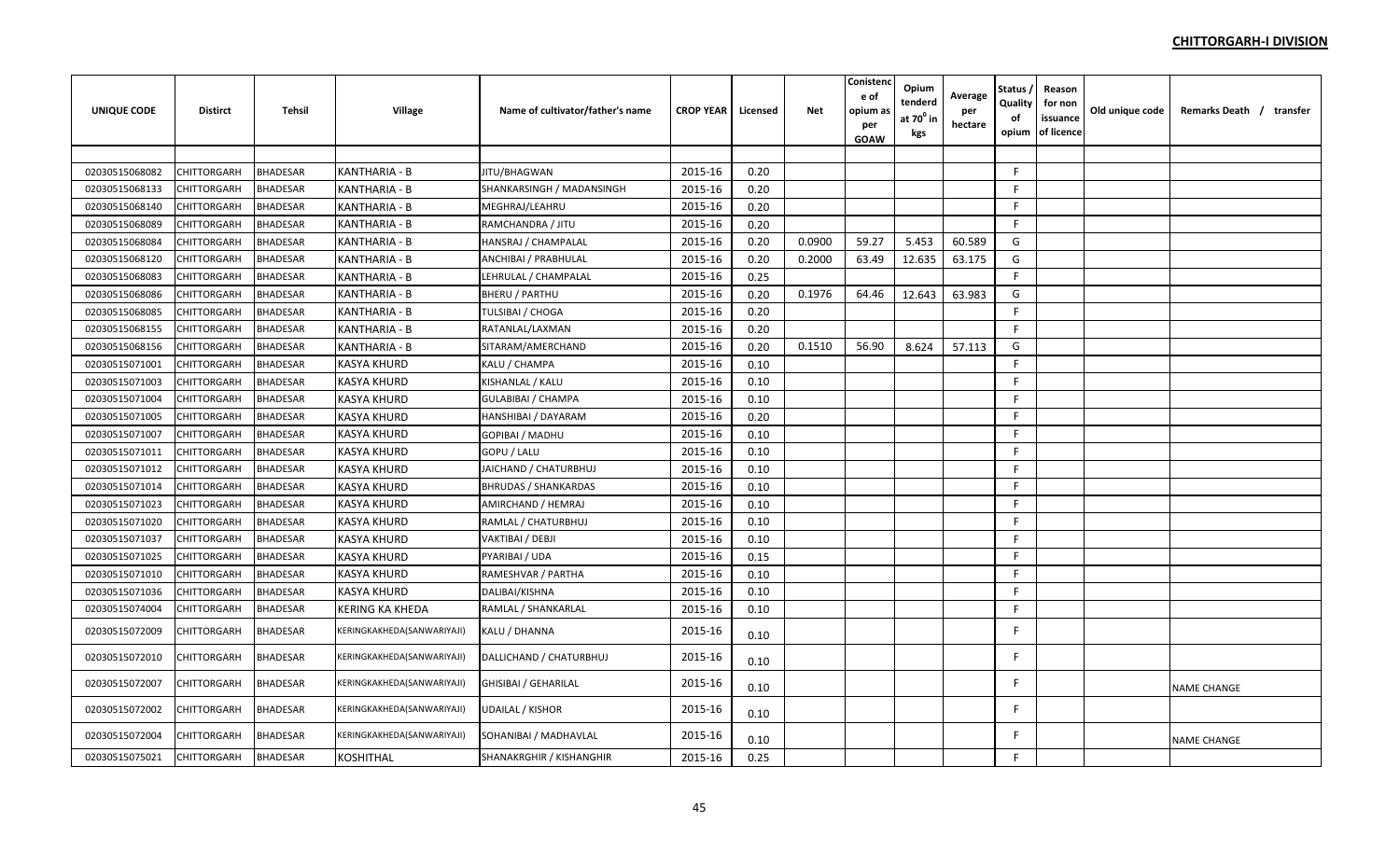| <b>UNIQUE CODE</b> | <b>Distirct</b>    | <b>Tehsil</b>   | <b>Village</b>   | Name of cultivator/father's name | <b>CROP YEAR</b> | Licensed | <b>Net</b> | Conistenc<br>e of<br>opium as<br>per<br>GOAW | Opium<br>tenderd<br>at $70^0$ in<br>kgs | Average<br>per<br>hectare | Status<br>Quality<br>of<br>opium | Reason<br>for non<br>issuance<br>of licence | Old unique code | Remarks Death / transfer |
|--------------------|--------------------|-----------------|------------------|----------------------------------|------------------|----------|------------|----------------------------------------------|-----------------------------------------|---------------------------|----------------------------------|---------------------------------------------|-----------------|--------------------------|
|                    |                    |                 |                  |                                  |                  |          |            |                                              |                                         |                           |                                  |                                             |                 |                          |
| 02030515075002     | CHITTORGARH        | <b>BHADESAR</b> | <b>KOSHITHAL</b> | <b>GHIRDHARI / JITU</b>          | 2015-16          | 0.25     | 0.2400     | 53.54                                        | 13.767                                  | 57.363                    | - 1                              | 02                                          |                 |                          |
| 02030515075014     | CHITTORGARH        | <b>BHADESAR</b> | KOSHITHAL        | RMABAI/BHURALAL                  | 2015-16          | 0.10     | 0.1033     | 58.04                                        | 6.260                                   | 60.600                    | G                                |                                             |                 |                          |
| 02030515075036     | CHITTORGARH        | <b>BHADESAR</b> | <b>KOSHITHAL</b> | VARDICHAND / VENA JI             | 2015-16          | 0.25     |            |                                              |                                         |                           | F                                |                                             |                 |                          |
| 02030515075007     | CHITTORGARH        | <b>BHADESAR</b> | KOSHITHAL        | MANGIBAI/SANKAR                  | 2015-16          | 0.25     | 0.2403     | 66.78                                        | 18.861                                  | 78.489                    | G                                |                                             |                 |                          |
| 02030515075013     | <b>CHITTORGARH</b> | <b>BHADESAR</b> | <b>KOSHITHAL</b> | RAMA / TRILOK                    | 2015-16          | 0.15     |            |                                              |                                         |                           | F.                               |                                             |                 |                          |
| 02030515075019     | CHITTORGARH        | <b>BHADESAR</b> | KOSHITHAL        | <b>GULABIBAI / DALLA</b>         | 2015-16          | 0.20     | 0.2035     | 60.30                                        | 13.042                                  | 64.089                    | G                                |                                             |                 |                          |
| 02030515075012     | CHITTORGARH        | <b>BHADESAR</b> | KOSHITHAL        | MATHURALAL / BHAGWAN             | 2015-16          | 0.25     |            |                                              |                                         |                           | F.                               |                                             |                 |                          |
| 02030515075027     | <b>CHITTORGARH</b> | <b>BHADESAR</b> | KOSHITHAL        | <b>HEERALAL / GASI</b>           | 2015-16          | 0.25     |            |                                              |                                         |                           | E                                |                                             |                 |                          |
| 02030515075051     | CHITTORGARH        | <b>BHADESAR</b> | KOSHITHAL        | MANGU / CHUNA REGAR              | 2015-16          | 0.25     | 0.2427     | 66.80                                        | 18.742                                  | 77.223                    | G                                |                                             |                 |                          |
| 02030515075061     | CHITTORGARH        | <b>BHADESAR</b> | <b>KOSHITHAL</b> | KASHIRAM / GANGARAM              | 2015-16          | 0.25     |            |                                              |                                         |                           | F.                               |                                             |                 |                          |
| 02030515075044     | <b>CHITTORGARH</b> | <b>BHADESAR</b> | <b>KOSHITHAL</b> | KISOR/BHAGAWAN                   | 2015-16          | 0.10     | 0.0941     | 54.69                                        | 5.477                                   | 58.204                    | G                                |                                             |                 |                          |
| 02030515075023     | <b>CHITTORGARH</b> | <b>BHADESAR</b> | KOSHITHAL        | CHAMPALAL / LALU                 | 2015-16          | 0.25     |            |                                              |                                         |                           | E                                |                                             |                 |                          |
| 02030515075005     | CHITTORGARH        | <b>BHADESAR</b> | KOSHITHAL        | JAGDISH / GANESHLAL              | 2015-16          | 0.25     |            |                                              |                                         |                           | F.                               |                                             |                 |                          |
| 02030515075042     | CHITTORGARH        | <b>BHADESAR</b> | KOSHITHAL        | CHHOGALAL / SHANKARLAL           | 2015-16          | 0.25     | 0.1054     | 73.22                                        | 8.556                                   | 81.177                    | G                                |                                             |                 |                          |
| 02030515075003     | CHITTORGARH        | <b>BHADESAR</b> | <b>KOSHITHAL</b> | <b>KESARBAI / OUNKARLAL</b>      | 2015-16          | 0.20     | 0.0853     | 59.19                                        | 5.226                                   | 61.266                    | G                                |                                             |                 |                          |
| 02030515075006     | CHITTORGARH        | <b>BHADESAR</b> | <b>KOSHITHAL</b> | MANGILAL / BHAGWAN               | 2015-16          | 0.25     | 0.0512     | 56.67                                        | 3.101                                   | 60.566                    | G                                |                                             |                 |                          |
| 02030515075011     | <b>CHITTORGARH</b> | <b>BHADESAR</b> | <b>KOSHITHAL</b> | <b>UDAYLAL / GEHRU</b>           | 2015-16          | 0.25     |            |                                              |                                         |                           | F                                |                                             |                 |                          |
| 02030515075052     | CHITTORGARH        | <b>BHADESAR</b> | KOSHITHAL        | PREMSHANKAR / DULICHAND          | 2015-16          | 0.20     |            |                                              |                                         |                           | -F                               |                                             |                 |                          |
| 02030515075060     | CHITTORGARH        | <b>BHADESAR</b> | KOSHITHAL        | <b>GEHAL/ONKARLAL</b>            | 2015-16          | 0.25     | 0.2513     | 66.77                                        | 20.260                                  | 80.621                    | G                                |                                             |                 |                          |
| 02030515075087     | CHITTORGARH        | <b>BHADESAR</b> | KOSHITHAL        | <b>GATUBAI / BHURA</b>           | 2015-16          | 0.15     | 0.1568     | 35.23                                        | 6.482                                   | 41.339                    |                                  | 02                                          | 02040518044033  | <b>TRANSFER</b>          |
| 02030515075038     | CHITTORGARH        | <b>BHADESAR</b> | <b>KOSHITHAL</b> | NARAYNIBAI/RAMLAL                | 2015-16          | 0.10     |            |                                              |                                         |                           | $\mathsf{F}$                     |                                             |                 |                          |
| 02030515075020     | CHITTORGARH        | <b>BHADESAR</b> | <b>KOSHITHAL</b> | <b>ONAKR / HRILAL JAT</b>        | 2015-16          | 0.10     |            |                                              |                                         |                           | E                                |                                             |                 |                          |
| 02030515075028     | <b>CHITTORGARH</b> | <b>BHADESAR</b> | <b>KOSHITHAL</b> | NATHULAL / JITU JAT              | 2015-16          | 0.10     |            |                                              |                                         |                           | F.                               |                                             |                 |                          |
| 02030515078025     | CHITTORGARH        | <b>BHADESAR</b> | <b>KUTHANA</b>   | UDAILAL / PEMA SHARMA            | 2015-16          | 0.10     |            |                                              |                                         |                           | F.                               |                                             |                 |                          |
| 02030515078001     | CHITTORGARH        | <b>BHADESAR</b> | KUTHANA          | ONKAR LAL / DULICHAND            | 2015-16          | 0.10     |            |                                              |                                         |                           | F                                |                                             |                 |                          |
| 02030515078005     | CHITTORGARH        | <b>BHADESAR</b> | <b>KUTHANA</b>   | KALU / SHAMBHULAL                | 2015-16          | 0.10     |            |                                              |                                         |                           | F                                |                                             |                 |                          |
| 02030515078006     | CHITTORGARH        | <b>BHADESAR</b> | <b>KUTHANA</b>   | LAHERIBAI / KISHOR               | 2015-16          | 0.20     | 0.1980     | 61.17                                        | 12.199                                  | 61.611                    | G                                |                                             |                 |                          |
| 02030515078009     | <b>CHITTORGARH</b> | <b>BHADESAR</b> | <b>KUTHANA</b>   | <b>PRATAP / TARU KHAROL</b>      | 2015-16          | 0.25     |            |                                              |                                         |                           | F.                               |                                             |                 |                          |
| 02030515078010     | <b>CHITTORGARH</b> | <b>BHADESAR</b> | <b>KUTHANA</b>   | KISHANIBAI/CHUNNILAL             | 2015-16          | 0.15     |            |                                              |                                         |                           | F.                               |                                             |                 |                          |
| 02030515078015     | CHITTORGARH        | <b>BHADESAR</b> | KUTHANA          | RAMCHANDRA / TODU BRAHMIN        | 2015-16          | 0.20     | 0.0945     | 64.92                                        | 6.084                                   | 64.381                    | G                                |                                             |                 |                          |
| 02030515078019     | CHITTORGARH        | <b>BHADESAR</b> | KUTHANA          | RAMLAL / HEMA JAT                | 2015-16          | 0.25     |            |                                              |                                         |                           | F.                               |                                             |                 |                          |
| 02030515078021     | CHITTORGARH        | <b>BHADESAR</b> | <b>KUTHANA</b>   | SURAJMAL / GOKUL JAT             | 2015-16          | 0.20     | 0.2002     | 65.76                                        | 13.462                                  | 67.243                    | G                                |                                             |                 |                          |
| 02030515078031     | CHITTORGARH        | <b>BHADESAR</b> | <b>KUTHANA</b>   | <b>BHAGWANLAL / UDAILAL</b>      | 2015-16          | 0.20     |            |                                              |                                         |                           | F.                               |                                             |                 |                          |
| 02030515078032     | <b>CHITTORGARH</b> | <b>BHADESAR</b> | <b>KUTHANA</b>   | <b>GANGARAM / NANA JI</b>        | 2015-16          | 0.20     | 0.1936     | 65.73                                        | 13.587                                  | 70.181                    | G                                |                                             |                 |                          |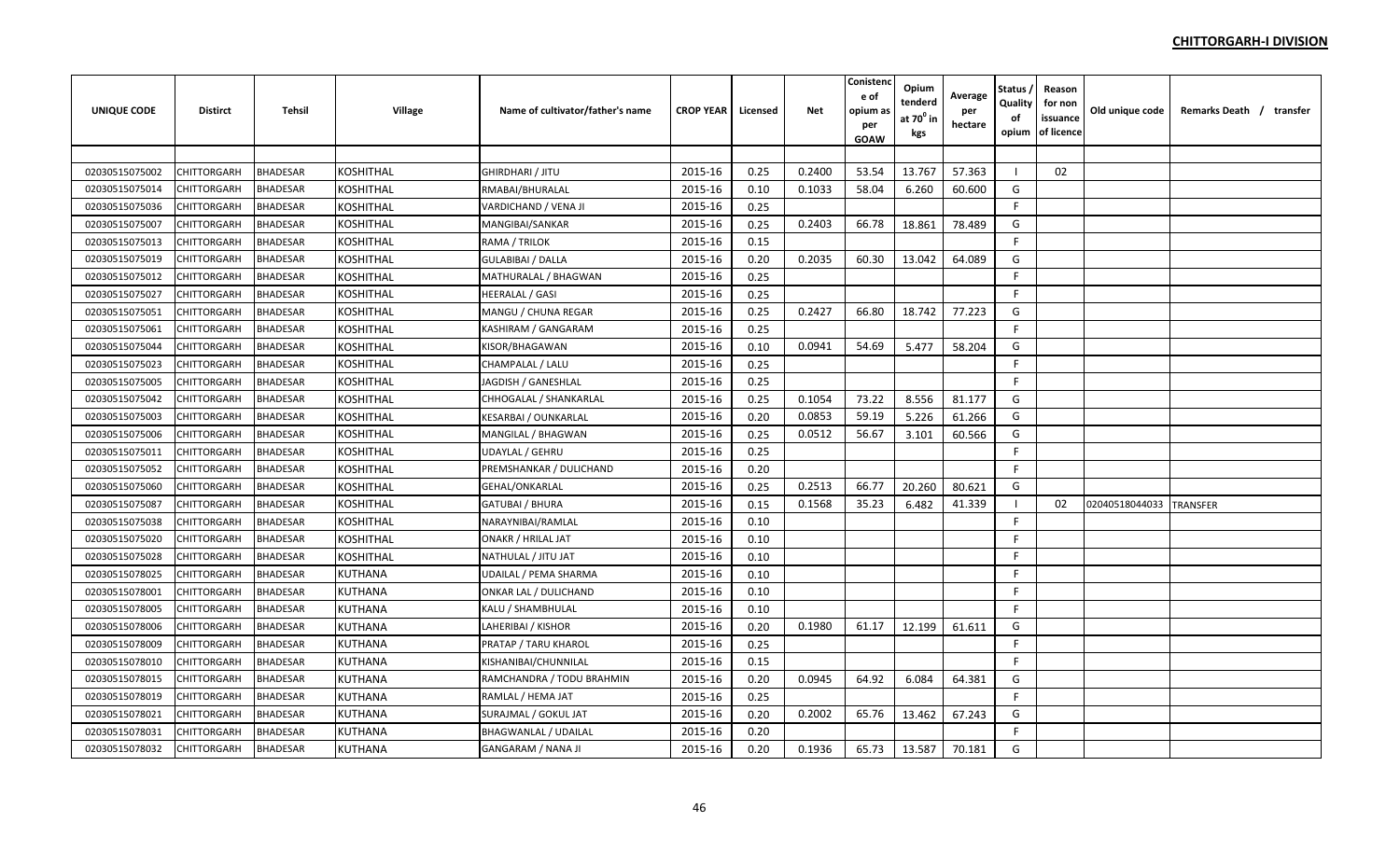| UNIQUE CODE    | <b>Distirct</b> | <b>Tehsil</b>   | Village        | Name of cultivator/father's name | <b>CROP YEAR</b> | Licensed | Net    | Conistenc<br>e of<br>opium a:<br>per<br>GOAW | Opium<br>tenderd<br>at $70^0$ in<br>kgs | Average<br>per<br>hectare | Status<br>Quality<br>of<br>opium | Reason<br>for non<br>issuance<br>of licence | Old unique code | Remarks Death / transfer |  |
|----------------|-----------------|-----------------|----------------|----------------------------------|------------------|----------|--------|----------------------------------------------|-----------------------------------------|---------------------------|----------------------------------|---------------------------------------------|-----------------|--------------------------|--|
|                |                 |                 |                |                                  |                  |          |        |                                              |                                         |                           |                                  |                                             |                 |                          |  |
| 02030515078044 | CHITTORGARH     | <b>BHADESAR</b> | <b>KUTHANA</b> | <b>GULAB / MADHU</b>             | 2015-16          | 0.20     | 0.0943 | 64.54                                        | 6.279                                   | 66.585                    | G                                |                                             |                 |                          |  |
| 02030515078046 | CHITTORGARH     | <b>BHADESAR</b> | <b>KUTHANA</b> | KALU / KISHNA JI                 | 2015-16          | 0.15     |        |                                              |                                         |                           | F                                |                                             |                 |                          |  |
| 02030515078047 | CHITTORGARH     | <b>BHADESAR</b> | <b>KUTHANA</b> | GOPIBAI / KISHANLAL              | 2015-16          | 0.15     | 0.1472 | 58.29                                        | 8.835                                   | 60.020                    |                                  | 02                                          |                 |                          |  |
| 02030515078053 | CHITTORGARH     | <b>BHADESAR</b> | <b>KUTHANA</b> | CHATURBHUJ / DAYARAM             | 2015-16          | 0.20     |        |                                              |                                         |                           | F                                |                                             |                 |                          |  |
| 02030515078060 | CHITTORGARH     | <b>BHADESAR</b> | <b>KUTHANA</b> | SHANKAR / DOLA                   | 2015-16          | 0.15     |        |                                              |                                         |                           | F.                               |                                             |                 |                          |  |
| 02030515078071 | CHITTORGARH     | <b>BHADESAR</b> | <b>KUTHANA</b> | NAGJIRAM / RAMA                  | 2015-16          | 0.25     |        |                                              |                                         |                           | F.                               |                                             |                 |                          |  |
| 02030515078076 | CHITTORGARH     | BHADESAR        | KUTHANA        | MIYACHAND / LACHIRAM             | 2015-16          | 0.20     | 0.0946 | 65.57                                        | 6.323                                   | 66.839                    | G                                |                                             |                 |                          |  |
| 02030515078084 | CHITTORGARH     | <b>BHADESAR</b> | <b>KUTHANA</b> | BHERA / RAGHU                    | 2015-16          | 0.20     | 0.0520 | 64.40                                        | 3.404                                   | 65.462                    | G                                |                                             |                 |                          |  |
| 02030515078085 | CHITTORGARH     | <b>BHADESAR</b> | <b>KUTHANA</b> | RAMESHWAR / CHUNNILAL            | 2015-16          | 0.15     | 0.0741 | 64.86                                        | 4.874                                   | 65.776                    | G                                |                                             |                 |                          |  |
| 02030515078088 | CHITTORGARH     | <b>BHADESAR</b> | <b>KUTHANA</b> | KOSHALYABAI/UDAILAL              | 2015-16          | 0.20     |        |                                              |                                         |                           | F.                               |                                             |                 |                          |  |
| 02030515078090 | CHITTORGARH     | <b>BHADESAR</b> | <b>KUTHANA</b> | BHERU / CHAMPA                   | 2015-16          | 0.20     |        |                                              |                                         |                           | F.                               |                                             |                 |                          |  |
| 02030515078092 | CHITTORGARH     | <b>BHADESAR</b> | <b>KUTHANA</b> | RATAN / DAYARAM                  | 2015-16          | 0.20     |        |                                              |                                         |                           | F                                |                                             |                 |                          |  |
| 02030515078100 | CHITTORGARH     | <b>BHADESAR</b> | KUTHANA        | PURANMAL / UDAILAL               | 2015-16          | 0.20     |        |                                              |                                         |                           | E                                |                                             |                 |                          |  |
| 02030515078105 | CHITTORGARH     | <b>BHADESAR</b> | <b>KUTHANA</b> | RATAN / DALLA                    | 2015-16          | 0.15     | 0.1438 | 35.50                                        | 5.345                                   | 37.170                    |                                  | 02                                          |                 |                          |  |
| 02030515078121 | CHITTORGARH     | <b>BHADESAR</b> | <b>KUTHANA</b> | RATAN/KISHOR/GANESH              | 2015-16          | 0.20     |        |                                              |                                         |                           | F                                |                                             |                 |                          |  |
| 02030515078126 | CHITTORGARH     | <b>BHADESAR</b> | <b>KUTHANA</b> | TAKUBAI/MIYALAL                  | 2015-16          | 0.20     | 0.1000 | 66.56                                        | 6.875                                   | 68.750                    | G                                |                                             |                 |                          |  |
| 02030515078131 | CHITTORGARH     | <b>BHADESAR</b> | <b>KUTHANA</b> | <b>ONKAR / MANGU</b>             | 2015-16          | 0.20     | 0.1894 | 59.09                                        | 11.531                                  | 60.882                    | G                                |                                             |                 |                          |  |
| 02030515078011 | CHITTORGARH     | BHADESAR        | KUTHANA        | BHERULAL / TODU                  | 2015-16          | 0.10     | 0.0100 | 71.15                                        | 0.813                                   | 81.300                    | G                                |                                             |                 |                          |  |
| 02030515078034 | CHITTORGARH     | <b>BHADESAR</b> | KUTHANA        | MEGHA / AMARCHAND                | 2015-16          | 0.25     | 0.0918 | 58.02                                        | 5.214                                   | 56.797                    | G                                |                                             |                 |                          |  |
| 02030515078049 | CHITTORGARH     | <b>BHADESAR</b> | <b>KUTHANA</b> | PRATHVIRAJ / HEMRAJ              | 2015-16          | 0.25     |        |                                              |                                         |                           | F                                |                                             |                 |                          |  |
| 02030515078067 | CHITTORGARH     | <b>BHADESAR</b> | <b>KUTHANA</b> | RATAN/KISHOR/CHAMPA              | 2015-16          | 0.10     |        |                                              |                                         |                           | F.                               |                                             |                 |                          |  |
| 02030515078094 | CHITTORGARH     | <b>BHADESAR</b> | <b>KUTHANA</b> | SHANKAR / MEGHA                  | 2015-16          | 0.20     | 0.0991 | 63.43                                        | 6.352                                   | 64.097                    | G                                |                                             |                 |                          |  |
| 02030515078108 | CHITTORGARH     | <b>BHADESAR</b> | <b>KUTHANA</b> | KISHANLAL / HARLAL               | 2015-16          | 0.15     |        |                                              |                                         |                           | F.                               |                                             |                 |                          |  |
| 02030515078109 | CHITTORGARH     | <b>BHADESAR</b> | <b>KUTHANA</b> | PURANMAL / HAJARI                | 2015-16          | 0.10     |        |                                              |                                         |                           | E                                |                                             |                 |                          |  |
| 02030515078120 | CHITTORGARH     | <b>BHADESAR</b> | <b>KUTHANA</b> | <b>BHAGWAN / TARUJI</b>          | 2015-16          | 0.15     |        |                                              |                                         |                           | F                                |                                             |                 |                          |  |
| 02030515078123 | CHITTORGARH     | <b>BHADESAR</b> | <b>KUTHANA</b> | BHAGWAN / DALLA                  | 2015-16          | 0.10     | 0.0100 | 70.19                                        | 0.782                                   | 78.200                    | G                                |                                             |                 |                          |  |
| 02030515078125 | CHITTORGARH     | <b>BHADESAR</b> | <b>KUTHANA</b> | UDAILAL / RAMCHANDRA             | 2015-16          | 0.20     | 0.1106 | 64.65                                        | 7.167                                   | 64.801                    | -1                               | 02                                          |                 |                          |  |
| 02030515078003 | CHITTORGARH     | <b>BHADESAR</b> | <b>KUTHANA</b> | KISHOR / DULICHAND               | 2015-16          | 0.20     |        |                                              |                                         |                           | F.                               |                                             |                 |                          |  |
| 02030515078012 | CHITTORGARH     | <b>BHADESAR</b> | <b>KUTHANA</b> | RATAN LAL / DALCHAND JAT         | 2015-16          | 0.20     |        |                                              |                                         |                           | F.                               |                                             |                 |                          |  |
| 02030515078026 | CHITTORGARH     | BHADESAR        | KUTHANA        | HEERALAL / ONKAR                 | 2015-16          | 0.15     |        |                                              |                                         |                           | F.                               |                                             |                 |                          |  |
| 02030515078033 | CHITTORGARH     | <b>BHADESAR</b> | <b>KUTHANA</b> | CHANDIBAI / DHANNA               | 2015-16          | 0.20     |        |                                              |                                         |                           | F                                |                                             |                 |                          |  |
| 02030515078036 | CHITTORGARH     | <b>BHADESAR</b> | <b>KUTHANA</b> | UDA / DUNGA JAT                  | 2015-16          | 0.10     | 0.0101 | 70.17                                        | 0.772                                   | 76.436                    | G                                |                                             |                 |                          |  |
| 02030515078037 | CHITTORGARH     | <b>BHADESAR</b> | <b>KUTHANA</b> | JEENU / DHANNA JAT               | 2015-16          | 0.15     |        |                                              |                                         |                           | F.                               |                                             |                 |                          |  |
| 02030515078039 | CHITTORGARH     | <b>BHADESAR</b> | <b>KUTHANA</b> | RAMLAL / CHAMPALAL               | 2015-16          | 0.15     |        |                                              |                                         |                           | F                                |                                             |                 |                          |  |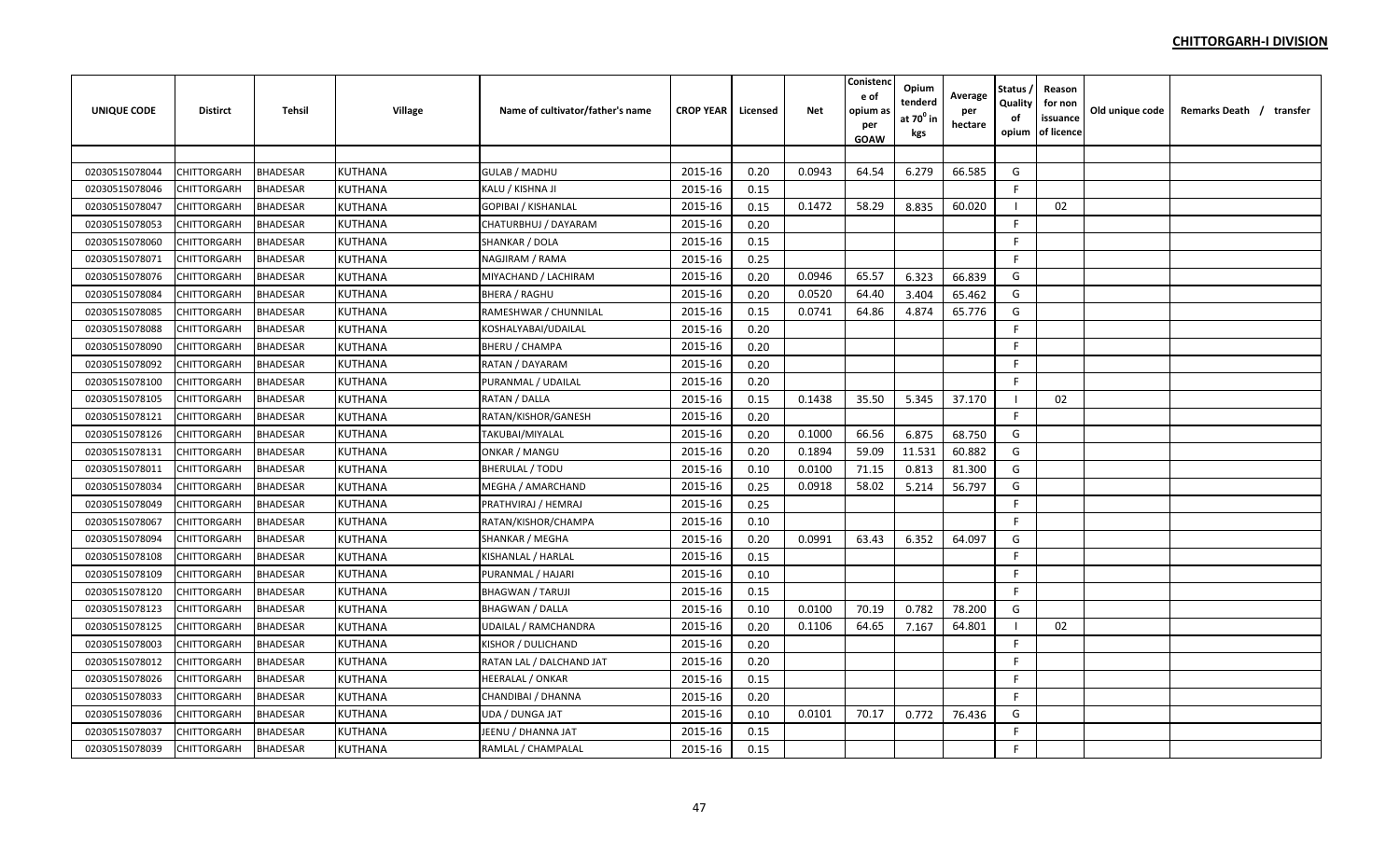| UNIQUE CODE    | <b>Distirct</b> | <b>Tehsil</b>   | Village        | Name of cultivator/father's name | <b>CROP YEAR</b> | Licensed | Net    | Conistenc<br>e of<br>opium a:<br>per<br>GOAW | Opium<br>tenderd<br>at $70^0$ in<br>kgs | Average<br>per<br>hectare | Status<br>Quality<br>of<br>opium | Reason<br>for non<br>issuance<br>of licence | Old unique code | Remarks Death / transfer |  |
|----------------|-----------------|-----------------|----------------|----------------------------------|------------------|----------|--------|----------------------------------------------|-----------------------------------------|---------------------------|----------------------------------|---------------------------------------------|-----------------|--------------------------|--|
|                |                 |                 |                |                                  |                  |          |        |                                              |                                         |                           |                                  |                                             |                 |                          |  |
| 02030515078064 | CHITTORGARH     | <b>BHADESAR</b> | <b>KUTHANA</b> | HARLAL/KISHANA                   | 2015-16          | 0.20     |        |                                              |                                         |                           | $\mathsf{F}$                     |                                             |                 |                          |  |
| 02030515078091 | CHITTORGARH     | <b>BHADESAR</b> | <b>KUTHANA</b> | UDAIRAM / SHANKAR                | 2015-16          | 0.25     |        |                                              |                                         |                           | F                                |                                             |                 |                          |  |
| 02030515078095 | CHITTORGARH     | <b>BHADESAR</b> | <b>KUTHANA</b> | DEVJI/DUDHA                      | 2015-16          | 0.20     |        |                                              |                                         |                           | F                                |                                             |                 |                          |  |
| 02030515078101 | CHITTORGARH     | <b>BHADESAR</b> | <b>KUTHANA</b> | SURESH / CHHAGANLAL              | 2015-16          | 0.20     | 0.1982 | 61.25                                        | 12.066                                  | 60.878                    | G                                |                                             |                 |                          |  |
| 02030515078114 | CHITTORGARH     | <b>BHADESAR</b> | <b>KUTHANA</b> | SHYAMABAI/LAXMAN                 | 2015-16          | 0.20     |        |                                              |                                         |                           | F.                               |                                             |                 |                          |  |
| 02030515078127 | CHITTORGARH     | <b>BHADESAR</b> | <b>KUTHANA</b> | MOTI / MANGILAL                  | 2015-16          | 0.15     | 0.0456 | 63.54                                        | 2.914                                   | 63.904                    | G                                |                                             |                 |                          |  |
| 02030515078074 | CHITTORGARH     | BHADESAR        | KUTHANA        | HAJARI/DULLICHAND                | 2015-16          | 0.20     |        |                                              |                                         |                           | F.                               |                                             |                 |                          |  |
| 02030515078122 | CHITTORGARH     | <b>BHADESAR</b> | KUTHANA        | DUNGA / PEMA                     | 2015-16          | 0.20     | 0.0960 | 61.51                                        | 6.019                                   | 62.698                    | G                                |                                             |                 |                          |  |
| 02030515078134 | CHITTORGARH     | <b>BHADESAR</b> | <b>KUTHANA</b> | MEGHRAJ / GULAB                  | 2015-16          | 0.25     | 0.2520 | 32.22                                        | 8.170                                   | 32.421                    |                                  | 02                                          |                 |                          |  |
| 02030515078024 | CHITTORGARH     | <b>BHADESAR</b> | <b>KUTHANA</b> | BHERULAL / UDAJI                 | 2015-16          | 0.20     |        |                                              |                                         |                           | F.                               |                                             |                 |                          |  |
| 02030515078007 | CHITTORGARH     | <b>BHADESAR</b> | <b>KUTHANA</b> | CHAMPABAI / JEETU                | 2015-16          | 0.10     | 0.0101 | 71.94                                        | 0.894                                   | 88.515                    | G                                |                                             |                 |                          |  |
| 02030515078041 | CHITTORGARH     | <b>BHADESAR</b> | <b>KUTHANA</b> | DALLAWAN / MADHUWAN              | 2015-16          | 0.20     |        |                                              |                                         |                           | F.                               |                                             |                 |                          |  |
| 02030515078048 | CHITTORGARH     | <b>BHADESAR</b> | KUTHANA        | KHEMA / HEMA                     | 2015-16          | 0.10     | 0.0100 | 61.96                                        | 0.726                                   | 72.600                    | G                                |                                             |                 |                          |  |
| 02030515078052 | CHITTORGARH     | <b>BHADESAR</b> | <b>KUTHANA</b> | NARAYAN/MODA                     | 2015-16          | 0.20     |        |                                              |                                         |                           | F                                |                                             |                 |                          |  |
| 02030515078065 | CHITTORGARH     | <b>BHADESAR</b> | <b>KUTHANA</b> | PRABHULAL / KISHNA               | 2015-16          | 0.20     |        |                                              |                                         |                           | F                                |                                             |                 |                          |  |
| 02030515078081 | CHITTORGARH     | <b>BHADESAR</b> | <b>KUTHANA</b> | MOHAN / UDERAM                   | 2015-16          | 0.20     |        |                                              |                                         |                           | F                                |                                             |                 |                          |  |
| 02030515078082 | CHITTORGARH     | <b>BHADESAR</b> | <b>KUTHANA</b> | MADHU / DHANNA                   | 2015-16          | 0.15     | 0.0723 | 63.03                                        | 4.799                                   | 66.376                    | $\blacksquare$                   | 02                                          |                 |                          |  |
| 02030515078087 | CHITTORGARH     | <b>BHADESAR</b> | <b>KUTHANA</b> | GOPILAL / KISHAN                 | 2015-16          | 0.15     |        |                                              |                                         |                           | F.                               |                                             |                 |                          |  |
| 02030515078117 | CHITTORGARH     | BHADESAR        | <b>KUTHANA</b> | DALCHAND / CHOGA                 | 2015-16          | 0.10     | 0.0101 | 69.31                                        | 0.772                                   | 76.436                    | G                                |                                             |                 |                          |  |
| 02030515078152 | CHITTORGARH     | <b>BHADESAR</b> | <b>KUTHANA</b> | RAJNARAYAN / HAJARILAL / DALLA   | 2015-16          | 0.10     |        |                                              |                                         |                           | F.                               |                                             |                 |                          |  |
| 02030515078154 | CHITTORGARH     | <b>BHADESAR</b> | <b>KUTHANA</b> | DIPCHAND / JAVAHARMAL            | 2015-16          | 0.10     | 0.1034 | 63.08                                        | 6.578                                   | 63.617                    | G                                |                                             |                 |                          |  |
| 02030515080049 | CHITTORGARH     | <b>BHADESAR</b> | LAXMIPURA      | DALPATSINGH / SARDAARSINGH       | 2015-16          | 0.25     |        |                                              |                                         |                           | F.                               |                                             |                 |                          |  |
| 02030515080038 | CHITTORGARH     | <b>BHADESAR</b> | LAXMIPURA      | PARASBAI/KAILASH                 | 2015-16          | 0.25     |        |                                              |                                         |                           | F.                               |                                             |                 |                          |  |
| 02030515080052 | CHITTORGARH     | <b>BHADESAR</b> | LAXMIPURA      | <b>KESHUDAS / GOKALDAS</b>       | 2015-16          | 0.25     |        |                                              |                                         |                           | F                                |                                             |                 |                          |  |
| 02030515080011 | CHITTORGARH     | <b>BHADESAR</b> | LAXMIPURA      | RAMIBAI/MAGNA                    | 2015-16          | 0.10     |        |                                              |                                         |                           | F                                |                                             |                 |                          |  |
| 02030515080027 | CHITTORGARH     | <b>BHADESAR</b> | LAXMIPURA      | MOHANLAL / PYARCHAND             | 2015-16          | 0.25     |        |                                              |                                         |                           | F                                |                                             |                 |                          |  |
| 02030515080039 | CHITTORGARH     | <b>BHADESAR</b> | LAXMIPURA      | BHERA / DEVJI                    | 2015-16          | 0.25     |        |                                              |                                         |                           | F                                |                                             |                 |                          |  |
| 02030515080007 | CHITTORGARH     | <b>BHADESAR</b> | LAXMIPURA      | DEVJI / KARMA                    | 2015-16          | 0.25     |        |                                              |                                         |                           | F                                |                                             |                 |                          |  |
| 02030515080009 | CHITTORGARH     | <b>BHADESAR</b> | LAXMIPURA      | HIRA / KARMA                     | 2015-16          | 0.25     |        |                                              |                                         |                           | F.                               |                                             |                 |                          |  |
| 02030515080021 | CHITTORGARH     | <b>BHADESAR</b> | LAXMIPURA      | GITABAI / SHANKARRAM             | 2015-16          | 0.25     |        |                                              |                                         |                           | F.                               |                                             |                 |                          |  |
| 02030515080050 | CHITTORGARH     | <b>BHADESAR</b> | LAXMIPURA      | <b>IITUDAS / GOPIDAS</b>         | 2015-16          | 0.25     |        |                                              |                                         |                           | F.                               |                                             |                 |                          |  |
| 02030515080053 | CHITTORGARH     | <b>BHADESAR</b> | LAXMIPURA      | GOVERDHAN / GOPI                 | 2015-16          | 0.25     |        |                                              |                                         |                           | F                                |                                             |                 |                          |  |
| 02030515080026 | CHITTORGARH     | <b>BHADESAR</b> | LAXMIPURA      | VIJAYSINGH/BHANWARSINGH          | 2015-16          | 0.25     |        |                                              |                                         |                           | F                                |                                             |                 |                          |  |
| 02030515080032 | CHITTORGARH     | <b>BHADESAR</b> | LAXMIPURA      | CHANDIBAI/GOPIDAS                | 2015-16          | 0.20     |        |                                              |                                         |                           | F                                |                                             |                 |                          |  |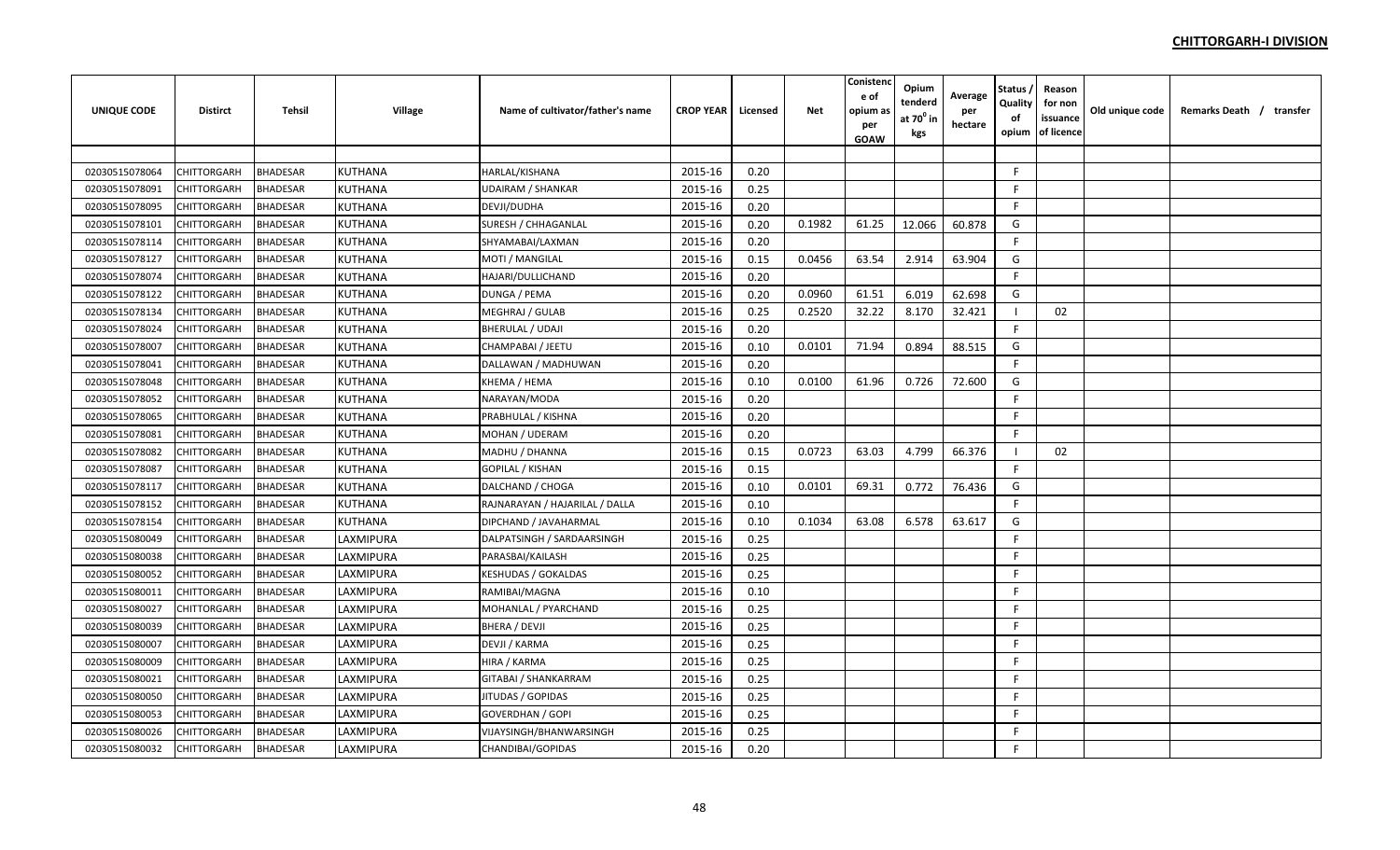| <b>UNIQUE CODE</b> | <b>Distirct</b>    | <b>Tehsil</b>   | Village          | Name of cultivator/father's name | <b>CROP YEAR</b> | Licensed | <b>Net</b> | Conistenc<br>e of<br>opium as<br>per<br><b>GOAW</b> | Opium<br>tenderd<br>at 70º in<br>kgs | Average<br>per<br>hectare | Status ,<br>Quality<br>of<br>opium | Reason<br>for non<br>issuance<br>of licence | Old unique code | Remarks Death / transfer |
|--------------------|--------------------|-----------------|------------------|----------------------------------|------------------|----------|------------|-----------------------------------------------------|--------------------------------------|---------------------------|------------------------------------|---------------------------------------------|-----------------|--------------------------|
|                    |                    |                 |                  |                                  |                  |          |            |                                                     |                                      |                           |                                    |                                             |                 |                          |
| 02030515080044     | <b>CHITTORGARH</b> | <b>BHADESAR</b> | LAXMIPURA        | REWALSINGH / FATEHSINGH          | 2015-16          | 0.25     |            |                                                     |                                      |                           | F.                                 |                                             |                 |                          |
| 02030515080047     | <b>CHITTORGARH</b> | <b>BHADESAR</b> | LAXMIPURA        | RATANSINGH / BHIMSINGH           | 2015-16          | 0.15     |            |                                                     |                                      |                           | F.                                 |                                             |                 |                          |
| 02030515080028     | <b>CHITTORGARH</b> | <b>BHADESAR</b> | LAXMIPURA        | PRABHUDAS / RAGHUNATH            | 2015-16          | 0.25     |            |                                                     |                                      |                           | F.                                 |                                             |                 |                          |
| 02030515080016     | CHITTORGARH        | <b>BHADESAR</b> | LAXMIPURA        | RATANLAL/KHURAJ                  | 2015-16          | 0.15     |            |                                                     |                                      |                           | F.                                 |                                             |                 |                          |
| 02030515080008     | <b>CHITTORGARH</b> | <b>BHADESAR</b> | LAXMIPURA        | SANI / DALU                      | 2015-16          | 0.25     |            |                                                     |                                      |                           | F.                                 |                                             |                 |                          |
| 02030515080001     | <b>CHITTORGARH</b> | <b>BHADESAR</b> | LAXMIPURA        | PARTHU / DEVJI                   | 2015-16          | 0.25     |            |                                                     |                                      |                           | F.                                 |                                             |                 |                          |
| 02030515080015     | CHITTORGARH        | BHADESAR        | LAXMIPURA        | HAJARILAL / PRATAP               | 2015-16          | 0.10     |            |                                                     |                                      |                           | F.                                 |                                             |                 |                          |
| 02030515081015     | <b>CHITTORGARH</b> | <b>BHADESAR</b> | LESAWA           | CHAMPALAL / MIANCHAND            | 2015-16          | 0.20     |            |                                                     |                                      |                           | F.                                 |                                             |                 |                          |
| 02030515081011     | <b>CHITTORGARH</b> | <b>BHADESAR</b> | LESAWA           | HAMERIBAI / HIRA                 | 2015-16          | 0.20     | 0.1883     | 63.70                                               | 12.176                               | 64.663                    | G                                  |                                             |                 |                          |
| 02030515081024     | CHITTORGARH        | <b>BHADESAR</b> | LESAWA           | <b>BAGDIBAI / NARAYAN</b>        | 2015-16          | 0.10     |            |                                                     |                                      |                           | F.                                 |                                             |                 |                          |
| 02030515081028     | <b>CHITTORGARH</b> | <b>BHADESAR</b> | LESAWA           | RATANLAL / CHAMPA                | 2015-16          | 0.15     |            |                                                     |                                      |                           | F.                                 |                                             |                 |                          |
| 02030515081019     | <b>CHITTORGARH</b> | <b>BHADESAR</b> | LESAWA           | NARAYANLAL / GANGARAM            | 2015-16          | 0.10     |            |                                                     |                                      |                           | F                                  |                                             |                 |                          |
| 02030515081022     | <b>CHITTORGARH</b> | <b>BHADESAR</b> | LESAWA           | RAMGIR / SHANKARGIR              | 2015-16          | 0.10     |            |                                                     |                                      |                           | F.                                 |                                             |                 |                          |
| 02030515081002     | <b>CHITTORGARH</b> | <b>BHADESAR</b> | LESAWA           | JAMNALA/CHUNNILAL                | 2015-16          | 0.10     |            |                                                     |                                      |                           | F.                                 |                                             |                 |                          |
| 02030515081003     | CHITTORGARH        | <b>BHADESAR</b> | LESAWA           | IITU / LAKHMA                    | 2015-16          | 0.20     |            |                                                     |                                      |                           | F.                                 |                                             |                 |                          |
| 02030515081009     | <b>CHITTORGARH</b> | <b>BHADESAR</b> | LESAWA           | KELAESH / HAJARI                 | 2015-16          | 0.10     |            |                                                     |                                      |                           | F.                                 |                                             |                 |                          |
| 02030515081017     | <b>CHITTORGARH</b> | <b>BHADESAR</b> | LESAWA           | MOTILAL / RAKMATELI              | 2015-16          | 0.10     |            |                                                     |                                      |                           | F.                                 |                                             |                 |                          |
| 02030515082011     | <b>CHITTORGARH</b> | <b>BHADESAR</b> | LUWANA           | NARAYAN / DAVEJI                 | 2015-16          | 0.10     |            |                                                     |                                      |                           | F.                                 |                                             |                 |                          |
| 02030515082002     | <b>CHITTORGARH</b> | <b>BHADESAR</b> | LUWANA           | MOTILAL/AMERCHAND                | 2015-16          | 0.10     |            |                                                     |                                      |                           | F.                                 |                                             |                 |                          |
| 02030515082022     | <b>CHITTORGARH</b> | <b>BHADESAR</b> | LUWANA           | GANGARAM / PARTHA                | 2015-16          | 0.20     |            |                                                     |                                      |                           | F.                                 |                                             |                 |                          |
| 02030515083008     | CHITTORGARH        | <b>BHADESAR</b> | MADANPURA        | GASI / ONKAR                     | 2015-16          | 0.20     |            |                                                     |                                      |                           | F.                                 |                                             |                 |                          |
| 02030515083021     | <b>CHITTORGARH</b> | <b>BHADESAR</b> | MADANPURA        | LAHRU / HAZARI                   | 2015-16          | 0.20     | 0.1896     | 61.89                                               | 12.740                               | 67.194                    | G                                  |                                             |                 |                          |
| 02030515083033     | <b>CHITTORGARH</b> | <b>BHADESAR</b> | MADANPURA        | CHAMPALA/KISHNA                  | 2015-16          | 0.10     | 0.0918     | 54.70                                               | 5.658                                | 61.634                    | G                                  |                                             |                 |                          |
| 02030515083025     | <b>CHITTORGARH</b> | <b>BHADESAR</b> | MADANPURA        | SHORAM / GAMER                   | 2015-16          | 0.15     |            |                                                     |                                      |                           | E                                  |                                             |                 |                          |
| 02030515083014     | <b>CHITTORGARH</b> | <b>BHADESAR</b> | MADANPURA        | SHANKARLAL/PARBHU                | 2015-16          | 0.10     |            |                                                     |                                      |                           | F.                                 |                                             |                 |                          |
| 02030515083030     | CHITTORGARH        | <b>BHADESAR</b> | MADANPURA        | RAMIBAI / GOPU                   | 2015-16          | 0.10     |            |                                                     |                                      |                           | F.                                 |                                             |                 | <b>NAME CHANGE</b>       |
| 02030515083013     | <b>CHITTORGARH</b> | <b>BHADESAR</b> | <b>MADANPURA</b> | SHANKAR / MAGNA                  | 2015-16          | 0.10     |            |                                                     |                                      |                           | F.                                 |                                             |                 |                          |
| 02030515085014     | <b>CHITTORGARH</b> | <b>BHADESAR</b> | MAN JI KA GUDHA  | SAJJANKUVAR / BHERUSINGH         | 2015-16          | 0.25     |            |                                                     |                                      |                           | F.                                 |                                             |                 |                          |
| 02030515086001     | <b>CHITTORGARH</b> | <b>BHADESAR</b> | <b>MANDPIA</b>   | RAMLAL / CHUNILAL                | 2015-16          | 0.10     |            |                                                     |                                      |                           | F.                                 |                                             |                 |                          |
| 02030515087001     | CHITTORGARH        | BHADESAR        | MANPURA          | PYARIBAI / GOKAL                 | 2015-16          | 0.20     |            |                                                     |                                      |                           | F.                                 |                                             |                 |                          |
| 02030515087004     | <b>CHITTORGARH</b> | <b>BHADESAR</b> | <b>MANPURA</b>   | SOSERBAI / DHANRAJ               | 2015-16          | 0.25     | 0.1381     | 59.60                                               | 8.812                                | 63.809                    | G                                  |                                             |                 |                          |
| 02030515087018     | CHITTORGARH        | <b>BHADESAR</b> | <b>MANPURA</b>   | NATHU / VARDA JAT                | 2015-16          | 0.25     | 0.0974     | 60.84                                               | 6.267                                | 64.343                    |                                    | 02                                          |                 |                          |
| 02030515087026     | CHITTORGARH        | <b>BHADESAR</b> | <b>MANPURA</b>   | NATHU / MODA                     | 2015-16          | 0.15     |            |                                                     |                                      |                           | F.                                 |                                             |                 |                          |
| 02030515087032     | <b>CHITTORGARH</b> | <b>BHADESAR</b> | <b>MANPURA</b>   | ONKAR / HAJARI                   | 2015-16          | 0.25     |            |                                                     |                                      |                           | F.                                 |                                             |                 |                          |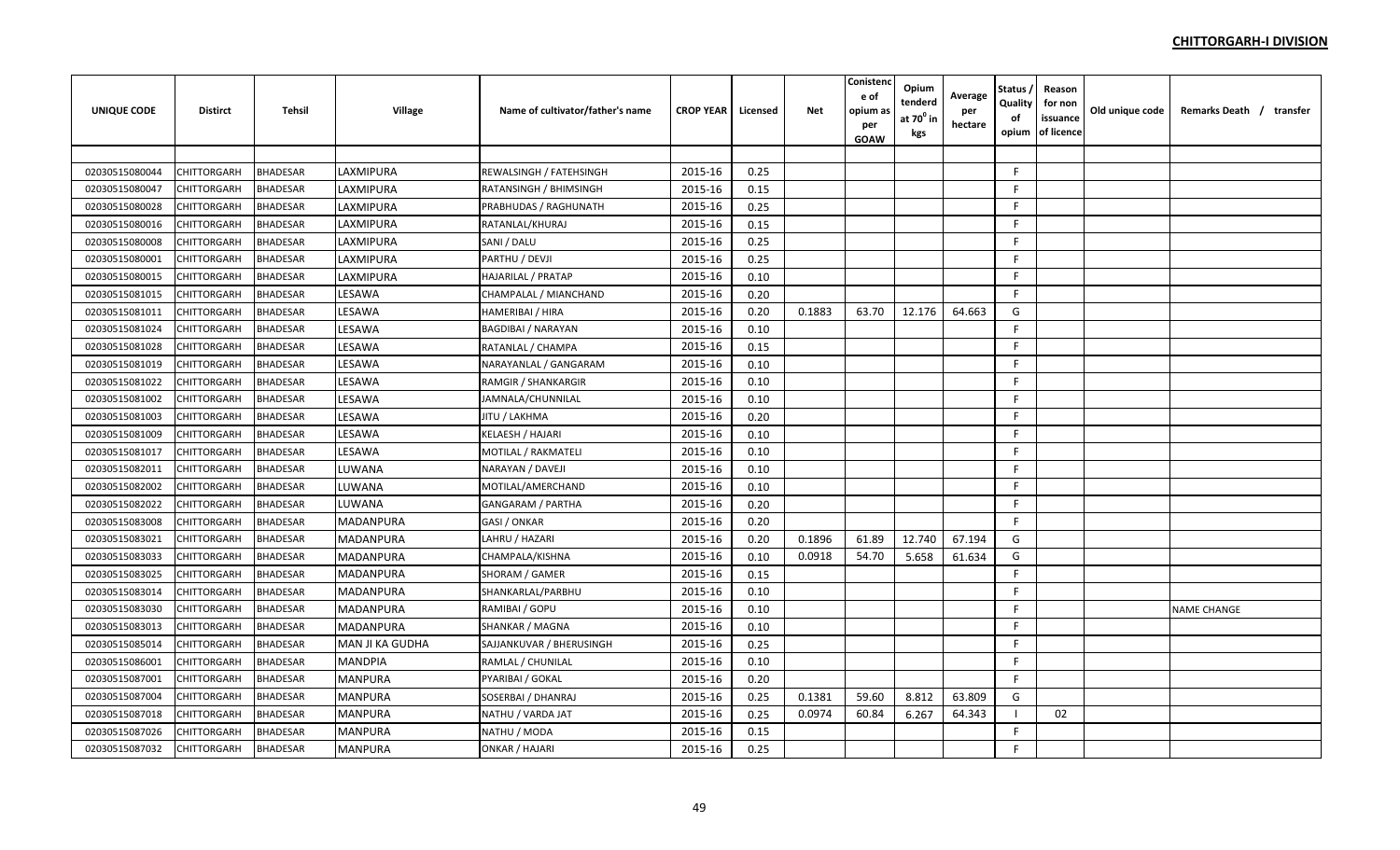| <b>UNIQUE CODE</b> | <b>Distirct</b>    | Tehsil          | Village            | Name of cultivator/father's name | <b>CROP YEAR</b> | Licensed | <b>Net</b> | Conistenc<br>e of<br>opium as<br>per<br><b>GOAW</b> | Opium<br>tenderd<br>at 70 <sup>0</sup> in<br>kgs | Average<br>per<br>hectare | Status<br>Quality<br>of<br>opium | Reason<br>for non<br>issuance<br>of licence | Old unique code | Remarks Death / transfer |  |
|--------------------|--------------------|-----------------|--------------------|----------------------------------|------------------|----------|------------|-----------------------------------------------------|--------------------------------------------------|---------------------------|----------------------------------|---------------------------------------------|-----------------|--------------------------|--|
|                    |                    |                 |                    |                                  |                  |          |            |                                                     |                                                  |                           |                                  |                                             |                 |                          |  |
| 02030515087033     | CHITTORGARH        | <b>BHADESAR</b> | <b>MANPURA</b>     | DHANNA / GOKAL                   | 2015-16          | 0.25     |            |                                                     |                                                  |                           | $\mathsf{F}$                     |                                             |                 |                          |  |
| 02030515087035     | CHITTORGARH        | <b>BHADESAR</b> | <b>MANPURA</b>     | <b>BHERU / LAHRU</b>             | 2015-16          | 0.25     |            |                                                     |                                                  |                           | F.                               |                                             |                 |                          |  |
| 02030515087048     | CHITTORGARH        | <b>BHADESAR</b> | <b>MANPURA</b>     | <b>BALURAM / HAJARI</b>          | 2015-16          | 0.20     |            |                                                     |                                                  |                           | F.                               |                                             |                 |                          |  |
| 02030515087057     | CHITTORGARH        | <b>BHADESAR</b> | <b>MANPURA</b>     | MANGIBAI / JITU                  | 2015-16          | 0.20     | 0.1991     | 58.15                                               | 11.688                                           | 58.704                    | G                                |                                             |                 |                          |  |
| 02030515087058     | <b>CHITTORGARH</b> | <b>BHADESAR</b> | <b>MANPURA</b>     | MANGILAL / CHAMPA                | 2015-16          | 0.20     | 0.1920     | 58.39                                               | 12.245                                           | 63.776                    | G                                |                                             |                 |                          |  |
| 02030515087059     | <b>CHITTORGARH</b> | <b>BHADESAR</b> | <b>MANPURA</b>     | DALCHAND/UDAIRAM                 | 2015-16          | 0.20     | 0.1980     | 57.89                                               | 11.495                                           | 58.056                    | G                                |                                             |                 |                          |  |
| 02030515087003     | CHITTORGARH        | <b>BHADESAR</b> | <b>MANPURA</b>     | RATAN/HAJARI                     | 2015-16          | 0.25     |            |                                                     |                                                  |                           | F.                               |                                             |                 |                          |  |
| 02030515087036     | CHITTORGARH        | <b>BHADESAR</b> | <b>MANPURA</b>     | <b>BALU / GOKAL</b>              | 2015-16          | 0.20     |            |                                                     |                                                  |                           | E                                |                                             |                 |                          |  |
| 02030515087015     | CHITTORGARH        | <b>BHADESAR</b> | <b>MANPURA</b>     | MOHANLAL / MATHURALAL            | 2015-16          | 0.25     |            |                                                     |                                                  |                           | E                                |                                             |                 |                          |  |
| 02030515087038     | CHITTORGARH        | <b>BHADESAR</b> | <b>MANPURA</b>     | <b>ONKAR / DHANRAJ</b>           | 2015-16          | 0.20     | 0.1166     | 65.69                                               | 7.498                                            | 64.305                    | G                                |                                             |                 |                          |  |
| 02030515087051     | <b>CHITTORGARH</b> | <b>BHADESAR</b> | <b>MANPURA</b>     | LAHRU / NATHU                    | 2015-16          | 0.25     | 0.2424     | 62.05                                               | 15.034                                           | 62.022                    | G                                |                                             |                 |                          |  |
| 02030515087027     | CHITTORGARH        | <b>BHADESAR</b> | <b>MANPURA</b>     | <b>BHURA / DULICHAND</b>         | 2015-16          | 0.25     |            |                                                     |                                                  |                           | F.                               |                                             |                 |                          |  |
| 02030515087075     | CHITTORGARH        | <b>BHADESAR</b> | <b>MANPURA</b>     | NANIBAI/NATHULAL                 | 2015-16          | 0.20     |            |                                                     |                                                  |                           | E                                |                                             |                 |                          |  |
| 02030515087076     | CHITTORGARH        | <b>BHADESAR</b> | <b>MANPURA</b>     | <b>HAJARI/BHAGWAN</b>            | 2015-16          | 0.10     |            |                                                     |                                                  |                           | F                                |                                             |                 |                          |  |
| 02030515087055     | CHITTORGARH        | <b>BHADESAR</b> | <b>MANPURA</b>     | <b>BALURAM / DULICHAND</b>       | 2015-16          | 0.25     |            |                                                     |                                                  |                           | F                                |                                             |                 |                          |  |
| 02030515087040     | CHITTORGARH        | <b>BHADESAR</b> | <b>MANPURA</b>     | RAMESHWAR / ONKAR                | 2015-16          | 0.25     | 0.1558     | 57.48                                               | 9.328                                            | 59.872                    | G                                |                                             |                 |                          |  |
| 02030515087008     | <b>CHITTORGARH</b> | <b>BHADESAR</b> | <b>MANPURA</b>     | <b>UDAIRAM / CHHOGA</b>          | 2015-16          | 0.25     | 0.2501     | 61.19                                               | 15.254                                           | 60.992                    | G                                |                                             |                 |                          |  |
| 02030515087060     | CHITTORGARH        | <b>BHADESAR</b> | <b>MANPURA</b>     | <b>BHAGIRATH/CHUNNILAL</b>       | 2015-16          | 0.20     | 0.2075     | 61.04                                               | 12.810                                           | 61.735                    | G                                |                                             |                 |                          |  |
| 02030515087056     | CHITTORGARH        | <b>BHADESAR</b> | <b>MANPURA</b>     | RAMA / VARDA                     | 2015-16          | 0.10     |            |                                                     |                                                  |                           | E                                |                                             |                 |                          |  |
| 02030515087047     | <b>CHITTORGARH</b> | <b>BHADESAR</b> | <b>MANPURA</b>     | PRABHU / CHHOGA                  | 2015-16          | 0.20     |            |                                                     |                                                  |                           | E                                |                                             |                 |                          |  |
| 02030515087017     | <b>CHITTORGARH</b> | <b>BHADESAR</b> | <b>MANPURA</b>     | <b>BANSHILAL / MATHURALAL</b>    | 2015-16          | 0.25     |            |                                                     |                                                  |                           | E                                |                                             |                 |                          |  |
| 02030515087045     | CHITTORGARH        | <b>BHADESAR</b> | <b>MANPURA</b>     | PRABHU / HAJARI JAT              | 2015-16          | 0.25     |            |                                                     |                                                  |                           | F                                |                                             |                 |                          |  |
| 02030515087046     | <b>CHITTORGARH</b> | <b>BHADESAR</b> | <b>MANPURA</b>     | JAMANA / BALU                    | 2015-16          | 0.25     |            |                                                     |                                                  |                           | F.                               |                                             |                 |                          |  |
| 02030515087065     | CHITTORGARH        | <b>BHADESAR</b> | <b>MANPURA</b>     | RADESHYAM/BALURAM                | 2015-16          | 0.20     |            |                                                     |                                                  |                           | F.                               |                                             |                 |                          |  |
| 02030515087039     | CHITTORGARH        | <b>BHADESAR</b> | <b>MANPURA</b>     | MANGILAL / CHUNNILAL             | 2015-16          | 0.10     |            |                                                     |                                                  |                           | F                                |                                             |                 |                          |  |
| 02030515087044     | <b>CHITTORGARH</b> | <b>BHADESAR</b> | <b>MANPURA</b>     | PRABHU / CHUNNILAL               | 2015-16          | 0.10     |            |                                                     |                                                  |                           | F                                |                                             |                 |                          |  |
| 02030515087043     | CHITTORGARH        | <b>BHADESAR</b> | <b>MANPURA</b>     | <b>BHURA / CHAMPA</b>            | 2015-16          | 0.10     |            |                                                     |                                                  |                           | F.                               |                                             |                 |                          |  |
| 02030515087073     | CHITTORGARH        | <b>BHADESAR</b> | <b>MANPURA</b>     | DALU/KUKA                        | 2015-16          | 0.10     |            |                                                     |                                                  |                           | E                                |                                             |                 |                          |  |
| 02030515089006     | <b>CHITTORGARH</b> | <b>BHADESAR</b> | <b>MOKHAM PURA</b> | BADAMBAI/BHERULAL                | 2015-16          | 0.10     |            |                                                     |                                                  |                           | F                                |                                             |                 |                          |  |
| 02030515089020     | CHITTORGARH        | <b>BHADESAR</b> | MOKHAM PURA        | RAMCHANDER / RUPA                | 2015-16          | 0.25     |            |                                                     |                                                  |                           | F.                               |                                             |                 |                          |  |
| 02030515089026     | CHITTORGARH        | <b>BHADESAR</b> | MOKHAM PURA        | RAMLAL / LAKHMA                  | 2015-16          | 0.20     |            |                                                     |                                                  |                           | F.                               |                                             |                 |                          |  |
| 02030515089029     | CHITTORGARH        | <b>BHADESAR</b> | <b>MOKHAM PURA</b> | NARAYAN/GOTU                     | 2015-16          | 0.10     |            |                                                     |                                                  |                           | F.                               |                                             |                 |                          |  |
| 02030515089031     | CHITTORGARH        | <b>BHADESAR</b> | <b>MOKHAM PURA</b> | KISHOR / JAWAAN                  | 2015-16          | 0.25     |            |                                                     |                                                  |                           | F                                |                                             |                 |                          |  |
| 02030515089028     | <b>CHITTORGARH</b> | <b>BHADESAR</b> | <b>MOKHAM PURA</b> | <b>KESARBAI / CHAMPA</b>         | 2015-16          | 0.25     |            |                                                     |                                                  |                           | F                                |                                             |                 |                          |  |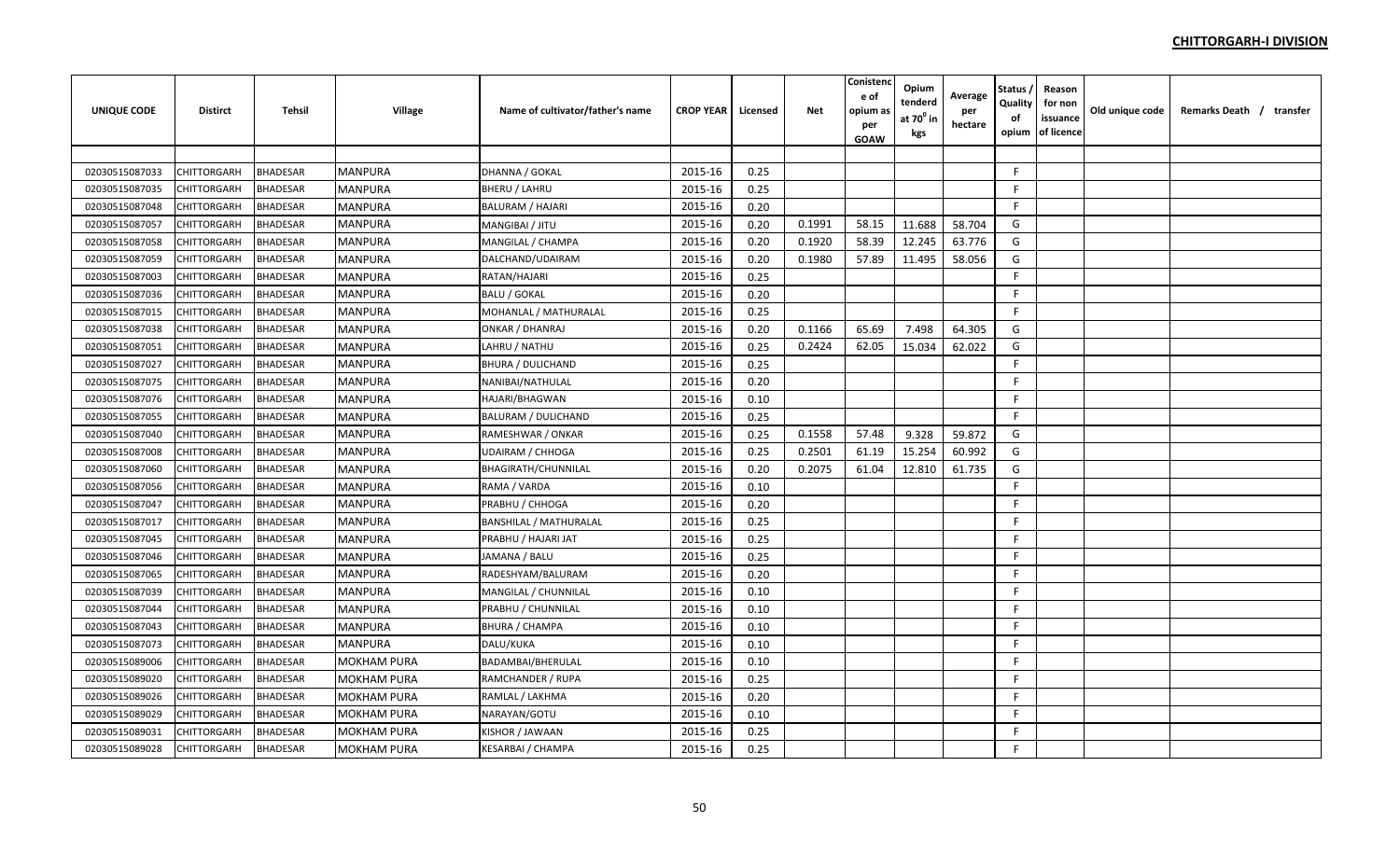| <b>UNIQUE CODE</b> | <b>Distirct</b>    | <b>Tehsil</b>   | Village            | Name of cultivator/father's name | <b>CROP YEAR</b> | Licensed | <b>Net</b> | Conistenc<br>e of<br>opium as<br>per<br><b>GOAW</b> | Opium<br>tenderd<br>at 70 <sup>°</sup> in<br>kgs | Average<br>per<br>hectare | Status<br>Quality<br>of<br>opium | Reason<br>for non<br>issuance<br>of licence | Old unique code | Remarks Death / transfer |  |
|--------------------|--------------------|-----------------|--------------------|----------------------------------|------------------|----------|------------|-----------------------------------------------------|--------------------------------------------------|---------------------------|----------------------------------|---------------------------------------------|-----------------|--------------------------|--|
|                    |                    |                 |                    |                                  |                  |          |            |                                                     |                                                  |                           |                                  |                                             |                 |                          |  |
| 02030515089007     | CHITTORGARH        | <b>BHADESAR</b> | <b>MOKHAM PURA</b> | RATAN/JITU                       | 2015-16          | 0.10     |            |                                                     |                                                  |                           | F                                |                                             |                 |                          |  |
| 02030515089012     | CHITTORGARH        | <b>BHADESAR</b> | MOKHAM PURA        | GANGARAM / JAWAAN                | 2015-16          | 0.20     |            |                                                     |                                                  |                           | F                                |                                             |                 |                          |  |
| 02030515089003     | CHITTORGARH        | <b>BHADESAR</b> | <b>MOKHAM PURA</b> | MADHOLAL / GOPI                  | 2015-16          | 0.25     |            |                                                     |                                                  |                           | F                                |                                             |                 |                          |  |
| 02030515089002     | CHITTORGARH        | <b>BHADESAR</b> | <b>MOKHAM PURA</b> | <b>BHERULAL / PARTHU</b>         | 2015-16          | 0.15     | 0.1509     | 60.18                                               | 9.921                                            | 65.746                    | G                                |                                             |                 |                          |  |
| 02030515089011     | <b>CHITTORGARH</b> | <b>BHADESAR</b> | <b>MOKHAM PURA</b> | DEVBAI/HAJARI                    | 2015-16          | 0.10     |            |                                                     |                                                  |                           | F.                               |                                             |                 |                          |  |
| 02030515089018     | CHITTORGARH        | <b>BHADESAR</b> | <b>MOKHAM PURA</b> | LALU / GOKUL                     | 2015-16          | 0.25     |            |                                                     |                                                  |                           | F.                               |                                             |                 |                          |  |
| 02030515089022     | CHITTORGARH        | <b>BHADESAR</b> | MOKHAM PURA        | NANA / RATNA                     | 2015-16          | 0.10     | 0.0495     | 66.46                                               | 3.541                                            | 71.535                    | G                                |                                             |                 |                          |  |
| 02030515089038     | CHITTORGARH        | <b>BHADESAR</b> | <b>MOKHAM PURA</b> | <b>BHAWRU/GOPAJI</b>             | 2015-16          | 0.10     | 0.0390     | 55.87                                               | 2.386                                            | 61.180                    | G                                |                                             |                 |                          |  |
| 02030515089013     | CHITTORGARH        | <b>BHADESAR</b> | <b>MOKHAM PURA</b> | MAGNIBAI / BHANA                 | 2015-16          | 0.10     | 0.0390     | 62.93                                               | 2.958                                            | 75.846                    | G                                |                                             |                 |                          |  |
| 02030515089045     | <b>CHITTORGARH</b> | <b>BHADESAR</b> | <b>MOKHAM PURA</b> | SANKAR/HANSA                     | 2015-16          | 0.10     |            |                                                     |                                                  |                           | F.                               |                                             |                 |                          |  |
| 02030515089016     | CHITTORGARH        | <b>BHADESAR</b> | <b>MOKHAM PURA</b> | JAMANIBAI/LEHARU                 | 2015-16          | 0.10     | 0.0423     | 65.93                                               | 3.183                                            | 75.248                    | G                                |                                             |                 |                          |  |
| 02030515089019     | CHITTORGARH        | <b>BHADESAR</b> | <b>MOKHAM PURA</b> | SAMNDIBAI / DIPA                 | 2015-16          | 0.10     | 0.0437     | 63.07                                               | 3.036                                            | 69.474                    | G                                |                                             |                 | <b>NAME CHANGE</b>       |  |
| 02030515089035     | CHITTORGARH        | <b>BHADESAR</b> | <b>MOKHAM PURA</b> | <b>BARDIBAI / CHOGA</b>          | 2015-16          | 0.20     |            |                                                     |                                                  |                           | F.                               |                                             |                 |                          |  |
| 02030515089021     | CHITTORGARH        | <b>BHADESAR</b> | <b>MOKHAM PURA</b> | LAXMAN/RADHAKISHAN               | 2015-16          | 0.15     | 0.0400     | 65.47                                               | 2.825                                            | 70.625                    | G                                |                                             |                 |                          |  |
| 02030515089040     | CHITTORGARH        | <b>BHADESAR</b> | <b>MOKHAM PURA</b> | CHHAGANDAS / CHENRAM             | 2015-16          | 0.25     | 0.1022     | 65.40                                               | 7.624                                            | 74.599                    | G                                |                                             |                 |                          |  |
| 02030515089041     | <b>CHITTORGARH</b> | <b>BHADESAR</b> | <b>MOKHAM PURA</b> | RAMDAS / BHERUDAS BAIRAGI        | 2015-16          | 0.10     | 0.0467     | 64.50                                               | 3.299                                            | 70.642                    | G                                |                                             |                 |                          |  |
| 02030515090014     | CHITTORGARH        | <b>BHADESAR</b> | <b>MURLIA</b>      | <b>GOPILAL / BHURA</b>           | 2015-16          | 0.20     |            |                                                     |                                                  |                           | F.                               |                                             |                 |                          |  |
| 02030515090022     | CHITTORGARH        | <b>BHADESAR</b> | <b>MURLIA</b>      | MANGU PURI / DEEPA PURI          | 2015-16          | 0.20     |            |                                                     |                                                  |                           | -F                               |                                             |                 |                          |  |
| 02030515090032     | CHITTORGARH        | <b>BHADESAR</b> | <b>MURLIA</b>      | <b>BHAGAWANLAL / PARTHA</b>      | 2015-16          | 0.20     |            |                                                     |                                                  |                           | F.                               |                                             |                 |                          |  |
| 02030515090051     | CHITTORGARH        | <b>BHADESAR</b> | <b>MURLIA</b>      | RAMKUNWAR/BHAGWATILAL            | 2015-16          | 0.10     |            |                                                     |                                                  |                           | F                                |                                             |                 |                          |  |
| 02030515090010     | CHITTORGARH        | <b>BHADESAR</b> | <b>MURLIA</b>      | BHERULAL/UDYRAM                  | 2015-16          | 0.10     |            |                                                     |                                                  |                           | F                                |                                             |                 |                          |  |
| 02030515090046     | <b>CHITTORGARH</b> | <b>BHADESAR</b> | <b>MURLIA</b>      | JAMKUBAI / GOPI                  | 2015-16          | 0.25     |            |                                                     |                                                  |                           | F.                               |                                             |                 |                          |  |
| 02030515090009     | CHITTORGARH        | <b>BHADESAR</b> | <b>MURLIA</b>      | <b>BALIBAI/HAJARI</b>            | 2015-16          | 0.20     |            |                                                     |                                                  |                           | $\mathsf{F}$                     |                                             |                 |                          |  |
| 02030515090012     | CHITTORGARH        | <b>BHADESAR</b> | <b>MURLIA</b>      | JAYSHANKAR / BHAGIRATH           | 2015-16          | 0.20     | 0.0163     | 65.72                                               | 1.164                                            | 71.411                    | G                                |                                             |                 |                          |  |
| 02030515090020     | CHITTORGARH        | <b>BHADESAR</b> | <b>MURLIA</b>      | DALCHAND / JETMAL LUHAR          | 2015-16          | 0.25     |            |                                                     |                                                  |                           | F                                |                                             |                 |                          |  |
| 02030515090002     | CHITTORGARH        | <b>BHADESAR</b> | <b>MURLIA</b>      | MADANLAL / MANGILAL              | 2015-16          | 0.10     |            |                                                     |                                                  |                           | E                                |                                             |                 |                          |  |
| 02030515090042     | <b>CHITTORGARH</b> | <b>BHADESAR</b> | <b>MURLIA</b>      | <b>DEVJI / KALU</b>              | 2015-16          | 0.10     |            |                                                     |                                                  |                           | F.                               |                                             |                 |                          |  |
| 02030515091021     | <b>CHITTORGARH</b> | <b>BHADESAR</b> | <b>NAHAR GARH</b>  | GISHULAL / GOKAL                 | 2015-16          | 0.15     |            |                                                     |                                                  |                           | F.                               |                                             |                 |                          |  |
| 02030515091002     | CHITTORGARH        | <b>BHADESAR</b> | <b>NAHAR GARH</b>  | <b>HAZARILAL / GOKAL</b>         | 2015-16          | 0.15     |            |                                                     |                                                  |                           | F.                               |                                             |                 |                          |  |
| 02030515091005     | CHITTORGARH        | <b>BHADESAR</b> | <b>NAHAR GARH</b>  | MOHANGIR/MOTIGIR                 | 2015-16          | 0.15     |            |                                                     |                                                  |                           | F                                |                                             |                 |                          |  |
| 02030515091026     | CHITTORGARH        | <b>BHADESAR</b> | <b>NAHAR GARH</b>  | MITTUBAI / SHAMBHUGIR            | 2015-16          | 0.15     |            |                                                     |                                                  |                           | F                                |                                             |                 |                          |  |
| 02030515091031     | CHITTORGARH        | <b>BHADESAR</b> | <b>NAHAR GARH</b>  | CHANDIBAI/GANGABAI               | 2015-16          | 0.20     |            |                                                     |                                                  |                           | F.                               |                                             |                 |                          |  |
| 02030515091043     | CHITTORGARH        | <b>BHADESAR</b> | <b>NAHAR GARH</b>  | <b>BHERUGIR / AMARGIR</b>        | 2015-16          | 0.20     |            |                                                     |                                                  |                           | F                                |                                             |                 |                          |  |
| 02030515091068     | CHITTORGARH        | <b>BHADESAR</b> | <b>NAHAR GARH</b>  | CHOGA / GOKAL                    | 2015-16          | 0.10     |            |                                                     |                                                  |                           | F                                |                                             |                 |                          |  |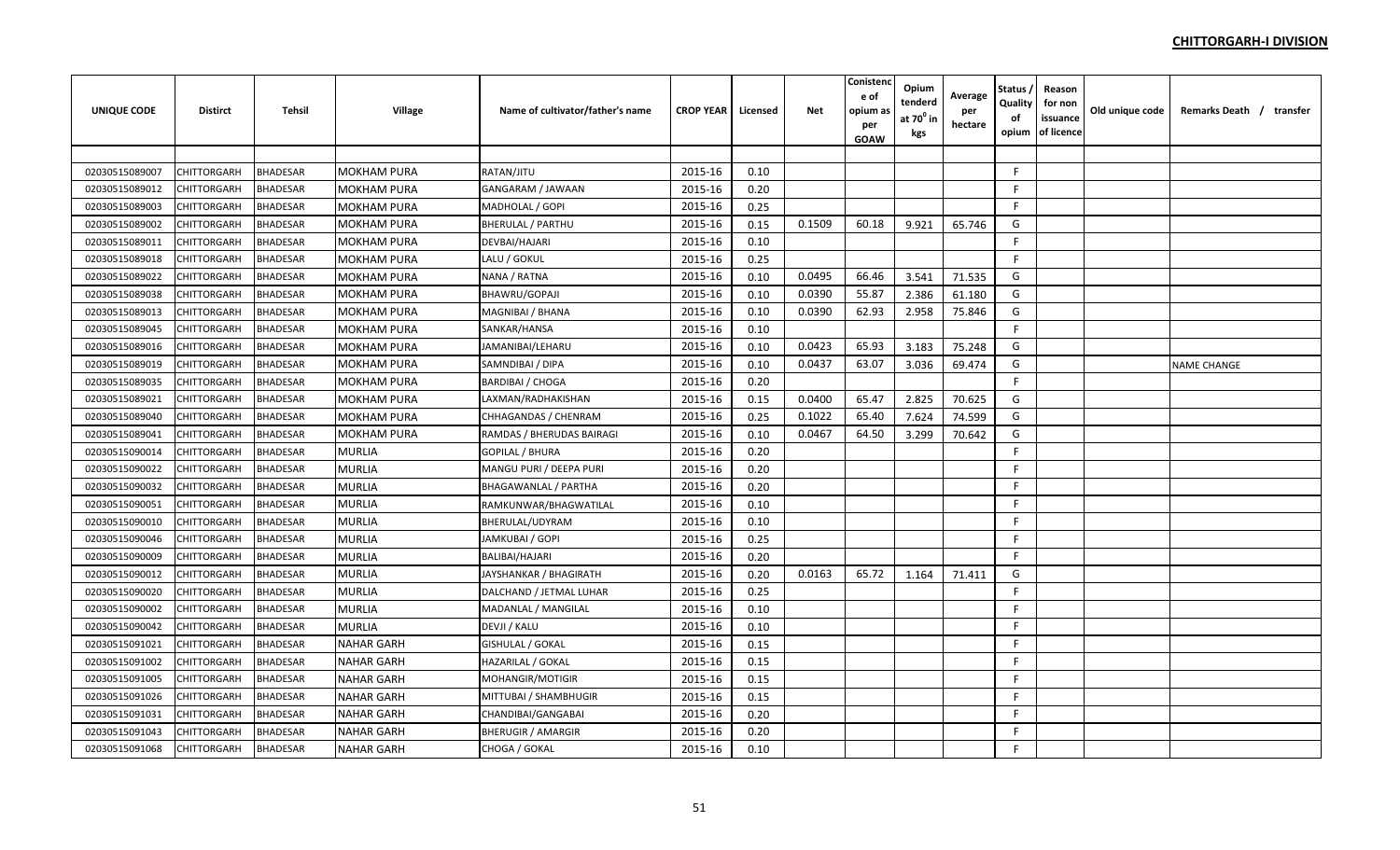| <b>UNIQUE CODE</b> | <b>Distirct</b> | <b>Tehsil</b>   | Village           | Name of cultivator/father's name | <b>CROP YEAR</b> | Licensed | <b>Net</b> | Conistend<br>e of<br>opium a:<br>per<br>GOAW | Opium<br>tenderd<br>at $70^0$ in<br>kgs | Average<br>per<br>hectare | <b>Status</b><br>Quality<br>of<br>opium | Reason<br>for non<br>issuance<br>of licence | Old unique code | Remarks Death / transfer |
|--------------------|-----------------|-----------------|-------------------|----------------------------------|------------------|----------|------------|----------------------------------------------|-----------------------------------------|---------------------------|-----------------------------------------|---------------------------------------------|-----------------|--------------------------|
|                    |                 |                 |                   |                                  |                  |          |            |                                              |                                         |                           |                                         |                                             |                 |                          |
| 02030515091029     | CHITTORGARH     | <b>BHADESAR</b> | <b>NAHAR GARH</b> | RAMIBAI/MANGILAL                 | 2015-16          | 0.15     |            |                                              |                                         |                           | F.                                      |                                             |                 |                          |
| 02030515091032     | CHITTORGARH     | <b>BHADESAR</b> | <b>NAHAR GARH</b> | MOTYABAI / DALU                  | 2015-16          | 0.20     |            |                                              |                                         |                           | F.                                      |                                             |                 |                          |
| 02030515091027     | CHITTORGARH     | <b>BHADESAR</b> | <b>NAHAR GARH</b> | BHERULAL / UDA                   | 2015-16          | 0.25     |            |                                              |                                         |                           | F.                                      |                                             |                 |                          |
| 02030515091008     | CHITTORGARH     | <b>BHADESAR</b> | <b>NAHAR GARH</b> | NARENDRASINGH / SULTANSINGH      | 2015-16          | 0.25     |            |                                              |                                         |                           | F.                                      |                                             |                 |                          |
| 02030515091058     | CHITTORGARH     | <b>BHADESAR</b> | <b>NAHAR GARH</b> | MANGILAL / MAGNA JI              | 2015-16          | 0.20     |            |                                              |                                         |                           | F.                                      |                                             |                 |                          |
| 02030515091014     | CHITTORGARH     | <b>BHADESAR</b> | <b>NAHAR GARH</b> | DHARMENDRASINGH/BHERUSINGH       | 2015-16          | 0.25     |            |                                              |                                         |                           | F.                                      |                                             |                 |                          |
| 02030515091060     | CHITTORGARH     | BHADESAR        | <b>NAHAR GARH</b> | BHERUSINGH / JHODHSINGH          | 2015-16          | 0.25     |            |                                              |                                         |                           | F.                                      |                                             |                 |                          |
| 02030515091018     | CHITTORGARH     | <b>BHADESAR</b> | <b>NAHAR GARH</b> | BHERU / GANGARAM MALI            | 2015-16          | 0.20     |            |                                              |                                         |                           | F.                                      |                                             |                 |                          |
| 02030515091003     | CHITTORGARH     | <b>BHADESAR</b> | <b>NAHAR GARH</b> | NARAYAN / VENA                   | 2015-16          | 0.20     |            |                                              |                                         |                           | F.                                      |                                             |                 |                          |
| 02030515091051     | CHITTORGARH     | <b>BHADESAR</b> | <b>NAHAR GARH</b> | ONKARLAL / BHAGWAN               | 2015-16          | 0.25     |            |                                              |                                         |                           | F.                                      |                                             |                 |                          |
| 02030515091042     | CHITTORGARH     | <b>BHADESAR</b> | <b>NAHAR GARH</b> | NARAYANLAL / CHAMPALAL           | 2015-16          | 0.20     |            |                                              |                                         |                           | F                                       |                                             |                 |                          |
| 02030515091007     | CHITTORGARH     | <b>BHADESAR</b> | <b>NAHAR GARH</b> | OUNKARLAL / PARBHULAL            | 2015-16          | 0.10     |            |                                              |                                         |                           | F.                                      |                                             |                 |                          |
| 02030515091046     | CHITTORGARH     | <b>BHADESAR</b> | <b>NAHAR GARH</b> | RUKMANIBAI / HAJARILAL           | 2015-16          | 0.15     |            |                                              |                                         |                           | F.                                      |                                             |                 |                          |
| 02030515091052     | CHITTORGARH     | <b>BHADESAR</b> | <b>NAHAR GARH</b> | KANKUBAI / GOTU                  | 2015-16          | 0.10     |            |                                              |                                         |                           | F.                                      |                                             |                 |                          |
| 02030515091034     | CHITTORGARH     | <b>BHADESAR</b> | <b>NAHAR GARH</b> | PRATHVIRAJ / HIRALAL             | 2015-16          | 0.10     |            |                                              |                                         |                           | F.                                      |                                             |                 |                          |
| 02030515091004     | CHITTORGARH     | <b>BHADESAR</b> | <b>NAHAR GARH</b> | RAMA / NATHU                     | 2015-16          | 0.10     |            |                                              |                                         |                           | F.                                      |                                             |                 | <b>NAME CHANGE</b>       |
| 02030515092019     | CHITTORGARH     | <b>BHADESAR</b> | <b>NANNANA</b>    | RADHIBAI / VIJAYRAM              | 2015-16          | 0.10     |            |                                              |                                         |                           | F                                       |                                             |                 |                          |
| 02030515092031     | CHITTORGARH     | BHADESAR        | <b>NANNANA</b>    | HIRA / MANGU                     | 2015-16          | 0.20     |            |                                              |                                         |                           | F.                                      |                                             |                 |                          |
| 02030515092013     | CHITTORGARH     | <b>BHADESAR</b> | <b>NANNANA</b>    | VARDICHAND / BHERA               | 2015-16          | 0.10     |            |                                              |                                         |                           | F.                                      |                                             |                 |                          |
| 02030515092026     | CHITTORGARH     | <b>BHADESAR</b> | <b>NANNANA</b>    | HEMRAJ/PARTHA                    | 2015-16          | 0.10     |            |                                              |                                         |                           | E                                       |                                             |                 |                          |
| 02030515092041     | CHITTORGARH     | <b>BHADESAR</b> | <b>NANNANA</b>    | RAJIBAI / LAKHMICHAND            | 2015-16          | 0.10     |            |                                              |                                         |                           | F.                                      |                                             |                 |                          |
| 02030515092043     | CHITTORGARH     | <b>BHADESAR</b> | <b>NANNANA</b>    | JAGANATH / HEMRAJ                | 2015-16          | 0.15     |            |                                              |                                         |                           | E                                       |                                             |                 |                          |
| 02030515092010     | CHITTORGARH     | <b>BHADESAR</b> | <b>NANNANA</b>    | ONKAR / LAKSHMICHAND             | 2015-16          | 0.10     |            |                                              |                                         |                           | E                                       |                                             |                 |                          |
| 02030515092047     | CHITTORGARH     | <b>BHADESAR</b> | <b>NANNANA</b>    | KASHIBAI / BOTLAL                | 2015-16          | 0.10     |            |                                              |                                         |                           | E                                       |                                             |                 |                          |
| 02030515092052     | CHITTORGARH     | <b>BHADESAR</b> | <b>NANNANA</b>    | KEALASHIBAI / LADULAL            | 2015-16          | 0.10     |            |                                              |                                         |                           | F.                                      |                                             |                 |                          |
| 02030515092034     | CHITTORGARH     | <b>BHADESAR</b> | <b>NANNANA</b>    | NANDLAL / KISHANLAL              | 2015-16          | 0.20     |            |                                              |                                         |                           | F.                                      |                                             |                 |                          |
| 02030515092059     | CHITTORGARH     | <b>BHADESAR</b> | <b>NANNANA</b>    | RADHSHYAM / BHAWANISHANKAR       | 2015-16          | 0.10     |            |                                              |                                         |                           | F.                                      |                                             |                 |                          |
| 02030515092067     | CHITTORGARH     | <b>BHADESAR</b> | <b>NANNANA</b>    | GANAPATLAL / NAGJIRAM            | 2015-16          | 0.15     | 0.1448     | 64.24                                        | 8.755                                   | 60.463                    | G                                       |                                             |                 |                          |
| 02030515092048     | CHITTORGARH     | BHADESAR        | NANNANA           | LACHIRAM / BHERA                 | 2015-16          | 0.25     |            |                                              |                                         |                           | F.                                      |                                             |                 |                          |
| 02030515092056     | CHITTORGARH     | <b>BHADESAR</b> | <b>NANNANA</b>    | HEERALAL / LAKSHMICHAND          | 2015-16          | 0.20     |            |                                              |                                         |                           | F.                                      |                                             |                 |                          |
| 02030515092090     | CHITTORGARH     | <b>BHADESAR</b> | <b>NANNANA</b>    | KELAESHSINGH / KHUMANSINGH       | 2015-16          | 0.10     |            |                                              |                                         |                           | F.                                      |                                             |                 |                          |
| 02030515092027     | CHITTORGARH     | BHADESAR        | <b>NANNANA</b>    | GOTU / NANA                      | 2015-16          | 0.10     |            |                                              |                                         |                           | F.                                      |                                             |                 |                          |
| 02030515092042     | CHITTORGARH     | <b>BHADESAR</b> | <b>NANNANA</b>    | GEHRIDAS/BHANWARDAS              | 2015-16          | 0.10     |            |                                              |                                         |                           | F.                                      |                                             |                 |                          |
| 02030515092081     | CHITTORGARH     | <b>BHADESAR</b> | <b>NANNANA</b>    | UDA / DUNGA                      | 2015-16          | 0.10     |            |                                              |                                         |                           | F.                                      |                                             |                 |                          |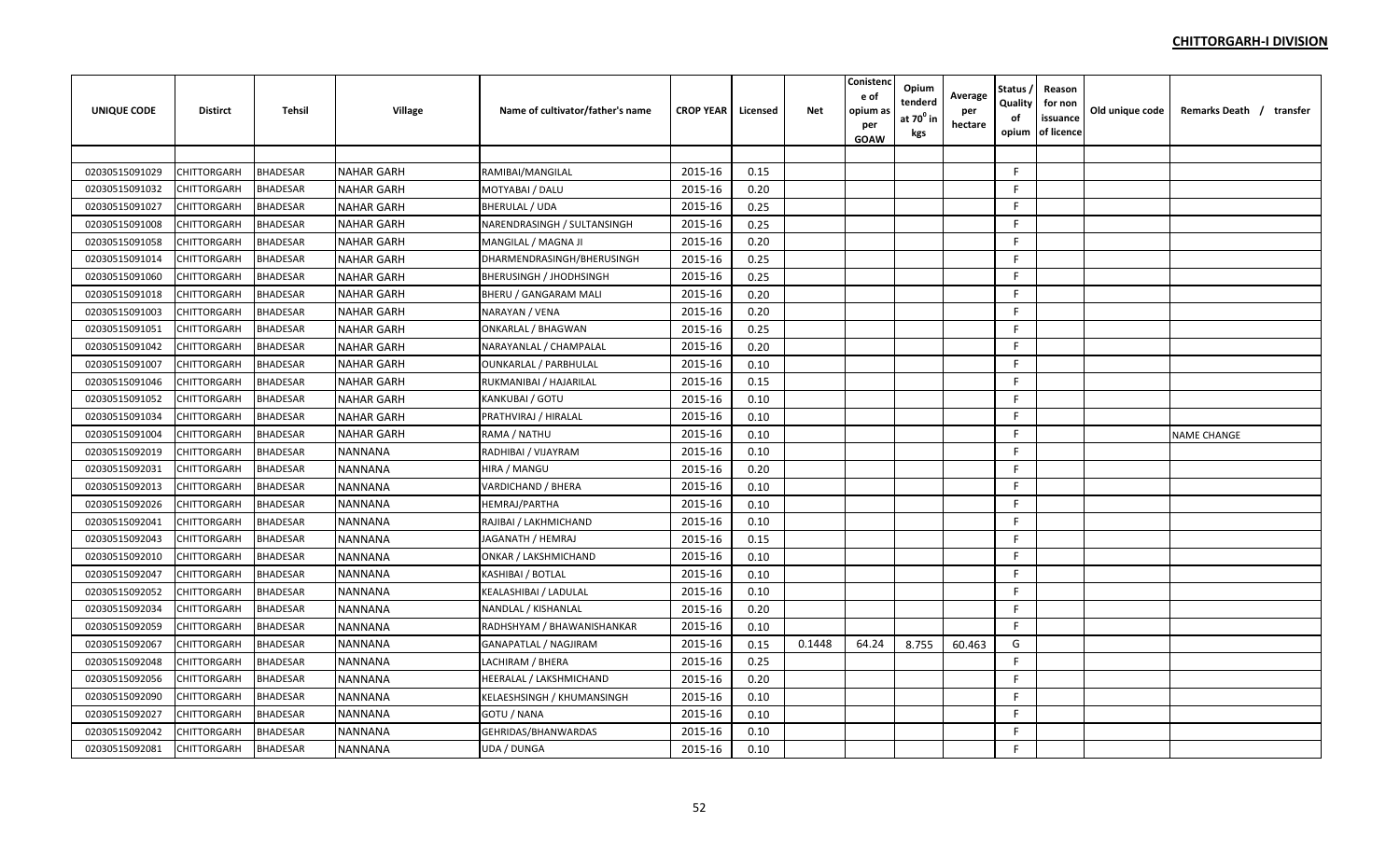| <b>UNIQUE CODE</b> | <b>Distirct</b>    | <b>Tehsil</b>   | Village         | Name of cultivator/father's name | <b>CROP YEAR</b> | Licensed | Net    | Conistend<br>e of<br>opium a:<br>per<br>GOAW | Opium<br>tenderd<br>at $70^0$ in<br>kgs | Average<br>per<br>hectare | <b>Status</b><br>Quality<br>of<br>opium | Reason<br>for non<br>issuance<br>of licence | Old unique code | Remarks Death / transfer |
|--------------------|--------------------|-----------------|-----------------|----------------------------------|------------------|----------|--------|----------------------------------------------|-----------------------------------------|---------------------------|-----------------------------------------|---------------------------------------------|-----------------|--------------------------|
|                    |                    |                 |                 |                                  |                  |          |        |                                              |                                         |                           |                                         |                                             |                 |                          |
| 02030515092044     | CHITTORGARH        | <b>BHADESAR</b> | <b>NANNANA</b>  | <b>GATTUBAI / GANPATDAS</b>      | 2015-16          | 0.10     |        |                                              |                                         |                           | F.                                      |                                             |                 | <b>NAME CHANGE</b>       |
| 02030515094018     | CHITTORGARH        | <b>BHADESAR</b> | <b>NAPANIA</b>  | NATHULAL / TULSHIRAM             | 2015-16          | 0.10     | 0.0102 | 70.20                                        | 0.842                                   | 82.549                    | G                                       |                                             |                 |                          |
| 02030515094008     | CHITTORGARH        | <b>BHADESAR</b> | <b>NAPANIA</b>  | <b>BHERULAL / TEJA</b>           | 2015-16          | 0.10     | 0.0100 | 70.69                                        | 0.848                                   | 84.800                    | G                                       |                                             |                 |                          |
| 02030515094006     | CHITTORGARH        | <b>BHADESAR</b> | <b>NAPANIA</b>  | <b>BHERULAL / SHOLA</b>          | 2015-16          | 0.10     |        |                                              |                                         |                           | F                                       |                                             |                 | <b>NAME CHANGE</b>       |
| 02030515094007     | <b>CHITTORGARH</b> | <b>BHADESAR</b> | <b>NAPANIA</b>  | RUPA / KISHANA MEGWAL            | 2015-16          | 0.10     |        |                                              |                                         |                           | F.                                      |                                             |                 |                          |
| 02030515094031     | <b>CHITTORGARH</b> | <b>BHADESAR</b> | <b>NAPANIA</b>  | ONKAR / DEVA                     | 2015-16          | 0.10     |        |                                              |                                         |                           | F.                                      |                                             |                 |                          |
| 02030515096016     | CHITTORGARH        | <b>BHADESAR</b> | NARBADIA        | JAMKUBAI/BHAGWAN                 | 2015-16          | 0.20     |        |                                              |                                         |                           | F.                                      |                                             |                 |                          |
| 02030515096013     | <b>CHITTORGARH</b> | <b>BHADESAR</b> | <b>NARBADIA</b> | <b>ONKAR / BHERA</b>             | 2015-16          | 0.10     |        |                                              |                                         |                           | E                                       |                                             |                 |                          |
| 02030515096043     | CHITTORGARH        | <b>BHADESAR</b> | <b>NARBADIA</b> | CHATURBHUJ / CHAMPALAL           | 2015-16          | 0.10     |        |                                              |                                         |                           | F.                                      |                                             |                 |                          |
| 02030515097016     | CHITTORGARH        | <b>BHADESAR</b> | NARDHARI        | MANGUSINGH / TEJSINGH            | 2015-16          | 0.25     |        |                                              |                                         |                           | F.                                      |                                             |                 |                          |
| 02030515097004     | CHITTORGARH        | <b>BHADESAR</b> | NARDHARI        | GEHRU/CHATURBHUJ                 | 2015-16          | 0.25     |        |                                              |                                         |                           | F.                                      |                                             |                 |                          |
| 02030515097018     | <b>CHITTORGARH</b> | <b>BHADESAR</b> | NARDHARI        | GOTU / GANESH                    | 2015-16          | 0.20     |        |                                              |                                         |                           | F                                       |                                             |                 |                          |
| 02030515097025     | CHITTORGARH        | <b>BHADESAR</b> | NARDHARI        | BARDIBAI/BHAGWAN                 | 2015-16          | 0.25     |        |                                              |                                         |                           | E                                       |                                             |                 |                          |
| 02030515097029     | CHITTORGARH        | <b>BHADESAR</b> | NARDHARI        | <b>GOTUSINGH / SHAMBHUSINGH</b>  | 2015-16          | 0.25     |        |                                              |                                         |                           | F.                                      |                                             |                 |                          |
| 02030515097031     | CHITTORGARH        | <b>BHADESAR</b> | NARDHARI        | NARENDRASINGH / MANSINGH         | 2015-16          | 0.20     |        |                                              |                                         |                           | F.                                      |                                             |                 |                          |
| 02030515097005     | CHITTORGARH        | <b>BHADESAR</b> | NARDHARI        | NANDLAL / KISHANA                | 2015-16          | 0.25     | 0.2493 | 64.99                                        | 17.176                                  | 68.897                    | G                                       |                                             |                 |                          |
| 02030515097012     | <b>CHITTORGARH</b> | <b>BHADESAR</b> | NARDHARI        | PRATHVIPALSINGH / LAKSJHMANSINGH | 2015-16          | 0.20     | 0.1923 | 58.55                                        | 11.785                                  | 61.285                    | G                                       |                                             |                 |                          |
| 02030515097027     | <b>CHITTORGARH</b> | <b>BHADESAR</b> | NARDHARI        | NANALAL/HAJARI                   | 2015-16          | 0.15     | 0.1434 | 62.03                                        | 8.773                                   | 61.179                    | G                                       |                                             |                 |                          |
| 02030515097002     | CHITTORGARH        | <b>BHADESAR</b> | NARDHARI        | DEUBAI / UDAIRAM                 | 2015-16          | 0.10     |        |                                              |                                         |                           | E                                       |                                             |                 |                          |
| 02030515097017     | <b>CHITTORGARH</b> | <b>BHADESAR</b> | NARDHARI        | SUHAGIBAI/MEGHA                  | 2015-16          | 0.10     |        |                                              |                                         |                           | F.                                      |                                             |                 |                          |
| 02030515097021     | <b>CHITTORGARH</b> | <b>BHADESAR</b> | NARDHARI        | MANIBAI / ROOPLAL                | 2015-16          | 0.10     |        |                                              |                                         |                           | F.                                      |                                             |                 |                          |
| 02030515101055     | CHITTORGARH        | <b>BHADESAR</b> | PANCHDEWLA      | RADHABAI/BHURALAL                | 2015-16          | 0.10     |        |                                              |                                         |                           | F.                                      |                                             |                 |                          |
| 02030515102060     | <b>CHITTORGARH</b> | <b>BHADESAR</b> | PARLIA          | SHANKARLAL / BADRILAL            | 2015-16          | 0.20     |        |                                              |                                         |                           | F.                                      |                                             |                 |                          |
| 02030515102021     | <b>CHITTORGARH</b> | <b>BHADESAR</b> | PARLIA          | NOJIBAI/MOTILAL                  | 2015-16          | 0.10     |        |                                              |                                         |                           | E                                       |                                             |                 |                          |
| 02030515102012     | CHITTORGARH        | <b>BHADESAR</b> | PARLIA          | AMARCHAND / NOLA                 | 2015-16          | 0.10     |        |                                              |                                         |                           | F.                                      |                                             |                 |                          |
| 02030515102081     | <b>CHITTORGARH</b> | <b>BHADESAR</b> | PARLIA          | <b>BHERA / NAVALA</b>            | 2015-16          | 0.10     |        |                                              |                                         |                           | F.                                      |                                             |                 |                          |
| 02030515104062     | CHITTORGARH        | <b>BHADESAR</b> | PIPALWAS        | JAMANA / LEHRU                   | 2015-16          | 0.25     |        |                                              |                                         |                           | F.                                      |                                             |                 |                          |
| 02030515104110     | <b>CHITTORGARH</b> | <b>BHADESAR</b> | PIPALWAS        | KAMARU / PIRU                    | 2015-16          | 0.15     |        |                                              |                                         |                           | F.                                      |                                             |                 |                          |
| 02030515104118     | <b>CHITTORGARH</b> | <b>BHADESAR</b> | PIPALWAS        | SUNDARBAI/ONKARJI                | 2015-16          | 0.10     |        |                                              |                                         |                           | F                                       |                                             |                 |                          |
| 02030515104010     | CHITTORGARH        | <b>BHADESAR</b> | PIPALWAS        | PRABHULAL / HAJARI               | 2015-16          | 0.15     |        |                                              |                                         |                           | F.                                      |                                             |                 |                          |
| 02030515104030     | CHITTORGARH        | <b>BHADESAR</b> | PIPALWAS        | CHAMPALAL / DAYARAMJI GADARI     | 2015-16          | 0.25     |        |                                              |                                         |                           | F.                                      |                                             |                 |                          |
| 02030515104083     | CHITTORGARH        | <b>BHADESAR</b> | PIPALWAS        | <b>BHERIBAI / SHANKERLAL</b>     | 2015-16          | 0.25     |        |                                              |                                         |                           | F.                                      |                                             |                 |                          |
| 02030515104103     | CHITTORGARH        | <b>BHADESAR</b> | PIPALWAS        | MANGU / FAKIRA                   | 2015-16          | 0.20     |        |                                              |                                         |                           | $\mathsf{N}$                            |                                             |                 |                          |
| 02030515104051     | <b>CHITTORGARH</b> | <b>BHADESAR</b> | <b>PIPALWAS</b> | MADHULAL / UDA JAT               | 2015-16          | 0.10     |        |                                              |                                         |                           | F                                       |                                             |                 |                          |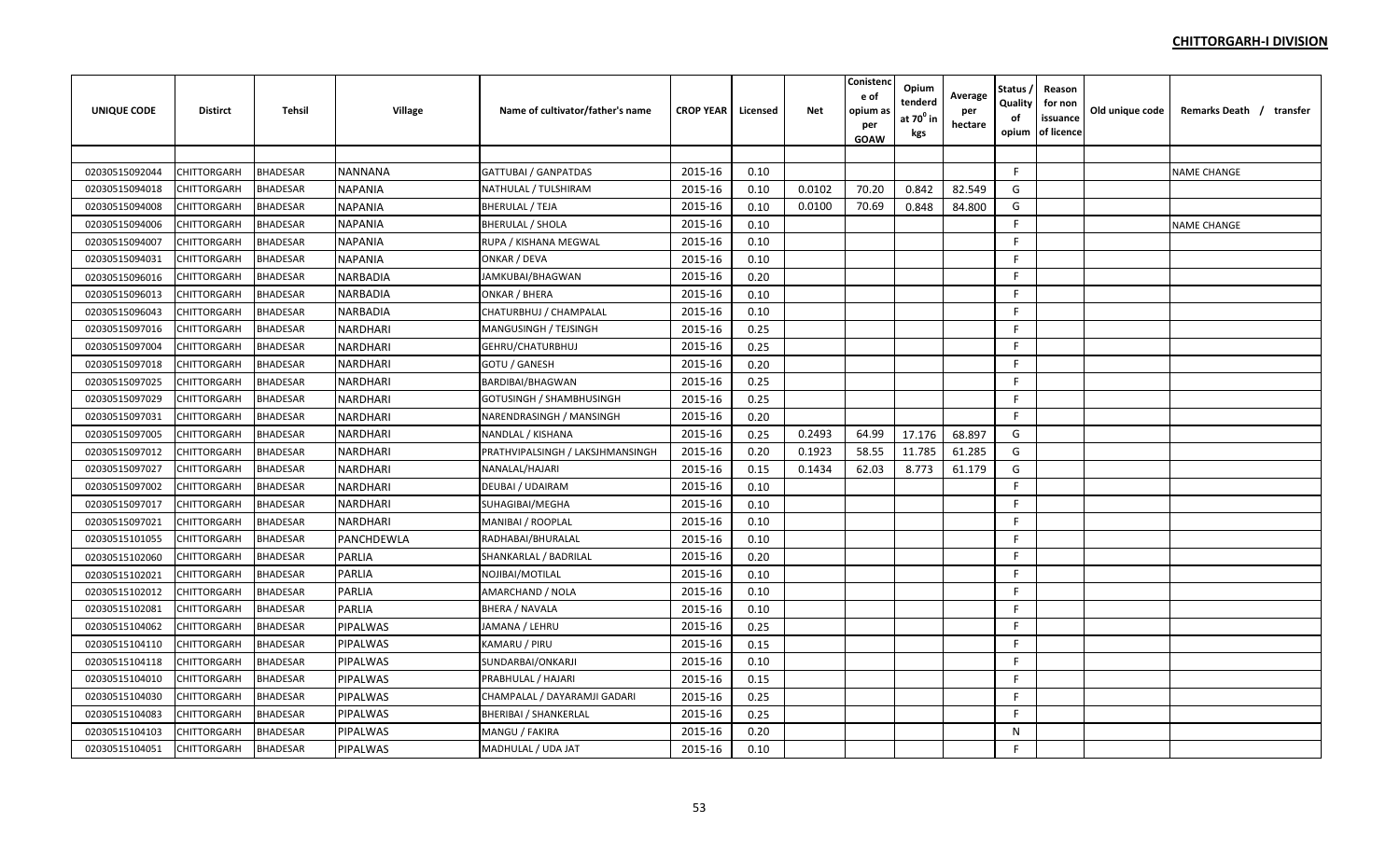| <b>UNIQUE CODE</b> | <b>Distirct</b>    | <b>Tehsil</b>   | Village          | Name of cultivator/father's name     | <b>CROP YEAR</b> | Licensed | <b>Net</b> | Conistenc<br>e of<br>opium as<br>per<br><b>GOAW</b> | Opium<br>tenderd<br>at 70 <sup>°</sup> in<br>kgs | Average<br>per<br>hectare | Status<br>Quality<br>of<br>opium | Reason<br>for non<br>issuance<br>of licence | Old unique code | Remarks Death / transfer |  |
|--------------------|--------------------|-----------------|------------------|--------------------------------------|------------------|----------|------------|-----------------------------------------------------|--------------------------------------------------|---------------------------|----------------------------------|---------------------------------------------|-----------------|--------------------------|--|
|                    |                    |                 |                  |                                      |                  |          |            |                                                     |                                                  |                           |                                  |                                             |                 |                          |  |
| 02030515104015     | CHITTORGARH        | <b>BHADESAR</b> | <b>PIPALWAS</b>  | <b>BHERULAL / BHAGAWAN</b>           | 2015-16          | 0.20     |            |                                                     |                                                  |                           | -F                               |                                             |                 |                          |  |
| 02030515104023     | CHITTORGARH        | <b>BHADESAR</b> | <b>PIPALWAS</b>  | MADHULAL / BHAGAWAN                  | 2015-16          | 0.25     |            |                                                     |                                                  |                           | F                                |                                             |                 |                          |  |
| 02030515104036     | CHITTORGARH        | <b>BHADESAR</b> | <b>PIPALWAS</b>  | DALLA / HIRA JAT                     | 2015-16          | 0.25     |            |                                                     |                                                  |                           | F                                |                                             |                 |                          |  |
| 02030515104005     | CHITTORGARH        | <b>BHADESAR</b> | <b>PIPALWAS</b>  | CHHOGA / GANGARAM                    | 2015-16          | 0.10     |            |                                                     |                                                  |                           | -F                               |                                             |                 |                          |  |
| 02030515104012     | <b>CHITTORGARH</b> | <b>BHADESAR</b> | <b>PIPALWAS</b>  | CHAMPALAL / BHAGCHAND                | 2015-16          | 0.20     |            |                                                     |                                                  |                           | F.                               |                                             |                 |                          |  |
| 02030515104113     | CHITTORGARH        | <b>BHADESAR</b> | PIPALWAS         | PRATHVIRAJ / SHOLA                   | 2015-16          | 0.25     |            |                                                     |                                                  |                           | F.                               |                                             |                 |                          |  |
| 02030515104086     | CHITTORGARH        | <b>BHADESAR</b> | PIPALWAS         | <b>BHAGIRATH / MOTI</b>              | 2015-16          | 0.15     |            |                                                     |                                                  |                           | F.                               |                                             |                 |                          |  |
| 02030515104026     | CHITTORGARH        | <b>BHADESAR</b> | <b>PIPALWAS</b>  | MITTHU KHAN / JAMALUDDIN             | 2015-16          | 0.10     |            |                                                     |                                                  |                           | F                                |                                             |                 |                          |  |
| 02030515104081     | CHITTORGARH        | <b>BHADESAR</b> | <b>PIPALWAS</b>  | DAYARAM / KISHANA                    | 2015-16          | 0.10     |            |                                                     |                                                  |                           | F                                |                                             |                 |                          |  |
| 02030515108036     | CHITTORGARH        | <b>BHADESAR</b> | RAKAMPURA        | <b>ONKAR / GOKUL</b>                 | 2015-16          | 0.10     |            |                                                     |                                                  |                           | F.                               |                                             |                 |                          |  |
| 02030515108006     | CHITTORGARH        | <b>BHADESAR</b> | <b>RAKAMPURA</b> | RAMSINGH / GAMERSINGH                | 2015-16          | 0.15     |            |                                                     |                                                  |                           | E                                |                                             |                 |                          |  |
| 02030515108014     | CHITTORGARH        | <b>BHADESAR</b> | RAKAMPURA        | VARDICHAND / MOHAN                   | 2015-16          | 0.10     |            |                                                     |                                                  |                           | F.                               |                                             |                 |                          |  |
| 02030515109026     | CHITTORGARH        | <b>BHADESAR</b> | REWALYAKALA      | SHIVLAL / HIRALAL                    | 2015-16          | 0.20     |            |                                                     |                                                  |                           | F                                |                                             |                 |                          |  |
| 02030515109021     | CHITTORGARH        | <b>BHADESAR</b> | REWALYAKALA      | SHANKARLAL / HIRALAL                 | 2015-16          | 0.25     |            |                                                     |                                                  |                           | F                                |                                             |                 |                          |  |
| 02030515109024     | CHITTORGARH        | <b>BHADESAR</b> | REWALYAKALA      | <b>MANGILAL / PRATAP</b>             | 2015-16          | 0.25     |            |                                                     |                                                  |                           | $\mathsf{F}$                     |                                             |                 |                          |  |
| 02030515109036     | CHITTORGARH        | <b>BHADESAR</b> | REWALYAKALA      | MADANLAL / BHERULAL                  | 2015-16          | 0.20     |            |                                                     |                                                  |                           | F.                               |                                             |                 |                          |  |
| 02030515109074     | CHITTORGARH        | <b>BHADESAR</b> | REWALYAKALA      | CHAMPALAL / BHAGWAN                  | 2015-16          | 0.25     | 0.2432     | 64.96                                               | 15.460                                           | 63.569                    | G                                |                                             |                 |                          |  |
| 02030515109033     | CHITTORGARH        | <b>BHADESAR</b> | REWALYAKALA      | NANDLAL / HIRALAL                    | 2015-16          | 0.25     |            |                                                     |                                                  |                           | E                                |                                             |                 |                          |  |
| 02030515109022     | CHITTORGARH        | <b>BHADESAR</b> | REWALYAKALA      | LEHRU / NAGJI                        | 2015-16          | 0.20     |            |                                                     |                                                  |                           | E                                |                                             |                 |                          |  |
| 02030515109027     | CHITTORGARH        | <b>BHADESAR</b> | REWALYAKALA      | JAMNIBAI/BAKSHIRAM                   | 2015-16          | 0.10     |            |                                                     |                                                  |                           | F                                |                                             |                 |                          |  |
| 02030515109040     | CHITTORGARH        | <b>BHADESAR</b> | REWALYAKALA      | <b>CHOGALAL / BHERULAL</b>           | 2015-16          | 0.10     |            |                                                     |                                                  |                           | F.                               |                                             |                 |                          |  |
| 02030515109064     | CHITTORGARH        | <b>BHADESAR</b> | REWALYAKALA      | JAGDISHCHAND / BHERULAL              | 2015-16          | 0.25     |            |                                                     |                                                  |                           | F.                               |                                             |                 |                          |  |
| 02030515109020     | CHITTORGARH        | <b>BHADESAR</b> | REWALYAKALA      | LALSINGH / PRITHVISINGH              | 2015-16          | 0.10     |            |                                                     |                                                  |                           | F.                               |                                             |                 |                          |  |
| 02030515109032     | CHITTORGARH        | <b>BHADESAR</b> | REWALYAKALA      | BHERULAL / KALUGADRI [CHOTA]         | 2015-16          | 0.20     |            |                                                     |                                                  |                           | -F                               |                                             |                 |                          |  |
| 02030515109039     | CHITTORGARH        | <b>BHADESAR</b> | REWALYAKALA      | RAMSINGH / DEVISINGH                 | 2015-16          | 0.10     |            |                                                     |                                                  |                           | F                                |                                             |                 |                          |  |
| 02030515109060     | CHITTORGARH        | <b>BHADESAR</b> | REWALYAKALA      | BHAGWANLAL / MATHURALAL              | 2015-16          | 0.20     |            |                                                     |                                                  |                           | F                                |                                             |                 |                          |  |
| 02030515109067     | CHITTORGARH        | <b>BHADESAR</b> | REWALYAKALA      | JAMNALAL / BHERULAL                  | 2015-16          | 0.10     |            |                                                     |                                                  |                           | F.                               |                                             |                 |                          |  |
| 02030515109073     | CHITTORGARH        | <b>BHADESAR</b> | REWALYAKALA      | RATANLAL / BHAGGUJI                  | 2015-16          | 0.20     |            |                                                     |                                                  |                           | F.                               |                                             |                 |                          |  |
| 02030515109003     | CHITTORGARH        | <b>BHADESAR</b> | REWALYAKALA      | <b>GOVARDHANSINGH / BHARATHSINGH</b> | 2015-16          | 0.25     | 0.1025     | 66.81                                               | 7.063                                            | 68.907                    | G                                |                                             |                 |                          |  |
| 02030515110068     | CHITTORGARH        | <b>BHADESAR</b> | REWALYAKHURD - A | JEETU / HARIRAM                      | 2015-16          | 0.10     |            |                                                     |                                                  |                           | F.                               |                                             |                 |                          |  |
| 02030515110004     | CHITTORGARH        | <b>BHADESAR</b> | REWALYAKHURD - A | RATANLAL / HARLAL                    | 2015-16          | 0.15     |            |                                                     |                                                  |                           | F.                               |                                             |                 |                          |  |
| 02030515110018     | CHITTORGARH        | <b>BHADESAR</b> | REWALYAKHURD - A | KANKUBAI / NANDA                     | 2015-16          | 0.20     |            |                                                     |                                                  |                           | F                                |                                             |                 |                          |  |
| 02030515110021     | CHITTORGARH        | <b>BHADESAR</b> | REWALYAKHURD - A | JAGDISH / GOPAL / HANGAMIBAI         | 2015-16          | 0.15     |            |                                                     |                                                  |                           | F                                |                                             |                 |                          |  |
| 02030515110023     | <b>CHITTORGARH</b> | <b>BHADESAR</b> | REWALYAKHURD - A | AMBALAL / PYARCHAND                  | 2015-16          | 0.10     |            |                                                     |                                                  |                           | F                                |                                             |                 |                          |  |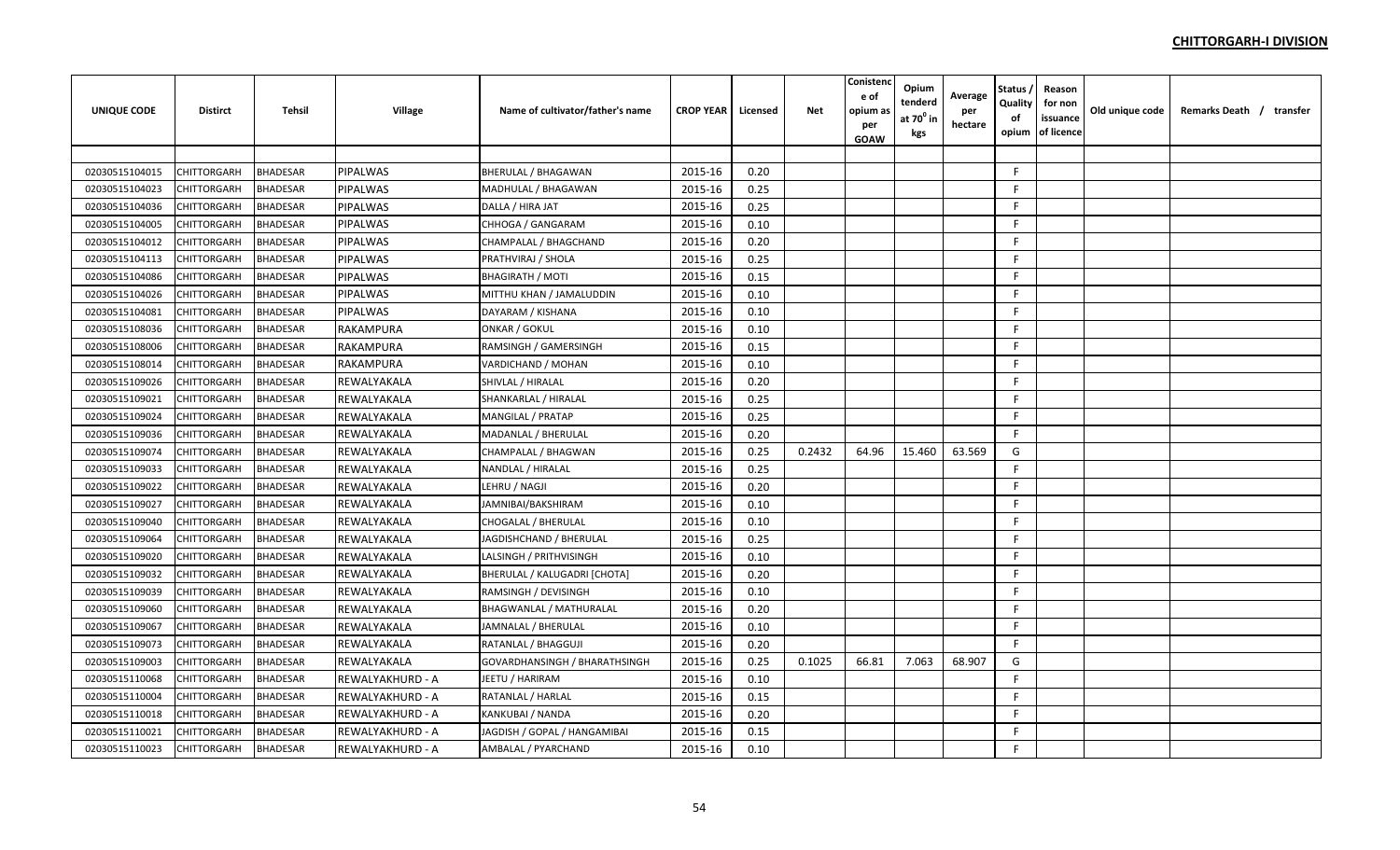| <b>UNIQUE CODE</b> | <b>Distirct</b>    | Tehsil          | <b>Village</b>   | Name of cultivator/father's name | <b>CROP YEAR</b> | Licensed | <b>Net</b> | Conistenc<br>e of<br>opium as<br>per<br><b>GOAW</b> | Opium<br>tenderd<br>at 70 <sup>°</sup> in<br>kgs | Average<br>per<br>hectare | Status<br>Quality<br>of<br>opium | Reason<br>for non<br>issuance<br>of licence | Old unique code | Remarks Death / transfer |
|--------------------|--------------------|-----------------|------------------|----------------------------------|------------------|----------|------------|-----------------------------------------------------|--------------------------------------------------|---------------------------|----------------------------------|---------------------------------------------|-----------------|--------------------------|
|                    |                    |                 |                  |                                  |                  |          |            |                                                     |                                                  |                           |                                  |                                             |                 |                          |
| 02030515110041     | <b>CHITTORGARH</b> | <b>BHADESAR</b> | REWALYAKHURD - A | SOSHARBAI / HANSHRAJ             | 2015-16          | 0.25     |            |                                                     |                                                  |                           | F.                               |                                             |                 |                          |
| 02030515110044     | CHITTORGARH        | <b>BHADESAR</b> | REWALYAKHURD - A | LEHRIBAI / RAMLAL                | 2015-16          | 0.25     |            |                                                     |                                                  |                           | -F                               |                                             |                 |                          |
| 02030515110064     | CHITTORGARH        | <b>BHADESAR</b> | REWALYAKHURD - A | MADHU / HAZARIJAT                | 2015-16          | 0.10     | 0.0922     | 68.79                                               | 6.958                                            | 75.466                    | G                                |                                             |                 |                          |
| 02030515110066     | CHITTORGARH        | <b>BHADESAR</b> | REWALYAKHURD - A | SHANKARLAL / MOHANLAL            | 2015-16          | 0.20     |            |                                                     |                                                  |                           | F                                |                                             |                 |                          |
| 02030515110034     | CHITTORGARH        | <b>BHADESAR</b> | REWALYAKHURD - A | JEETUMAL / NANDRAM               | 2015-16          | 0.25     |            |                                                     |                                                  |                           | E                                |                                             |                 |                          |
| 02030515110001     | <b>CHITTORGARH</b> | <b>BHADESAR</b> | REWALYAKHURD - A | HAZARI / NANDARAM                | 2015-16          | 0.25     | 0.0980     | 64.31                                               | 6.504                                            | 66.367                    | G                                |                                             |                 |                          |
| 02030515110003     | CHITTORGARH        | <b>BHADESAR</b> | REWALYAKHURD - A | RADESHYAM/MADHAVLAL              | 2015-16          | 0.10     |            |                                                     |                                                  |                           | F.                               |                                             |                 |                          |
| 02030515110008     | CHITTORGARH        | <b>BHADESAR</b> | REWALYAKHURD - A | HAZARI / LOBHA                   | 2015-16          | 0.25     |            |                                                     |                                                  |                           | F.                               |                                             |                 |                          |
| 02030515110010     | CHITTORGARH        | <b>BHADESAR</b> | REWALYAKHURD - A | <b>BHERULAL / RAMLAL</b>         | 2015-16          | 0.25     |            |                                                     |                                                  |                           | F.                               |                                             |                 |                          |
| 02030515110013     | CHITTORGARH        | <b>BHADESAR</b> | REWALYAKHURD - A | JANIBAI / HEERALAL               | 2015-16          | 0.20     |            |                                                     |                                                  |                           | F                                |                                             |                 |                          |
| 02030515110016     | CHITTORGARH        | <b>BHADESAR</b> | REWALYAKHURD - A | MEGHRAJ / GOKALJI                | 2015-16          | 0.25     |            |                                                     |                                                  |                           | F.                               |                                             |                 |                          |
| 02030515110019     | <b>CHITTORGARH</b> | <b>BHADESAR</b> | REWALYAKHURD - A | <b>BHAGGUBAI/SHANKER</b>         | 2015-16          | 0.25     |            |                                                     |                                                  |                           | F                                |                                             |                 |                          |
| 02030515110022     | CHITTORGARH        | <b>BHADESAR</b> | REWALYAKHURD - A | NATHULAL / KASHILAL              | 2015-16          | 0.25     |            |                                                     |                                                  |                           | F                                |                                             |                 |                          |
| 02030515110028     | CHITTORGARH        | <b>BHADESAR</b> | REWALYAKHURD - A | NARAYAN / AMARCHAND              | 2015-16          | 0.25     |            |                                                     |                                                  |                           | F                                |                                             |                 |                          |
| 02030515110035     | CHITTORGARH        | <b>BHADESAR</b> | REWALYAKHURD - A | MADHULAL / SHOLAL GADRI          | 2015-16          | 0.25     |            |                                                     |                                                  |                           | F                                |                                             |                 |                          |
| 02030515110046     | CHITTORGARH        | <b>BHADESAR</b> | REWALYAKHURD - A | <b>UDAIRAM / VENIRAM JAT</b>     | 2015-16          | 0.25     |            |                                                     |                                                  |                           | F                                |                                             |                 |                          |
| 02030515110047     | CHITTORGARH        | <b>BHADESAR</b> | REWALYAKHURD - A | HARLAL / GOKUL JAT               | 2015-16          | 0.25     |            |                                                     |                                                  |                           | F.                               |                                             |                 |                          |
| 02030515110048     | <b>CHITTORGARH</b> | <b>BHADESAR</b> | REWALYAKHURD - A | RATANLAL / CHUNNILAL JAT         | 2015-16          | 0.25     |            |                                                     |                                                  |                           | F.                               |                                             |                 |                          |
| 02030515110058     | CHITTORGARH        | <b>BHADESAR</b> | REWALYAKHURD - A | RADHABAI / NATHU                 | 2015-16          | 0.25     |            |                                                     |                                                  |                           | F.                               |                                             |                 |                          |
| 02030515110062     | CHITTORGARH        | <b>BHADESAR</b> | REWALYAKHURD - A | KHUBA / PARTHVIRAJ               | 2015-16          | 0.25     |            |                                                     |                                                  |                           | E                                |                                             |                 |                          |
| 02030515110020     | CHITTORGARH        | <b>BHADESAR</b> | REWALYAKHURD - A | <b>RUPLAL/GEHRU</b>              | 2015-16          | 0.20     |            |                                                     |                                                  |                           | F                                |                                             |                 |                          |
| 02030515110002     | CHITTORGARH        | <b>BHADESAR</b> | REWALYAKHURD - A | <b>BHAGIRATH / RAMLAL</b>        | 2015-16          | 0.25     |            |                                                     |                                                  |                           | F.                               |                                             |                 |                          |
| 02030515110005     | CHITTORGARH        | <b>BHADESAR</b> | REWALYAKHURD - A | ONKAR / UDAIRAM                  | 2015-16          | 0.10     |            |                                                     |                                                  |                           | F.                               |                                             |                 | <b>NAME CHANGE</b>       |
| 02030515110009     | CHITTORGARH        | <b>BHADESAR</b> | REWALYAKHURD - A | MADHO / CHUNNILAL                | 2015-16          | 0.20     |            |                                                     |                                                  |                           | F.                               |                                             |                 |                          |
| 02030515110017     | CHITTORGARH        | <b>BHADESAR</b> | REWALYAKHURD - A | <b>HIRALAL / BHERAJI</b>         | 2015-16          | 0.20     |            |                                                     |                                                  |                           | F.                               |                                             |                 |                          |
| 02030515110025     | CHITTORGARH        | <b>BHADESAR</b> | REWALYAKHURD - A | KASTURIBAI/MANGILAL              | 2015-16          | 0.25     |            |                                                     |                                                  |                           | F                                |                                             |                 |                          |
| 02030515110026     | CHITTORGARH        | <b>BHADESAR</b> | REWALYAKHURD - A | PRABHU / HARIKISHAN              | 2015-16          | 0.20     |            |                                                     |                                                  |                           | F.                               |                                             |                 |                          |
| 02030515110030     | <b>CHITTORGARH</b> | <b>BHADESAR</b> | REWALYAKHURD - A | JEETU / BHAGWANJAT               | 2015-16          | 0.25     |            |                                                     |                                                  |                           | F.                               |                                             |                 |                          |
| 02030515110031     | <b>CHITTORGARH</b> | <b>BHADESAR</b> | REWALYAKHURD - A | PYARCHAND / VARDA JAT            | 2015-16          | 0.20     |            |                                                     |                                                  |                           | F.                               |                                             |                 |                          |
| 02030515110033     | CHITTORGARH        | <b>BHADESAR</b> | REWALYAKHURD - A | SHANKARLAL / CHUNNILAL           | 2015-16          | 0.25     |            |                                                     |                                                  |                           | -F                               |                                             |                 |                          |
| 02030515110040     | CHITTORGARH        | <b>BHADESAR</b> | REWALYAKHURD - A | SHUKLAL / ONKAR SUNAR            | 2015-16          | 0.20     |            |                                                     |                                                  |                           | F                                |                                             |                 |                          |
| 02030515110037     | CHITTORGARH        | <b>BHADESAR</b> | REWALYAKHURD - A | RAJIBAI / SHANKARLAL             | 2015-16          | 0.20     |            |                                                     |                                                  |                           | F.                               |                                             |                 |                          |
| 02030515110042     | CHITTORGARH        | <b>BHADESAR</b> | REWALYAKHURD - A | KHUBCHAND / RAMCHAND SHARMA      | 2015-16          | 0.25     |            |                                                     |                                                  |                           | F.                               |                                             |                 |                          |
| 02030515110043     | <b>CHITTORGARH</b> | <b>BHADESAR</b> | REWALYAKHURD - A | BHERIBAI/PARTAP                  | 2015-16          | 0.20     |            |                                                     |                                                  |                           | F                                |                                             |                 |                          |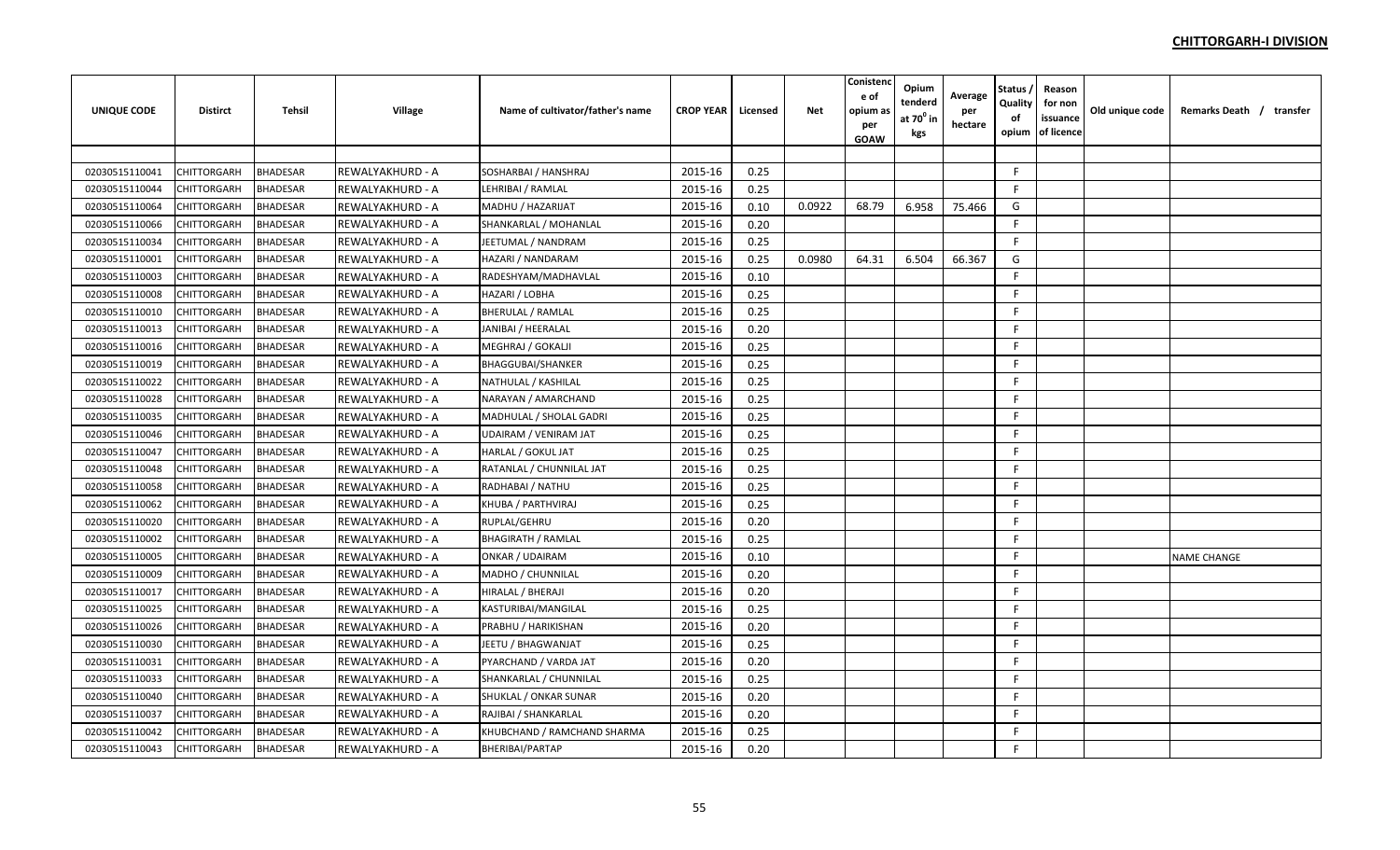| <b>UNIQUE CODE</b> | <b>Distirct</b>    | <b>Tehsil</b>   | Village          | Name of cultivator/father's name   | <b>CROP YEAR</b> | Licensed | Net    | Conistenc<br>e of<br>opium a:<br>per<br>GOAW | Opium<br>tenderd<br>at $70^0$ in<br>kgs | Average<br>per<br>hectare | <b>Status</b><br>Quality<br>of<br>opium | Reason<br>for non<br>issuance<br>of licence | Old unique code | Remarks Death / transfer |
|--------------------|--------------------|-----------------|------------------|------------------------------------|------------------|----------|--------|----------------------------------------------|-----------------------------------------|---------------------------|-----------------------------------------|---------------------------------------------|-----------------|--------------------------|
|                    |                    |                 |                  |                                    |                  |          |        |                                              |                                         |                           |                                         |                                             |                 |                          |
| 02030515110049     | CHITTORGARH        | <b>BHADESAR</b> | REWALYAKHURD - A | NANDLAL / HARIKISHANGDRI           | 2015-16          | 0.25     |        |                                              |                                         |                           | F.                                      |                                             |                 |                          |
| 02030515110050     | CHITTORGARH        | <b>BHADESAR</b> | REWALYAKHURD - A | HIRA / HARIKISHAN JAT              | 2015-16          | 0.20     |        |                                              |                                         |                           | F.                                      |                                             |                 |                          |
| 02030515110051     | CHITTORGARH        | <b>BHADESAR</b> | REWALYAKHURD - A | <b>GANESH / PARTHU</b>             | 2015-16          | 0.25     |        |                                              |                                         |                           | F.                                      |                                             |                 |                          |
| 02030515110055     | CHITTORGARH        | <b>BHADESAR</b> | REWALYAKHURD - A | MADAN//MOHAN SUTHAR                | 2015-16          | 0.20     |        |                                              |                                         |                           | F.                                      |                                             |                 |                          |
| 02030515110057     | <b>CHITTORGARH</b> | <b>BHADESAR</b> | REWALYAKHURD - A | <b>GANESH / KALU GADRI</b>         | 2015-16          | 0.25     |        |                                              |                                         |                           | F.                                      |                                             |                 |                          |
| 02030515110059     | <b>CHITTORGARH</b> | <b>BHADESAR</b> | REWALYAKHURD - A | <b>BHAGAWATILAL / CHHOGA</b>       | 2015-16          | 0.15     |        |                                              |                                         |                           | F.                                      |                                             |                 |                          |
| 02030515110193     | CHITTORGARH        | <b>BHADESAR</b> | REWALYAKHURD - A | CHAMPA/HEERALAL                    | 2015-16          | 0.20     |        |                                              |                                         |                           | F.                                      |                                             |                 |                          |
| 02030515110012     | CHITTORGARH        | <b>BHADESAR</b> | REWALYAKHURD - A | RATANLAL / CHAMPALAL               | 2015-16          | 0.15     |        |                                              |                                         |                           | F.                                      |                                             |                 |                          |
| 02030515110054     | CHITTORGARH        | <b>BHADESAR</b> | REWALYAKHURD - A | SUDIBAI/JITU                       | 2015-16          | 0.20     |        |                                              |                                         |                           | F.                                      |                                             |                 |                          |
| 02030515110006     | CHITTORGARH        | <b>BHADESAR</b> | REWALYAKHURD - A | <b>KESARBAI / BANSILAL</b>         | 2015-16          | 0.20     |        |                                              |                                         |                           | F.                                      |                                             |                 |                          |
| 02030515110015     | CHITTORGARH        | <b>BHADESAR</b> | REWALYAKHURD - A | MANGIBAI / RAMLAL                  | 2015-16          | 0.25     |        |                                              |                                         |                           | F                                       |                                             |                 |                          |
| 02030515110036     | CHITTORGARH        | <b>BHADESAR</b> | REWALYAKHURD - A | MANGUDAS / NARAYANDAS              | 2015-16          | 0.25     |        |                                              |                                         |                           | F.                                      |                                             |                 |                          |
| 02030515110067     | CHITTORGARH        | <b>BHADESAR</b> | REWALYAKHURD - A | DEVBAI/KISHANA                     | 2015-16          | 0.25     |        |                                              |                                         |                           | F.                                      |                                             |                 |                          |
| 02030515110011     | CHITTORGARH        | <b>BHADESAR</b> | REWALYAKHURD - A | BHERIBAI/MADHAVDAS                 | 2015-16          | 0.20     |        |                                              |                                         |                           | F.                                      |                                             |                 |                          |
| 02030515110014     | CHITTORGARH        | <b>BHADESAR</b> | REWALYAKHURD - A | GOPI / UDA                         | 2015-16          | 0.25     |        |                                              |                                         |                           | F.                                      |                                             |                 |                          |
| 02030515110063     | CHITTORGARH        | <b>BHADESAR</b> | REWALYAKHURD - A | LAKSHMINARAYAN / VARDICHAND        | 2015-16          | 0.15     |        |                                              |                                         |                           | F.                                      |                                             |                 |                          |
| 02030515110032     | <b>CHITTORGARH</b> | <b>BHADESAR</b> | REWALYAKHURD - A | RAMPYARIBIA/MOHANLAL               | 2015-16          | 0.15     |        |                                              |                                         |                           | F                                       |                                             |                 |                          |
| 02030515110192     | CHITTORGARH        | <b>BHADESAR</b> | REWALYAKHURD - A | NARAYANIBAI / MOHANLAL             | 2015-16          | 0.10     | 0.0168 | 69.19                                        | 1.344                                   | 80.000                    | G                                       |                                             |                 |                          |
| 02030515110194     | CHITTORGARH        | <b>BHADESAR</b> | REWALYAKHURD - A | SANTOSIBAI / HAJARI                | 2015-16          | 0.25     |        |                                              |                                         |                           | F.                                      |                                             |                 |                          |
| 02030515110076     | CHITTORGARH        | <b>BHADESAR</b> | REWALYAKHURD - B | <b>BALU/MOTI</b>                   | 2015-16          | 0.25     |        |                                              |                                         |                           | F.                                      |                                             |                 |                          |
| 02030515110109     | CHITTORGARH        | <b>BHADESAR</b> | REWALYAKHURD - B | MADHULAL/WARDA                     | 2015-16          | 0.10     |        |                                              |                                         |                           | F.                                      |                                             |                 |                          |
| 02030515110147     | <b>CHITTORGARH</b> | <b>BHADESAR</b> | REWALYAKHURD - B | NARAYAN/RAMA                       | 2015-16          | 0.20     |        |                                              |                                         |                           | F.                                      |                                             |                 |                          |
| 02030515110179     | <b>CHITTORGARH</b> | <b>BHADESAR</b> | REWALYAKHURD - B | <b>BHAGIRATH/HAJARI</b>            | 2015-16          | 0.15     |        |                                              |                                         |                           | E                                       |                                             |                 |                          |
| 02030515110187     | <b>CHITTORGARH</b> | <b>BHADESAR</b> | REWALYAKHURD - B | <b>HIRALAL/BADRILAL</b>            | 2015-16          | 0.25     |        |                                              |                                         |                           | E                                       |                                             |                 |                          |
| 02030515110095     | CHITTORGARH        | <b>BHADESAR</b> | REWALYAKHURD - B | GHIRDHARI/JITMAL                   | 2015-16          | 0.20     |        |                                              |                                         |                           | F                                       |                                             |                 |                          |
| 02030515110159     | CHITTORGARH        | <b>BHADESAR</b> | REWALYAKHURD - B | MANGILAL/HEMA                      | 2015-16          | 0.20     |        |                                              |                                         |                           | F.                                      |                                             |                 |                          |
| 02030515110075     | <b>CHITTORGARH</b> | <b>BHADESAR</b> | REWALYAKHURD - B | <b>BHERA/KALU</b>                  | 2015-16          | 0.25     |        |                                              |                                         |                           | F.                                      |                                             |                 |                          |
| 02030515110078     | <b>CHITTORGARH</b> | <b>BHADESAR</b> | REWALYAKHURD - B | <b>BHERU/BAJJA</b>                 | 2015-16          | 0.15     |        |                                              |                                         |                           | F.                                      |                                             |                 |                          |
| 02030515110079     | CHITTORGARH        | <b>BHADESAR</b> | REWALYAKHURD - B | MOHAN/BAJJA                        | 2015-16          | 0.20     | 0.1965 | 60.18                                        | 12.449                                  | 63.354                    | G                                       |                                             |                 |                          |
| 02030515110083     | CHITTORGARH        | <b>BHADESAR</b> | REWALYAKHURD - B | GHIRDHARI/CHUNNI                   | 2015-16          | 0.10     |        |                                              |                                         |                           | F.                                      |                                             |                 |                          |
| 02030515110108     | CHITTORGARH        | <b>BHADESAR</b> | REWALYAKHURD - B | BHURIDEVI / KALURAM / CHANDANIDEVI | 2015-16          | 0.10     |        |                                              |                                         |                           | F.                                      |                                             |                 | <b>NAME CHANGE</b>       |
| 02030515110139     | CHITTORGARH        | <b>BHADESAR</b> | REWALYAKHURD - B | GEHRU/NATHU                        | 2015-16          | 0.10     |        |                                              |                                         |                           | F.                                      |                                             |                 |                          |
| 02030515110140     | CHITTORGARH        | <b>BHADESAR</b> | REWALYAKHURD - B | MADANLAL/UDAIRAM                   | 2015-16          | 0.15     |        |                                              |                                         |                           | F.                                      |                                             |                 |                          |
| 02030515110172     | <b>CHITTORGARH</b> | <b>BHADESAR</b> | REWALYAKHURD - B | SURESH/NARAYAN                     | 2015-16          | 0.25     |        |                                              |                                         |                           | F                                       |                                             |                 |                          |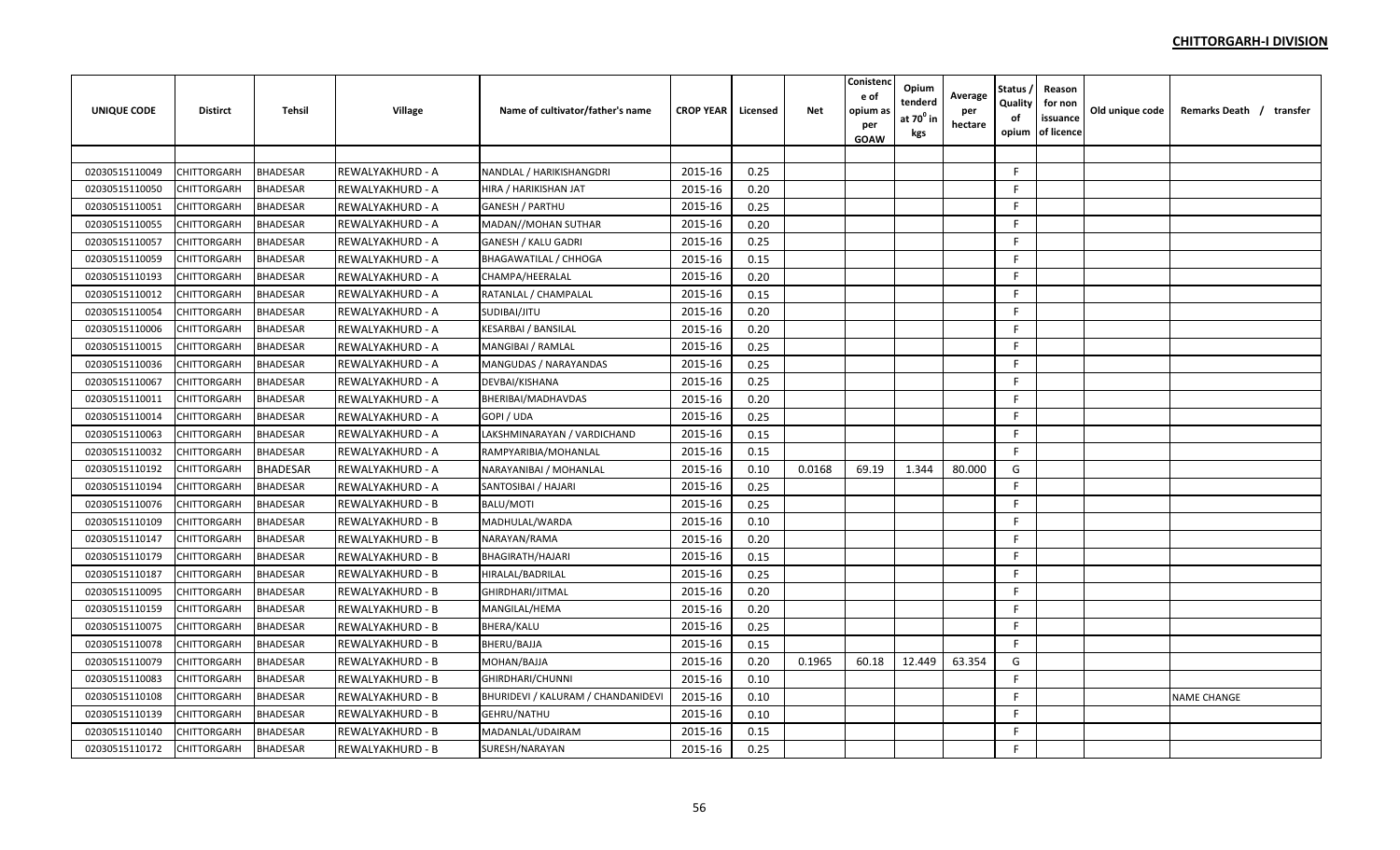| <b>UNIQUE CODE</b> | <b>Distirct</b>    | <b>Tehsil</b>   | Village          | Name of cultivator/father's name | <b>CROP YEAR</b> | Licensed | <b>Net</b> | Conistenc<br>e of<br>opium as<br>per<br><b>GOAW</b> | Opium<br>tenderd<br>at 70 <sup>0</sup> in<br>kgs | Average<br>per<br>hectare | Status<br>Quality<br>of<br>opium | Reason<br>for non<br>issuance<br>of licence | Old unique code | Remarks Death / transfer |  |
|--------------------|--------------------|-----------------|------------------|----------------------------------|------------------|----------|------------|-----------------------------------------------------|--------------------------------------------------|---------------------------|----------------------------------|---------------------------------------------|-----------------|--------------------------|--|
|                    |                    |                 |                  |                                  |                  |          |            |                                                     |                                                  |                           |                                  |                                             |                 |                          |  |
| 02030515110181     | CHITTORGARH        | <b>BHADESAR</b> | REWALYAKHURD - B | SHANKAR/GOKAL                    | 2015-16          | 0.20     |            |                                                     |                                                  |                           | -F                               |                                             |                 |                          |  |
| 02030515110151     | CHITTORGARH        | <b>BHADESAR</b> | REWALYAKHURD - B | NATHULAL/BALU                    | 2015-16          | 0.10     |            |                                                     |                                                  |                           | F                                |                                             |                 |                          |  |
| 02030515110188     | CHITTORGARH        | <b>BHADESAR</b> | REWALYAKHURD - B | NAGJIRAM/BADRILAL                | 2015-16          | 0.25     |            |                                                     |                                                  |                           | F                                |                                             |                 |                          |  |
| 02030515110070     | CHITTORGARH        | <b>BHADESAR</b> | REWALYAKHURD - B | SHANTIBAI/JAGANNATH              | 2015-16          | 0.25     |            |                                                     |                                                  |                           | -F                               |                                             |                 |                          |  |
| 02030515110072     | <b>CHITTORGARH</b> | <b>BHADESAR</b> | REWALYAKHURD - B | LEHRU/MOHAN                      | 2015-16          | 0.20     |            |                                                     |                                                  |                           | -F                               |                                             |                 |                          |  |
| 02030515110087     | <b>CHITTORGARH</b> | <b>BHADESAR</b> | REWALYAKHURD - B | GOPAL/BADRI                      | 2015-16          | 0.25     |            |                                                     |                                                  |                           | F.                               |                                             |                 |                          |  |
| 02030515110089     | CHITTORGARH        | <b>BHADESAR</b> | REWALYAKHURD - B | SHANKAR/KISHAN                   | 2015-16          | 0.20     | 0.0934     | 58.37                                               | 4.920                                            | 52.677                    | G                                |                                             |                 |                          |  |
| 02030515110096     | CHITTORGARH        | <b>BHADESAR</b> | REWALYAKHURD - B | GANGABAI/GANESH                  | 2015-16          | 0.25     |            |                                                     |                                                  |                           | F                                |                                             |                 |                          |  |
| 02030515110120     | CHITTORGARH        | <b>BHADESAR</b> | REWALYAKHURD - B | RUKAMANIBAI/CHAMPALAL            | 2015-16          | 0.25     |            |                                                     |                                                  |                           | F                                |                                             |                 |                          |  |
| 02030515110122     | CHITTORGARH        | <b>BHADESAR</b> | REWALYAKHURD - B | KESHARBAI/BHURALAL               | 2015-16          | 0.20     |            |                                                     |                                                  |                           | -F                               |                                             |                 |                          |  |
| 02030515110123     | <b>CHITTORGARH</b> | <b>BHADESAR</b> | REWALYAKHURD - B | RATANLAL/HAJARI                  | 2015-16          | 0.15     |            |                                                     |                                                  |                           | -F                               |                                             |                 |                          |  |
| 02030515110142     | CHITTORGARH        | <b>BHADESAR</b> | REWALYAKHURD - B | PARASBAI/MOHANLAL                | 2015-16          | 0.25     |            |                                                     |                                                  |                           | E                                |                                             |                 |                          |  |
| 02030515110143     | CHITTORGARH        | <b>BHADESAR</b> | REWALYAKHURD - B | CHHOGALAL/HARIKISHANA            | 2015-16          | 0.20     | 0.0824     | 62.11                                               | 5.386                                            | 65.364                    | G                                |                                             |                 |                          |  |
| 02030515110150     | CHITTORGARH        | <b>BHADESAR</b> | REWALYAKHURD - B | <b>BHAGAWAN/PRATAPJI</b>         | 2015-16          | 0.20     |            |                                                     |                                                  |                           | F                                |                                             |                 |                          |  |
| 02030515110153     | CHITTORGARH        | <b>BHADESAR</b> | REWALYAKHURD - B | GORDHAN/MANGILAL                 | 2015-16          | 0.25     |            |                                                     |                                                  |                           | F                                |                                             |                 |                          |  |
| 02030515110160     | <b>CHITTORGARH</b> | <b>BHADESAR</b> | REWALYAKHURD - B | <b>BANSHILAL/RAMNATH</b>         | 2015-16          | 0.20     |            |                                                     |                                                  |                           | F.                               |                                             |                 |                          |  |
| 02030515110168     | <b>CHITTORGARH</b> | <b>BHADESAR</b> | REWALYAKHURD - B | UDAIRAM/NATHULAL                 | 2015-16          | 0.25     |            |                                                     |                                                  |                           | F.                               |                                             |                 |                          |  |
| 02030515110173     | CHITTORGARH        | <b>BHADESAR</b> | REWALYAKHURD - B | <b>BANSILAL/KESURAM</b>          | 2015-16          | 0.20     |            |                                                     |                                                  |                           | -F                               |                                             |                 |                          |  |
| 02030515110103     | CHITTORGARH        | <b>BHADESAR</b> | REWALYAKHURD - B | BHERULAL/RAMLAL                  | 2015-16          | 0.25     | 0.0696     | 73.56                                               | 5.664                                            | 81.379                    | G                                |                                             |                 |                          |  |
| 02030515110107     | CHITTORGARH        | <b>BHADESAR</b> | REWALYAKHURD - B | SHARIFAN/ALLHANUR                | 2015-16          | 0.25     |            |                                                     |                                                  |                           | F                                |                                             |                 |                          |  |
| 02030515110121     | CHITTORGARH        | <b>BHADESAR</b> | REWALYAKHURD - B | SHAMPURI/MADHAVPURI              | 2015-16          | 0.10     |            |                                                     |                                                  |                           | F                                |                                             |                 |                          |  |
| 02030515110136     | CHITTORGARH        | <b>BHADESAR</b> | REWALYAKHURD - B | RAMIBAI / RAMA                   | 2015-16          | 0.25     |            |                                                     |                                                  |                           | E                                |                                             |                 |                          |  |
| 02030515110138     | <b>CHITTORGARH</b> | <b>BHADESAR</b> | REWALYAKHURD - B | NARAYAN/HARIKISHAN               | 2015-16          | 0.20     |            |                                                     |                                                  |                           | F.                               |                                             |                 |                          |  |
| 02030515110154     | CHITTORGARH        | <b>BHADESAR</b> | REWALYAKHURD - B | DALU / GEHRU                     | 2015-16          | 0.25     |            |                                                     |                                                  |                           | $\mathsf{F}$                     |                                             |                 |                          |  |
| 02030515110180     | CHITTORGARH        | <b>BHADESAR</b> | REWALYAKHURD - B | RATANDAS/NARAYANDAS              | 2015-16          | 0.20     | 0.0835     | 64.74                                               | 5.725                                            | 68.563                    | G                                |                                             |                 |                          |  |
| 02030515110185     | CHITTORGARH        | <b>BHADESAR</b> | REWALYAKHURD - B | DHAPUBAI/NANDRAM                 | 2015-16          | 0.10     |            |                                                     |                                                  |                           | F                                |                                             |                 |                          |  |
| 02030515110098     | CHITTORGARH        | <b>BHADESAR</b> | REWALYAKHURD - B | <b>JAMNALAL/HAJARI</b>           | 2015-16          | 0.25     |            |                                                     |                                                  |                           | -F                               |                                             |                 |                          |  |
| 02030515110131     | <b>CHITTORGARH</b> | <b>BHADESAR</b> | REWALYAKHURD - B | MANGIBAI/JITMAL                  | 2015-16          | 0.25     | 0.2494     | 68.96                                               | 18.678                                           | 74.892                    | G                                |                                             |                 |                          |  |
| 02030515110145     | <b>CHITTORGARH</b> | <b>BHADESAR</b> | REWALYAKHURD - B | MANGILAL/SHANKARLAL              | 2015-16          | 0.20     |            |                                                     |                                                  |                           | F.                               |                                             |                 |                          |  |
| 02030515110129     | CHITTORGARH        | <b>BHADESAR</b> | REWALYAKHURD - B | KALU/HIRA                        | 2015-16          | 0.25     |            |                                                     |                                                  |                           | F.                               |                                             |                 |                          |  |
| 02030515110081     | CHITTORGARH        | <b>BHADESAR</b> | REWALYAKHURD - B | SANTILAL/CHUNNILAL               | 2015-16          | 0.25     |            |                                                     |                                                  |                           | F                                |                                             |                 |                          |  |
| 02030515110100     | CHITTORGARH        | <b>BHADESAR</b> | REWALYAKHURD - B | RAMIBAI / MANGU                  | 2015-16          | 0.10     |            |                                                     |                                                  |                           | F.                               |                                             |                 | <b>NAME CHANGE</b>       |  |
| 02030515110105     | CHITTORGARH        | <b>BHADESAR</b> | REWALYAKHURD - B | RAMESWAR/CHAMPA                  | 2015-16          | 0.25     |            |                                                     |                                                  |                           | E                                |                                             |                 |                          |  |
| 02030515110110     | <b>CHITTORGARH</b> | <b>BHADESAR</b> | REWALYAKHURD - B | JITMAL/AMARCHAND                 | 2015-16          | 0.10     | 0.0228     | 59.09                                               | 1.427                                            | 62.588                    | G                                |                                             |                 |                          |  |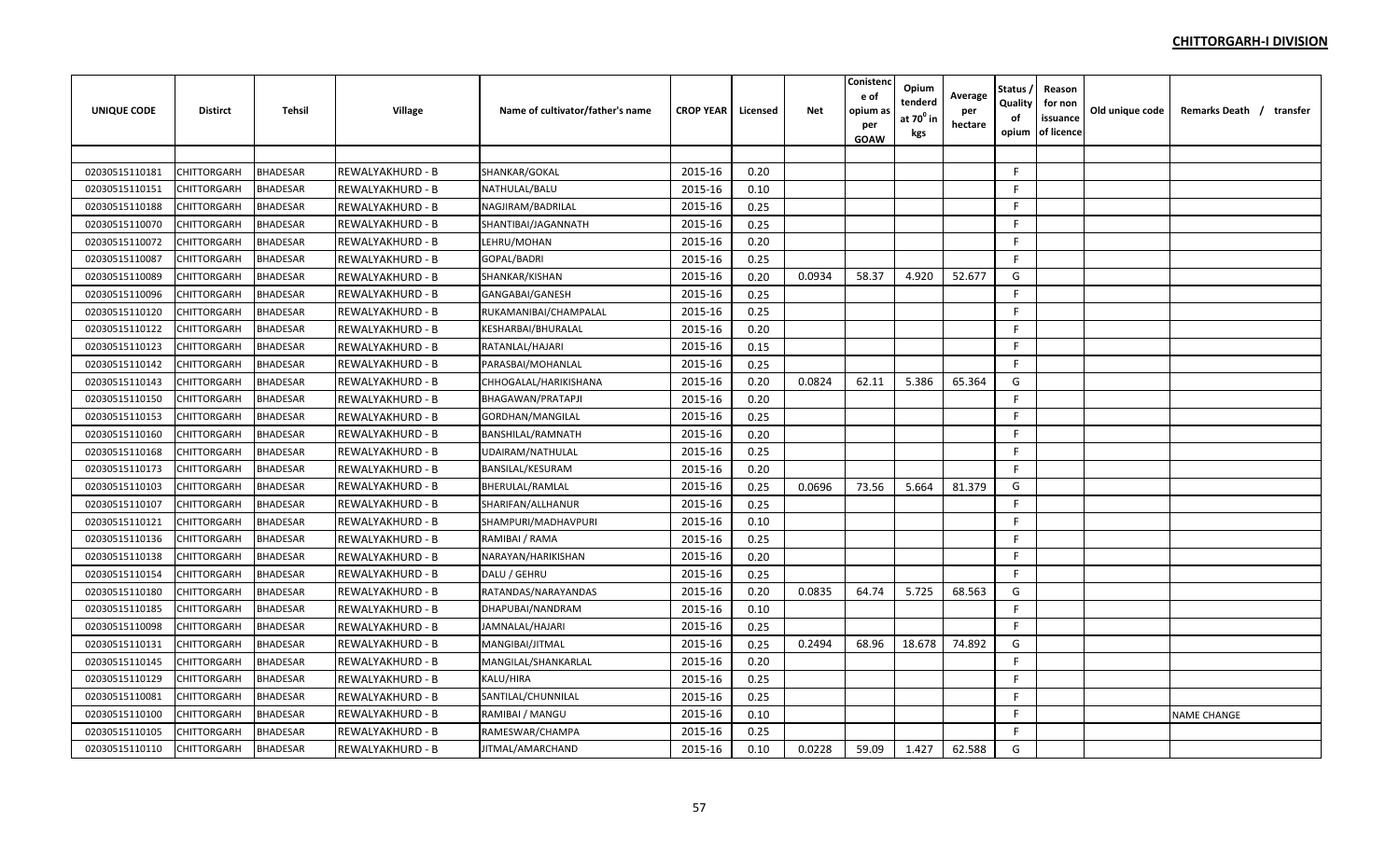| <b>UNIQUE CODE</b> | <b>Distirct</b>    | <b>Tehsil</b>   | Village          | Name of cultivator/father's name | <b>CROP YEAR</b> | Licensed | Net    | Conistend<br>e of<br>opium a:<br>per<br>GOAW | Opium<br>tenderd<br>at $70^0$ in<br>kgs | Average<br>per<br>hectare | <b>Status</b><br>Quality<br>of<br>opium | Reason<br>for non<br>issuance<br>of licence | Old unique code | Remarks Death / transfer |
|--------------------|--------------------|-----------------|------------------|----------------------------------|------------------|----------|--------|----------------------------------------------|-----------------------------------------|---------------------------|-----------------------------------------|---------------------------------------------|-----------------|--------------------------|
|                    |                    |                 |                  |                                  |                  |          |        |                                              |                                         |                           |                                         |                                             |                 |                          |
| 02030515110133     | CHITTORGARH        | <b>BHADESAR</b> | REWALYAKHURD - B | MADANLAL/CHHOGALAL               | 2015-16          | 0.20     |        |                                              |                                         |                           | F.                                      |                                             |                 |                          |
| 02030515110141     | CHITTORGARH        | <b>BHADESAR</b> | REWALYAKHURD - B | VINOD / VARDICHAND               | 2015-16          | 0.20     |        |                                              |                                         |                           | F                                       |                                             |                 |                          |
| 02030515110146     | CHITTORGARH        | <b>BHADESAR</b> | REWALYAKHURD - B | PANNALAL/DALCHAND                | 2015-16          | 0.10     |        |                                              |                                         |                           | F.                                      |                                             |                 |                          |
| 02030515110163     | CHITTORGARH        | <b>BHADESAR</b> | REWALYAKHURD - B | NATHULAL/NARAYAN                 | 2015-16          | 0.10     |        |                                              |                                         |                           | F.                                      |                                             |                 |                          |
| 02030515110166     | <b>CHITTORGARH</b> | <b>BHADESAR</b> | REWALYAKHURD - B | LAKHAMICHAND/RUPLAL              | 2015-16          | 0.15     |        |                                              |                                         |                           | F.                                      |                                             |                 |                          |
| 02030515110171     | <b>CHITTORGARH</b> | <b>BHADESAR</b> | REWALYAKHURD - B | RATANLAL/BHERA                   | 2015-16          | 0.10     |        |                                              |                                         |                           | F.                                      |                                             |                 |                          |
| 02030515110174     | CHITTORGARH        | <b>BHADESAR</b> | REWALYAKHURD - B | PYARI/SUKHDEV                    | 2015-16          | 0.20     |        |                                              |                                         |                           | F.                                      |                                             |                 |                          |
| 02030515110175     | <b>CHITTORGARH</b> | <b>BHADESAR</b> | REWALYAKHURD - B | LEHRUDAS/CHUNNIDAS               | 2015-16          | 0.25     |        |                                              |                                         |                           | F.                                      |                                             |                 |                          |
| 02030515110177     | CHITTORGARH        | <b>BHADESAR</b> | REWALYAKHURD - B | RAMIBAI/BHERU                    | 2015-16          | 0.25     |        |                                              |                                         |                           | F.                                      |                                             |                 |                          |
| 02030515110130     | CHITTORGARH        | <b>BHADESAR</b> | REWALYAKHURD - B | SAGARBAI/KESHARSINGH             | 2015-16          | 0.20     |        |                                              |                                         |                           | F.                                      |                                             |                 |                          |
| 02030515110157     | <b>CHITTORGARH</b> | <b>BHADESAR</b> | REWALYAKHURD - B | ONKARLAL/HARIRAM                 | 2015-16          | 0.10     |        |                                              |                                         |                           | F                                       |                                             |                 |                          |
| 02030515110170     | CHITTORGARH        | <b>BHADESAR</b> | REWALYAKHURD - B | BHANWARLAL/CHUNA                 | 2015-16          | 0.25     |        |                                              |                                         |                           | E                                       |                                             |                 |                          |
| 02030515110104     | <b>CHITTORGARH</b> | <b>BHADESAR</b> | REWALYAKHURD - B | <b>HEMRAJ / NAGJIRAM</b>         | 2015-16          | 0.10     |        |                                              |                                         |                           | F.                                      |                                             |                 |                          |
| 02030515111058     | <b>CHITTORGARH</b> | <b>BHADESAR</b> | RUPAKHEDI, BDS   | SHOBHALAL / NANURAM,             | 2015-16          | 0.25     |        |                                              |                                         |                           | F.                                      |                                             |                 |                          |
| 02030515111047     | <b>CHITTORGARH</b> | <b>BHADESAR</b> | RUPAKHEDI, BDS   | DHANRAJ / SHOLA                  | 2015-16          | 0.25     | 0.2464 | 65.99                                        | 15.017                                  | 60.946                    | G                                       |                                             |                 |                          |
| 02030515111011     | <b>CHITTORGARH</b> | <b>BHADESAR</b> | RUPAKHEDI, BDS   | DEVILAL / DALICHAND              | 2015-16          | 0.25     | 0.2431 | 61.06                                        | 15.029                                  | 61.822                    | G                                       |                                             |                 |                          |
| 02030515111038     | <b>CHITTORGARH</b> | <b>BHADESAR</b> | RUPAKHEDI, BDS   | CHOGA / GANGA                    | 2015-16          | 0.25     |        |                                              |                                         |                           | E                                       |                                             |                 |                          |
| 02030515111016     | CHITTORGARH        | <b>BHADESAR</b> | RUPAKHEDI, BDS   | ONKAR / PARTHA                   | 2015-16          | 0.25     | 0.2363 | 58.44                                        | 14.418                                  | 61.016                    | G                                       |                                             |                 |                          |
| 02030515111021     | <b>CHITTORGARH</b> | <b>BHADESAR</b> | RUPAKHEDI, BDS   | ONKARLAL / DULICHAND             | 2015-16          | 0.25     | 0.2419 | 57.44                                        | 13.999                                  | 57.871                    | G                                       |                                             |                 |                          |
| 02030515111022     | CHITTORGARH        | <b>BHADESAR</b> | RUPAKHEDI, BDS   | JEETU / GOPAL JAT                | 2015-16          | 0.25     | 0.2515 | 66.36                                        | 17.102                                  | 68.000                    | G                                       |                                             |                 |                          |
| 02030515111033     | CHITTORGARH        | <b>BHADESAR</b> | RUPAKHEDI, BDS   | MATHURALAL / KISHANLAL           | 2015-16          | 0.25     | 0.2464 | 59.25                                        | 14.779                                  | 59.980                    | G                                       |                                             |                 |                          |
| 02030515111050     | CHITTORGARH        | <b>BHADESAR</b> | RUPAKHEDI, BDS   | <b>BALURAM / CHAMPA</b>          | 2015-16          | 0.25     |        |                                              |                                         |                           | F                                       |                                             |                 |                          |
| 02030515111008     | CHITTORGARH        | <b>BHADESAR</b> | RUPAKHEDI, BDS   | DOLIBAI/MADHU                    | 2015-16          | 0.20     | 0.1032 | 61.78                                        | 6.513                                   | 63.111                    | G                                       |                                             |                 |                          |
| 02030515111043     | CHITTORGARH        | <b>BHADESAR</b> | RUPAKHEDI, BDS   | JAMKUBAI / NATHU                 | 2015-16          | 0.25     |        |                                              |                                         |                           | F.                                      |                                             |                 |                          |
| 02030515111053     | CHITTORGARH        | <b>BHADESAR</b> | RUPAKHEDI, BDS   | <b>BHERU / ONKAR</b>             | 2015-16          | 0.25     | 0.2390 | 57.13                                        | 13.621                                  | 56.992                    | G                                       |                                             |                 |                          |
| 02030515111007     | <b>CHITTORGARH</b> | <b>BHADESAR</b> | RUPAKHEDI, BDS   | RAMLAL/SHANKER                   | 2015-16          | 0.25     |        |                                              |                                         |                           | F                                       |                                             |                 |                          |
| 02030515111059     | <b>CHITTORGARH</b> | <b>BHADESAR</b> | RUPAKHEDI, BDS   | RAMESHVAR / KALU                 | 2015-16          | 0.20     |        |                                              |                                         |                           | F.                                      |                                             |                 |                          |
| 02030515111071     | <b>CHITTORGARH</b> | <b>BHADESAR</b> | RUPAKHEDI, BDS   | MOHAN/PYARA                      | 2015-16          | 0.25     | 0.2282 | 57.72                                        | 15.222                                  | 66.705                    | G                                       |                                             |                 |                          |
| 02030515111062     | <b>CHITTORGARH</b> | <b>BHADESAR</b> | RUPAKHEDI,BDS    | PRBHU / PARTHU                   | 2015-16          | 0.10     |        |                                              |                                         |                           | F.                                      |                                             |                 |                          |
| 02030515111018     | <b>CHITTORGARH</b> | <b>BHADESAR</b> | RUPAKHEDI, BDS   | GOPIBAI/VARDA                    | 2015-16          | 0.10     |        |                                              |                                         |                           | F.                                      |                                             |                 |                          |
| 02030515111052     | CHITTORGARH        | <b>BHADESAR</b> | RUPAKHEDI, BDS   | RAMESHVAR / CHAMPA               | 2015-16          | 0.10     |        |                                              |                                         |                           | F.                                      |                                             |                 |                          |
| 02030515111074     | <b>CHITTORGARH</b> | <b>BHADESAR</b> | RUPAKHEDI, BDS   | KESHARBAI/ONKAR                  | 2015-16          | 0.10     |        |                                              |                                         |                           | F.                                      |                                             |                 |                          |
| 02030515112009     | CHITTORGARH        | <b>BHADESAR</b> | SAGWADIA         | GAFUR MO. / JIVAN KHAN           | 2015-16          | 0.25     | 0.0101 | 78.77                                        | 0.776                                   | 76.832                    | G                                       |                                             |                 |                          |
| 02030515112011     | <b>CHITTORGARH</b> | <b>BHADESAR</b> | SAGWADIA         | <b>IMAMBAKSH / JAMALUDDIN</b>    | 2015-16          | 0.15     |        |                                              |                                         |                           | F                                       |                                             |                 |                          |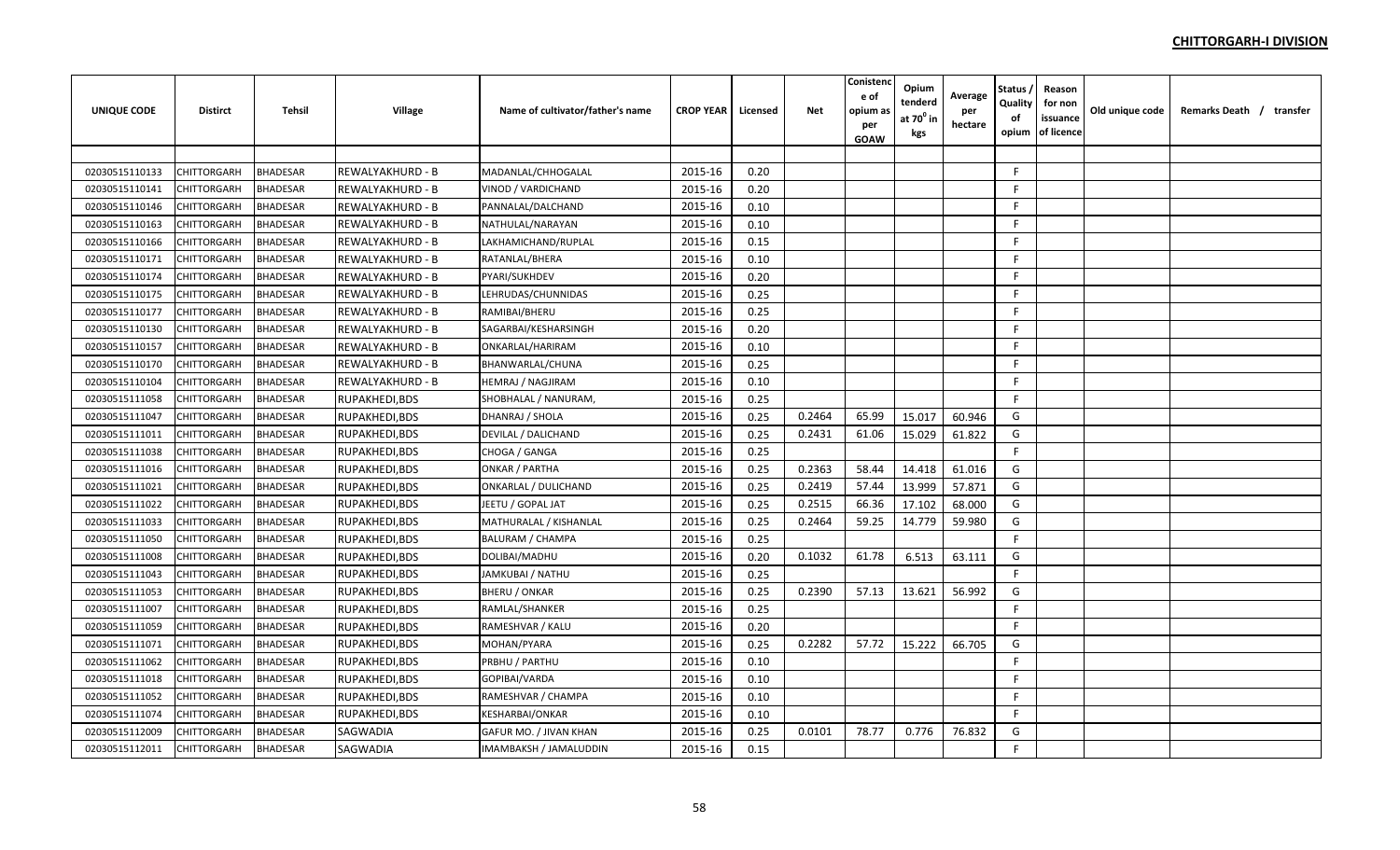| <b>UNIQUE CODE</b> | <b>Distirct</b>    | <b>Tehsil</b>   | Village            | Name of cultivator/father's name | <b>CROP YEAR</b> | Licensed | <b>Net</b> | Conistenc<br>e of<br>opium as<br>per<br><b>GOAW</b> | Opium<br>tenderd<br>at 70 <sup>0</sup> in<br>kgs | Average<br>per<br>hectare | Status<br>Quality<br>of<br>opium | Reason<br>for non<br>issuance<br>of licence | Old unique code | Remarks Death / transfer |  |
|--------------------|--------------------|-----------------|--------------------|----------------------------------|------------------|----------|------------|-----------------------------------------------------|--------------------------------------------------|---------------------------|----------------------------------|---------------------------------------------|-----------------|--------------------------|--|
|                    |                    |                 |                    |                                  |                  |          |            |                                                     |                                                  |                           |                                  |                                             |                 |                          |  |
| 02030515112037     | CHITTORGARH        | <b>BHADESAR</b> | SAGWADIA           | <b>IQBAL / JIVANKHAN</b>         | 2015-16          | 0.20     |            |                                                     |                                                  |                           | -F                               |                                             |                 |                          |  |
| 02030515112040     | CHITTORGARH        | <b>BHADESAR</b> | <b>SAGWADIA</b>    | PRATHVIRAJ / KISHNA              | 2015-16          | 0.20     |            |                                                     |                                                  |                           | F.                               |                                             |                 |                          |  |
| 02030515112016     | CHITTORGARH        | <b>BHADESAR</b> | SAGWADIA           | AZAD HUSSAIN / IMAMBUX BAKSH     | 2015-16          | 0.10     | 0.0250     | 68.06                                               | 1.789                                            | 71.560                    | G                                |                                             |                 |                          |  |
| 02030515112001     | CHITTORGARH        | <b>BHADESAR</b> | SAGWADIA           | SAYARIBEHGAM / IMAMBAKSH         | 2015-16          | 0.10     |            |                                                     |                                                  |                           | F                                |                                             |                 | <b>NAME CHANGE</b>       |  |
| 02030515112015     | <b>CHITTORGARH</b> | <b>BHADESAR</b> | SAGWADIA           | RAJJAKMO. / HASANKHAN            | 2015-16          | 0.15     |            |                                                     |                                                  |                           | F                                |                                             |                 |                          |  |
| 02030515112033     | CHITTORGARH        | <b>BHADESAR</b> | SAGWADIA           | MAKBUL AHMED / HASAN KHAN        | 2015-16          | 0.20     |            |                                                     |                                                  |                           | F.                               |                                             |                 |                          |  |
| 02030515112025     | CHITTORGARH        | <b>BHADESAR</b> | SAGWADIA           | RUGNATH / NANURAM                | 2015-16          | 0.10     |            |                                                     |                                                  |                           | E                                |                                             |                 |                          |  |
| 02030515113018     | CHITTORGARH        | <b>BHADESAR</b> | SARLAI             | MANGILAL / KESHURAM              | 2015-16          | 0.10     |            |                                                     |                                                  |                           | E                                |                                             |                 |                          |  |
| 02030515114001     | CHITTORGARH        | <b>BHADESAR</b> | SEGWA              | DHANRAJ / SHANKAR                | 2015-16          | 0.25     | 0.2439     | 54.55                                               | 15.874                                           | 65.084                    |                                  | 02                                          | 02030515015166  | <b>TRANSFER</b>          |  |
| 02030515114003     | CHITTORGARH        | <b>BHADESAR</b> | SEGWA              | KISHOR / GANESH JAT              | 2015-16          | 0.10     |            |                                                     |                                                  |                           | F.                               |                                             |                 |                          |  |
| 02030515117005     | CHITTORGARH        | <b>BHADESAR</b> | SODAWAS            | DUNGA / HJARI REBARI             | 2015-16          | 0.15     |            |                                                     |                                                  |                           | F                                |                                             |                 |                          |  |
| 02030515118012     | CHITTORGARH        | <b>BHADESAR</b> | <b>SOHAN KHEDA</b> | <b>HEERALAL/RAMA</b>             | 2015-16          | 0.25     |            |                                                     |                                                  |                           | E                                |                                             |                 |                          |  |
| 02030515118017     | CHITTORGARH        | <b>BHADESAR</b> | <b>SOHAN KHEDA</b> | KANI/GANGARAM                    | 2015-16          | 0.15     | 0.0614     | 60.22                                               | 3.785                                            | 61.645                    | G                                |                                             |                 |                          |  |
| 02030515118033     | CHITTORGARH        | <b>BHADESAR</b> | <b>SOHAN KHEDA</b> | KAJOD/DEVA                       | 2015-16          | 0.10     |            |                                                     |                                                  |                           | F                                |                                             |                 |                          |  |
| 02030515118047     | CHITTORGARH        | <b>BHADESAR</b> | <b>SOHAN KHEDA</b> | <b>UDA/BHAGU CHAMAR</b>          | 2015-16          | 0.10     |            |                                                     |                                                  |                           | F                                |                                             |                 |                          |  |
| 02030515118004     | CHITTORGARH        | <b>BHADESAR</b> | <b>SOHAN KHEDA</b> | HIRA / PARSA                     | 2015-16          | 0.25     |            |                                                     |                                                  |                           | F                                |                                             |                 |                          |  |
| 02030515118010     | <b>CHITTORGARH</b> | <b>BHADESAR</b> | <b>SOHAN KHEDA</b> | NARAYAN / BHERA                  | 2015-16          | 0.25     |            |                                                     |                                                  |                           | F.                               |                                             |                 |                          |  |
| 02030515118016     | CHITTORGARH        | <b>BHADESAR</b> | SOHAN KHEDA        | GANGARAM / GOPU                  | 2015-16          | 0.25     |            |                                                     |                                                  |                           | F                                |                                             |                 |                          |  |
| 02030515118057     | CHITTORGARH        | <b>BHADESAR</b> | SOHAN KHEDA        | GOKAL/SHANKAR                    | 2015-16          | 0.20     |            |                                                     |                                                  |                           | E                                |                                             |                 |                          |  |
| 02030515118077     | CHITTORGARH        | <b>BHADESAR</b> | <b>SOHAN KHEDA</b> | KISHANA / DIPCHAND               | 2015-16          | 0.20     |            |                                                     |                                                  |                           | F.                               |                                             |                 |                          |  |
| 02030515119066     | CHITTORGARH        | <b>BHADESAR</b> | SOMAWAS            | KHUMAN / BHAGCHAND               | 2015-16          | 0.15     |            |                                                     |                                                  |                           | F.                               |                                             |                 |                          |  |
| 02030515119045     | CHITTORGARH        | <b>BHADESAR</b> | SOMAWAS            | <b>DEVILAL / RAMAJI</b>          | 2015-16          | 0.10     |            |                                                     |                                                  |                           | F                                |                                             |                 |                          |  |
| 02030515119004     | CHITTORGARH        | <b>BHADESAR</b> | SOMAWAS            | <b>BHERA / KHUMAN</b>            | 2015-16          | 0.10     |            |                                                     |                                                  |                           | F                                |                                             |                 |                          |  |
| 02030515119049     | CHITTORGARH        | <b>BHADESAR</b> | SOMAWAS            | <b>GASHI / CHATRA</b>            | 2015-16          | 0.10     |            |                                                     |                                                  |                           | F                                |                                             |                 |                          |  |
| 02030515120004     | CHITTORGARH        | <b>BHADESAR</b> | SONIYANA - A       | NANAIBAI / MOTI                  | 2015-16          | 0.25     |            |                                                     |                                                  |                           | F                                |                                             |                 |                          |  |
| 02030515120086     | CHITTORGARH        | <b>BHADESAR</b> | SONIYANA - A       | <b>BALU / HIRA</b>               | 2015-16          | 0.20     |            |                                                     |                                                  |                           | F                                |                                             |                 |                          |  |
| 02030515120035     | CHITTORGARH        | <b>BHADESAR</b> | SONIYANA - A       | <b>KESAR / GEHRU</b>             | 2015-16          | 0.25     |            |                                                     |                                                  |                           | F                                |                                             |                 |                          |  |
| 02030515120097     | CHITTORGARH        | <b>BHADESAR</b> | SONIYANA - A       | BHERA / JITU                     | 2015-16          | 0.20     |            |                                                     |                                                  |                           | F.                               |                                             |                 |                          |  |
| 02030515120096     | <b>CHITTORGARH</b> | <b>BHADESAR</b> | SONIYANA - A       | <b>HANSA / BHERAJAT</b>          | 2015-16          | 0.25     |            |                                                     |                                                  |                           | F                                |                                             |                 |                          |  |
| 02030515120100     | CHITTORGARH        | <b>BHADESAR</b> | SONIYANA - A       | <b>BALURAM / MEGHRAJ</b>         | 2015-16          | 0.20     |            |                                                     |                                                  |                           | F.                               |                                             |                 |                          |  |
| 02030515120208     | CHITTORGARH        | <b>BHADESAR</b> | SONIYANA - A       | SHANKARLAL / NARAYAN             | 2015-16          | 0.10     |            |                                                     |                                                  |                           | F.                               |                                             |                 |                          |  |
| 02030515120011     | CHITTORGARH        | <b>BHADESAR</b> | SONIYANA - A       | LAKHMA / LALU                    | 2015-16          | 0.25     |            |                                                     |                                                  |                           | F                                |                                             |                 |                          |  |
| 02030515120052     | CHITTORGARH        | <b>BHADESAR</b> | SONIYANA - A       | MANIBAI / BHERA                  | 2015-16          | 0.20     |            |                                                     |                                                  |                           | F.                               |                                             |                 |                          |  |
| 02030515120066     | <b>CHITTORGARH</b> | <b>BHADESAR</b> | SONIYANA - A       | JAGHDISH / RAMLAL                | 2015-16          | 0.25     | 0.1665     | 55.21                                               | 9.425                                            | 56.607                    | G                                |                                             |                 |                          |  |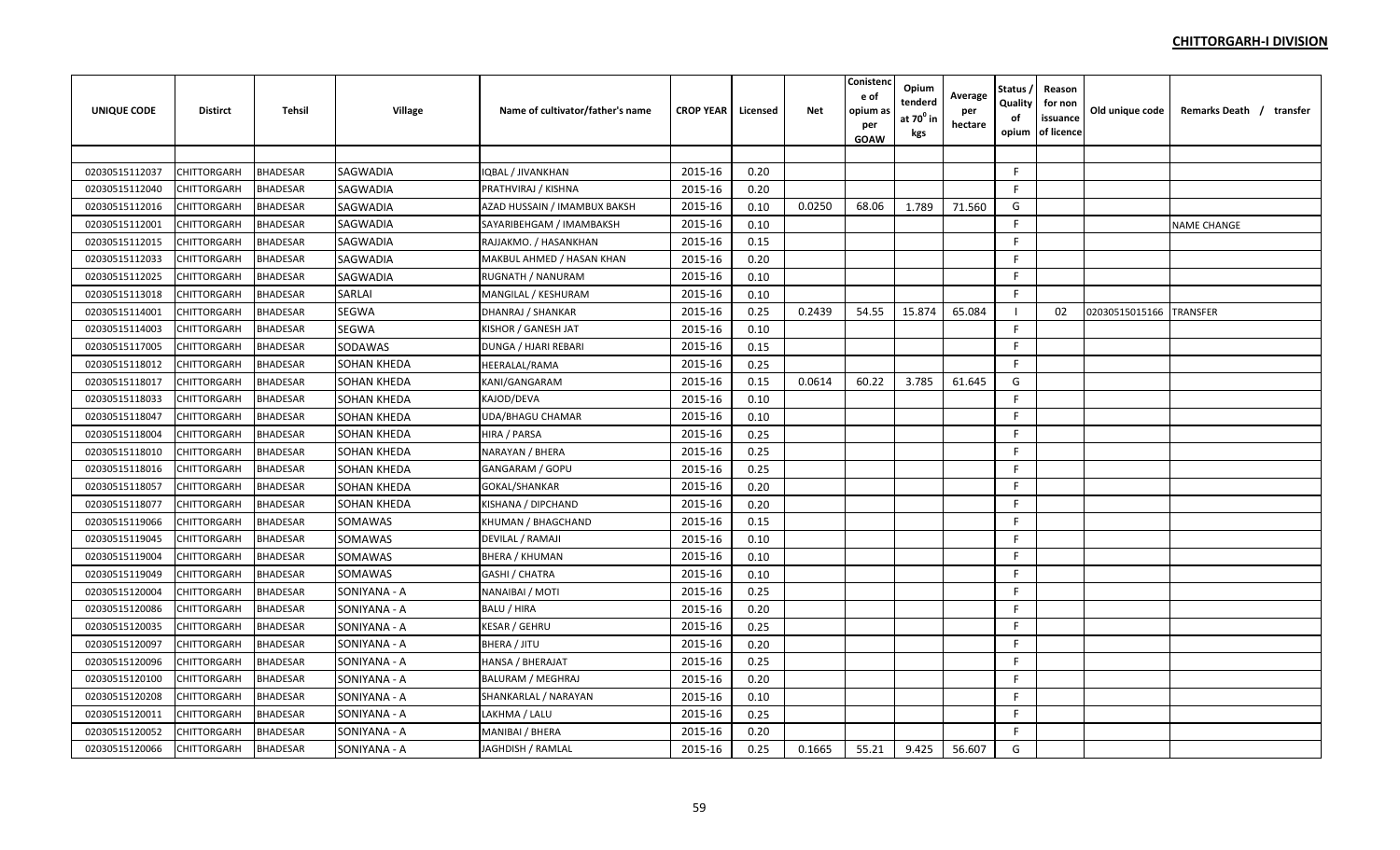| <b>UNIQUE CODE</b> | <b>Distirct</b>    | <b>Tehsil</b>   | Village      | Name of cultivator/father's name | <b>CROP YEAR</b> | Licensed | <b>Net</b> | Conistenc<br>e of<br>opium as<br>per<br><b>GOAW</b> | Opium<br>tenderd<br>at 70º in<br>kgs | Average<br>per<br>hectare | Status ,<br>Quality<br>оf<br>opium | Reason<br>for non<br>issuance<br>of licence | Old unique code | Remarks Death / transfer |
|--------------------|--------------------|-----------------|--------------|----------------------------------|------------------|----------|------------|-----------------------------------------------------|--------------------------------------|---------------------------|------------------------------------|---------------------------------------------|-----------------|--------------------------|
|                    |                    |                 |              |                                  |                  |          |            |                                                     |                                      |                           |                                    |                                             |                 |                          |
| 02030515120073     | <b>CHITTORGARH</b> | <b>BHADESAR</b> | SONIYANA - A | RADHIBAI / BALURAM               | 2015-16          | 0.25     |            |                                                     |                                      |                           | F.                                 |                                             |                 |                          |
| 02030515120014     | <b>CHITTORGARH</b> | <b>BHADESAR</b> | SONIYANA - A | RATANLAL / EAKLING               | 2015-16          | 0.20     |            |                                                     |                                      |                           | F.                                 |                                             |                 |                          |
| 02030515120063     | <b>CHITTORGARH</b> | <b>BHADESAR</b> | SONIYANA - A | MOHANLAL / KISHAN                | 2015-16          | 0.10     |            |                                                     |                                      |                           | F.                                 |                                             |                 |                          |
| 02030515120019     | CHITTORGARH        | <b>BHADESAR</b> | SONIYANA - A | HANSA / KALU                     | 2015-16          | 0.25     |            |                                                     |                                      |                           | F.                                 |                                             |                 |                          |
| 02030515120037     | <b>CHITTORGARH</b> | <b>BHADESAR</b> | SONIYANA - A | <b>BHAGIRATH / RAMCHANDRA</b>    | 2015-16          | 0.25     |            |                                                     |                                      |                           | F.                                 |                                             |                 |                          |
| 02030515120064     | <b>CHITTORGARH</b> | <b>BHADESAR</b> | SONIYANA - A | <b>BHURA / BHAGIRATH</b>         | 2015-16          | 0.25     |            |                                                     |                                      |                           | F.                                 |                                             |                 |                          |
| 02030515120038     | CHITTORGARH        | BHADESAR        | SONIYANA - A | HRIRAM / BHERAJAT                | 2015-16          | 0.25     |            |                                                     |                                      |                           | F.                                 |                                             |                 |                          |
| 02030515120224     | <b>CHITTORGARH</b> | <b>BHADESAR</b> | SONIYANA - A | NOSERBAI/RATAN                   | 2015-16          | 0.25     |            |                                                     |                                      |                           | F.                                 |                                             |                 |                          |
| 02030515120085     | <b>CHITTORGARH</b> | <b>BHADESAR</b> | SONIYANA - A | SUNDARBAI / RATAN                | 2015-16          | 0.10     |            |                                                     |                                      |                           | F                                  |                                             |                 |                          |
| 02030515120075     | CHITTORGARH        | <b>BHADESAR</b> | SONIYANA - A | PYARA / SWAYIRAM                 | 2015-16          | 0.10     |            |                                                     |                                      |                           | F.                                 |                                             |                 |                          |
| 02030515120023     | <b>CHITTORGARH</b> | <b>BHADESAR</b> | SONIYANA - A | BHAGWATHSINGH / JAGNNATHSINGH    | 2015-16          | 0.10     |            |                                                     |                                      |                           | F                                  |                                             |                 |                          |
| 02030515120102     | <b>CHITTORGARH</b> | <b>BHADESAR</b> | SONIYANA - B | <b>BALURAM / WARDA</b>           | 2015-16          | 0.25     |            |                                                     |                                      |                           | F                                  |                                             |                 |                          |
| 02030515120103     | CHITTORGARH        | <b>BHADESAR</b> | SONIYANA - B | AMARSINGH / SHANKARSINGH         | 2015-16          | 0.25     |            |                                                     |                                      |                           | F                                  |                                             |                 |                          |
| 02030515120105     | <b>CHITTORGARH</b> | <b>BHADESAR</b> | SONIYANA - B | SHANKAR / DEVA                   | 2015-16          | 0.10     | 0.0336     | 59.86                                               | 2.155                                | 64.137                    | G                                  |                                             |                 |                          |
| 02030515120107     | <b>CHITTORGARH</b> | <b>BHADESAR</b> | SONIYANA - B | NARAYAN/KISHANA                  | 2015-16          | 0.20     |            |                                                     |                                      |                           | F                                  |                                             |                 |                          |
| 02030515120112     | <b>CHITTORGARH</b> | <b>BHADESAR</b> | SONIYANA - B | LAKXMAN / BHERULAL               | 2015-16          | 0.25     | 0.1421     | 66.20                                               | 9.618                                | 67.685                    | G                                  |                                             |                 |                          |
| 02030515120119     | <b>CHITTORGARH</b> | <b>BHADESAR</b> | SONIYANA - B | CHUNNILAL / CHAMPA               | 2015-16          | 0.25     |            |                                                     |                                      |                           | F                                  |                                             |                 |                          |
| 02030515120126     | <b>CHITTORGARH</b> | BHADESAR        | SONIYANA - B | BALURAM / RAMCHANDRA             | 2015-16          | 0.25     |            |                                                     |                                      |                           | F                                  |                                             |                 |                          |
| 02030515120137     | <b>CHITTORGARH</b> | <b>BHADESAR</b> | SONIYANA - B | BHAGWAN / JITU                   | 2015-16          | 0.25     | 0.1480     | 60.51                                               | 8.878                                | 59.987                    | G                                  |                                             |                 |                          |
| 02030515120140     | <b>CHITTORGARH</b> | <b>BHADESAR</b> | SONIYANA - B | BHWANIRAJ / LOBHRAJ              | 2015-16          | 0.25     |            |                                                     |                                      |                           | F.                                 |                                             |                 |                          |
| 02030515120139     | <b>CHITTORGARH</b> | <b>BHADESAR</b> | SONIYANA - B | SHANKER/CHAMPA                   | 2015-16          | 0.20     | 0.1931     | 59.82                                               | 11.588                               | 60.010                    | G                                  |                                             |                 |                          |
| 02030515120144     | <b>CHITTORGARH</b> | <b>BHADESAR</b> | SONIYANA - B | <b>GORILAL / CHATURBHUJ</b>      | 2015-16          | 0.25     |            |                                                     |                                      |                           | F                                  |                                             |                 |                          |
| 02030515120149     | <b>CHITTORGARH</b> | <b>BHADESAR</b> | SONIYANA - B | KANHEYALAL / BALUDAS             | 2015-16          | 0.25     |            |                                                     |                                      |                           | F                                  |                                             |                 |                          |
| 02030515120157     | <b>CHITTORGARH</b> | <b>BHADESAR</b> | SONIYANA - B | RAMNARAYAN / HAJARI              | 2015-16          | 0.25     |            |                                                     |                                      |                           | F                                  |                                             |                 |                          |
| 02030515120159     | <b>CHITTORGARH</b> | <b>BHADESAR</b> | SONIYANA - B | JAMNA / NARAYAN                  | 2015-16          | 0.20     |            |                                                     |                                      |                           | F.                                 |                                             |                 |                          |
| 02030515120166     | CHITTORGARH        | <b>BHADESAR</b> | SONIYANA - B | SOHANI / RAMLAL                  | 2015-16          | 0.20     | 0.0885     | 62.63                                               | 5.762                                | 65.107                    | G                                  |                                             |                 |                          |
| 02030515120168     | <b>CHITTORGARH</b> | <b>BHADESAR</b> | SONIYANA - B | BHERU / MAGNA BHIL               | 2015-16          | 0.20     |            |                                                     |                                      |                           | F.                                 |                                             |                 |                          |
| 02030515120169     | <b>CHITTORGARH</b> | <b>BHADESAR</b> | SONIYANA - B | CHOGA / LALU KUMHAR              | 2015-16          | 0.20     |            |                                                     |                                      |                           | F.                                 |                                             |                 |                          |
| 02030515120174     | <b>CHITTORGARH</b> | BHADESAR        | SONIYANA - B | RATAN / HRIRAM                   | 2015-16          | 0.20     |            |                                                     |                                      |                           | F.                                 |                                             |                 |                          |
| 02030515120175     | <b>CHITTORGARH</b> | <b>BHADESAR</b> | SONIYANA - B | NARAYAN / SHANKAR                | 2015-16          | 0.25     |            |                                                     |                                      |                           | F.                                 |                                             |                 |                          |
| 02030515120176     | <b>CHITTORGARH</b> | <b>BHADESAR</b> | SONIYANA - B | MNOHARSINGH / KISHANSINGH        | 2015-16          | 0.25     |            |                                                     |                                      |                           | F.                                 |                                             |                 |                          |
| 02030515120177     | CHITTORGARH        | <b>BHADESAR</b> | SONIYANA - B | NATHU / BHAGHIRATH               | 2015-16          | 0.20     |            |                                                     |                                      |                           | F.                                 |                                             |                 |                          |
| 02030515120178     | CHITTORGARH        | <b>BHADESAR</b> | SONIYANA - B | GOPALSINGH / KISHANSINGH         | 2015-16          | 0.25     |            |                                                     |                                      |                           | F.                                 |                                             |                 |                          |
| 02030515120179     | <b>CHITTORGARH</b> | <b>BHADESAR</b> | SONIYANA - B | HRIRAM / BHERAJAT                | 2015-16          | 0.25     |            |                                                     |                                      |                           | F.                                 |                                             |                 |                          |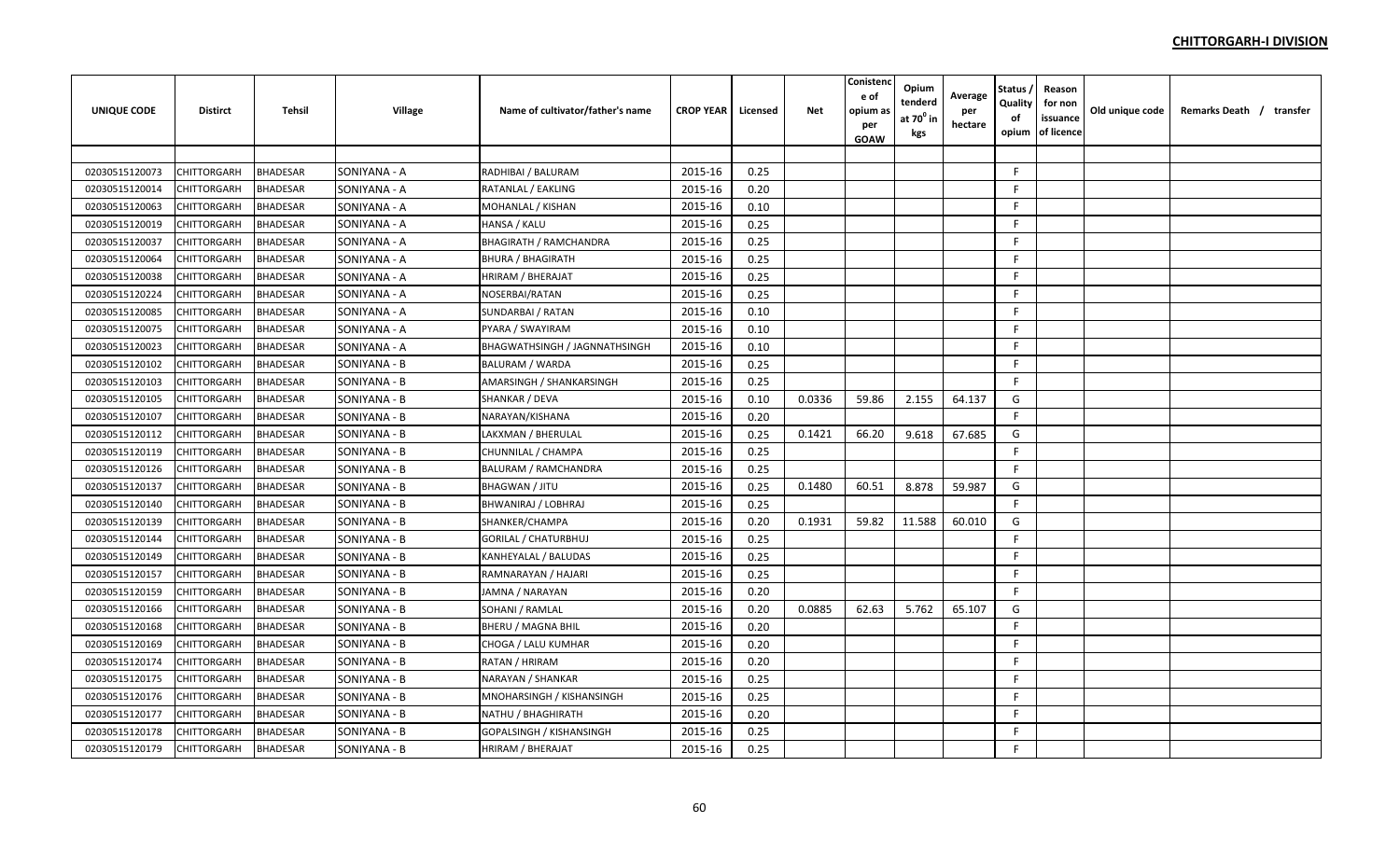| <b>UNIQUE CODE</b> | <b>Distirct</b>    | <b>Tehsil</b>   | Village      | Name of cultivator/father's name | <b>CROP YEAR</b> | Licensed | <b>Net</b> | Conistenc<br>e of<br>opium as<br>per<br><b>GOAW</b> | Opium<br>tenderd<br>at $70^0$ in<br>kgs | Average<br>per<br>hectare | Status<br>Quality<br>of<br>opium | Reason<br>for non<br>issuance<br>of licence | Old unique code | Remarks Death / transfer |
|--------------------|--------------------|-----------------|--------------|----------------------------------|------------------|----------|------------|-----------------------------------------------------|-----------------------------------------|---------------------------|----------------------------------|---------------------------------------------|-----------------|--------------------------|
|                    |                    |                 |              |                                  |                  |          |            |                                                     |                                         |                           |                                  |                                             |                 |                          |
| 02030515120183     | CHITTORGARH        | <b>BHADESAR</b> | SONIYANA - B | <b>TULSIRAM / BHERA</b>          | 2015-16          | 0.10     | 0.0224     | 56.77                                               | 1.492                                   | 66.607                    | G                                |                                             |                 |                          |
| 02030515120184     | CHITTORGARH        | <b>BHADESAR</b> | SONIYANA - B | LEAHRU / GEAHRU                  | 2015-16          | 0.20     | 0.1920     | 61.06                                               | 11.619                                  | 60.516                    | G                                |                                             |                 |                          |
| 02030515120185     | CHITTORGARH        | <b>BHADESAR</b> | SONIYANA - B | OMPRAKASH / SOHAN DADICH         | 2015-16          | 0.15     |            |                                                     |                                         |                           | F                                |                                             |                 |                          |
| 02030515120186     | CHITTORGARH        | <b>BHADESAR</b> | SONIYANA - B | AMBALAL/NARU                     | 2015-16          | 0.25     |            |                                                     |                                         |                           | -F                               |                                             |                 |                          |
| 02030515120190     | <b>CHITTORGARH</b> | <b>BHADESAR</b> | SONIYANA - B | RAMESWAR / HRIRAM                | 2015-16          | 0.25     |            |                                                     |                                         |                           | -F                               |                                             |                 |                          |
| 02030515120193     | CHITTORGARH        | <b>BHADESAR</b> | SONIYANA - B | <b>KAMLI/LALU</b>                | 2015-16          | 0.20     |            |                                                     |                                         |                           | F.                               |                                             |                 |                          |
| 02030515120196     | CHITTORGARH        | <b>BHADESAR</b> | SONIYANA - B | MADAN / HIRAJAT                  | 2015-16          | 0.25     |            |                                                     |                                         |                           | F.                               |                                             |                 |                          |
| 02030515120197     | <b>CHITTORGARH</b> | <b>BHADESAR</b> | SONIYANA - B | HAJARI / MITTU LUHAR             | 2015-16          | 0.25     |            |                                                     |                                         |                           | F.                               |                                             |                 |                          |
| 02030515120198     | CHITTORGARH        | <b>BHADESAR</b> | SONIYANA - B | <b>BHERU / DHANRAJ</b>           | 2015-16          | 0.20     |            |                                                     |                                         |                           | F                                |                                             |                 |                          |
| 02030515120203     | CHITTORGARH        | <b>BHADESAR</b> | SONIYANA - B | SHAMBHUSINGH / KISHANSINGH       | 2015-16          | 0.20     |            |                                                     |                                         |                           | -F                               |                                             |                 |                          |
| 02030515120204     | <b>CHITTORGARH</b> | <b>BHADESAR</b> | SONIYANA - B | KALU / UDAYRAM                   | 2015-16          | 0.25     |            |                                                     |                                         |                           | F.                               |                                             |                 |                          |
| 02030515120213     | CHITTORGARH        | <b>BHADESAR</b> | SONIYANA - B | GHOVARDHANSINGH / KISHANSINGH    | 2015-16          | 0.25     |            |                                                     |                                         |                           | F.                               |                                             |                 |                          |
| 02030515120214     | CHITTORGARH        | <b>BHADESAR</b> | SONIYANA - B | <b>MOHNALAL / GANESH</b>         | 2015-16          | 0.15     |            |                                                     |                                         |                           | -F                               |                                             |                 |                          |
| 02030515120125     | CHITTORGARH        | <b>BHADESAR</b> | SONIYANA - B | RATANLAL / MITTUJI               | 2015-16          | 0.20     |            |                                                     |                                         |                           | F                                |                                             |                 |                          |
| 02030515120150     | CHITTORGARH        | <b>BHADESAR</b> | SONIYANA - B | SHANKARSINGH / KISHANSINGH       | 2015-16          | 0.20     |            |                                                     |                                         |                           | F                                |                                             |                 |                          |
| 02030515120173     | CHITTORGARH        | <b>BHADESAR</b> | SONIYANA - B | HIRA / BHERA                     | 2015-16          | 0.25     |            |                                                     |                                         |                           | F.                               |                                             |                 |                          |
| 02030515120109     | <b>CHITTORGARH</b> | <b>BHADESAR</b> | SONIYANA - B | RAMLAL / KALU                    | 2015-16          | 0.20     |            |                                                     |                                         |                           | F.                               |                                             |                 |                          |
| 02030515120124     | CHITTORGARH        | <b>BHADESAR</b> | SONIYANA - B | JAMNA / NANDRAM                  | 2015-16          | 0.15     |            |                                                     |                                         |                           | F.                               |                                             |                 |                          |
| 02030515120189     | CHITTORGARH        | <b>BHADESAR</b> | SONIYANA - B | RAMPRASAD / GANESH DADICH        | 2015-16          | 0.15     |            |                                                     |                                         |                           | -F                               |                                             |                 |                          |
| 02030515120099     | CHITTORGARH        | <b>BHADESAR</b> | SONIYANA - B | JAMNALAL / TEKCHAND              | 2015-16          | 0.20     |            |                                                     |                                         |                           | F                                |                                             |                 |                          |
| 02030515120104     | CHITTORGARH        | <b>BHADESAR</b> | SONIYANA - B | <b>KASTURIBAI/BHAGIRATH</b>      | 2015-16          | 0.25     |            |                                                     |                                         |                           | F                                |                                             |                 |                          |
| 02030515120108     | CHITTORGARH        | <b>BHADESAR</b> | SONIYANA - B | DHANNIBAI / MADHO                | 2015-16          | 0.20     |            |                                                     |                                         |                           | E                                |                                             |                 |                          |
| 02030515120120     | CHITTORGARH        | <b>BHADESAR</b> | SONIYANA - B | <b>UDAYLAL / PARTHU</b>          | 2015-16          | 0.20     |            |                                                     |                                         |                           | F.                               |                                             |                 |                          |
| 02030515120188     | CHITTORGARH        | <b>BHADESAR</b> | SONIYANA - B | <b>BHERU / MADHU</b>             | 2015-16          | 0.20     | 0.1980     | 58.75                                               | 12.077                                  | 60.995                    | G                                |                                             |                 |                          |
| 02030515120209     | CHITTORGARH        | <b>BHADESAR</b> | SONIYANA - B | <b>BHAGIRATH / ONKAR</b>         | 2015-16          | 0.20     |            |                                                     |                                         |                           | F                                |                                             |                 |                          |
| 02030515120200     | CHITTORGARH        | <b>BHADESAR</b> | SONIYANA - B | <b>BHERUSINGH / KISHANSINGH</b>  | 2015-16          | 0.25     | 0.2388     | 61.88                                               | 15.152                                  | 63.451                    | G                                |                                             |                 |                          |
| 02030515120095     | CHITTORGARH        | <b>BHADESAR</b> | SONIYANA - B | CHOGA / HAJARI                   | 2015-16          | 0.20     |            |                                                     |                                         |                           | F                                |                                             |                 |                          |
| 02030515120115     | <b>CHITTORGARH</b> | <b>BHADESAR</b> | SONIYANA - B | <b>GHOKAL / CHAMPALAL</b>        | 2015-16          | 0.10     |            |                                                     |                                         |                           | F.                               |                                             |                 |                          |
| 02030515120143     | <b>CHITTORGARH</b> | <b>BHADESAR</b> | SONIYANA - B | RATAN / HAJARI                   | 2015-16          | 0.15     |            |                                                     |                                         |                           | F.                               |                                             |                 |                          |
| 02030515120220     | CHITTORGARH        | <b>BHADESAR</b> | SONIYANA - B | ONKARSINGH / NARAYANSINGH        | 2015-16          | 0.25     | 0.2412     | 57.60                                               | 13.898                                  | 57.620                    | G                                |                                             |                 |                          |
| 02030515120151     | CHITTORGARH        | <b>BHADESAR</b> | SONIYANA - B | RATN / CHAMPA                    | 2015-16          | 0.20     |            |                                                     |                                         |                           | F                                |                                             |                 |                          |
| 02030515120136     | CHITTORGARH        | <b>BHADESAR</b> | SONIYANA - B | DHANRAJ / CHAMPA                 | 2015-16          | 0.20     |            |                                                     |                                         |                           | E                                |                                             |                 |                          |
| 02030515120225     | CHITTORGARH        | <b>BHADESAR</b> | SONIYANA - B | KISOR / RODA                     | 2015-16          | 0.25     | 0.1513     | 62.60                                               | 9.873                                   | 65.255                    | G                                |                                             | 02030515119013  | <b>TRANSFER</b>          |
| 02030515120192     | <b>CHITTORGARH</b> | <b>BHADESAR</b> | SONIYANA - B | <b>MANGIDAS / MITTUDAS</b>       | 2015-16          | 0.10     |            |                                                     |                                         |                           | F.                               |                                             |                 |                          |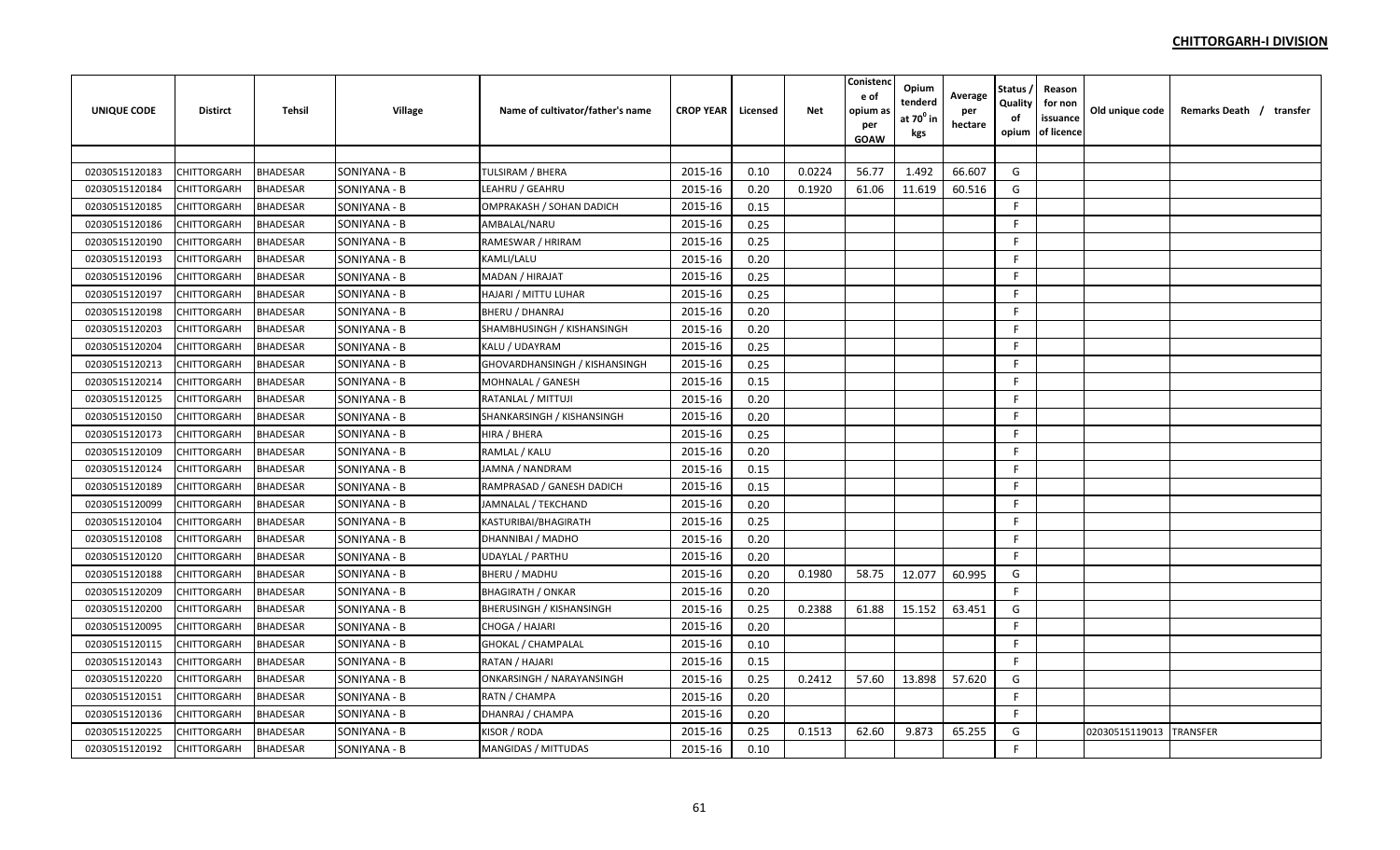| UNIQUE CODE    | <b>Distirct</b> | <b>Tehsil</b>   | Village      | Name of cultivator/father's name | <b>CROP YEAR</b> | Licensed | <b>Net</b> | Conistend<br>e of<br>opium as<br>per<br><b>GOAW</b> | Opium<br>tenderd<br>at $70^0$ in<br>kgs | Average<br>per<br>hectare | <b>Status</b><br>Quality<br>of<br>opium | Reason<br>for non<br>issuance<br>of licence | Old unique code | Remarks Death / transfer |
|----------------|-----------------|-----------------|--------------|----------------------------------|------------------|----------|------------|-----------------------------------------------------|-----------------------------------------|---------------------------|-----------------------------------------|---------------------------------------------|-----------------|--------------------------|
|                |                 |                 |              |                                  |                  |          |            |                                                     |                                         |                           |                                         |                                             |                 |                          |
| 02030515120219 | CHITTORGARH     | <b>BHADESAR</b> | SONIYANA - B | NANDUBAI/JEETU                   | 2015-16          | 0.10     |            |                                                     |                                         |                           | F.                                      |                                             |                 |                          |
| 02030515122001 | CHITTORGARH     | <b>BHADESAR</b> | SONRADA      | KALURAM/BHERA                    | 2015-16          | 0.25     |            |                                                     |                                         |                           | F.                                      |                                             |                 |                          |
| 02030515122002 | CHITTORGARH     | <b>BHADESAR</b> | SONRADA      | NANDLAL / LALUJAT                | 2015-16          | 0.25     |            |                                                     |                                         |                           | F.                                      |                                             |                 |                          |
| 02030515122004 | CHITTORGARH     | <b>BHADESAR</b> | SONRADA      | RADHIBAI / KISHANA               | 2015-16          | 0.20     |            |                                                     |                                         |                           | F.                                      |                                             |                 |                          |
| 02030515122006 | CHITTORGARH     | <b>BHADESAR</b> | SONRADA      | LAKSHMILAL / CHUNNILAL           | 2015-16          | 0.25     |            |                                                     |                                         |                           | F.                                      |                                             |                 |                          |
| 02030515122007 | CHITTORGARH     | <b>BHADESAR</b> | SONRADA      | SANKARLAL / CHUNNILAL            | 2015-16          | 0.25     | 0.0943     | 66.06                                               | 6.370                                   | 67.550                    | G                                       |                                             |                 |                          |
| 02030515122009 | CHITTORGARH     | BHADESAR        | SONRADA      | CHAMPA / KALU KUNMHAR            | 2015-16          | 0.25     |            |                                                     |                                         |                           | F.                                      |                                             |                 |                          |
| 02030515122011 | CHITTORGARH     | <b>BHADESAR</b> | SONRADA      | CHUNNILAL / MEGHRAJ              | 2015-16          | 0.25     | 0.1152     | 61.96                                               | 7.462                                   | 64.774                    | G                                       |                                             |                 |                          |
| 02030515122016 | CHITTORGARH     | <b>BHADESAR</b> | SONRADA      | NANDA / TARA BHEEL               | 2015-16          | 0.20     | 0.0944     | 61.57                                               | 5.559                                   | 58.888                    | G                                       |                                             |                 |                          |
| 02030515122022 | CHITTORGARH     | <b>BHADESAR</b> | SONRADA      | GISIBAI / RADHAKISHAN            | 2015-16          | 0.25     | 0.2413     | 57.37                                               | 14.572                                  | 60.390                    | G                                       |                                             |                 |                          |
| 02030515122024 | CHITTORGARH     | <b>BHADESAR</b> | SONRADA      | MADANLAL / SHANKAR               | 2015-16          | 0.25     |            |                                                     |                                         |                           | F                                       |                                             |                 |                          |
| 02030515122027 | CHITTORGARH     | <b>BHADESAR</b> | SONRADA      | KELASH / CHUNNILAL               | 2015-16          | 0.25     |            |                                                     |                                         |                           | F.                                      |                                             |                 |                          |
| 02030515122030 | CHITTORGARH     | <b>BHADESAR</b> | SONRADA      | CHUNNILAL / GANESH               | 2015-16          | 0.25     | 0.0830     | 66.05                                               | 5.860                                   | 70.602                    | G                                       |                                             |                 |                          |
| 02030515122033 | CHITTORGARH     | <b>BHADESAR</b> | SONRADA      | MANGU / RADHA KISHAN             | 2015-16          | 0.25     | 0.2352     | 59.00                                               | 14.716                                  | 62.568                    | G                                       |                                             |                 |                          |
| 02030515122034 | CHITTORGARH     | <b>BHADESAR</b> | SONRADA      | KESHARBAI / MEGHA                | 2015-16          | 0.25     |            |                                                     |                                         |                           | F.                                      |                                             |                 |                          |
| 02030515122035 | CHITTORGARH     | <b>BHADESAR</b> | SONRADA      | AMBALAL / NANDA                  | 2015-16          | 0.25     |            |                                                     |                                         |                           | F.                                      |                                             |                 |                          |
| 02030515122036 | CHITTORGARH     | <b>BHADESAR</b> | SONRADA      | LAHRU / NANDA                    | 2015-16          | 0.20     |            |                                                     |                                         |                           | F                                       |                                             |                 |                          |
| 02030515122039 | CHITTORGARH     | BHADESAR        | SONRADA      | RATAN / BHERA                    | 2015-16          | 0.20     | 0.1812     | 55.38                                               | 10.103                                  | 55.756                    | G                                       |                                             |                 |                          |
| 02030515122025 | CHITTORGARH     | <b>BHADESAR</b> | SONRADA      | LAKSHMAN / MEGA                  | 2015-16          | 0.25     |            |                                                     |                                         |                           | F.                                      |                                             |                 |                          |
| 02030515122045 | CHITTORGARH     | <b>BHADESAR</b> | SONRADA      | LEAHRU / NARAYAN                 | 2015-16          | 0.25     |            |                                                     |                                         |                           | F.                                      |                                             |                 |                          |
| 02030515122029 | CHITTORGARH     | <b>BHADESAR</b> | SONRADA      | SHANKAR / CHATURBHUJ             | 2015-16          | 0.25     | 0.0767     | 60.14                                               | 4.674                                   | 60.939                    | G                                       |                                             |                 |                          |
| 02030515122014 | CHITTORGARH     | <b>BHADESAR</b> | SONRADA      | BHERA / BHAUWANA                 | 2015-16          | 0.20     |            |                                                     |                                         |                           | F                                       |                                             |                 |                          |
| 02030515122012 | CHITTORGARH     | BHADESAR        | SONRADA      | HIRA / TARU BHEEL                | 2015-16          | 0.10     |            |                                                     |                                         |                           | F.                                      |                                             |                 |                          |
| 02030515123006 | CHITTORGARH     | <b>BHADESAR</b> | SUKHWADA     | NANDA / BHERA                    | 2015-16          | 0.25     |            |                                                     |                                         |                           | F.                                      |                                             |                 |                          |
| 02030515123019 | CHITTORGARH     | <b>BHADESAR</b> | SUKHWADA     | CHUNNILAL / ONKAR                | 2015-16          | 0.20     |            |                                                     |                                         |                           | F.                                      |                                             |                 |                          |
| 02030515123022 | CHITTORGARH     | <b>BHADESAR</b> | SUKHWADA     | SHANKARLAL / GHISA               | 2015-16          | 0.15     |            |                                                     |                                         |                           | F.                                      |                                             |                 |                          |
| 02030515123025 | CHITTORGARH     | <b>BHADESAR</b> | SUKHWADA     | CHUNNILAL / HUKAMICHAND          | 2015-16          | 0.20     |            |                                                     |                                         |                           | F.                                      |                                             |                 |                          |
| 02030515123027 | CHITTORGARH     | <b>BHADESAR</b> | SUKHWADA     | TANKUBAI / MADHU                 | 2015-16          | 0.15     |            |                                                     |                                         |                           | F.                                      |                                             |                 |                          |
| 02030515123029 | CHITTORGARH     | BHADESAR        | SUKHWADA     | BADRILAL / NANALAL DHAKAR        | 2015-16          | 0.15     |            |                                                     |                                         |                           | F.                                      |                                             |                 |                          |
| 02030515123005 | CHITTORGARH     | <b>BHADESAR</b> | SUKHWADA     | MITTHULAL/MANGILAL               | 2015-16          | 0.15     |            |                                                     |                                         |                           | F.                                      |                                             |                 |                          |
| 02030515123035 | CHITTORGARH     | <b>BHADESAR</b> | SUKHWADA     | MOTILAL / GOVINDRAM              | 2015-16          | 0.10     |            |                                                     |                                         |                           | F.                                      |                                             |                 |                          |
| 02030515123013 | CHITTORGARH     | <b>BHADESAR</b> | SUKHWADA     | BHIMRAJ / DEVJI                  | 2015-16          | 0.20     |            |                                                     |                                         |                           | F.                                      |                                             |                 |                          |
| 02030515123021 | CHITTORGARH     | <b>BHADESAR</b> | SUKHWADA     | NANDA / ONKAR                    | 2015-16          | 0.20     |            |                                                     |                                         |                           | F.                                      |                                             |                 |                          |
| 02030515123030 | CHITTORGARH     | <b>BHADESAR</b> | SUKHWADA     | SUKHLAL / MANGILAL               | 2015-16          | 0.20     |            |                                                     |                                         |                           | F.                                      |                                             |                 |                          |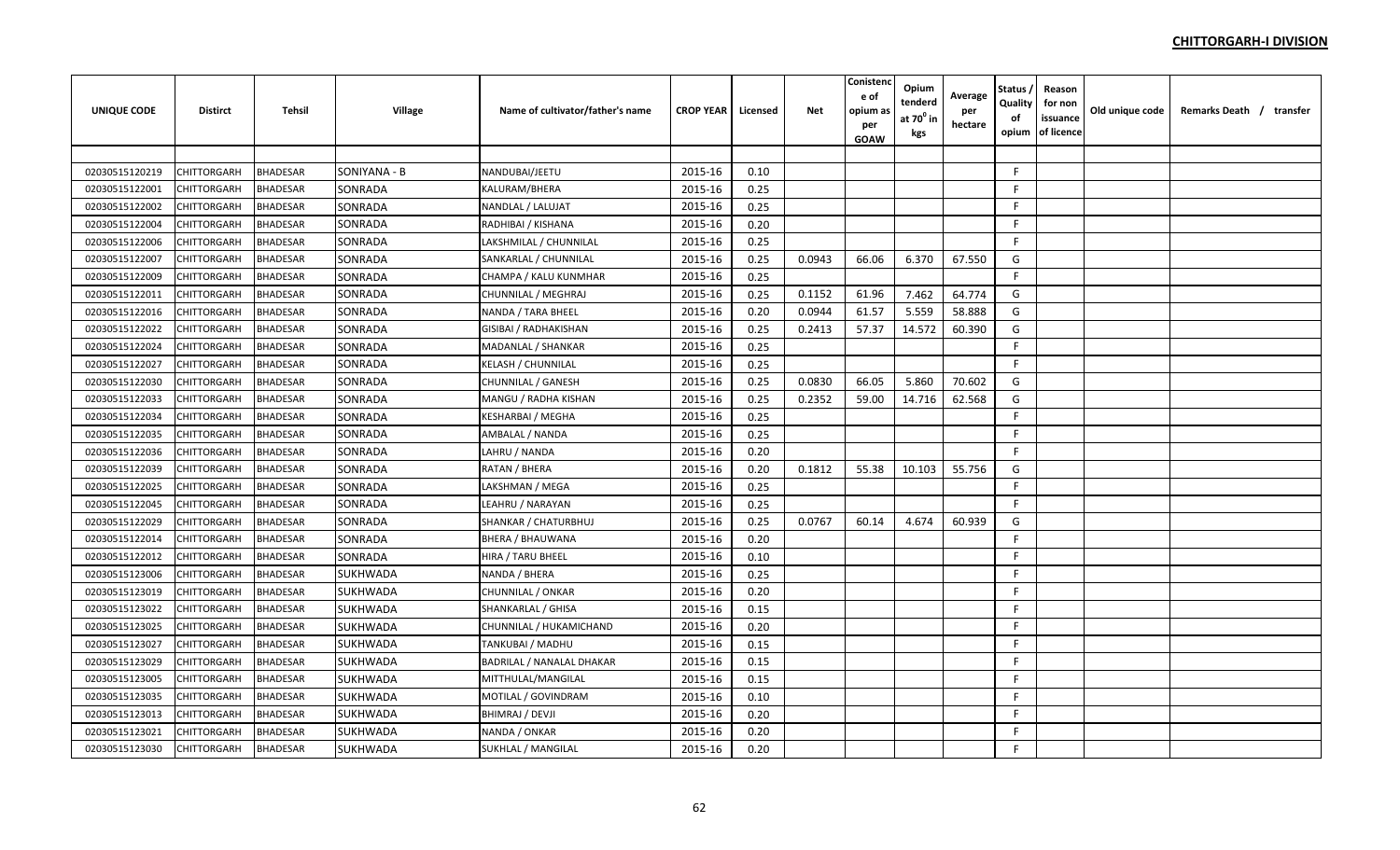| <b>UNIQUE CODE</b> | Distirct       | <b>Tehsil</b>   | Village                     | Name of cultivator/father's name | <b>CROP YEAR</b> | Licensed | Net    | Conistenc<br>e of<br>opium as<br>per<br>GOAW | Opium<br>tenderd<br>at $70^{\circ}$ in<br>kgs | Average<br>per<br>hectare | Status<br>Quality<br>of<br>opium | Reason<br>for non<br>issuance<br>of licence | Old unique code | Remarks Death / transfer |
|--------------------|----------------|-----------------|-----------------------------|----------------------------------|------------------|----------|--------|----------------------------------------------|-----------------------------------------------|---------------------------|----------------------------------|---------------------------------------------|-----------------|--------------------------|
|                    |                |                 |                             |                                  |                  |          |        |                                              |                                               |                           |                                  |                                             |                 |                          |
| 02030515123020     | CHITTORGARH    | <b>BHADESAR</b> | SUKHWADA                    | KASTURIBAI/NANALAL               | 2015-16          | 0.20     |        |                                              |                                               |                           | F.                               |                                             |                 |                          |
| 02030515123026     | CHITTORGARH    | <b>BHADESAR</b> | <b>SUKHWADA</b>             | NARAYAN / RATTA GADARI           | 2015-16          | 0.10     |        |                                              |                                               |                           | F                                |                                             |                 |                          |
| 02030515123060     | CHITTORGARH    | <b>BHADESAR</b> | <b>SUKHWADA</b>             | RANGLAL / MATHURALAL             | 2015-16          | 0.20     |        |                                              |                                               |                           | F.                               |                                             |                 |                          |
| 02030515123057     | CHITTORGARH    | <b>BHADESAR</b> | SUKHWADA                    | SHRILAL / JAYCHAND               | 2015-16          | 0.20     |        |                                              |                                               |                           | F                                |                                             |                 |                          |
| 02030515123059     | CHITTORGARH    | <b>BHADESAR</b> | SUKHWADA                    | HIRALAL / RODA                   | 2015-16          | 0.20     |        |                                              |                                               |                           | F                                |                                             |                 |                          |
| 02030515123065     | CHITTORGARH    | <b>BHADESAR</b> | SUKHWADA                    | AMARCHAND / BHANWARLAL           | 2015-16          | 0.10     |        |                                              |                                               |                           | F.                               |                                             |                 |                          |
| 02030515123067     | CHITTORGARH    | <b>BHADESAR</b> | <b>SUKHWADA</b>             | MANGILAL / DAYARAM               | 2015-16          | 0.20     |        |                                              |                                               |                           | F                                |                                             |                 |                          |
| 02030515123091     | CHITTORGARH    | <b>BHADESAR</b> | SUKHWADA                    | BHERULAL / NARAYAN JAT           | 2015-16          | 0.25     |        |                                              |                                               |                           | F                                |                                             |                 |                          |
| 02030515123047     | CHITTORGARH    | <b>BHADESAR</b> | SUKHWADA                    | KISHORKUMAR / BHANWARLAL         | 2015-16          | 0.25     |        |                                              |                                               |                           | F                                |                                             |                 |                          |
| 02030515123054     | CHITTORGARH    | <b>BHADESAR</b> | <b>SUKHWADA</b>             | RATANLAL / GOPI                  | 2015-16          | 0.10     |        |                                              |                                               |                           | F.                               |                                             |                 |                          |
| 02030515123102     | CHITTORGARH    | <b>BHADESAR</b> | <b>SUKHWADA</b>             | IDIBAI/LALU                      | 2015-16          | 0.15     |        |                                              |                                               |                           | F.                               |                                             |                 |                          |
| 02030515123051     | CHITTORGARH    | BHADESAR        | SUKHWADA                    | NANDUBAI / CHHAGANLAL            | 2015-16          | 0.25     |        |                                              |                                               |                           | F                                |                                             |                 |                          |
| 02030515123098     | CHITTORGARH    | <b>BHADESAR</b> | SUKHWADA                    | DAYARAM / MODA                   | 2015-16          | 0.25     |        |                                              |                                               |                           | F                                |                                             |                 |                          |
| 02030515123078     | CHITTORGARH    | <b>BHADESAR</b> | SUKHWADA                    | NANDUBAI / MULCHAND              | 2015-16          | 0.10     |        |                                              |                                               |                           | F                                |                                             |                 | <b>NAME CHANGE</b>       |
| 02030515123093     | CHITTORGARH    | <b>BHADESAR</b> | SUKHWADA                    | PRATHVIRAJ / NARAYAN             | 2015-16          | 0.10     |        |                                              |                                               |                           | F.                               |                                             |                 |                          |
| 02030515125003     | CHITTORGARH    | <b>BHADESAR</b> | <b>SURAJPURA</b>            | SONDERBAI / NARAYANDAS           | 2015-16          | 0.10     |        |                                              |                                               |                           | F.                               |                                             |                 |                          |
| 02030515126012     | CHITTORGARH    | <b>BHADESAR</b> | <b>SURKHAND</b>             | GODHA / RAMABHAMBHI              | 2015-16          | 0.15     | 0.1457 | 58.79                                        | 8.810                                         | 60.467                    | G                                |                                             |                 |                          |
| 02030515127010     | CHITTORGARH    | <b>BHADESAR</b> | <b>TANDIKHEDA</b>           | VARDICHAND / LAKHAMA             | 2015-16          | 0.10     |        |                                              |                                               |                           | F                                |                                             |                 | <b>NAME CHANGE</b>       |
| 02030515128010     | CHITTORGARH    | <b>BHADESAR</b> | <b>TEJPURIYA</b>            | SHANKARLAL / GOKAL               | 2015-16          | 0.10     |        |                                              |                                               |                           | F.                               |                                             |                 |                          |
| 02030515128005     | CHITTORGARH    | <b>BHADESAR</b> | <b>TEJPURIYA</b>            | BARDA / LAKHMA                   | 2015-16          | 0.10     |        |                                              |                                               |                           | F                                |                                             | 02030515119085  | <b>TRANSFER</b>          |
| 02030515129005     | CHITTORGARH    | <b>BHADESAR</b> | <b>UPREDA</b>               | BADRILAL/KISHOR                  | 2015-16          | 0.25     |        |                                              |                                               |                           | F                                |                                             |                 |                          |
| 02030515129013     | CHITTORGARH    | <b>BHADESAR</b> | <b>UPREDA</b>               | BHANWARLAL/ONKARLAL              | 2015-16          | 0.10     |        |                                              |                                               |                           | F.                               |                                             |                 |                          |
| 02030612001007     | <b>JDAIPUR</b> | BALLABHNAGAR    | <b>AMAR PURA - A</b>        | BABULAL/SHREERAM                 | 2015-16          | 0.25     |        |                                              |                                               |                           | F                                |                                             |                 |                          |
| 02030612001001     | JDAIPUR        |                 | BALLABHNAGAR AMAR PURA - A  | BHERU LAL/ MAGANA                | 2015-16          | 0.25     | 0.2502 | 59.65                                        | 14.844                                        | 59.329                    | G                                |                                             |                 |                          |
| 02030612001066     | JDAIPUR        | BALLABHNAGAR    | AMAR PURA - A               | AMBA LAL/GHASEE                  | 2015-16          | 0.25     |        |                                              |                                               |                           | F                                |                                             |                 |                          |
| 02030612001009     | JDAIPUR        |                 | BALLABHNAGAR TAMAR PURA - A | ONKAR LAL/ UDA                   | 2015-16          | 0.25     |        |                                              |                                               |                           | F                                |                                             |                 |                          |
| 02030612001021     | <b>JDAIPUR</b> | BALLABHNAGAR    | AMAR PURA - A               | BHERU LAL/ HAMERA                | 2015-16          | 0.25     | 0.2570 | 58.15                                        | 16.290                                        | 63.385                    | G                                |                                             |                 |                          |
| 02030612001011     | UDAIPUR        |                 | BALLABHNAGAR AMAR PURA - A  | NATHU LAL/ KALU                  | 2015-16          | 0.20     |        |                                              |                                               |                           | F                                |                                             |                 |                          |
| 02030612001037     | <b>JDAIPUR</b> |                 | BALLABHNAGAR AMAR PURA - A  | BAGDIBAI/DEVILAL                 | 2015-16          | 0.25     | 0.1449 | 60.72                                        | 8.908                                         | 61.477                    | G                                |                                             |                 |                          |
| 02030612001041     | <b>JDAIPUR</b> |                 | BALLABHNAGAR AMAR PURA - A  | NARAYAN/ ONKARLAL                | 2015-16          | 0.20     |        |                                              |                                               |                           | F                                |                                             |                 |                          |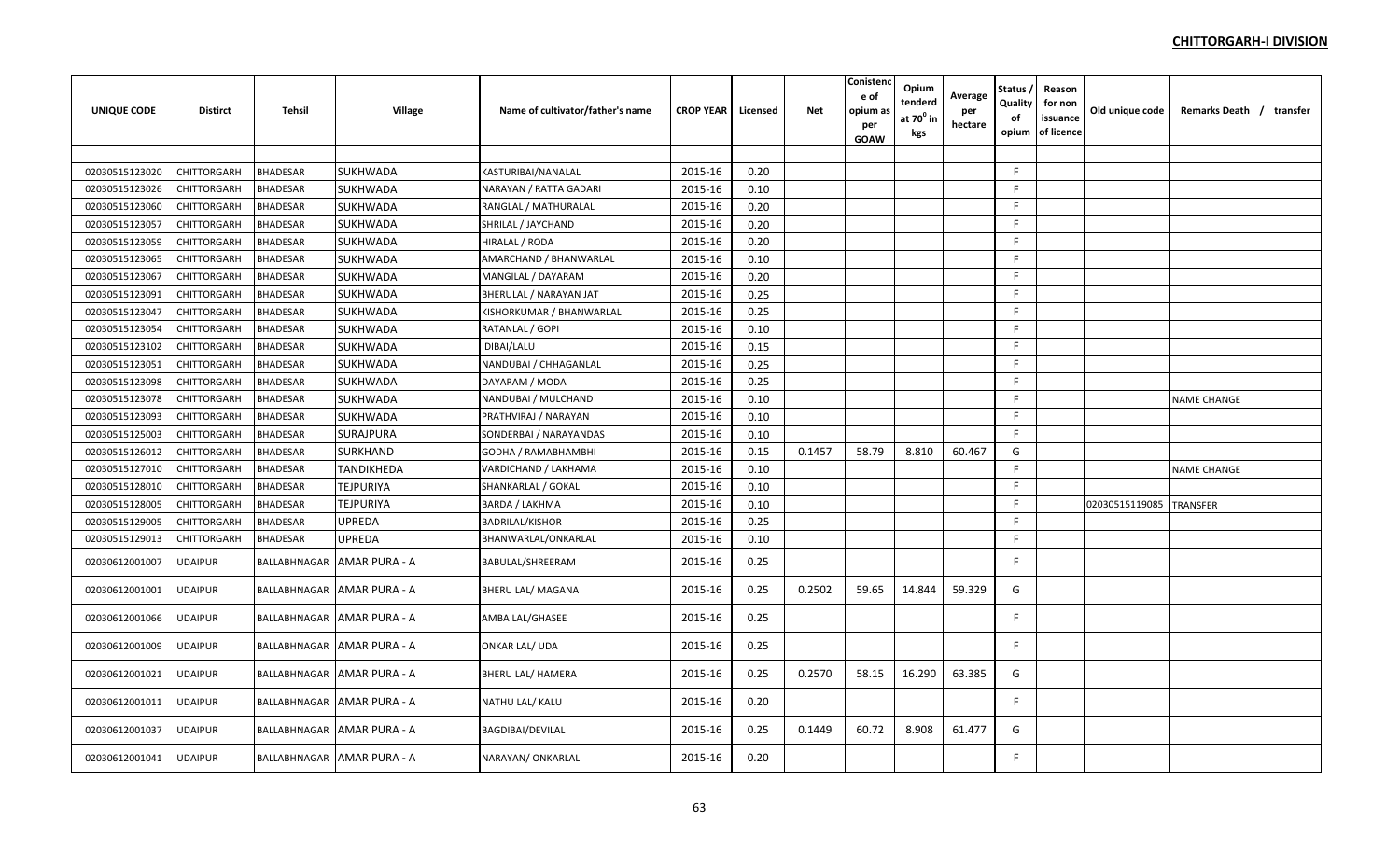| <b>UNIQUE CODE</b> | <b>Distirct</b> | Tehsil | Village                     | Name of cultivator/father's name | <b>CROP YEAR</b> | Licensed | <b>Net</b> | Conistend<br>e of<br>opium as<br>per<br>GOAW | Opium<br>tenderd<br>at $70^{\circ}$ in<br>kgs | Average<br>per<br>hectare | Status,<br>Quality<br>of<br>opium | Reason<br>for non<br>issuance<br>of licence | Old unique code | Remarks Death / transfer |
|--------------------|-----------------|--------|-----------------------------|----------------------------------|------------------|----------|------------|----------------------------------------------|-----------------------------------------------|---------------------------|-----------------------------------|---------------------------------------------|-----------------|--------------------------|
|                    |                 |        |                             |                                  |                  |          |            |                                              |                                               |                           |                                   |                                             |                 |                          |
| 02030612001046     | <b>UDAIPUR</b>  |        | BALLABHNAGAR AMAR PURA - A  | SHYAM LAL/ GHASEE                | 2015-16          | 0.10     | 0.0100     | 75.95                                        | 0.922                                         | 92.200                    | G                                 |                                             |                 |                          |
| 02030612001049     | <b>JDAIPUR</b>  |        | BALLABHNAGAR AMAR PURA - A  | ASHOK/KISHANLAL                  | 2015-16          | 0.25     |            |                                              |                                               |                           | F                                 |                                             |                 |                          |
| 02030612001055     | UDAIPUR         |        | BALLABHNAGAR AMAR PURA - A  | RUKAMANIBAI/KISHANLAL-II         | 2015-16          | 0.10     | 0.0955     | 62.80                                        | 6.594                                         | 69.047                    | G                                 |                                             |                 |                          |
| 02030612001063     | UDAIPUR         |        | BALLABHNAGAR AMAR PURA - A  | MANGIBAI/ONKAR                   | 2015-16          | 0.25     | 0.0950     | 63.04                                        | 6.259                                         | 65.884                    | G                                 |                                             |                 |                          |
| 02030612001064     | UDAIPUR         |        | BALLABHNAGAR AMAR PURA - A  | CHOGA LAL/ BHAGWAN               | 2015-16          | 0.20     | 0.1957     | 60.23                                        | 12.519                                        | 63.970                    | G                                 |                                             |                 |                          |
| 02030612001065     | <b>UDAIPUR</b>  |        | BALLABHNAGAR AMAR PURA - A  | VARDA/KHEMA                      | 2015-16          | 0.20     |            |                                              |                                               |                           | F.                                |                                             |                 |                          |
| 02030612001068     | UDAIPUR         |        | BALLABHNAGAR AMAR PURA - A  | RAMESHWEAR/ JAYCHAND             | 2015-16          | 0.25     |            |                                              |                                               |                           | F                                 |                                             |                 |                          |
| 02030612001072     | UDAIPUR         |        | BALLABHNAGAR LAMAR PURA - A | PRAKASH CHANDRA/ SAWAIRAM        | 2015-16          | 0.25     |            |                                              |                                               |                           | F.                                |                                             |                 |                          |
| 02030612001077     | JDAIPUR         |        | BALLABHNAGAR AMAR PURA - A  | <b>ONKAR/ MAGANA</b>             | 2015-16          | 0.25     | 0.2501     | 64.65                                        | 16.606                                        | 66.397                    | G                                 |                                             |                 |                          |
| 02030612001081     | UDAIPUR         |        | BALLABHNAGAR AMAR PURA - A  | ROSHNI/JAY CHAND                 | 2015-16          | 0.20     | 0.2010     | 59.78                                        | 11.384                                        | 56.637                    | G                                 |                                             |                 |                          |
| 02030612001084     | UDAIPUR         |        | BALLABHNAGAR AMAR PURA - A  | CHOGA LAL/ SHIV RAM              | 2015-16          | 0.20     | 0.1950     | 68.55                                        | 11.840                                        | 60.718                    | G                                 |                                             |                 |                          |
| 02030612001085     | JDAIPUR         |        | BALLABHNAGAR AMAR PURA - A  | RATAN LAL/ PANKU                 | 2015-16          | 0.15     | 0.1503     | 61.71                                        | 9.865                                         | 65.635                    | G                                 |                                             |                 |                          |
| 02030612001086     | <b>UDAIPUR</b>  |        | BALLABHNAGAR AMAR PURA - A  | <b>GOPAL/ BHERU</b>              | 2015-16          | 0.20     |            |                                              |                                               |                           | F.                                |                                             |                 |                          |
| 02030612001108     | <b>JDAIPUR</b>  |        | BALLABHNAGAR AMAR PURA - A  | VARDI BAI/ VENA                  | 2015-16          | 0.25     |            |                                              |                                               |                           | F                                 |                                             |                 |                          |
| 02030612001124     | <b>UDAIPUR</b>  |        | BALLABHNAGAR AMAR PURA - A  | LOGAR (AMARA)/ KELASH            | 2015-16          | 0.25     | 0.2375     | 65.53                                        | 16.008                                        | 67.402                    | G                                 |                                             |                 |                          |
| 02030612001129     | <b>UDAIPUR</b>  |        | BALLABHNAGAR AMAR PURA - A  | <b>GOPAL/ SHIV RAM</b>           | 2015-16          | 0.25     |            |                                              |                                               |                           | F.                                |                                             |                 |                          |
| 02030612001202     | <b>UDAIPUR</b>  |        | BALLABHNAGAR AMAR PURA - A  | JAYCHAND/KHEMA                   | 2015-16          | 0.20     |            |                                              |                                               |                           | F                                 |                                             |                 |                          |
| 02030612001048     | <b>JDAIPUR</b>  |        | BALLABHNAGAR AMAR PURA - A  | SHANKAR/ UDAY LAL                | 2015-16          | 0.20     | 0.0963     | 63.24                                        | 6.315                                         | 65.576                    | G                                 |                                             |                 |                          |
| 02030612001141     | JDAIPUR         |        | BALLABHNAGAR AMAR PURA - A  | PREMDEVI/SAWAILAL                | 2015-16          | 0.25     | 0.2520     | 35.91                                        | 1.560                                         | 6.190                     |                                   | 02                                          |                 |                          |
| 02030612001014     | JDAIPUR         |        | BALLABHNAGAR AMAR PURA - A  | DADAM CHAND/ SHREERAM            | 2015-16          | 0.25     | 0.0965     | 67.78                                        | 7.533                                         | 78.062                    | G                                 |                                             |                 |                          |
| 02030612001017     | UDAIPUR         |        | BALLABHNAGAR AMAR PURA - A  | RUKMAN BAI/KISHAN LAL-I          | 2015-16          | 0.20     |            |                                              |                                               |                           | F                                 |                                             |                 | <b>NAME CHANGE</b>       |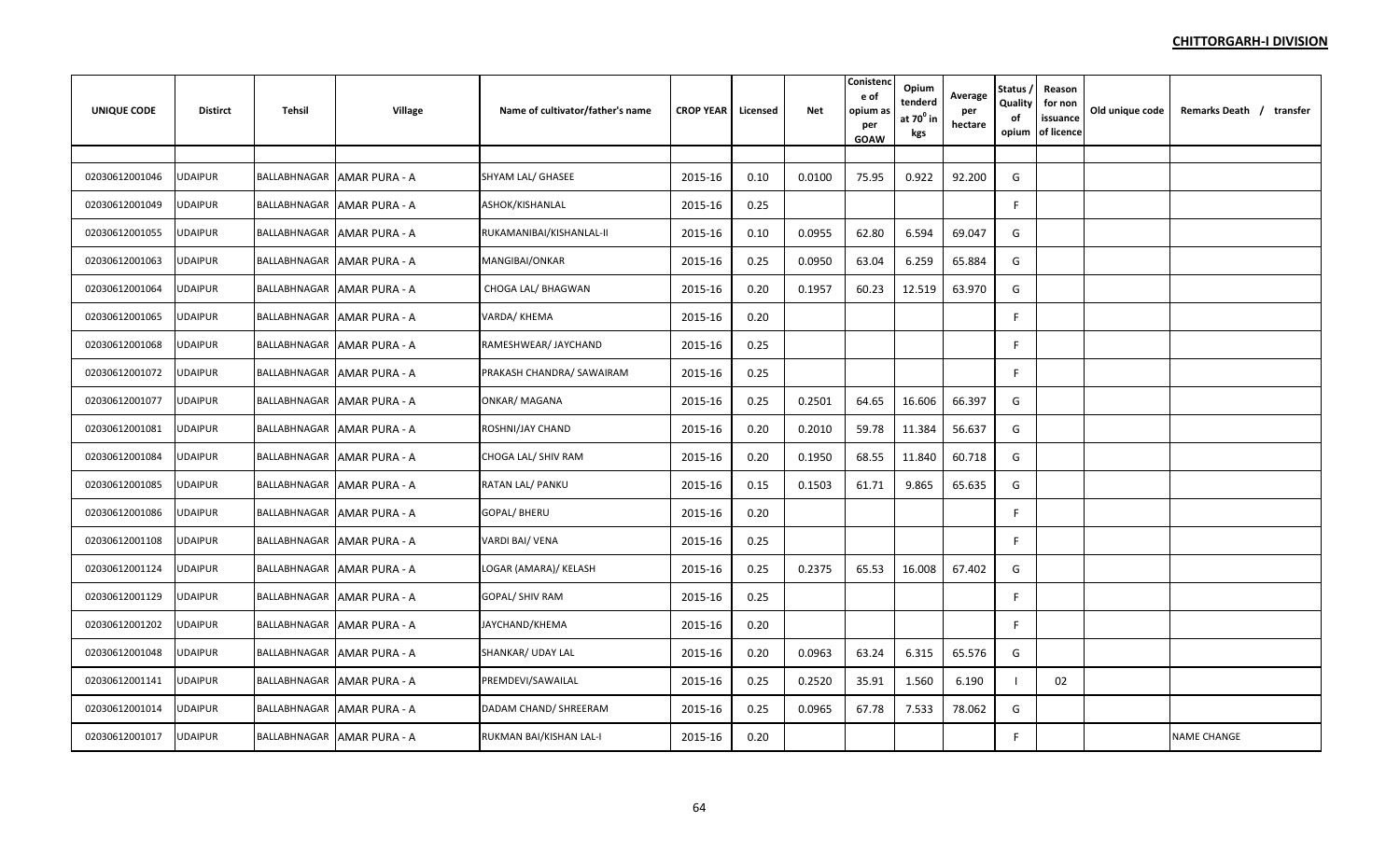| <b>UNIQUE CODE</b> | <b>Distirct</b> | Tehsil       | Village                      | Name of cultivator/father's name | <b>CROP YEAR</b> | Licensed | Net    | Conisten<br>e of<br>opium as<br>per<br><b>GOAW</b> | Opium<br>tenderd<br>at $70^0$ in<br>kgs | Average<br>per<br>hectare | <b>Status</b><br>Quality<br>of<br>opium | Reason<br>for non<br>issuance<br>of licence | Old unique code | Remarks Death / transfer |
|--------------------|-----------------|--------------|------------------------------|----------------------------------|------------------|----------|--------|----------------------------------------------------|-----------------------------------------|---------------------------|-----------------------------------------|---------------------------------------------|-----------------|--------------------------|
|                    |                 |              |                              |                                  |                  |          |        |                                                    |                                         |                           |                                         |                                             |                 |                          |
| 02030612001027     | JDAIPUR         |              | BALLABHNAGAR AMAR PURA - A   | NARAYAN LAL/ UDAY LAL            | 2015-16          | 0.25     | 0.1130 | 63.20                                              | 7.458                                   | 66.000                    | G                                       |                                             |                 |                          |
| 02030612001044     | JDAIPUR         |              | BALLABHNAGAR AMAR PURA - A   | SAVLIBAI/HARIRAM                 | 2015-16          | 0.25     |        |                                                    |                                         |                           | F                                       |                                             |                 |                          |
| 02030612001067     | UDAIPUR         |              | BALLABHNAGAR   AMAR PURA - A | DHAPU/ BHURA                     | 2015-16          | 0.25     | 0.1225 | 67.67                                              | 8.923                                   | 72.841                    | G                                       |                                             |                 |                          |
| 02030612001071     | UDAIPUR         | BALLABHNAGAR | <b>AMAR PURA - A</b>         | DEVI LAL/ GANGA RAM              | 2015-16          | 0.20     |        |                                                    |                                         |                           | F.                                      |                                             |                 |                          |
| 02030612001130     | <b>JDAIPUR</b>  |              | BALLABHNAGAR AMAR PURA - A   | SHOKIN/ NATHU                    | 2015-16          | 0.20     |        |                                                    |                                         |                           | F.                                      |                                             |                 |                          |
| 02030612001135     | <b>JDAIPUR</b>  |              | BALLABHNAGAR AMAR PURA - A   | SURESH CHANDRA/ BHAGWAN          | 2015-16          | 0.20     |        |                                                    |                                         |                           | F                                       |                                             |                 |                          |
| 02030612001138     | JDAIPUR         |              | BALLABHNAGAR AMAR PURA - A   | <b>BHURA/ VENI RAM</b>           | 2015-16          | 0.20     |        |                                                    |                                         |                           | F                                       |                                             |                 |                          |
| 02030612001197     | <b>UDAIPUR</b>  |              | BALLABHNAGAR   AMAR PURA - A | UDAILAL/LACHIRAM                 | 2015-16          | 0.25     |        |                                                    |                                         |                           | F.                                      |                                             |                 |                          |
| 02030612001082     | UDAIPUR         |              | BALLABHNAGAR AMAR PURA - A   | KANA RAM/ PANKU                  | 2015-16          | 0.20     | 0.1283 | 57.43                                              | 7.507                                   | 58.511                    | G                                       |                                             |                 |                          |
| 02030612001105     | <b>JDAIPUR</b>  |              | BALLABHNAGAR AMAR PURA - A   | SHUSHILA / RAJMAL                | 2015-16          | 0.25     |        |                                                    |                                         |                           | F.                                      |                                             |                 |                          |
| 02030612001198     | JDAIPUR         |              | BALLABHNAGAR AMAR PURA - A   | VIPINGIRI/SHAMBHUGIRI            | 2015-16          | 0.25     |        |                                                    |                                         |                           | F                                       |                                             |                 |                          |
| 02030612001087     | JDAIPUR         |              | BALLABHNAGAR AMAR PURA - A   | DEVENDRA/ JEET MAL               | 2015-16          | 0.20     |        |                                                    |                                         |                           | F                                       |                                             |                 |                          |
| 02030612001003     | UDAIPUR         |              | BALLABHNAGAR   AMAR PURA - A | VIKRAM/ONKAR                     | 2015-16          | 0.25     | 0.1234 | 64.44                                              | 8.092                                   | 65.575                    | G                                       |                                             |                 |                          |
| 02030612001010     | UDAIPUR         |              | BALLABHNAGAR AMAR PURA - A   | SHIV RAM/ DEVA                   | 2015-16          | 0.25     |        |                                                    |                                         |                           | F.                                      |                                             |                 |                          |
| 02030612001012     | <b>JDAIPUR</b>  |              | BALLABHNAGAR AMAR PURA - A   | <b>ONKAR LAL/ DEVA</b>           | 2015-16          | 0.25     | 0.2482 | 63.40                                              | 16.176                                  | 65.173                    | G                                       |                                             |                 |                          |
| 02030612001024     | <b>JDAIPUR</b>  |              | BALLABHNAGAR AMAR PURA - A   | <b>ONKAR LAL/ KALU</b>           | 2015-16          | 0.25     |        |                                                    |                                         |                           | F                                       |                                             |                 |                          |
| 02030612001056     | JDAIPUR         |              | BALLABHNAGAR AMAR PURA - A   | RAM CHANDRA/ DALI CHAND          | 2015-16          | 0.10     | 0.0470 | 66.14                                              | 3.203                                   | 68.149                    | G                                       |                                             |                 |                          |
| 02030612001002     | UDAIPUR         |              | BALLABHNAGAR AMAR PURA - A   | DEVBAI/DEVA                      | 2015-16          | 0.25     | 0.1200 | 66.04                                              | 8.330                                   | 69.417                    | G                                       |                                             |                 |                          |
| 02030612001190     | UDAIPUR         |              | BALLABHNAGAR AMAR PURA - A   | KANKU/JASRAJ                     | 2015-16          | 0.25     |        |                                                    |                                         |                           | F.                                      |                                             |                 |                          |
| 02030612001091     | JDAIPUR         |              | BALLABHNAGAR AMAR PURA - A   | NARAYAN/ MANGU                   | 2015-16          | 0.25     |        |                                                    |                                         |                           | F.                                      |                                             |                 |                          |
| 02030612001196     | JDAIPUR         |              | BALLABHNAGAR AMAR PURA - A   | HIRA/BHERULAL                    | 2015-16          | 0.25     | 0.2560 | 58.45                                              | 16.182                                  | 63.211                    | G                                       |                                             |                 |                          |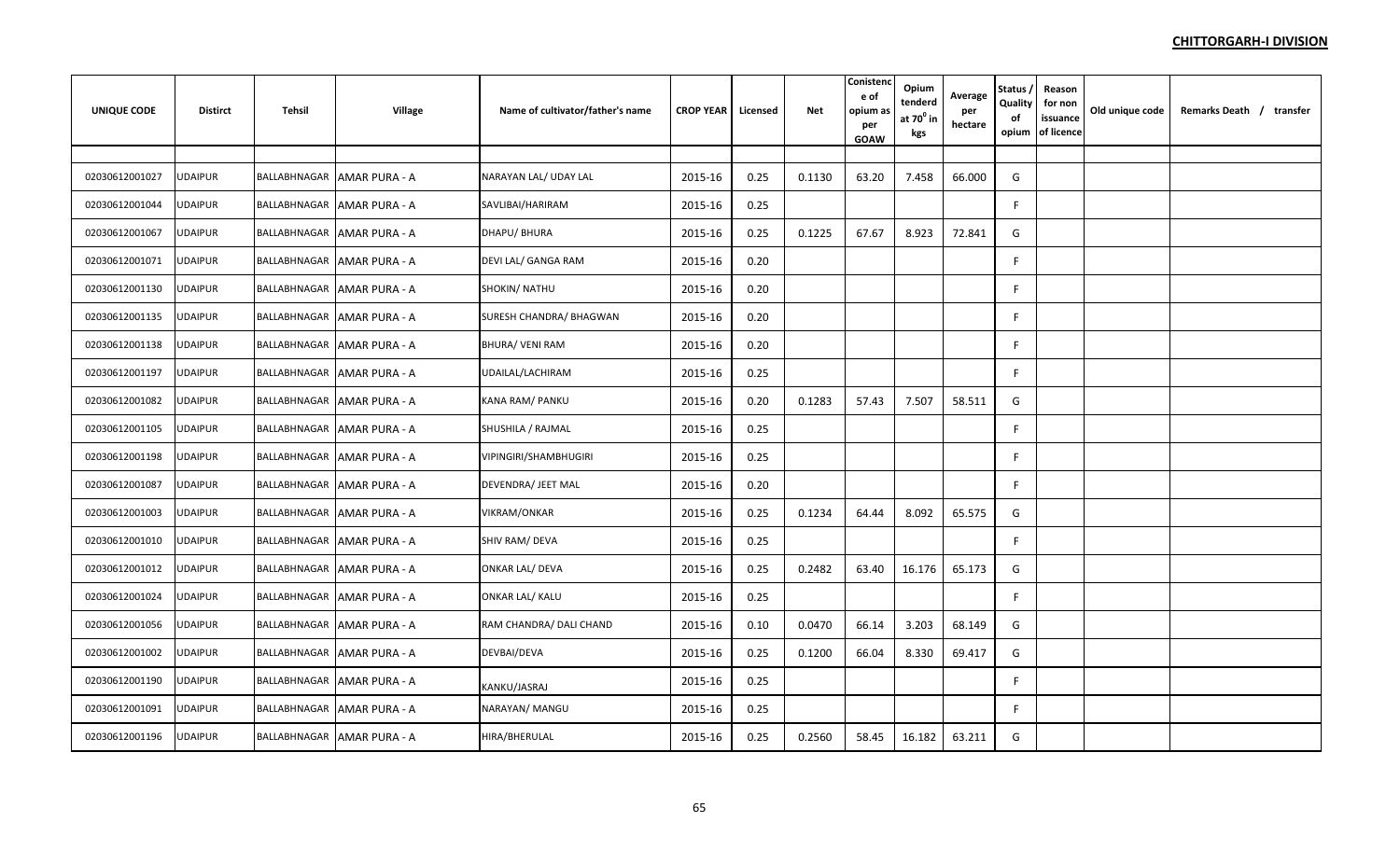| <b>UNIQUE CODE</b> | <b>Distirct</b> | Tehsil | <b>Village</b>                    | Name of cultivator/father's name | <b>CROP YEAR</b> | Licensed | Net    | Conistenc<br>e of<br>opium as<br>per<br>GOAW | Opium<br>tenderd<br>at $70^0$ in<br>kgs | Average<br>per<br>hectare | Status,<br>Quality<br>of<br>opium | Reason<br>for non<br>issuance<br>of licence | Old unique code | Remarks Death / transfer |
|--------------------|-----------------|--------|-----------------------------------|----------------------------------|------------------|----------|--------|----------------------------------------------|-----------------------------------------|---------------------------|-----------------------------------|---------------------------------------------|-----------------|--------------------------|
|                    |                 |        |                                   |                                  |                  |          |        |                                              |                                         |                           |                                   |                                             |                 |                          |
| 02030612001201     | UDAIPUR         |        | BALLABHNAGAR AMAR PURA - A        | CHUNNILAL/JAYRAJ                 | 2015-16          | 0.20     | 0.2079 | 64.60                                        | 2.446                                   | 11.765                    | G                                 |                                             |                 |                          |
| 02030612001031     | UDAIPUR         |        | BALLABHNAGAR AMAR PURA - A        | <b>BHERU LAL/ HIRA</b>           | 2015-16          | 0.25     |        |                                              |                                         |                           | F.                                |                                             |                 |                          |
| 02030612001134     | <b>UDAIPUR</b>  |        | BALLABHNAGAR AMAR PURA - A        | SHAMBHU/ KAJOD                   | 2015-16          | 0.15     |        |                                              |                                         |                           | F                                 |                                             |                 |                          |
| 02030612001122     | <b>UDAIPUR</b>  |        | BALLABHNAGAR AMAR PURA - A        | RAMESHWAR/ DEVA                  | 2015-16          | 0.25     |        |                                              |                                         |                           | F.                                |                                             |                 |                          |
| 02030612001222     | <b>UDAIPUR</b>  |        | BALLABHNAGAR AMAR PURA - B        | ONKARLAL/PARTHA                  | 2015-16          | 0.20     |        |                                              |                                         |                           | F                                 |                                             |                 |                          |
| 02030612001218     | UDAIPUR         |        | BALLABHNAGAR AMAR PURA - B        | BHANWARLAL@AMARCHAND/VENA        | 2015-16          | 0.10     |        |                                              |                                         |                           | F.                                |                                             |                 |                          |
| 02030612001225     | <b>UDAIPUR</b>  |        | BALLABHNAGAR AMAR PURA - B        | <b>BHAGCHAND/GOTU</b>            | 2015-16          | 0.20     |        |                                              |                                         |                           | F.                                |                                             |                 |                          |
| 02030612001231     | <b>UDAIPUR</b>  |        | BALLABHNAGAR AMAR PURA - B        | BABULAL/RAMLAL                   | 2015-16          | 0.10     | 0.0720 | 56.56                                        | 4.323                                   | 60.042                    | G                                 |                                             |                 |                          |
| 02030612001232     | <b>UDAIPUR</b>  |        | BALLABHNAGAR AMAR PURA - B        | DEVA/BABRU                       | 2015-16          | 0.25     |        |                                              |                                         |                           | F                                 |                                             |                 |                          |
| 02030612001250     | UDAIPUR         |        | BALLABHNAGAR AMAR PURA - B        | MOHAN/NANA                       | 2015-16          | 0.20     |        |                                              |                                         |                           | F                                 |                                             |                 |                          |
| 02030612001270     | UDAIPUR         |        | BALLABHNAGAR AMAR PURA - B        | RAMLAL/CHAMPA                    | 2015-16          | 0.10     | 0.0923 | 67.04                                        | 7.307                                   | 79.166                    | G                                 |                                             |                 |                          |
| 02030612001281     | <b>UDAIPUR</b>  |        | BALLABHNAGAR AMAR PURA - B        | RADHU/DEEPA                      | 2015-16          | 0.20     | 0.1977 | 57.44                                        | 11.250                                  | 56.904                    | G                                 |                                             |                 |                          |
| 02030612001282     | UDAIPUR         |        | BALLABHNAGAR AMAR PURA - B        | RAJMAL/MANGILAL                  | 2015-16          | 0.25     |        |                                              |                                         |                           | F                                 |                                             |                 |                          |
| 02030612001283     | <b>UDAIPUR</b>  |        | <b>BALLABHNAGAR AMAR PURA - B</b> | GOTAM/NARAYAN                    | 2015-16          | 0.20     | 0.0650 | 66.46                                        | 4.348                                   | 66.892                    | G                                 |                                             |                 |                          |
| 02030612001275     | <b>UDAIPUR</b>  |        | BALLABHNAGAR AMAR PURA - B        | SHANKARLAL/MODA                  | 2015-16          | 0.10     | 0.0345 | 69.48                                        | 2.640                                   | 76.522                    | G                                 |                                             |                 |                          |
| 02030612001293     | <b>UDAIPUR</b>  |        | BALLABHNAGAR   AMAR PURA - B      | MANSHUKH/SAWAILAL                | 2015-16          | 0.25     |        |                                              |                                         |                           | F                                 |                                             |                 |                          |
| 02030612001313     | <b>UDAIPUR</b>  |        | BALLABHNAGAR AMAR PURA - B        | KHEMRAJ/KEVAL                    | 2015-16          | 0.25     | 0.2500 | 56.92                                        | 14.206                                  | 56.824                    | G                                 |                                             |                 |                          |
| 02030612001166     | UDAIPUR         |        | BALLABHNAGAR AMAR PURA - B        | ONKAR/VJERAM                     | 2015-16          | 0.20     | 0.1290 | 59.43                                        | 8.015                                   | 62.132                    | G                                 |                                             |                 |                          |
| 02030612001183     | UDAIPUR         |        | BALLABHNAGAR AMAR PURA - B        | NANDLAL/JASHRAJ                  | 2015-16          | 0.20     | 0.1994 | 65.01                                        | 12.844                                  | 64.413                    | G                                 |                                             |                 |                          |
| 02030612001203     | JDAIPUR         |        | <b>BALLABHNAGAR AMAR PURA - B</b> | GANPATPURI/SHAMBHUPURI           | 2015-16          | 0.15     |        |                                              |                                         |                           | F.                                |                                             |                 |                          |
| 02030612001215     | <b>UDAIPUR</b>  |        | BALLABHNAGAR   AMAR PURA - B      | LOGAR/UDA                        | 2015-16          | 0.20     | 0.1406 | 57.43                                        | 8.147                                   | 57.945                    | G                                 |                                             |                 |                          |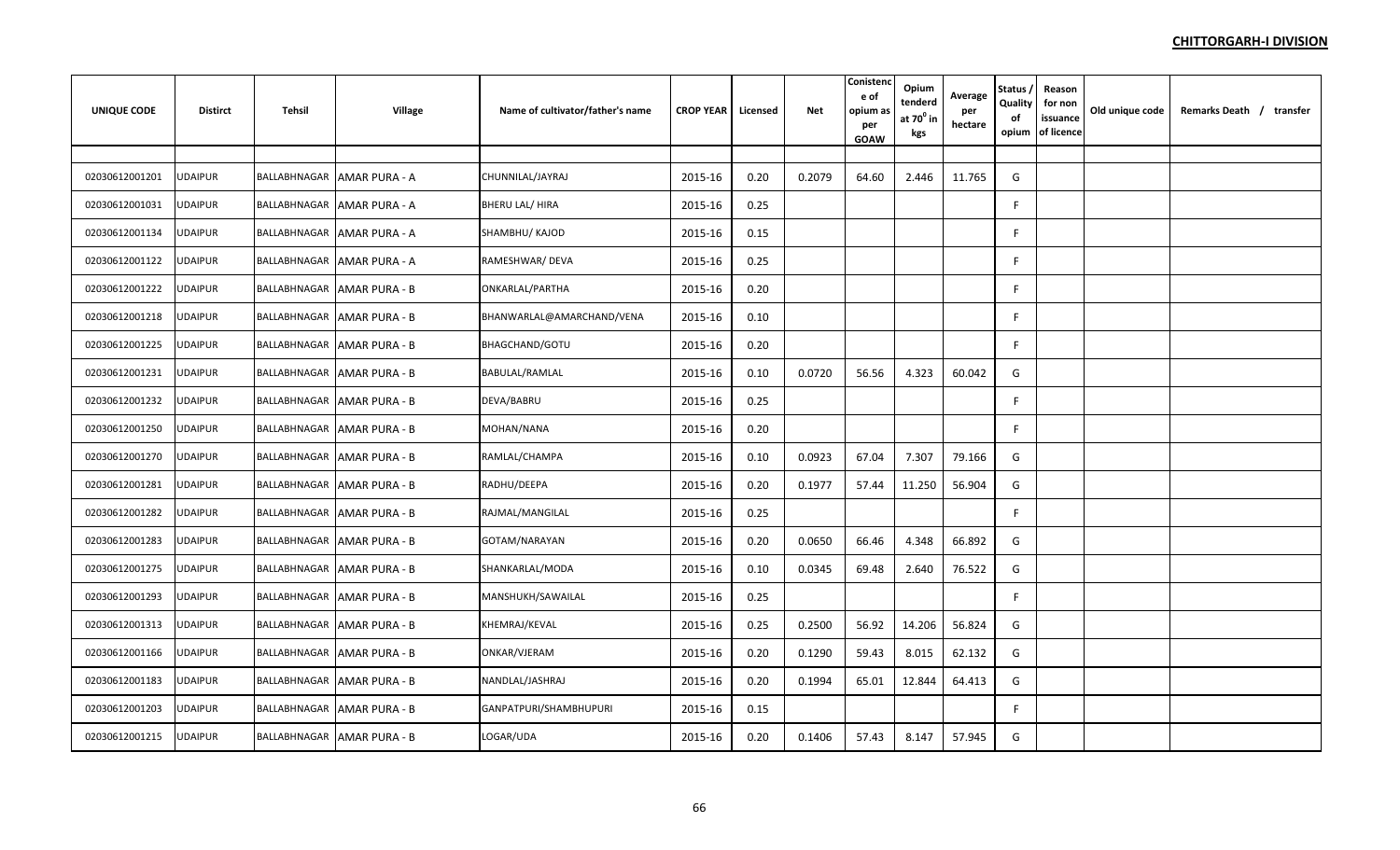| <b>UNIQUE CODE</b> | <b>Distirct</b> | Tehsil | Village                           | Name of cultivator/father's name | <b>CROP YEAR</b> | Licensed | <b>Net</b> | Conistend<br>e of<br>opium as<br>per<br>GOAW | Opium<br>tenderd<br>at $70^\circ$ in<br>kgs | Average<br>per<br>hectare | Status,<br>Quality<br>of<br>opium | Reason<br>for non<br>issuance<br>of licence | Old unique code | Remarks Death / transfer |
|--------------------|-----------------|--------|-----------------------------------|----------------------------------|------------------|----------|------------|----------------------------------------------|---------------------------------------------|---------------------------|-----------------------------------|---------------------------------------------|-----------------|--------------------------|
|                    |                 |        |                                   |                                  |                  |          |            |                                              |                                             |                           |                                   |                                             |                 |                          |
| 02030612001239     | <b>UDAIPUR</b>  |        | BALLABHNAGAR AMAR PURA - B        | RODI/MANGU                       | 2015-16          | 0.20     | 0.1944     | 63.30                                        | 12.606                                      | 64.846                    | G                                 |                                             |                 |                          |
| 02030612001258     | UDAIPUR         |        | BALLABHNAGAR AMAR PURA - B        | SUSHILA/KELASHCHANDRA            | 2015-16          | 0.15     | 0.1442     | 57.46                                        | 9.325                                       | 64.667                    | G                                 |                                             |                 |                          |
| 02030612001261     | JDAIPUR         |        | BALLABHNAGAR AMAR PURA - B        | KISHANLAL/GEHARILAL              | 2015-16          | 0.25     | 0.0901     | 63.31                                        | 5.761                                       | 63.940                    | G                                 |                                             |                 |                          |
| 02030612001272     | <b>JDAIPUR</b>  |        | BALLABHNAGAR AMAR PURA - B        | BHERULAL/JASHRAJ                 | 2015-16          | 0.25     |            |                                              |                                             |                           | F                                 |                                             |                 |                          |
| 02030612001301     | UDAIPUR         |        | BALLABHNAGAR AMAR PURA - B        | MANGILAL/LACHIRAM JANVA          | 2015-16          | 0.25     |            |                                              |                                             |                           | F.                                |                                             |                 |                          |
| 02030612001204     | <b>UDAIPUR</b>  |        | BALLABHNAGAR AMAR PURA - B        | ONKARPURI/SHAMBHUPURI            | 2015-16          | 0.10     | 0.0475     | 57.29                                        | 3.004                                       | 63.242                    | G                                 |                                             |                 |                          |
| 02030612001254     | <b>UDAIPUR</b>  |        | BALLABHNAGAR AMAR PURA - B        | CHENA/MAGNA                      | 2015-16          | 0.20     |            |                                              |                                             |                           | F                                 |                                             |                 |                          |
| 02030612001310     | JDAIPUR         |        | BALLABHNAGAR AMAR PURA - B        | RAJENDRA/KISHANLAL               | 2015-16          | 0.20     |            |                                              |                                             |                           | F                                 |                                             |                 |                          |
| 02030612001243     | JDAIPUR         |        | BALLABHNAGAR AMAR PURA - B        | ONKAR/UDAILAL                    | 2015-16          | 0.25     | 0.2230     | 59.84                                        | 14.037                                      | 62.946                    | G                                 |                                             |                 |                          |
| 02030612001158     | JDAIPUR         |        | BALLABHNAGAR AMAR PURA - B        | GOKAL/MAGNA                      | 2015-16          | 0.25     | 0.1508     | 66.04                                        | 10.642                                      | 70.570                    | G                                 |                                             |                 |                          |
| 02030612001226     | UDAIPUR         |        | BALLABHNAGAR AMAR PURA - B        | DEVA/NAVLA GADRI                 | 2015-16          | 0.25     |            |                                              |                                             |                           | F                                 |                                             |                 |                          |
| 02030612001246     | JDAIPUR         |        | BALLABHNAGAR   AMAR PURA - B      | BHERA@BHERULAL/DEVA              | 2015-16          | 0.25     |            |                                              |                                             |                           | F                                 |                                             |                 |                          |
| 02030612001257     | JDAIPUR         |        | BALLABHNAGAR AMAR PURA - B        | PRATHA/ONKAR                     | 2015-16          | 0.20     | 0.0999     | 62.88                                        | 6.656                                       | 66.627                    | G                                 |                                             |                 |                          |
| 02030612001212     | <b>UDAIPUR</b>  |        | <b>BALLABHNAGAR AMAR PURA - B</b> | SHANIBAI/KHEMRAJ                 | 2015-16          | 0.25     | 0.2478     | 61.87                                        | 15.653                                      | 63.168                    |                                   | 02                                          |                 |                          |
| 02030612001167     | UDAIPUR         |        | BALLABHNAGAR AMAR PURA - B        | BHURIBAI/LAKSHMIRAM              | 2015-16          | 0.25     |            |                                              |                                             |                           | F                                 |                                             |                 |                          |
| 02030612001154     | <b>UDAIPUR</b>  |        | BALLABHNAGAR AMAR PURA - B        | CHAMPALAL/UDA                    | 2015-16          | 0.25     |            |                                              |                                             |                           | F                                 |                                             |                 |                          |
| 02030612001172     | <b>UDAIPUR</b>  |        | BALLABHNAGAR AMAR PURA - B        | BHANWARLAL/VENA-I                | 2015-16          | 0.20     | 0.1923     | 64.83                                        | 12.568                                      | 65.356                    | G                                 |                                             |                 |                          |
| 02030612001205     | JDAIPUR         |        | BALLABHNAGAR AMAR PURA - B        | BHERULAL/UDA                     | 2015-16          | 0.25     | 0.2465     | 62.51                                        | 15.029                                      | 60.970                    | G                                 |                                             |                 |                          |
| 02030612001221     | <b>UDAIPUR</b>  |        | BALLABHNAGAR AMAR PURA - B        | NOJI BAI/TEJAA                   | 2015-16          | 0.20     |            |                                              |                                             |                           | F.                                |                                             |                 |                          |
| 02030612001236     | JDAIPUR         |        | BALLABHNAGAR AMAR PURA - B        | SIVRAM/NANA RAWAT                | 2015-16          | 0.20     |            |                                              |                                             |                           | F                                 |                                             |                 |                          |
| 02030612001245     | UDAIPUR         |        | BALLABHNAGAR AMAR PURA - B        | PRAKASHCHANDRA/LACHIRAM          | 2015-16          | 0.25     | 0.1500     | 60.27                                        | 9.307                                       | 62.047                    | G                                 |                                             |                 |                          |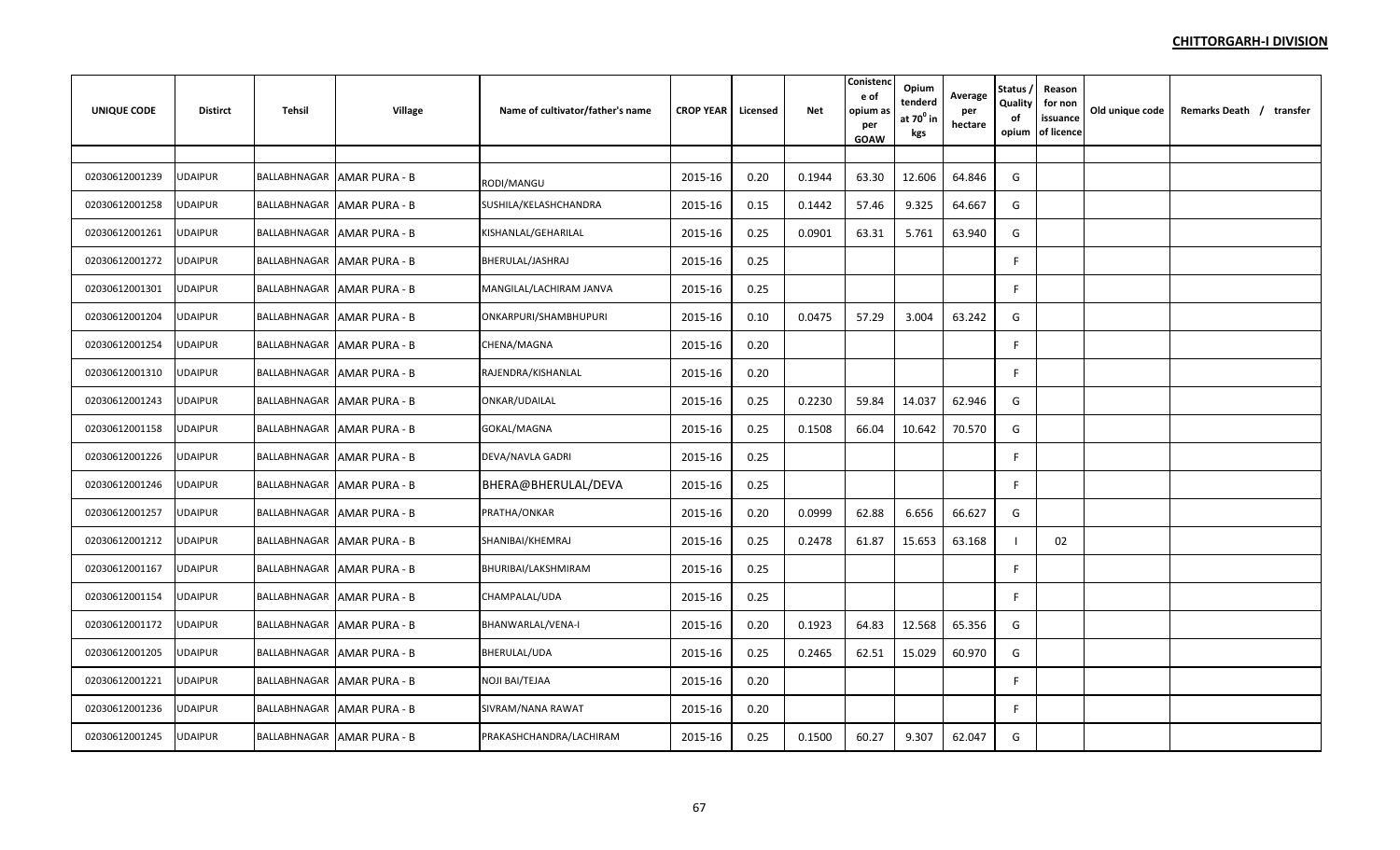| <b>UNIQUE CODE</b> | <b>Distirct</b> | Tehsil | Village                           | Name of cultivator/father's name | <b>CROP YEAR</b> | Licensed | <b>Net</b> | Conistend<br>e of<br>opium as<br>per<br>GOAW | Opium<br>tenderd<br>at $70^{\circ}$ in<br>kgs | Average<br>per<br>hectare | Status,<br>Quality<br>of<br>opium | Reason<br>for non<br>issuance<br>of licence | Old unique code | Remarks Death / transfer |
|--------------------|-----------------|--------|-----------------------------------|----------------------------------|------------------|----------|------------|----------------------------------------------|-----------------------------------------------|---------------------------|-----------------------------------|---------------------------------------------|-----------------|--------------------------|
|                    |                 |        |                                   |                                  |                  |          |            |                                              |                                               |                           |                                   |                                             |                 |                          |
| 02030612001156     | <b>UDAIPUR</b>  |        | <b>BALLABHNAGAR AMAR PURA - B</b> | KHEMA/BHAJJA                     | 2015-16          | 0.25     | 0.1424     | 62.65                                        | 9.648                                         | 67.753                    | G                                 |                                             |                 |                          |
| 02030612001263     | UDAIPUR         |        | BALLABHNAGAR AMAR PURA - B        | LALCHAND/TARACHNAD               | 2015-16          | 0.20     | 0.2040     | 62.10                                        | 12.926                                        | 63.363                    | G                                 |                                             |                 |                          |
| 02030612001264     | UDAIPUR         |        | BALLABHNAGAR AMAR PURA - B        | RAMLAL/HIRALAL                   | 2015-16          | 0.25     | 0.1653     | 59.72                                        | 9.931                                         | 60.079                    | G                                 |                                             |                 |                          |
| 02030612001271     | UDAIPUR         |        | BALLABHNAGAR   AMAR PURA - B      | MOHANLAL/UDA MEGVAL              | 2015-16          | 0.20     | 0.1956     | 61.46                                        | 12.731                                        | 65.087                    | G                                 |                                             |                 |                          |
| 02030612001294     | UDAIPUR         |        | BALLABHNAGAR AMAR PURA - B        | PRATHVIRAJ/SAKHA                 | 2015-16          | 0.20     | 0.1903     | 65.85                                        | 12.229                                        | 64.262                    | G                                 |                                             |                 |                          |
| 02030612001286     | <b>UDAIPUR</b>  |        | BALLABHNAGAR AMAR PURA - B        | DAKHI/BHAGWAN                    | 2015-16          | 0.20     | 0.1024     | 69.46                                        | 6.877                                         | 67.158                    | G                                 |                                             |                 |                          |
| 02030612001311     | <b>UDAIPUR</b>  |        | BALLABHNAGAR AMAR PURA - B        | RAMLAL/GOTU                      | 2015-16          | 0.20     |            |                                              |                                               |                           | F                                 |                                             |                 |                          |
| 02030612001312     | UDAIPUR         |        | BALLABHNAGAR AMAR PURA - B        | NATHI/GOTI                       | 2015-16          | 0.20     | 0.0961     | 57.53                                        | 5.720                                         | 59.521                    | G                                 |                                             |                 |                          |
| 02030612001308     | UDAIPUR         |        | BALLABHNAGAR AMAR PURA - B        | BHANWARLAL/GIRDHARI              | 2015-16          | 0.20     | 0.1920     | 57.97                                        | 11.660                                        | 60.729                    | G                                 |                                             |                 |                          |
| 02030612001259     | UDAIPUR         |        | BALLABHNAGAR AMAR PURA - B        | RAMNARAYAN/NATHU                 | 2015-16          | 0.10     | 0.1037     | 57.71                                        | 6.562                                         | 63.279                    | G                                 |                                             |                 |                          |
| 02030612001276     | UDAIPUR         |        | BALLABHNAGAR AMAR PURA - B        | SHIVGIRI/HIRAGIRI                | 2015-16          | 0.25     |            |                                              |                                               |                           | F                                 |                                             |                 |                          |
| 02030612001277     | JDAIPUR         |        | BALLABHNAGAR AMAR PURA - B        | SURESHCHANDRA/RAMLAL             | 2015-16          | 0.25     |            |                                              |                                               |                           | F.                                |                                             |                 |                          |
| 02030612001161     | <b>UDAIPUR</b>  |        | BALLABHNAGAR AMAR PURA - B        | MANGILAL/NATHULAL                | 2015-16          | 0.25     | 0.1232     | 63.84                                        | 8.135                                         | 66.031                    | G                                 |                                             |                 |                          |
| 02030612002018     | <b>JDAIPUR</b>  |        | BALLABHNAGAR AMAR PURA LUNADA     | <b>BHAGWAN/UDA</b>               | 2015-16          | 0.25     |            |                                              |                                               |                           | F                                 |                                             |                 |                          |
| 02030612002016     | <b>UDAIPUR</b>  |        | BALLABHNAGAR AMAR PURA LUNADA     | GULABKUVAR/LALSINGH              | 2015-16          | 0.20     |            |                                              |                                               |                           | F.                                |                                             |                 |                          |
| 02030612002051     | <b>UDAIPUR</b>  |        | BALLABHNAGAR AMAR PURA LUNADA     | <b>GISIBAI/NARAYAN</b>           | 2015-16          | 0.20     |            |                                              |                                               |                           | F.                                |                                             |                 |                          |
| 02030612002002     | <b>UDAIPUR</b>  |        | BALLABHNAGAR AMAR PURA LUNADA     | BHANIBAI/NARU                    | 2015-16          | 0.20     |            |                                              |                                               |                           | F                                 |                                             |                 |                          |
| 02030612002031     | <b>UDAIPUR</b>  |        | BALLABHNAGAR AMAR PURA LUNADA     | CHAMPA LAL/NAWALA JI             | 2015-16          | 0.25     |            |                                              |                                               |                           | F                                 |                                             |                 |                          |
| 02030612002019     | JDAIPUR         |        | BALLABHNAGAR AMAR PURA LUNADA     | CHOGA LAL/MAGANI RAM             | 2015-16          | 0.25     |            |                                              |                                               |                           | F.                                |                                             |                 |                          |
| 02030612002021     | JDAIPUR         |        | BALLABHNAGAR AMAR PURA LUNADA     | HAGAMIBAI/KISOR                  | 2015-16          | 0.25     |            |                                              |                                               |                           | F                                 |                                             |                 |                          |
| 02030612002030     | JDAIPUR         |        | BALLABHNAGAR   AMAR PURA LUNADA   | <b>GANGA RAM/DALLA JI</b>        | 2015-16          | 0.25     |            |                                              |                                               |                           | F                                 |                                             |                 |                          |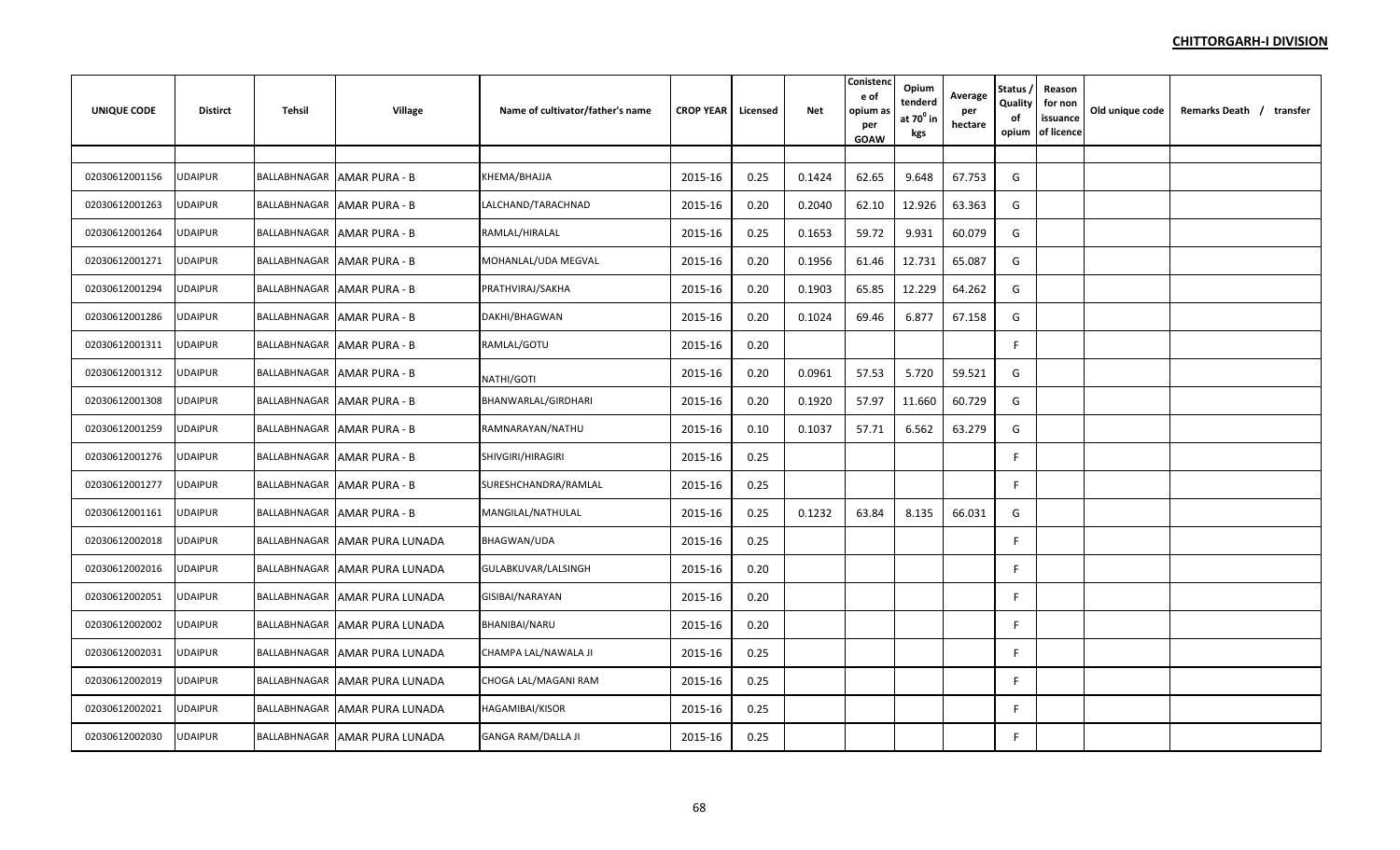| UNIQUE CODE    | <b>Distirct</b> | Tehsil       | <b>Village</b>                         | Name of cultivator/father's name | <b>CROP YEAR</b> | Licensed | Net    | Conisten<br>e of<br>opium as<br>per<br>GOAW | Opium<br>tenderd<br>at $70^0$ in<br>kgs | Average<br>per<br>hectare | Status,<br>Quality<br>of<br>opium | Reason<br>for non<br>issuance<br>of licence | Old unique code | Remarks Death / transfer |
|----------------|-----------------|--------------|----------------------------------------|----------------------------------|------------------|----------|--------|---------------------------------------------|-----------------------------------------|---------------------------|-----------------------------------|---------------------------------------------|-----------------|--------------------------|
|                |                 |              |                                        |                                  |                  |          |        |                                             |                                         |                           |                                   |                                             |                 |                          |
| 02030612002035 | UDAIPUR         |              | BALLABHNAGAR AMAR PURA LUNADA          | <b>BHAGWAN/BHERA JI</b>          | 2015-16          | 0.25     | 0.2470 | 58.26                                       | 14.848                                  | 60.113                    | G                                 |                                             |                 |                          |
| 02030612002010 | <b>UDAIPUR</b>  |              | BALLABHNAGAR AMAR PURA LUNADA          | KISHANBAI/CHAGANLAL              | 2015-16          | 0.25     |        |                                             |                                         |                           | F.                                |                                             |                 |                          |
| 02030612002011 | <b>JDAIPUR</b>  |              | BALLABHNAGAR AMAR PURA LUNADA          | PEMA/MODA                        | 2015-16          | 0.25     | 0.2464 | 57.71                                       | 14.790                                  | 60.024                    | G                                 |                                             |                 |                          |
| 02030612002017 | <b>UDAIPUR</b>  |              | BALLABHNAGAR   AMAR PURA LUNADA        | BHABHUTSINGH/RAMSINGH            | 2015-16          | 0.25     |        |                                             |                                         |                           | F                                 |                                             |                 |                          |
| 02030612002032 | UDAIPUR         |              | BALLABHNAGAR AMAR PURA LUNADA          | KISHAN LAL/MAGANI RAM            | 2015-16          | 0.25     |        |                                             |                                         |                           | F                                 |                                             |                 |                          |
| 02030612002033 | <b>UDAIPUR</b>  |              | BALLABHNAGAR AMAR PURA LUNADA          | PRABHU/KELA JAT                  | 2015-16          | 0.20     | 0.2000 | 59.30                                       | 12.699                                  | 63.495                    | G                                 |                                             |                 |                          |
| 02030612002036 | UDAIPUR         |              | BALLABHNAGAR AMAR PURA LUNADA          | RAMSINGH/NATHU                   | 2015-16          | 0.25     |        |                                             |                                         |                           | F                                 |                                             |                 |                          |
| 02030612002042 | UDAIPUR         |              | BALLABHNAGAR AMAR PURA LUNADA          | NARAYANIBAI/UDAILAL              | 2015-16          | 0.20     |        |                                             |                                         |                           | F.                                |                                             |                 |                          |
| 02030612002043 | UDAIPUR         |              | BALLABHNAGAR AMAR PURA LUNADA          | PREMKUNWAR/ABHAY SINGH           | 2015-16          | 0.10     |        |                                             |                                         |                           | F.                                |                                             |                 | NAME CHANGE              |
| 02030612002061 | JDAIPUR         |              | BALLABHNAGAR AMAR PURA LUNADA          | LEHRIBAI/MANGILAL                | 2015-16          | 0.25     |        |                                             |                                         |                           | F                                 |                                             |                 |                          |
| 02030612002057 | JDAIPUR         |              | BALLABHNAGAR AMAR PURA LUNADA          | MAGANI RAM/BAJE RAM              | 2015-16          | 0.20     |        |                                             |                                         |                           | F.                                |                                             |                 |                          |
| 02030612002029 | JDAIPUR         |              | BALLABHNAGAR AMAR PURA LUNADA          | RAMESHWAR/UADAY LAL JAT          | 2015-16          | 0.20     |        |                                             |                                         |                           | F                                 |                                             |                 |                          |
| 02030612002001 | <b>JDAIPUR</b>  |              | BALLABHNAGAR AMAR PURA LUNADA          | UDAYLAL/BHERA BADA               | 2015-16          | 0.25     |        |                                             |                                         |                           | F                                 |                                             |                 |                          |
| 02030612002008 | UDAIPUR         |              | BALLABHNAGAR AMAR PURA LUNADA          | MAGANI RAM/KANI RAM              | 2015-16          | 0.20     | 0.0931 | 66.11                                       | 6.573                                   | 70.602                    | G                                 |                                             |                 |                          |
| 02030612002014 | JDAIPUR         |              | BALLABHNAGAR AMAR PURA LUNADA          | GORDHAN/BALLABHJI                | 2015-16          | 0.25     |        |                                             |                                         |                           | F.                                |                                             |                 |                          |
| 02030612002063 | <b>UDAIPUR</b>  |              | BALLABHNAGAR AMAR PURA LUNADA          | BHANEARSINGH/MANSINGH            | 2015-16          | 0.25     |        |                                             |                                         |                           | F                                 |                                             |                 |                          |
| 02030612002053 | UDAIPUR         |              | BALLABHNAGAR AMAR PURA LUNADA          | MOTI LAL/ TARA CHAND             | 2015-16          | 0.10     |        |                                             |                                         |                           | F                                 |                                             |                 |                          |
| 02030612042001 | <b>UDAIPUR</b>  |              | BALLABHNAGAR AUNAR SINGH KA SARANGPURA | LACHIRAM/BHERA                   | 2015-16          | 0.25     | 0.2336 | 55.38                                       | 14.193                                  | 60.758                    | G                                 |                                             |                 |                          |
| 02030612042003 | JDAIPUR         |              | BALLABHNAGAR AUNAR SINGH KA SARANGPURA | NATHU/HARIRAM                    | 2015-16          | 0.25     |        |                                             |                                         |                           | F                                 |                                             |                 |                          |
| 02030612042020 | JDAIPUR         | BALLABHNAGAR | AUNAR SINGH KA SARANGPURA              | PYARIBAI/LALU                    | 2015-16          | 0.25     |        |                                             |                                         |                           | F.                                |                                             |                 |                          |
| 02030612042024 | UDAIPUR         |              | BALLABHNAGAR AUNAR SINGH KA SARANGPURA | AMARSINGH/MODSINGH               | 2015-16          | 0.10     | 0.0557 | 65.93                                       | 3.391                                   | 60.880                    | G                                 |                                             |                 |                          |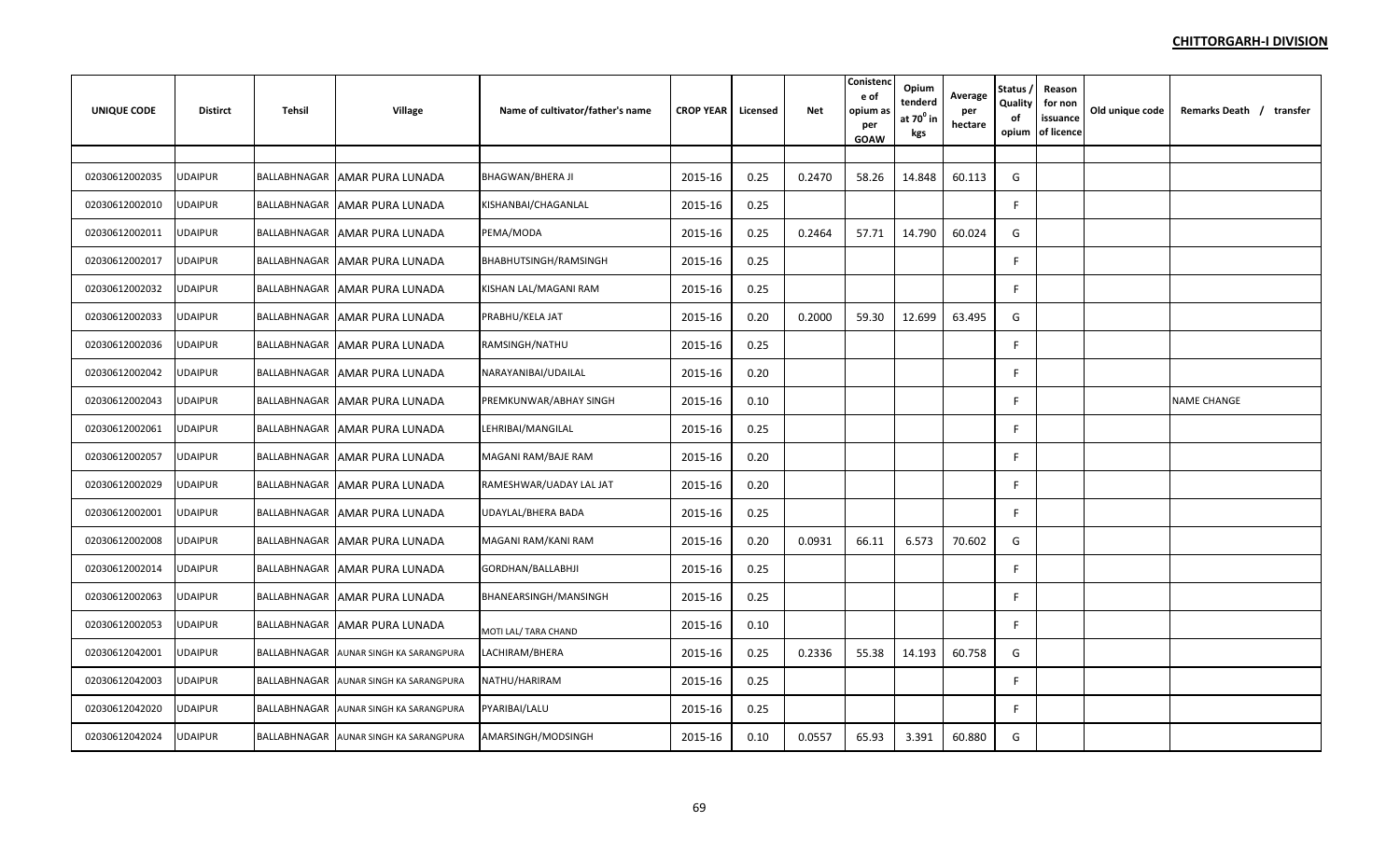| <b>UNIQUE CODE</b> | <b>Distirct</b> | Tehsil            | <b>Village</b>                         | Name of cultivator/father's name | <b>CROP YEAR</b> | Licensed | Net    | Conistend<br>e of<br>opium as<br>per<br>GOAW | Opium<br>tenderd<br>at $70^0$ in<br>kgs | Average<br>per<br>hectare | Status,<br>Quality<br>of<br>opium | Reason<br>for non<br>issuance<br>of licence | Old unique code | Remarks Death / transfer |
|--------------------|-----------------|-------------------|----------------------------------------|----------------------------------|------------------|----------|--------|----------------------------------------------|-----------------------------------------|---------------------------|-----------------------------------|---------------------------------------------|-----------------|--------------------------|
|                    |                 |                   |                                        |                                  |                  |          |        |                                              |                                         |                           |                                   |                                             |                 |                          |
| 02030612042002     | <b>UDAIPUR</b>  |                   | BALLABHNAGAR AUNAR SINGH KA SARANGPURA | LALSINGH/CHENSINGH               | 2015-16          | 0.10     | 0.0990 | 65.72                                        | 5.765                                   | 58.232                    | G                                 |                                             |                 |                          |
| 02030612042004     | <b>UDAIPUR</b>  | BALLABHNAGAR      | AUNAR SINGH KA SARANGPURA              | SHANKARLAL/HUKMICHAND            | 2015-16          | 0.20     | 0.1925 | 61.92                                        | 12.340                                  | 64.104                    | G                                 |                                             |                 |                          |
| 02030612042006     | <b>UDAIPUR</b>  |                   | BALLABHNAGAR AUNAR SINGH KA SARANGPURA | DOLA/MEGA                        | 2015-16          | 0.25     |        |                                              |                                         |                           |                                   |                                             |                 |                          |
| 02030612042008     | <b>UDAIPUR</b>  | BALLABHNAGAR      | AUNAR SINGH KA SARANGPURA              | DEVILAL/MODA                     | 2015-16          | 0.25     | 0.2346 | 59.01                                        | 14.154                                  | 60.333                    | G                                 |                                             |                 |                          |
| 02030612042015     | <b>UDAIPUR</b>  |                   | BALLABHNAGAR AUNAR SINGH KA SARANGPURA | KALU/MODA                        | 2015-16          | 0.10     |        |                                              |                                         |                           | F                                 |                                             |                 |                          |
| 02030612060046     | <b>UDAIPUR</b>  | BALLABHNAGAR BANA |                                        | RAMESHWAR/AMBALAL                | 2015-16          | 0.20     | 0.1023 | 60.40                                        | 6.342                                   | 61.994                    | G                                 |                                             |                 |                          |
| 02030612060005     | <b>UDAIPUR</b>  | BALLABHNAGAR BANA |                                        | RADHAKISHAN/LAKSHMILAL           | 2015-16          | 0.20     | 0.0924 | 62.51                                        | 5.974                                   | 64.654                    | G                                 |                                             |                 |                          |
| 02030612060006     | <b>UDAIPUR</b>  | BALLABHNAGAR BANA |                                        | JAMNALAL/SHANKARLAL              | 2015-16          | 0.10     | 0.0950 | 60.86                                        | 6.077                                   | 63.968                    | G                                 |                                             |                 |                          |
| 02030612060008     | <b>UDAIPUR</b>  | BALLABHNAGAR BANA |                                        | DEEPLAL/PARASRAM                 | 2015-16          | 0.25     |        |                                              |                                         |                           |                                   |                                             |                 |                          |
| 02030612060009     | UDAIPUR         | BALLABHNAGAR BANA |                                        | PARASRAM/GIRDHARI                | 2015-16          | 0.20     | 0.2000 | 63.92                                        | 12.638                                  | 63.190                    | G                                 |                                             |                 |                          |
| 02030612060011     | UDAIPUR         | BALLABHNAGAR BANA |                                        | DHANIBAI/GOPALLAL                | 2015-16          | 0.20     |        |                                              |                                         |                           | F                                 |                                             |                 |                          |
| 02030612060012     | UDAIPUR         | BALLABHNAGAR BANA |                                        | BHIMLAL/VAKTARAM                 | 2015-16          | 0.20     | 0.0945 | 56.32                                        | 5.680                                   | 60.106                    | G                                 |                                             |                 |                          |
| 02030612060015     | <b>JDAIPUR</b>  | BALLABHNAGAR BANA |                                        | KESHARBAI/KUNDANLAL              | 2015-16          | 0.10     | 0.0504 | 54.76                                        | 2.793                                   | 55.417                    | G                                 |                                             |                 |                          |
| 02030612060020     | JDAIPUR         | BALLABHNAGAR BANA |                                        | DEEPLAL/NARAYAN                  | 2015-16          | 0.20     | 0.1986 | 60.86                                        | 12.824                                  | 64.572                    | G                                 |                                             |                 |                          |
| 02030612060027     | <b>UDAIPUR</b>  | BALLABHNAGAR BANA |                                        | RAMCHANDRA/PURSHOTTAM            | 2015-16          | 0.20     | 0.0663 | 58.93                                        | 4.159                                   | 62.730                    | G                                 |                                             |                 |                          |
| 02030612060031     | <b>UDAIPUR</b>  | BALLABHNAGAR BANA |                                        | RAMESHWARLAL/NATHULAL            | 2015-16          | 0.20     | 0.0775 | 62.31                                        | 5.136                                   | 66.271                    | G                                 |                                             |                 |                          |
| 02030612060032     | UDAIPUR         | BALLABHNAGAR BANA |                                        | VINODKUMAR/LAKSHMILAL            | 2015-16          | 0.20     |        |                                              |                                         |                           | F                                 |                                             |                 |                          |
| 02030612060033     | <b>UDAIPUR</b>  | BALLABHNAGAR BANA |                                        | LAKSHMILAL/GOKUL                 | 2015-16          | 0.20     |        |                                              |                                         |                           |                                   |                                             |                 |                          |
| 02030612060034     | UDAIPUR         | BALLABHNAGAR BANA |                                        | PARVATI/SHANTILAL                | 2015-16          | 0.15     |        |                                              |                                         |                           |                                   |                                             |                 |                          |
| 02030612060036     | JDAIPUR         | BALLABHNAGAR BANA |                                        | NARAYANSINGH/SAJJANSINGH         | 2015-16          | 0.20     |        |                                              |                                         |                           | F                                 |                                             |                 |                          |
| 02030612060039     | <b>UDAIPUR</b>  | BALLABHNAGAR BANA |                                        | MANGILAL/PRABHULAL-I             | 2015-16          | 0.20     |        |                                              |                                         |                           | F                                 |                                             |                 |                          |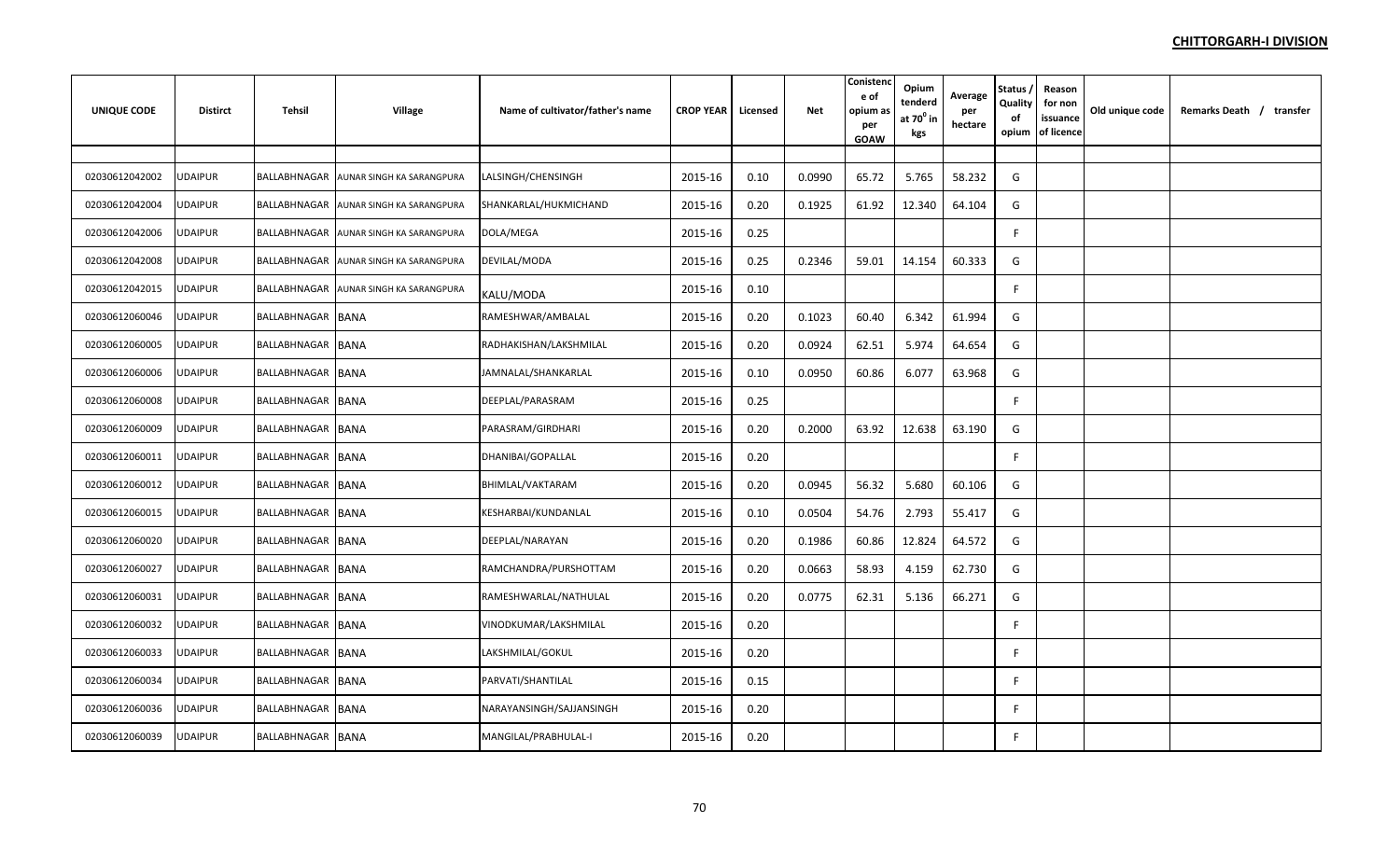| UNIQUE CODE    | <b>Distirct</b> | Tehsil               | <b>Village</b> | Name of cultivator/father's name | <b>CROP YEAR</b> | Licensed | Net    | Conistend<br>e of<br>opium as<br>per<br><b>GOAW</b> | Opium<br>tenderd<br>at $70^\circ$ in<br>kgs | Average<br>per<br>hectare | Status,<br>Quality<br>of<br>opium | Reason<br>for non<br>issuance<br>of licence | Old unique code | Remarks Death / transfer |
|----------------|-----------------|----------------------|----------------|----------------------------------|------------------|----------|--------|-----------------------------------------------------|---------------------------------------------|---------------------------|-----------------------------------|---------------------------------------------|-----------------|--------------------------|
|                |                 |                      |                |                                  |                  |          |        |                                                     |                                             |                           |                                   |                                             |                 |                          |
| 02030612060047 | UDAIPUR         | BALLABHNAGAR BANA    |                | RADHAKISHAN/NARAYAN              | 2015-16          | 0.20     | 0.0696 | 62.73                                               | 4.400                                       | 63.218                    | G                                 |                                             |                 |                          |
| 02030612060050 | UDAIPUR         | BALLABHNAGAR BANA    |                | CHATURBHUJ/CHAGANLAL             | 2015-16          | 0.20     | 0.1204 | 62.07                                               | 7.936                                       | 65.914                    | G                                 |                                             |                 |                          |
| 02030612060054 | <b>JDAIPUR</b>  | BALLABHNAGAR BANA    |                | RAMLAL/DIPLAL                    | 2015-16          | 0.25     |        |                                                     |                                             |                           | F                                 |                                             |                 |                          |
| 02030612060059 | UDAIPUR         | BALLABHNAGAR BANA    |                | MANGILAL/PRABHULAL-II            | 2015-16          | 0.20     | 0.1449 | 62.67                                               | 9.365                                       | 64.631                    | G                                 |                                             |                 |                          |
| 02030612060067 | UDAIPUR         | BALLABHNAGAR BANA    |                | SHANKARLAL/KANHAIYALAL           | 2015-16          | 0.20     |        |                                                     |                                             |                           | F                                 |                                             |                 |                          |
| 02030612060013 | <b>UDAIPUR</b>  | BALLABHNAGAR BANA    |                | BHANWARLAL/BHIMLAL               | 2015-16          | 0.15     | 0.1000 | 56.78                                               | 5.767                                       | 57.670                    | G                                 |                                             |                 |                          |
| 02030612060037 | <b>UDAIPUR</b>  | BALLABHNAGAR BANA    |                | DEEPLAL/BHAJJA                   | 2015-16          | 0.20     |        |                                                     |                                             |                           | F                                 |                                             |                 |                          |
| 02030612060042 | UDAIPUR         | BALLABHNAGAR BANA    |                | SHIVNARAYAN/RANGLAL              | 2015-16          | 0.20     | 0.0554 | 64.39                                               | 3.689                                       | 66.588                    | G                                 |                                             |                 |                          |
| 02030612060055 | <b>UDAIPUR</b>  | BALLABHNAGAR BANA    |                | TULSIRAM/NATHULAL                | 2015-16          | 0.20     | 0.0298 | 60.02                                               | 1.921                                       | 64.463                    | G                                 |                                             |                 |                          |
| 02030612060060 | JDAIPUR         | BALLABHNAGAR BANA    |                | MANGILAL/KHEMRAJ                 | 2015-16          | 0.20     | 0.0708 | 62.83                                               | 4.596                                       | 64.915                    | G                                 |                                             |                 |                          |
| 02030612060001 | UDAIPUR         | BALLABHNAGAR BANA    |                | MANGILAL/NARAYAN                 | 2015-16          | 0.20     |        |                                                     |                                             |                           | F.                                |                                             |                 |                          |
| 02030612060052 | UDAIPUR         | BALLABHNAGAR BANA    |                | BADRI/JAIKISHAN                  | 2015-16          | 0.20     | 0.1973 | 54.14                                               | 11.068                                      | 56.097                    | G                                 |                                             |                 |                          |
| 02030612060069 | <b>JDAIPUR</b>  | BALLABHNAGAR BANA    |                | SITADEVI/MANGILAL                | 2015-16          | 0.15     |        |                                                     |                                             |                           | F                                 |                                             |                 |                          |
| 02030612060066 | UDAIPUR         | BALLABHNAGAR BANA    |                | KANHAIYALAL/BHIMLAL              | 2015-16          | 0.10     |        |                                                     |                                             |                           | F                                 |                                             |                 |                          |
| 02030612060016 | <b>JDAIPUR</b>  | BALLABHNAGAR BANA    |                | ONKARLAL/SHANKARLAL              | 2015-16          | 0.25     |        |                                                     |                                             |                           | F                                 |                                             |                 |                          |
| 02030612006003 | <b>UDAIPUR</b>  | BALLABHNAGAR BANSADA |                | DHAPUBAI/GANGARAM                | 2015-16          | 0.20     | 0.1917 | 57.16                                               | 11.595                                      | 60.485                    | G                                 |                                             |                 |                          |
| 02030612006001 | <b>UDAIPUR</b>  | BALLABHNAGAR BANSADA |                | CHOGALAL/GANESH                  | 2015-16          | 0.20     | 0.1937 | 59.19                                               | 13.834                                      | 71.420                    | G                                 |                                             |                 |                          |
| 02030612006021 | <b>UDAIPUR</b>  | BALLABHNAGAR BANSADA |                | <b>BHURALAL/RUPA</b>             | 2015-16          | 0.25     | 0.1522 | 66.23                                               | 11.032                                      | 72.484                    | G                                 |                                             |                 |                          |
| 02030612006025 | UDAIPUR         | BALLABHNAGAR BANSADA |                | UDAILAL/CHENA                    | 2015-16          | 0.25     | 0.2408 | 58.15                                               | 14.463                                      | 60.062                    | G                                 |                                             |                 |                          |
| 02030612006008 | JDAIPUR         | BALLABHNAGAR BANSADA |                | VIRBHAN/UDA                      | 2015-16          | 0.25     | 0.1238 | 64.32                                               | 8.885                                       | 71.769                    | G                                 |                                             |                 |                          |
| 02030612006013 | <b>UDAIPUR</b>  | BALLABHNAGAR BANSADA |                | OMKAR/MOTILAL                    | 2015-16          | 0.25     | 0.1003 | 61.69                                               | 6.680                                       | 66.600                    | G                                 |                                             |                 |                          |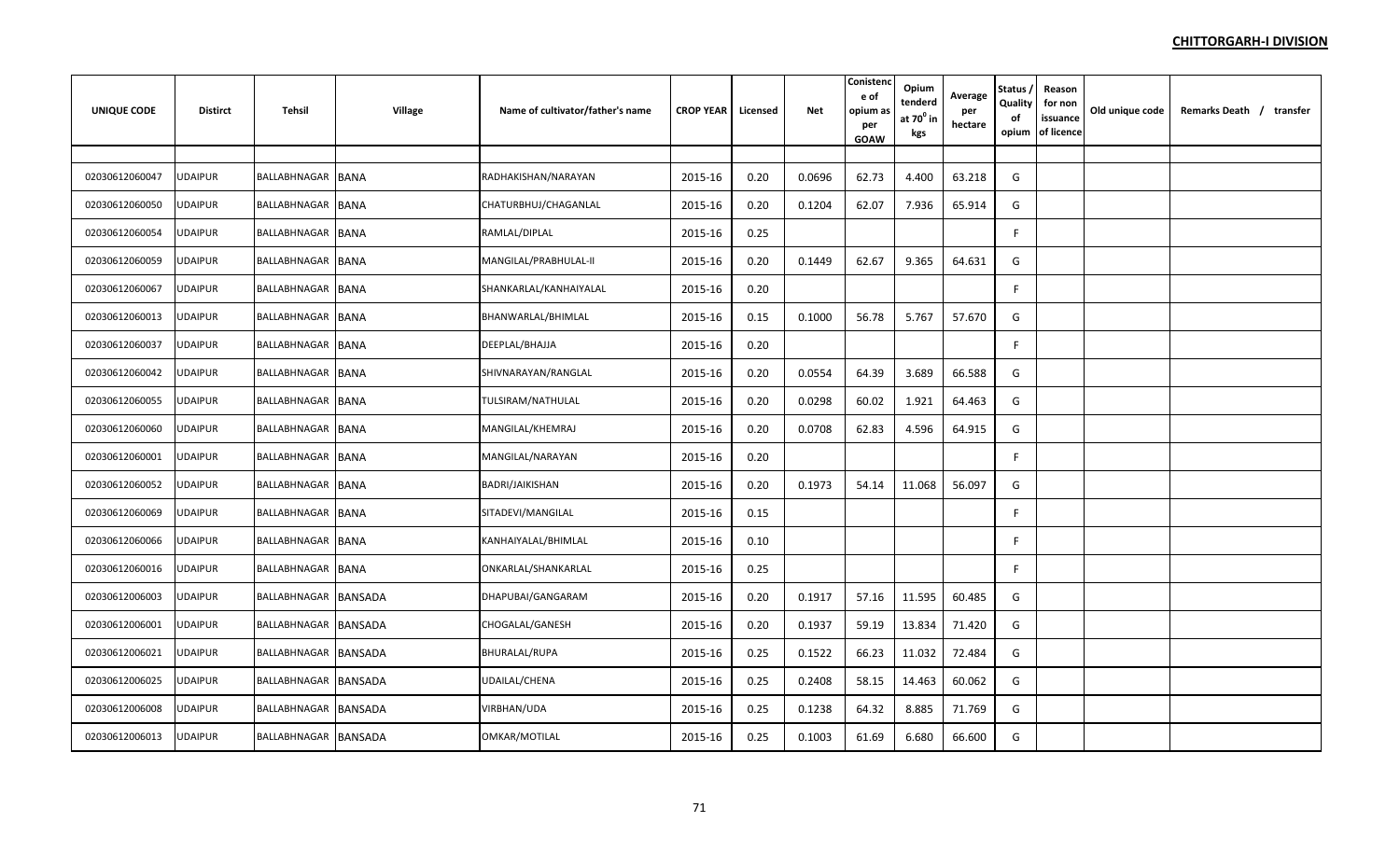| <b>UNIQUE CODE</b> | <b>Distirct</b> | <b>Tehsil</b>             | <b>Village</b>              | Name of cultivator/father's name | <b>CROP YEAR</b> | Licensed | <b>Net</b> | Conistenc<br>e of<br>opium as<br>per<br><b>GOAW</b> | Opium<br>tenderd<br>at $70^0$ in<br>kgs | Average<br>per<br>hectare | Status /<br>Quality<br>of<br>opium | Reason<br>for non<br>issuance<br>of licence | Old unique code | Remarks Death / transfer |
|--------------------|-----------------|---------------------------|-----------------------------|----------------------------------|------------------|----------|------------|-----------------------------------------------------|-----------------------------------------|---------------------------|------------------------------------|---------------------------------------------|-----------------|--------------------------|
|                    |                 |                           |                             |                                  |                  |          |            |                                                     |                                         |                           |                                    |                                             |                 |                          |
| 02030612061063     | <b>UDAIPUR</b>  | BALLABHNAGAR              | <b>BARNI</b>                | LAHARIBAI/GOKAL                  | 2015-16          | 0.25     |            |                                                     |                                         |                           | F.                                 |                                             |                 |                          |
| 02030612061049     | UDAIPUR         | BALLABHNAGAR BARNI        |                             | BANSILAL/DALCHAND                | 2015-16          | 0.10     |            |                                                     |                                         |                           | F                                  |                                             |                 |                          |
| 02030612061011     | <b>UDAIPUR</b>  | <b>BALLABHNAGAR BARNI</b> |                             | HIRALAL/BHANA                    | 2015-16          | 0.25     |            |                                                     |                                         |                           | F                                  |                                             |                 |                          |
| 02030612061030     | <b>UDAIPUR</b>  | BALLABHNAGAR              | <b>BARNI</b>                | PRABHU/SHANKAR                   | 2015-16          | 0.20     |            |                                                     |                                         |                           | F.                                 |                                             |                 |                          |
| 02030612061032     | <b>UDAIPUR</b>  | BALLABHNAGAR BARNI        |                             | GOKUL/ONKAR                      | 2015-16          | 0.25     |            |                                                     |                                         |                           | F.                                 |                                             |                 |                          |
| 02030612061069     | <b>UDAIPUR</b>  | BALLABHNAGAR              | <b>BARNI</b>                | NARAYAN/SAWA                     | 2015-16          | 0.20     |            |                                                     |                                         |                           | F.                                 |                                             |                 |                          |
| 02030612061033     | <b>UDAIPUR</b>  | BALLABHNAGAR BARNI        |                             | HARLAL/KANIRAM                   | 2015-16          | 0.25     |            |                                                     |                                         |                           | F                                  |                                             |                 |                          |
| 02030612061041     | <b>UDAIPUR</b>  | BALLABHNAGAR BARNI        |                             | BHAGWAN/RAMLAL                   | 2015-16          | 0.10     |            |                                                     |                                         |                           | F                                  |                                             |                 |                          |
| 02030612061043     | <b>UDAIPUR</b>  | BALLABHNAGAR BARNI        |                             | PYARCHAND/RAMLAL                 | 2015-16          | 0.20     |            |                                                     |                                         |                           | F.                                 |                                             |                 |                          |
| 02030612061051     | <b>UDAIPUR</b>  | BALLABHNAGAR BARNI        |                             | NARAYAN/PRITHVIRAJ               | 2015-16          | 0.10     | 0.0474     | 64.37                                               | 3.467                                   | 73.144                    | G                                  |                                             |                 |                          |
| 02030612061052     | <b>UDAIPUR</b>  | BALLABHNAGAR BARNI        |                             | RAMLAL/SAWLAL                    | 2015-16          | 0.20     |            |                                                     |                                         |                           | F.                                 |                                             |                 |                          |
| 02030612061067     | <b>UDAIPUR</b>  | BALLABHNAGAR BARNI        |                             | LALU/DALU                        | 2015-16          | 0.10     |            |                                                     |                                         |                           | F                                  |                                             |                 |                          |
| 02030612061056     | UDAIPUR         | BALLABHNAGAR BARNI        |                             | UDAYDAS/BHURADAS                 | 2015-16          | 0.10     |            |                                                     |                                         |                           | F                                  |                                             |                 |                          |
| 02030612061016     | UDAIPUR         | BALLABHNAGAR BARNI        |                             | SHANKAR/JAISINGH                 | 2015-16          | 0.10     |            |                                                     |                                         |                           | F.                                 |                                             |                 | <b>NAME CHANGE</b>       |
| 02030612061039     | <b>UDAIPUR</b>  | BALLABHNAGAR              | <b>BARNI</b>                | GANESH/ONKAR                     | 2015-16          | 0.10     |            |                                                     |                                         |                           | F                                  |                                             |                 |                          |
| 02030612061002     | <b>UDAIPUR</b>  | BALLABHNAGAR              | <b>BARNI</b>                | RAMLAL/DHOLA                     | 2015-16          | 0.10     |            |                                                     |                                         |                           | F                                  |                                             |                 |                          |
| 02030612061062     | <b>UDAIPUR</b>  | BALLABHNAGAR BARNI        |                             | BHERA/BHANA                      | 2015-16          | 0.10     |            |                                                     |                                         |                           | F.                                 |                                             |                 |                          |
| 02030612061053     | UDAIPUR         | BALLABHNAGAR BARNI        |                             | BHANWARLAL/HARLAL                | 2015-16          | 0.10     |            |                                                     |                                         |                           | F.                                 |                                             |                 |                          |
| 02030612061048     | <b>UDAIPUR</b>  | BALLABHNAGAR BARNI        |                             | <b>UDA/BHERA GURJAR</b>          | 2015-16          | 0.10     |            |                                                     |                                         |                           | F.                                 |                                             |                 |                          |
| 02030612009018     | JDAIPUR         | BALLABHNAGAR              | <b>BHOPA KA KHEDA</b>       | UDAYLAL/GOKAL                    | 2015-16          | 0.20     | 0.1948     | 58.21                                               | 11.567                                  | 59.379                    | G                                  |                                             |                 |                          |
| 02030612009019     | <b>UDAIPUR</b>  |                           | BALLABHNAGAR BHOPA KA KHEDA | PARTHVIRAJ/VENA                  | 2015-16          | 0.15     | 0.1421     | 63.83                                               | 9.301                                   | 65.454                    | G                                  |                                             |                 |                          |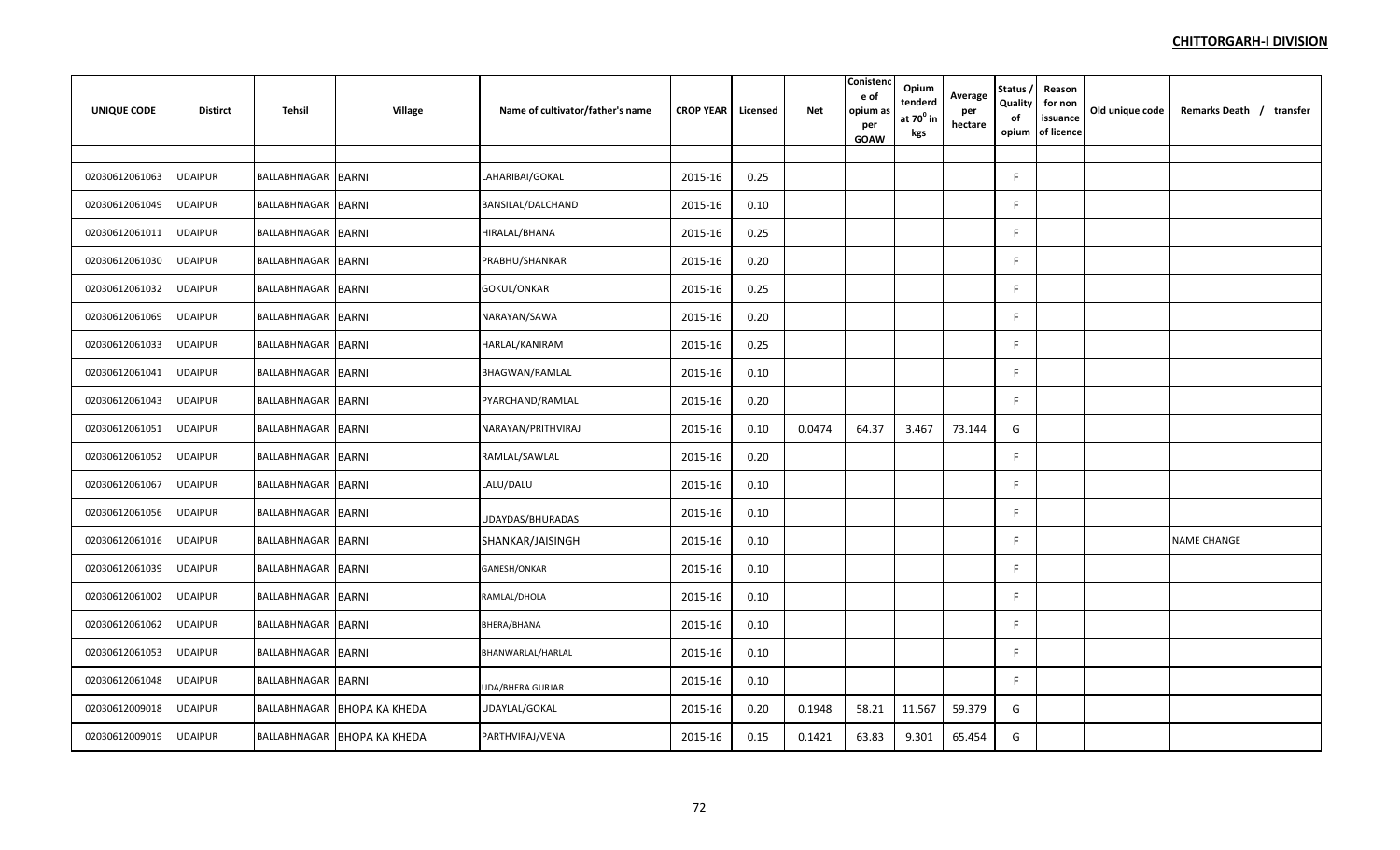| <b>UNIQUE CODE</b> | <b>Distirct</b> | Tehsil                 | Village                            | Name of cultivator/father's name | <b>CROP YEAR</b> | Licensed | <b>Net</b> | Conistend<br>e of<br>opium as<br>per<br>GOAW | Opium<br>tenderd<br>at $70^{\circ}$ in<br>kgs | Average<br>per<br>hectare | Status,<br>Quality<br>of<br>opium | Reason<br>for non<br>issuance<br>of licence | Old unique code | Remarks Death / transfer |
|--------------------|-----------------|------------------------|------------------------------------|----------------------------------|------------------|----------|------------|----------------------------------------------|-----------------------------------------------|---------------------------|-----------------------------------|---------------------------------------------|-----------------|--------------------------|
|                    |                 |                        |                                    |                                  |                  |          |            |                                              |                                               |                           |                                   |                                             |                 |                          |
| 02030612009008     | UDAIPUR         |                        | BALLABHNAGAR BHOPA KA KHEDA        | <b>RUP LAL/ RAMA</b>             | 2015-16          | 0.20     |            |                                              |                                               |                           | F.                                |                                             |                 |                          |
| 02030612009004     | <b>JDAIPUR</b>  |                        | BALLABHNAGAR BHOPA KA KHEDA        | DEVILAL/ PEMA                    | 2015-16          | 0.20     |            |                                              |                                               |                           | F                                 |                                             |                 |                          |
| 02030612009007     | UDAIPUR         |                        | BALLABHNAGAR BHOPA KA KHEDA        | CHUNNI LAL/UDA                   | 2015-16          | 0.20     | 0.0850     | 65.92                                        | 5.679                                         | 66.812                    | G                                 |                                             |                 |                          |
| 02030612062021     | UDAIPUR         | BALLABHNAGAR CHARGADIA |                                    | RAMESHCHANDRA/SORAM              | 2015-16          | 0.20     | 0.0600     | 64.28                                        | 3.866                                         | 64.433                    | G                                 |                                             |                 |                          |
| 02030612062022     | UDAIPUR         | BALLABHNAGAR CHARGADIA |                                    | <b>BHERULAL/ONKAR</b>            | 2015-16          | 0.20     | 0.0972     | 65.22                                        | 6.951                                         | 71.512                    | G                                 |                                             |                 |                          |
| 02030612062020     | <b>UDAIPUR</b>  | BALLABHNAGAR CHARGADIA |                                    | <b>KHEMA/GULAB</b>               | 2015-16          | 0.25     |            |                                              |                                               |                           | F                                 |                                             |                 |                          |
| 02030612062018     | UDAIPUR         | BALLABHNAGAR CHARGADIA |                                    | LACHIRAM/AMARCHAND               | 2015-16          | 0.25     |            |                                              |                                               |                           | F                                 |                                             |                 |                          |
| 02030612062023     | UDAIPUR         | BALLABHNAGAR CHARGADIA |                                    | <b>GOKAL/HIRA</b>                | 2015-16          | 0.25     |            |                                              |                                               |                           | F.                                |                                             |                 |                          |
| 02030612062008     | JDAIPUR         | BALLABHNAGAR CHARGADIA |                                    | RAMCHANDRA/MOTI                  | 2015-16          | 0.20     |            |                                              |                                               |                           | F                                 |                                             |                 |                          |
| 02030612062016     | UDAIPUR         | BALLABHNAGAR CHARGADIA |                                    | PRATAP/GHASI                     | 2015-16          | 0.25     |            |                                              |                                               |                           | F                                 |                                             |                 |                          |
| 02030612062017     | UDAIPUR         | BALLABHNAGAR CHARGADIA |                                    | HEMRAJ/GULAB                     | 2015-16          | 0.25     |            |                                              |                                               |                           | F                                 |                                             |                 |                          |
| 02030612062014     | JDAIPUR         | BALLABHNAGAR CHARGADIA |                                    | HIRALAL/CHAMPALAL                | 2015-16          | 0.25     | 0.1040     | 62.88                                        | 7.052                                         | 67.808                    | G                                 |                                             |                 |                          |
| 02030612034001     | <b>UDAIPUR</b>  |                        | BALLABHNAGAR GADARIYAWAS (KUTHWAS) | NOJIBAI/BHOPA                    | 2015-16          | 0.25     | 0.2369     | 68.06                                        | 16.694                                        | 70.469                    | G                                 |                                             | 02030612009010  | <b>TRANSFER</b>          |
| 02030612014002     | <b>JDAIPUR</b>  | BALLABHNAGAR GADHPURA  |                                    | UDAYKUNWAR /GORDHANSINGH         | 2015-16          | 0.20     | 0.1905     | 60.00                                        | 11.349                                        | 59.575                    | G                                 |                                             | 02030612002062  | <b>TRANSFER</b>          |
| 02030612014001     | <b>UDAIPUR</b>  | BALLABHNAGAR GADHPURA  |                                    | MANOHARSINGH/PRATAPSINGH         | 2015-16          | 0.10     |            |                                              |                                               |                           | F.                                |                                             |                 |                          |
| 02030612014013     | <b>UDAIPUR</b>  | BALLABHNAGAR GADHPURA  |                                    | SHIV SINGH/MOHAN SINGH           | 2015-16          | $0.10\,$ |            |                                              |                                               |                           | F.                                |                                             |                 |                          |
| 02030612015006     | <b>UDAIPUR</b>  |                        | BALLABHNAGAR GOKULJIKAKHERA        | RAMIBAI/JAYRAM                   | 2015-16          | 0.25     |            |                                              |                                               |                           | F                                 |                                             | 02030612035022  | <b>TRANSFER</b>          |
| 02030612017005     | <b>UDAIPUR</b>  | BALLABHNAGAR           | <b>GOPA KA BHAGAL</b>              | CHENA/UDA                        | 2015-16          | 0.10     |            |                                              |                                               |                           | F                                 |                                             |                 |                          |
| 02030612017010     | JDAIPUR         |                        | BALLABHNAGAR GOPA KA BHAGAL        | BHAMRU/BHAGWAN                   | 2015-16          | 0.20     |            |                                              |                                               |                           | F.                                |                                             |                 |                          |
| 02030612017011     | UDAIPUR         |                        | BALLABHNAGAR GOPA KA BHAGAL        | NANA/ PURA MEENA                 | 2015-16          | 0.15     |            |                                              |                                               |                           | F                                 |                                             |                 |                          |
| 02030612017001     | UDAIPUR         |                        | BALLABHNAGAR GOPA KA BHAGAL        | NATHU/BHERA                      | 2015-16          | 0.15     |            |                                              |                                               |                           | F                                 |                                             |                 |                          |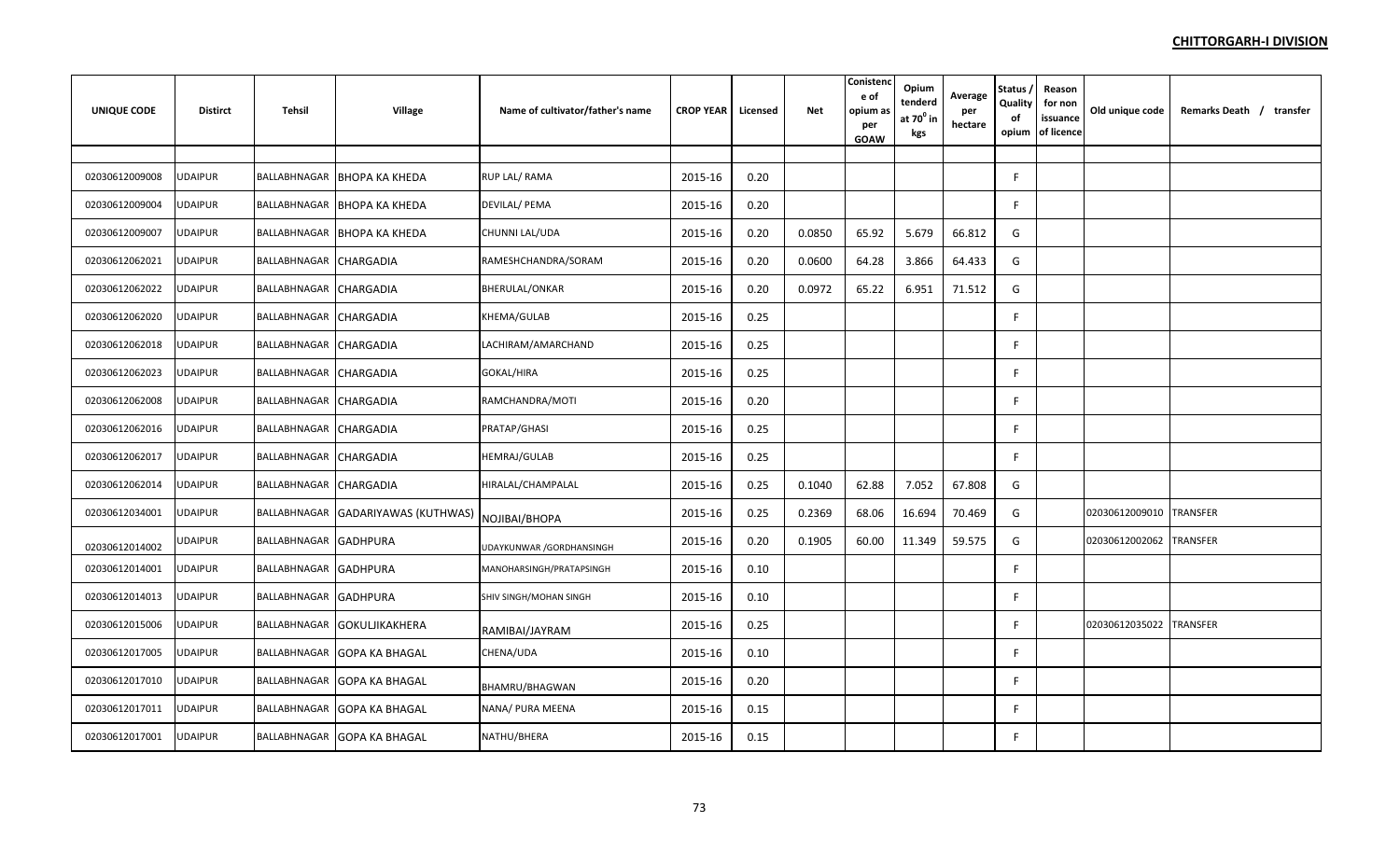| <b>UNIQUE CODE</b> | <b>Distirct</b> | Tehsil                         | Village                     | Name of cultivator/father's name | <b>CROP YEAR</b> | Licensed | <b>Net</b> | Conistend<br>e of<br>opium as<br>per<br>GOAW | Opium<br>tenderd<br>at 70 <sup>0</sup> in<br>kgs | Average<br>per<br>hectare | Status,<br>Quality<br>of<br>opium | Reason<br>for non<br>issuance<br>of licence | Old unique code | Remarks Death / transfer |
|--------------------|-----------------|--------------------------------|-----------------------------|----------------------------------|------------------|----------|------------|----------------------------------------------|--------------------------------------------------|---------------------------|-----------------------------------|---------------------------------------------|-----------------|--------------------------|
|                    |                 |                                |                             |                                  |                  |          |            |                                              |                                                  |                           |                                   |                                             |                 |                          |
| 02030612017014     | <b>UDAIPUR</b>  |                                | BALLABHNAGAR GOPA KA BHAGAL | UDA/RAMA                         | 2015-16          | 0.15     |            |                                              |                                                  |                           | F.                                |                                             |                 |                          |
| 02030612017008     | <b>JDAIPUR</b>  | BALLABHNAGAR                   | <b>GOPA KA BHAGAL</b>       | DEVA/ GALLA                      | 2015-16          | 0.20     |            |                                              |                                                  |                           | F                                 |                                             |                 |                          |
| 02030612017002     | JDAIPUR         |                                | BALLABHNAGAR GOPA KA BHAGAL | DAMA/GALLA                       | 2015-16          | 0.20     |            |                                              |                                                  |                           | F.                                |                                             |                 |                          |
| 02030612018004     | <b>UDAIPUR</b>  | <b>BALLABHNAGAR HAMER PURA</b> |                             | SHANTIDEVI/BHABHUT SHANKAR       | 2015-16          | 0.10     | 0.0354     | 67.89                                        | 2.376                                            | 67.119                    | G                                 |                                             |                 | NAME CHANGE              |
| 02030612018018     | <b>JDAIPUR</b>  | BALLABHNAGAR HAMER PURA        |                             | MADHULAL/BARDICHAND              | 2015-16          | 0.20     | 0.1950     | 67.39                                        | 13.680                                           | 70.154                    | G                                 |                                             |                 |                          |
| 02030612018014     | <b>UDAIPUR</b>  | BALLABHNAGAR HAMER PURA        |                             | <b>GOPI LAL/ SUKH LAL</b>        | 2015-16          | 0.20     | 0.0672     | 62.00                                        | 3.862                                            | 57.470                    | G                                 |                                             |                 |                          |
| 02030612018001     | <b>UDAIPUR</b>  | <b>BALLABHNAGAR HAMER PURA</b> |                             | SHANKAR LAL/ GOKAL               | 2015-16          | 0.15     | 0.0729     | 66.65                                        | 4.723                                            | 64.787                    | G                                 |                                             |                 |                          |
| 02030612018007     | UDAIPUR         | BALLABHNAGAR HAMER PURA        |                             | BHERU SINGH/ NAHAR SINGH         | 2015-16          | 0.20     |            |                                              |                                                  |                           | F                                 |                                             |                 |                          |
| 02030612018022     | JDAIPUR         | <b>BALLABHNAGAR HAMER PURA</b> |                             | DHANNA/ GOKAL                    | 2015-16          | 0.15     |            |                                              |                                                  |                           | F.                                |                                             |                 |                          |
| 02030612019002     | JDAIPUR         | BALLABHNAGAR HARIA KHEDA       |                             | NANA/GANGARAM                    | 2015-16          | 0.10     |            |                                              |                                                  |                           | F                                 |                                             |                 |                          |
| 02030612019023     | <b>JDAIPUR</b>  | BALLABHNAGAR HARIA KHEDA       |                             | KHEMSINGH/BHAJJESINGH            | 2015-16          | 0.20     |            |                                              |                                                  |                           | F                                 |                                             |                 |                          |
| 02030612019026     | <b>UDAIPUR</b>  | BALLABHNAGAR HARIA KHEDA       |                             | HAMERIBAI/NOZI                   | 2015-16          | 0.15     |            |                                              |                                                  |                           | F                                 |                                             |                 |                          |
| 02030612019032     | UDAIPUR         | BALLABHNAGAR HARIA KHEDA       |                             | MOTISINGH/NANUSINGH              | 2015-16          | 0.20     |            |                                              |                                                  |                           | F.                                |                                             |                 |                          |
| 02030612019006     | <b>UDAIPUR</b>  | BALLABHNAGAR HARIA KHEDA       |                             | KELASH/NANA                      | 2015-16          | 0.10     |            |                                              |                                                  |                           | F.                                |                                             |                 |                          |
| 02030612021004     | <b>UDAIPUR</b>  |                                | BALLABHNAGAR JASWANT PURA   | LAKSHMIRAM/GASHI                 | 2015-16          | 0.20     |            |                                              |                                                  |                           | F                                 |                                             |                 |                          |
| 02030612021013     | <b>UDAIPUR</b>  |                                | BALLABHNAGAR JASWANT PURA   | CHOGALAL/DALICHAND               | 2015-16          | 0.20     |            |                                              |                                                  |                           | F.                                |                                             |                 |                          |
| 02030612021014     | <b>UDAIPUR</b>  |                                | BALLABHNAGAR JASWANT PURA   | PARTHVIRAJ/HEERA                 | 2015-16          | 0.25     |            |                                              |                                                  |                           | F                                 |                                             |                 |                          |
| 02030612021005     | <b>UDAIPUR</b>  |                                | BALLABHNAGAR JASWANT PURA   | RODA/ONKAR                       | 2015-16          | 0.25     |            |                                              |                                                  |                           | F                                 |                                             |                 |                          |
| 02030612021016     | <b>UDAIPUR</b>  |                                | BALLABHNAGAR JASWANT PURA   | NARAYANI/BHIMA                   | 2015-16          | 0.25     | 0.2499     | 53.60                                        | 12.412                                           | 49.668                    | G                                 |                                             |                 |                          |
| 02030612021018     | JDAIPUR         |                                | BALLABHNAGAR JASWANT PURA   | HAGAMIBAI/HEERA                  | 2015-16          | 0.25     |            |                                              |                                                  |                           | F.                                |                                             |                 |                          |
| 02030612021019     | JDAIPUR         |                                | BALLABHNAGAR JASWANT PURA   | UDAYSINGH/KHUMANSINGH            | 2015-16          | 0.20     | 0.1925     | 64.60                                        | 12.615                                           | 65.533                    | G                                 |                                             |                 |                          |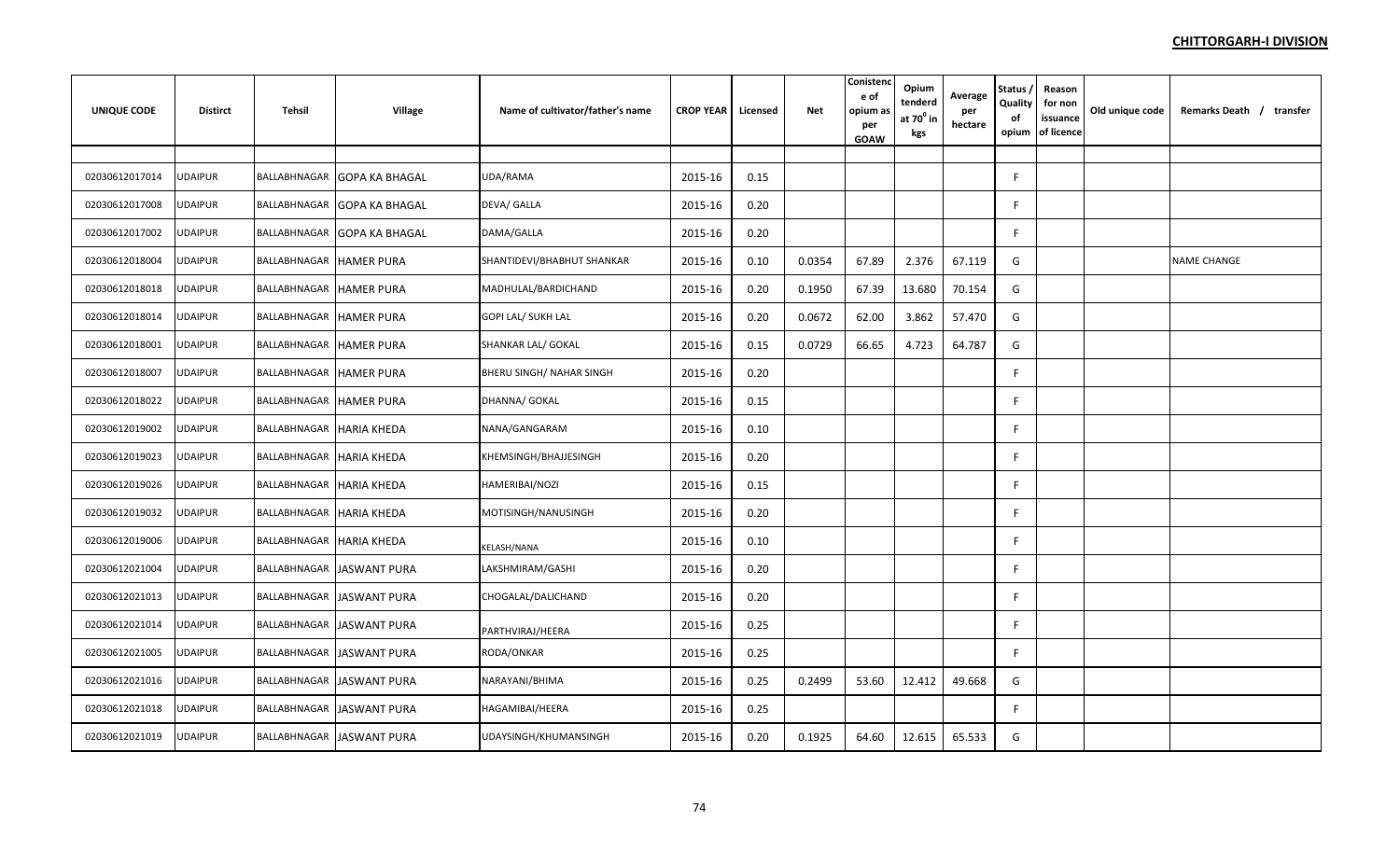| <b>UNIQUE CODE</b> | <b>Distirct</b> | Tehsil                | <b>Village</b>               | Name of cultivator/father's name | <b>CROP YEAR</b> | Licensed | <b>Net</b> | Conistend<br>e of<br>opium as<br>per<br>GOAW | Opium<br>tenderd<br>at $70^0$ in<br>kgs | Average<br>per<br>hectare | Status,<br>Quality<br>of<br>opium | Reason<br>for non<br>issuance<br>of licence | Old unique code | Remarks Death / transfer |
|--------------------|-----------------|-----------------------|------------------------------|----------------------------------|------------------|----------|------------|----------------------------------------------|-----------------------------------------|---------------------------|-----------------------------------|---------------------------------------------|-----------------|--------------------------|
|                    |                 |                       |                              |                                  |                  |          |            |                                              |                                         |                           |                                   |                                             |                 |                          |
| 02030612021020     | <b>UDAIPUR</b>  |                       | BALLABHNAGAR JASWANT PURA    | DARIYAKUVAR/KESARSINGH           | 2015-16          | 0.25     |            |                                              |                                         |                           | F                                 |                                             |                 |                          |
| 02030612021021     | UDAIPUR         |                       | BALLABHNAGAR JASWANT PURA    | DEVISINGH/FATEHSINGH             | 2015-16          | 0.25     | 0.2443     | 64.60                                        | 16.362                                  | 66.975                    | G                                 |                                             |                 |                          |
| 02030612021017     | UDAIPUR         |                       | BALLABHNAGAR JASWANT PURA    | KALU/GANGA                       | 2015-16          | 0.10     |            |                                              |                                         |                           | F                                 |                                             |                 |                          |
| 02030612025001     | <b>UDAIPUR</b>  | BALLABHNAGAR KALWAL   |                              | UDAILAL/KEVAL                    | 2015-16          | 0.10     |            |                                              |                                         |                           | F                                 |                                             | 02030612056043  | <b>TRANSFER</b>          |
| 02030612027010     | <b>UDAIPUR</b>  | BALLABHNAGAR KARANPUR |                              | BHAGWATIPRASAD/RADHESHAM         | 2015-16          | 0.10     |            |                                              |                                         |                           | F                                 |                                             |                 | <b>NAME CHANGE</b>       |
| 02030612027001     | <b>UDAIPUR</b>  | BALLABHNAGAR KARANPUR |                              | BHERULAL/NANDA                   | 2015-16          | 0.10     |            |                                              |                                         |                           |                                   |                                             |                 |                          |
| 02030612027006     | <b>UDAIPUR</b>  | BALLABHNAGAR KARANPUR |                              | OMPRAKASH/HARILAL                | 2015-16          | 0.10     |            |                                              |                                         |                           |                                   |                                             |                 |                          |
| 02030612027008     | UDAIPUR         | BALLABHNAGAR KARANPUR |                              | KELASH/NANDRAM                   | 2015-16          | 0.10     |            |                                              |                                         |                           | F                                 |                                             |                 |                          |
| 02030612029001     | <b>UDAIPUR</b>  |                       | BALLABHNAGAR KESAR PURA BADA | BHAGWANLAL/JAGANNATH             | 2015-16          | 0.25     |            |                                              |                                         |                           | F                                 |                                             |                 |                          |
| 02030612029036     | UDAIPUR         |                       | BALLABHNAGAR KESAR PURA BADA | MANGILAL/GHISA                   | 2015-16          | 0.20     |            |                                              |                                         |                           | F                                 |                                             |                 |                          |
| 02030612029002     | UDAIPUR         | BALLABHNAGAR          | <b>KESAR PURA BADA</b>       | RADHESHYAM/PRATAP                | 2015-16          | 0.25     |            |                                              |                                         |                           |                                   |                                             |                 |                          |
| 02030612029003     | UDAIPUR         | BALLABHNAGAR          | <b>KESAR PURA BADA</b>       | KASHIRAM/NANJI                   | 2015-16          | 0.25     |            |                                              |                                         |                           |                                   |                                             |                 |                          |
| 02030612029004     | <b>UDAIPUR</b>  |                       | BALLABHNAGAR KESAR PURA BADA | GITABAI/SAVLAL                   | 2015-16          | 0.25     |            |                                              |                                         |                           | F                                 |                                             |                 |                          |
| 02030612029005     | <b>UDAIPUR</b>  |                       | BALLABHNAGAR KESAR PURA BADA | CHATURBHUJ/TEJA                  | 2015-16          | 0.25     |            |                                              |                                         |                           | F                                 |                                             |                 |                          |
| 02030612029006     | <b>UDAIPUR</b>  |                       | BALLABHNAGAR KESAR PURA BADA | SVAGIBAI/PYARA                   | 2015-16          | 0.20     |            |                                              |                                         |                           | F                                 |                                             |                 |                          |
| 02030612029007     | <b>UDAIPUR</b>  | BALLABHNAGAR          | <b>KESAR PURA BADA</b>       | DALCHAND/BHERULAL                | 2015-16          | 0.25     |            |                                              |                                         |                           | F                                 |                                             |                 |                          |
| 02030612029008     | <b>UDAIPUR</b>  |                       | BALLABHNAGAR KESAR PURA BADA | SHIVNARAYAN/DEVA                 | 2015-16          | 0.25     |            |                                              |                                         |                           | F                                 |                                             |                 |                          |
| 02030612029009     | <b>UDAIPUR</b>  | BALLABHNAGAR          | <b>KESAR PURA BADA</b>       | RATANLAL/JAGANNATH               | 2015-16          | 0.25     |            |                                              |                                         |                           | F                                 |                                             |                 |                          |
| 02030612029011     | UDAIPUR         |                       | BALLABHNAGAR KESAR PURA BADA | RAMLAL/KISHNA                    | 2015-16          | 0.25     | 0.2460     | 65.46                                        | 16.131                                  | 65.573                    | G                                 |                                             |                 |                          |
| 02030612029012     | JDAIPUR         | BALLABHNAGAR          | <b>KESAR PURA BADA</b>       | MANGILAL/SHANKAR                 | 2015-16          | 0.25     |            |                                              |                                         |                           | F                                 |                                             |                 |                          |
| 02030612029014     | UDAIPUR         |                       | BALLABHNAGAR KESAR PURA BADA | JAGDISH/DOLA                     | 2015-16          | 0.25     |            |                                              |                                         |                           |                                   |                                             |                 |                          |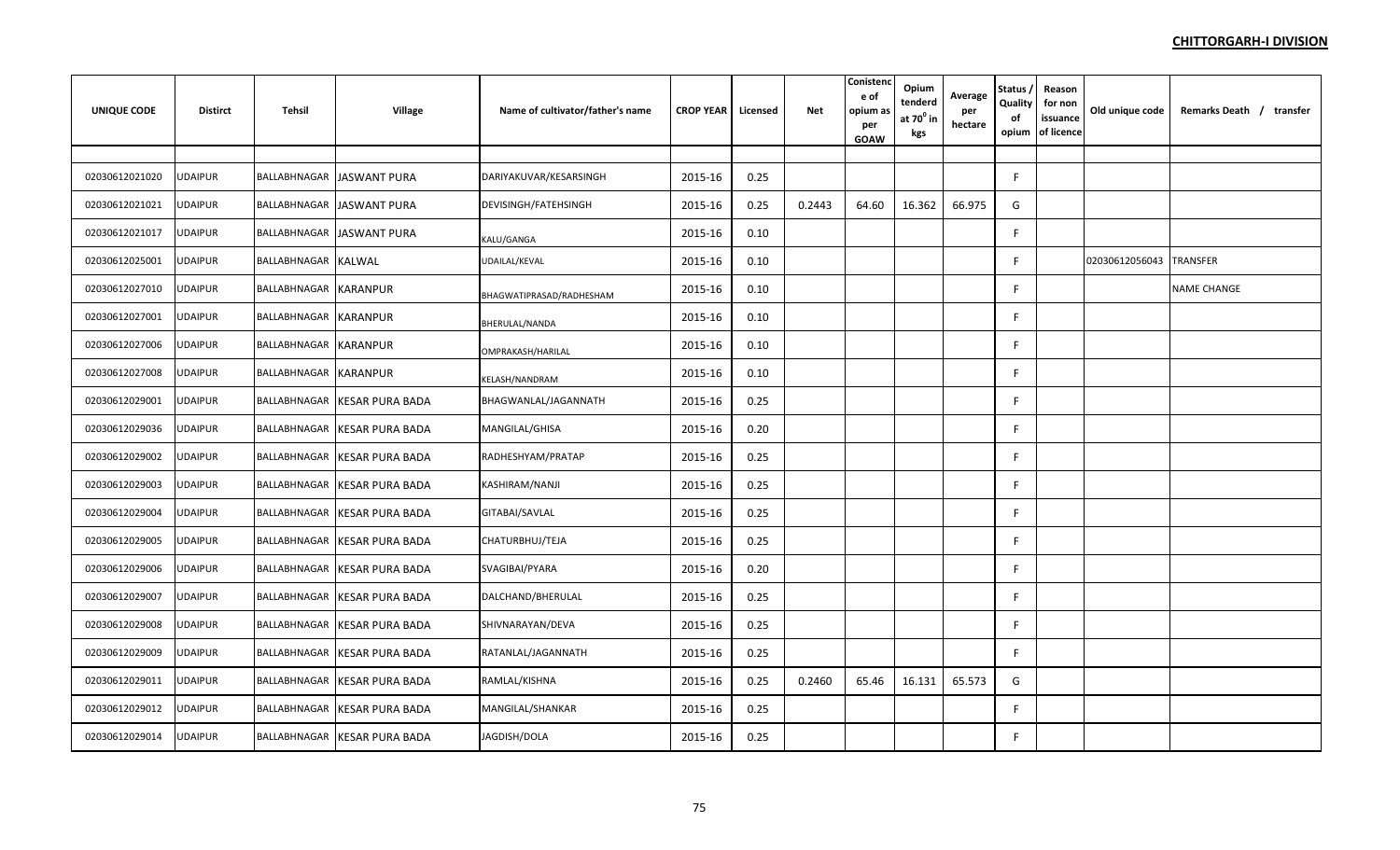| <b>UNIQUE CODE</b> | <b>Distirct</b> | Tehsil       | <b>Village</b>               | Name of cultivator/father's name | <b>CROP YEAR</b> | Licensed | <b>Net</b> | Conistend<br>e of<br>opium as<br>per<br><b>GOAW</b> | Opium<br>tenderd<br>at $70^0$ in<br>kgs | Average<br>per<br>hectare | Status,<br>Quality<br>of<br>opium | Reason<br>for non<br>issuance<br>of licence | Old unique code | Remarks Death / transfer |
|--------------------|-----------------|--------------|------------------------------|----------------------------------|------------------|----------|------------|-----------------------------------------------------|-----------------------------------------|---------------------------|-----------------------------------|---------------------------------------------|-----------------|--------------------------|
|                    |                 |              |                              |                                  |                  |          |            |                                                     |                                         |                           |                                   |                                             |                 |                          |
| 02030612029015     | <b>UDAIPUR</b>  | BALLABHNAGAR | <b>KESAR PURA BADA</b>       | MOHANLAL/GHEESA                  | 2015-16          | 0.25     |            |                                                     |                                         |                           | F                                 |                                             |                 |                          |
| 02030612029016     | JDAIPUR         | BALLABHNAGAR | <b>KESAR PURA BADA</b>       | BADRILAL/JAGANNATH               | 2015-16          | 0.25     |            |                                                     |                                         |                           |                                   |                                             |                 |                          |
| 02030612029017     | <b>JDAIPUR</b>  |              | BALLABHNAGAR KESAR PURA BADA | NARAYAN/GOKUL                    | 2015-16          | 0.20     |            |                                                     |                                         |                           |                                   |                                             |                 |                          |
| 02030612029018     | <b>JDAIPUR</b>  | BALLABHNAGAR | <b>KESAR PURA BADA</b>       | MANGILAL/MOTI                    | 2015-16          | 0.25     | 0.2444     | 62.46                                               | 15.196                                  | 62.177                    | G                                 |                                             |                 |                          |
| 02030612029020     | <b>JDAIPUR</b>  |              | BALLABHNAGAR KESAR PURA BADA | RAMIBAI/CHHAGANLAL               | 2015-16          | 0.20     |            |                                                     |                                         |                           | F                                 |                                             |                 |                          |
| 02030612029021     | <b>UDAIPUR</b>  | BALLABHNAGAR | <b>KESAR PURA BADA</b>       | RATANLAL/MOTI                    | 2015-16          | 0.20     |            |                                                     |                                         |                           | F                                 |                                             |                 |                          |
| 02030612029023     | <b>UDAIPUR</b>  | BALLABHNAGAR | <b>KESAR PURA BADA</b>       | RAMESHWAR/NARAYAN                | 2015-16          | 0.25     |            |                                                     |                                         |                           |                                   |                                             |                 |                          |
| 02030612029024     | UDAIPUR         |              | BALLABHNAGAR KESAR PURA BADA | DEVILAL/SHANKAR                  | 2015-16          | 0.25     | 0.1092     | 58.66                                               | 6.595                                   | 60.394                    | G                                 |                                             |                 |                          |
| 02030612029025     | <b>JDAIPUR</b>  | BALLABHNAGAR | <b>KESAR PURA BADA</b>       | MADANLAL/SHIVLAL                 | 2015-16          | 0.25     | 0.1448     | 61.46                                               | 9.280                                   | 64.088                    | G                                 |                                             |                 |                          |
| 02030612029026     | JDAIPUR         |              | BALLABHNAGAR KESAR PURA BADA | UDAILAL/SHANKAR                  | 2015-16          | 0.25     | 0.2457     | 60.84                                               | 14.914                                  | 60.700                    | G                                 |                                             |                 |                          |
| 02030612029027     | UDAIPUR         |              | BALLABHNAGAR KESAR PURA BADA | RUKMANIBAI/GOPILAL               | 2015-16          | 0.20     |            |                                                     |                                         |                           | F                                 |                                             |                 |                          |
| 02030612029030     | <b>JDAIPUR</b>  | BALLABHNAGAR | <b>KESAR PURA BADA</b>       | BHANVARIBAI/BADRILAL             | 2015-16          | 0.20     |            |                                                     |                                         |                           |                                   |                                             |                 |                          |
| 02030612029031     | <b>JDAIPUR</b>  |              | BALLABHNAGAR KESAR PURA BADA | DALCHAND/NATHU                   | 2015-16          | 0.20     |            |                                                     |                                         |                           | F                                 |                                             |                 |                          |
| 02030612029032     | <b>UDAIPUR</b>  |              | BALLABHNAGAR KESAR PURA BADA | SHUKHVABAI/SHOUKEENLAL           | 2015-16          | 0.20     |            |                                                     |                                         |                           | F                                 |                                             |                 |                          |
| 02030612029033     | UDAIPUR         |              | BALLABHNAGAR KESAR PURA BADA | ROSHANLAL/CHUNNILAL              | 2015-16          | 0.25     |            |                                                     |                                         |                           | F                                 |                                             |                 |                          |
| 02030612029034     | <b>UDAIPUR</b>  |              | BALLABHNAGAR KESAR PURA BADA | SANTOSHLAL/CHUNNILAL             | 2015-16          | 0.20     |            |                                                     |                                         |                           | F                                 |                                             |                 |                          |
| 02030612029035     | <b>UDAIPUR</b>  | BALLABHNAGAR | <b>KESAR PURA BADA</b>       | MANGIBAI/SAVLAL                  | 2015-16          | 0.25     |            |                                                     |                                         |                           |                                   |                                             |                 |                          |
| 02030612029037     | UDAIPUR         |              | BALLABHNAGAR KESAR PURA BADA | NANALAL/PRATAP                   | 2015-16          | 0.25     |            |                                                     |                                         |                           | F                                 |                                             |                 |                          |
| 02030612029038     | <b>UDAIPUR</b>  |              | BALLABHNAGAR KESAR PURA BADA | BABULAL/NARAYAN                  | 2015-16          | 0.25     |            |                                                     |                                         |                           | F                                 |                                             |                 |                          |
| 02030612029039     | JDAIPUR         | BALLABHNAGAR | <b>KESAR PURA BADA</b>       | KAILASHCHANDRA/BHAGWANLAL        | 2015-16          | 0.25     |            |                                                     |                                         |                           | F                                 |                                             |                 |                          |
| 02030612029040     | UDAIPUR         |              | BALLABHNAGAR KESAR PURA BADA | SITARAM/GHISA                    | 2015-16          | 0.25     |            |                                                     |                                         |                           | F                                 |                                             |                 |                          |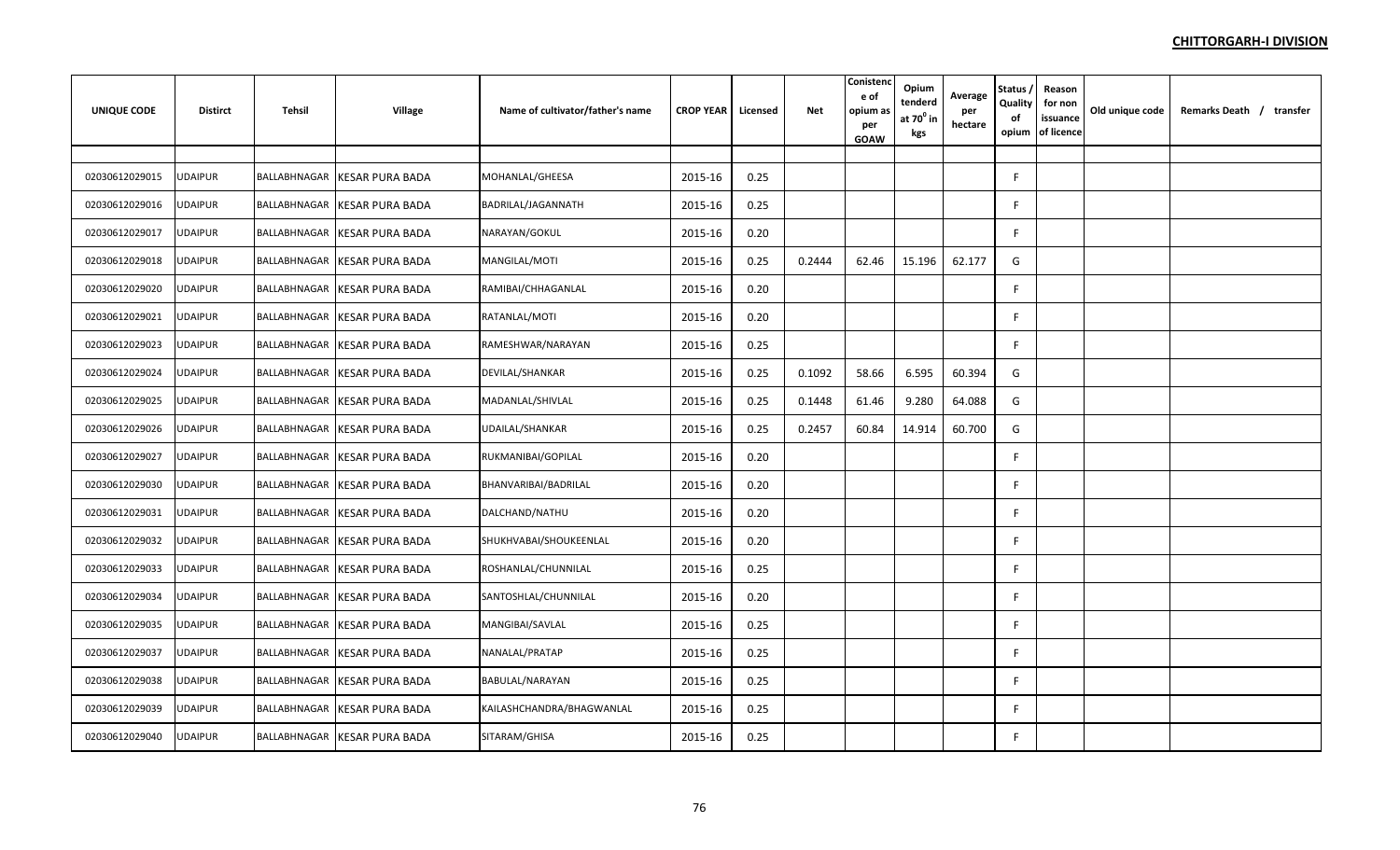| UNIQUE CODE    | <b>Distirct</b> | Tehsil               | <b>Village</b>               | Name of cultivator/father's name | <b>CROP YEAR</b> | Licensed | Net    | Conisten<br>e of<br>opium as<br>per<br>GOAW | Opium<br>tenderd<br>at $70^0$ in<br>kgs | Average<br>per<br>hectare | Status,<br>Quality<br>of<br>opium | Reason<br>for non<br>issuance<br>of licence | Old unique code | Remarks Death / transfer |  |
|----------------|-----------------|----------------------|------------------------------|----------------------------------|------------------|----------|--------|---------------------------------------------|-----------------------------------------|---------------------------|-----------------------------------|---------------------------------------------|-----------------|--------------------------|--|
|                |                 |                      |                              |                                  |                  |          |        |                                             |                                         |                           |                                   |                                             |                 |                          |  |
| 02030612029041 | <b>UDAIPUR</b>  |                      | BALLABHNAGAR KESAR PURA BADA | MADANLAL/BADRILAL                | 2015-16          | 0.20     |        |                                             |                                         |                           | F                                 |                                             |                 |                          |  |
| 02030612029042 | <b>UDAIPUR</b>  | BALLABHNAGAR         | <b>KESAR PURA BADA</b>       | RATANLAL/MANGILAL                | 2015-16          | 0.25     |        |                                             |                                         |                           | F.                                |                                             |                 |                          |  |
| 02030612029043 | <b>JDAIPUR</b>  |                      | BALLABHNAGAR KESAR PURA BADA | SURESHCHANDRA/MANGILAL           | 2015-16          | 0.20     |        |                                             |                                         |                           | F                                 |                                             |                 |                          |  |
| 02030612029044 | UDAIPUR         | BALLABHNAGAR         | <b>KESAR PURA BADA</b>       | SAVLAL/HEMA                      | 2015-16          | 0.25     |        |                                             |                                         |                           | F                                 |                                             |                 |                          |  |
| 02030612029046 | UDAIPUR         |                      | BALLABHNAGAR KESAR PURA BADA | KAILASHCHANDRA/SHANKAR           | 2015-16          | 0.15     | 0.1419 | 60.99                                       | 8.521                                   | 60.049                    | G                                 |                                             |                 |                          |  |
| 02030612029047 | <b>UDAIPUR</b>  |                      | BALLABHNAGAR KESAR PURA BADA | NARAYANLAL/SHANKAR               | 2015-16          | 0.20     |        |                                             |                                         |                           | F.                                |                                             |                 |                          |  |
| 02030612029059 | UDAIPUR         | BALLABHNAGAR         | <b>KESAR PURA BADA</b>       | FHULCHAND/BADRILAL               | 2015-16          | 0.25     | 0.0737 | 67.03                                       | 5.123                                   | 69.512                    | G                                 |                                             |                 |                          |  |
| 02030612029049 | UDAIPUR         |                      | BALLABHNAGAR KESAR PURA BADA | RATANLAL/PARTHA                  | 2015-16          | 0.25     |        |                                             |                                         |                           | F.                                |                                             |                 |                          |  |
| 02030612029054 | UDAIPUR         |                      | BALLABHNAGAR KESAR PURA BADA | BHANWARLAL/MANGILAL              | 2015-16          | 0.25     |        |                                             |                                         |                           | F.                                |                                             |                 |                          |  |
| 02030612029055 | JDAIPUR         |                      | BALLABHNAGAR KESAR PURA BADA | PRAKASHCHANDRA/RATANLAL          | 2015-16          | 0.25     |        |                                             |                                         |                           | F                                 |                                             |                 |                          |  |
| 02030612029056 | JDAIPUR         |                      | BALLABHNAGAR KESAR PURA BADA | RATANLAL/PARTHA                  | 2015-16          | 0.25     |        |                                             |                                         |                           | F.                                |                                             |                 |                          |  |
| 02030612029057 | <b>UDAIPUR</b>  |                      | BALLABHNAGAR KESAR PURA BADA | SHANKAR/KISHANA                  | 2015-16          | 0.20     | 0.0990 | 58.10                                       | 5.835                                   | 58.939                    | G                                 |                                             |                 |                          |  |
| 02030612029058 | <b>JDAIPUR</b>  | BALLABHNAGAR         | <b>KESAR PURA BADA</b>       | BAGDIRAM/BADRILAL                | 2015-16          | 0.25     |        |                                             |                                         |                           | F                                 |                                             |                 |                          |  |
| 02030612029048 | <b>JDAIPUR</b>  |                      | BALLABHNAGAR KESAR PURA BADA | CHAMPALAL/SHANKAR                | 2015-16          | 0.25     | 0.1500 | 63.67                                       | 9.478                                   | 63.187                    | G                                 |                                             |                 |                          |  |
| 02030612029051 | <b>JDAIPUR</b>  | BALLABHNAGAR         | <b>KESAR PURA BADA</b>       | SHOBHLAL/JAYRAJ                  | 2015-16          | 0.25     |        |                                             |                                         |                           | F                                 |                                             |                 |                          |  |
| 02030612029013 | <b>UDAIPUR</b>  |                      | BALLABHNAGAR KESAR PURA BADA | BHURALAL/MANGILAL                | 2015-16          | 0.20     |        |                                             |                                         |                           | F                                 |                                             |                 |                          |  |
| 02030612029052 | UDAIPUR         |                      | BALLABHNAGAR KESAR PURA BADA | SHAMBHU/CHAMPA                   | 2015-16          | 0.20     |        |                                             |                                         |                           | F                                 |                                             |                 |                          |  |
| 02030612029050 | UDAIPUR         | BALLABHNAGAR         | <b>KESAR PURA BADA</b>       | KISHANLAL/NARAYAN                | 2015-16          | 0.20     |        |                                             |                                         |                           | F                                 |                                             |                 |                          |  |
| 02030612032010 | JDAIPUR         | BALLABHNAGAR KHERODA |                              | BADAMIBAI/MANGILAL               | 2015-16          | 0.25     |        |                                             |                                         |                           | F                                 |                                             |                 |                          |  |
| 02030612032020 | JDAIPUR         | BALLABHNAGAR KHERODA |                              | TULSHIRAM/DALU                   | 2015-16          | 0.20     | 0.1360 | 59.95                                       | 8.761                                   | 64.419                    | G                                 |                                             |                 |                          |  |
| 02030612032021 | <b>UDAIPUR</b>  | BALLABHNAGAR KHERODA |                              | SHANKAR/KANA                     | 2015-16          | 0.20     | 0.1960 | 59.09                                       | 12.147                                  | 61.975                    | G                                 |                                             |                 |                          |  |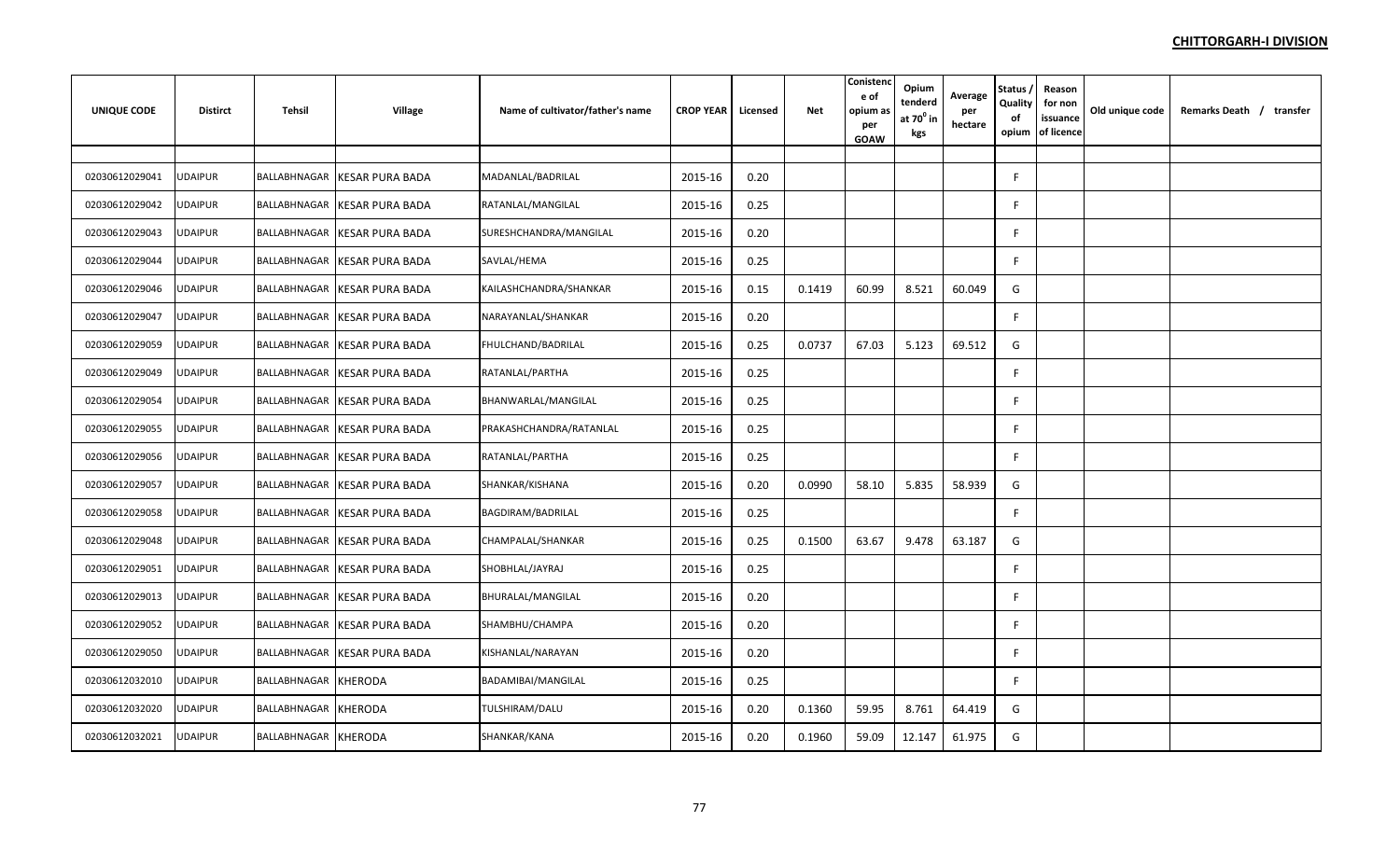| <b>UNIQUE CODE</b> | <b>Distirct</b> | Tehsil               | <b>Village</b> | Name of cultivator/father's name | <b>CROP YEAR</b> | Licensed | Net    | Conistenc<br>e of<br>opium as<br>per<br>GOAW | Opium<br>tenderd<br>at $70^{\circ}$ in<br>kgs | Average<br>per<br>hectare | <b>Status</b><br>Quality<br>of<br>opium | Reason<br>for non<br>issuance<br>of licence | Old unique code | Remarks Death / transfer |
|--------------------|-----------------|----------------------|----------------|----------------------------------|------------------|----------|--------|----------------------------------------------|-----------------------------------------------|---------------------------|-----------------------------------------|---------------------------------------------|-----------------|--------------------------|
|                    |                 |                      |                |                                  |                  |          |        |                                              |                                               |                           |                                         |                                             |                 |                          |
| 02030612032030     | UDAIPUR         | BALLABHNAGAR         | <b>KHERODA</b> | GOKAL/GEHRILAL                   | 2015-16          | 0.10     |        |                                              |                                               |                           | F.                                      |                                             |                 |                          |
| 02030612032018     | <b>JDAIPUR</b>  | BALLABHNAGAR KHERODA |                | DALCHAND/LAKSHMIRAM              | 2015-16          | 0.20     |        |                                              |                                               |                           | F.                                      |                                             |                 |                          |
| 02030612032031     | <b>UDAIPUR</b>  | BALLABHNAGAR KHERODA |                | MADANLAL/KISHANLAL               | 2015-16          | 0.25     |        |                                              |                                               |                           | F.                                      |                                             |                 |                          |
| 02030612032037     | <b>UDAIPUR</b>  | BALLABHNAGAR KHERODA |                | DEVBAI/NANDA                     | 2015-16          | 0.25     | 0.2568 | 56.68                                        | 14.623                                        | 56.943                    | G                                       |                                             |                 |                          |
| 02030612032033     | <b>UDAIPUR</b>  | BALLABHNAGAR KHERODA |                | NIRBHAYSINGH/DUNGARSINGH         | 2015-16          | 0.15     |        |                                              |                                               |                           | F                                       |                                             |                 |                          |
| 02030612032001     | <b>UDAIPUR</b>  | BALLABHNAGAR KHERODA |                | UDAILAL/GULABCHAND               | 2015-16          | 0.15     | 0.1430 | 65.92                                        | 9.558                                         | 66.839                    | G                                       |                                             |                 |                          |
| 02030612032004     | <b>UDAIPUR</b>  | BALLABHNAGAR KHERODA |                | HAMERLAL/RUPLAL                  | 2015-16          | 0.20     |        |                                              |                                               |                           | F.                                      |                                             |                 |                          |
| 02030612032025     | <b>UDAIPUR</b>  | BALLABHNAGAR KHERODA |                | SHUKHLAL/LALU                    | 2015-16          | 0.20     |        |                                              |                                               |                           | F                                       |                                             |                 |                          |
| 02030612032011     | UDAIPUR         | BALLABHNAGAR KHERODA |                | KISHANLAL/NANDA                  | 2015-16          | 0.20     | 0.1988 | 59.44                                        | 12.330                                        | 62.022                    | G                                       |                                             |                 |                          |
| 02030612032008     | JDAIPUR         | BALLABHNAGAR KHERODA |                | JEETMAL/HMERA                    | 2015-16          | 0.20     |        |                                              |                                               |                           | F                                       |                                             |                 |                          |
| 02030612032026     | <b>JDAIPUR</b>  | BALLABHNAGAR KHERODA |                | SHANKAR/RUPA                     | 2015-16          | 0.20     | 0.1901 | 59.92                                        | 11.873                                        | 62.457                    | G                                       |                                             |                 |                          |
| 02030612032041     | <b>UDAIPUR</b>  | BALLABHNAGAR KHERODA |                | SHANKARLAL/MOTILALMETA           | 2015-16          | 0.25     |        |                                              |                                               |                           | F                                       |                                             |                 |                          |
| 02030612032009     | JDAIPUR         | BALLABHNAGAR         | <b>KHERODA</b> | DEVILAL/RAMA                     | 2015-16          | 0.25     | 0.0780 | 64.81                                        | 5.509                                         | 70.628                    | G                                       |                                             |                 |                          |
| 02030612032019     | <b>JDAIPUR</b>  | BALLABHNAGAR KHERODA |                | UDAILAL/RATANLAL                 | 2015-16          | 0.20     |        |                                              |                                               |                           | F                                       |                                             |                 |                          |
| 02030612032022     | <b>UDAIPUR</b>  | BALLABHNAGAR KHERODA |                | GOKAL/KESHORAM                   | 2015-16          | 0.15     |        |                                              |                                               |                           | F.                                      |                                             |                 |                          |
| 02030612032017     | <b>UDAIPUR</b>  | BALLABHNAGAR KHERODA |                | GEETABAI/MANGILAL                | 2015-16          | 0.25     |        |                                              |                                               |                           | F                                       |                                             |                 |                          |
| 02030612032014     | <b>UDAIPUR</b>  | BALLABHNAGAR KHERODA |                | RAMCHANDRA/BHAGCHANDRA           | 2015-16          | 0.15     | 0.1401 | 71.05                                        | 9.389                                         | 67.016                    | G                                       |                                             |                 |                          |
| 02030612032046     | JDAIPUR         | BALLABHNAGAR KHERODA |                | LAXMANSINGH/OUNKARSINGH          | 2015-16          | 0.20     | 0.2000 | 60.51                                        | 12.785                                        | 63.925                    | G                                       |                                             |                 |                          |
| 02030612032006     | <b>UDAIPUR</b>  | BALLABHNAGAR KHERODA |                | BHANWARLAL/DALU                  | 2015-16          | 0.20     | 0.0688 | 61.33                                        | 4.328                                         | 62.907                    | G                                       |                                             |                 |                          |
| 02030612032053     | JDAIPUR         | BALLABHNAGAR KHERODA |                | KHEMA/CHENA                      | 2015-16          | 0.20     | 0.0696 | 60.27                                        | 4.322                                         | 62.098                    | G                                       |                                             |                 |                          |
| 02030612032054     | UDAIPUR         | BALLABHNAGAR KHERODA |                | ARJUNLAL/BHAGWAN                 | 2015-16          | 0.20     |        |                                              |                                               |                           | F.                                      |                                             |                 |                          |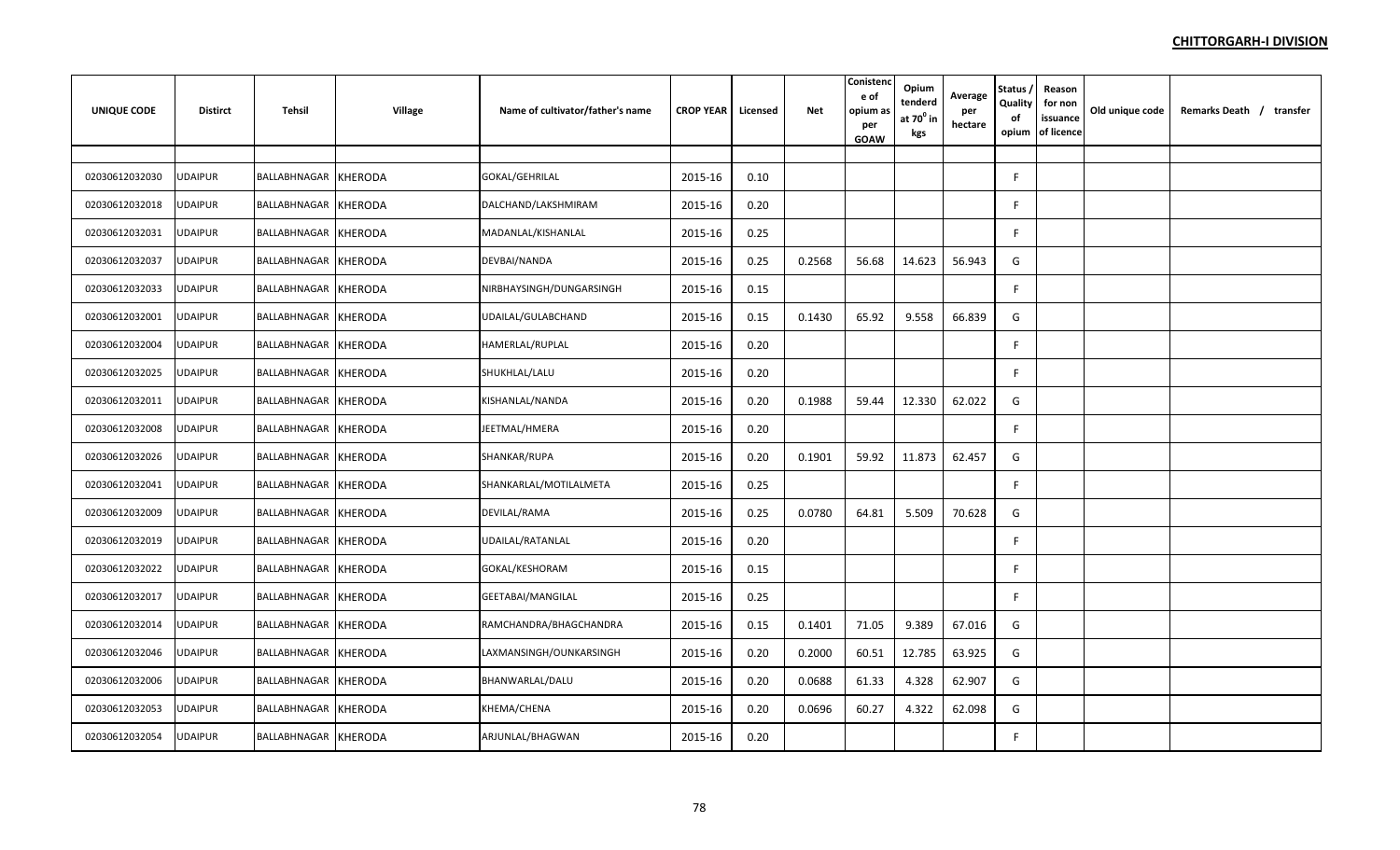| <b>UNIQUE CODE</b> | <b>Distirct</b> | Tehsil                  | Village        | Name of cultivator/father's name | <b>CROP YEAR</b> | Licensed | <b>Net</b> | Conistend<br>e of<br>opium as<br>per<br>GOAW | Opium<br>tenderd<br>at $70^\circ$ in<br>kgs | Average<br>per<br>hectare | Status,<br>Quality<br>of<br>opium | Reason<br>for non<br>issuance<br>of licence | Old unique code | Remarks Death / transfer |  |
|--------------------|-----------------|-------------------------|----------------|----------------------------------|------------------|----------|------------|----------------------------------------------|---------------------------------------------|---------------------------|-----------------------------------|---------------------------------------------|-----------------|--------------------------|--|
|                    |                 |                         |                |                                  |                  |          |            |                                              |                                             |                           |                                   |                                             |                 |                          |  |
| 02030612032055     | <b>UDAIPUR</b>  | BALLABHNAGAR KHERODA    |                | KASTURI/BABRU                    | 2015-16          | 0.20     |            |                                              |                                             |                           | F                                 |                                             |                 |                          |  |
| 02030612032056     | JDAIPUR         | BALLABHNAGAR KHERODA    |                | PARTHIBAI/BHANA                  | 2015-16          | 0.25     | 0.2517     | 65.12                                        | 16.634                                      | 66.087                    | G                                 |                                             |                 |                          |  |
| 02030612032057     | JDAIPUR         | BALLABHNAGAR KHERODA    |                | LAKHMA/BHIMA                     | 2015-16          | 0.25     | 0.1292     | 67.32                                        | 9.030                                       | 69.892                    | G                                 |                                             |                 |                          |  |
| 02030612032058     | <b>JDAIPUR</b>  | BALLABHNAGAR            | <b>KHERODA</b> | HARISHANKER/CHOGALAL             | 2015-16          | 0.20     | 0.1960     | 62.19                                        | 12.829                                      | 65.454                    | G                                 |                                             |                 |                          |  |
| 02030612032059     | <b>JDAIPUR</b>  | BALLABHNAGAR KHERODA    |                | BANSIALAL/KHEMA                  | 2015-16          | 0.20     |            |                                              |                                             |                           | F.                                |                                             |                 |                          |  |
| 02030612032060     | <b>UDAIPUR</b>  | BALLABHNAGAR KHERODA    |                | GOPAL/KAMALCHAND                 | 2015-16          | 0.25     | 0.0546     | 68.08                                        | 3.910                                       | 71.612                    | G                                 |                                             |                 |                          |  |
| 02030612032061     | <b>UDAIPUR</b>  | BALLABHNAGAR KHERODA    |                | LALU/VENA                        | 2015-16          | 0.20     |            |                                              |                                             |                           | F                                 |                                             |                 |                          |  |
| 02030612032062     | JDAIPUR         | BALLABHNAGAR KHERODA    |                | BHARATKISOR/SOHANLAL             | 2015-16          | 0.20     |            |                                              |                                             |                           | F                                 |                                             |                 |                          |  |
| 02030612033007     | JDAIPUR         | BALLABHNAGAR KHETAKHEDA |                | JAMKUBAI/ONKARLAL                | 2015-16          | 0.20     |            |                                              |                                             |                           | F.                                |                                             |                 |                          |  |
| 02030612033017     | JDAIPUR         | BALLABHNAGAR KHETAKHEDA |                | SHANKAR/BAGDU                    | 2015-16          | 0.10     | 0.0500     | 62.72                                        | 3.208                                       | 64.160                    | G                                 |                                             |                 |                          |  |
| 02030612033023     | UDAIPUR         | BALLABHNAGAR KHETAKHEDA |                | HIRALAL/NARAYAN                  | 2015-16          | 0.20     | 0.2040     | 66.56                                        | 13.245                                      | 64.927                    | G                                 |                                             |                 |                          |  |
| 02030612033010     | <b>JDAIPUR</b>  | BALLABHNAGAR KHETAKHEDA |                | TULSIBAI/SHANKAR                 | 2015-16          | 0.15     | 0.1546     | 60.26                                        | 8.867                                       | 57.355                    | G                                 |                                             |                 |                          |  |
| 02030612033019     | JDAIPUR         | BALLABHNAGAR KHETAKHEDA |                | PANNALAL/UDA                     | 2015-16          | 0.15     |            |                                              |                                             |                           | F.                                |                                             |                 |                          |  |
| 02030612033039     | <b>JDAIPUR</b>  | BALLABHNAGAR KHETAKHEDA |                | RAMESHWARLAL/DHANRAJ             | 2015-16          | 0.20     | 0.0945     | 60.50                                        | 6.093                                       | 64.476                    | G                                 |                                             |                 |                          |  |
| 02030612035005     | UDAIPUR         | BALLABHNAGAR LALPURA    |                | <b>BHAGGA/KISHANA</b>            | 2015-16          | 0.25     | 0.0946     | 64.35                                        | 6.306                                       | 66.660                    | G                                 |                                             |                 |                          |  |
| 02030612035007     | <b>UDAIPUR</b>  | BALLABHNAGAR LALPURA    |                | CHAMPALAL/KALU                   | 2015-16          | 0.25     | 0.2320     | 66.98                                        | 15.185                                      | 65.453                    | G                                 |                                             |                 |                          |  |
| 02030612035004     | <b>UDAIPUR</b>  | BALLABHNAGAR LALPURA    |                | RUPI/SHANKER                     | 2015-16          | 0.25     | 0.2479     | 62.23                                        | 15.202                                      | 61.323                    | G                                 |                                             |                 |                          |  |
| 02030612035014     | JDAIPUR         | BALLABHNAGAR LALPURA    |                | BHERA/NARAYAN                    | 2015-16          | 0.25     | 0.2475     | 68.81                                        | 16.908                                      | 68.315                    | G                                 |                                             |                 |                          |  |
| 02030612035002     | <b>UDAIPUR</b>  | BALLABHNAGAR LALPURA    |                | MANGILAL/UDA                     | 2015-16          | 0.25     | 0.2445     | 62.67                                        | 15.730                                      | 64.335                    | G                                 |                                             |                 |                          |  |
| 02030612036019     | JDAIPUR         | BALLABHNAGAR LUNDA      |                | SHAYAMSINGH/BHAVANISINGH         | 2015-16          | 0.25     |            |                                              |                                             |                           | F                                 |                                             |                 |                          |  |
| 02030612036024     | UDAIPUR         | BALLABHNAGAR LUNDA      |                | BHANWARLAL/GOKAL                 | 2015-16          | 0.10     |            |                                              |                                             |                           | F.                                |                                             |                 |                          |  |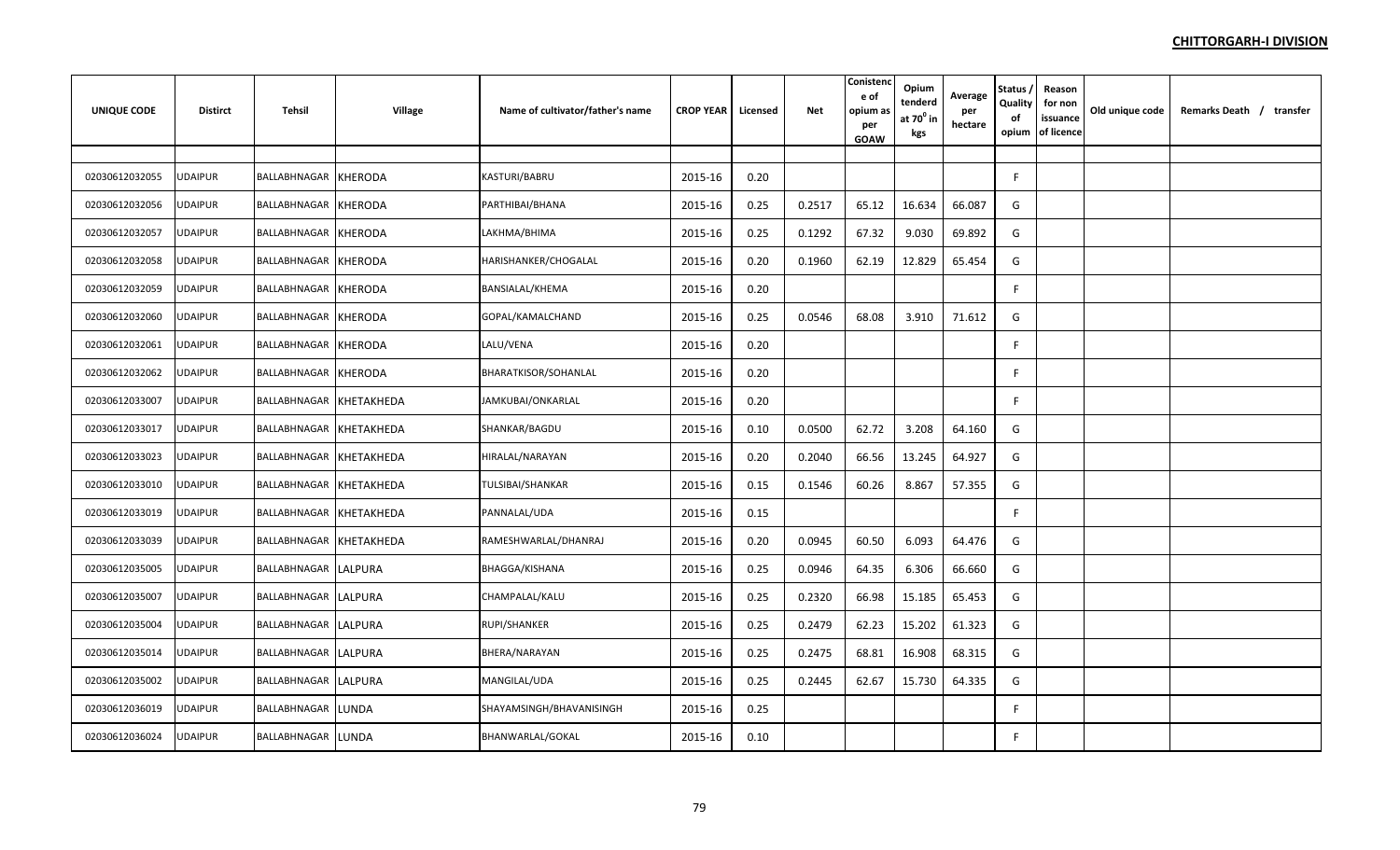| <b>UNIQUE CODE</b> | <b>Distirct</b> | Tehsil             | Village | Name of cultivator/father's name | <b>CROP YEAR</b> | Licensed | <b>Net</b> | Conistend<br>e of<br>opium as<br>per<br>GOAW | Opium<br>tenderd<br>at $70^0$ in<br>kgs | Average<br>per<br>hectare | Status,<br>Quality<br>of<br>opium | Reason<br>for non<br>issuance<br>of licence | Old unique code | Remarks Death / transfer |
|--------------------|-----------------|--------------------|---------|----------------------------------|------------------|----------|------------|----------------------------------------------|-----------------------------------------|---------------------------|-----------------------------------|---------------------------------------------|-----------------|--------------------------|
|                    |                 |                    |         |                                  |                  |          |            |                                              |                                         |                           |                                   |                                             |                 |                          |
| 02030612036005     | <b>UDAIPUR</b>  | BALLABHNAGAR LUNDA |         | BHANWAR LAL/SHANKAR LAL          | 2015-16          | 0.15     |            |                                              |                                         |                           | F.                                |                                             |                 |                          |
| 02030612036027     | UDAIPUR         | BALLABHNAGAR LUNDA |         | BHERUSINGH/CHAMANSINGH           | 2015-16          | 0.20     |            |                                              |                                         |                           | F                                 |                                             |                 |                          |
| 02030612036010     | <b>JDAIPUR</b>  | BALLABHNAGAR LUNDA |         | HAZARIBAI/CHUNNI LAL             | 2015-16          | 0.10     |            |                                              |                                         |                           | F.                                |                                             |                 | <b>NAME CHANGE</b>       |
| 02030612036016     | <b>UDAIPUR</b>  | BALLABHNAGAR LUNDA |         | RAMA/DEVA                        | 2015-16          | 0.10     |            |                                              |                                         |                           | F                                 |                                             |                 |                          |
| 02030612036025     | <b>UDAIPUR</b>  | BALLABHNAGAR LUNDA |         | BHERU/BABRU                      | 2015-16          | 0.10     |            |                                              |                                         |                           | F                                 |                                             |                 |                          |
| 02030612036028     | UDAIPUR         | BALLABHNAGAR LUNDA |         | RAM KUNWAR/BHAWARSINGH           | 2015-16          | 0.10     |            |                                              |                                         |                           | F.                                |                                             |                 |                          |
| 02030612037041     | <b>UDAIPUR</b>  | BALLABHNAGAR MENAR |         | VIJAY LAL/ BHEEM LAL             | 2015-16          | 0.25     |            |                                              |                                         |                           | E                                 |                                             |                 |                          |
| 02030612037001     | <b>UDAIPUR</b>  | BALLABHNAGAR MENAR |         | <b>GISIBAI/PRITVI RAJ</b>        | 2015-16          | 0.15     | 0.0750     | 64.93                                        | 5.194                                   | 69.253                    | G                                 |                                             |                 |                          |
| 02030612037005     | <b>UDAIPUR</b>  | BALLABHNAGAR MENAR |         | HEERA LAL/ BHERU LAL             | 2015-16          | 0.20     |            |                                              |                                         |                           | F.                                |                                             |                 |                          |
| 02030612037006     | UDAIPUR         | BALLABHNAGAR MENAR |         | RUPABAI/MANGILAL                 | 2015-16          | 0.20     |            |                                              |                                         |                           | F                                 |                                             |                 |                          |
| 02030612037010     | <b>UDAIPUR</b>  | BALLABHNAGAR MENAR |         | ONKAR LAL/AMBA LAL               | 2015-16          | 0.20     |            |                                              |                                         |                           | F                                 |                                             |                 |                          |
| 02030612037012     | <b>UDAIPUR</b>  | BALLABHNAGAR MENAR |         | MUKESHKUMAR/OUNKARLAL MATA SARSI | 2015-16          | 0.15     |            |                                              |                                         |                           | F                                 |                                             |                 |                          |
| 02030612037016     | UDAIPUR         | BALLABHNAGAR MENAR |         | BHEEMLAL/TULSIRAM                | 2015-16          | 0.20     |            |                                              |                                         |                           | F                                 |                                             |                 |                          |
| 02030612037021     | <b>UDAIPUR</b>  | BALLABHNAGAR MENAR |         | <b>MOTILAL/ BARDA</b>            | 2015-16          | 0.20     | 0.0937     | 62.46                                        | 6.772                                   | 72.273                    | G                                 |                                             |                 |                          |
| 02030612037027     | <b>UDAIPUR</b>  | BALLABHNAGAR MENAR |         | AMBALAL/ONKAR LAL                | 2015-16          | 0.20     |            |                                              |                                         |                           | F                                 |                                             |                 |                          |
| 02030612037035     | <b>UDAIPUR</b>  | BALLABHNAGAR MENAR |         | JAGDISH/LAKSHMI LAL              | 2015-16          | 0.20     |            |                                              |                                         |                           | F.                                |                                             |                 |                          |
| 02030612037037     | <b>UDAIPUR</b>  | BALLABHNAGAR MENAR |         | KAALU LAL/ KHEM RAJ              | 2015-16          | 0.25     |            |                                              |                                         |                           | F.                                |                                             |                 |                          |
| 02030612037038     | UDAIPUR         | BALLABHNAGAR MENAR |         | HIMMAT LAL/ONKAR LAL             | 2015-16          | 0.20     | 0.1023     | 59.62                                        | 6.618                                   | 64.692                    | G                                 |                                             |                 |                          |
| 02030612037042     | <b>UDAIPUR</b>  | BALLABHNAGAR MENAR |         | SHANKAR LAL/ BHEEM LAL           | 2015-16          | 0.20     |            |                                              |                                         |                           | F                                 |                                             |                 |                          |
| 02030612037054     | JDAIPUR         | BALLABHNAGAR MENAR |         | TULSIRAM/RAM LAL                 | 2015-16          | 0.20     | 0.0904     | 63.16                                        | 5.937                                   | 65.675                    | G                                 |                                             |                 |                          |
| 02030612037057     | UDAIPUR         | BALLABHNAGAR MENAR |         | KANHAIYYA LAL/ BHEEM LAL         | 2015-16          | 0.20     |            |                                              |                                         |                           | F                                 |                                             |                 |                          |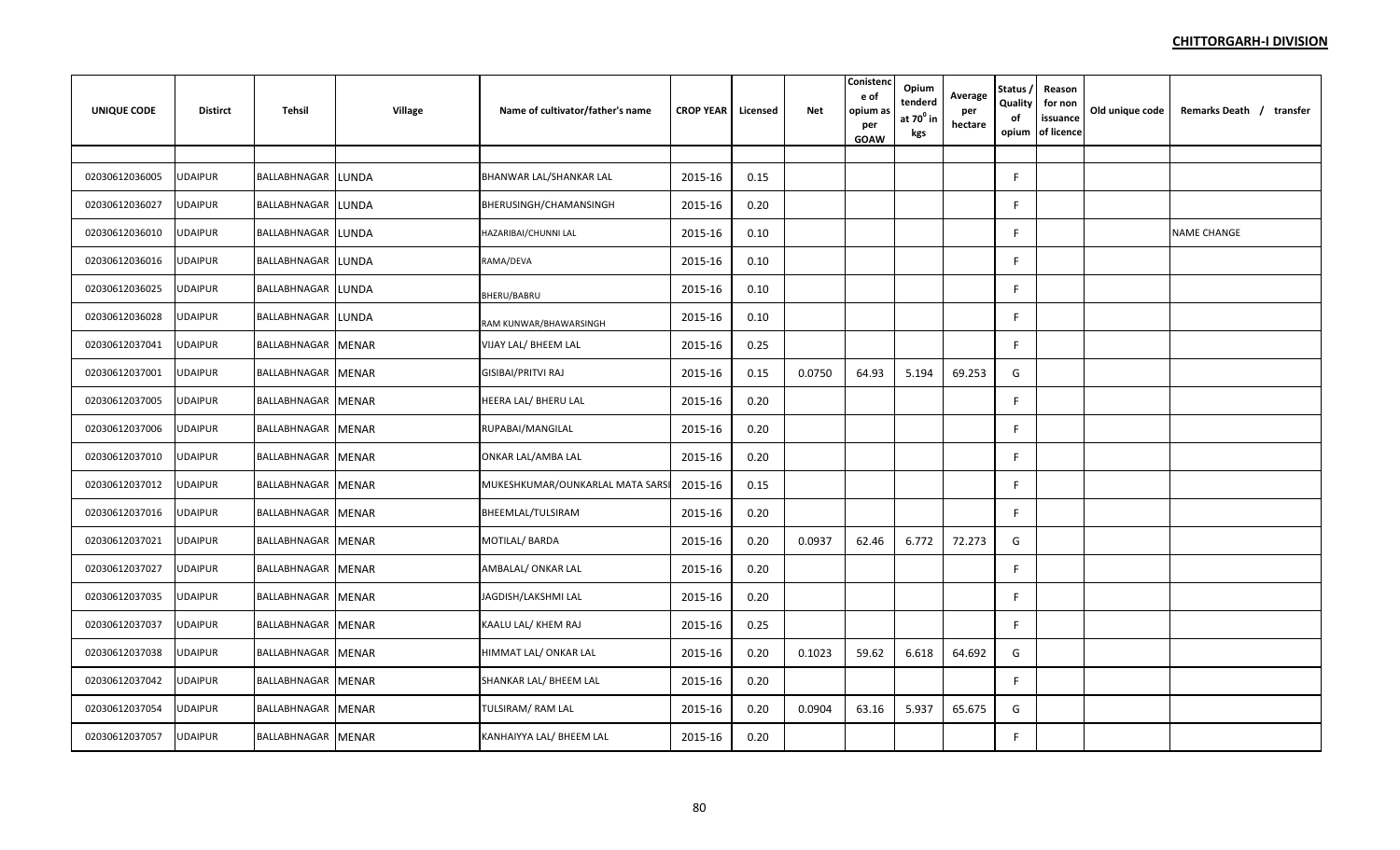| <b>UNIQUE CODE</b> | <b>Distirct</b> | Tehsil             | <b>Village</b> | Name of cultivator/father's name | <b>CROP YEAR</b> | Licensed | Net    | Conistenc<br>e of<br>opium as<br>per<br>GOAW | Opium<br>tenderd<br>at $70^{\circ}$ in<br>kgs | Average<br>per<br>hectare | <b>Status</b><br>Quality<br>of<br>opium | Reason<br>for non<br>issuance<br>of licence | Old unique code | Remarks Death / transfer |
|--------------------|-----------------|--------------------|----------------|----------------------------------|------------------|----------|--------|----------------------------------------------|-----------------------------------------------|---------------------------|-----------------------------------------|---------------------------------------------|-----------------|--------------------------|
|                    |                 |                    |                |                                  |                  |          |        |                                              |                                               |                           |                                         |                                             |                 |                          |
| 02030612037063     | <b>UDAIPUR</b>  | BALLABHNAGAR MENAR |                | VIJAY LAL/CHTURBHUJ              | 2015-16          | 0.25     |        |                                              |                                               |                           | F                                       |                                             |                 |                          |
| 02030612037064     | UDAIPUR         | BALLABHNAGAR MENAR |                | LAKSHMI LAL/ RANG LAL            | 2015-16          | 0.25     |        |                                              |                                               |                           | F.                                      |                                             |                 |                          |
| 02030612037066     | <b>UDAIPUR</b>  | BALLABHNAGAR MENAR |                | SHUSHILA/RADHESHYAM              | 2015-16          | 0.20     |        |                                              |                                               |                           | F                                       |                                             |                 |                          |
| 02030612037067     | <b>UDAIPUR</b>  | BALLABHNAGAR MENAR |                | GANESH LAL/ BAAL KISHAN          | 2015-16          | 0.20     |        |                                              |                                               |                           | F.                                      |                                             |                 |                          |
| 02030612037070     | <b>UDAIPUR</b>  | BALLABHNAGAR MENAR |                | DURGA SHANKAR/ HEERALAL          | 2015-16          | 0.20     |        |                                              |                                               |                           | F.                                      |                                             |                 |                          |
| 02030612037071     | <b>UDAIPUR</b>  | BALLABHNAGAR MENAR |                | MANGILAL/ SHANKAR LAL            | 2015-16          | 0.20     |        |                                              |                                               |                           | F                                       |                                             |                 |                          |
| 02030612037074     | <b>UDAIPUR</b>  | BALLABHNAGAR MENAR |                | KAALU LAL/ PRITVHI RAJ           | 2015-16          | 0.15     | 0.0743 | 63.97                                        | 4.935                                         | 66.420                    | G                                       |                                             |                 |                          |
| 02030612037076     | <b>UDAIPUR</b>  | BALLABHNAGAR MENAR |                | PRABHU LAL/ BADRI LAL            | 2015-16          | 0.20     |        |                                              |                                               |                           | F                                       |                                             |                 |                          |
| 02030612037080     | <b>UDAIPUR</b>  | BALLABHNAGAR MENAR |                | KAMALA SHANKAR/ BAAL KISHAN      | 2015-16          | 0.20     | 0.0772 | 61.42                                        | 4.712                                         | 61.036                    | G                                       |                                             |                 |                          |
| 02030612037085     | <b>UDAIPUR</b>  | BALLABHNAGAR MENAR |                | PURSHOTAM LAL/ MANGI LAL         | 2015-16          | 0.25     |        |                                              |                                               |                           | F                                       |                                             |                 |                          |
| 02030612037092     | <b>UDAIPUR</b>  | BALLABHNAGAR MENAR |                | BHERU LAL/ SHREE LAL             | 2015-16          | 0.15     |        |                                              |                                               |                           | F                                       |                                             |                 |                          |
| 02030612037093     | <b>UDAIPUR</b>  | BALLABHNAGAR MENAR |                | NARBADA SHANKAR/ LELAWAT         | 2015-16          | 0.20     |        |                                              |                                               |                           | F                                       |                                             |                 |                          |
| 02030612037094     | UDAIPUR         | BALLABHNAGAR MENAR |                | RADHA KISHAN/ONKAR               | 2015-16          | 0.25     |        |                                              |                                               |                           | F                                       |                                             |                 |                          |
| 02030612037098     | <b>UDAIPUR</b>  | BALLABHNAGAR MENAR |                | UMA SHANKAR/ AMBA LAL            | 2015-16          | 0.10     | 0.0295 | 61.29                                        | 2.093                                         | 70.949                    | G                                       |                                             |                 |                          |
| 02030612037103     | <b>UDAIPUR</b>  | BALLABHNAGAR MENAR |                | PRAKSH CHANDRA/ ONKAR LAL        | 2015-16          | 0.20     | 0.0578 | 59.82                                        | 3.572                                         | 61.799                    | G                                       |                                             |                 |                          |
| 02030612037110     | <b>UDAIPUR</b>  | BALLABHNAGAR MENAR |                | NARAYAN LAL/ HEERA LAL           | 2015-16          | 0.25     |        |                                              |                                               |                           | F                                       |                                             |                 |                          |
| 02030612037115     | <b>UDAIPUR</b>  | BALLABHNAGAR MENAR |                | MANGI LAL/ MOTI LAL              | 2015-16          | 0.20     |        |                                              |                                               |                           | F.                                      |                                             |                 |                          |
| 02030612037117     | <b>UDAIPUR</b>  | BALLABHNAGAR MENAR |                | BHAGWATI LAL/ BHERU LAL          | 2015-16          | 0.25     | 0.0900 | 62.17                                        | 5.764                                         | 64.044                    | G                                       |                                             |                 |                          |
| 02030612037120     | UDAIPUR         | BALLABHNAGAR MENAR |                | GISIBAI/DALCHAND                 | 2015-16          | 0.20     |        |                                              |                                               |                           | F.                                      |                                             |                 |                          |
| 02030612037122     | JDAIPUR         | BALLABHNAGAR MENAR |                | NARAYAN LAL/ CHATURBHUJ          | 2015-16          | 0.25     |        |                                              |                                               |                           | F.                                      |                                             |                 |                          |
| 02030612037018     | <b>UDAIPUR</b>  | BALLABHNAGAR MENAR |                | <b>BHERULAL/DEEP LAL</b>         | 2015-16          | 0.10     |        |                                              |                                               |                           | F                                       |                                             |                 |                          |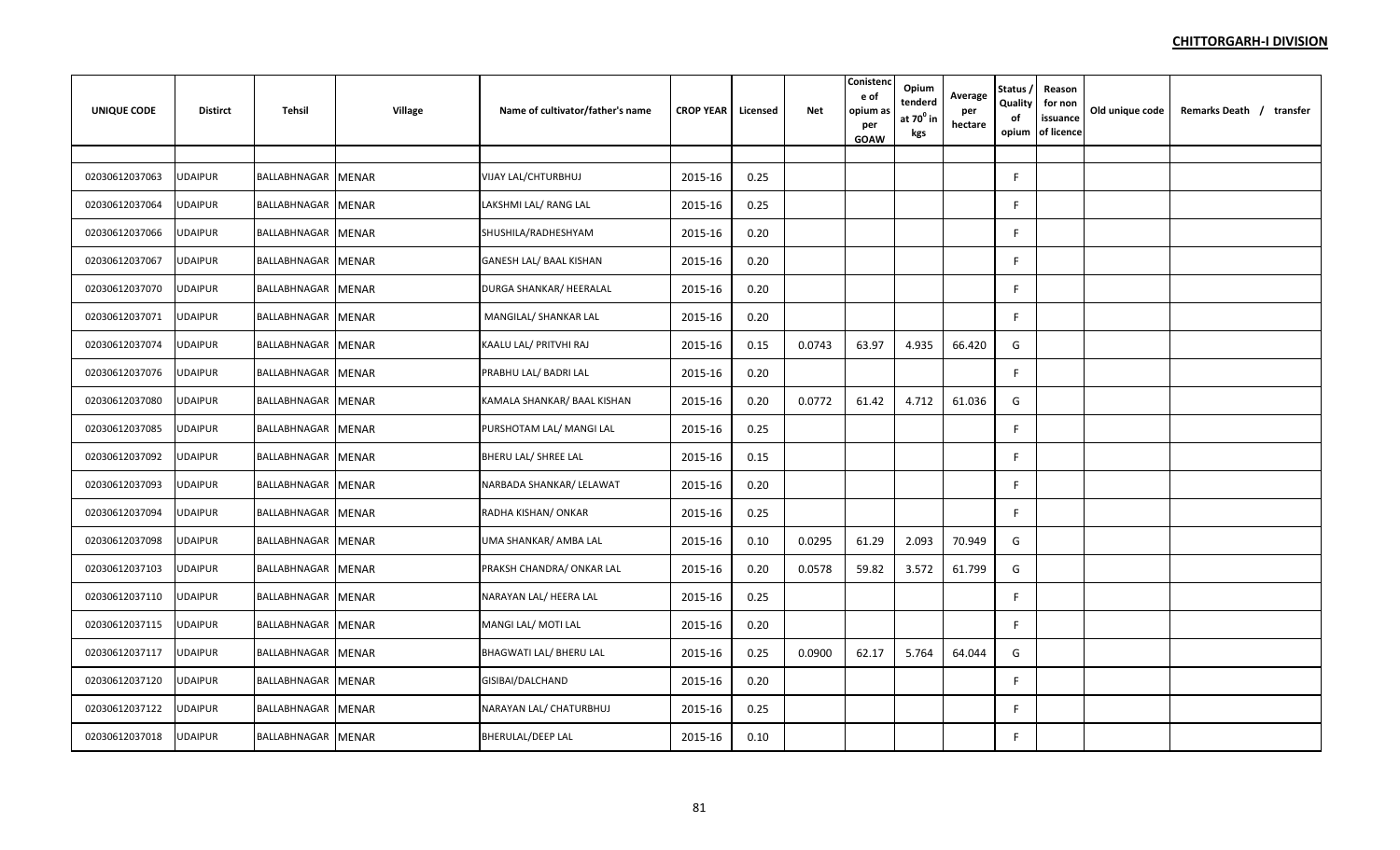| <b>UNIQUE CODE</b> | <b>Distirct</b> | Tehsil             | Village      | Name of cultivator/father's name  | <b>CROP YEAR</b> | Licensed | Net    | Conistenc<br>e of<br>opium as<br>per<br><b>GOAW</b> | Opium<br>tenderd<br>at $70^{\circ}$ in<br>kgs | Average<br>per<br>hectare | Status,<br>Quality<br>of<br>opium | Reason<br>for non<br>issuance<br>of licence | Old unique code | Remarks Death / transfer |
|--------------------|-----------------|--------------------|--------------|-----------------------------------|------------------|----------|--------|-----------------------------------------------------|-----------------------------------------------|---------------------------|-----------------------------------|---------------------------------------------|-----------------|--------------------------|
|                    |                 |                    |              |                                   |                  |          |        |                                                     |                                               |                           |                                   |                                             |                 |                          |
| 02030612037026     | JDAIPUR         | BALLABHNAGAR MENAR |              | SHREE LAL/ KUNDAN LAL             | 2015-16          | 0.20     |        |                                                     |                                               |                           | F                                 |                                             |                 |                          |
| 02030612037034     | <b>JDAIPUR</b>  | BALLABHNAGAR MENAR |              | SHESMAL/DEEPLAL                   | 2015-16          | 0.10     | 0.0521 | 63.72                                               | 3.432                                         | 65.873                    | G                                 |                                             |                 |                          |
| 02030612037002     | UDAIPUR         | BALLABHNAGAR MENAR |              | DEVILAL/PARBHULAL                 | 2015-16          | 0.10     |        |                                                     |                                               |                           | F                                 |                                             |                 | NAME CHANGE              |
| 02030612037004     | <b>UDAIPUR</b>  | BALLABHNAGAR       | <b>MENAR</b> | GOPI LAL/ SHANKAR LAL             | 2015-16          | 0.25     |        |                                                     |                                               |                           | F.                                |                                             |                 |                          |
| 02030612037040     | <b>JDAIPUR</b>  | BALLABHNAGAR MENAR |              | RAMESH LAL/ KANHAIYYA LAL         | 2015-16          | 0.10     |        |                                                     |                                               |                           | F                                 |                                             |                 |                          |
| 02030612037050     | JDAIPUR         | BALLABHNAGAR       | <b>MENAR</b> | SURESH/ HEERA LAL                 | 2015-16          | 0.25     |        |                                                     |                                               |                           | F                                 |                                             |                 |                          |
| 02030612037059     | UDAIPUR         | BALLABHNAGAR MENAR |              | SHANKAR LAL/BHEEM LAL-II          | 2015-16          | 0.10     |        |                                                     |                                               |                           | F                                 |                                             |                 |                          |
| 02030612037043     | JDAIPUR         | BALLABHNAGAR MENAR |              | NARMADA SHANKAR/ ONKARLAL         | 2015-16          | 0.20     |        |                                                     |                                               |                           | F.                                |                                             |                 |                          |
| 02030612037025     | <b>JDAIPUR</b>  | BALLABHNAGAR MENAR |              | CHOGA LAL/ GANPAT LAL             | 2015-16          | 0.20     |        |                                                     |                                               |                           | F                                 |                                             |                 |                          |
| 02030612037029     | JDAIPUR         | BALLABHNAGAR MENAR |              | <b>BUDHDEV/ BHERU LAL</b>         | 2015-16          | 0.10     |        |                                                     |                                               |                           | F                                 |                                             |                 |                          |
| 02030612037015     | JDAIPUR         | BALLABHNAGAR MENAR |              | BHAGWATILAL/GHASILAL              | 2015-16          | 0.25     |        |                                                     |                                               |                           | F.                                |                                             |                 |                          |
| 02030612037053     | UDAIPUR         | BALLABHNAGAR MENAR |              | DAYA SHANKAR/ HEERA LAL           | 2015-16          | 0.10     | 0.0500 | 53.50                                               | 3.164                                         | 63.280                    | G                                 |                                             |                 |                          |
| 02030612037056     | <b>JDAIPUR</b>  | BALLABHNAGAR MENAR |              | GANPAT LAL/ HEERA LAL             | 2015-16          | 0.20     |        |                                                     |                                               |                           | F                                 |                                             |                 |                          |
| 02030612037100     | <b>JDAIPUR</b>  | BALLABHNAGAR MENAR |              | BHERULAL/BABRU                    | 2015-16          | 0.20     | 0.0935 | 64.40                                               | 6.937                                         | 74.193                    | G                                 |                                             |                 |                          |
| 02030612037111     | <b>JDAIPUR</b>  | BALLABHNAGAR       | <b>MENAR</b> | RAMESH CHANDRA/ SHANKAR           | 2015-16          | 0.25     | 0.1100 | 62.04                                               | 6.966                                         | 63.327                    | G                                 |                                             |                 |                          |
| 02030612037060     | UDAIPUR         | BALLABHNAGAR MENAR |              | PURAN MAL/ CHUNNI LAL             | 2015-16          | 0.20     | 0.0389 | 62.31                                               | 2.742                                         | 70.488                    | G                                 |                                             |                 |                          |
| 02030612037009     | UDAIPUR         | BALLABHNAGAR MENAR |              | KESHU RAM/KHEM CHAND              | 2015-16          | 0.25     |        |                                                     |                                               |                           | F                                 |                                             |                 |                          |
| 02030612037028     | UDAIPUR         | BALLABHNAGAR MENAR |              | LAKSHMI LAL/ BHANA                | 2015-16          | 0.10     | 0.0480 | 65.63                                               | 3.338                                         | 69.542                    | G                                 |                                             |                 |                          |
| 02030612037032     | JDAIPUR         | BALLABHNAGAR MENAR |              | SHREE LAL/ UDAY LAL               | 2015-16          | 0.10     |        |                                                     |                                               |                           | F.                                |                                             |                 |                          |
| 02030612037036     | JDAIPUR         | BALLABHNAGAR MENAR |              | AMBA LAL/ LAKSHMI LAL KANAWA      | 2015-16          | 0.20     |        |                                                     |                                               |                           | F                                 |                                             |                 |                          |
| 02030612037044     | UDAIPUR         | BALLABHNAGAR MENAR |              | RAMESH CHANDRA/ NAND LAL MENARIYA | 2015-16          | 0.25     |        |                                                     |                                               |                           | F.                                |                                             |                 |                          |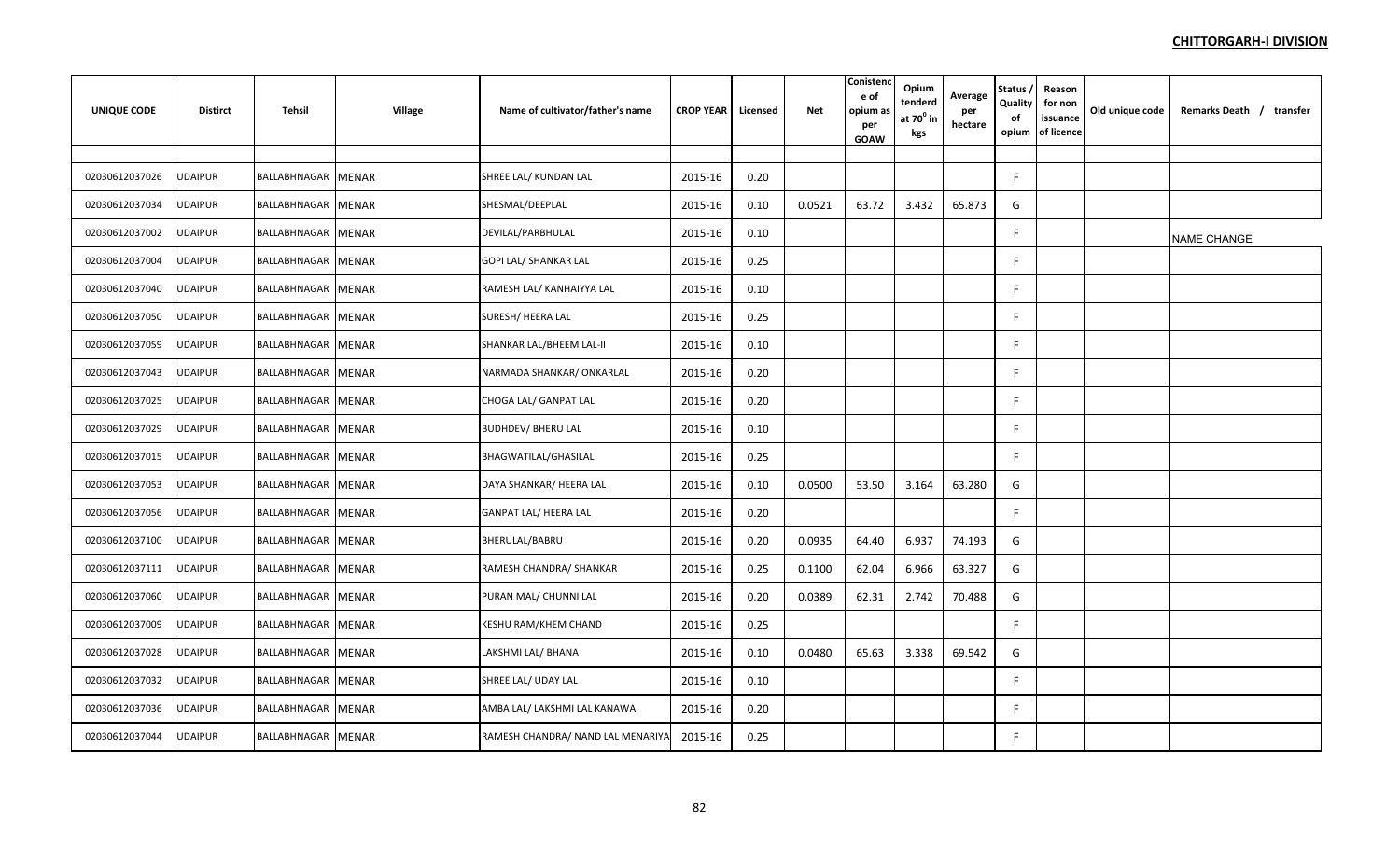| <b>UNIQUE CODE</b> | <b>Distirct</b> | Tehsil                          | <b>Village</b> | Name of cultivator/father's name | <b>CROP YEAR</b> | Licensed | <b>Net</b> | Conistend<br>e of<br>opium as<br>per<br>GOAW | Opium<br>tenderd<br>at $70^0$ in<br>kgs | Average<br>per<br>hectare | Status,<br>Quality<br>of<br>opium | Reason<br>for non<br>issuance<br>of licence | Old unique code | Remarks Death / transfer |
|--------------------|-----------------|---------------------------------|----------------|----------------------------------|------------------|----------|------------|----------------------------------------------|-----------------------------------------|---------------------------|-----------------------------------|---------------------------------------------|-----------------|--------------------------|
|                    |                 |                                 |                |                                  |                  |          |            |                                              |                                         |                           |                                   |                                             |                 |                          |
| 02030612037112     | <b>UDAIPUR</b>  | BALLABHNAGAR MENAR              |                | ARJUN LAL/ CHAGAN LAL            | 2015-16          | 0.15     |            |                                              |                                         |                           | F                                 |                                             |                 |                          |
| 02030612037132     | <b>UDAIPUR</b>  | BALLABHNAGAR MENAR              |                | OUNKARGIRI/HEERAGIRI             | 2015-16          | 0.25     |            |                                              |                                         |                           |                                   |                                             |                 |                          |
| 02030612037133     | UDAIPUR         | BALLABHNAGAR MENAR              |                | GOPAGIRI/NATHUGIRI               | 2015-16          | 0.20     |            |                                              |                                         |                           | F                                 |                                             |                 |                          |
| 02030612037134     | UDAIPUR         | BALLABHNAGAR MENAR              |                | PURANGIRI/NATHUGIRI              | 2015-16          | 0.25     |            |                                              |                                         |                           | F                                 |                                             |                 |                          |
| 02030612037128     | UDAIPUR         | BALLABHNAGAR MENAR              |                | KALU/MANGU                       | 2015-16          | 0.10     | 0.0190     | 64.56                                        | 1.402                                   | 73.790                    | G                                 |                                             |                 |                          |
| 02030612038030     | UDAIPUR         | BALLABHNAGAR NAHARPURA          |                | DEVA/ KESHYA                     | 2015-16          | 0.20     |            |                                              |                                         |                           | E                                 |                                             |                 |                          |
| 02030612038016     | <b>UDAIPUR</b>  | BALLABHNAGAR NAHARPURA          |                | RAM SINGH/AMAR SINGH             | 2015-16          | 0.20     |            |                                              |                                         |                           |                                   |                                             |                 |                          |
| 02030612038032     | UDAIPUR         | BALLABHNAGAR NAHARPURA          |                | BABRU/UDA                        | 2015-16          | 0.10     |            |                                              |                                         |                           | F                                 |                                             |                 |                          |
| 02030612038001     | <b>UDAIPUR</b>  | BALLABHNAGAR NAHARPURA          |                | RUPALIBAI/HIRALAL                | 2015-16          | 0.10     |            |                                              |                                         |                           | F                                 |                                             |                 |                          |
| 02030612038002     | JDAIPUR         | BALLABHNAGAR NAHARPURA          |                | DEWALIBAI/KUMA                   | 2015-16          | 0.10     |            |                                              |                                         |                           | F                                 |                                             |                 | <b>NAME CHANGE</b>       |
| 02030612038034     | UDAIPUR         | BALLABHNAGAR NAHARPURA          |                | ONKAR/KISHANA                    | 2015-16          | 0.10     |            |                                              |                                         |                           | F                                 |                                             |                 |                          |
| 02030612038031     | <b>UDAIPUR</b>  | BALLABHNAGAR NAHARPURA          |                | KESHURAM/CHENA                   | 2015-16          | 0.10     |            |                                              |                                         |                           | F                                 |                                             |                 |                          |
| 02030612040001     | UDAIPUR         | BALLABHNAGAR NAWANIA            |                | MANGILAL/SHREELAL                | 2015-16          | 0.10     | 0.0392     | 67.95                                        | 2.912                                   | 74.286                    | G                                 |                                             |                 |                          |
| 02030612040004     | <b>UDAIPUR</b>  | BALLABHNAGAR NAWANIA            |                | FEFIBAI/KISHANLAL                | 2015-16          | 0.10     |            |                                              |                                         |                           | F                                 |                                             |                 |                          |
| 02030612040007     | <b>UDAIPUR</b>  | BALLABHNAGAR NAWANIA            |                | GANGABAI/NANALAL                 | 2015-16          | 0.10     | 0.0956     | 60.46                                        | 6.003                                   | 62.793                    | G                                 |                                             |                 |                          |
| 02030612041013     | UDAIPUR         | BALLABHNAGAR NEEMDI             |                | <b>DEEP SINGH/ONKAR SINGH</b>    | 2015-16          | 0.25     | 0.2401     | 64.43                                        | 15.675                                  | 65.285                    | G                                 |                                             |                 |                          |
| 02030612044017     | <b>UDAIPUR</b>  | BALLABHNAGAR PITHAL PURA        |                | KISHAN LAL/RAMA JI               | 2015-16          | 0.20     | 0.1970     | 63.19                                        | 13.044                                  | 66.213                    | G                                 |                                             |                 |                          |
| 02030612044022     | <b>UDAIPUR</b>  | BALLABHNAGAR PITHAL PURA        |                | <b>UDAY LAL/RATAN LAL</b>        | 2015-16          | 0.25     | 0.1550     | 64.35                                        | 10.498                                  | 67.729                    | G                                 |                                             |                 |                          |
| 02030612044053     | <b>UDAIPUR</b>  | <b>BALLABHNAGAR PITHAL PURA</b> |                | CHENA/KALU                       | 2015-16          | 0.20     | 0.1807     | 61.81                                        | 11.179                                  | 61.865                    | G                                 |                                             |                 |                          |
| 02030612044033     | JDAIPUR         | BALLABHNAGAR PITHAL PURA        |                | <b>BHAGWAN LAL/KISHOR JAT</b>    | 2015-16          | 0.25     | 0.2515     | 62.95                                        | 16.061                                  | 63.861                    | G                                 |                                             |                 |                          |
| 02030612044037     | JDAIPUR         | BALLABHNAGAR PITHAL PURA        |                | NATHU LAL/HEERA LAL JAT          | 2015-16          | 0.25     | 0.2410     | 59.35                                        | 14.422                                  | 59.842                    | G                                 |                                             |                 |                          |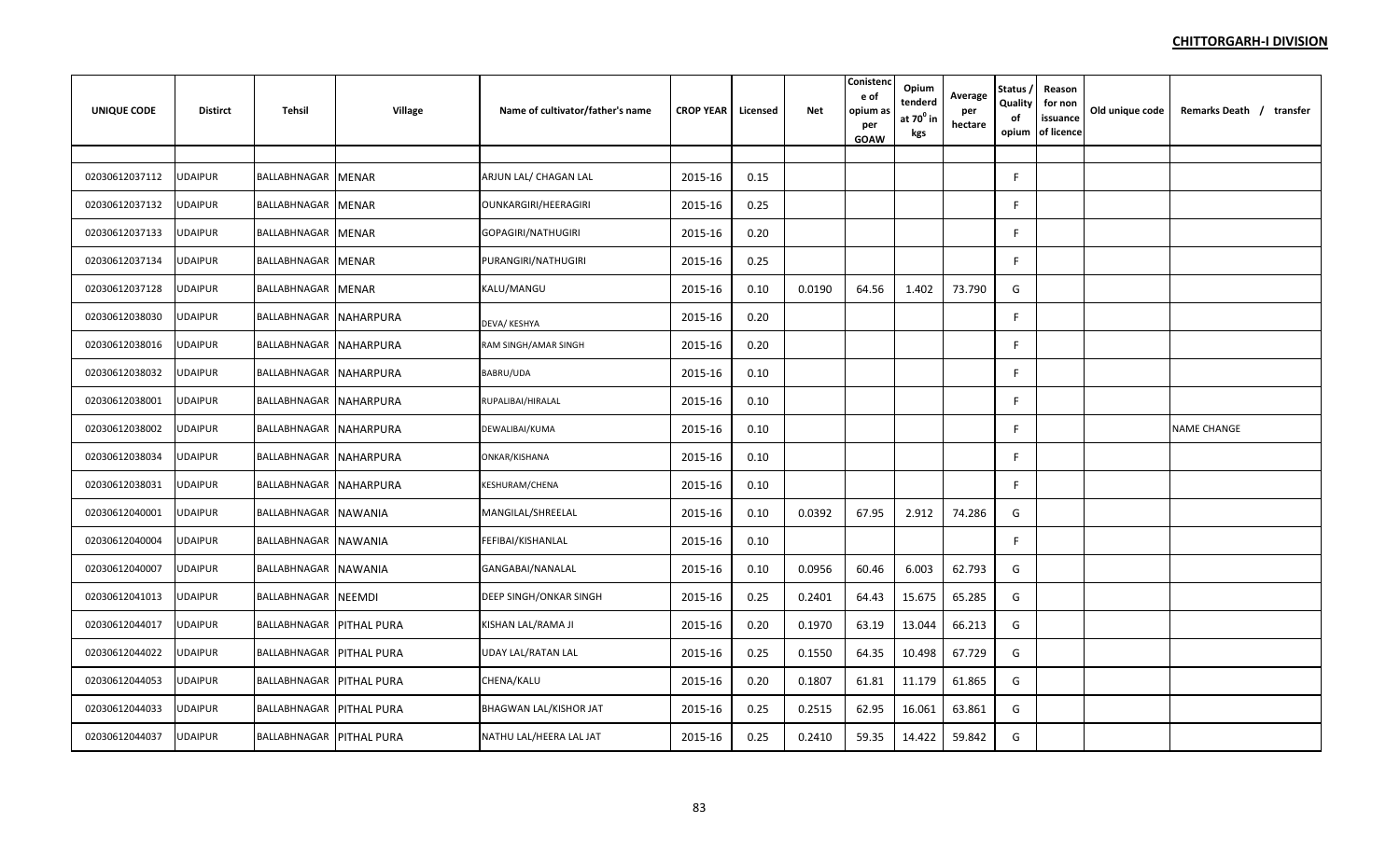| UNIQUE CODE    | <b>Distirct</b> | Tehsil                          | Village                   | Name of cultivator/father's name | <b>CROP YEAR</b> | Licensed | Net    | Conistend<br>e of<br>opium as<br>per<br><b>GOAW</b> | Opium<br>tenderd<br>at $70^\circ$ in<br>kgs | Average<br>per<br>hectare | Status,<br>Quality<br>of<br>opium | Reason<br>for non<br>issuance<br>of licence | Old unique code | Remarks Death / transfer |
|----------------|-----------------|---------------------------------|---------------------------|----------------------------------|------------------|----------|--------|-----------------------------------------------------|---------------------------------------------|---------------------------|-----------------------------------|---------------------------------------------|-----------------|--------------------------|
|                |                 |                                 |                           |                                  |                  |          |        |                                                     |                                             |                           |                                   |                                             |                 |                          |
| 02030612044014 | UDAIPUR         | BALLABHNAGAR   PITHAL PURA      |                           | SAV LAL/HEMA                     | 2015-16          | 0.20     | 0.1971 | 64.48                                               | 13.126                                      | 66.596                    | G                                 |                                             |                 |                          |
| 02030612044029 | <b>UDAIPUR</b>  | BALLABHNAGAR PITHAL PURA        |                           | RAYCHANDRA/DYARAM                | 2015-16          | 0.25     | 0.1752 | 60.20                                               | 10.922                                      | 62.340                    | G                                 |                                             |                 |                          |
| 02030612044031 | <b>JDAIPUR</b>  | BALLABHNAGAR PITHAL PURA        |                           | ROSHAN LAL/LAKSHMI CHAND         | 2015-16          | 0.25     | 0.2466 | 61.09                                               | 15.630                                      | 63.382                    | G                                 |                                             |                 |                          |
| 02030612044005 | UDAIPUR         | BALLABHNAGAR PITHAL PURA        |                           | NARAYAN/ONKAR                    | 2015-16          | 0.20     |        |                                                     |                                             |                           | F                                 |                                             |                 |                          |
| 02030612044049 | <b>JDAIPUR</b>  | BALLABHNAGAR   PITHAL PURA      |                           | UDIBAI/TARACHAND                 | 2015-16          | 0.25     | 0.2501 | 64.31                                               | 16.234                                      | 64.910                    | G                                 |                                             |                 |                          |
| 02030612044050 | <b>UDAIPUR</b>  | BALLABHNAGAR   PITHAL PURA      |                           | TARACHAND/BARDAJAT               | 2015-16          | 0.20     | 0.2009 | 62.32                                               | 12.713                                      | 63.280                    | G                                 |                                             |                 |                          |
| 02030612044019 | UDAIPUR         | BALLABHNAGAR PITHAL PURA        |                           | KANHAIYA LAL/RATAN LAL           | 2015-16          | 0.25     |        |                                                     |                                             |                           | F                                 |                                             |                 |                          |
| 02030612044043 | UDAIPUR         | BALLABHNAGAR PITHAL PURA        |                           | SOSAR/TARACHAND                  | 2015-16          | 0.25     | 0.2398 | 61.54                                               | 15.403                                      | 64.233                    | G                                 |                                             |                 |                          |
| 02030612044055 | UDAIPUR         | <b>BALLABHNAGAR PITHAL PURA</b> |                           | KANKUDI/RUPA                     | 2015-16          | 0.25     | 0.2492 | 64.10                                               | 17.225                                      | 69.121                    | G                                 |                                             |                 |                          |
| 02030612044047 | JDAIPUR         | BALLABHNAGAR   PITHAL PURA      |                           | BHERU LAL/ HARLAL                | 2015-16          | 0.25     | 0.2491 | 66.73                                               | 16.597                                      | 66.628                    | G                                 |                                             |                 |                          |
| 02030612044041 | UDAIPUR         | <b>BALLABHNAGAR PITHAL PURA</b> |                           | NATHU/MEDHA                      | 2015-16          | 0.15     | 0.1500 | 62.87                                               | 9.889                                       | 65.927                    | G                                 |                                             |                 |                          |
| 02030612044046 | JDAIPUR         | BALLABHNAGAR PITHAL PURA        |                           | KAALU LAL/NATHU JI               | 2015-16          | 0.25     | 0.1037 | 66.99                                               | 7.178                                       | 69.219                    | G                                 |                                             |                 |                          |
| 02030612044056 | <b>JDAIPUR</b>  | BALLABHNAGAR PITHAL PURA        |                           | KANA/KALU                        | 2015-16          | 0.20     | 0.1978 | 63.65                                               | 13.139                                      | 66.426                    | G                                 |                                             |                 |                          |
| 02030612044040 | <b>JDAIPUR</b>  | BALLABHNAGAR   PITHAL PURA      |                           | SUHAGI BAI/RATAN LAL             | 2015-16          | 0.10     |        |                                                     |                                             |                           | F                                 |                                             |                 |                          |
| 02030612044001 | <b>JDAIPUR</b>  | <b>BALLABHNAGAR PITHAL PURA</b> |                           | SHAWHA RAM/MOTI JAT              | 2015-16          | 0.10     |        |                                                     |                                             |                           | F                                 |                                             |                 |                          |
| 02030612046005 | <b>UDAIPUR</b>  |                                 | BALLABHNAGAR RAJPURA BADA | CHANDIBAI/NAND RAM               | 2015-16          | 0.10     |        |                                                     |                                             |                           | F                                 |                                             |                 | <b>NAME CHANGE</b>       |
| 02030612046043 | <b>UDAIPUR</b>  |                                 | BALLABHNAGAR RAJPURA BADA | MANNABAI/PANNALAL                | 2015-16          | 0.25     | 0.1598 | 66.36                                               | 9.556                                       | 59.800                    | G                                 |                                             |                 |                          |
| 02030612046048 | UDAIPUR         |                                 | BALLABHNAGAR RAJPURA BADA | SURAJ MAL/NAWALA JI              | 2015-16          | 0.10     | 0.0990 | 65.37                                               | 6.686                                       | 67.535                    | G                                 |                                             |                 |                          |
| 02030612046025 | UDAIPUR         |                                 | BALLABHNAGAR RAJPURA BADA | JEET MAL/GANESH LAL              | 2015-16          | 0.10     | 0.0986 | 68.90                                               | 6.418                                       | 65.091                    | G                                 |                                             |                 |                          |
| 02030612046044 | JDAIPUR         |                                 | BALLABHNAGAR RAJPURA BADA | RATAN LAL/GOKUL JI               | 2015-16          | 0.20     |        |                                                     |                                             |                           | F.                                |                                             |                 |                          |
| 02030612046010 | <b>UDAIPUR</b>  |                                 | BALLABHNAGAR RAJPURA BADA | NARAYAN LAL/GANESH LAL           | 2015-16          | 0.10     |        |                                                     |                                             |                           | F                                 |                                             |                 |                          |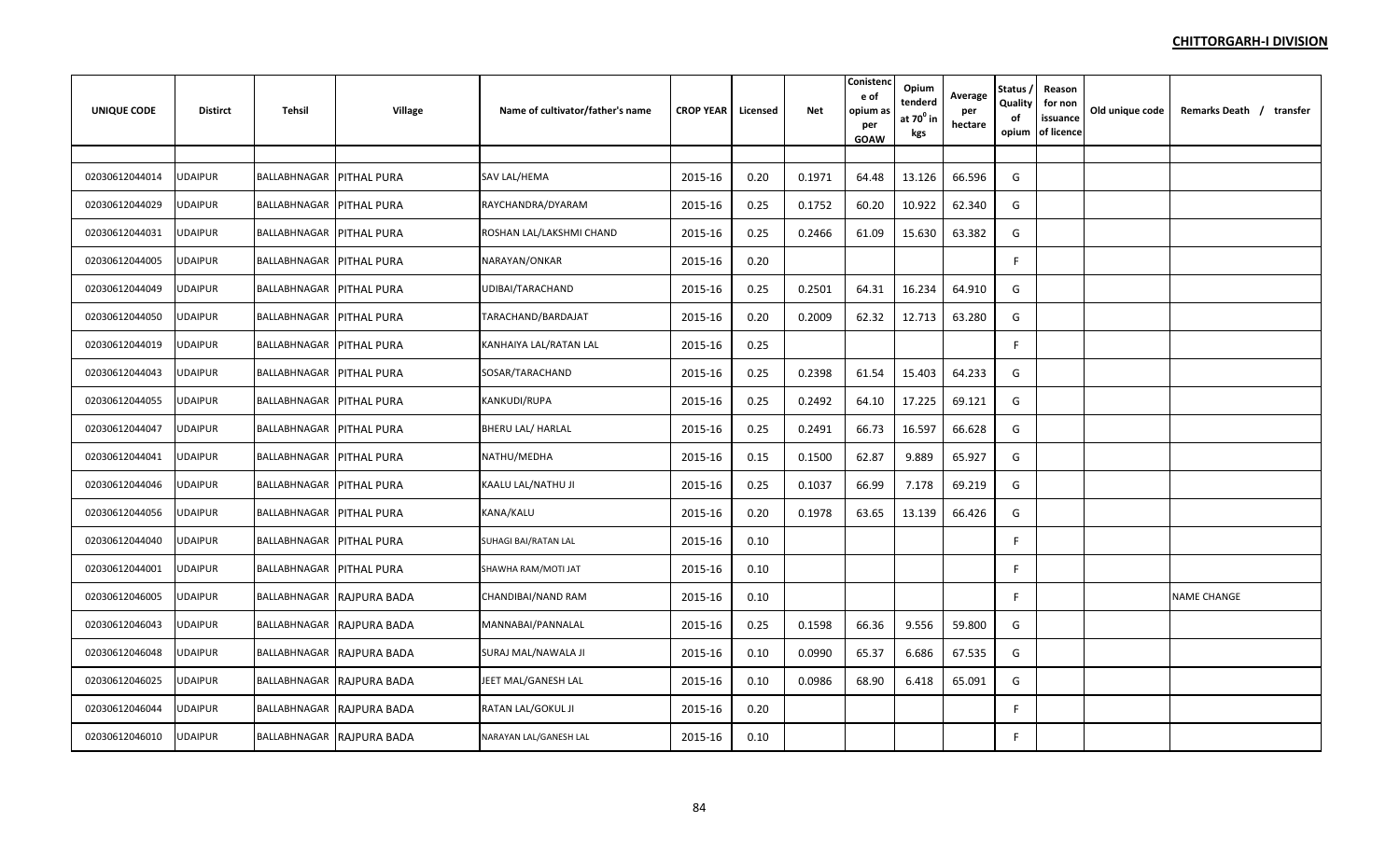| <b>UNIQUE CODE</b> | <b>Distirct</b> | Tehsil | <b>Village</b>            | Name of cultivator/father's name | <b>CROP YEAR</b> | Licensed | Net    | Conistenc<br>e of<br>opium as<br>per<br>GOAW | Opium<br>tenderd<br>at $70^0$ in<br>kgs | Average<br>per<br>hectare | Status<br>Quality<br>of<br>opium | Reason<br>for non<br>issuance<br>of licence | Old unique code | Remarks Death / transfer |
|--------------------|-----------------|--------|---------------------------|----------------------------------|------------------|----------|--------|----------------------------------------------|-----------------------------------------|---------------------------|----------------------------------|---------------------------------------------|-----------------|--------------------------|
|                    |                 |        |                           |                                  |                  |          |        |                                              |                                         |                           |                                  |                                             |                 |                          |
| 02030612046032     | UDAIPUR         |        | BALLABHNAGAR RAJPURA BADA | HIRA/CHATRA                      | 2015-16          | 0.10     |        |                                              |                                         |                           | F                                |                                             |                 |                          |
| 02030612046036     | UDAIPUR         |        | BALLABHNAGAR RAJPURA BADA | NANDRAM/ONKAR                    | 2015-16          | 0.10     |        |                                              |                                         |                           | F                                |                                             |                 |                          |
| 02030612047047     | UDAIPUR         |        | BALLABHNAGAR RAMPURA, BLN | PRABHU LAL/MOTI LAL              | 2015-16          | 0.25     |        |                                              |                                         |                           |                                  |                                             |                 |                          |
| 02030612047006     | <b>UDAIPUR</b>  |        | BALLABHNAGAR RAMPURA, BLN | DHULCHAND/CHATURBHUJ             | 2015-16          | 0.25     |        |                                              |                                         |                           | F                                |                                             |                 |                          |
| 02030612047008     | <b>UDAIPUR</b>  |        | BALLABHNAGAR RAMPURA, BLN | PYAR CHAND/DAULA                 | 2015-16          | 0.25     |        |                                              |                                         |                           | F                                |                                             |                 |                          |
| 02030612047011     | <b>UDAIPUR</b>  |        | BALLABHNAGAR RAMPURA, BLN | CHAGAN LAL/CHAMPALAL             | 2015-16          | 0.20     |        |                                              |                                         |                           | F                                |                                             |                 |                          |
| 02030612047012     | <b>UDAIPUR</b>  |        | BALLABHNAGAR RAMPURA, BLN | DEVI LAL/NARAYAN                 | 2015-16          | 0.25     |        |                                              |                                         |                           |                                  |                                             |                 |                          |
| 02030612047013     | UDAIPUR         |        | BALLABHNAGAR RAMPURA, BLN | <b>BADRI LAL/GHASEE</b>          | 2015-16          | 0.25     |        |                                              |                                         |                           |                                  |                                             |                 |                          |
| 02030612047015     | <b>UDAIPUR</b>  |        | BALLABHNAGAR RAMPURA, BLN | PRABHU LAL/CHATURBHUJ            | 2015-16          | 0.20     |        |                                              |                                         |                           | F                                |                                             |                 |                          |
| 02030612047016     | <b>UDAIPUR</b>  |        | BALLABHNAGAR RAMPURA, BLN | RAMI BAI/CHAMPA LAL              | 2015-16          | 0.25     | 0.2565 | 56.73                                        | 3.250                                   | 12.671                    | G                                |                                             |                 |                          |
| 02030612047017     | <b>UDAIPUR</b>  |        | BALLABHNAGAR RAMPURA, BLN | CHAMPA LAL/MANGI LAL             | 2015-16          | 0.20     |        |                                              |                                         |                           | F                                |                                             |                 |                          |
| 02030612047018     | <b>UDAIPUR</b>  |        | BALLABHNAGAR RAMPURA, BLN | MOTYA BAI/SHIV LAL               | 2015-16          | 0.25     |        |                                              |                                         |                           | F                                |                                             |                 |                          |
| 02030612047020     | UDAIPUR         |        | BALLABHNAGAR RAMPURA, BLN | SURESH/BHANWARLAL                | 2015-16          | 0.25     |        |                                              |                                         |                           |                                  |                                             |                 |                          |
| 02030612047022     | <b>UDAIPUR</b>  |        | BALLABHNAGAR RAMPURA, BLN | <b>BHOLI RAM/DAULA</b>           | 2015-16          | 0.25     | 0.2232 | 60.63                                        | 13.503                                  | 60.497                    | G                                |                                             |                 |                          |
| 02030612047023     | <b>UDAIPUR</b>  |        | BALLABHNAGAR RAMPURA, BLN | BABRIBAI/BADRILAL                | 2015-16          | 0.20     |        |                                              |                                         |                           | F                                |                                             |                 |                          |
| 02030612047024     | UDAIPUR         |        | BALLABHNAGAR RAMPURA, BLN | RUKMAN BAI/KANI RAM              | 2015-16          | 0.20     |        |                                              |                                         |                           | F                                |                                             |                 |                          |
| 02030612047025     | <b>UDAIPUR</b>  |        | BALLABHNAGAR RAMPURA, BLN | <b>MATHRI BAI/MOTI</b>           | 2015-16          | 0.25     |        |                                              |                                         |                           | F                                |                                             |                 |                          |
| 02030612047026     | <b>UDAIPUR</b>  |        | BALLABHNAGAR RAMPURA, BLN | DASRATH/DEVILAL                  | 2015-16          | 0.25     | 0.2227 | 49.83                                        | 9.902                                   | 44.463                    | G                                |                                             |                 |                          |
| 02030612047028     | UDAIPUR         |        | BALLABHNAGAR RAMPURA, BLN | RAMLAL/PYARA                     | 2015-16          | 0.25     | 0.2405 | 58.55                                        | 13.927                                  | 57.909                    | G                                |                                             |                 |                          |
| 02030612047029     | JDAIPUR         |        | BALLABHNAGAR RAMPURA, BLN | GHISIBAI/RATANLAL                | 2015-16          | 0.25     |        |                                              |                                         |                           | F                                |                                             |                 |                          |
| 02030612047031     | <b>UDAIPUR</b>  |        | BALLABHNAGAR RAMPURA, BLN | GORI LAL/ KASHI RAM              | 2015-16          | 0.25     | 0.1008 | 64.04                                        | 6.413                                   | 63.621                    | G                                |                                             |                 |                          |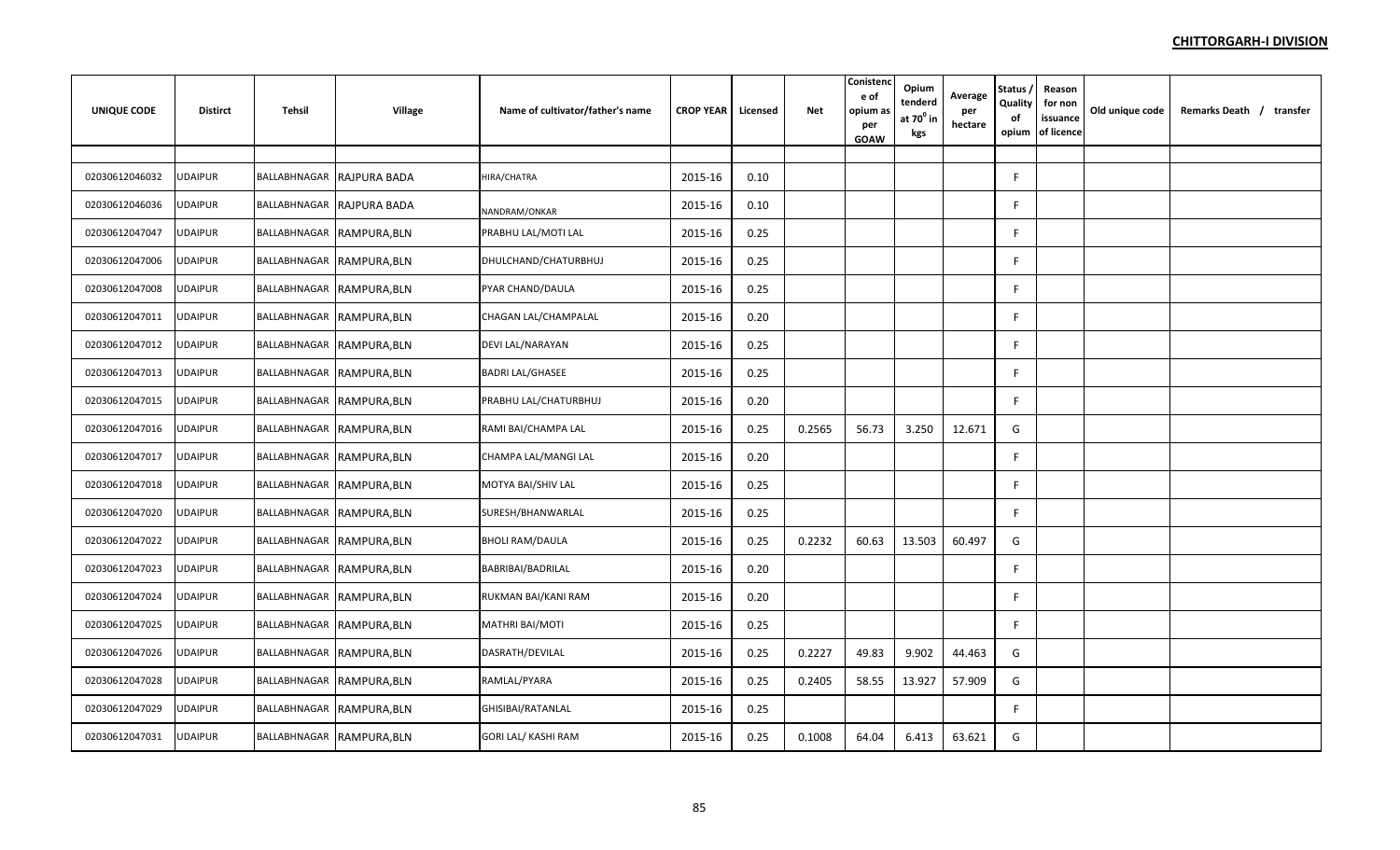| <b>UNIQUE CODE</b> | <b>Distirct</b> | Tehsil | Village                   | Name of cultivator/father's name | <b>CROP YEAR</b> | Licensed | Net    | Conistenc<br>e of<br>opium as<br>per<br>GOAW | Opium<br>tenderd<br>at $70^{\circ}$ in<br>kgs | Average<br>per<br>hectare | <b>Status</b><br>Quality<br>of<br>opium | Reason<br>for non<br>issuance<br>of licence | Old unique code | Remarks Death / transfer |
|--------------------|-----------------|--------|---------------------------|----------------------------------|------------------|----------|--------|----------------------------------------------|-----------------------------------------------|---------------------------|-----------------------------------------|---------------------------------------------|-----------------|--------------------------|
|                    |                 |        |                           |                                  |                  |          |        |                                              |                                               |                           |                                         |                                             |                 |                          |
| 02030612047035     | UDAIPUR         |        | BALLABHNAGAR RAMPURA, BLN | HEERA LAL/DEVI LAL               | 2015-16          | 0.25     | 0.1638 | 57.17                                        | 9.245                                         | 56.441                    | G                                       |                                             |                 |                          |
| 02030612047044     | JDAIPUR         |        | BALLABHNAGAR RAMPURA, BLN | NARAYANIBAI/CHOKHA               | 2015-16          | 0.25     |        |                                              |                                               |                           | F                                       |                                             |                 |                          |
| 02030612047046     | <b>UDAIPUR</b>  |        | BALLABHNAGAR RAMPURA, BLN | SHANKAR LAL/MOTI LAL             | 2015-16          | 0.20     |        |                                              |                                               |                           | F                                       |                                             |                 |                          |
| 02030612047048     | <b>UDAIPUR</b>  |        | BALLABHNAGAR RAMPURA, BLN | BHERU LAL/GHASEE RAM             | 2015-16          | 0.25     |        |                                              |                                               |                           | F                                       |                                             |                 |                          |
| 02030612047051     | <b>UDAIPUR</b>  |        | BALLABHNAGAR RAMPURA, BLN | SHAMBHU LAL/ONKAR LAL            | 2015-16          | 0.20     |        |                                              |                                               |                           | F                                       |                                             |                 |                          |
| 02030612047057     | <b>UDAIPUR</b>  |        | BALLABHNAGAR RAMPURA, BLN | SHANTI LAL/MANGI LAL             | 2015-16          | 0.15     |        |                                              |                                               |                           | F.                                      |                                             |                 |                          |
| 02030612047059     | <b>UDAIPUR</b>  |        | BALLABHNAGAR RAMPURA, BLN | <b>BHAJE RAM/PRABHU LAL</b>      | 2015-16          | 0.25     | 0.1697 | 57.44                                        | 10.216                                        | 60.200                    | G                                       |                                             |                 |                          |
| 02030612047060     | <b>UDAIPUR</b>  |        | BALLABHNAGAR RAMPURA, BLN | SHAKAR LAL/GOPI LAL              | 2015-16          | 0.25     |        |                                              |                                               |                           | F                                       |                                             |                 |                          |
| 02030612047066     | UDAIPUR         |        | BALLABHNAGAR RAMPURA, BLN | SHAMBHU LAL/ KANI RAM            | 2015-16          | 0.20     |        |                                              |                                               |                           | F                                       |                                             |                 |                          |
| 02030612047069     | JDAIPUR         |        | BALLABHNAGAR RAMPURA, BLN | <b>BHOLI RAM/HEERA LAL</b>       | 2015-16          | 0.25     |        |                                              |                                               |                           | F.                                      |                                             |                 |                          |
| 02030612047076     | <b>JDAIPUR</b>  |        | BALLABHNAGAR RAMPURA, BLN | MADANLAL/BADRILAL                | 2015-16          | 0.25     | 0.2491 | 61.17                                        | 3.364                                         | 13.505                    | G                                       |                                             |                 |                          |
| 02030612047078     | <b>UDAIPUR</b>  |        | BALLABHNAGAR RAMPURA, BLN | BHANWARLAL/DHULCHAND             | 2015-16          | 0.25     | 0.2412 | 59.59                                        | 14.285                                        | 59.225                    | G                                       |                                             |                 |                          |
| 02030612047082     | JDAIPUR         |        | BALLABHNAGAR RAMPURA, BLN | HIRALAL/GOPILAL                  | 2015-16          | 0.25     |        |                                              |                                               |                           | F                                       |                                             |                 |                          |
| 02030612047061     | <b>UDAIPUR</b>  |        | BALLABHNAGAR RAMPURA, BLN | RAMESHWAR/RAM CHANDRA            | 2015-16          | 0.20     | 0.1912 | 53.32                                        | 10.017                                        | 52.390                    | G                                       |                                             |                 |                          |
| 02030612047007     | <b>UDAIPUR</b>  |        | BALLABHNAGAR RAMPURA, BLN | BHANWARLAL/DOLA                  | 2015-16          | 0.25     |        |                                              |                                               |                           | F.                                      |                                             |                 |                          |
| 02030612047042     | UDAIPUR         |        | BALLABHNAGAR RAMPURA, BLN | BHANWAR/GHASEE                   | 2015-16          | 0.25     |        |                                              |                                               |                           | F                                       |                                             |                 |                          |
| 02030612047043     | <b>UDAIPUR</b>  |        | BALLABHNAGAR RAMPURA, BLN | SAWAGIBAI/ONKAR                  | 2015-16          | 0.25     | 0.2402 | 56.27                                        | 13.440                                        | 55.953                    | G                                       |                                             |                 |                          |
| 02030612047054     | JDAIPUR         |        | BALLABHNAGAR RAMPURA, BLN | BHAGWANIBAI/JAYRAM               | 2015-16          | 0.20     |        |                                              |                                               |                           | F.                                      |                                             |                 |                          |
| 02030612047065     | <b>UDAIPUR</b>  |        | BALLABHNAGAR RAMPURA, BLN | SHANTI LAL/HEERA LAL             | 2015-16          | 0.25     |        |                                              |                                               |                           | F.                                      |                                             |                 |                          |
| 02030612047067     | JDAIPUR         |        | BALLABHNAGAR RAMPURA, BLN | UDAY LAL/DEVI LAL                | 2015-16          | 0.25     | 0.1178 | 64.78                                        | 7.616                                         | 64.652                    | G                                       |                                             |                 |                          |
| 02030612047068     | UDAIPUR         |        | BALLABHNAGAR RAMPURA, BLN | DEVI LAL/BADRI LAL               | 2015-16          | 0.25     |        |                                              |                                               |                           | F.                                      |                                             |                 |                          |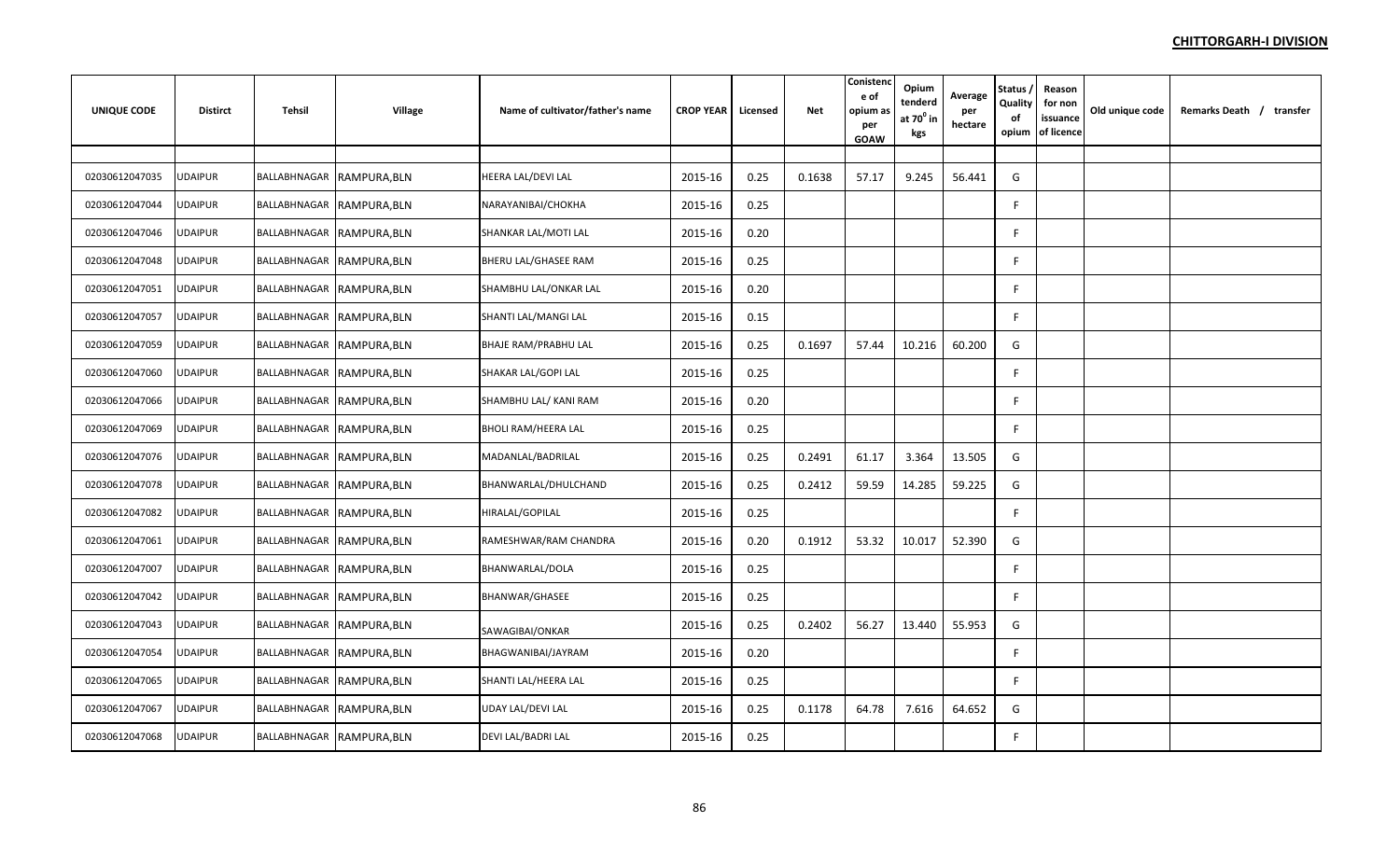| <b>UNIQUE CODE</b> | <b>Distirct</b> | Tehsil                    | Village | Name of cultivator/father's name | <b>CROP YEAR</b> | Licensed | <b>Net</b> | Conisten<br>e of<br>opium as<br>per<br>GOAW | Opium<br>tenderd<br>at $70^0$ in<br>kgs | Average<br>per<br>hectare | Status,<br>Quality<br>of<br>opium | Reason<br>for non<br>issuance<br>of licence | Old unique code | Remarks Death / transfer |
|--------------------|-----------------|---------------------------|---------|----------------------------------|------------------|----------|------------|---------------------------------------------|-----------------------------------------|---------------------------|-----------------------------------|---------------------------------------------|-----------------|--------------------------|
|                    |                 |                           |         |                                  |                  |          |            |                                             |                                         |                           |                                   |                                             |                 |                          |
| 02030612047070     | UDAIPUR         | BALLABHNAGAR RAMPURA, BLN |         | RATAN LAL/ONKAR                  | 2015-16          | 0.25     |            |                                             |                                         |                           | F                                 |                                             |                 |                          |
| 02030612047075     | UDAIPUR         | BALLABHNAGAR RAMPURA, BLN |         | DEVILAL/CHUNNILAL                | 2015-16          | 0.25     | 0.2378     | 50.86                                       | 9.518                                   | 40.025                    | G                                 |                                             |                 |                          |
| 02030612047073     | JDAIPUR         | BALLABHNAGAR RAMPURA, BLN |         | KANWAR LAL/BHOLI RAM             | 2015-16          | 0.25     |            |                                             |                                         |                           | F.                                |                                             |                 |                          |
| 02030612047079     | JDAIPUR         | BALLABHNAGAR RAMPURA, BLN |         | SHOBHALAL/BHANAWARLAL            | 2015-16          | 0.25     |            |                                             |                                         |                           | F                                 |                                             |                 |                          |
| 02030612047053     | <b>JDAIPUR</b>  | BALLABHNAGAR RAMPURA, BLN |         | JANIBAI/PYARCHAND                | 2015-16          | 0.20     |            |                                             |                                         |                           | F                                 |                                             |                 |                          |
| 02030612047003     | <b>JDAIPUR</b>  | BALLABHNAGAR RAMPURA, BLN |         | JAYRAM/HANSRAJ                   | 2015-16          | 0.20     |            |                                             |                                         |                           | F                                 |                                             |                 |                          |
| 02030612047004     | UDAIPUR         | BALLABHNAGAR RAMPURA, BLN |         | <b>BHANWAR LAL/ONKAR</b>         | 2015-16          | 0.25     | 0.2475     | 62.85                                       | 15.578                                  | 62.941                    | G                                 |                                             |                 |                          |
| 02030612047005     | UDAIPUR         | BALLABHNAGAR RAMPURA, BLN |         | RATAN LAL/LAKSHMAN               | 2015-16          | 0.25     | 0.2420     | 60.18                                       | 13.988                                  | 57.802                    | G                                 |                                             |                 |                          |
| 02030612047071     | JDAIPUR         | BALLABHNAGAR RAMPURA, BLN |         | SANTOSH LAL/RATAN LAL            | 2015-16          | 0.25     |            |                                             |                                         |                           | F                                 |                                             |                 |                          |
| 02030612047074     | JDAIPUR         | BALLABHNAGAR RAMPURA, BLN |         | UDAILAL/HIRA                     | 2015-16          | 0.25     |            |                                             |                                         |                           | F                                 |                                             |                 |                          |
| 02030612047002     | JDAIPUR         | BALLABHNAGAR RAMPURA, BLN |         | HEERA LAL/ONKAR JI               | 2015-16          | 0.25     |            |                                             |                                         |                           | F                                 |                                             |                 |                          |
| 02030612047010     | JDAIPUR         | BALLABHNAGAR RAMPURA, BLN |         | MANGILAL/CHAMPALAL               | 2015-16          | 0.25     |            |                                             |                                         |                           | F.                                |                                             |                 |                          |
| 02030612047030     | JDAIPUR         | BALLABHNAGAR RAMPURA, BLN |         | DHAPUBAI/HANSRAJ                 | 2015-16          | 0.25     |            |                                             |                                         |                           | F.                                |                                             |                 |                          |
| 02030612047033     | <b>JDAIPUR</b>  | BALLABHNAGAR RAMPURA, BLN |         | KASHI RAM/KAALU                  | 2015-16          | 0.25     | 0.2530     | 60.67                                       | 15.428                                  | 60.980                    | G                                 |                                             |                 |                          |
| 02030612047040     | UDAIPUR         | BALLABHNAGAR RAMPURA, BLN |         | DHAN RAJ/DAULA JI                | 2015-16          | 0.25     |            |                                             |                                         |                           | F                                 |                                             |                 |                          |
| 02030612047009     | JDAIPUR         | BALLABHNAGAR RAMPURA, BLN |         | JAGNNATHIBAI/HEERALAL            | 2015-16          | 0.25     |            |                                             |                                         |                           | F                                 |                                             |                 |                          |
| 02030612047014     | JDAIPUR         | BALLABHNAGAR RAMPURA, BLN |         | <b>GOPI LAL/PARTHA</b>           | 2015-16          | 0.20     | 0.0966     | 62.58                                       | 6.043                                   | 62.557                    | G                                 |                                             |                 |                          |
| 02030612047019     | JDAIPUR         | BALLABHNAGAR RAMPURA, BLN |         | ANCHHI BAI/NARAYAN               | 2015-16          | 0.25     |            |                                             |                                         |                           | F.                                |                                             |                 |                          |
| 02030612047032     | JDAIPUR         | BALLABHNAGAR RAMPURA, BLN |         | MANGI LAL/BHAGWAN                | 2015-16          | 0.20     |            |                                             |                                         |                           | F.                                |                                             |                 |                          |
| 02030612047034     | JDAIPUR         | BALLABHNAGAR RAMPURA, BLN |         | RAM NARAYAN/KANIRAM              | 2015-16          | 0.25     |            |                                             |                                         |                           | F                                 |                                             |                 |                          |
| 02030612047039     | JDAIPUR         | BALLABHNAGAR RAMPURA, BLN |         | GOPAL/PARTHA                     | 2015-16          | 0.20     | 0.2000     | 57.77                                       | 10.877                                  | 54.385                    | G                                 |                                             |                 |                          |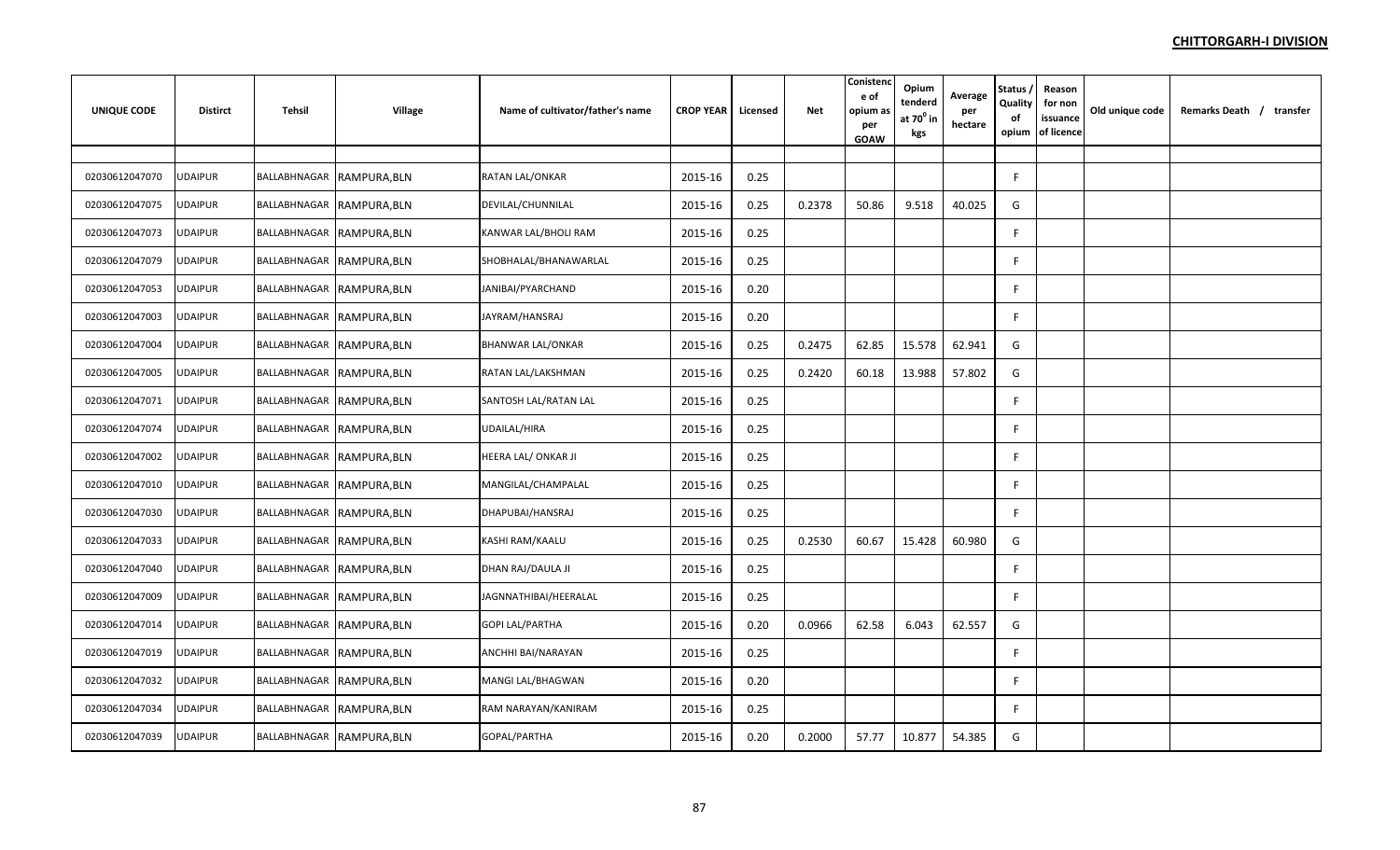| UNIQUE CODE    | <b>Distirct</b> | Tehsil                | Village                   | Name of cultivator/father's name | <b>CROP YEAR</b> | Licensed | Net    | Conistend<br>e of<br>opium as<br>per<br><b>GOAW</b> | Opium<br>tenderd<br>at $70^0$ in<br>kgs | Average<br>per<br>hectare | Status,<br>Quality<br>of<br>opium | Reason<br>for non<br>issuance<br>of licence | Old unique code | Remarks Death / transfer |
|----------------|-----------------|-----------------------|---------------------------|----------------------------------|------------------|----------|--------|-----------------------------------------------------|-----------------------------------------|---------------------------|-----------------------------------|---------------------------------------------|-----------------|--------------------------|
|                |                 |                       |                           |                                  |                  |          |        |                                                     |                                         |                           |                                   |                                             |                 |                          |
| 02030612047055 | <b>UDAIPUR</b>  |                       | BALLABHNAGAR RAMPURA, BLN | LAKSHMAN/BHAJJA                  | 2015-16          | 0.20     |        |                                                     |                                         |                           | F                                 |                                             |                 |                          |
| 02030612047027 | <b>UDAIPUR</b>  |                       | BALLABHNAGAR RAMPURA, BLN | RUKMANBAI/PRABHULAL              | 2015-16          | 0.10     |        |                                                     |                                         |                           | F.                                |                                             |                 | <b>NAME CHANGE</b>       |
| 02030612047001 | UDAIPUR         |                       | BALLABHNAGAR RAMPURA, BLN | BHERU LAL/CHAMPALAL              | 2015-16          | 0.25     | 0.2527 | 56.61                                               | 14.460                                  | 57.222                    | G                                 |                                             |                 |                          |
| 02030612047083 | UDAIPUR         |                       | BALLABHNAGAR RAMPURA, BLN | MANSINGH/NATHUSINGH              | 2015-16          | 0.25     |        |                                                     |                                         |                           | F                                 |                                             |                 |                          |
| 02030612047045 | <b>UDAIPUR</b>  |                       | BALLABHNAGAR RAMPURA, BLN | <b>DEVI LAL/MOTILAL</b>          | 2015-16          | 0.10     |        |                                                     |                                         |                           | F                                 |                                             |                 |                          |
| 02030612049017 | <b>UDAIPUR</b>  | BALLABHNAGAR RUPAWALI |                           | KUKA/ BHAJJA DANGI               | 2015-16          | 0.10     | 0.0312 | 51.75                                               | 1.737                                   | 55.673                    | G                                 |                                             |                 |                          |
| 02030612049001 | <b>UDAIPUR</b>  | BALLABHNAGAR RUPAWALI |                           | RAMA/UDA DANGI                   | 2015-16          | 0.25     |        |                                                     |                                         |                           | F                                 |                                             |                 |                          |
| 02030612050041 | <b>UDAIPUR</b>  | BALLABHNAGAR SALEDA   |                           | CHAMPALAL/SHANKAR                | 2015-16          | 0.20     |        |                                                     |                                         |                           | F                                 |                                             |                 |                          |
| 02030612050002 | UDAIPUR         | BALLABHNAGAR SALEDA   |                           | KANKUBAI/KASHIRAM                | 2015-16          | 0.25     |        |                                                     |                                         |                           | F.                                |                                             |                 |                          |
| 02030612050008 | UDAIPUR         | BALLABHNAGAR SALEDA   |                           | KESURAM/SUKHLAL                  | 2015-16          | 0.10     | 0.0510 | 65.29                                               | 3.404                                   | 66.745                    | G                                 |                                             |                 |                          |
| 02030612050009 | JDAIPUR         | BALLABHNAGAR SALEDA   |                           | NARBDABAI/RAM KUMAR              | 2015-16          | 0.10     | 0.1035 | 58.90                                               | 6.538                                   | 63.169                    | G                                 |                                             |                 | <b>NAME CHANGE</b>       |
| 02030612050015 | <b>UDAIPUR</b>  | BALLABHNAGAR SALEDA   |                           | KASHI RAM/JAY SINGH              | 2015-16          | 0.25     |        |                                                     |                                         |                           | F                                 |                                             |                 |                          |
| 02030612050017 | <b>UDAIPUR</b>  | BALLABHNAGAR SALEDA   |                           | DULI CHAND/LAALU                 | 2015-16          | 0.10     | 0.0306 | 69.11                                               | 2.389                                   | 78.072                    | G                                 |                                             |                 |                          |
| 02030612050026 | UDAIPUR         | BALLABHNAGAR SALEDA   |                           | DHANRAJ/UDAYLAL JANWA            | 2015-16          | 0.10     | 0.0474 | 68.52                                               | 3.886                                   | 81.983                    | G                                 |                                             |                 |                          |
| 02030612050039 | <b>JDAIPUR</b>  | BALLABHNAGAR SALEDA   |                           | NANALAL/RAMKANWAR                | 2015-16          | 0.20     | 0.2070 | 58.99                                               | 13.121                                  | 63.387                    | G                                 |                                             |                 |                          |
| 02030612050042 | <b>UDAIPUR</b>  | BALLABHNAGAR SALEDA   |                           | RAJIVAN/SHUKHAVAN                | 2015-16          | 0.25     |        |                                                     |                                         |                           | F                                 |                                             |                 |                          |
| 02030612050044 | <b>UDAIPUR</b>  | BALLABHNAGAR SALEDA   |                           | MANGILAL/SHUKHAVAN               | 2015-16          | 0.25     |        |                                                     |                                         |                           | F                                 |                                             |                 |                          |
| 02030612050047 | <b>UDAIPUR</b>  | BALLABHNAGAR SALEDA   |                           | BHAWARLAL/HIRALAL                | 2015-16          | 0.10     | 0.0976 | 60.34                                               | 5.905                                   | 60.502                    | G                                 |                                             |                 |                          |
| 02030612050049 | UDAIPUR         | BALLABHNAGAR SALEDA   |                           | KISHANLAL/GOKAL                  | 2015-16          | 0.25     | 0.2400 | 65.33                                               | 15.959                                  | 66.496                    | G                                 |                                             |                 |                          |
| 02030612050055 | JDAIPUR         | BALLABHNAGAR SALEDA   |                           | RAMLAL/RUPA                      | 2015-16          | 0.25     |        |                                                     |                                         |                           | F.                                |                                             |                 |                          |
| 02030612050066 | <b>UDAIPUR</b>  | BALLABHNAGAR SALEDA   |                           | HARIBAI/JAGDISH                  | 2015-16          | 0.25     |        |                                                     |                                         |                           | F                                 |                                             |                 |                          |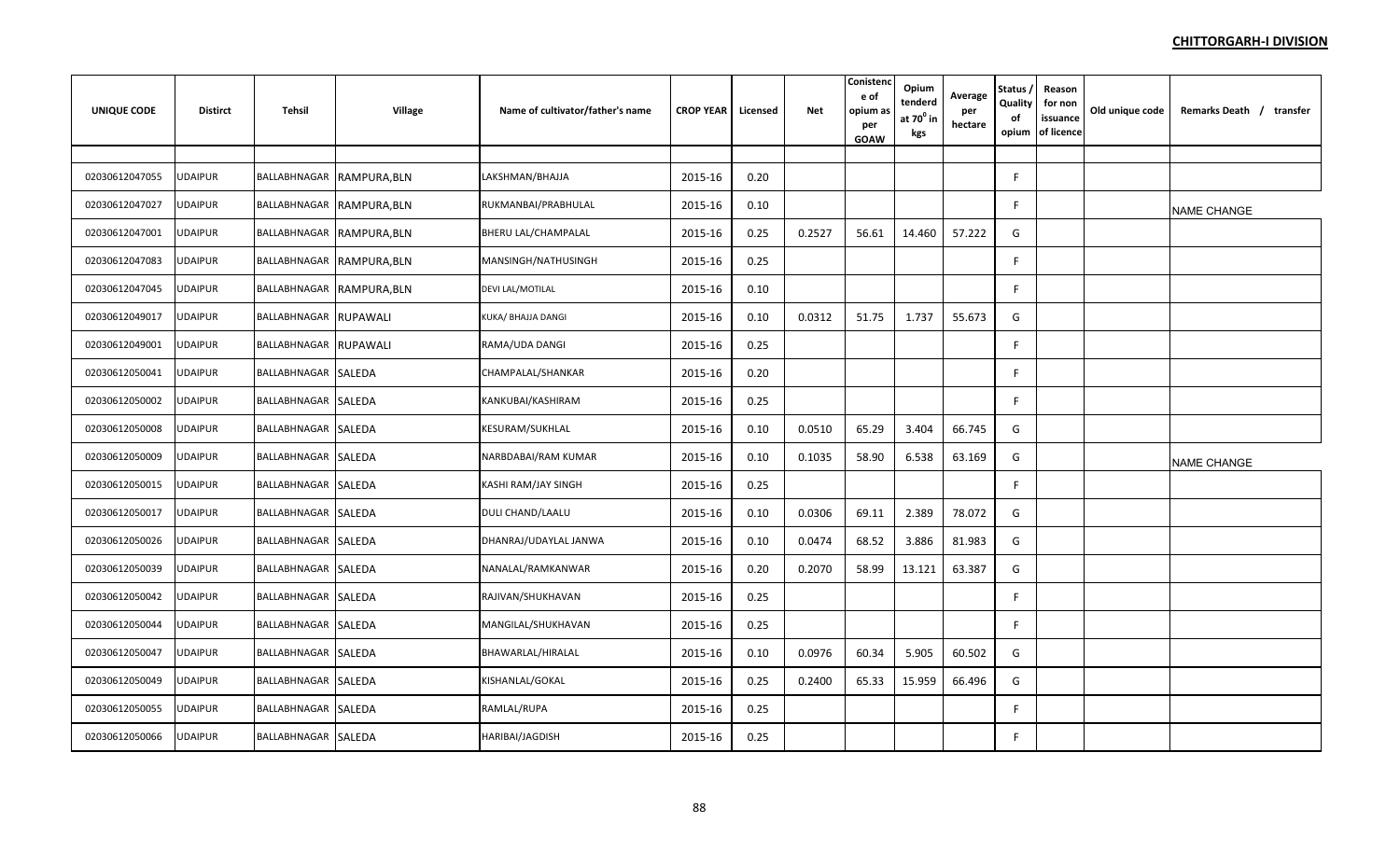| <b>UNIQUE CODE</b> | <b>Distirct</b> | Tehsil              | <b>Village</b> | Name of cultivator/father's name | <b>CROP YEAR</b> | Licensed | <b>Net</b> | Conistend<br>e of<br>opium as<br>per<br>GOAW | Opium<br>tenderd<br>at $70^0$ in<br>kgs | Average<br>per<br>hectare | Status,<br>Quality<br>of<br>opium | Reason<br>for non<br>issuance<br>of licence | Old unique code | Remarks Death / transfer |
|--------------------|-----------------|---------------------|----------------|----------------------------------|------------------|----------|------------|----------------------------------------------|-----------------------------------------|---------------------------|-----------------------------------|---------------------------------------------|-----------------|--------------------------|
|                    |                 |                     |                |                                  |                  |          |            |                                              |                                         |                           |                                   |                                             |                 |                          |
| 02030612050071     | <b>UDAIPUR</b>  | BALLABHNAGAR SALEDA |                | ONKARIBAI/BHERA                  | 2015-16          | 0.10     | 0.0490     | 61.78                                        | 3.310                                   | 67.551                    | G                                 |                                             |                 |                          |
| 02030612050073     | UDAIPUR         | BALLABHNAGAR SALEDA |                | KISHANLAL/LAKSHMAN               | 2015-16          | 0.20     |            |                                              |                                         |                           | F                                 |                                             |                 |                          |
| 02030612050089     | <b>UDAIPUR</b>  | BALLABHNAGAR SALEDA |                | FATAHLAL/GOTAM                   | 2015-16          | 0.20     |            |                                              |                                         |                           | F.                                |                                             |                 |                          |
| 02030612050091     | <b>UDAIPUR</b>  | BALLABHNAGAR SALEDA |                | SHANKARLAL/TOLIRAM               | 2015-16          | 0.25     |            |                                              |                                         |                           | F                                 |                                             |                 |                          |
| 02030612050077     | <b>UDAIPUR</b>  | BALLABHNAGAR SALEDA |                | SURAJMAL/TOLIRAM                 | 2015-16          | 0.25     |            |                                              |                                         |                           | F                                 |                                             |                 |                          |
| 02030612050096     | <b>UDAIPUR</b>  | BALLABHNAGAR SALEDA |                | CHATURBHUJ/UDA-II                | 2015-16          | 0.25     |            |                                              |                                         |                           | F.                                |                                             |                 |                          |
| 02030612050043     | UDAIPUR         | BALLABHNAGAR SALEDA |                | BHANWARLAL/SHUKHAVAN             | 2015-16          | 0.25     |            |                                              |                                         |                           | E                                 |                                             |                 |                          |
| 02030612050070     | UDAIPUR         | BALLABHNAGAR SALEDA |                | DEVILAL/ONKAR                    | 2015-16          | 0.25     | 0.1540     | 65.61                                        | 10.666                                  | 69.260                    | G                                 |                                             |                 |                          |
| 02030612050099     | UDAIPUR         | BALLABHNAGAR SALEDA |                | PRATHVIRAJ/PEMA                  | 2015-16          | 0.25     |            |                                              |                                         |                           | F                                 |                                             |                 |                          |
| 02030612050100     | JDAIPUR         | BALLABHNAGAR SALEDA |                | PREMCHAND/BHAGWAN                | 2015-16          | 0.25     |            |                                              |                                         |                           | F                                 |                                             |                 |                          |
| 02030612050101     | <b>UDAIPUR</b>  | BALLABHNAGAR SALEDA |                | BARDICHAND/BHAGWAN               | 2015-16          | 0.25     |            |                                              |                                         |                           | F                                 |                                             |                 |                          |
| 02030612050103     | <b>UDAIPUR</b>  | BALLABHNAGAR SALEDA |                | CHENKUNWAR/DEVISINGH             | 2015-16          | 0.25     | 0.0989     | 63.54                                        | 6.454                                   | 65.258                    | G                                 |                                             |                 |                          |
| 02030612050004     | <b>UDAIPUR</b>  | BALLABHNAGAR SALEDA |                | ONKAR/HEERA                      | 2015-16          | 0.15     |            |                                              |                                         |                           | F.                                |                                             |                 |                          |
| 02030612050034     | <b>UDAIPUR</b>  | BALLABHNAGAR SALEDA |                | MANGILAL/KANIRAAM                | 2015-16          | 0.25     |            |                                              |                                         |                           | F.                                |                                             |                 |                          |
| 02030612050037     | <b>UDAIPUR</b>  | BALLABHNAGAR SALEDA |                | GANGARAM/NAVLA                   | 2015-16          | 0.10     |            |                                              |                                         |                           | F                                 |                                             |                 |                          |
| 02030612050040     | <b>UDAIPUR</b>  | BALLABHNAGAR SALEDA |                | <b>BHANA/ONKAR</b>               | 2015-16          | 0.20     |            |                                              |                                         |                           | F.                                |                                             |                 |                          |
| 02030612050050     | <b>UDAIPUR</b>  | BALLABHNAGAR SALEDA |                | GHASHIRAM/BHERA                  | 2015-16          | 0.10     | 0.0369     | 64.75                                        | 2.461                                   | 66.694                    | G                                 |                                             |                 |                          |
| 02030612050051     | <b>UDAIPUR</b>  | BALLABHNAGAR SALEDA |                | RAMESHAWAR/PEMA                  | 2015-16          | 0.20     |            |                                              |                                         |                           | F.                                |                                             |                 |                          |
| 02030612050075     | <b>UDAIPUR</b>  | BALLABHNAGAR SALEDA |                | PYARIBAI/DALU                    | 2015-16          | 0.10     | 0.0500     | 57.10                                        | 3.149                                   | 62.980                    | G                                 |                                             |                 |                          |
| 02030612050102     | JDAIPUR         | BALLABHNAGAR SALEDA |                | NAKSHATRAMAL/BABRU               | 2015-16          | 0.25     |            |                                              |                                         |                           | F.                                |                                             |                 |                          |
| 02030612050068     | UDAIPUR         | BALLABHNAGAR SALEDA |                | PYARIBAI/KANIRAM                 | 2015-16          | 0.25     |            |                                              |                                         |                           | F                                 |                                             |                 |                          |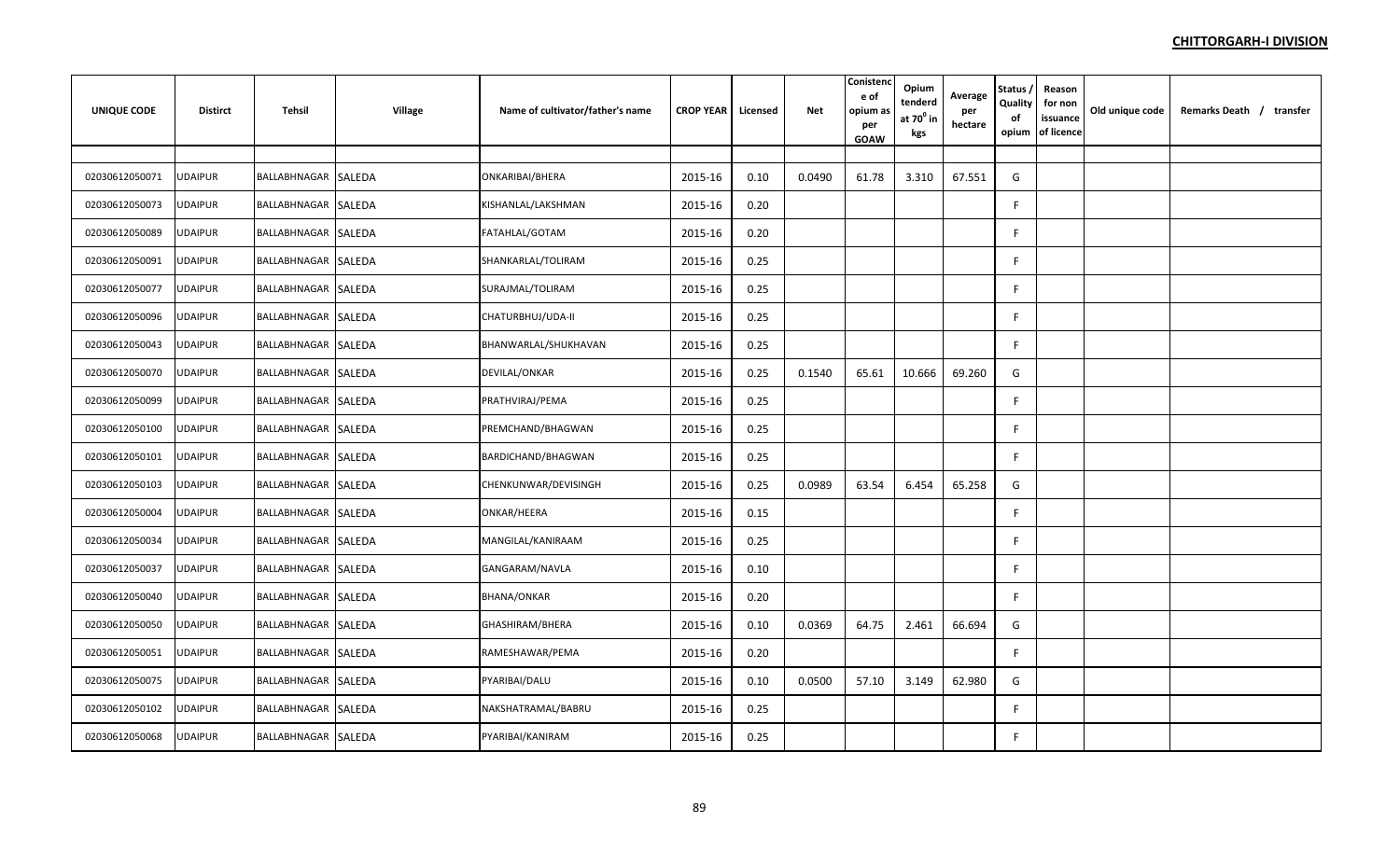| UNIQUE CODE    | <b>Distirct</b> | Tehsil              | <b>Village</b> | Name of cultivator/father's name | <b>CROP YEAR</b> | Licensed | Net    | Conistend<br>e of<br>opium as<br>per<br>GOAW | Opium<br>tenderd<br>at $70^0$ in<br>kgs | Average<br>per<br>hectare | Status,<br>Quality<br>of<br>opium | Reason<br>for non<br>issuance<br>of licence | Old unique code | Remarks Death / transfer |  |
|----------------|-----------------|---------------------|----------------|----------------------------------|------------------|----------|--------|----------------------------------------------|-----------------------------------------|---------------------------|-----------------------------------|---------------------------------------------|-----------------|--------------------------|--|
|                |                 |                     |                |                                  |                  |          |        |                                              |                                         |                           |                                   |                                             |                 |                          |  |
| 02030612050085 | <b>UDAIPUR</b>  | BALLABHNAGAR SALEDA |                | GITABAI/BADRI                    | 2015-16          | 0.20     | 0.0504 | 60.98                                        | 3.145                                   | 62.401                    | G                                 |                                             |                 |                          |  |
| 02030612050093 | <b>UDAIPUR</b>  | BALLABHNAGAR SALEDA |                | GORDHAN/MATHRA                   | 2015-16          | 0.15     |        |                                              |                                         |                           | F.                                |                                             |                 |                          |  |
| 02030612050094 | <b>JDAIPUR</b>  | BALLABHNAGAR SALEDA |                | GEETABAI/RADHESHYAM              | 2015-16          | 0.25     |        |                                              |                                         |                           | F                                 |                                             |                 |                          |  |
| 02030612050069 | UDAIPUR         | BALLABHNAGAR SALEDA |                | DAYAL/BHANA                      | 2015-16          | 0.10     |        |                                              |                                         |                           | F                                 |                                             |                 |                          |  |
| 02030612050031 | <b>UDAIPUR</b>  | BALLABHNAGAR SALEDA |                | GOTAM/KISHANA                    | 2015-16          | 0.25     | 0.1140 | 65.58                                        | 7.785                                   | 68.290                    | G                                 |                                             |                 |                          |  |
| 02030612050001 | <b>UDAIPUR</b>  | BALLABHNAGAR SALEDA |                | SHANKAR LAL/HAMERA               | 2015-16          | 0.25     | 0.2490 | 65.01                                        | 16.002                                  | 64.265                    | G                                 |                                             |                 |                          |  |
| 02030612050013 | <b>UDAIPUR</b>  | BALLABHNAGAR SALEDA |                | SATYANARAYAN/JAY SINGH SUTHAR    | 2015-16          | 0.20     |        |                                              |                                         |                           | F                                 |                                             |                 |                          |  |
| 02030612050010 | UDAIPUR         | BALLABHNAGAR SALEDA |                | BHANA/UDA                        | 2015-16          | 0.25     |        |                                              |                                         |                           | F                                 |                                             |                 |                          |  |
| 02030612050052 | UDAIPUR         | BALLABHNAGAR SALEDA |                | AMBALAL/ONKAR                    | 2015-16          | 0.20     |        |                                              |                                         |                           | F.                                |                                             |                 |                          |  |
| 02030612050065 | UDAIPUR         | BALLABHNAGAR SALEDA |                | JAGDISH/MOHAN                    | 2015-16          | 0.25     |        |                                              |                                         |                           | F.                                |                                             |                 |                          |  |
| 02030612050007 | UDAIPUR         | BALLABHNAGAR SALEDA |                | RAM LAL/ONKAR                    | 2015-16          | 0.25     |        |                                              |                                         |                           | F.                                |                                             |                 |                          |  |
| 02030612050033 | <b>UDAIPUR</b>  | BALLABHNAGAR SALEDA |                | NANALAL/RAMLAL                   | 2015-16          | 0.25     |        |                                              |                                         |                           | F                                 |                                             |                 |                          |  |
| 02030612050025 | <b>UDAIPUR</b>  | BALLABHNAGAR SALEDA |                | PREM CHAND/DAULAT RAM            | 2015-16          | 0.10     | 0.0495 | 66.34                                        | 3.412                                   | 68.929                    | G                                 |                                             |                 |                          |  |
| 02030612050057 | UDAIPUR         | BALLABHNAGAR SALEDA |                | GITABAI/GOPILAL                  | 2015-16          | 0.25     |        |                                              |                                         |                           | F                                 |                                             |                 |                          |  |
| 02030612050064 | <b>UDAIPUR</b>  | BALLABHNAGAR SALEDA |                | MANGILAL/DALICHAND               | 2015-16          | 0.15     | 0.0495 | 64.90                                        | 3.328                                   | 67.232                    | G                                 |                                             |                 |                          |  |
| 02030612050011 | <b>UDAIPUR</b>  | BALLABHNAGAR SALEDA |                | ROSANDAS/PYARDAS                 | 2015-16          | 0.20     |        |                                              |                                         |                           | F                                 |                                             |                 |                          |  |
| 02030612050022 | <b>UDAIPUR</b>  | BALLABHNAGAR SALEDA |                | BHANA/BARDA                      | 2015-16          | 0.25     |        |                                              |                                         |                           | F                                 |                                             |                 |                          |  |
| 02030612050108 | <b>UDAIPUR</b>  | BALLABHNAGAR SALEDA |                | DHANRAJ/GOTAM                    | 2015-16          | 0.25     |        |                                              |                                         |                           | F                                 |                                             |                 |                          |  |
| 02030612050109 | UDAIPUR         | BALLABHNAGAR SALEDA |                | RAMDAS/NARAYANDAS                | 2015-16          | 0.25     | 0.1482 | 61.52                                        | 10.247                                  | 69.143                    | G                                 |                                             |                 |                          |  |
| 02030612050003 | JDAIPUR         | BALLABHNAGAR SALEDA |                | LAALI BAI/ SHANKAR               | 2015-16          | 0.25     |        |                                              |                                         |                           | F.                                |                                             |                 |                          |  |
| 02030612050086 | <b>UDAIPUR</b>  | BALLABHNAGAR SALEDA |                | VARDICHAND/BHURA                 | 2015-16          | 0.25     |        |                                              |                                         |                           | F                                 |                                             |                 |                          |  |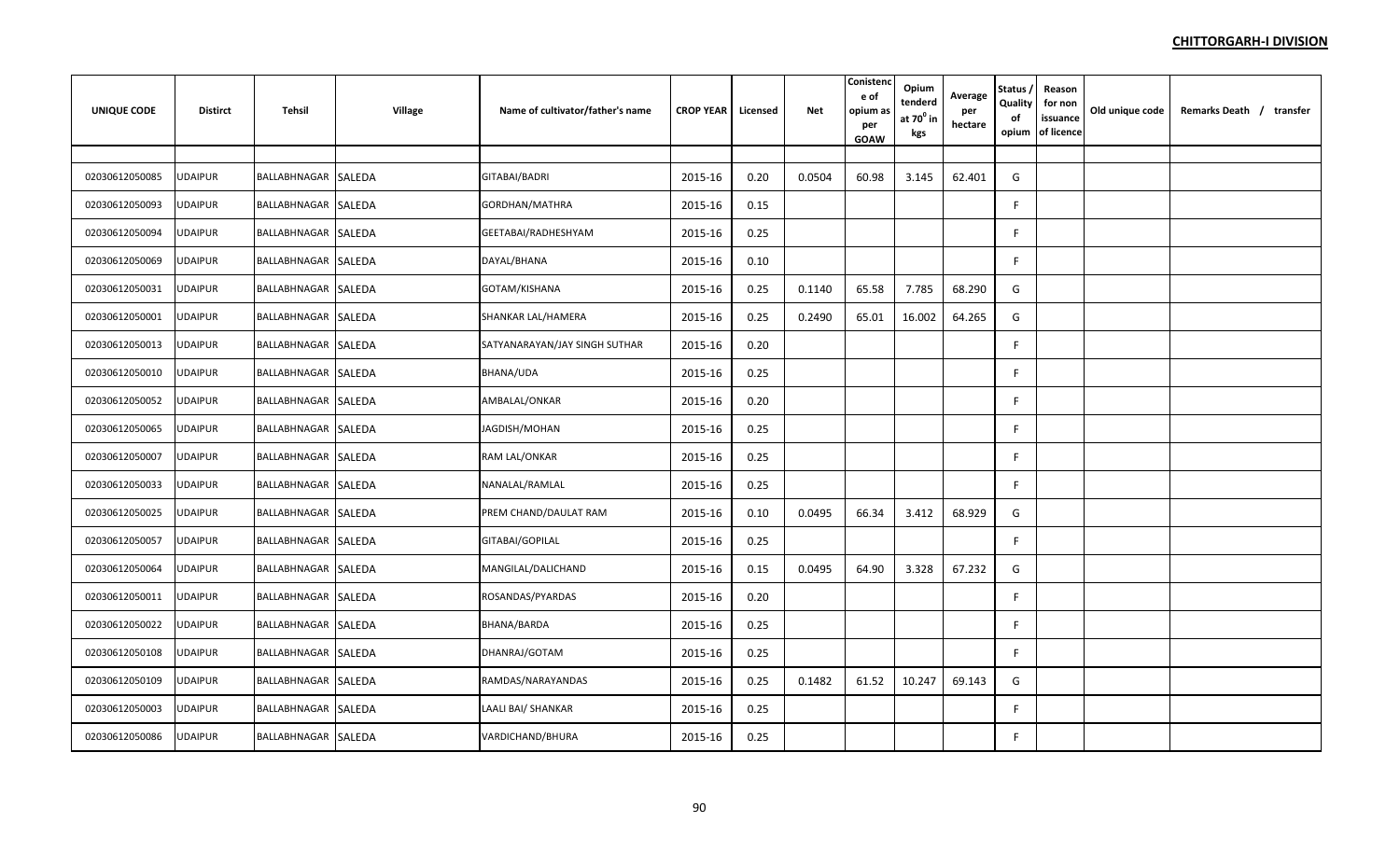| <b>UNIQUE CODE</b> | <b>Distirct</b> | Tehsil              | Village                          | Name of cultivator/father's name | <b>CROP YEAR</b> | Licensed | <b>Net</b> | Conistenc<br>e of<br>opium as<br>per<br><b>GOAW</b> | Opium<br>tenderd<br>at $70^0$ in<br>kgs | Average<br>per<br>hectare | Status /<br>Quality<br>of<br>opium | Reason<br>for non<br>issuance<br>of licence | Old unique code | Remarks Death / transfer |
|--------------------|-----------------|---------------------|----------------------------------|----------------------------------|------------------|----------|------------|-----------------------------------------------------|-----------------------------------------|---------------------------|------------------------------------|---------------------------------------------|-----------------|--------------------------|
|                    |                 |                     |                                  |                                  |                  |          |            |                                                     |                                         |                           |                                    |                                             |                 |                          |
| 02030612050046     | UDAIPUR         | BALLABHNAGAR SALEDA |                                  | MANGILAL/CHATURBHUJ              | 2015-16          | 0.10     |            |                                                     |                                         |                           | F.                                 |                                             |                 |                          |
| 02030612050092     | UDAIPUR         | BALLABHNAGAR SALEDA |                                  | BHERA/KISHANA                    | 2015-16          | 0.10     |            |                                                     |                                         |                           | F                                  |                                             |                 |                          |
| 02030612050110     | <b>UDAIPUR</b>  | BALLABHNAGAR SALEDA |                                  | RAMLAL/AMARA                     | 2015-16          | 0.10     |            |                                                     |                                         |                           | F                                  |                                             |                 |                          |
| 02030612051010     | <b>UDAIPUR</b>  | BALLABHNAGAR        | SANGRAMPURA KHERODA              | RAMLAL/BARDA                     | 2015-16          | 0.25     | 0.1175     | 59.46                                               | 7.101                                   | 60.434                    | G                                  |                                             |                 |                          |
| 02030612051023     | UDAIPUR         |                     | BALLABHNAGAR SANGRAMPURA KHERODA | LAHRIBAI/BARDA                   | 2015-16          | 0.20     |            |                                                     |                                         |                           | F.                                 |                                             |                 |                          |
| 02030612051025     | <b>UDAIPUR</b>  |                     | BALLABHNAGAR SANGRAMPURA KHERODA | DEVILAL/GOKAL                    | 2015-16          | 0.20     |            |                                                     |                                         |                           | F.                                 |                                             |                 |                          |
| 02030612051006     | <b>UDAIPUR</b>  |                     | BALLABHNAGAR SANGRAMPURA KHERODA | TULSIBAI/SAVRAM                  | 2015-16          | 0.20     |            |                                                     |                                         |                           | F                                  |                                             |                 |                          |
| 02030612051002     | UDAIPUR         |                     | BALLABHNAGAR SANGRAMPURA KHERODA | NOJIBAI/KISHANA                  | 2015-16          | 0.15     | 0.0936     | 64.40                                               | 6.044                                   | 64.573                    | G                                  |                                             |                 |                          |
| 02030612051037     | <b>UDAIPUR</b>  |                     | BALLABHNAGAR SANGRAMPURA KHERODA | HUDIBAI/AMERA                    | 2015-16          | 0.10     | 0.0322     | 60.93                                               | 2.019                                   | 62.702                    | G                                  |                                             |                 |                          |
| 02030612051005     | <b>UDAIPUR</b>  |                     | BALLABHNAGAR SANGRAMPURA KHERODA | RAMLAL/SHAMBHU                   | 2015-16          | 0.25     |            |                                                     |                                         |                           | F                                  |                                             |                 |                          |
| 02030612051001     | <b>UDAIPUR</b>  |                     | BALLABHNAGAR SANGRAMPURA KHERODA | <b>DULICHAND/HIRA</b>            | 2015-16          | 0.25     | 0.2492     | 61.86                                               | 15.757                                  | 63.230                    | G                                  |                                             |                 |                          |
| 02030612051015     | <b>UDAIPUR</b>  |                     | BALLABHNAGAR SANGRAMPURA KHERODA | MIYACHAND/VARDA                  | 2015-16          | 0.15     | 0.0716     | 59.97                                               | 4.566                                   | 63.771                    | G                                  |                                             |                 |                          |
| 02030612051017     | <b>UDAIPUR</b>  |                     | BALLABHNAGAR SANGRAMPURA KHERODA | RATANLAL/DOLA                    | 2015-16          | 0.10     | 0.0280     | 56.53                                               | 2.003                                   | 71.536                    | G                                  |                                             |                 |                          |
| 02030612051038     | <b>UDAIPUR</b>  |                     | BALLABHNAGAR SANGRAMPURA KHERODA | UDAYRAM/BHURA                    | 2015-16          | 0.20     |            |                                                     |                                         |                           | F                                  |                                             |                 |                          |
| 02030612052032     | <b>UDAIPUR</b>  |                     | BALLABHNAGAR SANGRAMPURA LUNADA  | SHAMBHU/PRABHUMOGYA              | 2015-16          | 0.25     |            |                                                     |                                         |                           | F                                  |                                             |                 |                          |
| 02030612052008     | <b>UDAIPUR</b>  |                     | BALLABHNAGAR SANGRAMPURA LUNADA  | NARAYAN/JAICHANDGAYRI            | 2015-16          | 0.25     |            |                                                     |                                         |                           | F.                                 |                                             |                 |                          |
| 02030612052009     | <b>UDAIPUR</b>  |                     | BALLABHNAGAR SANGRAMPURA LUNADA  | VARDIBAI/SATYNARAYAN             | 2015-16          | 0.25     |            |                                                     |                                         |                           | F.                                 |                                             |                 |                          |
| 02030612052012     | <b>UDAIPUR</b>  |                     | BALLABHNAGAR SANGRAMPURA LUNADA  | NANURAM/CHATRA                   | 2015-16          | 0.25     |            |                                                     |                                         |                           | E                                  |                                             |                 |                          |
| 02030612052015     | UDAIPUR         |                     | BALLABHNAGAR SANGRAMPURA LUNADA  | BHANWARLAL/BALU                  | 2015-16          | 0.10     |            |                                                     |                                         |                           | F                                  |                                             |                 | <b>NAME CHANGE</b>       |
| 02030612052016     | JDAIPUR         |                     | BALLABHNAGAR SANGRAMPURA LUNADA  | SUKHLAL/NARAYAN                  | 2015-16          | 0.10     | 0.1008     | 62.38                                               | 5.650                                   | 56.052                    | G                                  |                                             |                 | <b>NAME CHANGE</b>       |
| 02030612052019     | <b>UDAIPUR</b>  |                     | BALLABHNAGAR SANGRAMPURA LUNADA  | CHAMPALAL/PANNA                  | 2015-16          | 0.25     | 0.1500     | 64.60                                               | 9.561                                   | 63.740                    | G                                  |                                             |                 |                          |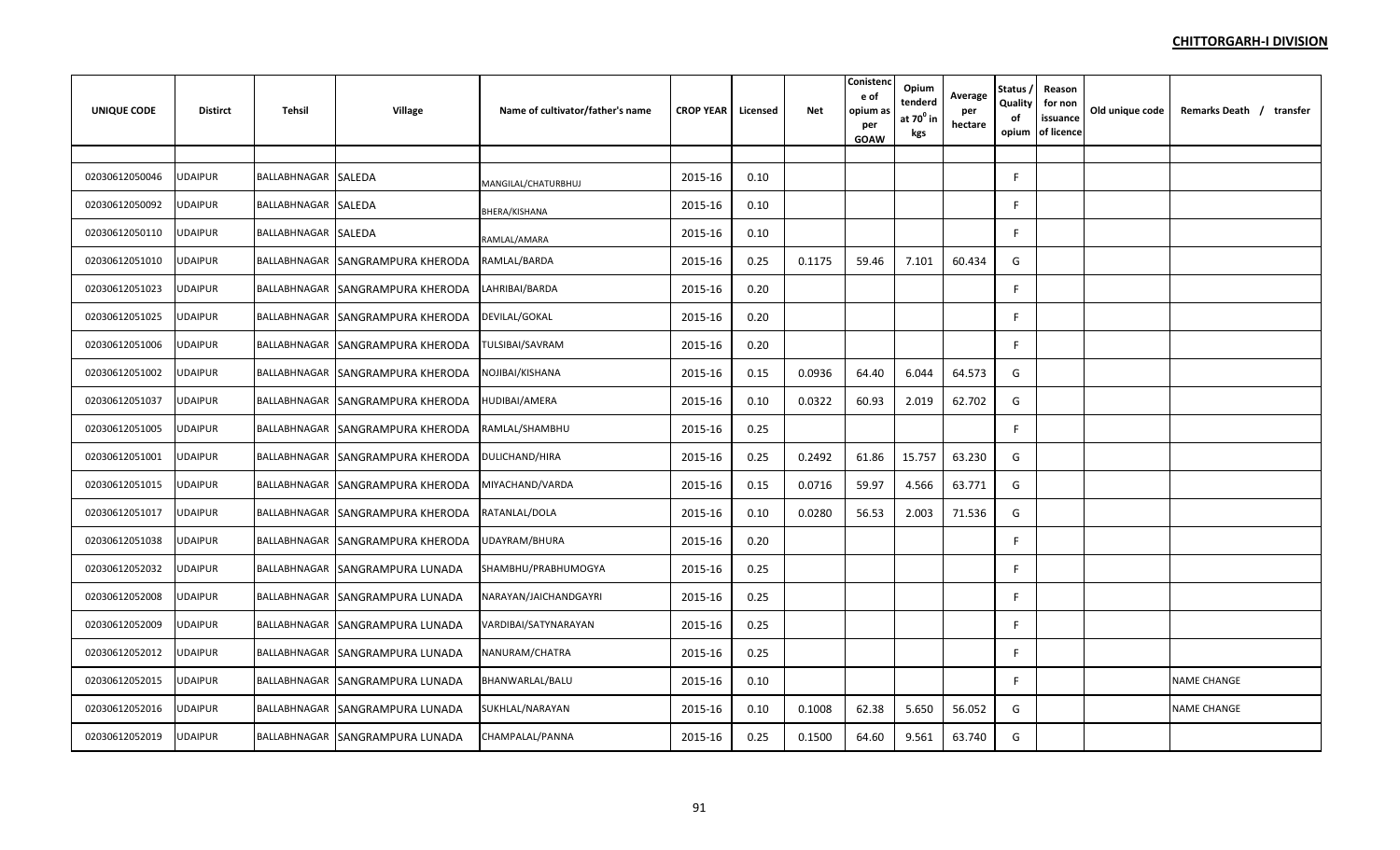| <b>UNIQUE CODE</b> | <b>Distirct</b> | <b>Tehsil</b>       | <b>Village</b>                  | Name of cultivator/father's name | <b>CROP YEAR</b> | Licensed | <b>Net</b> | Conistenc<br>e of<br>opium as<br>per<br><b>GOAW</b> | Opium<br>tenderd<br>at $70^0$ in<br>kgs | Average<br>per<br>hectare | Status /<br>Quality<br>of<br>opium | Reason<br>for non<br>issuance<br>of licence | Old unique code | Remarks Death / transfer |
|--------------------|-----------------|---------------------|---------------------------------|----------------------------------|------------------|----------|------------|-----------------------------------------------------|-----------------------------------------|---------------------------|------------------------------------|---------------------------------------------|-----------------|--------------------------|
|                    |                 |                     |                                 |                                  |                  |          |            |                                                     |                                         |                           |                                    |                                             |                 |                          |
| 02030612052022     | JDAIPUR         |                     | BALLABHNAGAR SANGRAMPURA LUNADA | SHAMBHUDAS/GOPALDAS              | 2015-16          | 0.10     |            |                                                     |                                         |                           | F                                  |                                             |                 | <b>NAME CHANGE</b>       |
| 02030612052043     | JDAIPUR         | BALLABHNAGAR        | SANGRAMPURA LUNADA              | SITABAI/MAGNA                    | 2015-16          | 0.15     |            |                                                     |                                         |                           |                                    |                                             |                 |                          |
| 02030612052029     | <b>JDAIPUR</b>  |                     | BALLABHNAGAR SANGRAMPURA LUNADA | BHANWARSINGH/AMARSINGH           | 2015-16          | 0.20     |            |                                                     |                                         |                           |                                    |                                             |                 |                          |
| 02030612052049     | <b>JDAIPUR</b>  | BALLABHNAGAR        | SANGRAMPURA LUNADA              | GOVINDSINGH/FHATEHSINGH          | 2015-16          | 0.25     |            |                                                     |                                         |                           | F                                  |                                             |                 |                          |
| 02030612052021     | <b>JDAIPUR</b>  |                     | BALLABHNAGAR SANGRAMPURA LUNADA | PARTAPIBAI/UDA                   | 2015-16          | 0.25     |            |                                                     |                                         |                           | F                                  |                                             |                 |                          |
| 02030612052057     | <b>JDAIPUR</b>  |                     | BALLABHNAGAR SANGRAMPURA LUNADA | KUSHALKANWAR/NARAYAN SINGH       | 2015-16          | 0.25     | 0.0977     | 60.22                                               | 6.246                                   | 63.996                    | G                                  |                                             |                 |                          |
| 02030612052039     | JDAIPUR         |                     | BALLABHNAGAR SANGRAMPURA LUNADA | DEVILAL/NARAYAN                  | 2015-16          | 0.20     |            |                                                     |                                         |                           |                                    |                                             |                 |                          |
| 02030612052048     | JDAIPUR         |                     | BALLABHNAGAR SANGRAMPURA LUNADA | GITABAI/KALU                     | 2015-16          | 0.25     |            |                                                     |                                         |                           |                                    |                                             |                 |                          |
| 02030612052023     | JDAIPUR         | BALLABHNAGAR        | SANGRAMPURA LUNADA              | MANGILAL/CHENA                   | 2015-16          | 0.25     |            |                                                     |                                         |                           | F                                  |                                             |                 |                          |
| 02030612052013     | JDAIPUR         |                     | BALLABHNAGAR SANGRAMPURA LUNADA | RAMLAL/CHENA                     | 2015-16          | 0.25     |            |                                                     |                                         |                           | F                                  |                                             |                 |                          |
| 02030612052014     | <b>JDAIPUR</b>  |                     | BALLABHNAGAR SANGRAMPURA LUNADA | <b>BAGDIRAM/ONKAR</b>            | 2015-16          | 0.25     |            |                                                     |                                         |                           | F                                  |                                             |                 |                          |
| 02030612052041     | JDAIPUR         |                     | BALLABHNAGAR SANGRAMPURA LUNADA | CHUNNILAL/MOTI                   | 2015-16          | 0.25     |            |                                                     |                                         |                           |                                    |                                             |                 |                          |
| 02030612052006     | <b>JDAIPUR</b>  | <b>BALLABHNAGAR</b> | SANGRAMPURA LUNADA              | PARTHA/KISHANA                   | 2015-16          | 0.15     | 0.0804     | 61.28                                               | 5.314                                   | 66.095                    | G                                  |                                             |                 |                          |
| 02030612052058     | <b>JDAIPUR</b>  | BALLABHNAGAR        | <b>SANGRAMPURA LUNADA</b>       | KAVNRIBAI/CHUNNILAL              | 2015-16          | 0.25     |            |                                                     |                                         |                           | F                                  |                                             |                 |                          |
| 02030612052035     | <b>JDAIPUR</b>  |                     | BALLABHNAGAR SANGRAMPURA LUNADA | KALU/HANSHRAJ                    | 2015-16          | 0.10     |            |                                                     |                                         |                           | F                                  |                                             |                 |                          |
| 02030612052050     | <b>JDAIPUR</b>  | BALLABHNAGAR        | SANGRAMPURA LUNADA              | RAMJI/KAJOD                      | 2015-16          | 0.10     |            |                                                     |                                         |                           | F                                  |                                             |                 |                          |
| 02030612052020     | JDAIPUR         |                     | BALLABHNAGAR SANGRAMPURA LUNADA | NAND DAS/LALDAS                  | 2015-16          | 0.10     |            |                                                     |                                         |                           |                                    |                                             |                 |                          |
| 02030612052040     | JDAIPUR         | BALLABHNAGAR        | SANGRAMPURA LUNADA              | PARTAPI/MOTI                     | 2015-16          | 0.10     |            |                                                     |                                         |                           | F                                  |                                             |                 |                          |
| 02030612052042     | JDAIPUR         |                     | BALLABHNAGAR SANGRAMPURA LUNADA | BABRU/CHATARBHUJ                 | 2015-16          | 0.10     |            |                                                     |                                         |                           | F                                  |                                             |                 | <b>NAME CHANGE</b>       |
| 02030612052001     | JDAIPUR         |                     | BALLABHNAGAR SANGRAMPURA LUNADA | NARAYAN/KISANA                   | 2015-16          | 0.10     |            |                                                     |                                         |                           | F                                  |                                             |                 | <b>NAME CHANGE</b>       |
| 02030612052011     | <b>JDAIPUR</b>  |                     | BALLABHNAGAR SANGRAMPURA LUNADA | DALLIBAI/GAMERA                  | 2015-16          | 0.10     |            |                                                     |                                         |                           |                                    |                                             |                 |                          |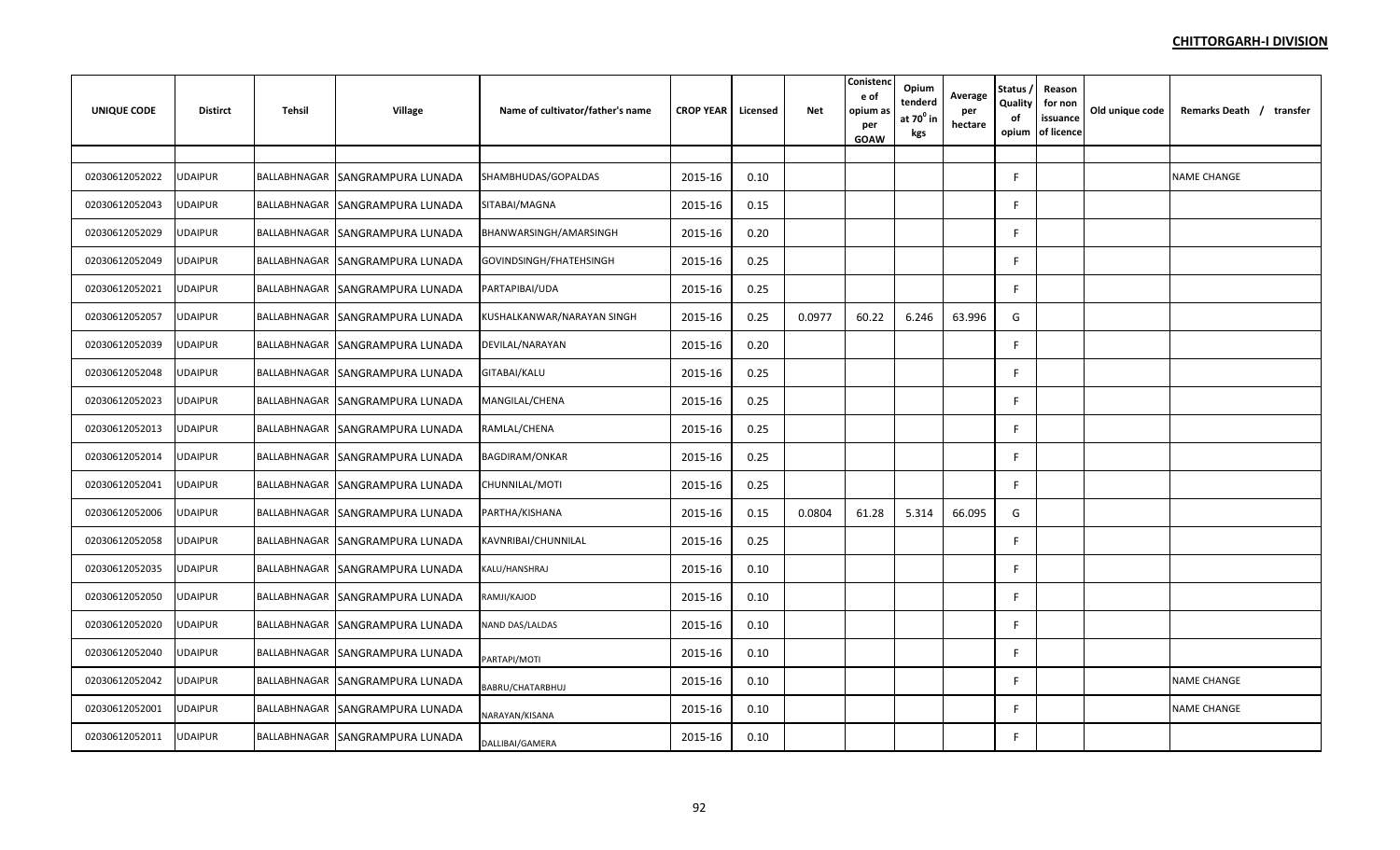| <b>UNIQUE CODE</b> | <b>Distirct</b> | Tehsil | <b>Village</b>                  | Name of cultivator/father's name | <b>CROP YEAR</b> | Licensed | Net    | Conistend<br>e of<br>opium as<br>per<br>GOAW | Opium<br>tenderd<br>at $70^{\circ}$ in<br>kgs | Average<br>per<br>hectare | Status<br>Quality<br>of<br>opium | Reason<br>for non<br>issuance<br>of licence | Old unique code | Remarks Death / transfer |
|--------------------|-----------------|--------|---------------------------------|----------------------------------|------------------|----------|--------|----------------------------------------------|-----------------------------------------------|---------------------------|----------------------------------|---------------------------------------------|-----------------|--------------------------|
|                    |                 |        |                                 |                                  |                  |          |        |                                              |                                               |                           |                                  |                                             |                 |                          |
| 02030612052017     | UDAIPUR         |        | BALLABHNAGAR SANGRAMPURA LUNADA | KANKUBAI/MAGNIRAM                | 2015-16          | 0.10     |        |                                              |                                               |                           |                                  |                                             |                 | <b>NAME CHANGE</b>       |
| 02030612053013     | UDAIPUR         |        | BALLABHNAGAR SARANGPURA JATO KA | HANGAMIBAI/KISHANA               | 2015-16          | 0.20     |        |                                              |                                               |                           | F                                |                                             |                 |                          |
| 02030612053026     | <b>UDAIPUR</b>  |        | BALLABHNAGAR SARANGPURA JATO KA | DALPATSINGH/LAXMANSINGH          | 2015-16          | 0.20     |        |                                              |                                               |                           | F                                |                                             |                 |                          |
| 02030612053029     | <b>UDAIPUR</b>  |        | BALLABHNAGAR SARANGPURA JATO KA | CHAMPALAL/KISHANA                | 2015-16          | 0.20     |        |                                              |                                               |                           | F                                |                                             |                 |                          |
| 02030612053035     | <b>UDAIPUR</b>  |        | BALLABHNAGAR SARANGPURA JATO KA | SAVRAM/DEVJIKUMHAR               | 2015-16          | 0.15     |        |                                              |                                               |                           | F                                |                                             |                 |                          |
| 02030612053073     | <b>UDAIPUR</b>  |        | BALLABHNAGAR SARANGPURA JATO KA | ONKAR/KANA                       | 2015-16          | 0.20     |        |                                              |                                               |                           |                                  |                                             |                 |                          |
| 02030612053117     | UDAIPUR         |        | BALLABHNAGAR SARANGPURA JATO KA | SAWARAM/PARTHA                   | 2015-16          | 0.15     |        |                                              |                                               |                           |                                  |                                             |                 |                          |
| 02030612053106     | UDAIPUR         |        | BALLABHNAGAR SARANGPURA JATO KA | GANGARAM/RAMA                    | 2015-16          | 0.20     |        |                                              |                                               |                           |                                  |                                             |                 |                          |
| 02030612053002     | UDAIPUR         |        | BALLABHNAGAR SARANGPURA JATO KA | ONKARLAL/KALU                    | 2015-16          | 0.15     | 0.1397 | 63.55                                        | 8.942                                         | 64.009                    | G                                |                                             |                 |                          |
| 02030612053003     | JDAIPUR         |        | BALLABHNAGAR SARANGPURA JATO KA | NARAYANLAL/ONKAR                 | 2015-16          | 0.20     |        |                                              |                                               |                           | F                                |                                             |                 |                          |
| 02030612053006     | <b>UDAIPUR</b>  |        | BALLABHNAGAR SARANGPURA JATO KA | UDAILAL/SAVLAL                   | 2015-16          | 0.20     | 0.0824 | 65.08                                        | 5.355                                         | 64.988                    | G                                |                                             |                 |                          |
| 02030612053016     | <b>UDAIPUR</b>  |        | BALLABHNAGAR SARANGPURA JATO KA | CHOGALAL/LAKSHMIRAM              | 2015-16          | 0.25     |        |                                              |                                               |                           |                                  |                                             |                 |                          |
| 02030612053040     | JDAIPUR         |        | BALLABHNAGAR SARANGPURA JATO KA | PEMA/NARAYAN                     | 2015-16          | 0.25     |        |                                              |                                               |                           |                                  |                                             |                 |                          |
| 02030612053041     | <b>UDAIPUR</b>  |        | BALLABHNAGAR SARANGPURA JATO KA | KELA/NARAYAN                     | 2015-16          | 0.20     | 0.0984 | 62.12                                        | 6.159                                         | 62.592                    | G                                |                                             |                 |                          |
| 02030612053043     | <b>UDAIPUR</b>  |        | BALLABHNAGAR SARANGPURA JATO KA | SAVRAM/GOKAL                     | 2015-16          | 0.10     |        |                                              |                                               |                           | F                                |                                             |                 |                          |
| 02030612053060     | <b>UDAIPUR</b>  |        | BALLABHNAGAR SARANGPURA JATO KA | BADAMIBAI/NARAYANLAL             | 2015-16          | 0.20     | 0.2000 | 60.24                                        | 13.098                                        | 65.490                    |                                  | 02                                          |                 |                          |
| 02030612053044     | <b>UDAIPUR</b>  |        | BALLABHNAGAR SARANGPURA JATO KA | HARLAL/PEMA                      | 2015-16          | 0.20     |        |                                              |                                               |                           |                                  |                                             |                 |                          |
| 02030612053033     | JDAIPUR         |        | BALLABHNAGAR SARANGPURA JATO KA | PRABHULAL/HIRAJAT                | 2015-16          | 0.20     | 0.1924 | 65.26                                        | 12.698                                        | 65.998                    | G                                |                                             |                 |                          |
| 02030612053023     | <b>JDAIPUR</b>  |        | BALLABHNAGAR SARANGPURA JATO KA | UDAIRAM/BHERAJAT                 | 2015-16          | 0.20     | 0.1893 | 61.28                                        | 11.626                                        | 61.416                    | G                                |                                             |                 |                          |
| 02030612053021     | JDAIPUR         |        | BALLABHNAGAR SARANGPURA JATO KA | NATHULAL/TARACHAND               | 2015-16          | 0.15     | 0.1452 | 64.78                                        | 10.365                                        | 71.384                    | G                                |                                             |                 |                          |
| 02030612053009     | UDAIPUR         |        | BALLABHNAGAR SARANGPURA JATO KA | BHAGWANLAL/BHANA                 | 2015-16          | 0.25     | 0.2346 | 64.80                                        | 15.524                                        | 66.172                    | G                                |                                             |                 |                          |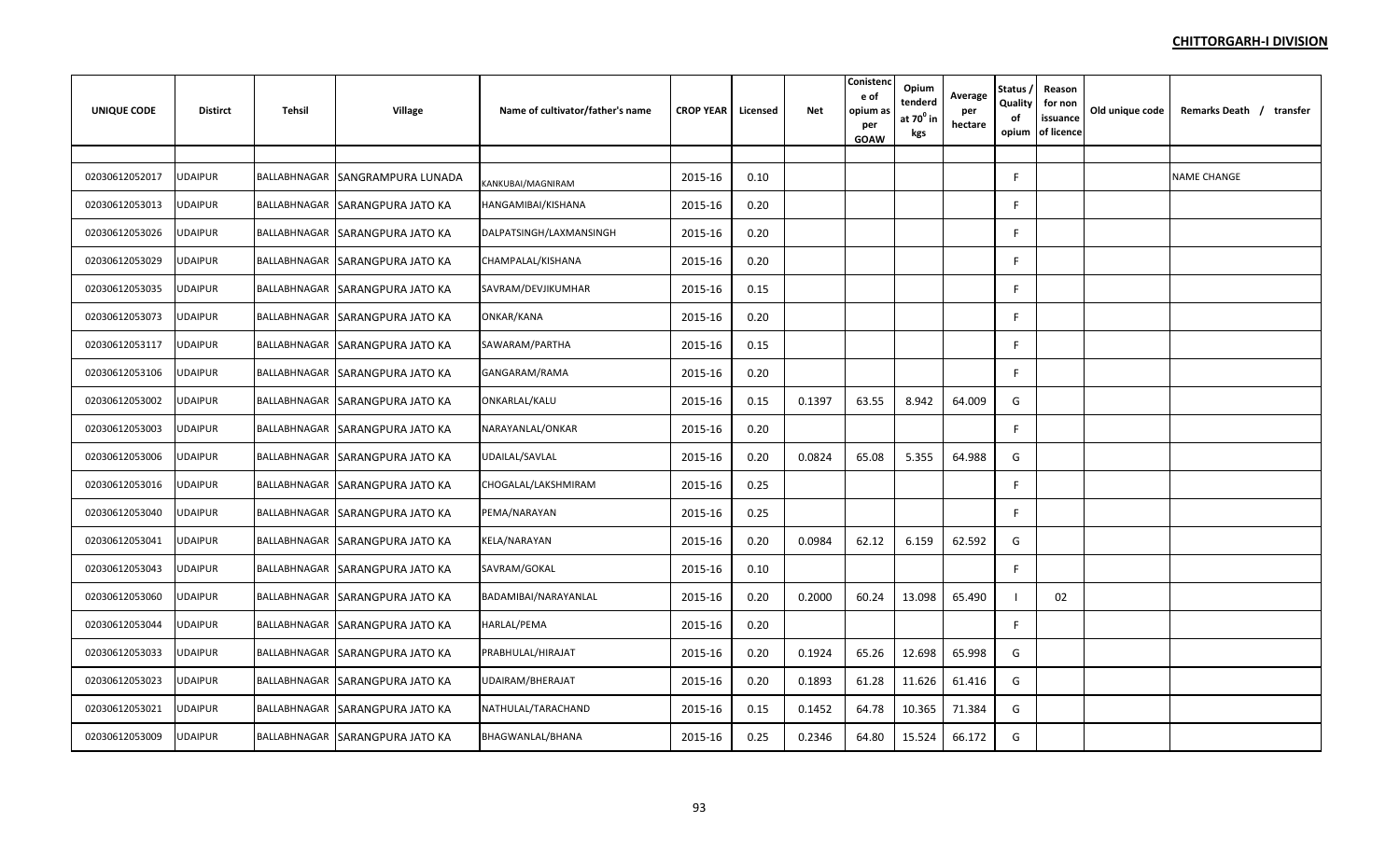| <b>UNIQUE CODE</b> | <b>Distirct</b> | Tehsil | <b>Village</b>                  | Name of cultivator/father's name | <b>CROP YEAR</b> | Licensed | <b>Net</b> | Conisten<br>e of<br>opium as<br>per<br>GOAW | Opium<br>tenderd<br>at $70^\circ$ in<br>kgs | Average<br>per<br>hectare | Status,<br>Quality<br>of<br>opium | Reason<br>for non<br>issuance<br>of licence | Old unique code | Remarks Death / transfer |  |
|--------------------|-----------------|--------|---------------------------------|----------------------------------|------------------|----------|------------|---------------------------------------------|---------------------------------------------|---------------------------|-----------------------------------|---------------------------------------------|-----------------|--------------------------|--|
|                    |                 |        |                                 |                                  |                  |          |            |                                             |                                             |                           |                                   |                                             |                 |                          |  |
| 02030612053001     | <b>UDAIPUR</b>  |        | BALLABHNAGAR SARANGPURA JATO KA | HAZARILAL/VEERMAN                | 2015-16          | 0.20     |            |                                             |                                             |                           | F                                 |                                             |                 |                          |  |
| 02030612053110     | JDAIPUR         |        | BALLABHNAGAR SARANGPURA JATO KA | PRATAP/BHANA                     | 2015-16          | 0.20     |            |                                             |                                             |                           | F                                 |                                             |                 |                          |  |
| 02030612053086     | JDAIPUR         |        | BALLABHNAGAR SARANGPURA JATO KA | ONKAR/NANA                       | 2015-16          | 0.20     |            |                                             |                                             |                           | F                                 |                                             |                 |                          |  |
| 02030612053094     | <b>JDAIPUR</b>  |        | BALLABHNAGAR SARANGPURA JATO KA | VIJAYSINGH/PRATAPSINGH           | 2015-16          | 0.20     | 0.0902     | 67.75                                       | 6.523                                       | 72.317                    | G                                 |                                             |                 |                          |  |
| 02030612053096     | <b>JDAIPUR</b>  |        | BALLABHNAGAR SARANGPURA JATO KA | BHONIRAM/SHAWALAL                | 2015-16          | 0.20     |            |                                             |                                             |                           | F                                 |                                             |                 |                          |  |
| 02030612053097     | <b>UDAIPUR</b>  |        | BALLABHNAGAR SARANGPURA JATO KA | GHASI/RAMA                       | 2015-16          | 0.20     |            |                                             |                                             |                           | F.                                |                                             |                 |                          |  |
| 02030612053098     | <b>UDAIPUR</b>  |        | BALLABHNAGAR SARANGPURA JATO KA | MOHANIBAI/DAYARAM                | 2015-16          | 0.25     | 0.1496     | 65.70                                       | 9.911                                       | 66.250                    | G                                 |                                             |                 |                          |  |
| 02030612053103     | JDAIPUR         |        | BALLABHNAGAR SARANGPURA JATO KA | JAMKUBAI/CHAMPALAL               | 2015-16          | 0.20     | 0.0609     | 66.29                                       | 4.025                                       | 66.092                    | G                                 |                                             |                 |                          |  |
| 02030612053114     | JDAIPUR         |        | BALLABHNAGAR SARANGPURA JATO KA | SAJJANSINGH/PRATAPSINGH          | 2015-16          | 0.10     | 0.0952     | 70.53                                       | 7.053                                       | 74.086                    | G                                 |                                             |                 |                          |  |
| 02030612053116     | JDAIPUR         |        | BALLABHNAGAR SARANGPURA JATO KA | DAYARAM/KALU                     | 2015-16          | 0.20     |            |                                             |                                             |                           | F                                 |                                             |                 |                          |  |
| 02030612053092     | UDAIPUR         |        | BALLABHNAGAR SARANGPURA JATO KA | BABRU/KALU MEGHAWAL              | 2015-16          | 0.15     |            |                                             |                                             |                           | F                                 |                                             |                 |                          |  |
| 02030612053112     | JDAIPUR         |        | BALLABHNAGAR SARANGPURA JATO KA | UDAYLAL/NARAYAN                  | 2015-16          | 0.20     |            |                                             |                                             |                           | F.                                |                                             |                 |                          |  |
| 02030612053115     | JDAIPUR         |        | BALLABHNAGAR SARANGPURA JATO KA | BHERULAL/UDA                     | 2015-16          | 0.20     | 0.2010     | 60.82                                       | 12.251                                      | 60.950                    | G                                 |                                             |                 |                          |  |
| 02030612053010     | <b>JDAIPUR</b>  |        | BALLABHNAGAR SARANGPURA JATO KA | LACHIRAM/PARTHAGAYARI            | 2015-16          | 0.20     | 0.2020     | 60.56                                       | 12.121                                      | 60.005                    | G                                 |                                             |                 |                          |  |
| 02030612053024     | UDAIPUR         |        | BALLABHNAGAR SARANGPURA JATO KA | CHAGANLAL/VEERBHAN               | 2015-16          | 0.10     | 0.0995     | 60.60                                       | 6.406                                       | 64.382                    | G                                 |                                             |                 |                          |  |
| 02030612053055     | UDAIPUR         |        | BALLABHNAGAR SARANGPURA JATO KA | HIRALAL/VEERBHAN                 | 2015-16          | 0.15     |            |                                             |                                             |                           | F                                 |                                             |                 |                          |  |
| 02030612053057     | <b>UDAIPUR</b>  |        | BALLABHNAGAR SARANGPURA JATO KA | MATHRA/DEVAJAT                   | 2015-16          | 0.20     | 0.1000     | 62.79                                       | 6.485                                       | 64.850                    | G                                 |                                             |                 |                          |  |
| 02030612053064     | JDAIPUR         |        | BALLABHNAGAR SARANGPURA JATO KA | LAKHMICHAND/SHANKAR              | 2015-16          | 0.10     | 0.0956     | 68.08                                       | 6.682                                       | 69.895                    | G                                 |                                             |                 |                          |  |
| 02030612053068     | <b>UDAIPUR</b>  |        | BALLABHNAGAR SARANGPURA JATO KA | BHERULAL/MOTI                    | 2015-16          | 0.20     | 0.1927     | 53.55                                       | 10.305                                      | 53.477                    | G                                 |                                             |                 |                          |  |
| 02030612053078     | JDAIPUR         |        | BALLABHNAGAR SARANGPURA JATO KA | RAMLAL/MOTI                      | 2015-16          | 0.20     |            |                                             |                                             |                           | F                                 |                                             |                 |                          |  |
| 02030612053118     | UDAIPUR         |        | BALLABHNAGAR SARANGPURA JATO KA | BHERULAL/SAWLAL                  | 2015-16          | 0.20     |            |                                             |                                             |                           | F.                                |                                             |                 |                          |  |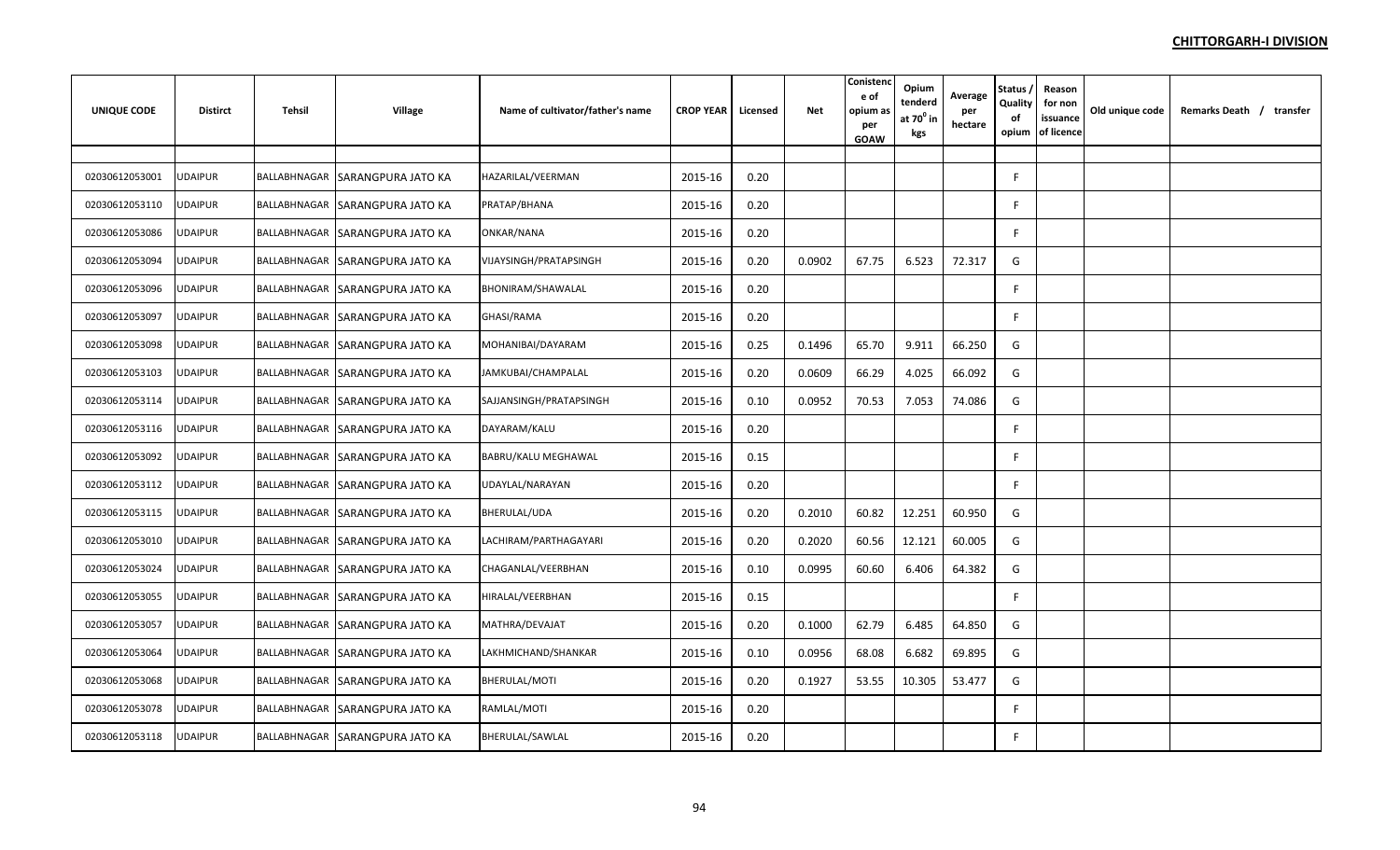| <b>UNIQUE CODE</b> | <b>Distirct</b> | Tehsil                | <b>Village</b>                  | Name of cultivator/father's name | <b>CROP YEAR</b> | Licensed | <b>Net</b> | Conistend<br>e of<br>opium as<br>per<br><b>GOAW</b> | Opium<br>tenderd<br>at $70^0$ in<br>kgs | Average<br>per<br>hectare | Status,<br>Quality<br>оf<br>opium | Reason<br>for non<br>issuance<br>of licence | Old unique code | Remarks Death / transfer |
|--------------------|-----------------|-----------------------|---------------------------------|----------------------------------|------------------|----------|------------|-----------------------------------------------------|-----------------------------------------|---------------------------|-----------------------------------|---------------------------------------------|-----------------|--------------------------|
|                    |                 |                       |                                 |                                  |                  |          |            |                                                     |                                         |                           |                                   |                                             |                 |                          |
| 02030612053090     | UDAIPUR         |                       | BALLABHNAGAR SARANGPURA JATO KA | RAMCHANDRA/BHERA                 | 2015-16          | 0.25     |            |                                                     |                                         |                           | F                                 |                                             |                 |                          |
| 02030612053004     | UDAIPUR         |                       | BALLABHNAGAR SARANGPURA JATO KA | RATANLAL/NARAYAN                 | 2015-16          | 0.25     | 0.0992     | 64.41                                               | 6.441                                   | 64.929                    | G                                 |                                             |                 |                          |
| 02030612053008     | JDAIPUR         |                       | BALLABHNAGAR SARANGPURA JATO KA | RATANLAL/HEERALAL                | 2015-16          | 0.25     | 0.2520     | 64.14                                               | 16.209                                  | 64.321                    | G                                 |                                             |                 |                          |
| 02030612053015     | <b>UDAIPUR</b>  |                       | BALLABHNAGAR SARANGPURA JATO KA | SAVRAM/PRATAP                    | 2015-16          | 0.10     | 0.1000     | 63.18                                               | 6.634                                   | 66.340                    | G                                 |                                             |                 |                          |
| 02030612053038     | <b>JDAIPUR</b>  |                       | BALLABHNAGAR SARANGPURA JATO KA | PYARA/PARTHA                     | 2015-16          | 0.25     | 0.0859     | 64.29                                               | 6.144                                   | 71.525                    | G                                 |                                             |                 |                          |
| 02030612053031     | <b>UDAIPUR</b>  |                       | BALLABHNAGAR SARANGPURA JATO KA | ONKAR/BHERAJAT                   | 2015-16          | 0.25     | 0.1449     | 62.08                                               | 9.312                                   | 64.265                    | G                                 |                                             |                 |                          |
| 02030612053005     | <b>UDAIPUR</b>  |                       | BALLABHNAGAR SARANGPURA JATO KA | SHANKARLAL/TARACHAND             | 2015-16          | 0.10     |            |                                                     |                                         |                           |                                   |                                             |                 |                          |
| 02030612053011     | UDAIPUR         |                       | BALLABHNAGAR SARANGPURA JATO KA | BHERULAL/KALUJAT                 | 2015-16          | 0.10     |            |                                                     |                                         |                           | F                                 |                                             |                 |                          |
| 02030612053036     | JDAIPUR         |                       | BALLABHNAGAR SARANGPURA JATO KA | PUSHKARLAL/NARAYAN               | 2015-16          | 0.10     |            |                                                     |                                         |                           | F                                 |                                             |                 |                          |
| 02030612053071     | UDAIPUR         |                       | BALLABHNAGAR SARANGPURA JATO KA | CHAMPA/PARTHA                    | 2015-16          | 0.10     |            |                                                     |                                         |                           | F                                 |                                             |                 |                          |
| 02030612053066     | UDAIPUR         |                       | BALLABHNAGAR SARANGPURA JATO KA | SOHANIBAI/NARAYANLAL             | 2015-16          | 0.10     |            |                                                     |                                         |                           | F                                 |                                             |                 |                          |
| 02030612053042     | UDAIPUR         |                       | BALLABHNAGAR SARANGPURA JATO KA | ONKARJI/MOTIGADRI                | 2015-16          | 0.10     |            |                                                     |                                         |                           |                                   |                                             |                 |                          |
| 02030612053087     | JDAIPUR         |                       | BALLABHNAGAR SARANGPURA JATO KA | BANSHIDAS/NARAYANDAS             | 2015-16          | 0.10     |            |                                                     |                                         |                           | F                                 |                                             |                 |                          |
| 02030612053025     | <b>UDAIPUR</b>  |                       | BALLABHNAGAR SARANGPURA JATO KA | RAMLAL/HMERA                     | 2015-16          | 0.10     |            |                                                     |                                         |                           | F                                 |                                             |                 |                          |
| 02030612053125     | UDAIPUR         |                       | BALLABHNAGAR SARANGPURA JATO KA | BHANWARLAL/MAGANIRAM             | 2015-16          | 0.10     |            |                                                     |                                         |                           | F                                 |                                             |                 |                          |
| 02030612053101     | <b>UDAIPUR</b>  |                       | BALLABHNAGAR SARANGPURA JATO KA | RATANSINGH/MANOHARSINGH          | 2015-16          | 0.10     |            |                                                     |                                         |                           | F                                 |                                             |                 |                          |
| 02030612053045     | <b>UDAIPUR</b>  |                       | BALLABHNAGAR SARANGPURA JATO KA | RAMLAL/TARACHAND                 | 2015-16          | 0.10     |            |                                                     |                                         |                           |                                   |                                             |                 |                          |
| 02030612053051     | UDAIPUR         |                       | BALLABHNAGAR SARANGPURA JATO KA | SHANTILAL/KISHANA                | 2015-16          | 0.10     |            |                                                     |                                         |                           | F                                 |                                             |                 |                          |
| 02030612054007     | <b>UDAIPUR</b>  | BALLABHNAGAR SARVANIA |                                 | RAYSING/JODSING                  | 2015-16          | 0.25     | 0.1200     | 63.29                                               | 8.011                                   | 66.758                    | G                                 |                                             |                 |                          |
| 02030612054012     | JDAIPUR         | BALLABHNAGAR SARVANIA |                                 | NANDRAM/CHOKHA                   | 2015-16          | 0.20     | 0.2006     | 63.32                                               | 12.881                                  | 64.212                    | G                                 |                                             |                 |                          |
| 02030612054006     | UDAIPUR         | BALLABHNAGAR SARVANIA |                                 | RAMBHABAI/UDALAL                 | 2015-16          | 0.10     | 0.0980     | 62.06                                               | 6.410                                   | 65.408                    | G                                 |                                             |                 | <b>NAME CHANGE</b>       |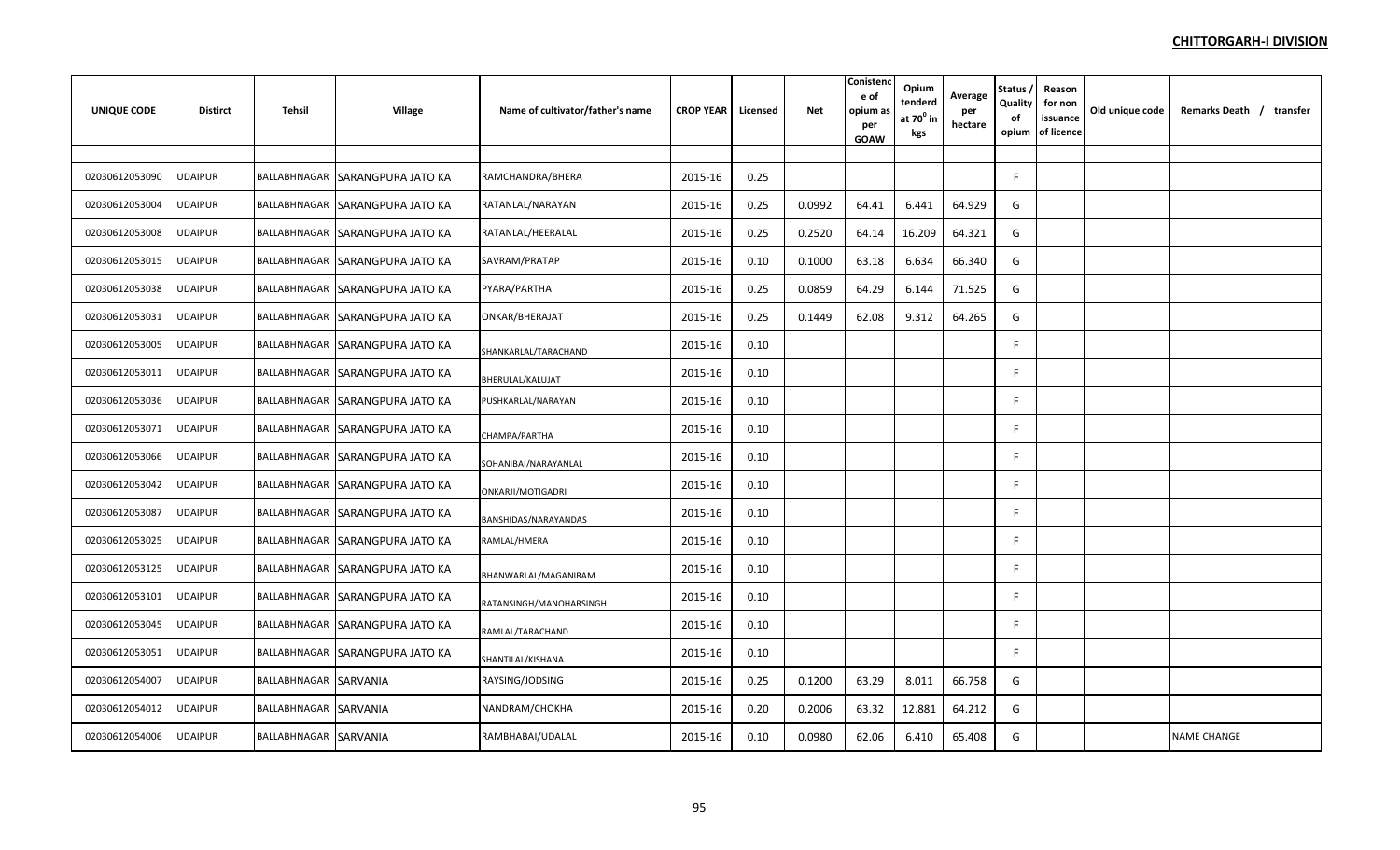| <b>UNIQUE CODE</b> | <b>Distirct</b> | Tehsil                | <b>Village</b> | Name of cultivator/father's name | <b>CROP YEAR</b> | Licensed | Net    | Conisten<br>e of<br>opium as<br>per<br><b>GOAW</b> | Opium<br>tenderd<br>at $70^0$ in<br>kgs | Average<br>per<br>hectare | <b>Status</b><br>Quality<br>of<br>opium | Reason<br>for non<br>issuance<br>of licence | Old unique code | Remarks Death / transfer |
|--------------------|-----------------|-----------------------|----------------|----------------------------------|------------------|----------|--------|----------------------------------------------------|-----------------------------------------|---------------------------|-----------------------------------------|---------------------------------------------|-----------------|--------------------------|
|                    |                 |                       |                |                                  |                  |          |        |                                                    |                                         |                           |                                         |                                             |                 |                          |
| 02030612054014     | <b>UDAIPUR</b>  | BALLABHNAGAR SARVANIA |                | BHAGWANLAL/BEHRAJIKULMI          | 2015-16          | 0.25     | 0.2505 | 61.49                                              | 15.197                                  | 60.667                    | G                                       |                                             |                 |                          |
| 02030612054033     | <b>JDAIPUR</b>  | BALLABHNAGAR SARVANIA |                | SHANKAR/PYARA                    | 2015-16          | 0.25     | 0.1088 | 70.22                                              | 7.544                                   | 69.338                    | G                                       |                                             |                 |                          |
| 02030612054018     | <b>UDAIPUR</b>  | BALLABHNAGAR SARVANIA |                | NANDRAM/MANGILAL                 | 2015-16          | 0.25     | 0.2457 | 62.54                                              | 16.082                                  | 65.454                    | G                                       |                                             |                 |                          |
| 02030612054031     | <b>UDAIPUR</b>  | BALLABHNAGAR SARVANIA |                | MADHOGIR/CHATARGIR               | 2015-16          | 0.25     | 0.1056 | 66.36                                              | 7.119                                   | 67.415                    | G                                       |                                             |                 |                          |
| 02030612054019     | <b>UDAIPUR</b>  | BALLABHNAGAR SARVANIA |                | KANHIRAM/MANGILAL                | 2015-16          | 0.25     | 0.2376 | 59.18                                              | 15.581                                  | 65.577                    | G                                       |                                             |                 |                          |
| 02030612054025     | <b>UDAIPUR</b>  | BALLABHNAGAR SARVANIA |                | <b>ONKAR/KHEMA KULMI</b>         | 2015-16          | 0.25     |        |                                                    |                                         |                           | F                                       |                                             |                 |                          |
| 02030612054029     | <b>UDAIPUR</b>  | BALLABHNAGAR SARVANIA |                | ONKAR/PANNA                      | 2015-16          | 0.10     |        |                                                    |                                         |                           | F.                                      |                                             |                 |                          |
| 02030612055016     | UDAIPUR         | BALLABHNAGAR SHIVPURA |                | JALAMCHAND/DEVA                  | 2015-16          | 0.25     | 0.2509 | 63.22                                              | 14.604                                  | 58.207                    | G                                       |                                             |                 |                          |
| 02030612055003     | <b>UDAIPUR</b>  | BALLABHNAGAR SHIVPURA |                | RAMLAL/SHIVRAM                   | 2015-16          | 0.20     | 0.0843 | 67.14                                              | 5.688                                   | 67.473                    | G                                       |                                             |                 |                          |
| 02030612055004     | UDAIPUR         | BALLABHNAGAR SHIVPURA |                | BHAMBRU/MODA                     | 2015-16          | 0.25     |        |                                                    |                                         |                           | F.                                      |                                             |                 |                          |
| 02030612055012     | JDAIPUR         | BALLABHNAGAR SHIVPURA |                | NANALAL/RAMA                     | 2015-16          | 0.20     |        |                                                    |                                         |                           | F.                                      |                                             |                 |                          |
| 02030612055015     | <b>UDAIPUR</b>  | BALLABHNAGAR SHIVPURA |                | KISHANLAL/TARACHAND              | 2015-16          | 0.25     |        |                                                    |                                         |                           | F.                                      |                                             |                 |                          |
| 02030612055030     | <b>JDAIPUR</b>  | BALLABHNAGAR SHIVPURA |                | BHAGAWANLAL/CHUNNILAL            | 2015-16          | 0.15     | 0.1450 | 62.38                                              | 9.134                                   | 62.993                    | G                                       |                                             |                 |                          |
| 02030612055009     | JDAIPUR         | BALLABHNAGAR SHIVPURA |                | GOKAL/DEVA                       | 2015-16          | 0.20     |        |                                                    |                                         |                           | F                                       |                                             |                 |                          |
| 02030612055033     | <b>JDAIPUR</b>  | BALLABHNAGAR SHIVPURA |                | KAMLA/NAVLAGAYRI                 | 2015-16          | 0.25     | 0.2475 | 60.03                                              | 14.716                                  | 59.459                    | G                                       |                                             |                 |                          |
| 02030612055032     | <b>UDAIPUR</b>  | BALLABHNAGAR SHIVPURA |                | KALU/BHERA                       | 2015-16          | 0.20     | 0.0960 | 63.96                                              | 6.570                                   | 68.438                    | G                                       |                                             |                 |                          |
| 02030612055023     | UDAIPUR         | BALLABHNAGAR SHIVPURA |                | GOKAL/RAMA                       | 2015-16          | 0.20     | 0.1972 | 59.60                                              | 11.579                                  | 58.717                    | G                                       |                                             |                 |                          |
| 02030612055018     | UDAIPUR         | BALLABHNAGAR SHIVPURA |                | CHATRA/LALUJI                    | 2015-16          | 0.20     |        |                                                    |                                         |                           | F                                       |                                             |                 |                          |
| 02030612055019     | JDAIPUR         | BALLABHNAGAR SHIVPURA |                | CHUNNILAL/SHIVRAM                | 2015-16          | 0.20     | 0.1861 | 62.67                                              | 11.102                                  | 59.656                    | G                                       |                                             |                 |                          |
| 02030612055020     | JDAIPUR         | BALLABHNAGAR SHIVPURA |                | KALULAL/CHATURBHUJ               | 2015-16          | 0.25     | 0.2376 | 62.47                                              | 15.198                                  | 63.965                    | G                                       |                                             |                 |                          |
| 02030612055021     | <b>UDAIPUR</b>  | BALLABHNAGAR SHIVPURA |                | BHERULAL/TARACHAND               | 2015-16          | 0.20     | 0.1938 | 64.47                                              | 12.203                                  | 62.967                    | G                                       |                                             |                 |                          |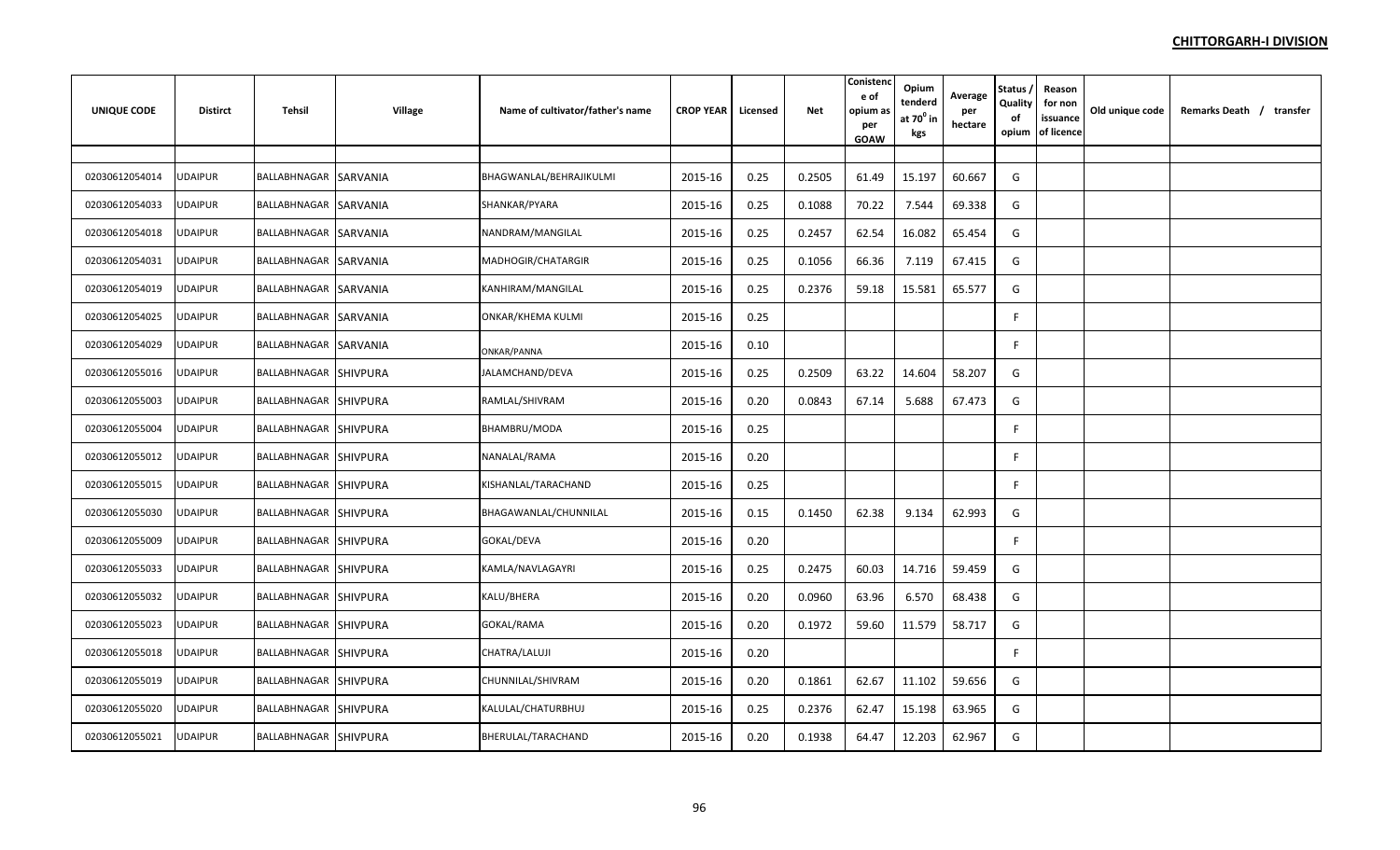| <b>UNIQUE CODE</b> | <b>Distirct</b> | Tehsil                     | <b>Village</b> | Name of cultivator/father's name | <b>CROP YEAR</b> | Licensed | <b>Net</b> | Conistend<br>e of<br>opium as<br>per<br>GOAW | Opium<br>tenderd<br>at $70^{\circ}$ in<br>kgs | Average<br>per<br>hectare | Status,<br>Quality<br>of<br>opium | Reason<br>for non<br>issuance<br>of licence | Old unique code | Remarks Death / transfer |
|--------------------|-----------------|----------------------------|----------------|----------------------------------|------------------|----------|------------|----------------------------------------------|-----------------------------------------------|---------------------------|-----------------------------------|---------------------------------------------|-----------------|--------------------------|
|                    |                 |                            |                |                                  |                  |          |            |                                              |                                               |                           |                                   |                                             |                 |                          |
| 02030612055008     | <b>UDAIPUR</b>  | BALLABHNAGAR SHIVPURA      |                | MAGNIBAI/CHATARBHUJ              | 2015-16          | 0.25     | 0.2417     | 58.15                                        | 14.189                                        | 58.705                    | G                                 |                                             |                 |                          |
| 02030612055002     | UDAIPUR         | BALLABHNAGAR SHIVPURA      |                | RATANLAL/BARDA                   | 2015-16          | 0.25     | 0.0750     | 61.02                                        | 4.882                                         | 65.093                    | G                                 |                                             |                 |                          |
| 02030612055017     | UDAIPUR         | BALLABHNAGAR SHIVPURA      |                | ONKARLAL/KALU                    | 2015-16          | 0.20     | 0.1940     | 64.17                                        | 12.852                                        | 66.247                    | G                                 |                                             |                 |                          |
| 02030612055011     | <b>UDAIPUR</b>  | BALLABHNAGAR SHIVPURA      |                | DHANRAJ/SHIVRAM                  | 2015-16          | 0.20     | 0.1899     | 56.99                                        | 10.796                                        | 56.851                    | G                                 |                                             |                 |                          |
| 02030612055028     | UDAIPUR         | BALLABHNAGAR SHIVPURA      |                | CHHOGALAL/BHIMAJI                | 2015-16          | 0.25     | 0.0984     | 64.02                                        | 6.969                                         | 70.823                    | G                                 |                                             |                 |                          |
| 02030612055010     | <b>UDAIPUR</b>  | BALLABHNAGAR SHIVPURA      |                | KARANSINGH/RATANSINGH            | 2015-16          | 0.25     | 0.1663     | 66.59                                        | 10.968                                        | 65.953                    | G                                 |                                             |                 |                          |
| 02030612055014     | UDAIPUR         | BALLABHNAGAR SHIVPURA      |                | NARAYANLAL/BHIMLAL               | 2015-16          | 0.25     | 0.2432     | 63.39                                        | 15.838                                        | 65.123                    | G                                 |                                             |                 |                          |
| 02030612055029     | UDAIPUR         | BALLABHNAGAR SHIVPURA      |                | ONKARIBAI/MAGNIRAM               | 2015-16          | 0.10     |            |                                              |                                               |                           | F.                                |                                             |                 | NAME CHANGE              |
| 02030612055022     | JDAIPUR         | BALLABHNAGAR SHIVPURA      |                | ONKARLAL/RAMJI                   | 2015-16          | 0.10     |            |                                              |                                               |                           | F                                 |                                             |                 |                          |
| 02030612056039     | <b>JDAIPUR</b>  | BALLABHNAGAR   TELAN KHEDI |                | GULABSINGH/MUKANSINGH            | 2015-16          | 0.10     |            |                                              |                                               |                           | F                                 |                                             |                 |                          |
| 02030612056031     | UDAIPUR         | BALLABHNAGAR   TELAN KHEDI |                | SHAMBHUSINGH/KALUSINGH           | 2015-16          | 0.10     |            |                                              |                                               |                           | F                                 |                                             |                 |                          |
| 02030612056018     | JDAIPUR         | BALLABHNAGAR TELAN KHEDI   |                | NANDRAM/MODA                     | 2015-16          | 0.20     |            |                                              |                                               |                           | F.                                |                                             |                 |                          |
| 02030612056007     | <b>UDAIPUR</b>  | BALLABHNAGAR TELAN KHEDI   |                | LOGARBAI/KAJOD                   | 2015-16          | 0.25     |            |                                              |                                               |                           | F.                                |                                             |                 |                          |
| 02030612056033     | <b>UDAIPUR</b>  | BALLABHNAGAR   TELAN KHEDI |                | NANDLAL/NARAYAN                  | 2015-16          | 0.15     |            |                                              |                                               |                           | F                                 |                                             |                 |                          |
| 02030612056026     | <b>UDAIPUR</b>  | BALLABHNAGAR   TELAN KHEDI |                | <b>BHAGGA/KISHANA</b>            | 2015-16          | 0.20     |            |                                              |                                               |                           | F.                                |                                             |                 |                          |
| 02030612056005     | <b>UDAIPUR</b>  | BALLABHNAGAR TELAN KHEDI   |                | KISHANLAL/TULASHIRAM             | 2015-16          | 0.20     |            |                                              |                                               |                           | F.                                |                                             |                 |                          |
| 02030612056017     | <b>UDAIPUR</b>  | BALLABHNAGAR   TELAN KHEDI |                | NANDLAL/TULCHA                   | 2015-16          | 0.20     |            |                                              |                                               |                           | F                                 |                                             |                 |                          |
| 02030612056027     | <b>JDAIPUR</b>  | BALLABHNAGAR   TELAN KHEDI |                | SATYADEVSINGH/KALUSINGH          | 2015-16          | 0.10     |            |                                              |                                               |                           | F                                 |                                             |                 |                          |
| 02030612056029     | JDAIPUR         | BALLABHNAGAR   TELAN KHEDI |                | HARISINGH/ARJUNSINGH             | 2015-16          | 0.20     |            |                                              |                                               |                           | F                                 |                                             |                 |                          |
| 02030612056037     | JDAIPUR         | BALLABHNAGAR   TELAN KHEDI |                | UDAILAL/MOTI                     | 2015-16          | 0.10     |            |                                              |                                               |                           | F                                 |                                             |                 |                          |
| 02030612056004     | UDAIPUR         | BALLABHNAGAR TELAN KHEDI   |                | MANGILAL/NATHU                   | 2015-16          | 0.10     |            |                                              |                                               |                           | F                                 |                                             |                 |                          |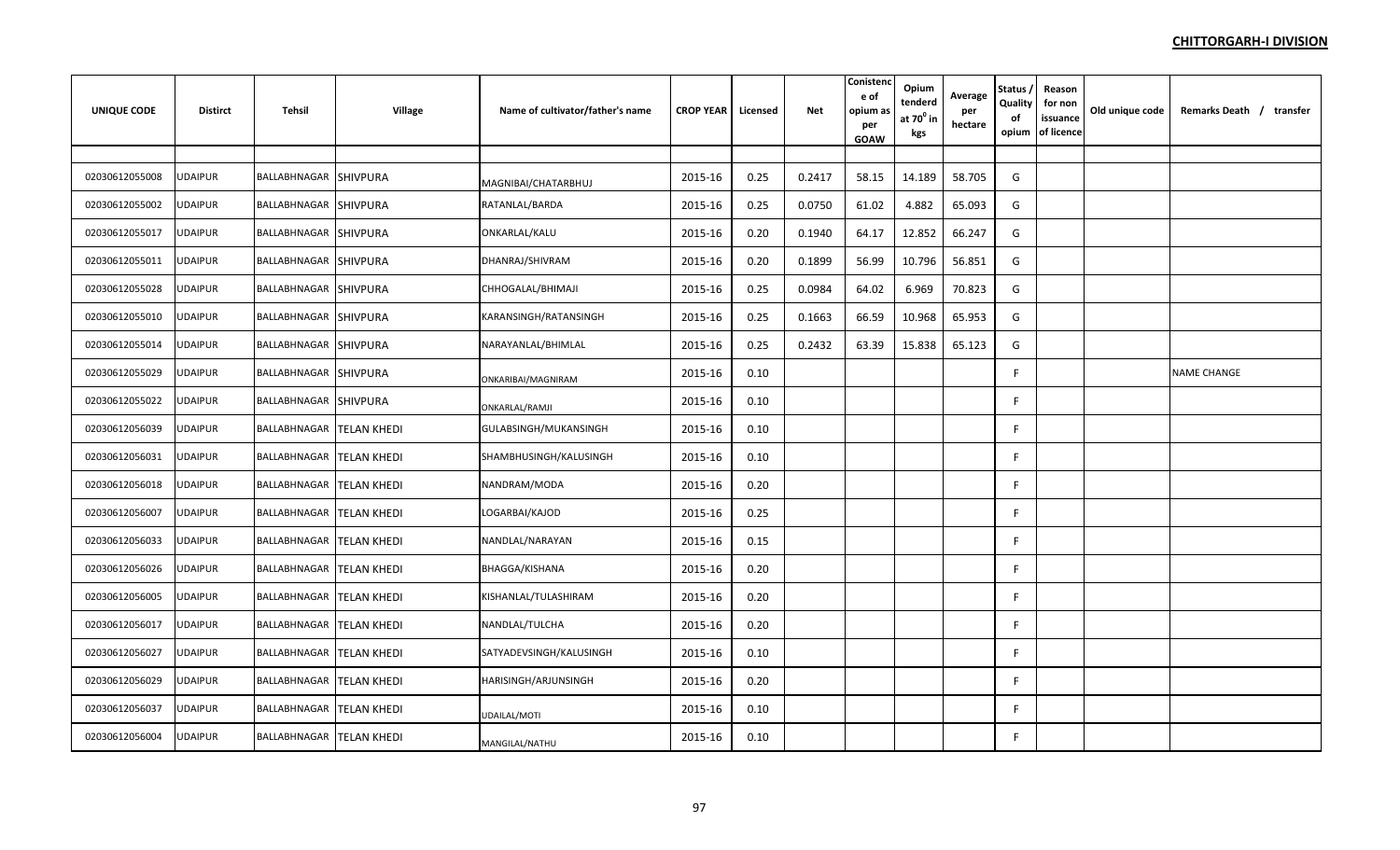| <b>UNIQUE CODE</b> | <b>Distirct</b> | Tehsil       | Village           | Name of cultivator/father's name | <b>CROP YEAR</b> | Licensed | Net    | Conisteno<br>e of<br>opium as<br>per<br><b>GOAW</b> | Opium<br>tenderd<br>at $70^0$ in<br>kgs | Average<br>per<br>hectare | Status<br>Quality<br>of | Reason<br>for non<br>issuance<br>opium of licence | Old unique code | Remarks Death / transfer |
|--------------------|-----------------|--------------|-------------------|----------------------------------|------------------|----------|--------|-----------------------------------------------------|-----------------------------------------|---------------------------|-------------------------|---------------------------------------------------|-----------------|--------------------------|
|                    |                 |              |                   |                                  |                  |          |        |                                                     |                                         |                           |                         |                                                   |                 |                          |
| 02030612058010     | UDAIPUR         | BALLABHNAGAR | <b>UMMED PURA</b> | NARAYANSINGH/PRATAPSINGH         | 2015-16          | 0.10     |        |                                                     |                                         |                           |                         |                                                   | 02030612042027  | <b>TRANSFER</b>          |
| 02030613001013     | <b>UDAIPUR</b>  | MAWALI       | CHAYALO KA KHEDA  | NARAYAN/AMRA                     | 2015-16          | 0.25     | 0.0960 | 65.51                                               | 6.542                                   | 68.146                    | G                       |                                                   |                 |                          |
| 02030613001014     | <b>UDAIPUR</b>  | MAWALI       | CHAYALO KA KHEDA  | SHANKAR/DEVA                     | 2015-16          | 0.25     |        |                                                     |                                         |                           | F                       |                                                   |                 |                          |
| 02030613001015     | <b>UDAIPUR</b>  | MAWALI       | CHAYALO KA KHEDA  | KANKUBAI/LOGAR                   | 2015-16          | 0.20     |        |                                                     |                                         |                           | F                       |                                                   |                 |                          |
| 02030613001006     | <b>JDAIPUR</b>  | MAWALI       | CHAYALO KA KHEDA  | UDAILAL/RAMLAL                   | 2015-16          | 0.25     | 0.1131 | 59.72                                               | 6.731                                   | 59.514                    | G                       |                                                   |                 |                          |
| 02030613001004     | UDAIPUR         | MAWALI       | CHAYALO KA KHEDA  | TEJRAM/BHERA                     | 2015-16          | 0.20     | 0.0980 | 64.81                                               | 6.500                                   | 66.327                    | G                       |                                                   |                 |                          |
| 02030613001016     | <b>UDAIPUR</b>  | MAWALI       | CHAYALO KA KHEDA  | GOPILAL/DHANRAJ                  | 2015-16          | 0.25     |        |                                                     |                                         |                           | F.                      |                                                   |                 |                          |
| 02030613001003     | <b>UDAIPUR</b>  | MAWALI       | CHAYALO KA KHEDA  | SHANKERIBAI/UDA                  | 2015-16          | 0.20     |        |                                                     |                                         |                           | F                       |                                                   |                 |                          |
| 02030613001007     | UDAIPUR         | MAWALI       | CHAYALO KA KHEDA  | HIRA/DALU                        | 2015-16          | 0.20     |        |                                                     |                                         |                           | F.                      |                                                   |                 |                          |
| 02030613001009     | <b>UDAIPUR</b>  | MAWALI       | CHAYALO KA KHEDA  | MAGNIRAM/SHANKARLAL              | 2015-16          | 0.20     |        |                                                     |                                         |                           | F                       |                                                   |                 |                          |
| 02030613001017     | <b>UDAIPUR</b>  | MAWALI       | CHAYALO KA KHEDA  | GANGARAM/KHEMRAJ                 | 2015-16          | 0.20     | 0.0660 | 61.19                                               | 4.117                                   | 62.379                    | G                       |                                                   |                 |                          |
| 02030613001018     | <b>UDAIPUR</b>  | MAWALI       | CHAYALO KA KHEDA  | MAGNIRAM/NATHULAL                | 2015-16          | 0.15     |        |                                                     |                                         |                           | F                       |                                                   |                 |                          |
| 02030613001019     | JDAIPUR         | MAWALI       | CHAYALO KA KHEDA  | BADRILAL/OUNKARLAL               | 2015-16          | 0.20     |        |                                                     |                                         |                           | F.                      |                                                   |                 |                          |
| 02030613001020     | <b>UDAIPUR</b>  | MAWALI       | CHAYALO KA KHEDA  | MOHANLAL/KISHANA                 | 2015-16          | 0.25     |        |                                                     |                                         |                           | F.                      |                                                   |                 |                          |
| 02030613001011     | UDAIPUR         | MAWALI       | CHAYALO KA KHEDA  | NARAYANIBAI/NANDLAL              | 2015-16          | 0.15     |        |                                                     |                                         |                           | F.                      |                                                   |                 |                          |
| 02030613001021     | <b>UDAIPUR</b>  | MAWALI       | CHAYALO KA KHEDA  | KISHOR/RUPLAL                    | 2015-16          | 0.25     |        |                                                     |                                         |                           | F.                      |                                                   |                 |                          |
| 02030613001022     | <b>UDAIPUR</b>  | MAWALI       | CHAYALO KA KHEDA  | OUNKARLAL/DEVKISHAN              | 2015-16          | 0.25     |        |                                                     |                                         |                           | E                       |                                                   |                 |                          |
| 02030613001023     | UDAIPUR         | MAWALI       | CHAYALO KA KHEDA  | BHERULAL/RUPLAL                  | 2015-16          | 0.25     |        |                                                     |                                         |                           | F.                      |                                                   |                 |                          |
| 02030613002004     | UDAIPUR         | MAWALI       | <b>DABOK</b>      | NANDUBAI/AMRATLAL                | 2015-16          | 0.20     |        |                                                     |                                         |                           | F                       |                                                   |                 |                          |
| 02030613002007     | <b>UDAIPUR</b>  | MAWALI       | <b>DABOK</b>      | SHIVRAM/SHANKARLAL               | 2015-16          | 0.10     |        |                                                     |                                         |                           | F.                      |                                                   |                 |                          |
| 02030613002021     | <b>UDAIPUR</b>  | MAWALI       | <b>DABOK</b>      | GOPALLAL/NANDLAL                 | 2015-16          | 0.15     |        |                                                     |                                         |                           | F                       |                                                   |                 |                          |
| 02030613002020     | <b>UDAIPUR</b>  | MAWALI       | <b>DABOK</b>      | BHAGWATILAL/PANNA                | 2015-16          | 0.20     |        |                                                     |                                         |                           | F.                      |                                                   |                 |                          |
| 02030613002002     | UDAIPUR         | MAWALI       | <b>DABOK</b>      | MOHANLAL/NARAYAN                 | 2015-16          | 0.10     | 0.0940 | 56.48                                               | 5.785                                   | 61.543                    | G                       |                                                   |                 |                          |
| 02030613002024     | UDAIPUR         | MAWALI       | <b>DABOK</b>      | BHANWARIBAI/MANGILAL             | 2015-16          | 0.20     |        |                                                     |                                         |                           | F.                      |                                                   |                 |                          |
| 02030613003020     | <b>UDAIPUR</b>  | MAWALI       | <b>DINGRAKIA</b>  | KELASHCHAND/SHOBHALAL            | 2015-16          | 0.20     | 0.1980 | 64.37                                               | 13.849                                  | 69.944                    | G                       |                                                   |                 |                          |
| 02030613003005     | UDAIPUR         | MAWALI       | <b>DINGRAKIA</b>  | BAGDIRAM/HIRA                    | 2015-16          | 0.15     | 0.1496 | 61.97                                               | 9.641                                   | 64.445                    | G                       |                                                   |                 |                          |
| 02030613003007     | UDAIPUR         | MAWALI       | <b>DINGRAKIA</b>  | JASHODABAI/BANSHILAL             | 2015-16          | 0.15     | 0.1499 | 64.22                                               | 9.771                                   | 65.184                    | G                       |                                                   |                 |                          |
| 02030613003014     | <b>UDAIPUR</b>  | MAWALI       | <b>DINGRAKIA</b>  | BHANWARLAL/LALU                  | 2015-16          | 0.15     | 0.1460 | 63.55                                               | 9.505                                   | 65.103                    | G                       |                                                   |                 |                          |
| 02030613003018     | <b>UDAIPUR</b>  | MAWALI       | <b>DINGRAKIA</b>  | FATAHLAL/KISHANLAL               | 2015-16          | 0.15     | 0.1498 | 61.98                                               | 9.598                                   | 64.072                    | G                       |                                                   |                 |                          |
| 02030613003002     | UDAIPUR         | MAWALI       | <b>DINGRAKIA</b>  | KANHEYALAL/SOBHALAL              | 2015-16          | 0.15     | 0.1400 | 67.63                                               | 9.777                                   | 69.836                    | G                       |                                                   |                 |                          |
| 02030613003008     | UDAIPUR         | MAWALI       | <b>DINGRAKIA</b>  | SHIVLAL/CHATURBHUJ               | 2015-16          | 0.15     | 0.1506 | 67.00                                               | 10.844                                  | 72.005                    | G                       |                                                   |                 |                          |
| 02030613003013     | UDAIPUR         | MAWALI       | <b>DINGRAKIA</b>  | SHYAMLAL/BANSHILAL               | 2015-16          | 0.15     |        |                                                     |                                         |                           | N                       |                                                   |                 |                          |
| 02030613004048     | <b>JDAIPUR</b>  | MAWALI       | <b>INTALI - A</b> | RAMCHANDRA/SHANKARLAL            | 2015-16          | 0.10     | 0.0288 | 67.13                                               | 2.043                                   | 70.938                    | G                       |                                                   |                 |                          |
| 02030613004001     | <b>UDAIPUR</b>  | MAWALI       | <b>INTALI - A</b> | SHANKARLAL/PUNAMCHAND            | 2015-16          | 0.20     | 0.0922 | 65.83                                               | 6.226                                   | 67.527                    | G                       |                                                   |                 |                          |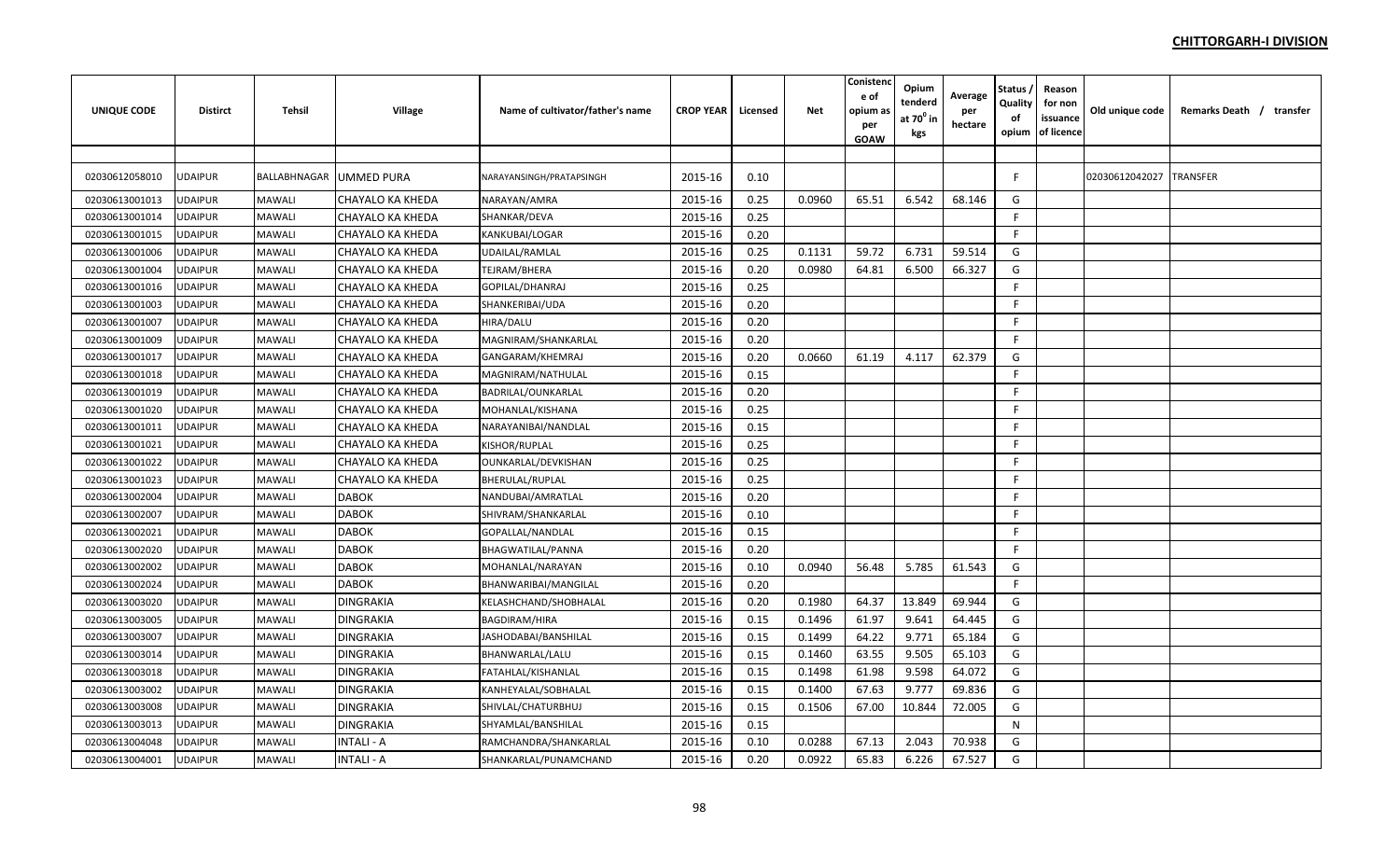| <b>UNIQUE CODE</b> | <b>Distirct</b> | Tehsil        | <b>Village</b>   | Name of cultivator/father's name | <b>CROP YEAR</b> | Licensed | <b>Net</b> | Conistenc<br>e of<br>opium a:<br>per<br><b>GOAW</b> | Opium<br>tenderd<br>at $70^0$ in<br>kgs | Average<br>per<br>hectare | <b>Status</b><br>Quality<br>of<br>opium | Reason<br>for non<br>issuance<br>of licence | Old unique code | Remarks Death / transfer |  |
|--------------------|-----------------|---------------|------------------|----------------------------------|------------------|----------|------------|-----------------------------------------------------|-----------------------------------------|---------------------------|-----------------------------------------|---------------------------------------------|-----------------|--------------------------|--|
|                    |                 |               |                  |                                  |                  |          |            |                                                     |                                         |                           |                                         |                                             |                 |                          |  |
| 02030613004002     | <b>UDAIPUR</b>  | <b>MAWALI</b> | <b>NTALI - A</b> | KESHORAM/ONKARLAL                | 2015-16          | 0.15     |            |                                                     |                                         |                           | F.                                      |                                             |                 |                          |  |
| 02030613004003     | <b>JDAIPUR</b>  | <b>MAWALI</b> | <b>NTALI - A</b> | HUDIBAI/BHURALAL                 | 2015-16          | 0.20     |            |                                                     |                                         |                           | F.                                      |                                             |                 |                          |  |
| 02030613004004     | UDAIPUR         | MAWALI        | <b>NTALI - A</b> | KANHIYALAL/PEMA                  | 2015-16          | 0.15     | 0.1401     | 68.25                                               | 10.150                                  | 72.448                    | G                                       |                                             |                 |                          |  |
| 02030613004009     | <b>UDAIPUR</b>  | MAWALI        | <b>NTALI - A</b> | GIRDHARI/UDAILAL                 | 2015-16          | 0.20     |            |                                                     |                                         |                           | F                                       |                                             |                 |                          |  |
| 02030613004007     | <b>UDAIPUR</b>  | MAWALI        | <b>NTALI - A</b> | MOHAN/PEMA                       | 2015-16          | 0.20     | 0.0950     | 61.60                                               | 6.125                                   | 64.474                    | G                                       |                                             |                 |                          |  |
| 02030613004010     | <b>UDAIPUR</b>  | MAWALI        | <b>NTALI - A</b> | DALLIRAM/JAIRAM                  | 2015-16          | 0.20     | 0.1100     | 57.92                                               | 6.595                                   | 59.955                    | G                                       |                                             |                 |                          |  |
| 02030613004012     | JDAIPUR         | MAWALI        | NTALI - A        | PYARIBAI/BHOLAJI                 | 2015-16          | 0.20     | 0.0468     | 62.03                                               | 2.960                                   | 63.248                    | G                                       |                                             |                 |                          |  |
| 02030613004011     | UDAIPUR         | <b>MAWALI</b> | <b>NTALI - A</b> | CHUNNILAL/BHANAJI                | 2015-16          | 0.10     |            |                                                     |                                         |                           | F.                                      |                                             |                 |                          |  |
| 02030613004013     | <b>UDAIPUR</b>  | MAWALI        | <b>NTALI - A</b> | SHANKARLAL/JAGANNATH             | 2015-16          | 0.20     |            |                                                     |                                         |                           | F.                                      |                                             |                 |                          |  |
| 02030613004014     | <b>UDAIPUR</b>  | <b>MAWALI</b> | <b>NTALI - A</b> | NARAYANLAL/KAJODI                | 2015-16          | 0.20     |            |                                                     |                                         |                           | F.                                      |                                             |                 |                          |  |
| 02030613004016     | <b>UDAIPUR</b>  | <b>MAWALI</b> | NTALI - A        | MOHANLAL/BHARMAL                 | 2015-16          | 0.15     |            |                                                     |                                         |                           | F.                                      |                                             |                 |                          |  |
| 02030613004017     | UDAIPUR         | <b>MAWALI</b> | NTALI - A        | JANIBAI/SAVA                     | 2015-16          | 0.20     |            |                                                     |                                         |                           | F.                                      |                                             |                 |                          |  |
| 02030613004018     | JDAIPUR         | <b>MAWALI</b> | <b>NTALI - A</b> | LAKSHMIRAM/ONKARLAL JANVA        | 2015-16          | 0.10     |            |                                                     |                                         |                           | F.                                      |                                             |                 |                          |  |
| 02030613004019     | UDAIPUR         | MAWALI        | <b>NTALI - A</b> | PANNALAL/SHANKARLAL              | 2015-16          | 0.10     |            |                                                     |                                         |                           | F                                       |                                             |                 |                          |  |
| 02030613004024     | JDAIPUR         | <b>MAWALI</b> | <b>NTALI - A</b> | CHUNNILAL/KALU                   | 2015-16          | 0.20     |            |                                                     |                                         |                           | F.                                      |                                             |                 |                          |  |
| 02030613004028     | UDAIPUR         | MAWALI        | <b>NTALI - A</b> | NARAYANBAI/BHERA                 | 2015-16          | 0.20     | 0.1989     | 59.88                                               | 12.079                                  | 60.729                    | G                                       |                                             |                 |                          |  |
| 02030613004029     | <b>UDAIPUR</b>  | MAWALI        | NTALI - A        | NARAYANIBAI/RUPLAL               | 2015-16          | 0.20     |            |                                                     |                                         |                           | F.                                      |                                             |                 |                          |  |
| 02030613004032     | JDAIPUR         | MAWALI        | NTALI - A        | DHANRAJ/TEKAJI                   | 2015-16          | 0.20     |            |                                                     |                                         |                           | F.                                      |                                             |                 |                          |  |
| 02030613004037     | UDAIPUR         | <b>MAWALI</b> | <b>NTALI - A</b> | KASHIRAM/VARDA JANVA             | 2015-16          | 0.20     |            |                                                     |                                         |                           | F.                                      |                                             |                 |                          |  |
| 02030613004039     | <b>UDAIPUR</b>  | <b>MAWALI</b> | <b>NTALI - A</b> | DULICHAND/CHUNNILAL JANVA        | 2015-16          | 0.15     | 0.0456     | 66.11                                               | 3.589                                   | 78.706                    | G                                       |                                             |                 |                          |  |
| 02030613004040     | UDAIPUR         | <b>MAWALI</b> | <b>NTALI - A</b> | KALULAL/UDAILAL JANVA            | 2015-16          | 0.25     | 0.2392     | 65.96                                               | 17.168                                  | 71.773                    | G                                       |                                             |                 |                          |  |
| 02030613004043     | <b>UDAIPUR</b>  | <b>MAWALI</b> | <b>NTALI - A</b> | GIRDHARILAL/BHAGVANLAL           | 2015-16          | 0.25     | 0.0740     | 64.48                                               | 4.928                                   | 66.595                    | G                                       |                                             |                 |                          |  |
| 02030613004044     | UDAIPUR         | <b>MAWALI</b> | <b>NTALI - A</b> | RAMLAL/BHERULALSOLANKI           | 2015-16          | 0.25     | 0.0491     | 65.65                                               | 3.423                                   | 69.715                    | G                                       |                                             |                 |                          |  |
| 02030613004045     | <b>JDAIPUR</b>  | <b>MAWALI</b> | <b>NTALI - A</b> | UDAYLAL/CHUNNILAL                | 2015-16          | 0.10     |            |                                                     |                                         |                           | F.                                      |                                             |                 |                          |  |
| 02030613004046     | <b>UDAIPUR</b>  | <b>MAWALI</b> | <b>NTALI - A</b> | BHOLIRAM/BHARMAL                 | 2015-16          | 0.20     | 0.0754     | 66.70                                               | 5.508                                   | 73.050                    | G                                       |                                             |                 |                          |  |
| 02030613004050     | <b>UDAIPUR</b>  | <b>MAWALI</b> | <b>NTALI - A</b> | CHUNNILAL/JAICHAND               | 2015-16          | 0.25     | 0.0950     | 66.18                                               | 6.779                                   | 71.358                    | G                                       |                                             |                 |                          |  |
| 02030613004051     | <b>UDAIPUR</b>  | <b>MAWALI</b> | <b>NTALI - A</b> | RAMLAL/UDAIRAM                   | 2015-16          | 0.25     | 0.0918     | 59.57                                               | 5.804                                   | 63.224                    | G                                       |                                             |                 |                          |  |
| 02030613004055     | UDAIPUR         | MAWALI        | <b>NTALI - A</b> | SUKHLAL/RAMLAL                   | 2015-16          | 0.15     | 0.0720     | 66.57                                               | 5.040                                   | 70.000                    | G                                       |                                             |                 |                          |  |
| 02030613004056     | JDAIPUR         | <b>MAWALI</b> | NTALI - A        | BHERULAL/HIRALAL                 | 2015-16          | 0.20     | 0.0485     | 66.90                                               | 3.307                                   | 68.186                    | G                                       |                                             |                 |                          |  |
| 02030613004058     | UDAIPUR         | <b>MAWALI</b> | NTALI - A        | SHIVLAL/NARAYAN                  | 2015-16          | 0.20     |            |                                                     |                                         |                           | F.                                      |                                             |                 |                          |  |
| 02030613004060     | UDAIPUR         | MAWALI        | <b>NTALI - A</b> | DEUBAI/CHAMPALAL                 | 2015-16          | 0.20     |            |                                                     |                                         |                           | F.                                      |                                             |                 |                          |  |
| 02030613004061     | UDAIPUR         | <b>MAWALI</b> | <b>NTALI - A</b> | MOTILAL/DEVILAL                  | 2015-16          | 0.25     | 0.1000     | 62.08                                               | 5.765                                   | 57.650                    | G                                       |                                             |                 |                          |  |
| 02030613004064     | JDAIPUR         | <b>MAWALI</b> | NTALI - A        | SHYAMSUNDAR/LAKSHMICHAND         | 2015-16          | 0.25     | 0.2508     | 64.27                                               | 16.260                                  | 64.833                    | G                                       |                                             |                 |                          |  |
| 02030613004022     | UDAIPUR         | MAWALI        | NTALI - A        | RAMLAL/ONKARLAL                  | 2015-16          | 0.15     |            |                                                     |                                         |                           | F                                       |                                             |                 |                          |  |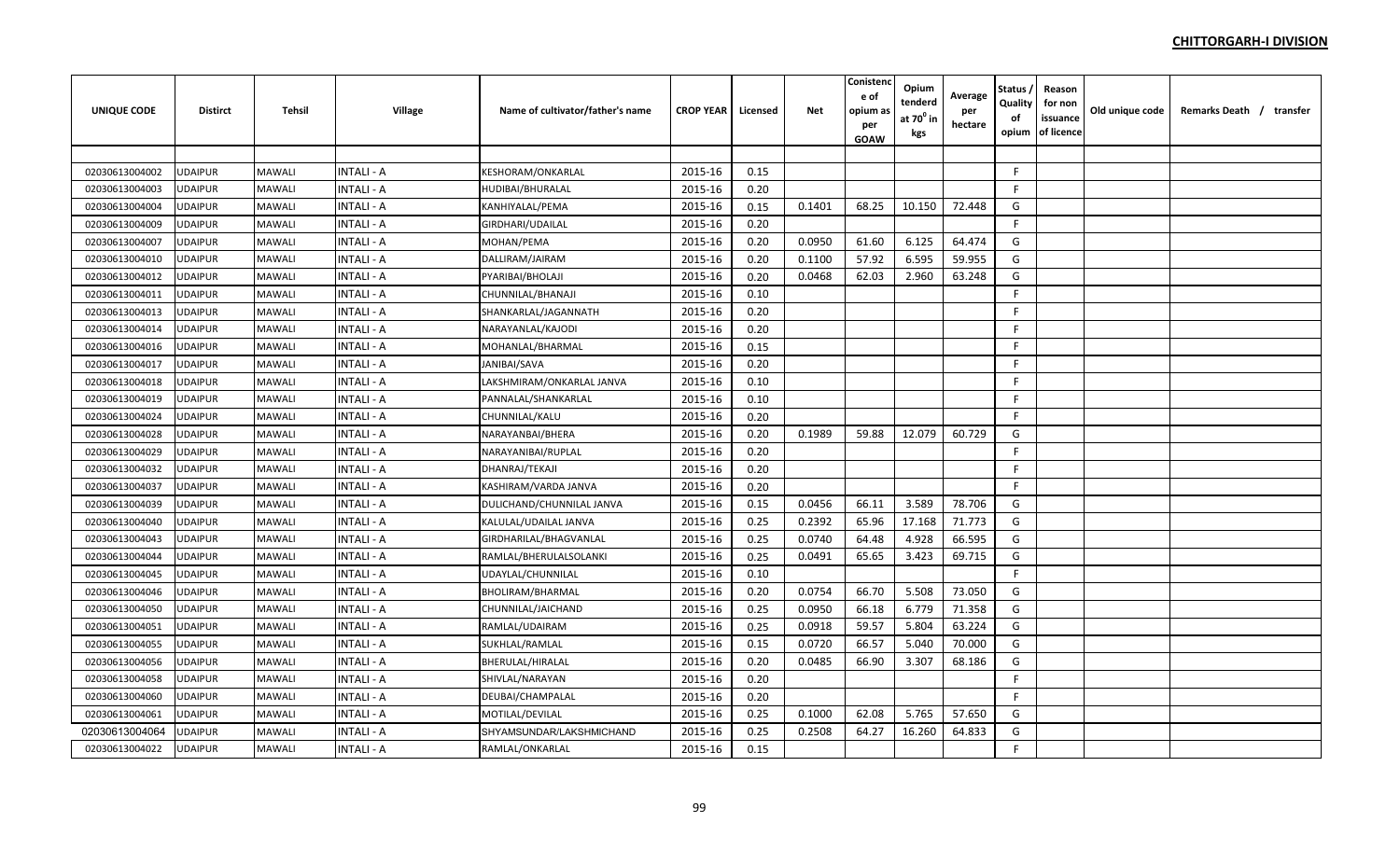| <b>UNIQUE CODE</b> | <b>Distirct</b> | <b>Tehsil</b> | Village           | Name of cultivator/father's name | <b>CROP YEAR</b> | Licensed | Net    | Conistend<br>e of<br>opium a:<br>per<br>GOAW | Opium<br>tenderd<br>at $70^0$ in<br>kgs | Average<br>per<br>hectare | Status<br>Quality<br>of<br>opium | Reason<br>for non<br>issuance<br>of licence | Old unique code | Remarks Death / transfer |  |
|--------------------|-----------------|---------------|-------------------|----------------------------------|------------------|----------|--------|----------------------------------------------|-----------------------------------------|---------------------------|----------------------------------|---------------------------------------------|-----------------|--------------------------|--|
|                    |                 |               |                   |                                  |                  |          |        |                                              |                                         |                           |                                  |                                             |                 |                          |  |
| 02030613004042     | UDAIPUR         | MAWALI        | <b>INTALI - A</b> | BHERULAL/JAGANNATH BHELRIYA      | 2015-16          | 0.15     |        |                                              |                                         |                           | F.                               |                                             |                 |                          |  |
| 02030613004063     | JDAIPUR         | MAWALI        | <b>INTALI - A</b> | BHAGVANLAL/HIRA                  | 2015-16          | 0.25     |        |                                              |                                         |                           | F                                |                                             |                 |                          |  |
| 02030613004034     | <b>UDAIPUR</b>  | MAWALI        | <b>INTALI - A</b> | SURESH/MANAKCHAND                | 2015-16          | 0.15     |        |                                              |                                         |                           | F                                |                                             |                 |                          |  |
| 02030613004033     | UDAIPUR         | MAWALI        | <b>INTALI - A</b> | KESHURAM/GANGARAM                | 2015-16          | 0.10     |        |                                              |                                         |                           | F.                               |                                             |                 |                          |  |
| 02030613004198     | UDAIPUR         | MAWALI        | <b>INTALI - B</b> | ONKARLAL/BHERULAL                | 2015-16          | 0.25     | 0.0510 | 64.84                                        | 3.399                                   | 66.647                    | G                                |                                             |                 |                          |  |
| 02030613004065     | UDAIPUR         | MAWALI        | INTALI - B        | ONKARLAL/MOTI                    | 2015-16          | 0.25     |        |                                              |                                         |                           | F.                               |                                             |                 |                          |  |
| 02030613004068     | JDAIPUR         | MAWALI        | INTALI - B        | KAMLASHANKAR/NATHU MENARIYA      | 2015-16          | 0.25     |        |                                              |                                         |                           | F.                               |                                             |                 |                          |  |
| 02030613004072     | UDAIPUR         | MAWALI        | <b>INTALI - B</b> | NARAYAN/GAMERA                   | 2015-16          | 0.15     | 0.1000 | 64.39                                        | 6.485                                   | 64.850                    | G                                |                                             |                 |                          |  |
| 02030613004074     | <b>UDAIPUR</b>  | MAWALI        | INTALI - B        | TULSIBAI/NAVLA                   | 2015-16          | 0.20     | 0.1943 | 63.17                                        | 12.553                                  | 64.606                    | G                                |                                             |                 |                          |  |
| 02030613004076     | UDAIPUR         | MAWALI        | <b>INTALI - B</b> | MOVANI/UDAYLAL                   | 2015-16          | 0.20     |        |                                              |                                         |                           | F.                               |                                             |                 |                          |  |
| 02030613004080     | UDAIPUR         | MAWALI        | <b>INTALI - B</b> | MOTILAL/SHANKARLAL               | 2015-16          | 0.15     |        |                                              |                                         |                           | F.                               |                                             |                 |                          |  |
| 02030613004082     | UDAIPUR         | MAWALI        | INTALI - B        | RAMLAL/MADHOLAL                  | 2015-16          | 0.20     |        |                                              |                                         |                           | F                                |                                             |                 |                          |  |
| 02030613004085     | <b>JDAIPUR</b>  | MAWALI        | INTALI - B        | <b>BHOLIRAM/GOKAL</b>            | 2015-16          | 0.25     |        |                                              |                                         |                           | F                                |                                             |                 |                          |  |
| 02030613004089     | <b>UDAIPUR</b>  | MAWALI        | <b>INTALI - B</b> | MODIRAM/GOKUL                    | 2015-16          | 0.20     |        |                                              |                                         |                           | F                                |                                             |                 |                          |  |
| 02030613004092     | UDAIPUR         | MAWALI        | <b>INTALI - B</b> | ANCHHIBAI/BHERULAL               | 2015-16          | 0.20     |        |                                              |                                         |                           | F                                |                                             |                 |                          |  |
| 02030613004093     | UDAIPUR         | MAWALI        | <b>INTALI - B</b> | KASHIRAM/TEKAJI                  | 2015-16          | 0.20     |        |                                              |                                         |                           | F.                               |                                             |                 |                          |  |
| 02030613004094     | UDAIPUR         | MAWALI        | INTALI - B        | DHAPUDIBAI/RAMA                  | 2015-16          | 0.15     | 0.0513 | 60.80                                        | 3.266                                   | 63.665                    | G                                |                                             |                 |                          |  |
| 02030613004095     | UDAIPUR         | MAWALI        | INTALI - B        | BHAGWAN/GANGARAM                 | 2015-16          | 0.20     |        |                                              |                                         |                           | F.                               |                                             |                 |                          |  |
| 02030613004096     | <b>JDAIPUR</b>  | MAWALI        | INTALI - B        | MAGNIBAI/PYARCHAND               | 2015-16          | 0.25     | 0.1250 | 57.07                                        | 7.541                                   | 60.328                    | G                                |                                             |                 |                          |  |
| 02030613004106     | <b>UDAIPUR</b>  | MAWALI        | INTALI - B        | PYARIBAI/DHANRAJ                 | 2015-16          | 0.15     | 0.1000 | 62.11                                        | 6.477                                   | 64.770                    | G                                |                                             |                 |                          |  |
| 02030613004100     | <b>UDAIPUR</b>  | MAWALI        | <b>INTALI - B</b> | UDAILAL/NATHUJI                  | 2015-16          | 0.20     |        |                                              |                                         |                           | F                                |                                             |                 |                          |  |
| 02030613004118     | UDAIPUR         | MAWALI        | <b>INTALI - B</b> | NARAYAN/GOTAM                    | 2015-16          | 0.20     | 0.0680 | 64.93                                        | 4.174                                   | 61.382                    | G                                |                                             |                 |                          |  |
| 02030613004119     | <b>UDAIPUR</b>  | MAWALI        | <b>INTALI - B</b> | GULABCHAND/LOBHA                 | 2015-16          | 0.20     |        |                                              |                                         |                           | F.                               |                                             |                 |                          |  |
| 02030613004120     | UDAIPUR         | MAWALI        | <b>INTALI - B</b> | SOHANIBAI/BHERULAL               | 2015-16          | 0.25     | 0.2491 | 64.48                                        | 17.124                                  | 68.744                    | G                                |                                             |                 |                          |  |
| 02030613004122     | <b>JDAIPUR</b>  | MAWALI        | <b>INTALI - B</b> | CHATURBHUJ/SHANKARLAL            | 2015-16          | 0.10     |        |                                              |                                         |                           | F                                |                                             |                 |                          |  |
| 02030613004128     | <b>UDAIPUR</b>  | MAWALI        | <b>INTALI - B</b> | JAGDISHCHAND/ONKARLAL            | 2015-16          | 0.20     |        |                                              |                                         |                           | F                                |                                             |                 |                          |  |
| 02030613004144     | <b>UDAIPUR</b>  | MAWALI        | <b>INTALI - B</b> | RAJMAL/LAKSHMILAL                | 2015-16          | 0.25     |        |                                              |                                         |                           | F                                |                                             |                 |                          |  |
| 02030613004154     | <b>UDAIPUR</b>  | MAWALI        | <b>INTALI - B</b> | DADAMCHAND/RAMLAL                | 2015-16          | 0.20     |        |                                              |                                         |                           | F.                               |                                             |                 |                          |  |
| 02030613004157     | UDAIPUR         | MAWALI        | INTALI - B        | NARAYAN/DEVILAL                  | 2015-16          | 0.20     |        |                                              |                                         |                           | F.                               |                                             |                 |                          |  |
| 02030613004161     | JDAIPUR         | MAWALI        | <b>INTALI - B</b> | BHERULAL/BHANA                   | 2015-16          | 0.20     |        |                                              |                                         |                           | F.                               |                                             |                 |                          |  |
| 02030613004168     | <b>UDAIPUR</b>  | MAWALI        | <b>INTALI - B</b> | DALCHAND/NARAYAN                 | 2015-16          | 0.20     |        |                                              |                                         |                           | F                                |                                             |                 |                          |  |
| 02030613004170     | UDAIPUR         | MAWALI        | <b>INTALI - B</b> | JAGDISH/JASHRAJ                  | 2015-16          | 0.25     |        |                                              |                                         |                           | F                                |                                             |                 |                          |  |
| 02030613004171     | <b>JDAIPUR</b>  | MAWALI        | <b>INTALI - B</b> | DHANRAJ/LALU                     | 2015-16          | 0.25     | 0.2475 | 56.71                                        | 14.129                                  | 57.087                    | G                                |                                             |                 |                          |  |
| 02030613004173     | UDAIPUR         | MAWALI        | <b>INTALI - B</b> | LAKSHMIRAM/GANGARAM              | 2015-16          | 0.25     |        |                                              |                                         |                           | F.                               |                                             |                 |                          |  |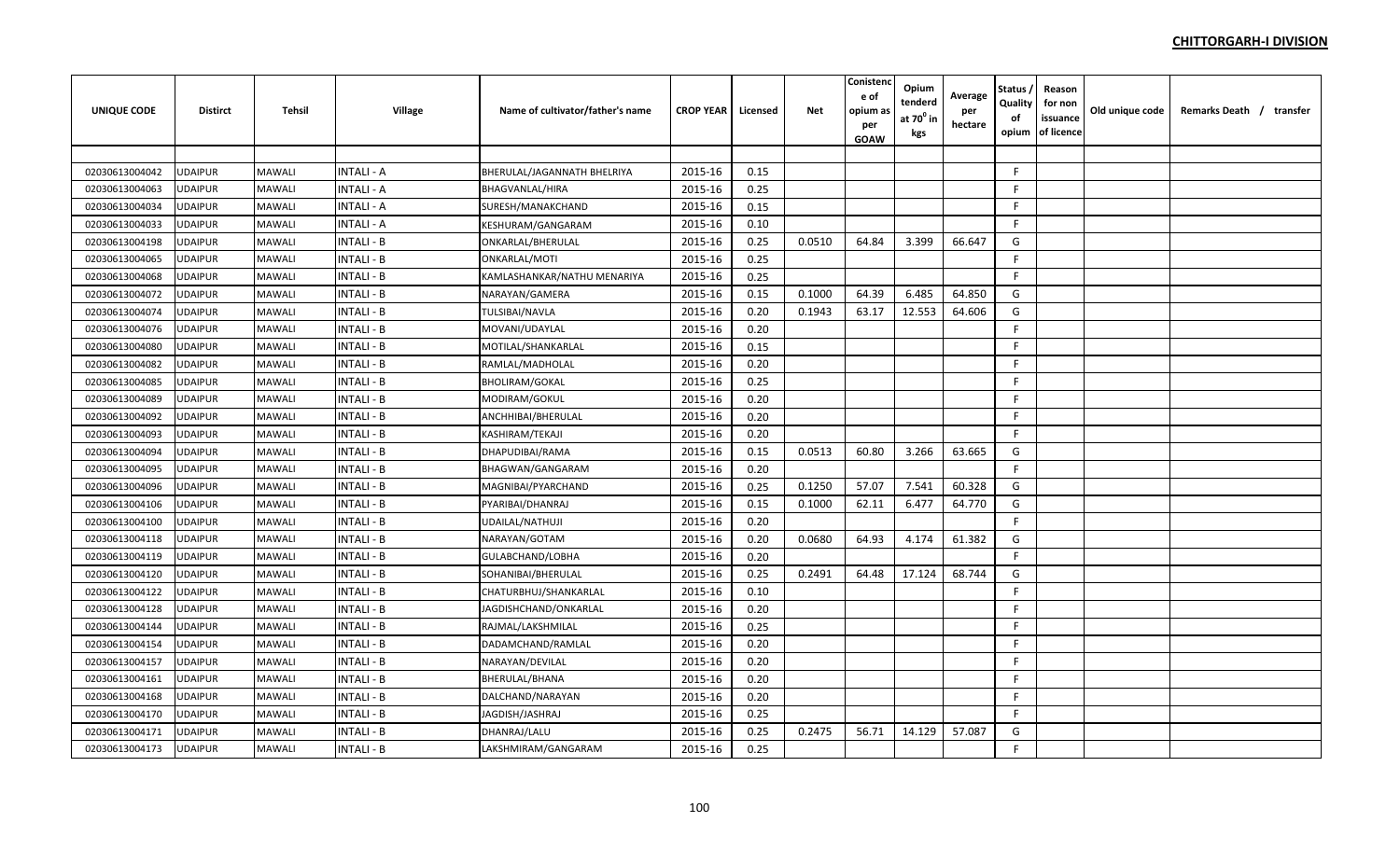| <b>UNIQUE CODE</b> | <b>Distirct</b> | Tehsil | Village           | Name of cultivator/father's name | <b>CROP YEAR</b> | Licensed | Net    | Conistend<br>e of<br>opium a:<br>per<br>GOAW | Opium<br>tenderd<br>at $70^0$ in<br>kgs | Average<br>per<br>hectare | Status<br>Quality<br>of<br>opium | Reason<br>for non<br>issuance<br>of licence | Old unique code | Remarks Death / transfer |  |
|--------------------|-----------------|--------|-------------------|----------------------------------|------------------|----------|--------|----------------------------------------------|-----------------------------------------|---------------------------|----------------------------------|---------------------------------------------|-----------------|--------------------------|--|
|                    |                 |        |                   |                                  |                  |          |        |                                              |                                         |                           |                                  |                                             |                 |                          |  |
| 02030613004189     | UDAIPUR         | MAWALI | <b>INTALI - B</b> | MOVNI/BHANWARLAL                 | 2015-16          | 0.20     |        |                                              |                                         |                           | F.                               |                                             |                 |                          |  |
| 02030613004190     | <b>JDAIPUR</b>  | MAWALI | <b>INTALI - B</b> | VAGATRAM/RAMESHVAR               | 2015-16          | 0.20     | 0.1760 | 58.26                                        | 9.713                                   | 55.188                    | G                                |                                             |                 |                          |  |
| 02030613004191     | <b>UDAIPUR</b>  | MAWALI | <b>INTALI - B</b> | UDAILAL/RUPLAL                   | 2015-16          | 0.25     |        |                                              |                                         |                           | F                                |                                             |                 |                          |  |
| 02030613004195     | UDAIPUR         | MAWALI | <b>INTALI - B</b> | DHARMA/DEEPA                     | 2015-16          | 0.15     |        |                                              |                                         |                           | F                                |                                             |                 |                          |  |
| 02030613004197     | <b>UDAIPUR</b>  | MAWALI | <b>INTALI - B</b> | MOTILAL/GOKAL                    | 2015-16          | 0.10     | 0.0949 | 68.49                                        | 6.634                                   | 69.905                    | G                                |                                             |                 |                          |  |
| 02030613004199     | UDAIPUR         | MAWALI | <b>INTALI - B</b> | JAGJIVAN/GOKAL                   | 2015-16          | 0.25     | 0.1080 | 64.43                                        | 6.645                                   | 61.528                    | G                                |                                             |                 |                          |  |
| 02030613004196     | UDAIPUR         | MAWALI | INTALI - B        | MOTIBAI/NANURAM                  | 2015-16          | 0.10     |        |                                              |                                         |                           | F.                               |                                             |                 | <b>NAME CHANGE</b>       |  |
| 02030613004201     | <b>UDAIPUR</b>  | MAWALI | <b>INTALI - B</b> | VENIRAM/BARDA                    | 2015-16          | 0.15     |        |                                              |                                         |                           | F.                               |                                             |                 |                          |  |
| 02030613004202     | <b>UDAIPUR</b>  | MAWALI | <b>INTALI - B</b> | UDAILAL/PEMA                     | 2015-16          | 0.10     | 0.0500 | 69.62                                        | 3.670                                   | 73.400                    | G                                |                                             |                 |                          |  |
| 02030613004204     | <b>UDAIPUR</b>  | MAWALI | <b>INTALI - B</b> | LAKSHMIRAM/BHERA                 | 2015-16          | 0.20     |        |                                              |                                         |                           | F.                               |                                             |                 |                          |  |
| 02030613004084     | <b>UDAIPUR</b>  | MAWALI | <b>INTALI - B</b> | PRATAP/UDAILAL PIPARDA           | 2015-16          | 0.15     | 0.1474 | 61.42                                        | 8.748                                   | 59.349                    | G                                |                                             |                 |                          |  |
| 02030613004174     | <b>UDAIPUR</b>  | MAWALI | <b>INTALI - B</b> | RADHIBAI/DHULCHAND               | 2015-16          | 0.15     |        |                                              |                                         |                           | F.                               |                                             |                 |                          |  |
| 02030613004212     | <b>JDAIPUR</b>  | MAWALI | INTALI - B        | UDAYLAL/KHEMA                    | 2015-16          | 0.25     |        |                                              |                                         |                           | F.                               |                                             |                 |                          |  |
| 02030613004136     | <b>JDAIPUR</b>  | MAWALI | <b>INTALI - B</b> | DOLATRAM/HIRA                    | 2015-16          | 0.25     | 0.1000 | 54.96                                        | 5.826                                   | 58.260                    | G                                |                                             |                 |                          |  |
| 02030613004208     | <b>UDAIPUR</b>  | MAWALI | <b>INTALI - B</b> | JAGDISH/SHANKAR                  | 2015-16          | 0.20     | 0.1000 | 54.18                                        | 5.488                                   | 54.880                    | G                                |                                             |                 |                          |  |
| 02030613004110     | <b>UDAIPUR</b>  | MAWALI | <b>INTALI - B</b> | NATHULAL/AMRA REGAR              | 2015-16          | 0.10     |        |                                              |                                         |                           | F                                |                                             |                 |                          |  |
| 02030613004146     | <b>UDAIPUR</b>  | MAWALI | <b>INTALI - B</b> | NARAYANLAL/CHHAGAN               | 2015-16          | 0.25     |        |                                              |                                         |                           | F.                               |                                             |                 |                          |  |
| 02030613004162     | UDAIPUR         | MAWALI | <b>INTALI - B</b> | BHANVARLAL/VARDA                 | 2015-16          | 0.20     |        |                                              |                                         |                           | F.                               |                                             |                 |                          |  |
| 02030613004175     | UDAIPUR         | MAWALI | INTALI - B        | GOPIBAI/CHHOGA                   | 2015-16          | 0.10     |        |                                              |                                         |                           | F.                               |                                             |                 |                          |  |
| 02030613004182     | <b>UDAIPUR</b>  | MAWALI | <b>INTALI - B</b> | NARAYAN/PRATAP                   | 2015-16          | 0.20     |        |                                              |                                         |                           | F                                |                                             |                 |                          |  |
| 02030613004184     | <b>UDAIPUR</b>  | MAWALI | <b>INTALI - B</b> | LAKHMA/KISHNA                    | 2015-16          | 0.10     |        |                                              |                                         |                           | F                                |                                             |                 |                          |  |
| 02030613004115     | <b>UDAIPUR</b>  | MAWALI | <b>INTALI - B</b> | GANGABAI/LALURAM                 | 2015-16          | 0.15     |        |                                              |                                         |                           | F                                |                                             |                 |                          |  |
| 02030613004070     | <b>UDAIPUR</b>  | MAWALI | <b>INTALI - B</b> | MANGIBAI/CHAMPALAL               | 2015-16          | 0.15     |        |                                              |                                         |                           | F.                               |                                             |                 |                          |  |
| 02030613004097     | <b>UDAIPUR</b>  | MAWALI | <b>INTALI - B</b> | MANGILAL/HIRA                    | 2015-16          | 0.15     |        |                                              |                                         |                           | F                                |                                             |                 |                          |  |
| 02030613004113     | <b>JDAIPUR</b>  | MAWALI | <b>INTALI - B</b> | SHANKARLAL/JEETMAL JANVA         | 2015-16          | 0.20     | 0.0492 | 65.98                                        | 3.403                                   | 69.167                    | G                                |                                             |                 |                          |  |
| 02030613004151     | <b>UDAIPUR</b>  | MAWALI | <b>INTALI - B</b> | NARAYAN/VENIRAM                  | 2015-16          | 0.20     |        |                                              |                                         |                           | F                                |                                             |                 |                          |  |
| 02030613004200     | <b>UDAIPUR</b>  | MAWALI | <b>INTALI - B</b> | MOHANIBAI/DALICHAND              | 2015-16          | 0.20     |        |                                              |                                         |                           | F                                |                                             |                 |                          |  |
| 02030613004205     | <b>JDAIPUR</b>  | MAWALI | <b>INTALI - B</b> | GEHRILAL/BHERULAL                | 2015-16          | 0.10     |        |                                              |                                         |                           | F                                |                                             |                 | <b>NAME CHANGE</b>       |  |
| 02030613004150     | <b>UDAIPUR</b>  | MAWALI | <b>INTALI - B</b> | MOHANLAL/DEVILAL                 | 2015-16          | 0.10     | 0.0322 | 66.55                                        | 2.044                                   | 63.478                    | G                                |                                             |                 |                          |  |
| 02030613004160     | UDAIPUR         | MAWALI | INTALI - B        | JAMNASHANKAR/LELAWAT             | 2015-16          | 0.20     | 0.0812 | 62.45                                        | 4.996                                   | 61.527                    | G                                |                                             |                 |                          |  |
| 02030613004203     | JDAIPUR         | MAWALI | <b>INTALI - B</b> | NARAYAN/PEMA                     | 2015-16          | 0.20     |        |                                              |                                         |                           | F.                               |                                             |                 |                          |  |
| 02030613004181     | UDAIPUR         | MAWALI | <b>INTALI - B</b> | NIRMLABAI/KASHIRAM               | 2015-16          | 0.10     | 0.1033 | 63.96                                        | 6.314                                   | 61.123                    | G                                |                                             |                 | <b>NAME CHANGE</b>       |  |
| 02030613004130     | <b>JDAIPUR</b>  | MAWALI | <b>INTALI - B</b> | NARAYANLAL/PRABHULAL             | 2015-16          | 0.20     |        |                                              |                                         |                           | F                                |                                             |                 |                          |  |
| 02030613004145     | <b>JDAIPUR</b>  | MAWALI | <b>INTALI - B</b> | DEVILAL/PEMA                     | 2015-16          | 0.20     |        |                                              |                                         |                           | F                                |                                             |                 |                          |  |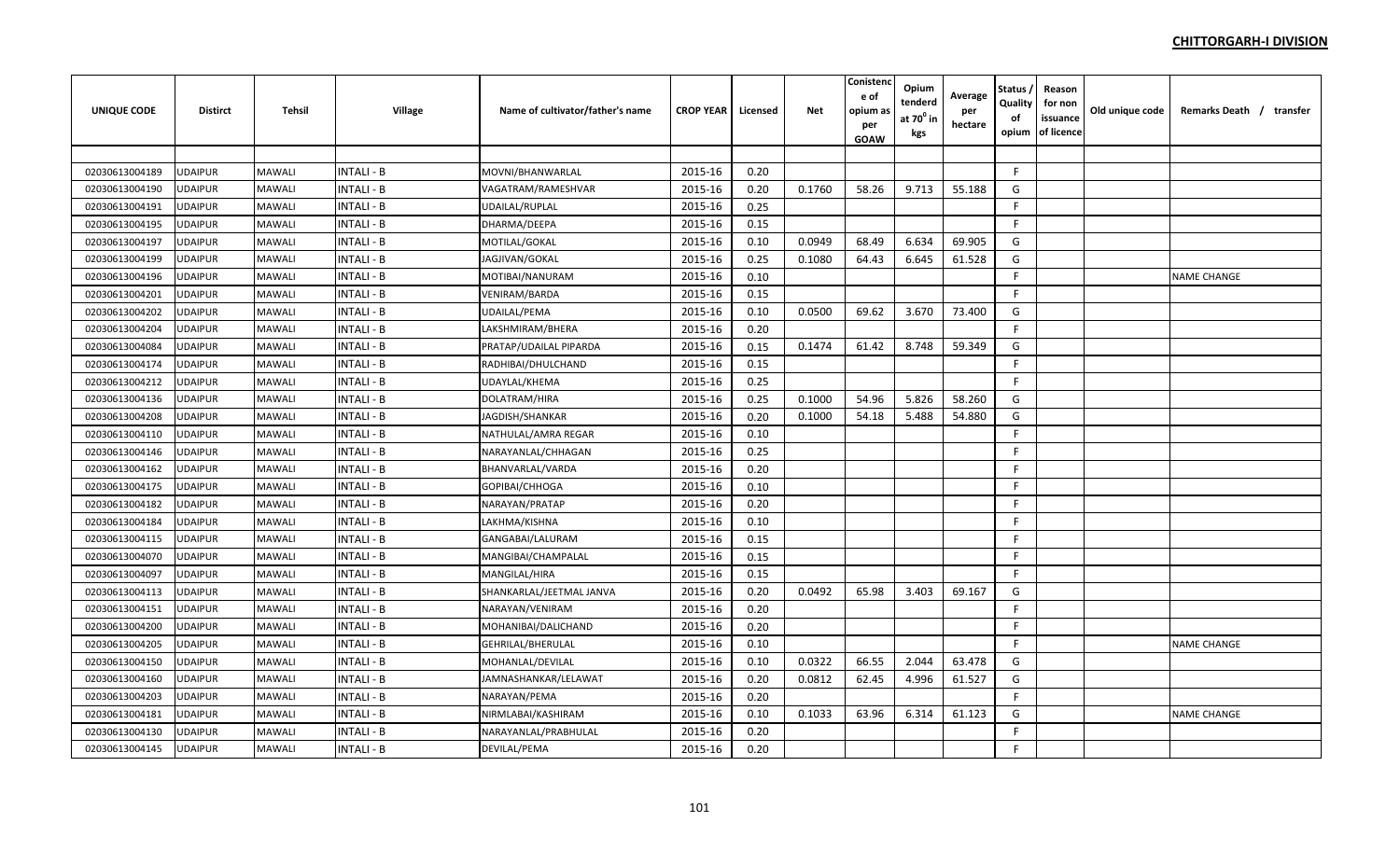| <b>UNIQUE CODE</b> | Distirct       | <b>Tehsil</b> | Village           | Name of cultivator/father's name | <b>CROP YEAR</b> | Licensed | Net    | Conistenc<br>e of<br>opium a:<br>per<br>GOAW | Opium<br>tenderd<br>at $70^0$ in<br>kgs | Average<br>per<br>hectare | Status<br>Quality<br>of<br>opium | Reason<br>for non<br>issuance<br>of licence | Old unique code | Remarks Death / transfer |
|--------------------|----------------|---------------|-------------------|----------------------------------|------------------|----------|--------|----------------------------------------------|-----------------------------------------|---------------------------|----------------------------------|---------------------------------------------|-----------------|--------------------------|
|                    |                |               |                   |                                  |                  |          |        |                                              |                                         |                           |                                  |                                             |                 |                          |
| 02030613004148     | UDAIPUR        | MAWALI        | <b>INTALI - B</b> | MEGRAJ/BHANA                     | 2015-16          | 0.20     |        |                                              |                                         |                           | F.                               |                                             |                 |                          |
| 02030613004090     | <b>JDAIPUR</b> | MAWALI        | <b>INTALI - B</b> | MANGILAL/CHATURBHUJ              | 2015-16          | 0.10     |        |                                              |                                         |                           | F                                |                                             |                 |                          |
| 02030613006001     | UDAIPUR        | MAWALI        | <b>NANDOLI</b>    | UDA/DAYARAM                      | 2015-16          | 0.25     |        |                                              |                                         |                           | F                                |                                             |                 |                          |
| 02030613008014     | UDAIPUR        | MAWALI        | PALANA KALA       | GODA/KALU                        | 2015-16          | 0.10     | 0.0952 | 68.61                                        | 6.528                                   | 68.571                    | G                                |                                             |                 |                          |
| 02030613008013     | <b>UDAIPUR</b> | MAWALI        | PALANA KALA       | KASTURIBAI/KALU                  | 2015-16          | 0.15     | 0.1375 | 62.14                                        | 8.842                                   | 64.306                    | G                                |                                             | 02030613003024  | <b>TRANSFER</b>          |
| 02030613007006     | UDAIPUR        | MAWALI        | SANWAD            | NARAYAN/RAMA                     | 2015-16          | 0.15     | 0.0205 | 65.81                                        | 1.476                                   | 72.000                    | G                                |                                             |                 |                          |
| 02030613007007     | UDAIPUR        | MAWALI        | SANWAD            | BHURA/NATHU                      | 2015-16          | 0.20     |        |                                              |                                         |                           | F.                               |                                             |                 |                          |
| 02030613007019     | <b>JDAIPUR</b> | MAWALI        | SANWAD            | MADHU/BHAGVAN                    | 2015-16          | 0.25     | 0.1190 | 59.49                                        | 7.496                                   | 62.992                    | G                                |                                             |                 |                          |
| 02030613007022     | <b>UDAIPUR</b> | MAWALI        | SANWAD            | JAGDISH/KISHOR                   | 2015-16          | 0.10     | 0.0205 | 68.71                                        | 1.541                                   | 75.171                    | G                                |                                             |                 |                          |
| 02030613007032     | <b>UDAIPUR</b> | MAWALI        | SANWAD            | LAKSHMANPURI/NARAYANPURI         | 2015-16          | 0.25     |        |                                              |                                         |                           | F.                               |                                             |                 |                          |
| 02030613007034     | <b>UDAIPUR</b> | MAWALI        | SANWAD            | UAGAMDEVI/MADAN                  | 2015-16          | 0.25     | 0.0700 | 65.46                                        | 5.227                                   | 74.671                    | G                                |                                             |                 |                          |
| 02030613007044     | <b>UDAIPUR</b> | MAWALI        | SANWAD            | RAMLAL/DEVILAL                   | 2015-16          | 0.25     |        |                                              |                                         |                           | F.                               |                                             |                 |                          |
| 02030613007070     | UDAIPUR        | MAWALI        | SANWAD            | BABU/KAJOD                       | 2015-16          | 0.10     | 0.0217 | 67.07                                        | 1.725                                   | 79.493                    | G                                |                                             |                 |                          |
| 02030613007011     | <b>UDAIPUR</b> | MAWALI        | SANWAD            | KAJOD/DALLA                      | 2015-16          | 0.10     | 0.0221 | 66.93                                        | 1.616                                   | 73.122                    | G                                |                                             |                 |                          |
| 02030613007059     | <b>UDAIPUR</b> | MAWALI        | SANWAD            | VARDIBAI/BHERAJAT                | 2015-16          | 0.20     |        |                                              |                                         |                           | F                                |                                             |                 |                          |
| 02030613007055     | <b>UDAIPUR</b> | MAWALI        | SANWAD            | MANGILAL/UDAYRAM                 | 2015-16          | 0.10     | 0.0419 | 58.14                                        | 2.600                                   | 62.053                    | G                                |                                             |                 |                          |
| 02030613007042     | <b>UDAIPUR</b> | MAWALI        | SANWAD            | MADHULAL/DALLA                   | 2015-16          | 0.10     | 0.0331 | 64.44                                        | 2.209                                   | 66.737                    | G                                |                                             |                 |                          |
| 02030613007069     | UDAIPUR        | MAWALI        | SANWAD            | JAMNALAL/VARDA                   | 2015-16          | 0.25     |        |                                              |                                         |                           | F.                               |                                             |                 |                          |
| 02030613007031     | UDAIPUR        | MAWALI        | SANWAD            | LAXMIBAI/SHAMBHUPURI             | 2015-16          | 0.15     |        |                                              |                                         |                           | $\mathsf{N}$                     |                                             |                 |                          |
| 02030517002092     | Udaipur        | MAWALI        | SANWAD            | TEJYA/MOTILAL                    | 2015-16          | 0.20     |        |                                              |                                         |                           | F                                |                                             | 02030517002089  | <b>TRANSFER</b>          |
| 02030613007050     | UDAIPUR        | MAWALI        | SANWAD            | HUKAMICHAND/LALURAM              | 2015-16          | 0.10     |        |                                              |                                         |                           | F                                |                                             |                 |                          |
| 02030613007065     | <b>UDAIPUR</b> | MAWALI        | SANWAD            | HIRA/DEVJI                       | 2015-16          | 0.10     |        |                                              |                                         |                           | F                                |                                             |                 |                          |
| 02030517001035     | CHITTORGARH    | BHOPALSAGAR   | <b>ANOP PURA</b>  | GANESH/JAVAHARMAL                | 2015-16          | 0.25     |        |                                              |                                         |                           | F.                               |                                             |                 |                          |
| 02030517001012     | CHITTORGARH    | BHOPALSAGAR   | <b>ANOP PURA</b>  | SOBHALAL/RAMLAL                  | 2015-16          | 0.15     |        |                                              |                                         |                           | F                                |                                             |                 |                          |
| 02030517001005     | CHITTORGARH    | BHOPALSAGAR   | <b>ANOP PURA</b>  | KISHANLAL/MAGNIRAM               | 2015-16          | 0.20     |        |                                              |                                         |                           | F                                |                                             |                 |                          |
| 02030517001007     | CHITTORGARH    | BHOPALSAGAR   | <b>ANOP PURA</b>  | CHOGALAL/KALURAM GADRI           | 2015-16          | 0.20     |        |                                              |                                         |                           | F                                |                                             |                 |                          |
| 02030517001011     | CHITTORGARH    | BHOPALSAGAR   | <b>ANOP PURA</b>  | ROSANLAL/PANNALAL                | 2015-16          | 0.20     | 0.0975 | 61.84                                        | 6.228                                   | 63.877                    | G                                |                                             |                 |                          |
| 02030517001014     | CHITTORGARH    | BHOPALSAGAR   | <b>ANOP PURA</b>  | BHERULAL/LALU                    | 2015-16          | 0.25     |        |                                              |                                         |                           | F.                               |                                             |                 |                          |
| 02030517001015     | CHITTORGARH    | BHOPALSAGAR   | <b>ANOP PURA</b>  | LOBHCHAND/GOTU                   | 2015-16          | 0.10     | 0.0298 | 67.99                                        | 2.001                                   | 67.148                    | G                                |                                             |                 |                          |
| 02030517001018     | CHITTORGARH    | BHOPALSAGAR   | <b>ANOP PURA</b>  | UDIBAI/MADHULAL                  | 2015-16          | 0.15     |        |                                              |                                         |                           | F.                               |                                             |                 |                          |
| 02030517001022     | CHITTORGARH    | BHOPALSAGAR   | <b>ANOP PURA</b>  | UDAIRAM/PANNALAL                 | 2015-16          | 0.10     | 0.0421 | 64.54                                        | 2.665                                   | 63.302                    | G                                |                                             |                 |                          |
| 02030517001027     | CHITTORGARH    | BHOPALSAGAR   | <b>ANOP PURA</b>  | BALURAM/RAMLAL                   | 2015-16          | 0.20     |        |                                              |                                         |                           | F                                |                                             |                 |                          |
| 02030517001032     | CHITTORGARH    | BHOPALSAGAR   | <b>ANOP PURA</b>  | SHIVLAL/NATHULAL                 | 2015-16          | 0.25     |        |                                              |                                         |                           | F                                |                                             |                 |                          |
| 02030517001038     | CHITTORGARH    | BHOPALSAGAR   | <b>ANOP PURA</b>  | SOBHALAL/JAVAHARMAL              | 2015-16          | 0.25     | 0.1215 | 64.56                                        | 7.397                                   | 60.881                    | G                                |                                             |                 |                          |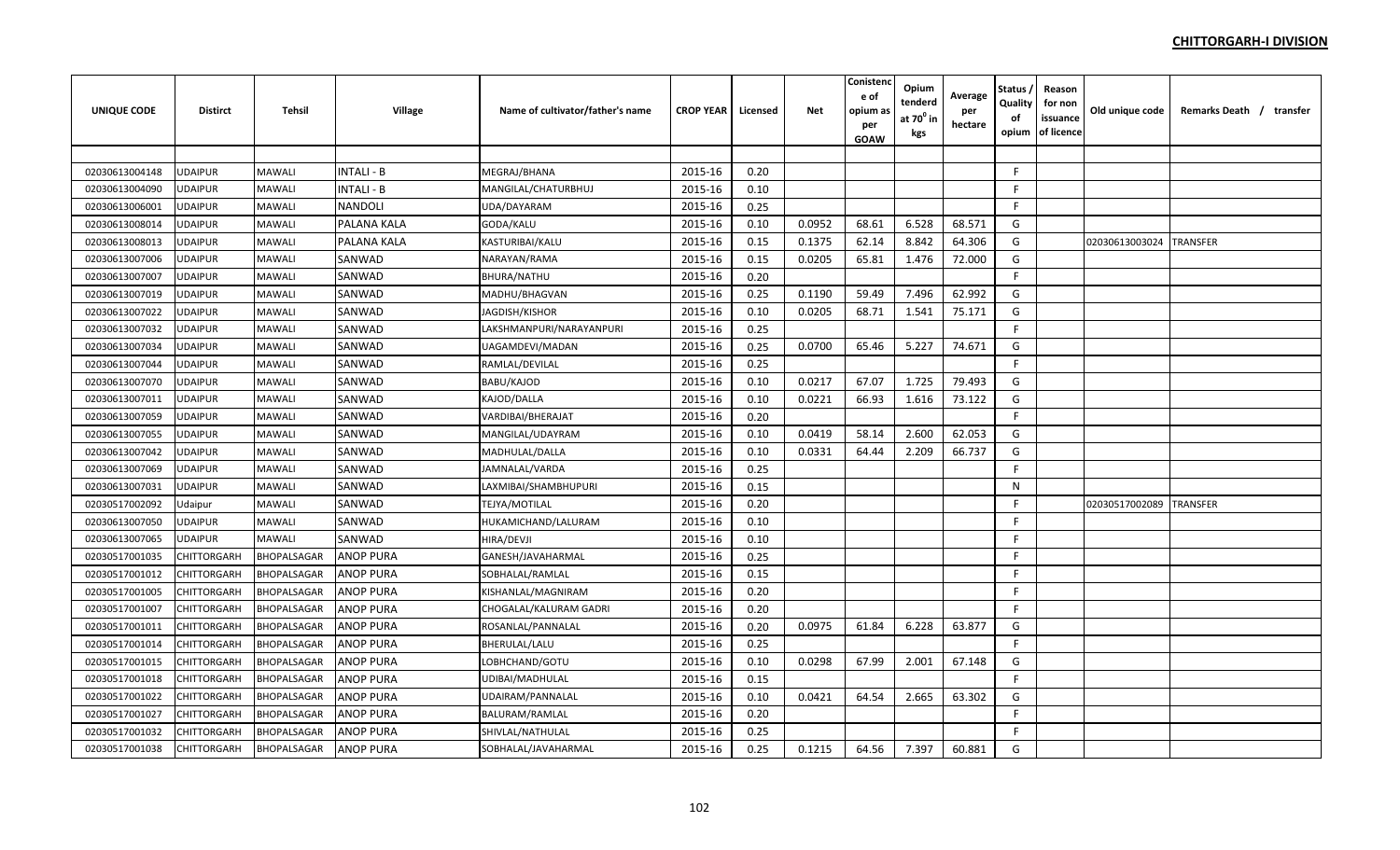| <b>UNIQUE CODE</b> | <b>Distirct</b>    | <b>Tehsil</b>      | Village          | Name of cultivator/father's name | <b>CROP YEAR</b> | Licensed | <b>Net</b> | Conistend<br>e of<br>opium a:<br>per<br>GOAW | Opium<br>tenderd<br>at $70^0$ in<br>kgs | Average<br>per<br>hectare | <b>Status</b><br>Quality<br>of<br>opium | Reason<br>for non<br>issuance<br>of licence | Old unique code | Remarks Death / transfer |
|--------------------|--------------------|--------------------|------------------|----------------------------------|------------------|----------|------------|----------------------------------------------|-----------------------------------------|---------------------------|-----------------------------------------|---------------------------------------------|-----------------|--------------------------|
|                    |                    |                    |                  |                                  |                  |          |            |                                              |                                         |                           |                                         |                                             |                 |                          |
| 02030517001039     | CHITTORGARH        | BHOPALSAGAR        | <b>ANOP PURA</b> | VARDIBAI/MADHOLAL                | 2015-16          | 0.25     |            |                                              |                                         |                           | F.                                      |                                             |                 |                          |
| 02030517001040     | CHITTORGARH        | BHOPALSAGAR        | <b>ANOP PURA</b> | LOBHCHAND/HEERALAL               | 2015-16          | 0.25     |            |                                              |                                         |                           | F.                                      |                                             |                 |                          |
| 02030517001093     | CHITTORGARH        | BHOPALSAGAR        | <b>ANOP PURA</b> | GULABIBAI/PANNALAL               | 2015-16          | 0.10     |            |                                              |                                         |                           | F.                                      |                                             |                 |                          |
| 02030517001046     | CHITTORGARH        | BHOPALSAGAR        | <b>ANOP PURA</b> | SANTOS/HAJARI                    | 2015-16          | 0.25     | 0.0495     | 72.98                                        | 3.503                                   | 70.768                    | G                                       |                                             |                 |                          |
| 02030517001047     | CHITTORGARH        | BHOPALSAGAR        | <b>ANOP PURA</b> | RAMESHWARLAL/ PANNALAL           | 2015-16          | 0.10     |            |                                              |                                         |                           | F.                                      |                                             |                 |                          |
| 02030517001052     | CHITTORGARH        | BHOPALSAGAR        | <b>ANOP PURA</b> | GOPILAL/CHOGALAL                 | 2015-16          | 0.20     | 0.0953     | 65.95                                        | 6.416                                   | 67.324                    | G                                       |                                             |                 |                          |
| 02030517001055     | CHITTORGARH        | BHOPALSAGAR        | <b>ANOP PURA</b> | MANGU/BHAJJA                     | 2015-16          | 0.25     |            |                                              |                                         |                           | F.                                      |                                             |                 |                          |
| 02030517001072     | CHITTORGARH        | BHOPALSAGAR        | <b>ANOP PURA</b> | SHANKERLAL/HARIRAM               | 2015-16          | 0.20     |            |                                              |                                         |                           | F.                                      |                                             |                 |                          |
| 02030517001089     | CHITTORGARH        | BHOPALSAGAR        | <b>ANOP PURA</b> | BOTHLAL/NANALAL                  | 2015-16          | 0.20     |            |                                              |                                         |                           | F.                                      |                                             |                 |                          |
| 02030517001090     | CHITTORGARH        | BHOPALSAGAR        | <b>ANOP PURA</b> | HEMRAJ/RAMLAL                    | 2015-16          | 0.25     |            |                                              |                                         |                           | F.                                      |                                             |                 |                          |
| 02030517001001     | <b>CHITTORGARH</b> | BHOPALSAGAR        | <b>ANOP PURA</b> | ROSANLAL/MAGNIRAM                | 2015-16          | 0.15     |            |                                              |                                         |                           | F.                                      |                                             |                 |                          |
| 02030517001002     | CHITTORGARH        | BHOPALSAGAR        | <b>ANOP PURA</b> | UDAIRAM/RAMCHANDER               | 2015-16          | 0.25     |            |                                              |                                         |                           | F.                                      |                                             |                 |                          |
| 02030517001025     | CHITTORGARH        | BHOPALSAGAR        | <b>ANOP PURA</b> | CHOGALAL/KALURAM CHAMAR          | 2015-16          | 0.25     |            |                                              |                                         |                           | F.                                      |                                             |                 |                          |
| 02030517001061     | CHITTORGARH        | BHOPALSAGAR        | <b>ANOP PURA</b> | CHATRU/PARTAP                    | 2015-16          | 0.20     |            |                                              |                                         |                           | F.                                      |                                             |                 |                          |
| 02030517001084     | CHITTORGARH        | BHOPALSAGAR        | <b>ANOP PURA</b> | LEHRULAL/RATTU                   | 2015-16          | 0.20     |            |                                              |                                         |                           | F.                                      |                                             |                 |                          |
| 02030517001042     | CHITTORGARH        | BHOPALSAGAR        | <b>ANOP PURA</b> | NANIBAI/JEETMAL                  | 2015-16          | 0.20     |            |                                              |                                         |                           | F.                                      |                                             |                 |                          |
| 02030517001088     | CHITTORGARH        | BHOPALSAGAR        | <b>ANOP PURA</b> | CHAMPALAL/LEHRU                  | 2015-16          | 0.25     |            |                                              |                                         |                           | F.                                      |                                             |                 |                          |
| 02030517001006     | CHITTORGARH        | BHOPALSAGAR        | <b>ANOP PURA</b> | JITMAL/KALU JAT                  | 2015-16          | 0.10     | 0.0430     | 66.62                                        | 2.855                                   | 66.395                    | G                                       |                                             |                 |                          |
| 02030517001031     | CHITTORGARH        | BHOPALSAGAR        | <b>ANOP PURA</b> | BADRILAL/MAGNIRAM                | 2015-16          | 0.10     | 0.0520     | 64.41                                        | 3.193                                   | 61.404                    | G                                       |                                             |                 |                          |
| 02030517001017     | CHITTORGARH        | BHOPALSAGAR        | <b>ANOP PURA</b> | PANNALAL/AMERCHAND               | 2015-16          | 0.15     |            |                                              |                                         |                           | F.                                      |                                             |                 |                          |
| 02030517001026     | CHITTORGARH        | BHOPALSAGAR        | <b>ANOP PURA</b> | MOHAN/CHUNNA                     | 2015-16          | 0.20     | 0.0996     | 63.63                                        | 6.208                                   | 62.329                    | G                                       |                                             |                 |                          |
| 02030517001053     | CHITTORGARH        | BHOPALSAGAR        | <b>ANOP PURA</b> | BABRU/GODA                       | 2015-16          | 0.20     |            |                                              |                                         |                           | E                                       |                                             |                 |                          |
| 02030517001064     | CHITTORGARH        | BHOPALSAGAR        | <b>ANOP PURA</b> | GOPU/BHURA                       | 2015-16          | 0.20     |            |                                              |                                         |                           | E                                       |                                             |                 |                          |
| 02030517001073     | CHITTORGARH        | BHOPALSAGAR        | <b>ANOP PURA</b> | MADHAVLAL/BHAJJA                 | 2015-16          | 0.25     |            |                                              |                                         |                           | F.                                      |                                             |                 |                          |
| 02030517001092     | CHITTORGARH        | BHOPALSAGAR        | <b>ANOP PURA</b> | CHAGANLAL/LEHRU                  | 2015-16          | 0.25     |            |                                              |                                         |                           | F.                                      |                                             |                 |                          |
| 02030517001070     | CHITTORGARH        | BHOPALSAGAR        | <b>ANOP PURA</b> | ROSHANLAL/KALU                   | 2015-16          | 0.20     |            |                                              |                                         |                           | F.                                      |                                             |                 |                          |
| 02030517001081     | CHITTORGARH        | <b>BHOPALSAGAR</b> | <b>ANOP PURA</b> | UDAIRAM/HARIRAM                  | 2015-16          | 0.25     |            |                                              |                                         |                           | F.                                      |                                             |                 | <b>NAME CHANGE</b>       |
| 02030517001019     | CHITTORGARH        | BHOPALSAGAR        | <b>ANOP PURA</b> | BHERULAL/BALULAL                 | 2015-16          | 0.25     |            |                                              |                                         |                           | F.                                      |                                             |                 |                          |
| 02030517001023     | CHITTORGARH        | BHOPALSAGAR        | <b>ANOP PURA</b> | BALU/KALU                        | 2015-16          | 0.20     |            |                                              |                                         |                           | F.                                      |                                             |                 |                          |
| 02030517001071     | CHITTORGARH        | BHOPALSAGAR        | <b>ANOP PURA</b> | PYARIBAI/BHUWANA                 | 2015-16          | 0.20     | 0.0931     | 62.63                                        | 5.869                                   | 63.040                    | G                                       |                                             |                 |                          |
| 02030517002040     | CHITTORGARH        | BHOPALSAGAR        | PARI             | HAJARI/KISHANA                   | 2015-16          | 0.25     | 0.0960     | 63.79                                        | 6.734                                   | 70.146                    | G                                       |                                             |                 |                          |
| 02030517002086     | CHITTORGARH        | BHOPALSAGAR        | PARI             | SHIVNARAYAN/PRITHVIRAJ           | 2015-16          | 0.20     |            |                                              |                                         |                           | F.                                      |                                             |                 |                          |
| 02030517002001     | CHITTORGARH        | BHOPALSAGAR        | PARI             | RAMLAL/PEMA                      | 2015-16          | 0.20     |            |                                              |                                         |                           | F.                                      |                                             |                 |                          |
| 02030517002002     | CHITTORGARH        | BHOPALSAGAR        | PARI             | MOHANBAI/HARIRAM                 | 2015-16          | 0.20     |            |                                              |                                         |                           | F                                       |                                             |                 |                          |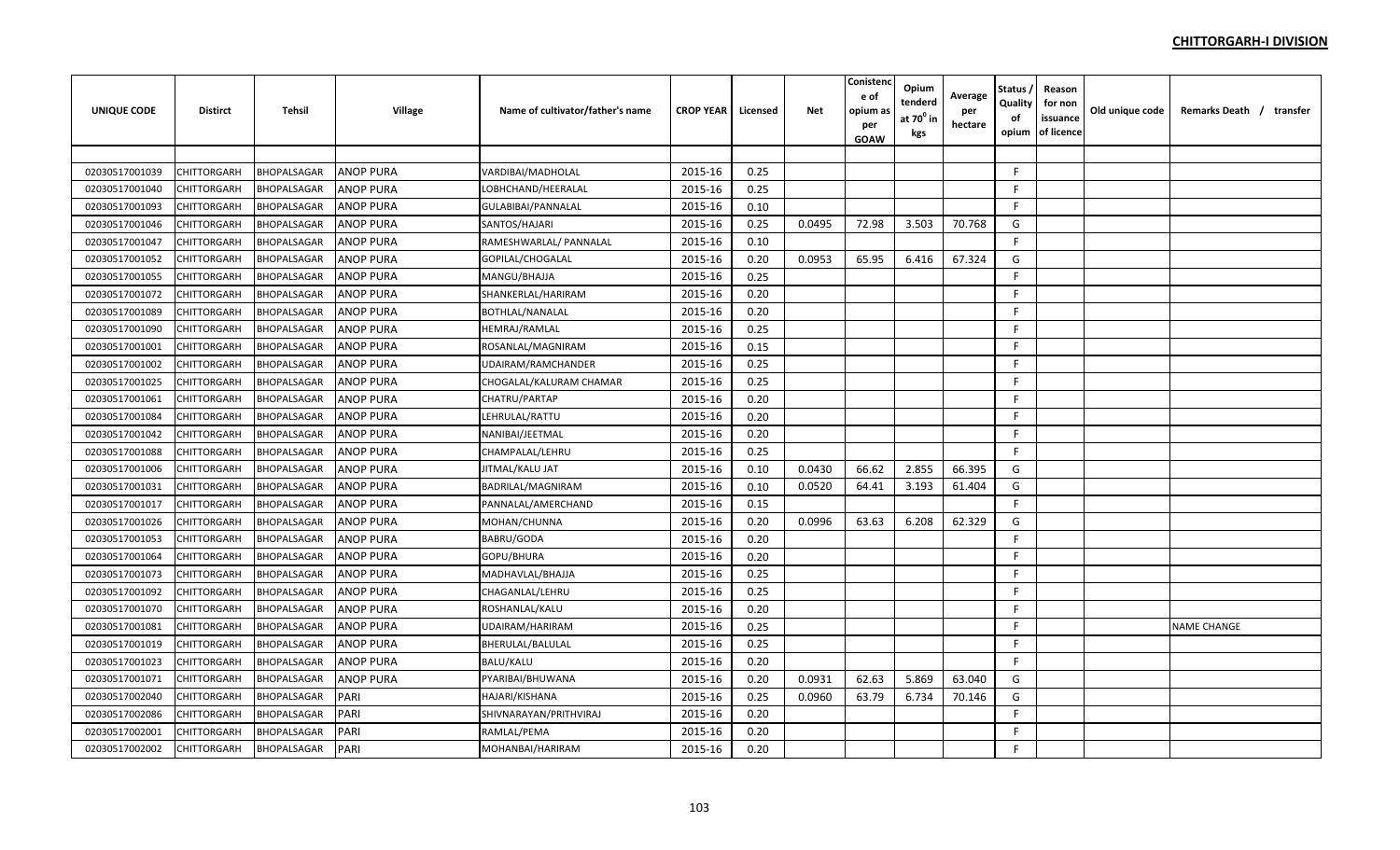| <b>UNIQUE CODE</b> | <b>Distirct</b>    | <b>Tehsil</b> | Village | Name of cultivator/father's name | <b>CROP YEAR</b> | Licensed | Net    | Conistenc<br>e of<br>opium a:<br>per<br>GOAW | Opium<br>tenderd<br>at $70^0$ in<br>kgs | Average<br>per<br>hectare | Status<br>Quality<br>of<br>opium | Reason<br>for non<br>issuance<br>of licence | Old unique code | Remarks Death / transfer |  |
|--------------------|--------------------|---------------|---------|----------------------------------|------------------|----------|--------|----------------------------------------------|-----------------------------------------|---------------------------|----------------------------------|---------------------------------------------|-----------------|--------------------------|--|
|                    |                    |               |         |                                  |                  |          |        |                                              |                                         |                           |                                  |                                             |                 |                          |  |
| 02030517002003     | CHITTORGARH        | BHOPALSAGAR   | PARI    | JITMAL/RAMLAL                    | 2015-16          | 0.15     |        |                                              |                                         |                           | F.                               |                                             |                 |                          |  |
| 02030517002004     | CHITTORGARH        | BHOPALSAGAR   | PARI    | <b>BHAGWAN/NANA</b>              | 2015-16          | 0.20     |        |                                              |                                         |                           | F                                |                                             |                 |                          |  |
| 02030517002005     | CHITTORGARH        | BHOPALSAGAR   | PARI    | JAMNALAL/BHERULAL GUJAR          | 2015-16          | 0.20     | 0.0702 | 60.44                                        | 4.455                                   | 63.462                    | G                                |                                             |                 |                          |  |
| 02030517002009     | CHITTORGARH        | BHOPALSAGAR   | PARI    | SHYAMLAL/RAMLAL                  | 2015-16          | 0.15     |        |                                              |                                         |                           | F.                               |                                             |                 |                          |  |
| 02030517002011     | CHITTORGARH        | BHOPALSAGAR   | PARI    | RAJMAL/UDAILAL                   | 2015-16          | 0.20     | 0.1962 | 62.52                                        | 13.174                                  | 67.146                    | G                                |                                             |                 |                          |  |
| 02030517002012     | CHITTORGARH        | BHOPALSAGAR   | PARI    | SANTILAL/GOPILAL                 | 2015-16          | 0.15     |        |                                              |                                         |                           | F.                               |                                             |                 |                          |  |
| 02030517002013     | CHITTORGARH        | BHOPALSAGAR   | PARI    | BHURALAL/KALURAM                 | 2015-16          | 0.15     | 0.0968 | 66.50                                        | 6.992                                   | 72.231                    | G                                |                                             |                 |                          |  |
| 02030517002016     | CHITTORGARH        | BHOPALSAGAR   | PARI    | LALI/KALURAM                     | 2015-16          | 0.20     |        |                                              |                                         |                           | F.                               |                                             |                 |                          |  |
| 02030517002022     | CHITTORGARH        | BHOPALSAGAR   | PARI    | KALURAM/NANURAM                  | 2015-16          | 0.25     | 0.2480 | 64.37                                        | 15.982                                  | 64.444                    | G                                |                                             |                 |                          |  |
| 02030517002029     | CHITTORGARH        | BHOPALSAGAR   | PARI    | KAMLI/RAMLAL                     | 2015-16          | 0.25     | 0.2437 | 61.71                                        | 14.846                                  | 60.919                    | G                                |                                             |                 |                          |  |
| 02030517002030     | CHITTORGARH        | BHOPALSAGAR   | PARI    | MOTA@MOTI/UDA                    | 2015-16          | 0.20     | 0.1989 | 63.95                                        | 12.616                                  | 63.429                    | G                                |                                             |                 |                          |  |
| 02030517002032     | CHITTORGARH        | BHOPALSAGAR   | PARI    | LAXMAN/UDA                       | 2015-16          | 0.20     |        |                                              |                                         |                           | F.                               |                                             |                 |                          |  |
| 02030517002033     | CHITTORGARH        | BHOPALSAGAR   | PARI    | FEFIBAI/HARLAL                   | 2015-16          | 0.20     | 0.2000 | 55.55                                        | 11.705                                  | 58.525                    | G                                |                                             |                 |                          |  |
| 02030517002038     | CHITTORGARH        | BHOPALSAGAR   | PARI    | SHANKERLAL/LAXMAN                | 2015-16          | 0.20     |        |                                              |                                         |                           | F                                |                                             |                 |                          |  |
| 02030517002043     | CHITTORGARH        | BHOPALSAGAR   | PARI    | <b>JDAILAL/TULCHHA</b>           | 2015-16          | 0.20     | 0.1950 | 60.97                                        | 11.576                                  | 59.364                    | G                                |                                             |                 |                          |  |
| 02030517002049     | CHITTORGARH        | BHOPALSAGAR   | PARI    | FAKIRKHAN/ALAMKHAN               | 2015-16          | 0.15     |        |                                              |                                         |                           | F.                               |                                             |                 |                          |  |
| 02030517002050     | CHITTORGARH        | BHOPALSAGAR   | PARI    | FAJULRAHMAN/MEHBUBKHAN           | 2015-16          | 0.20     | 0.1967 | 54.80                                        | 11.062                                  | 56.238                    | G                                |                                             |                 |                          |  |
| 02030517002069     | CHITTORGARH        | BHOPALSAGAR   | PARI    | MANGU/PEMAGADARI                 | 2015-16          | 0.10     | 0.1000 | 63.76                                        | 6.704                                   | 67.040                    | G                                |                                             |                 |                          |  |
| 02030517002070     | CHITTORGARH        | BHOPALSAGAR   | PARI    | SOHAN/CHHOTU                     | 2015-16          | 0.25     | 0.0500 | 63.53                                        | 3.186                                   | 63.720                    | G                                |                                             |                 |                          |  |
| 02030517002073     | CHITTORGARH        | BHOPALSAGAR   | PARI    | UDAILAL/RUPA                     | 2015-16          | 0.10     | 0.1000 | 63.58                                        | 6.476                                   | 64.760                    | G                                |                                             |                 |                          |  |
| 02030517002076     | CHITTORGARH        | BHOPALSAGAR   | PARI    | KISHANLAL/LAXMAN                 | 2015-16          | 0.10     | 0.0459 | 64.55                                        | 2.997                                   | 65.294                    | G                                |                                             |                 |                          |  |
| 02030517002077     | <b>CHITTORGARH</b> | BHOPALSAGAR   | PARI    | MOHAN/LAXMAN                     | 2015-16          | 0.25     | 0.1504 | 58.93                                        | 9.193                                   | 61.124                    | G                                |                                             |                 |                          |  |
| 02030517002078     | CHITTORGARH        | BHOPALSAGAR   | PARI    | LAXMAN/BHAGWAN                   | 2015-16          | 0.10     | 0.0396 | 64.04                                        | 2.580                                   | 65.152                    | G                                |                                             |                 |                          |  |
| 02030517002084     | CHITTORGARH        | BHOPALSAGAR   | PARI    | HUDIBAI/NARAYAN                  | 2015-16          | 0.20     | 0.0495 | 63.60                                        | 3.425                                   | 69.192                    | G                                |                                             |                 |                          |  |
| 02030517002085     | CHITTORGARH        | BHOPALSAGAR   | PARI    | AMARCHAND/NOLA                   | 2015-16          | 0.15     | 0.0512 | 60.37                                        | 3.200                                   | 62.500                    | G                                |                                             |                 |                          |  |
| 02030517002091     | CHITTORGARH        | BHOPALSAGAR   | PARI    | UDAIRAM/MOTILAL                  | 2015-16          | 0.20     | 0.1932 | 61.10                                        | 12.194                                  | 63.116                    | G                                |                                             |                 |                          |  |
| 02030517002039     | CHITTORGARH        | BHOPALSAGAR   | PARI    | BHERU/RAMA JI                    | 2015-16          | 0.20     | 0.1000 | 60.87                                        | 6.113                                   | 61.130                    | G                                |                                             |                 |                          |  |
| 02030517002019     | CHITTORGARH        | BHOPALSAGAR   | PARI    | DALICHAND/HEERALAL               | 2015-16          | 0.20     | 0.0975 | 64.53                                        | 6.683                                   | 68.544                    | G                                |                                             |                 |                          |  |
| 02030517002025     | CHITTORGARH        | BHOPALSAGAR   | PARI    | CHUNNILAL/RUPA                   | 2015-16          | 0.20     | 0.0772 | 62.12                                        | 5.174                                   | 67.021                    | G                                |                                             |                 |                          |  |
| 02030517002041     | CHITTORGARH        | BHOPALSAGAR   | PARI    | CHAGANLAL/NANA                   | 2015-16          | 0.15     | 0.1496 | 66.42                                        | 9.422                                   | 62.981                    | G                                |                                             |                 |                          |  |
| 02030517002046     | CHITTORGARH        | BHOPALSAGAR   | PARI    | ALTAFKHA/FAKIRKHA                | 2015-16          | 0.10     | 0.0490 | 62.91                                        | 3.047                                   | 62.184                    | G                                |                                             |                 |                          |  |
| 02030517002007     | CHITTORGARH        | BHOPALSAGAR   | PARI    | RAMLAL/BAGJI                     | 2015-16          | 0.15     | 0.0495 | 64.89                                        | 3.263                                   | 65.919                    | G                                |                                             |                 |                          |  |
| 02030517002008     | CHITTORGARH        | BHOPALSAGAR   | PARI    | SHANKARLAL/RAMLAL                | 2015-16          | 0.10     | 0.0456 | 64.56                                        | 2.997                                   | 65.724                    | G                                |                                             |                 |                          |  |
| 02030517002010     | CHITTORGARH        | BHOPALSAGAR   | PARI    | JAMNALAL/BHERULAL KUMHAR         | 2015-16          | 0.10     | 0.1034 | 63.99                                        | 6.189                                   | 59.855                    | G                                |                                             |                 |                          |  |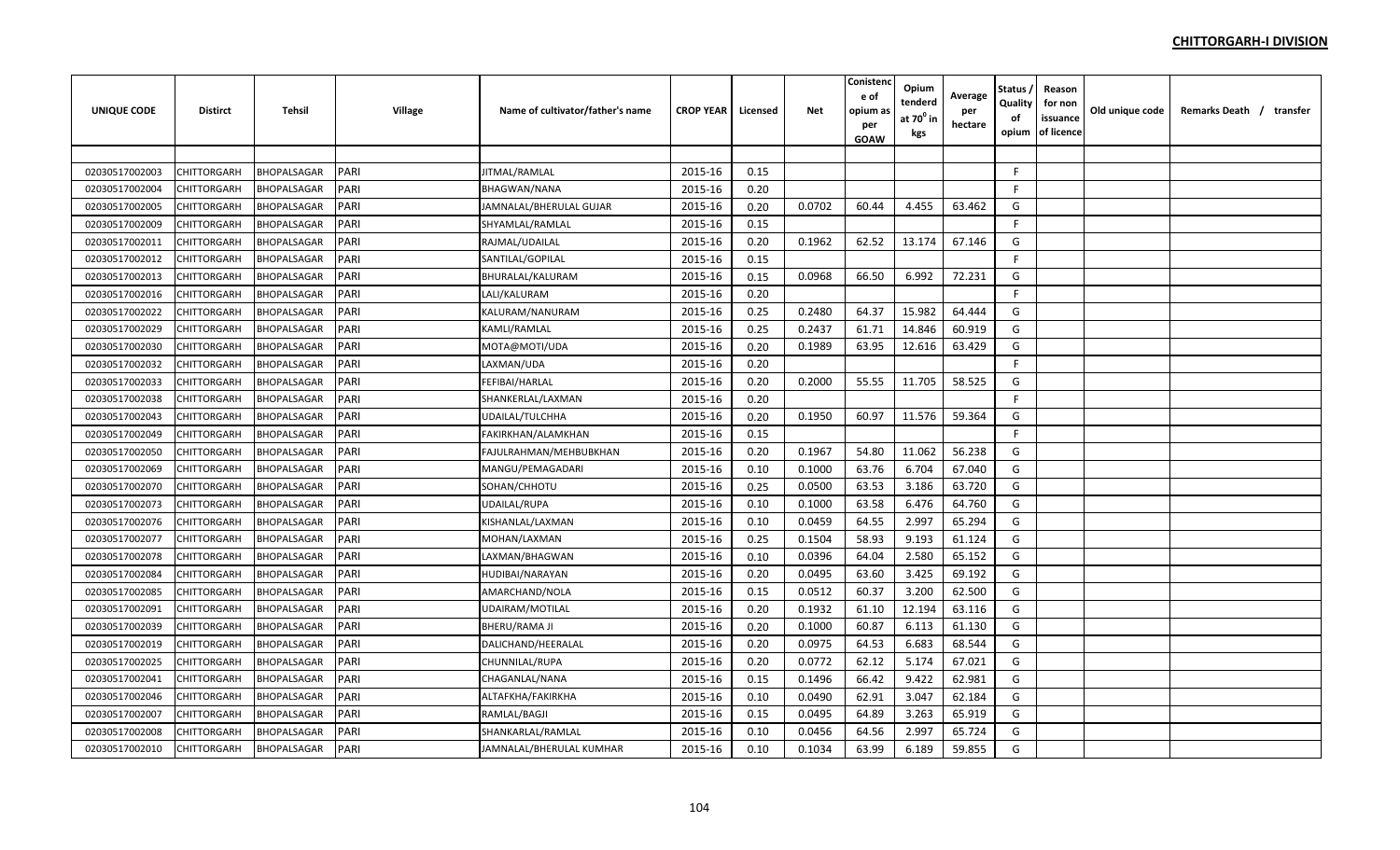| UNIQUE CODE    | <b>Distirct</b>    | Tehsil             | Village               | Name of cultivator/father's name | <b>CROP YEAR</b> | Licensed | <b>Net</b> | Conistenc<br>e of<br>opium as<br>per<br><b>GOAW</b> | Opium<br>tenderd<br>at 70 <sup>0</sup> in<br>kgs | Average<br>per<br>hectare | Status ,<br>Quality<br>of<br>opium | Reason<br>for non<br>issuance<br>of licence | Old unique code | Remarks Death / transfer |
|----------------|--------------------|--------------------|-----------------------|----------------------------------|------------------|----------|------------|-----------------------------------------------------|--------------------------------------------------|---------------------------|------------------------------------|---------------------------------------------|-----------------|--------------------------|
|                |                    |                    |                       |                                  |                  |          |            |                                                     |                                                  |                           |                                    |                                             |                 |                          |
| 02030517002026 | CHITTORGARH        | <b>BHOPALSAGAR</b> | <b>PARI</b>           | NARAYAN/CHHOTU                   | 2015-16          | 0.25     |            |                                                     |                                                  |                           | F                                  |                                             |                 |                          |
| 02030517002028 | CHITTORGARH        | <b>BHOPALSAGAR</b> | PARI                  | CHENA/LALURAM                    | 2015-16          | 0.25     |            |                                                     |                                                  |                           | F.                                 |                                             |                 |                          |
| 02030517002044 | CHITTORGARH        | <b>BHOPALSAGAR</b> | PARI                  | DOLA/KISHANA                     | 2015-16          | 0.20     | 0.0975     | 64.05                                               | 5.966                                            | 61.190                    | G                                  |                                             |                 |                          |
| 02030517002053 | CHITTORGARH        | BHOPALSAGAR        | PARI                  | SHYAMLAL/CHAMPALAL               | 2015-16          | 0.10     | 0.0980     | 58.48                                               | 5.773                                            | 58.908                    | G                                  |                                             |                 |                          |
| 02030517002057 | CHITTORGARH        | <b>BHOPALSAGAR</b> | PARI                  | ARJUNLAL/MAHADEV                 | 2015-16          | 0.15     |            |                                                     |                                                  |                           | F.                                 |                                             |                 |                          |
| 02030517003001 | CHITTORGARH        | BHOPALSAGAR        | SANVARIA KHEDA        | METABI/BHERULAL                  | 2015-16          | 0.20     | 0.2000     | 64.88                                               | 12.021                                           | 60.105                    | G                                  |                                             |                 |                          |
| 02030517003005 | CHITTORGARH        | BHOPALSAGAR        | SANVARIA KHEDA        | GOPIBAI/HANSRAJ SUDIYA           | 2015-16          | 0.10     | 0.0424     | 65.82                                               | 2.802                                            | 66.085                    | G                                  |                                             |                 |                          |
| 02030517003006 | CHITTORGARH        | <b>BHOPALSAGAR</b> | SANVARIA KHEDA        | DHANNIBAI/KALU                   | 2015-16          | 0.25     | 0.1426     | 62.57                                               | 8.939                                            | 62.686                    | G                                  |                                             |                 |                          |
| 02030517003019 | CHITTORGARH        | BHOPALSAGAR        | <b>SANVARIA KHEDA</b> | MADANLAL/SHANKERLAL              | 2015-16          | 0.20     | 0.0945     | 61.69                                               | 5.878                                            | 62.201                    | G                                  |                                             |                 |                          |
| 02030517003023 | CHITTORGARH        | <b>BHOPALSAGAR</b> | SANVARIA KHEDA        | CHOGALAL/NARU                    | 2015-16          | 0.20     | 0.1950     | 63.46                                               | 12.175                                           | 62.436                    | G                                  |                                             |                 |                          |
| 02030517003024 | <b>CHITTORGARH</b> | <b>BHOPALSAGAR</b> | SANVARIA KHEDA        | <b>HEERALAL/NARU</b>             | 2015-16          | 0.15     | 0.1434     | 65.13                                               | 8.551                                            | 59.630                    | G                                  |                                             |                 |                          |
| 02030517003026 | CHITTORGARH        | <b>BHOPALSAGAR</b> | SANVARIA KHEDA        | JAMKUBAI/SHANKER                 | 2015-16          | 0.15     | 0.1430     | 64.70                                               | 8.161                                            | 57.070                    | G                                  |                                             |                 |                          |
| 02030517003025 | CHITTORGARH        | BHOPALSAGAR        | SANVARIA KHEDA        | SAGARMAL/FULCHAND                | 2015-16          | 0.10     | 0.0934     | 55.60                                               | 4.940                                            | 52.891                    | -1                                 | 02                                          |                 |                          |
| 02030517003009 | CHITTORGARH        | <b>BHOPALSAGAR</b> | SANVARIA KHEDA        | KANKUBAI/MANGU GADRI             | 2015-16          | 0.15     |            |                                                     |                                                  |                           | F.                                 |                                             |                 |                          |
| 02030517003035 | CHITTORGARH        | <b>BHOPALSAGAR</b> | <b>SANVARIA KHEDA</b> | RATANLAL/CHAGNA                  | 2015-16          | 0.10     | 0.0918     | 66.28                                               | 5.994                                            | 65.294                    | G                                  |                                             |                 |                          |
| 02030517003008 | CHITTORGARH        | <b>BHOPALSAGAR</b> | SANVARIA KHEDA        | SHAMBHUPURI/CHAGANPURI           | 2015-16          | 0.20     | 0.1669     | 65.92                                               | 10.538                                           | 63.140                    | G                                  |                                             |                 |                          |
| 02030517003011 | <b>CHITTORGARH</b> | <b>BHOPALSAGAR</b> | SANVARIA KHEDA        | MITTUPURI/MANGUPURI              | 2015-16          | 0.20     | 0.1914     | 66.97                                               | 12.141                                           | 63.433                    | G                                  |                                             |                 |                          |
| 02030517003021 | CHITTORGARH        | BHOPALSAGAR        | SANVARIA KHEDA        | DALUPURI/KALUPURI                | 2015-16          | 0.20     |            |                                                     |                                                  |                           | F.                                 |                                             |                 |                          |
| 02030517003033 | CHITTORGARH        | BHOPALSAGAR        | SANVARIA KHEDA        | NANDPURI/VENIRAM                 | 2015-16          | 0.10     | 0.0951     | 64.93                                               | 5.640                                            | 59.306                    | G                                  |                                             |                 |                          |
| 02030517003038 | CHITTORGARH        | <b>BHOPALSAGAR</b> | <b>SANVARIA KHEDA</b> | CHHOGALAL/KHEMA                  | 2015-16          | 0.10     |            |                                                     |                                                  |                           | E                                  |                                             |                 |                          |
| 02030516002001 | CHITTORGARH        | KAPASAN            | <b>BABRIA KHEDA</b>   | HARIRAM/HAZARI                   | 2015-16          | 0.20     | 0.0900     | 62.86                                               | 5.747                                            | 63.856                    | G                                  |                                             |                 |                          |
| 02030516002024 | CHITTORGARH        | <b>KAPASAN</b>     | <b>BABRIA KHEDA</b>   | <b>GEKIBAI/RATANLAL JAT</b>      | 2015-16          | 0.20     | 0.1936     | 63.42                                               | 12.530                                           | 64.721                    | G                                  |                                             |                 |                          |
| 02030516002006 | <b>CHITTORGARH</b> | <b>KAPASAN</b>     | <b>BABRIA KHEDA</b>   | LEHRU/JAWAHAR                    | 2015-16          | 0.20     |            |                                                     |                                                  |                           | F.                                 |                                             |                 |                          |
| 02030516002008 | CHITTORGARH        | <b>KAPASAN</b>     | <b>BABRIA KHEDA</b>   | MITTHU/PARTHU                    | 2015-16          | 0.15     |            |                                                     |                                                  |                           | $\mathsf{F}$                       |                                             |                 |                          |
| 02030516002012 | CHITTORGARH        | <b>KAPASAN</b>     | <b>BABRIA KHEDA</b>   | MADHAVLAL/CHUNNILAL              | 2015-16          | 0.10     | 0.0100     | 65.51                                               | 0.805                                            | 80.500                    | G                                  |                                             |                 |                          |
| 02030516002013 | CHITTORGARH        | <b>KAPASAN</b>     | <b>BABRIA KHEDA</b>   | <b>BOTU/PARATHU</b>              | 2015-16          | 0.10     | 0.0195     | 67.74                                               | 1.384                                            | 70.974                    | G                                  |                                             |                 |                          |
| 02030516002023 | CHITTORGARH        | KAPASAN            | <b>BABRIA KHEDA</b>   | <b>BHAGGU/PARTHU</b>             | 2015-16          | 0.20     |            |                                                     |                                                  |                           | F                                  |                                             |                 |                          |
| 02030516002035 | CHITTORGARH        | KAPASAN            | <b>BABRIA KHEDA</b>   | SHANKARLAL/BHUWAN                | 2015-16          | 0.20     |            |                                                     |                                                  |                           | F                                  |                                             |                 |                          |
| 02030516002043 | <b>CHITTORGARH</b> | KAPASAN            | <b>BABRIA KHEDA</b>   | JAGDISH/GANESH                   | 2015-16          | 0.15     | 0.0672     | 68.96                                               | 4.187                                            | 62.307                    | G                                  |                                             |                 |                          |
| 02030516002028 | CHITTORGARH        | KAPASAN            | <b>BABRIA KHEDA</b>   | BABURAM/PRITHVIRAJ               | 2015-16          | 0.20     | 0.1915     | 60.41                                               | 10.339                                           | 53.990                    | G                                  |                                             |                 |                          |
| 02030516002056 | CHITTORGARH        | KAPASAN            | <b>BABRIA KHEDA</b>   | <b>BHAGWAN/GANESH</b>            | 2015-16          | 0.10     | 0.0495     | 63.86                                               | 3.184                                            | 64.323                    | G                                  |                                             |                 |                          |
| 02030516002039 | CHITTORGARH        | KAPASAN            | <b>BABRIA KHEDA</b>   | PYARIBAI/DALU                    | 2015-16          | 0.15     |            |                                                     |                                                  |                           | E                                  |                                             |                 |                          |
| 02030516002009 | CHITTORGARH        | KAPASAN            | <b>BABRIA KHEDA</b>   | RADHABAI/DHANNA                  | 2015-16          | 0.25     |            |                                                     |                                                  |                           | F.                                 |                                             |                 |                          |
| 02030516002010 | <b>CHITTORGARH</b> | <b>KAPASAN</b>     | <b>BABRIA KHEDA</b>   | <b>BALIBAI/MADHO</b>             | 2015-16          | 0.25     |            |                                                     |                                                  |                           | F                                  |                                             |                 |                          |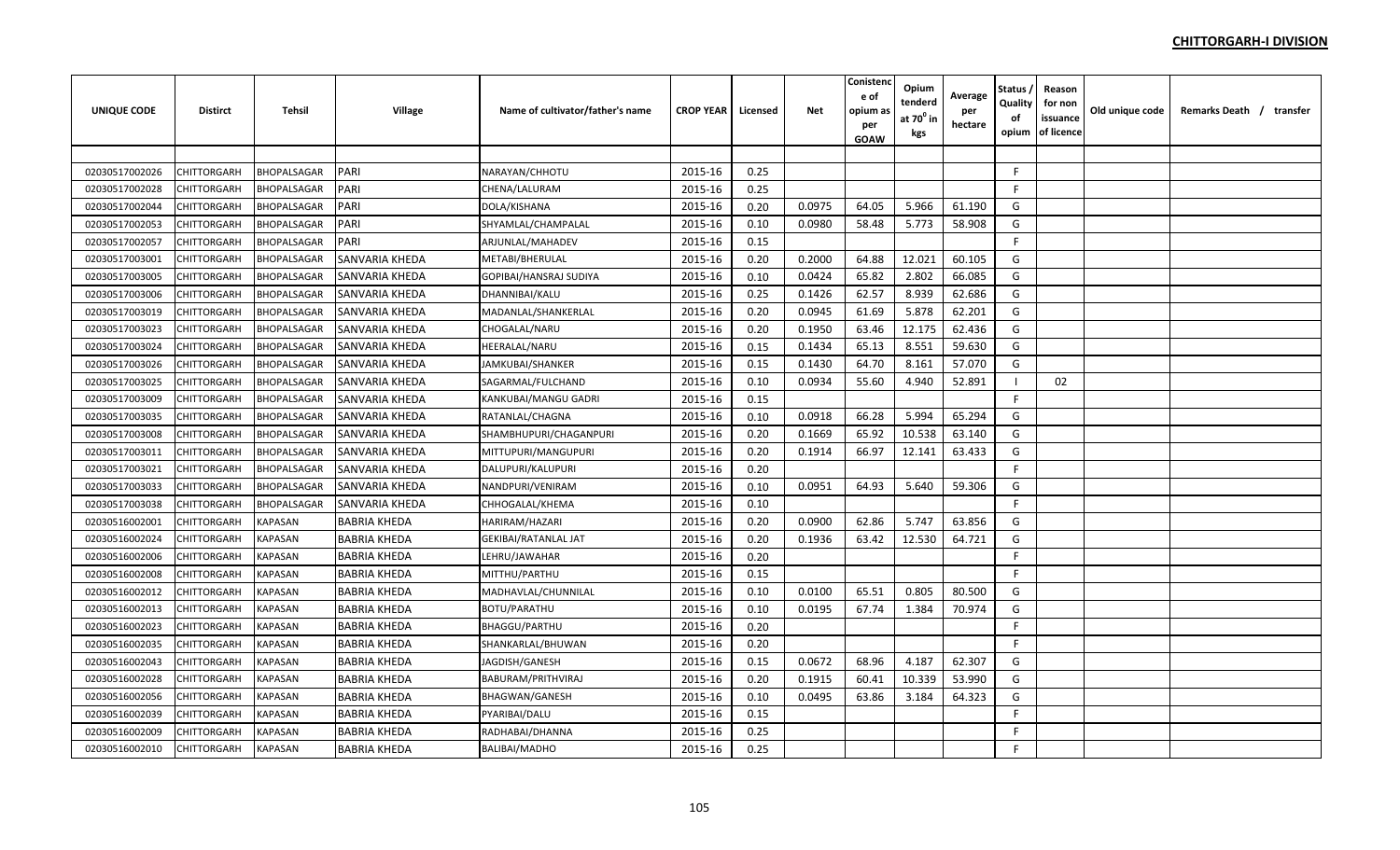| <b>UNIQUE CODE</b> | Distirct    | Tehsil         | <b>Village</b>              | Name of cultivator/father's name | <b>CROP YEAR</b> | Licensed | <b>Net</b> | Conistenc<br>e of<br>opium as<br>per<br><b>GOAW</b> | Opium<br>tenderd<br>at $70^0$ in<br>kgs | Average<br>per<br>hectare | Status<br>Quality<br>of<br>opium | Reason<br>for non<br>issuance<br>of licence | Old unique code | Remarks Death / transfer |
|--------------------|-------------|----------------|-----------------------------|----------------------------------|------------------|----------|------------|-----------------------------------------------------|-----------------------------------------|---------------------------|----------------------------------|---------------------------------------------|-----------------|--------------------------|
|                    |             |                |                             |                                  |                  |          |            |                                                     |                                         |                           |                                  |                                             |                 |                          |
| 02030516002019     | CHITTORGARH | <b>KAPASAN</b> | <b>BABRIA KHEDA</b>         | SOSARBAI/RAMLAL                  | 2015-16          | 0.20     | 0.0989     | 61.68                                               | 6.159                                   | 62.275                    | G                                |                                             |                 |                          |
| 02030516002022     | CHITTORGARH | <b>KAPASAN</b> | <b>BABRIA KHEDA</b>         | MOHANLAL/PERTHU                  | 2015-16          | 0.10     | 0.0108     | 65.38                                               | 0.794                                   | 73.519                    | G                                |                                             |                 |                          |
| 02030516002030     | CHITTORGARH | <b>KAPASAN</b> | <b>BABRIA KHEDA</b>         | ONKAR/NARU                       | 2015-16          | 0.10     | 0.0100     | 65.26                                               | 0.727                                   | 72.700                    | G                                |                                             |                 |                          |
| 02030516002047     | CHITTORGARH | <b>KAPASAN</b> | <b>BABRIA KHEDA</b>         | AJIBAI/BHERULAL                  | 2015-16          | 0.10     | 0.0988     | 65.78                                               | 6.183                                   | 62.581                    | G                                |                                             |                 |                          |
| 02030516002005     | CHITTORGARH | KAPASAN        | <b>BABRIA KHEDA</b>         | SANTIBAI/BALURAM                 | 2015-16          | 0.20     |            |                                                     |                                         |                           | F.                               |                                             |                 |                          |
| 02030516002016     | CHITTORGARH | <b>KAPASAN</b> | <b>BABRIA KHEDA</b>         | CHAMPABAI/JITU                   | 2015-16          | 0.15     |            |                                                     |                                         |                           | F.                               |                                             |                 |                          |
| 02030516002032     | CHITTORGARH | KAPASAN        | <b>BABRIA KHEDA</b>         | PREMIBAI/CHHAGANLAL              | 2015-16          | 0.10     |            |                                                     |                                         |                           | -F                               |                                             |                 | <b>NAME CHANGE</b>       |
| 02030516002033     | CHITTORGARH | <b>KAPASAN</b> | <b>BABRIA KHEDA</b>         | MADHAVLAL/JITU                   | 2015-16          | 0.10     |            |                                                     |                                         |                           | -F                               |                                             |                 | <b>NAME CHANGE</b>       |
| 02030516002036     | CHITTORGARH | <b>KAPASAN</b> | <b>BABRIA KHEDA</b>         | CHUNNIBAI/MOHAN                  | 2015-16          | 0.25     |            |                                                     |                                         |                           | F.                               |                                             |                 |                          |
| 02030516002038     | CHITTORGARH | <b>KAPASAN</b> | <b>BABRIA KHEDA</b>         | ANCHIBAI/KASTUR                  | 2015-16          | 0.25     |            |                                                     |                                         |                           | F.                               |                                             |                 |                          |
| 02030516002044     | CHITTORGARH | <b>KAPASAN</b> | <b>BABRIA KHEDA</b>         | SOBHALAL/DALCHAND                | 2015-16          | 0.20     |            |                                                     |                                         |                           | F.                               |                                             |                 |                          |
| 02030516002053     | CHITTORGARH | <b>KAPASAN</b> | <b>BABRIA KHEDA</b>         | GYANIBAI/MITTULAL                | 2015-16          | 0.10     | 0.0399     | 59.18                                               | 2.502                                   | 62.707                    | G                                |                                             |                 |                          |
| 02030516002055     | CHITTORGARH | <b>KAPASAN</b> | <b>BABRIA KHEDA</b>         | JAMNALAL/JITMAL                  | 2015-16          | 0.20     | 0.1000     | 66.35                                               | 6.332                                   | 63.320                    | G                                |                                             |                 |                          |
| 02030516002060     | CHITTORGARH | <b>KAPASAN</b> | <b>BABRIA KHEDA</b>         | CHAGNIBAI/LAXMAN                 | 2015-16          | 0.25     |            |                                                     |                                         |                           | -F                               |                                             |                 |                          |
| 02030516004135     | CHITTORGARH | <b>KAPASAN</b> | <b>BAMNIA BHATTO KA - A</b> | RATANLAL/RAGUNATH                | 2015-16          | 0.20     | 0.1017     | 60.71                                               | 6.140                                   | 60.374                    | G                                |                                             |                 |                          |
| 02030516004022     | CHITTORGARH | <b>KAPASAN</b> | <b>BAMNIA BHATTO KA - A</b> | SYAMLAL/MADHAVLAL                | 2015-16          | 0.25     |            |                                                     |                                         |                           | F.                               |                                             |                 |                          |
| 02030516004003     | CHITTORGARH | KAPASAN        | <b>BAMNIA BHATTO KA - A</b> | SANTILAL/GOPILAL                 | 2015-16          | 0.20     | 0.0935     | 62.21                                               | 6.114                                   | 65.390                    | G                                |                                             |                 |                          |
| 02030516004004     | CHITTORGARH | <b>KAPASAN</b> | <b>BAMNIA BHATTO KA - A</b> | SHAMBULAL/JAICHAND               | 2015-16          | 0.10     | 0.0417     | 67.90                                               | 2.900                                   | 69.544                    | G                                |                                             |                 |                          |
| 02030516004005     | CHITTORGARH | <b>KAPASAN</b> | BAMNIA BHATTO KA - A        | NANALAL/MOHANLAL                 | 2015-16          | 0.25     |            |                                                     |                                         |                           | F.                               |                                             |                 |                          |
| 02030516004007     | CHITTORGARH | <b>KAPASAN</b> | <b>BAMNIA BHATTO KA - A</b> | SAJJANBAI/LALURAM                | 2015-16          | 0.20     |            |                                                     |                                         |                           | -F                               |                                             |                 |                          |
| 02030516004010     | CHITTORGARH | <b>KAPASAN</b> | <b>BAMNIA BHATTO KA - A</b> | LAXMILAL/KESAR                   | 2015-16          | 0.20     | 0.0975     | 66.32                                               | 7.020                                   | 72.000                    | G                                |                                             |                 |                          |
| 02030516004011     | CHITTORGARH | <b>KAPASAN</b> | <b>BAMNIA BHATTO KA - A</b> | NANALAL/LALURAM                  | 2015-16          | 0.25     | 0.1584     | 65.61                                               | 10.629                                  | 67.102                    | G                                |                                             |                 |                          |
| 02030516004012     | CHITTORGARH | <b>KAPASAN</b> | <b>BAMNIA BHATTO KA - A</b> | KHUBHCHAND/BALU                  | 2015-16          | 0.20     |            |                                                     |                                         |                           | F.                               |                                             |                 |                          |
| 02030516004013     | CHITTORGARH | <b>KAPASAN</b> | <b>BAMNIA BHATTO KA - A</b> | SOHANLAL/NARAYAN                 | 2015-16          | 0.25     |            |                                                     |                                         |                           | -F                               |                                             |                 |                          |
| 02030516004015     | CHITTORGARH | <b>KAPASAN</b> | <b>BAMNIA BHATTO KA - A</b> | KISHANIBAI/SHOBHALAL             | 2015-16          | 0.25     |            |                                                     |                                         |                           | F.                               |                                             |                 |                          |
| 02030516004017     | CHITTORGARH | <b>KAPASAN</b> | <b>BAMNIA BHATTO KA - A</b> | JAMNALAL/BHURALAL                | 2015-16          | 0.10     | 0.1037     | 61.99                                               | 6.491                                   | 62.594                    | G                                |                                             |                 |                          |
| 02030516004018     | CHITTORGARH | <b>KAPASAN</b> | <b>BAMNIA BHATTO KA - A</b> | MOHANLAL/GOKAL                   | 2015-16          | 0.25     |            |                                                     |                                         |                           | F                                |                                             |                 |                          |
| 02030516004019     | CHITTORGARH | <b>KAPASAN</b> | <b>BAMNIA BHATTO KA - A</b> | KESAVANAND/RAMSUKH               | 2015-16          | 0.10     | 0.0502     | 64.83                                               | 3.334                                   | 66.414                    | G                                |                                             |                 |                          |
| 02030516004021     | CHITTORGARH | <b>KAPASAN</b> | <b>BAMNIA BHATTO KA - A</b> | PYARCHAND/RAGUNATH               | 2015-16          | 0.20     |            |                                                     |                                         |                           | F                                |                                             |                 |                          |
| 02030516004020     | CHITTORGARH | KAPASAN        | <b>BAMNIA BHATTO KA - A</b> | <b>TULSIRAM/BAGDU</b>            | 2015-16          | 0.25     |            |                                                     |                                         |                           | F.                               |                                             |                 |                          |
| 02030516004023     | CHITTORGARH | <b>KAPASAN</b> | <b>BAMNIA BHATTO KA - A</b> | JAMNIBAI/MADANLAL                | 2015-16          | 0.20     |            |                                                     |                                         |                           | F                                |                                             |                 |                          |
| 02030516004024     | CHITTORGARH | <b>KAPASAN</b> | <b>BAMNIA BHATTO KA - A</b> | KAMLABAI/MOTILAL                 | 2015-16          | 0.10     | 0.0504     | 59.54                                               | 3.173                                   | 62.956                    | G                                |                                             |                 |                          |
| 02030516004025     | CHITTORGARH | <b>KAPASAN</b> | <b>BAMNIA BHATTO KA - A</b> | SURESHCHAND/MADHAVLAL            | 2015-16          | 0.25     |            |                                                     |                                         |                           | F.                               |                                             |                 |                          |
| 02030516004026     | CHITTORGARH | <b>KAPASAN</b> | <b>BAMNIA BHATTO KA - A</b> | KESHARBAI/MADANLAL               | 2015-16          | 0.20     | 0.1004     | 63.49                                               | 6.494                                   | 64.681                    | G                                |                                             |                 |                          |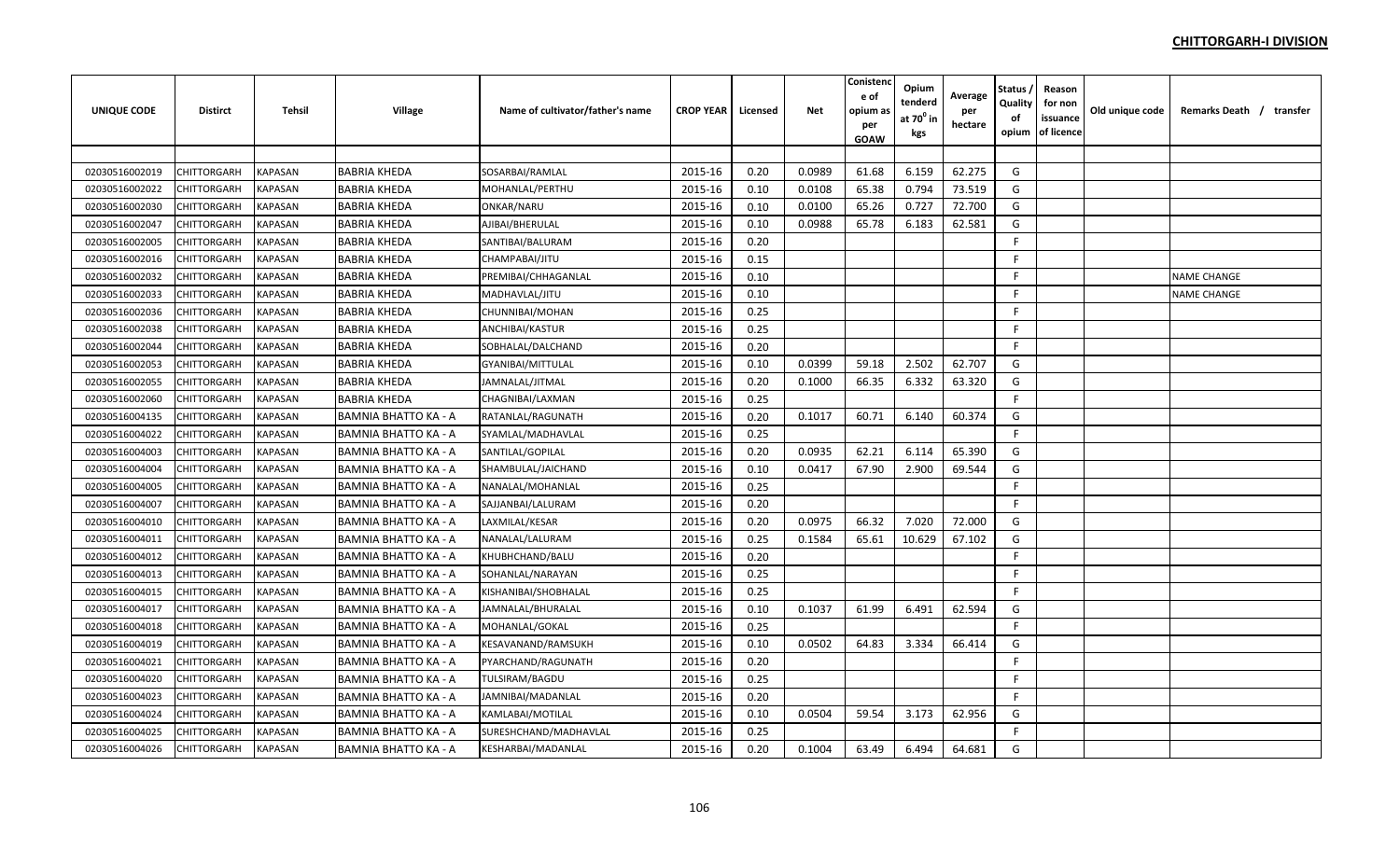| <b>UNIQUE CODE</b> | <b>Distirct</b> | <b>Tehsil</b>  | Village                     | Name of cultivator/father's name | <b>CROP YEAR</b> | Licensed | <b>Net</b> | Conistenc<br>e of<br>opium as<br>per<br><b>GOAW</b> | Opium<br>tenderd<br>at 70 $^{\circ}$ in<br>kgs | Average<br>per<br>hectare | Status<br>Quality<br>of<br>opium | Reason<br>for non<br>issuance<br>of licence | Old unique code | Remarks Death / transfer |  |
|--------------------|-----------------|----------------|-----------------------------|----------------------------------|------------------|----------|------------|-----------------------------------------------------|------------------------------------------------|---------------------------|----------------------------------|---------------------------------------------|-----------------|--------------------------|--|
|                    |                 |                |                             |                                  |                  |          |            |                                                     |                                                |                           |                                  |                                             |                 |                          |  |
| 02030516004027     | CHITTORGARH     | <b>KAPASAN</b> | <b>BAMNIA BHATTO KA - A</b> | JAANIBAI/MULCHAND                | 2015-16          | 0.25     |            |                                                     |                                                |                           | -F                               |                                             |                 |                          |  |
| 02030516004002     | CHITTORGARH     | <b>KAPASAN</b> | <b>BAMNIA BHATTO KA - A</b> | JAGANNATH PRASAD/RAMSUKH         | 2015-16          | 0.20     |            |                                                     |                                                |                           | -F                               |                                             |                 |                          |  |
| 02030516004030     | CHITTORGARH     | <b>KAPASAN</b> | <b>BAMNIA BHATTO KA - A</b> | PYARIBAI/CHANDMAL                | 2015-16          | 0.20     |            |                                                     |                                                |                           | -F                               |                                             |                 |                          |  |
| 02030516004031     | CHITTORGARH     | <b>KAPASAN</b> | <b>BAMNIA BHATTO KA - A</b> | MUKESHCHAND/PRABHULAL            | 2015-16          | 0.20     |            |                                                     |                                                |                           | F.                               |                                             |                 |                          |  |
| 02030516004032     | CHITTORGARH     | <b>KAPASAN</b> | <b>BAMNIA BHATTO KA - A</b> | GANPATHLAL/NANDRAM               | 2015-16          | 0.10     |            |                                                     |                                                |                           | F.                               |                                             |                 |                          |  |
| 02030516004033     | CHITTORGARH     | KAPASAN        | <b>BAMNIA BHATTO KA - A</b> | CHANDIBAI/NARUJI                 | 2015-16          | 0.20     |            |                                                     |                                                |                           | F.                               |                                             |                 |                          |  |
| 02030516004036     | CHITTORGARH     | <b>KAPASAN</b> | BAMNIA BHATTO KA - A        | SATYNARAYAN/BIHARILAL            | 2015-16          | 0.20     | 0.0510     | 62.78                                               | 3.220                                          | 63.137                    | G                                |                                             |                 |                          |  |
| 02030516004037     | CHITTORGARH     | <b>KAPASAN</b> | <b>BAMNIA BHATTO KA - A</b> | <b>HARIRAM/CHOGALAL</b>          | 2015-16          | 0.15     | 0.0500     | 64.23                                               | 3.230                                          | 64.600                    | G                                |                                             |                 |                          |  |
| 02030516004039     | CHITTORGARH     | <b>KAPASAN</b> | <b>BAMNIA BHATTO KA - A</b> | KALURAM/SHANKAR                  | 2015-16          | 0.25     |            |                                                     |                                                |                           | F.                               |                                             |                 |                          |  |
| 02030516004040     | CHITTORGARH     | <b>KAPASAN</b> | <b>BAMNIA BHATTO KA - A</b> | SHANKARLAL/MOHAN                 | 2015-16          | 0.10     | 0.0500     | 62.63                                               | 3.105                                          | 62.100                    | G                                |                                             |                 |                          |  |
| 02030516004041     | CHITTORGARH     | <b>KAPASAN</b> | <b>BAMNIA BHATTO KA - A</b> | KISHANLAL/GOPILAL                | 2015-16          | 0.10     | 0.1000     | 62.48                                               | 6.293                                          | 62.930                    | G                                |                                             |                 |                          |  |
| 02030516004042     | CHITTORGARH     | <b>KAPASAN</b> | <b>BAMNIA BHATTO KA - A</b> | GORISHANKAR/VARDICHAND           | 2015-16          | 0.25     | 0.2473     | 65.23                                               | 16.494                                         | 66.696                    | G                                |                                             |                 |                          |  |
| 02030516004050     | CHITTORGARH     | <b>KAPASAN</b> | <b>BAMNIA BHATTO KA - A</b> | SOHANLAL/MODIRAM                 | 2015-16          | 0.20     |            |                                                     |                                                |                           | $\mathsf{F}$                     |                                             |                 |                          |  |
| 02030516004053     | CHITTORGARH     | <b>KAPASAN</b> | <b>BAMNIA BHATTO KA - A</b> | MEHTABBAI/DHRMCHAND              | 2015-16          | 0.10     | 0.0500     | 67.24                                               | 3.362                                          | 67.240                    | G                                |                                             |                 |                          |  |
| 02030516004054     | CHITTORGARH     | <b>KAPASAN</b> | <b>BAMNIA BHATTO KA - A</b> | RAMCHANDER/MOHANLAL              | 2015-16          | 0.10     | 0.0475     | 60.79                                               | 3.187                                          | 67.095                    | G                                |                                             |                 |                          |  |
| 02030516004063     | CHITTORGARH     | <b>KAPASAN</b> | <b>BAMNIA BHATTO KA - A</b> | KANHAYALAL/PRATAP                | 2015-16          | 0.20     | 0.0950     | 61.83                                               | 6.324                                          | 66.568                    | G                                |                                             |                 |                          |  |
| 02030516004078     | CHITTORGARH     | <b>KAPASAN</b> | <b>BAMNIA BHATTO KA - A</b> | GOVINDRAM/RADHAKISHAN            | 2015-16          | 0.25     |            |                                                     |                                                |                           | F                                |                                             |                 |                          |  |
| 02030516004080     | CHITTORGARH     | KAPASAN        | <b>BAMNIA BHATTO KA - A</b> | BHAGIRATH/SHANKERLAL             | 2015-16          | 0.20     |            |                                                     |                                                |                           | F                                |                                             |                 |                          |  |
| 02030516004090     | CHITTORGARH     | <b>KAPASAN</b> | <b>BAMNIA BHATTO KA - A</b> | RAJENDRA / RAJMAL/NANA           | 2015-16          | 0.25     | 0.1120     | 64.97                                               | 7.815                                          | 69.777                    | G                                |                                             |                 |                          |  |
| 02030516004098     | CHITTORGARH     | <b>KAPASAN</b> | <b>BAMNIA BHATTO KA - A</b> | RAMCHANDER/SHANKAR               | 2015-16          | 0.25     | 0.0993     | 65.39                                               | 7.090                                          | 71.400                    | G                                |                                             |                 |                          |  |
| 02030516004106     | CHITTORGARH     | <b>KAPASAN</b> | <b>BAMNIA BHATTO KA - A</b> | MANGILAL/SHIVLAL                 | 2015-16          | 0.20     | 0.0950     | 66.18                                               | 6.391                                          | 67.274                    | G                                |                                             |                 |                          |  |
| 02030516004125     | CHITTORGARH     | <b>KAPASAN</b> | <b>BAMNIA BHATTO KA - A</b> | <b>BABULAL/GORILAL</b>           | 2015-16          | 0.20     | 0.1036     | 65.06                                               | 7.194                                          | 69.440                    | G                                |                                             |                 |                          |  |
| 02030516004127     | CHITTORGARH     | <b>KAPASAN</b> | <b>BAMNIA BHATTO KA - A</b> | LAXMINARAYAN/MADHOLAL            | 2015-16          | 0.10     |            |                                                     |                                                |                           | F.                               |                                             |                 |                          |  |
| 02030516004129     | CHITTORGARH     | <b>KAPASAN</b> | <b>BAMNIA BHATTO KA - A</b> | RADHAKISAN/MODIRAM               | 2015-16          | 0.25     | 0.1200     | 62.99                                               | 7.577                                          | 63.142                    | G                                |                                             |                 |                          |  |
| 02030516004130     | CHITTORGARH     | <b>KAPASAN</b> | <b>BAMNIA BHATTO KA - A</b> | SHRILAL/KISHANLAL                | 2015-16          | 0.25     | 0.1020     | 65.71                                               | 7.059                                          | 69.206                    | G                                |                                             |                 |                          |  |
| 02030516004131     | CHITTORGARH     | <b>KAPASAN</b> | <b>BAMNIA BHATTO KA - A</b> | HEMRAJ/KISHANLAL                 | 2015-16          | 0.10     | 0.1000     | 61.59                                               | 6.608                                          | 66.080                    | G                                |                                             |                 |                          |  |
| 02030516004141     | CHITTORGARH     | <b>KAPASAN</b> | <b>BAMNIA BHATTO KA - B</b> | SITARAM/RADHAKISHAN              | 2015-16          | 0.10     |            |                                                     |                                                |                           | F                                |                                             |                 |                          |  |
| 02030516004043     | CHITTORGARH     | <b>KAPASAN</b> | <b>BAMNIA BHATTO KA - B</b> | HARISHANKER/RADHAKISHAN          | 2015-16          | 0.25     |            |                                                     |                                                |                           | F.                               |                                             |                 |                          |  |
| 02030516004066     | CHITTORGARH     | KAPASAN        | <b>BAMNIA BHATTO KA - B</b> | PYARIBAI/JEETMAL                 | 2015-16          | 0.25     | 0.2510     | 64.75                                               | 16.521                                         | 65.821                    | G                                |                                             |                 |                          |  |
| 02030516004068     | CHITTORGARH     | KAPASAN        | <b>BAMNIA BHATTO KA - B</b> | KOSLYABAI/TARACHAND              | 2015-16          | 0.20     |            |                                                     |                                                |                           | F.                               |                                             |                 |                          |  |
| 02030516004069     | CHITTORGARH     | <b>KAPASAN</b> | <b>BAMNIA BHATTO KA - B</b> | SHAMBHULAL/DUDA                  | 2015-16          | 0.25     |            |                                                     |                                                |                           | F.                               |                                             |                 |                          |  |
| 02030516004070     | CHITTORGARH     | <b>KAPASAN</b> | <b>BAMNIA BHATTO KA - B</b> | SURATRAM/KISHANLAL               | 2015-16          | 0.10     | 0.0980     | 65.37                                               | 6.649                                          | 67.847                    | G                                |                                             |                 |                          |  |
| 02030516004073     | CHITTORGARH     | <b>KAPASAN</b> | <b>BAMNIA BHATTO KA - B</b> | NARAYANIBAI/MANGILAL             | 2015-16          | 0.15     |            |                                                     |                                                |                           | $\mathsf{F}$                     |                                             |                 |                          |  |
| 02030516004074     | CHITTORGARH     | <b>KAPASAN</b> | <b>BAMNIA BHATTO KA - B</b> | RAMESHWAR/SOHAN                  | 2015-16          | 0.15     |            |                                                     |                                                |                           | F                                |                                             |                 |                          |  |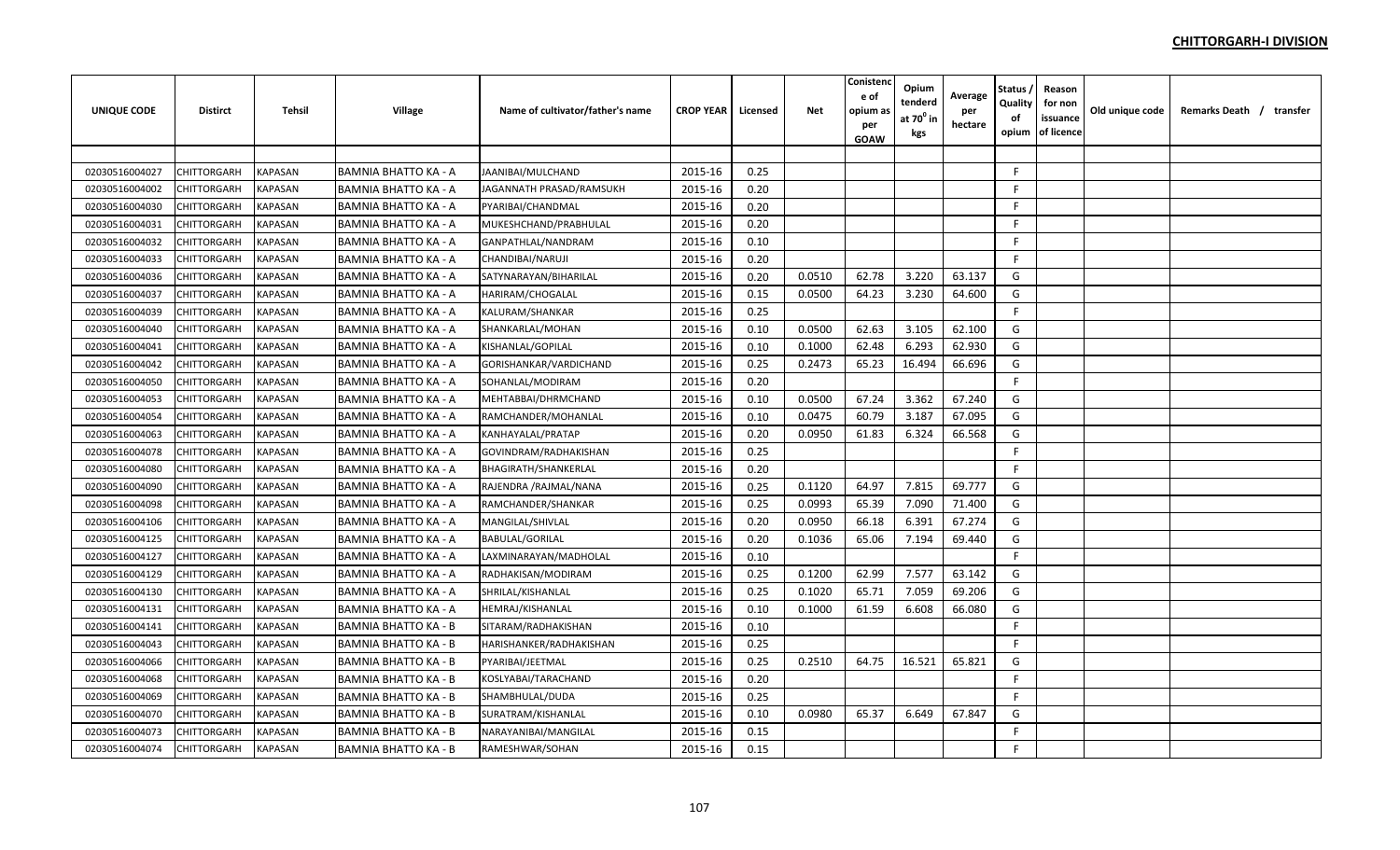| <b>UNIQUE CODE</b> | <b>Distirct</b> | <b>Tehsil</b>  | Village                     | Name of cultivator/father's name | <b>CROP YEAR</b> | Licensed | <b>Net</b> | Conistenc<br>e of<br>opium as<br>per<br><b>GOAW</b> | Opium<br>tenderd<br>at 70 $^{\circ}$ in<br>kgs | Average<br>per<br>hectare | Status<br>Quality<br>of<br>opium | Reason<br>for non<br>issuance<br>of licence | Old unique code | Remarks Death / transfer |  |
|--------------------|-----------------|----------------|-----------------------------|----------------------------------|------------------|----------|------------|-----------------------------------------------------|------------------------------------------------|---------------------------|----------------------------------|---------------------------------------------|-----------------|--------------------------|--|
|                    |                 |                |                             |                                  |                  |          |            |                                                     |                                                |                           |                                  |                                             |                 |                          |  |
| 02030516004081     | CHITTORGARH     | <b>KAPASAN</b> | <b>BAMNIA BHATTO KA - B</b> | CHUNNILAL/LOBHCHAND              | 2015-16          | 0.20     | 0.0928     | 66.00                                               | 6.572                                          | 70.819                    | G                                |                                             |                 |                          |  |
| 02030516004084     | CHITTORGARH     | <b>KAPASAN</b> | <b>BAMNIA BHATTO KA - B</b> | DINESHCHAND/JAYSKANKER           | 2015-16          | 0.25     |            |                                                     |                                                |                           | -F                               |                                             |                 |                          |  |
| 02030516004087     | CHITTORGARH     | <b>KAPASAN</b> | <b>BAMNIA BHATTO KA - B</b> | DEOBAI/PRAKASHCHAND              | 2015-16          | 0.25     |            |                                                     |                                                |                           | -F                               |                                             |                 |                          |  |
| 02030516004089     | CHITTORGARH     | <b>KAPASAN</b> | <b>BAMNIA BHATTO KA - B</b> | SUBHADRAKUMARI/JAGDISH           | 2015-16          | 0.25     | 0.1508     | 59.14                                               | 8.913                                          | 59.105                    | G                                |                                             |                 |                          |  |
| 02030516004093     | CHITTORGARH     | <b>KAPASAN</b> | <b>BAMNIA BHATTO KA - B</b> | SHANKER/DALU                     | 2015-16          | 0.15     |            |                                                     |                                                |                           | F                                |                                             |                 |                          |  |
| 02030516004097     | CHITTORGARH     | KAPASAN        | <b>BAMNIA BHATTO KA - B</b> | SHAMBHULAL/CHANDMAL              | 2015-16          | 0.20     |            |                                                     |                                                |                           | F.                               |                                             |                 |                          |  |
| 02030516004103     | CHITTORGARH     | KAPASAN        | BAMNIA BHATTO KA - B        | RAMESHWAR/JITMAL                 | 2015-16          | 0.25     | 0.1485     | 67.50                                               | 10.144                                         | 68.310                    | G                                |                                             |                 |                          |  |
| 02030516004104     | CHITTORGARH     | <b>KAPASAN</b> | <b>BAMNIA BHATTO KA - B</b> | SHYAMLAL/MOHANLAL                | 2015-16          | 0.25     | 0.1155     | 65.31                                               | 7.809                                          | 67.610                    | G                                |                                             |                 |                          |  |
| 02030516004105     | CHITTORGARH     | <b>KAPASAN</b> | <b>BAMNIA BHATTO KA - B</b> | GOVINDPRASAD/BANSILAL            | 2015-16          | 0.15     | 0.1512     | 67.03                                               | 10.055                                         | 66.501                    | G                                |                                             |                 |                          |  |
| 02030516004107     | CHITTORGARH     | <b>KAPASAN</b> | <b>BAMNIA BHATTO KA - B</b> | MADANLAL/LAXMILAL                | 2015-16          | 0.20     |            |                                                     |                                                |                           | F                                |                                             |                 |                          |  |
| 02030516004108     | CHITTORGARH     | <b>KAPASAN</b> | <b>BAMNIA BHATTO KA - B</b> | BAGDULAL/MADHOLAL                | 2015-16          | 0.10     | 0.0325     | 58.23                                               | 2.046                                          | 62.954                    | G                                |                                             |                 |                          |  |
| 02030516004109     | CHITTORGARH     | <b>KAPASAN</b> | <b>BAMNIA BHATTO KA - B</b> | <b>BADRILAL/GOKAL</b>            | 2015-16          | 0.25     | 0.1690     | 61.82                                               | 10.430                                         | 61.716                    | G                                |                                             |                 |                          |  |
| 02030516004110     | CHITTORGARH     | <b>KAPASAN</b> | <b>BAMNIA BHATTO KA - B</b> | REKHA/MANOHARLAL                 | 2015-16          | 0.10     | 0.0966     | 58.12                                               | 5.687                                          | 58.872                    | G                                |                                             |                 |                          |  |
| 02030516004111     | CHITTORGARH     | <b>KAPASAN</b> | <b>BAMNIA BHATTO KA - B</b> | MEHTABBAI/RADHAKISHAN            | 2015-16          | 0.20     |            |                                                     |                                                |                           | F                                |                                             |                 |                          |  |
| 02030516004114     | CHITTORGARH     | <b>KAPASAN</b> | <b>BAMNIA BHATTO KA - B</b> | PRAHLAD/LAXMILAL                 | 2015-16          | 0.20     |            |                                                     |                                                |                           | F                                |                                             |                 |                          |  |
| 02030516004117     | CHITTORGARH     | <b>KAPASAN</b> | <b>BAMNIA BHATTO KA - B</b> | LAXMILAL/SHANKERLAL              | 2015-16          | 0.25     | 0.2452     | 65.02                                               | 16.246                                         | 66.256                    | G                                |                                             |                 |                          |  |
| 02030516004118     | CHITTORGARH     | <b>KAPASAN</b> | <b>BAMNIA BHATTO KA - B</b> | SHIVNARAIN/SHANKERLAL            | 2015-16          | 0.10     | 0.0420     | 64.60                                               | 2.741                                          | 65.262                    | G                                |                                             |                 |                          |  |
| 02030516004119     | CHITTORGARH     | KAPASAN        | <b>BAMNIA BHATTO KA - B</b> | BHERULAL/SHANKERLAL              | 2015-16          | 0.25     |            |                                                     |                                                |                           | F                                |                                             |                 |                          |  |
| 02030516004120     | CHITTORGARH     | <b>KAPASAN</b> | <b>BAMNIA BHATTO KA - B</b> | SURATRAM/NANDRAM                 | 2015-16          | 0.20     | 0.1000     | 66.01                                               | 6.940                                          | 69.400                    | G                                |                                             |                 |                          |  |
| 02030516004126     | CHITTORGARH     | <b>KAPASAN</b> | <b>BAMNIA BHATTO KA - B</b> | SRILAL/MADHOLAL                  | 2015-16          | 0.25     |            |                                                     |                                                |                           | F.                               |                                             |                 |                          |  |
| 02030516004132     | CHITTORGARH     | <b>KAPASAN</b> | <b>BAMNIA BHATTO KA - B</b> | JAGNNATH/KISANLAL                | 2015-16          | 0.20     | 0.0500     | 68.24                                               | 3.617                                          | 72.340                    | G                                |                                             |                 |                          |  |
| 02030516004137     | CHITTORGARH     | <b>KAPASAN</b> | <b>BAMNIA BHATTO KA - B</b> | RADSHYAM/MODIRAM                 | 2015-16          | 0.25     | 0.1500     | 60.58                                               | 9.061                                          | 60.407                    | G                                |                                             |                 |                          |  |
| 02030516004138     | CHITTORGARH     | <b>KAPASAN</b> | <b>BAMNIA BHATTO KA - B</b> | DEVILAL/HAJARI                   | 2015-16          | 0.15     |            |                                                     |                                                |                           | F.                               |                                             |                 |                          |  |
| 02030516004140     | CHITTORGARH     | <b>KAPASAN</b> | <b>BAMNIA BHATTO KA - B</b> | GOPIDAS/SOHANDAS                 | 2015-16          | 0.25     | 0.1485     | 64.02                                               | 9.704                                          | 65.347                    | G                                |                                             |                 |                          |  |
| 02030516004029     | CHITTORGARH     | <b>KAPASAN</b> | <b>BAMNIA BHATTO KA - B</b> | CHAGANLAL/KESHARLAL              | 2015-16          | 0.15     | 0.1506     | 60.61                                               | 8.459                                          | 56.169                    | G                                |                                             |                 |                          |  |
| 02030516004009     | CHITTORGARH     | <b>KAPASAN</b> | <b>BAMNIA BHATTO KA - B</b> | KACHANBAI/BAGDULAL               | 2015-16          | 0.25     | 0.1500     | 64.28                                               | 9.357                                          | 62.380                    | G                                |                                             |                 |                          |  |
| 02030516004116     | CHITTORGARH     | <b>KAPASAN</b> | <b>BAMNIA BHATTO KA - B</b> | DILIPKUMAR/AXAYCHAND             | 2015-16          | 0.25     | 0.1486     | 67.69                                               | 10.134                                         | 68.197                    | G                                |                                             |                 |                          |  |
| 02030516004143     | CHITTORGARH     | <b>KAPASAN</b> | <b>BAMNIA BHATTO KA - B</b> | BHERULAL/KALURAM                 | 2015-16          | 0.25     | 0.2519     | 79.88                                               | 20.232                                         | 80.318                    |                                  | 02                                          |                 |                          |  |
| 02030516004006     | CHITTORGARH     | KAPASAN        | <b>BAMNIA BHATTO KA - B</b> | RAJENDRAKUMAR/CHATARBHUJ         | 2015-16          | 0.25     | 0.1490     | 66.18                                               | 9.984                                          | 67.007                    | G                                |                                             |                 |                          |  |
| 02030516004062     | CHITTORGARH     | KAPASAN        | <b>BAMNIA BHATTO KA - B</b> | KRISHNCHAND/GULABCHAND           | 2015-16          | 0.20     |            |                                                     |                                                |                           | F.                               |                                             |                 |                          |  |
| 02030516004095     | CHITTORGARH     | <b>KAPASAN</b> | <b>BAMNIA BHATTO KA - B</b> | RAMESWAR/DALU                    | 2015-16          | 0.25     | 0.1200     | 65.94                                               | 8.177                                          | 68.142                    | G                                |                                             |                 |                          |  |
| 02030516004099     | CHITTORGARH     | <b>KAPASAN</b> | <b>BAMNIA BHATTO KA - B</b> | PRAKESHCHAND/RAMSUKH             | 2015-16          | 0.25     | 0.1057     | 63.38                                               | 6.773                                          | 64.078                    | G                                |                                             |                 |                          |  |
| 02030516004061     | CHITTORGARH     | <b>KAPASAN</b> | <b>BAMNIA BHATTO KA - B</b> | RAMCHAND/MADHULAL                | 2015-16          | 0.20     |            |                                                     |                                                |                           | F.                               |                                             |                 |                          |  |
| 02030516004102     | CHITTORGARH     | <b>KAPASAN</b> | <b>BAMNIA BHATTO KA - B</b> | LALURAM/DHARAMCHANDRA            | 2015-16          | 0.10     | 0.0505     | 68.38                                               | 3.575                                          | 70.792                    | G                                |                                             |                 |                          |  |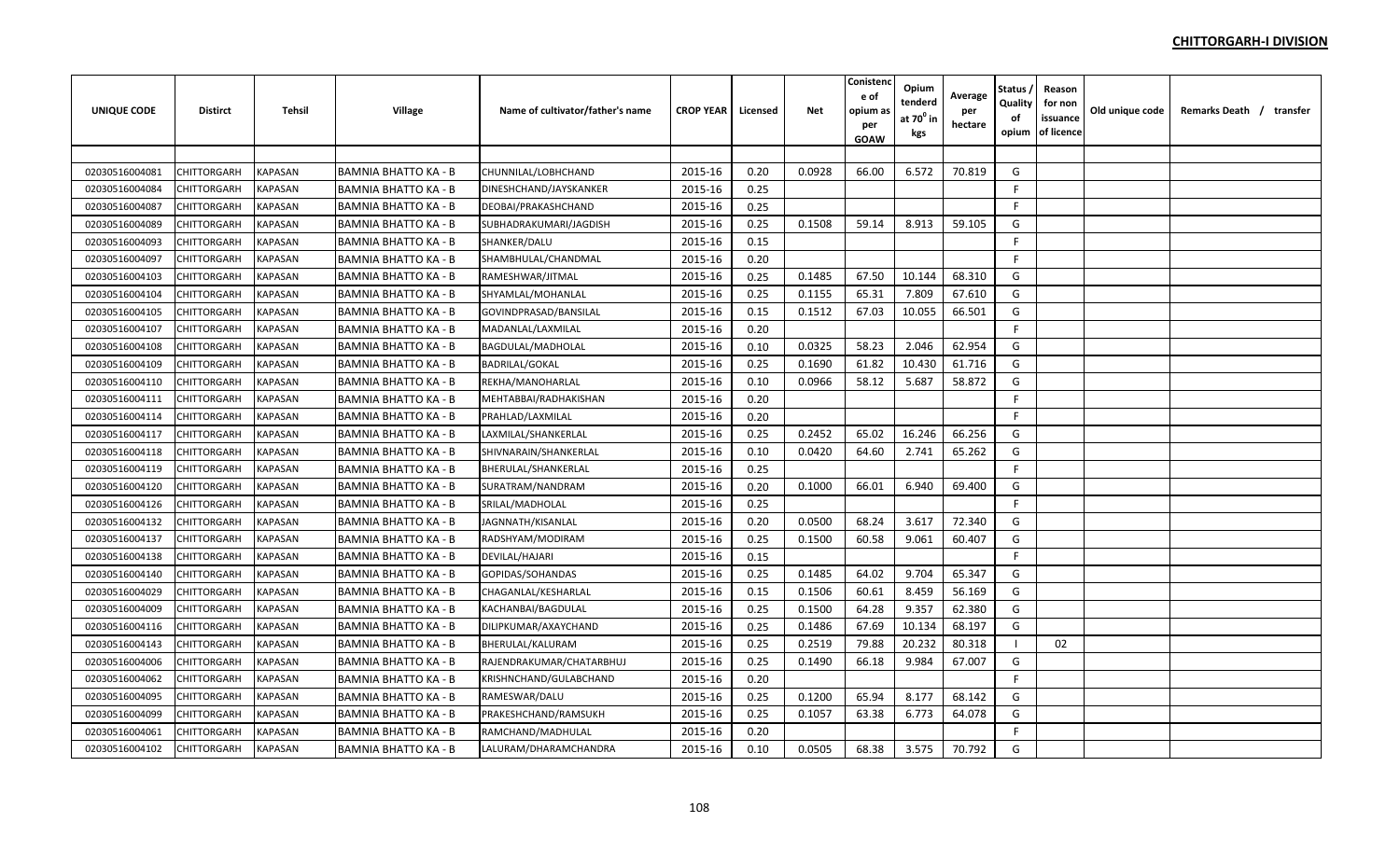| UNIQUE CODE    | <b>Distirct</b>    | Tehsil         | Village                     | Name of cultivator/father's name | <b>CROP YEAR</b> | Licensed | <b>Net</b> | Conistenc<br>e of<br>opium as<br>per<br><b>GOAW</b> | Opium<br>tenderd<br>at 70 <sup>0</sup> in<br>kgs | Average<br>per<br>hectare | Status ,<br>Quality<br>of<br>opium | Reason<br>for non<br>issuance<br>of licence | Old unique code | Remarks Death / transfer |
|----------------|--------------------|----------------|-----------------------------|----------------------------------|------------------|----------|------------|-----------------------------------------------------|--------------------------------------------------|---------------------------|------------------------------------|---------------------------------------------|-----------------|--------------------------|
|                |                    |                |                             |                                  |                  |          |            |                                                     |                                                  |                           |                                    |                                             |                 |                          |
| 02030516004058 | CHITTORGARH        | <b>KAPASAN</b> | <b>BAMNIA BHATTO KA - B</b> | AKLING/GULABCHAND                | 2015-16          | 0.10     | 0.0462     | 66.05                                               | 3.029                                            | 65.563                    | G                                  |                                             |                 |                          |
| 02030516004133 | CHITTORGARH        | <b>KAPASAN</b> | <b>BAMNIA BHATTO KA - B</b> | NANDALAL/GULABCHAND              | 2015-16          | 0.15     |            |                                                     |                                                  |                           | F                                  |                                             |                 |                          |
| 02030516004001 | CHITTORGARH        | KAPASAN        | <b>BAMNIA BHATTO KA - B</b> | RAMESWAR/GOPILAL                 | 2015-16          | 0.20     | 0.0961     | 57.65                                               | 5.526                                            | 57.503                    |                                    | 02                                          |                 |                          |
| 02030516004112 | CHITTORGARH        | KAPASAN        | <b>BAMNIA BHATTO KA - B</b> | DHAMERCHAD/CHOGALAL              | 2015-16          | 0.25     | 0.1054     | 62.54                                               | 6.719                                            | 63.748                    | G                                  |                                             |                 |                          |
| 02030516004144 | <b>CHITTORGARH</b> | KAPASAN        | <b>BAMNIA BHATTO KA - B</b> | KUKA/LALU                        | 2015-16          | 0.20     |            |                                                     |                                                  |                           | F                                  |                                             |                 |                          |
| 02030516004145 | CHITTORGARH        | KAPASAN        | <b>BAMNIA BHATTO KA - B</b> | NARAYANIBAI/MEGHRAJ              | 2015-16          | 0.20     |            |                                                     |                                                  |                           | F.                                 |                                             |                 |                          |
| 02030516004083 | CHITTORGARH        | KAPASAN        | <b>BAMNIA BHATTO KA - B</b> | INDERSINGH/BHANWARSINGH          | 2015-16          | 0.25     | 0.2575     | 47.01                                               | 13.431                                           | 52.159                    |                                    | 02                                          |                 |                          |
| 02030516009004 | CHITTORGARH        | KAPASAN        | <b>CHATURBHUJ PURA</b>      | PYARIBAI/LOBHA                   | 2015-16          | 0.20     |            |                                                     |                                                  |                           | F.                                 |                                             |                 |                          |
| 02030516009018 | CHITTORGARH        | KAPASAN        | <b>CHATURBHUJ PURA</b>      | MURLIGIRI/GOPIGIRI               | 2015-16          | 0.20     | 0.2000     | 65.58                                               | 13.791                                           | 68.955                    | G                                  |                                             |                 |                          |
| 02030516009006 | CHITTORGARH        | <b>KAPASAN</b> | <b>CHATURBHUJ PURA</b>      | <b>BHAGWAN/HARLAL</b>            | 2015-16          | 0.10     | 0.0408     | 56.41                                               | 2.474                                            | 60.637                    | G                                  |                                             |                 |                          |
| 02030516009017 | <b>CHITTORGARH</b> | <b>KAPASAN</b> | <b>CHATURBHUJ PURA</b>      | SHIVGIRI/ONKARGIRI               | 2015-16          | 0.20     |            |                                                     |                                                  |                           | F                                  |                                             |                 |                          |
| 02030516009019 | CHITTORGARH        | <b>KAPASAN</b> | <b>CHATURBHUJ PURA</b>      | PYARA/KALU                       | 2015-16          | 0.15     |            |                                                     |                                                  |                           | F.                                 |                                             |                 |                          |
| 02030516009023 | CHITTORGARH        | KAPASAN        | <b>CHATURBHUJ PURA</b>      | NATHU/BHURA                      | 2015-16          | 0.20     |            |                                                     |                                                  |                           | F.                                 |                                             |                 |                          |
| 02030516009028 | CHITTORGARH        | <b>KAPASAN</b> | CHATURBHUJ PURA             | MAHADEV/NARAYAN                  | 2015-16          | 0.25     | 0.0306     | 64.80                                               | 2.388                                            | 78.039                    | G                                  |                                             |                 |                          |
| 02030516009034 | CHITTORGARH        | KAPASAN        | <b>CHATURBHUJ PURA</b>      | DEVUBAI/KALURAM                  | 2015-16          | 0.25     |            |                                                     |                                                  |                           | F                                  |                                             |                 |                          |
| 02030516009035 | CHITTORGARH        | KAPASAN        | <b>CHATURBHUJ PURA</b>      | ONKARGIR/SHANKARGIRI             | 2015-16          | 0.10     | 0.0502     | 62.52                                               | 3.189                                            | 63.526                    | G                                  |                                             |                 |                          |
| 02030516009038 | CHITTORGARH        | KAPASAN        | <b>CHATURBHUJ PURA</b>      | PARTHULAL/GANESH                 | 2015-16          | 0.15     | 0.0500     | 58.75                                               | 2.904                                            | 58.080                    | G                                  |                                             |                 |                          |
| 02030516009039 | CHITTORGARH        | KAPASAN        | CHATURBHUJ PURA             | TEJRAM/GANGARAM                  | 2015-16          | 0.20     | 0.1406     | 60.16                                               | 8.826                                            | 62.774                    | G                                  |                                             |                 |                          |
| 02030516009040 | CHITTORGARH        | KAPASAN        | CHATURBHUJ PURA             | SOBHA/KESHU                      | 2015-16          | 0.20     | 0.1323     | 63.84                                               | 8.655                                            | 65.420                    | G                                  |                                             |                 |                          |
| 02030516009001 | CHITTORGARH        | KAPASAN        | CHATURBHUJ PURA             | METABIBAI/BHIMA                  | 2015-16          | 0.20     | 0.1002     | 68.34                                               | 7.586                                            | 75.709                    | G                                  |                                             |                 |                          |
| 02030516009005 | CHITTORGARH        | KAPASAN        | <b>CHATURBHUJ PURA</b>      | LEHRU/VARDA                      | 2015-16          | 0.20     | 0.0298     | 66.70                                               | 2.354                                            | 78.993                    | G                                  |                                             |                 |                          |
| 02030516009008 | CHITTORGARH        | <b>KAPASAN</b> | <b>CHATURBHUJ PURA</b>      | SHANKER/HEERALAL                 | 2015-16          | 0.20     | 0.0449     | 68.52                                               | 3.191                                            | 71.069                    | G                                  |                                             |                 |                          |
| 02030516009009 | CHITTORGARH        | <b>KAPASAN</b> | <b>CHATURBHUJ PURA</b>      | PANNA/BHERA                      | 2015-16          | 0.10     | 0.0294     | 69.95                                               | 2.108                                            | 71.701                    | G                                  |                                             |                 |                          |
| 02030516009015 | CHITTORGARH        | <b>KAPASAN</b> | <b>CHATURBHUJ PURA</b>      | NARAYAN/ONKAR                    | 2015-16          | 0.10     | 0.1010     | 65.51                                               | 6.776                                            | 67.089                    | G                                  |                                             |                 |                          |
| 02030516009020 | CHITTORGARH        | <b>KAPASAN</b> | <b>CHATURBHUJ PURA</b>      | RAMESHWAR/LOBHCHAND              | 2015-16          | 0.20     |            |                                                     |                                                  |                           | F                                  |                                             |                 |                          |
| 02030516009022 | CHITTORGARH        | <b>KAPASAN</b> | <b>CHATURBHUJ PURA</b>      | BHAGWAN/UDAIRAM                  | 2015-16          | 0.10     |            |                                                     |                                                  |                           | F.                                 |                                             |                 |                          |
| 02030516009032 | CHITTORGARH        | KAPASAN        | <b>CHATURBHUJ PURA</b>      | <b>KESARBAI/HANSU</b>            | 2015-16          | 0.20     |            |                                                     |                                                  |                           | F                                  |                                             |                 |                          |
| 02030516009051 | CHITTORGARH        | KAPASAN        | <b>CHATURBHUJ PURA</b>      | SAYARIBAI/RATANLAL               | 2015-16          | 0.20     | 0.0990     | 66.83                                               | 6.893                                            | 69.626                    | G                                  |                                             |                 |                          |
| 02030516009055 | CHITTORGARH        | KAPASAN        | <b>CHATURBHUJ PURA</b>      | LALU/RAMA                        | 2015-16          | 0.10     | 0.0484     | 63.80                                               | 3.163                                            | 65.351                    | G                                  |                                             |                 |                          |
| 02030516009071 | CHITTORGARH        | KAPASAN        | CHATURBHUJ PURA             | BADRILAL/NARAYAN                 | 2015-16          | 0.20     | 0.0504     | 64.24                                               | 3.377                                            | 67.004                    | G                                  |                                             |                 |                          |
| 02030516009012 | CHITTORGARH        | KAPASAN        | <b>CHATURBHUJ PURA</b>      | NATHULAL/AMERCHAND               | 2015-16          | 0.15     |            |                                                     |                                                  |                           | F.                                 |                                             |                 |                          |
| 02030516009061 | CHITTORGARH        | KAPASAN        | <b>CHATURBHUJ PURA</b>      | UDA/DEVA                         | 2015-16          | 0.15     |            |                                                     |                                                  |                           | F                                  |                                             |                 |                          |
| 02030516009007 | CHITTORGARH        | KAPASAN        | <b>CHATURBHUJ PURA</b>      | NARAYAN/MITTU                    | 2015-16          | 0.20     |            |                                                     |                                                  |                           | F.                                 |                                             |                 |                          |
| 02030516009062 | CHITTORGARH        | <b>KAPASAN</b> | <b>CHATURBHUJ PURA</b>      | KAMLABAI/JITU                    | 2015-16          | 0.10     | 0.0207     | 66.96                                               | 1.444                                            | 69.759                    | G                                  |                                             |                 |                          |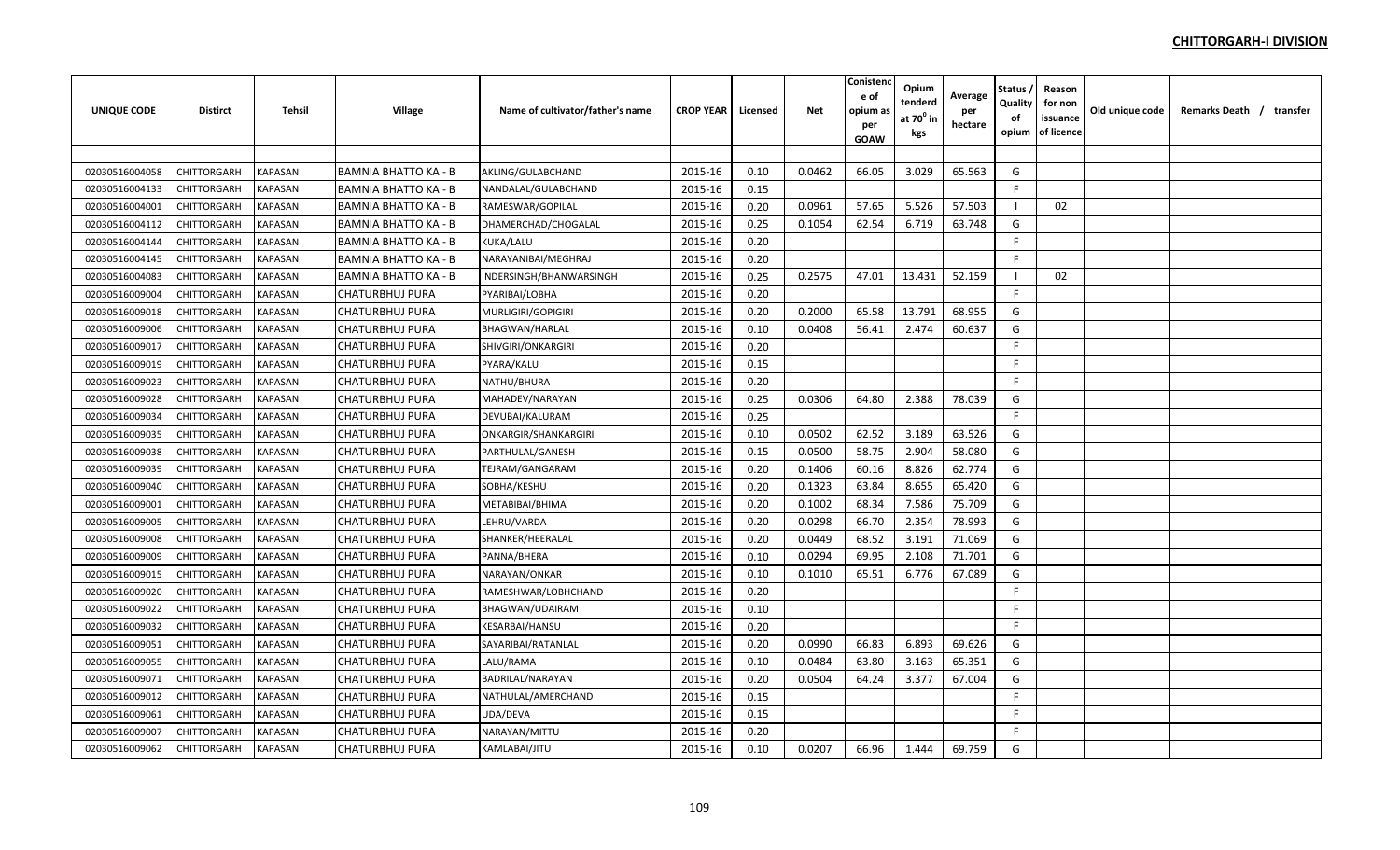| <b>UNIQUE CODE</b> | <b>Distirct</b>    | <b>Tehsil</b>  | <b>Village</b>         | Name of cultivator/father's name | <b>CROP YEAR</b> | Licensed | <b>Net</b> | Conistenc<br>e of<br>opium as<br>per<br><b>GOAW</b> | Opium<br>tenderd<br>at 70 <sup>°</sup> in<br>kgs | Average<br>per<br>hectare | Status<br>Quality<br>of<br>opium | Reason<br>for non<br>issuance<br>of licence | Old unique code | Remarks Death / transfer |
|--------------------|--------------------|----------------|------------------------|----------------------------------|------------------|----------|------------|-----------------------------------------------------|--------------------------------------------------|---------------------------|----------------------------------|---------------------------------------------|-----------------|--------------------------|
|                    |                    |                |                        |                                  |                  |          |            |                                                     |                                                  |                           |                                  |                                             |                 |                          |
| 02030516009070     | CHITTORGARH        | <b>KAPASAN</b> | <b>CHATURBHUJ PURA</b> | BHAGWANLAL/JAYCHAND              | 2015-16          | 0.10     |            |                                                     |                                                  |                           | F                                |                                             |                 |                          |
| 02030516009016     | CHITTORGARH        | <b>KAPASAN</b> | <b>CHATURBHUJ PURA</b> | RAMLAL/ONKAR                     | 2015-16          | 0.25     | 0.1848     | 62.90                                               | 12.391                                           | 67.051                    | G                                |                                             |                 |                          |
| 02030516009050     | CHITTORGARH        | KAPASAN        | <b>CHATURBHUJ PURA</b> | KANKUBAI/HEMA                    | 2015-16          | 0.20     |            |                                                     |                                                  |                           | F                                |                                             |                 |                          |
| 02030516009068     | CHITTORGARH        | KAPASAN        | <b>CHATURBHUJ PURA</b> | <b>KALI/KALU</b>                 | 2015-16          | 0.15     | 0.0498     | 61.98                                               | 3.081                                            | 61.868                    | G                                |                                             |                 |                          |
| 02030516009069     | <b>CHITTORGARH</b> | KAPASAN        | <b>CHATURBHUJ PURA</b> | UDAIRAM/JAYCHAND                 | 2015-16          | 0.20     | 0.1845     | 64.50                                               | 13.103                                           | 71.019                    | G                                |                                             |                 |                          |
| 02030516009024     | CHITTORGARH        | KAPASAN        | <b>CHATURBHUJ PURA</b> | <b>HASU/BHURA</b>                | 2015-16          | 0.20     | 0.0690     | 62.44                                               | 4.460                                            | 64.638                    | G                                |                                             |                 |                          |
| 02030516009010     | CHITTORGARH        | KAPASAN        | CHATURBHUJ PURA        | <b>BOTLAL/MADHU</b>              | 2015-16          | 0.20     |            |                                                     |                                                  |                           | F.                               |                                             |                 |                          |
| 02030516009011     | CHITTORGARH        | <b>KAPASAN</b> | <b>CHATURBHUJ PURA</b> | MOHAN/BHERA                      | 2015-16          | 0.10     | 0.0486     | 63.31                                               | 3.147                                            | 64.753                    | G                                |                                             |                 |                          |
| 02030516009037     | CHITTORGARH        | <b>KAPASAN</b> | <b>CHATURBHUJ PURA</b> | TULSIRAM/CHAMPALAL               | 2015-16          | 0.10     | 0.0288     | 68.01                                               | 2.196                                            | 76.250                    | G                                |                                             |                 |                          |
| 02030516009044     | CHITTORGARH        | <b>KAPASAN</b> | <b>CHATURBHUJ PURA</b> | DUNGA/GANGARAM                   | 2015-16          | 0.15     | 0.1503     | 59.52                                               | 8.962                                            | 59.627                    | G                                |                                             |                 |                          |
| 02030516009047     | CHITTORGARH        | <b>KAPASAN</b> | <b>CHATURBHUJ PURA</b> | SHANKER/JITU                     | 2015-16          | 0.10     | 0.0950     | 45.05                                               | 5.001                                            | 52.642                    | -1                               | 02                                          |                 |                          |
| 02030516009073     | CHITTORGARH        | <b>KAPASAN</b> | <b>CHATURBHUJ PURA</b> | NANDRAM/MHADEV                   | 2015-16          | 0.25     |            |                                                     |                                                  |                           | F.                               |                                             | 02030516034067  | <b>TRANSFER</b>          |
| 02030516009074     | CHITTORGARH        | <b>KAPASAN</b> | <b>CHATURBHUJ PURA</b> | LAXMAN/CHATERBHUJ                | 2015-16          | 0.10     | 0.0626     | 67.76                                               | 4.230                                            | 67.572                    | G                                |                                             | 02040518040052  | <b>TRANSFER</b>          |
| 02030516012009     | CHITTORGARH        | <b>KAPASAN</b> | CHAUKHA KHEDA          | SOVANI/KISHANA                   | 2015-16          | 0.10     |            |                                                     |                                                  |                           | F                                |                                             |                 |                          |
| 02030516012002     | CHITTORGARH        | KAPASAN        | CHAUKHA KHEDA          | KHUMA/MITTU                      | 2015-16          | 0.25     | 0.2499     | 67.40                                               | 16.041                                           | 64.190                    | G                                |                                             |                 |                          |
| 02030516012005     | CHITTORGARH        | KAPASAN        | CHAUKHA KHEDA          | <b>HEMRAJ/LOBHAJI</b>            | 2015-16          | 0.25     | 0.1404     | 66.37                                               | 9.339                                            | 66.517                    | G                                |                                             |                 |                          |
| 02030516012010     | CHITTORGARH        | KAPASAN        | <b>CHAUKHA KHEDA</b>   | MOHAN/KISHANA                    | 2015-16          | 0.20     |            |                                                     |                                                  |                           | F                                |                                             |                 |                          |
| 02030516012013     | CHITTORGARH        | KAPASAN        | CHAUKHA KHEDA          | MOHANLAL/CHENA                   | 2015-16          | 0.10     |            |                                                     |                                                  |                           | E                                |                                             |                 | <b>NAME CHANGE</b>       |
| 02030516012029     | CHITTORGARH        | KAPASAN        | CHAUKHA KHEDA          | NATHULAL/CHAMNA                  | 2015-16          | 0.20     |            |                                                     |                                                  |                           | E                                |                                             |                 |                          |
| 02030516012044     | CHITTORGARH        | <b>KAPASAN</b> | CHAUKHA KHEDA          | ANCHIBAI/LAXMAN                  | 2015-16          | 0.10     | 0.0459     | 69.50                                               | 3.108                                            | 67.712                    | G                                |                                             |                 |                          |
| 02030516012017     | CHITTORGARH        | <b>KAPASAN</b> | CHAUKHA KHEDA          | KESIBAI/KISHANA                  | 2015-16          | 0.25     |            |                                                     |                                                  |                           | F.                               |                                             |                 |                          |
| 02030516012016     | CHITTORGARH        | <b>KAPASAN</b> | CHAUKHA KHEDA          | NANALAL/HAJARI                   | 2015-16          | 0.20     |            |                                                     |                                                  |                           | F.                               |                                             |                 |                          |
| 02030516012020     | CHITTORGARH        | <b>KAPASAN</b> | CHAUKHA KHEDA          | GOKAL/BHAGGA                     | 2015-16          | 0.20     |            |                                                     |                                                  |                           | $\mathsf{F}$                     |                                             |                 |                          |
| 02030516012023     | CHITTORGARH        | <b>KAPASAN</b> | CHAUKHA KHEDA          | MOHANIBAI/BHURA                  | 2015-16          | 0.25     | 0.0987     | 64.43                                               | 6.020                                            | 60.993                    | G                                |                                             |                 |                          |
| 02030516012012     | CHITTORGARH        | <b>KAPASAN</b> | <b>CHAUKHA KHEDA</b>   | CHANDIBAI/GOPILAL                | 2015-16          | 0.15     | 0.0970     | 63.91                                               | 6.482                                            | 66.825                    | G                                |                                             |                 |                          |
| 02030516012004     | CHITTORGARH        | <b>KAPASAN</b> | CHAUKHA KHEDA          | BHAGWANIBAI/JAYCHAND             | 2015-16          | 0.20     |            |                                                     |                                                  |                           | F                                |                                             |                 |                          |
| 02030516012025     | CHITTORGARH        | KAPASAN        | <b>CHAUKHA KHEDA</b>   | CHATURBHUJ/PEMA                  | 2015-16          | 0.25     |            |                                                     |                                                  |                           | F.                               |                                             |                 |                          |
| 02030516012035     | CHITTORGARH        | KAPASAN        | <b>CHAUKHA KHEDA</b>   | KHUMA/PEMA                       | 2015-16          | 0.15     |            |                                                     |                                                  |                           | F.                               |                                             |                 |                          |
| 02030516012045     | CHITTORGARH        | KAPASAN        | CHAUKHA KHEDA          | DHANNA/GANESH                    | 2015-16          | 0.10     | 0.0458     | 72.58                                               | 3.214                                            | 70.175                    | G                                |                                             |                 |                          |
| 02030516015013     | CHITTORGARH        | KAPASAN        | <b>DEORIA</b>          | JAGDISH/RAMAJI                   | 2015-16          | 0.20     |            |                                                     |                                                  |                           | F.                               |                                             |                 |                          |
| 02030516015029     | CHITTORGARH        | <b>KAPASAN</b> | <b>DEORIA</b>          | MITTHULAL/KISHOR                 | 2015-16          | 0.10     | 0.0101     | 73.90                                               | 0.834                                            | 82.574                    | G                                |                                             |                 |                          |
| 02030516015001     | CHITTORGARH        | KAPASAN        | <b>DEORIA</b>          | KANCHANBAI/NANDLAL               | 2015-16          | 0.15     |            |                                                     |                                                  |                           | E                                |                                             |                 |                          |
| 02030516015003     | CHITTORGARH        | <b>KAPASAN</b> | <b>DEORIA</b>          | <b>BOTU/GOKAL</b>                | 2015-16          | 0.20     |            |                                                     |                                                  |                           | F                                |                                             |                 |                          |
| 02030516015004     | <b>CHITTORGARH</b> | <b>KAPASAN</b> | <b>DEORIA</b>          | SOHANLAL/AMERCHAND               | 2015-16          | 0.10     |            |                                                     |                                                  |                           | F                                |                                             |                 |                          |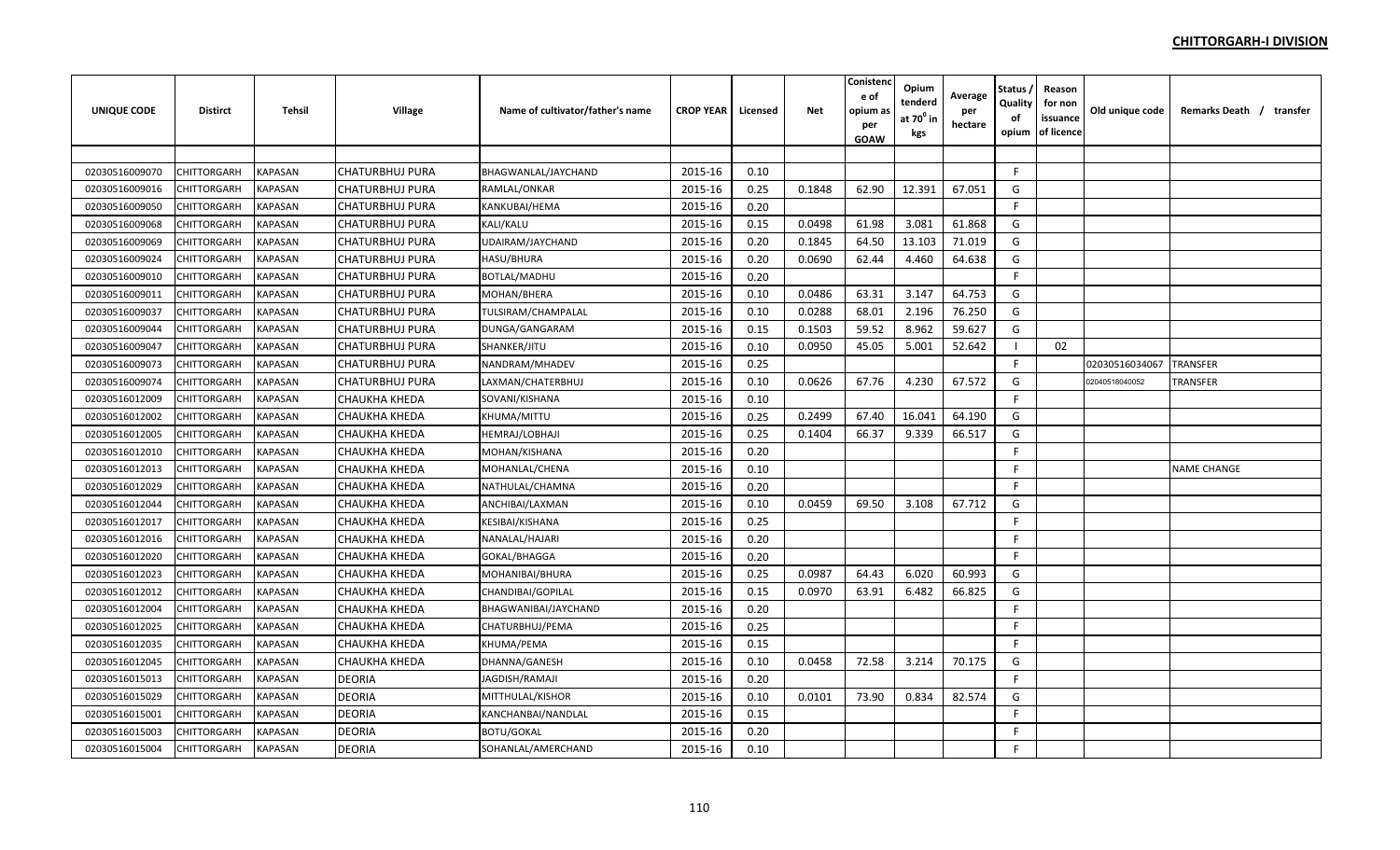| UNIQUE CODE    | <b>Distirct</b>    | Tehsil         | Village       | Name of cultivator/father's name | <b>CROP YEAR</b> | Licensed | Net    | Conistenc<br>e of<br>opium as<br>per<br>GOAW | Opium<br>tenderd<br>at 70º in<br>kgs | Average<br>per<br>hectare | Status ,<br>Quality<br>οf<br>opium | Reason<br>for non<br>issuance<br>of licence | Old unique code | Remarks Death / transfer |
|----------------|--------------------|----------------|---------------|----------------------------------|------------------|----------|--------|----------------------------------------------|--------------------------------------|---------------------------|------------------------------------|---------------------------------------------|-----------------|--------------------------|
|                |                    |                |               |                                  |                  |          |        |                                              |                                      |                           |                                    |                                             |                 |                          |
| 02030516015005 | CHITTORGARH        | KAPASAN        | <b>DEORIA</b> | LEHRI/HARLAL                     | 2015-16          | 0.20     |        |                                              |                                      |                           | F.                                 |                                             |                 |                          |
| 02030516015007 | <b>CHITTORGARH</b> | KAPASAN        | <b>DEORIA</b> | PYARIBAI/KISHNA                  | 2015-16          | 0.15     | 0.0722 | 63.48                                        | 4.181                                | 57.909                    | G                                  |                                             |                 |                          |
| 02030516015010 | CHITTORGARH        | KAPASAN        | <b>DEORIA</b> | GOPIBAI/BHERAJI                  | 2015-16          | 0.20     |        |                                              |                                      |                           | F.                                 |                                             |                 |                          |
| 02030516015015 | CHITTORGARH        | KAPASAN        | <b>DEORIA</b> | MADHO/BHERAJI                    | 2015-16          | 0.10     | 0.0100 | 70.02                                        | 0.770                                | 77.000                    | G                                  |                                             |                 |                          |
| 02030516015024 | CHITTORGARH        | KAPASAN        | <b>DEORIA</b> | DEVILAL/CHAMPA                   | 2015-16          | 0.25     |        |                                              |                                      |                           | F.                                 |                                             |                 |                          |
| 02030516015027 | CHITTORGARH        | KAPASAN        | <b>DEORIA</b> | PRITHVIRAJ/GOKAL                 | 2015-16          | 0.20     |        |                                              |                                      |                           | F.                                 |                                             |                 |                          |
| 02030516015034 | CHITTORGARH        | KAPASAN        | <b>DEORIA</b> | BALURAM/UDAIRAM                  | 2015-16          | 0.20     | 0.0958 | 67.78                                        | 6.149                                | 64.186                    | G                                  |                                             |                 |                          |
| 02030516015039 | CHITTORGARH        | KAPASAN        | <b>DEORIA</b> | MITTULAL/NANDLAL                 | 2015-16          | 0.10     | 0.0100 | 69.50                                        | 0.804                                | 80.400                    | G                                  |                                             |                 |                          |
| 02030516015040 | CHITTORGARH        | <b>KAPASAN</b> | <b>DEORIA</b> | BHERULAL/HAJARILAL CHORIYAVALA   | 2015-16          | 0.15     |        |                                              |                                      |                           | F.                                 |                                             |                 |                          |
| 02030516015046 | <b>CHITTORGARH</b> | <b>KAPASAN</b> | <b>DEORIA</b> | JAMNALAL/LOBHCHAND               | 2015-16          | 0.15     |        |                                              |                                      |                           | F.                                 |                                             |                 |                          |
| 02030516015048 | CHITTORGARH        | <b>KAPASAN</b> | <b>DEORIA</b> | MANGILAL/NARAIN                  | 2015-16          | 0.20     | 0.0480 | 70.34                                        | 3.467                                | 72.229                    | G                                  |                                             |                 |                          |
| 02030516015050 | CHITTORGARH        | KAPASAN        | <b>DEORIA</b> | RATANLAL/KISHOR                  | 2015-16          | 0.20     |        |                                              |                                      |                           | F.                                 |                                             |                 |                          |
| 02030516015051 | CHITTORGARH        | <b>KAPASAN</b> | <b>DEORIA</b> | UDAILAL/HARLAL                   | 2015-16          | 0.20     | 0.0966 | 68.30                                        | 6.684                                | 69.193                    | G                                  |                                             |                 |                          |
| 02030516015052 | CHITTORGARH        | KAPASAN        | <b>DEORIA</b> | GOPILAL/UDAILAL                  | 2015-16          | 0.15     |        |                                              |                                      |                           | F                                  |                                             |                 |                          |
| 02030516015053 | CHITTORGARH        | KAPASAN        | <b>DEORIA</b> | MOHANLAL/GOKAL                   | 2015-16          | 0.25     |        |                                              |                                      |                           | E                                  |                                             |                 |                          |
| 02030516015054 | <b>CHITTORGARH</b> | KAPASAN        | <b>DEORIA</b> | JIVRAJ/LOBHCHAND                 | 2015-16          | 0.20     | 0.0984 | 67.77                                        | 6.583                                | 66.900                    | G                                  |                                             |                 |                          |
| 02030516015056 | CHITTORGARH        | KAPASAN        | <b>DEORIA</b> | MANGILAL/GOKAL                   | 2015-16          | 0.20     |        |                                              |                                      |                           | F.                                 |                                             |                 |                          |
| 02030516015058 | CHITTORGARH        | KAPASAN        | <b>DEORIA</b> | RAMLAL/SAVAIRAM                  | 2015-16          | 0.25     |        |                                              |                                      |                           | F.                                 |                                             |                 |                          |
| 02030516015060 | <b>CHITTORGARH</b> | KAPASAN        | <b>DEORIA</b> | PANNA/BHERA                      | 2015-16          | 0.15     |        |                                              |                                      |                           | F.                                 |                                             |                 |                          |
| 02030516015063 | CHITTORGARH        | KAPASAN        | <b>DEORIA</b> | RATANLAL/BHERULAL                | 2015-16          | 0.10     | 0.0657 | 65.17                                        | 4.078                                | 62.070                    | G                                  |                                             |                 |                          |
| 02030516015064 | CHITTORGARH        | <b>KAPASAN</b> | <b>DEORIA</b> | MAGNIRAM/PARATHU CHOTA           | 2015-16          | 0.10     | 0.0101 | 69.80                                        | 0.688                                | 68.119                    | G                                  |                                             |                 |                          |
| 02030516015068 | <b>CHITTORGARH</b> | <b>KAPASAN</b> | <b>DEORIA</b> | BHERULAL/PANNALAL                | 2015-16          | 0.20     | 0.0924 | 63.71                                        | 6.016                                | 65.108                    | G                                  |                                             |                 |                          |
| 02030516015071 | CHITTORGARH        | <b>KAPASAN</b> | <b>DEORIA</b> | <b>VENA/MAHDEV</b>               | 2015-16          | 0.20     | 0.1292 | 68.42                                        | 8.465                                | 65.519                    | G                                  |                                             |                 |                          |
| 02030516015031 | CHITTORGARH        | <b>KAPASAN</b> | <b>DEORIA</b> | MADANI/NARU                      | 2015-16          | 0.20     | 0.1000 | 63.27                                        | 6.625                                | 66.250                    | G                                  |                                             |                 |                          |
| 02030516015006 | CHITTORGARH        | <b>KAPASAN</b> | <b>DEORIA</b> | PARTHVIRAJ/MAGNA                 | 2015-16          | 0.15     | 0.0990 | 60.93                                        | 6.110                                | 61.717                    | G                                  |                                             |                 |                          |
| 02030516015021 | CHITTORGARH        | <b>KAPASAN</b> | <b>DEORIA</b> | GANGARAM/KISHANA                 | 2015-16          | 0.20     | 0.0886 | 65.65                                        | 5.927                                | 66.896                    |                                    | 02                                          |                 |                          |
| 02030516015026 | CHITTORGARH        | KAPASAN        | <b>DEORIA</b> | JEETMAL/KISHANA                  | 2015-16          | 0.20     |        |                                              |                                      |                           | F.                                 |                                             |                 |                          |
| 02030516015070 | <b>CHITTORGARH</b> | KAPASAN        | <b>DEORIA</b> | KESHARBAI/RAMA JAT               | 2015-16          | 0.20     | 0.0711 | 69.07                                        | 4.450                                | 62.588                    | G                                  |                                             |                 |                          |
| 02030516015002 | CHITTORGARH        | KAPASAN        | <b>DEORIA</b> | MANGU/JAWAHARMAL                 | 2015-16          | 0.25     |        |                                              |                                      |                           | F.                                 |                                             |                 |                          |
| 02030516015016 | CHITTORGARH        | KAPASAN        | <b>DEORIA</b> | JAGDISH/HAJARI                   | 2015-16          | 0.25     |        |                                              |                                      |                           | F.                                 |                                             |                 |                          |
| 02030516015035 | CHITTORGARH        | KAPASAN        | <b>DEORIA</b> | GOPILAL/UDAYRAM                  | 2015-16          | 0.20     |        |                                              |                                      |                           | F                                  |                                             |                 |                          |
| 02030516015041 | CHITTORGARH        | <b>KAPASAN</b> | <b>DEORIA</b> | KISHANLAL/DALU                   | 2015-16          | 0.20     |        |                                              |                                      |                           | F.                                 |                                             |                 |                          |
| 02030516015055 | CHITTORGARH        | <b>KAPASAN</b> | <b>DEORIA</b> | <b>BHAGWANIBAI/RAMLAL</b>        | 2015-16          | 0.10     | 0.0273 | 70.32                                        | 2.140                                | 78.388                    | G                                  |                                             |                 |                          |
| 02030516015069 | CHITTORGARH        | <b>KAPASAN</b> | <b>DEORIA</b> | <b>BADRI/HEERA</b>               | 2015-16          | 0.20     | 0.2047 | 57.25                                        | 11.074                               | 54.099                    | G                                  |                                             |                 |                          |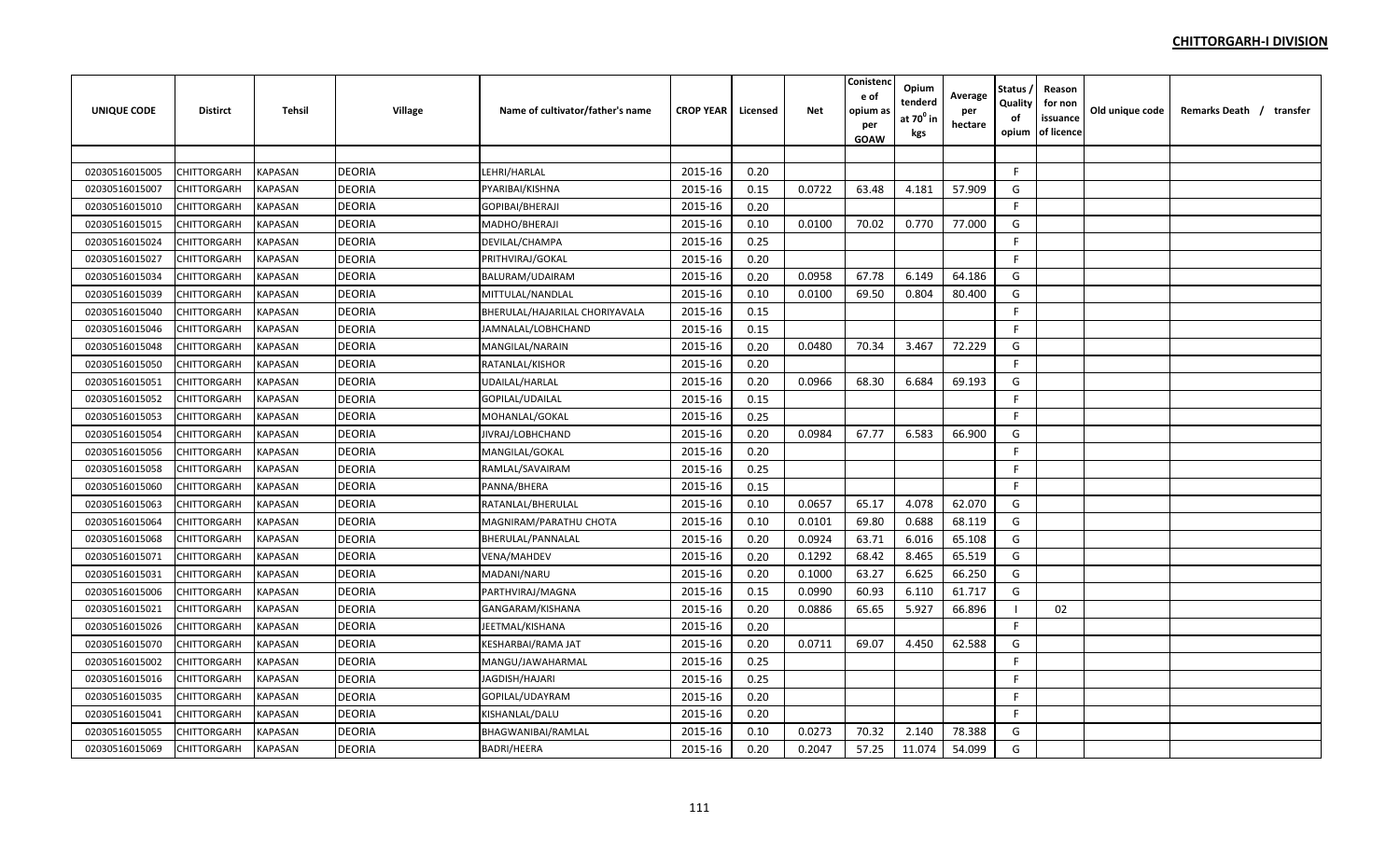| <b>UNIQUE CODE</b> | <b>Distirct</b> | <b>Tehsil</b>         | Village        | Name of cultivator/father's name | <b>CROP YEAR</b> | Licensed | Net    | Conistenc<br>e of<br>opium a:<br>per<br>GOAW | Opium<br>tenderd<br>at $70^0$ in<br>kgs | Average<br>per<br>hectare | Status<br>Quality<br>of<br>opium | Reason<br>for non<br>issuance<br>of licence | Old unique code | Remarks Death / transfer |  |
|--------------------|-----------------|-----------------------|----------------|----------------------------------|------------------|----------|--------|----------------------------------------------|-----------------------------------------|---------------------------|----------------------------------|---------------------------------------------|-----------------|--------------------------|--|
|                    |                 |                       |                |                                  |                  |          |        |                                              |                                         |                           |                                  |                                             |                 |                          |  |
| 02030516015019     | CHITTORGARH     | KAPASAN               | <b>DEORIA</b>  | LAXMIBAI/MANGILAL                | 2015-16          | 0.20     |        |                                              |                                         |                           | F.                               |                                             |                 |                          |  |
| 02030516015020     | CHITTORGARH     | KAPASAN               | <b>DEORIA</b>  | NARAYANLAL/MANGILAL              | 2015-16          | 0.10     |        |                                              |                                         |                           | F                                |                                             |                 |                          |  |
| 02030516015038     | CHITTORGARH     | KAPASAN               | <b>DEORIA</b>  | KISHANA/UDAIRAM                  | 2015-16          | 0.10     | 0.0348 | 68.38                                        | 2.403                                   | 69.052                    | - 1                              | 02                                          |                 |                          |  |
| 02030516015049     | CHITTORGARH     | <b>APASAN</b>         | <b>DEORIA</b>  | SHYAMLAL/MANGIDAS                | 2015-16          | 0.10     | 0.0105 | 68.64                                        | 0.765                                   | 72.857                    | G                                |                                             |                 |                          |  |
| 02030516015061     | CHITTORGARH     | <b><i>KAPASAN</i></b> | <b>DEORIA</b>  | MADANLAL/CHATRU                  | 2015-16          | 0.10     | 0.0514 | 64.99                                        | 3.268                                   | 63.580                    | G                                |                                             |                 |                          |  |
| 02030516015072     | CHITTORGARH     | KAPASAN               | <b>DEORIA</b>  | PARBHU/GOPI                      | 2015-16          | 0.20     |        |                                              |                                         |                           | F.                               |                                             |                 |                          |  |
| 02030516016019     | CHITTORGARH     | <b><i>CAPASAN</i></b> | <b>DHAMANA</b> | RAMCHANDERI/JITEMAL              | 2015-16          | 0.25     | 0.0724 | 60.18                                        | 4.428                                   | 61.160                    | G                                |                                             |                 |                          |  |
| 02030516016003     | CHITTORGARH     | KAPASAN               | DHAMANA        | MANGILAL/SHANKERLAL/BHAGWAN      | 2015-16          | 0.10     |        |                                              |                                         |                           | F                                |                                             |                 |                          |  |
| 02030516016010     | CHITTORGARH     | KAPASAN               | <b>DHAMANA</b> | GULABIBAI/GANGARAM               | 2015-16          | 0.20     |        |                                              |                                         |                           | F                                |                                             |                 |                          |  |
| 02030516016011     | CHITTORGARH     | <b><i>KAPASAN</i></b> | <b>DHAMANA</b> | JAMKUBAI/VENIRAM                 | 2015-16          | 0.15     |        |                                              |                                         |                           | F.                               |                                             |                 |                          |  |
| 02030516016016     | CHITTORGARH     | KAPASAN               | <b>DHAMANA</b> | CHANDIBAI/BHURALAL               | 2015-16          | 0.10     | 0.0972 | 72.02                                        | 6.646                                   | 68.375                    | G                                |                                             |                 |                          |  |
| 02030516016018     | CHITTORGARH     | KAPASAN               | DHAMANA        | MHADEV/DHANNA                    | 2015-16          | 0.25     |        |                                              |                                         |                           | F.                               |                                             |                 |                          |  |
| 02030516016021     | CHITTORGARH     | KAPASAN               | <b>DHAMANA</b> | LOBHA/MOHAN                      | 2015-16          | 0.20     | 0.1968 | 61.01                                        | 12.054                                  | 61.250                    | G                                |                                             |                 |                          |  |
| 02030516016024     | CHITTORGARH     | KAPASAN               | <b>DHAMANA</b> | MANGILAL/KALURAM                 | 2015-16          | 0.20     | 0.1000 | 63.78                                        | 6.506                                   | 65.060                    | G                                |                                             |                 |                          |  |
| 02030516016025     | CHITTORGARH     | <b>KAPASAN</b>        | <b>DHAMANA</b> | DEVILAL/RAMLAL                   | 2015-16          | 0.25     |        |                                              |                                         |                           | F                                |                                             |                 |                          |  |
| 02030516016028     | CHITTORGARH     | <b>KAPASAN</b>        | <b>DHAMANA</b> | MANGILAL/JITMAL                  | 2015-16          | 0.20     | 0.2009 | 66.87                                        | 13.594                                  | 67.666                    | G                                |                                             |                 |                          |  |
| 02030516016033     | CHITTORGARH     | KAPASAN               | DHAMANA        | PYARIBAI/NARAIN                  | 2015-16          | 0.25     |        |                                              |                                         |                           | F                                |                                             |                 |                          |  |
| 02030516016039     | CHITTORGARH     | <b><i>CAPASAN</i></b> | DHAMANA        | BADAMIBAI/RAMLAL                 | 2015-16          | 0.20     |        |                                              |                                         |                           | F.                               |                                             |                 |                          |  |
| 02030516016040     | CHITTORGARH     | <b>CAPASAN</b>        | DHAMANA        | KASHIRAM/HARLAL                  | 2015-16          | 0.20     | 0.1976 | 60.52                                        | 12.130                                  | 61.387                    | G                                |                                             |                 |                          |  |
| 02030516016044     | CHITTORGARH     | KAPASAN               | <b>DHAMANA</b> | MOHANLAL/HARLAL                  | 2015-16          | 0.20     |        |                                              |                                         |                           | F                                |                                             |                 |                          |  |
| 02030516016045     | CHITTORGARH     | <b><i>KAPASAN</i></b> | <b>DHAMANA</b> | KANTABAI/RAMKISHAN               | 2015-16          | 0.20     | 0.0943 | 62.58                                        | 6.026                                   | 63.902                    | G                                |                                             |                 |                          |  |
| 02030516016050     | CHITTORGARH     | KAPASAN               | <b>DHAMANA</b> | BADAMIBAI/CHAGNLAL               | 2015-16          | 0.10     |        |                                              |                                         |                           | F.                               |                                             |                 |                          |  |
| 02030516016057     | CHITTORGARH     | KAPASAN               | DHAMANA        | PRATAPIBAI/BHAGWAN               | 2015-16          | 0.20     | 0.0882 | 63.90                                        | 5.797                                   | 65.726                    | G                                |                                             |                 |                          |  |
| 02030516016059     | CHITTORGARH     | KAPASAN               | <b>DHAMANA</b> | MANGIBAI/SHIVNARAYAN             | 2015-16          | 0.20     |        |                                              |                                         |                           | F                                |                                             |                 |                          |  |
| 02030516016061     | CHITTORGARH     | KAPASAN               | <b>DHAMANA</b> | RAMKARAN/RAMCHANDRA              | 2015-16          | 0.25     |        |                                              |                                         |                           | F                                |                                             |                 |                          |  |
| 02030516016064     | CHITTORGARH     | <b><i>KAPASAN</i></b> | <b>DHAMANA</b> | UDAIRAM/PRATAP                   | 2015-16          | 0.10     | 0.0486 | 66.19                                        | 3.328                                   | 68.477                    | G                                |                                             |                 |                          |  |
| 02030516016067     | CHITTORGARH     | <b>APASAN</b>         | <b>DHAMANA</b> | RAMSAVRUP/SOHANLAL               | 2015-16          | 0.20     |        |                                              |                                         |                           | F                                |                                             |                 |                          |  |
| 02030516016080     | CHITTORGARH     | <b><i>KAPASAN</i></b> | DHAMANA        | RAMKAVRIBAI/HAJARI               | 2015-16          | 0.20     | 0.0904 | 64.82                                        | 5.954                                   | 65.863                    | G                                |                                             |                 |                          |  |
| 02030516016060     | CHITTORGARH     | KAPASAN               | DHAMANA        | SHANKERLAL/CHATARBHUJ            | 2015-16          | 0.20     | 0.0475 | 58.70                                        | 3.111                                   | 65.495                    | G                                |                                             |                 |                          |  |
| 02030516016076     | CHITTORGARH     | <b><i>KAPASAN</i></b> | DHAMANA        | SHANKERLAL/MATHURALAL            | 2015-16          | 0.10     |        |                                              |                                         |                           | F.                               |                                             |                 |                          |  |
| 02030516016004     | CHITTORGARH     | KAPASAN               | <b>DHAMANA</b> | CHAGANLAL/CHOGALAL               | 2015-16          | 0.25     |        |                                              |                                         |                           | F                                |                                             |                 |                          |  |
| 02030516016013     | CHITTORGARH     | <b><i>KAPASAN</i></b> | <b>DHAMANA</b> | IAGDISHCHANDRA/BHERULAL          | 2015-16          | 0.10     |        |                                              |                                         |                           | F                                |                                             |                 |                          |  |
| 02030516016030     | CHITTORGARH     | <b><i>KAPASAN</i></b> | <b>DHAMANA</b> | KALURAM/NAGJIRAM                 | 2015-16          | 0.10     |        |                                              |                                         |                           | F                                |                                             |                 |                          |  |
| 02030516016032     | CHITTORGARH     | KAPASAN               | <b>DHAMANA</b> | <b>GEHRILAL/MOTILAL</b>          | 2015-16          | 0.10     |        |                                              |                                         |                           | F                                |                                             |                 |                          |  |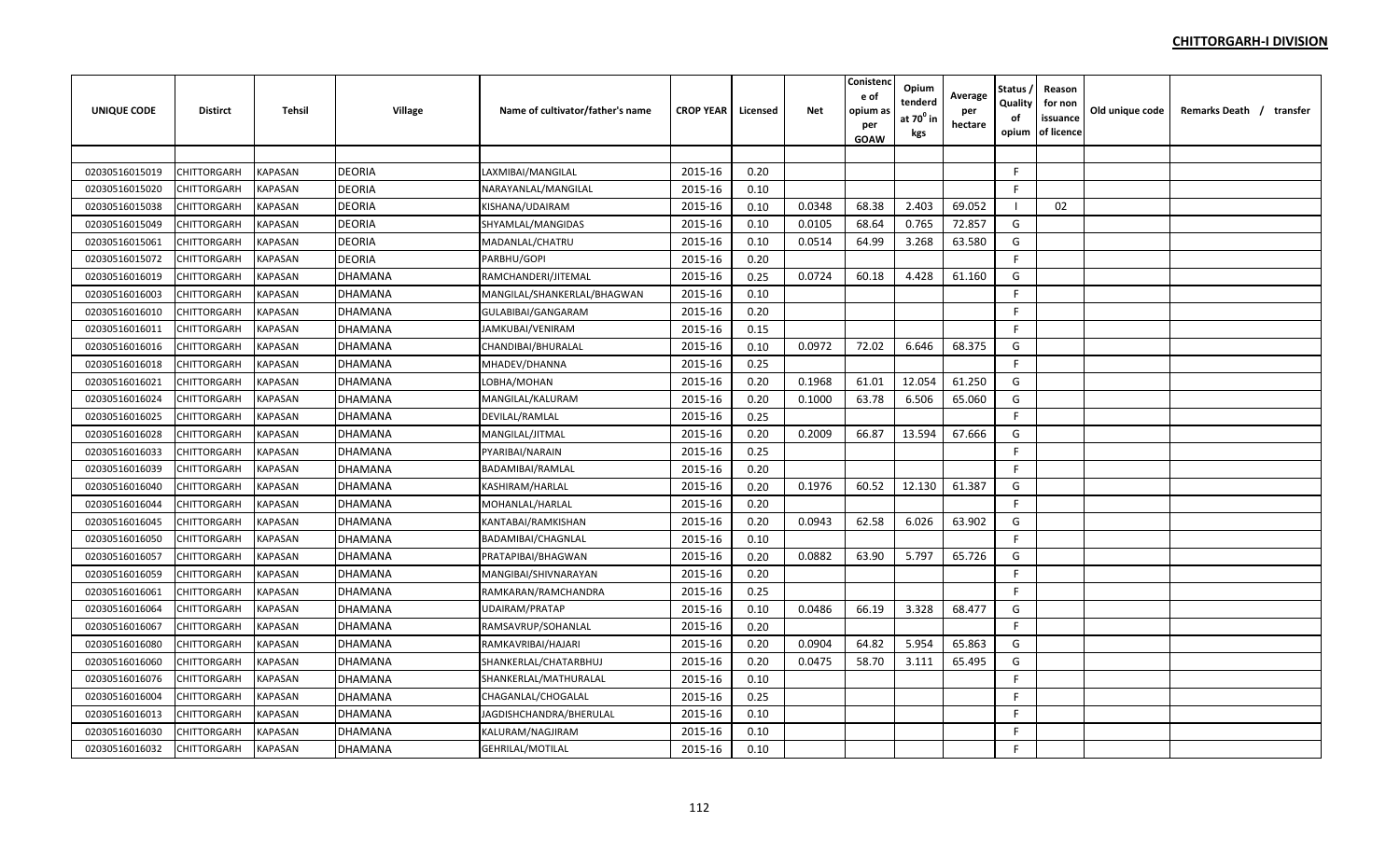| <b>UNIQUE CODE</b> | Distirct    | <b>Tehsil</b>         | Village         | Name of cultivator/father's name | <b>CROP YEAR</b> | Licensed | Net    | Conistenc<br>e of<br>opium a:<br>per<br>GOAW | Opium<br>tenderd<br>at $70^0$ in<br>kgs | Average<br>per<br>hectare | Status<br>Quality<br>of<br>opium | Reason<br>for non<br>issuance<br>of licence | Old unique code | Remarks Death / transfer |  |
|--------------------|-------------|-----------------------|-----------------|----------------------------------|------------------|----------|--------|----------------------------------------------|-----------------------------------------|---------------------------|----------------------------------|---------------------------------------------|-----------------|--------------------------|--|
|                    |             |                       |                 |                                  |                  |          |        |                                              |                                         |                           |                                  |                                             |                 |                          |  |
| 02030516016034     | CHITTORGARH | KAPASAN               | <b>DHAMANA</b>  | LAXMINARAYAN/KEDARMAL            | 2015-16          | 0.15     |        |                                              |                                         |                           | F.                               |                                             |                 |                          |  |
| 02030516016037     | CHITTORGARH | KAPASAN               | <b>DHAMANA</b>  | MOHANLAL/KEVALCHAND              | 2015-16          | 0.20     |        |                                              |                                         |                           | F                                |                                             |                 |                          |  |
| 02030516016038     | CHITTORGARH | KAPASAN               | <b>DHAMANA</b>  | GOPIBAI/NATHULAL                 | 2015-16          | 0.20     | 0.1982 | 54.20                                        | 11.034                                  | 55.671                    | G                                |                                             |                 |                          |  |
| 02030516016066     | CHITTORGARH | <b>APASAN</b>         | <b>DHAMANA</b>  | DEVKISHAN/RUPA                   | 2015-16          | 0.10     | 0.0300 | 64.34                                        | 1.903                                   | 63.433                    | - 1                              | 02                                          |                 |                          |  |
| 02030516016071     | CHITTORGARH | <b><i>KAPASAN</i></b> | <b>DHAMANA</b>  | SHANKERLAL/UDAYRAM               | 2015-16          | 0.20     |        |                                              |                                         |                           | F                                |                                             |                 |                          |  |
| 02030516016035     | CHITTORGARH | KAPASAN               | <b>DHAMANA</b>  | MADANLAL/BANSILAL                | 2015-16          | 0.10     |        |                                              |                                         |                           | F.                               |                                             |                 |                          |  |
| 02030516016046     | CHITTORGARH | <b><i>CAPASAN</i></b> | <b>DHAMANA</b>  | MADHVLAL/GANGARAM                | 2015-16          | 0.20     |        |                                              |                                         |                           | F                                |                                             |                 |                          |  |
| 02030516016079     | CHITTORGARH | KAPASAN               | <b>DHAMANA</b>  | SHANKERLAL/MOHANLAL              | 2015-16          | 0.15     | 0.0399 | 63.85                                        | 2.581                                   | 64.687                    | G                                |                                             |                 |                          |  |
| 02030516016006     | CHITTORGARH | KAPASAN               | <b>DHAMANA</b>  | DEVKISAN/MANGILAL                | 2015-16          | 0.10     |        |                                              |                                         |                           | F                                |                                             |                 |                          |  |
| 02030516016012     | CHITTORGARH | <b><i>KAPASAN</i></b> | <b>DHAMANA</b>  | KASETURIBAI/BHURA                | 2015-16          | 0.15     |        |                                              |                                         |                           | F.                               |                                             |                 |                          |  |
| 02030516016020     | CHITTORGARH | KAPASAN               | <b>DHAMANA</b>  | SHANKERLAL/RAMLAL                | 2015-16          | 0.20     | 0.0918 | 67.74                                        | 6.145                                   | 66.939                    | G                                |                                             |                 |                          |  |
| 02030516016017     | CHITTORGARH | KAPASAN               | DHAMANA         | UAGMIBAI/BHERULAL                | 2015-16          | 0.15     |        |                                              |                                         |                           | F.                               |                                             |                 |                          |  |
| 02030516016049     | CHITTORGARH | KAPASAN               | DHAMANA         | SUNDERBAI/DALCHAND               | 2015-16          | 0.10     |        |                                              |                                         |                           | F                                |                                             |                 |                          |  |
| 02030516022002     | CHITTORGARH | KAPASAN               | <b>HINGORIA</b> | RATANLAL/HARLAL TELI             | 2015-16          | 0.20     |        |                                              |                                         |                           | F                                |                                             |                 |                          |  |
| 02030516022001     | CHITTORGARH | <b>APASAN</b>         | <b>HINGORIA</b> | RAMLAL/UDAIRAM                   | 2015-16          | 0.20     |        |                                              |                                         |                           | F                                |                                             |                 |                          |  |
| 02030516022003     | CHITTORGARH | <b>KAPASAN</b>        | <b>HINGORIA</b> | BALURAM/RAMLAL                   | 2015-16          | 0.20     | 0.1960 | 59.35                                        | 12.040                                  | 61.429                    | G                                |                                             |                 |                          |  |
| 02030516022009     | CHITTORGARH | KAPASAN               | HINGORIA        | NARAYANIBAI/HEERALAL             | 2015-16          | 0.10     |        |                                              |                                         |                           | F                                |                                             |                 | <b>NAME CHANGE</b>       |  |
| 02030516022013     | CHITTORGARH | <b><i>CAPASAN</i></b> | HINGORIA        | MADHULAL/KISHANLAL               | 2015-16          | 0.20     |        |                                              |                                         |                           | F.                               |                                             |                 |                          |  |
| 02030516022015     | CHITTORGARH | <b>KAPASAN</b>        | HINGORIA        | CHAMPALAL/SURAJMAL               | 2015-16          | 0.20     |        |                                              |                                         |                           | F                                |                                             |                 |                          |  |
| 02030516022016     | CHITTORGARH | KAPASAN               | <b>HINGORIA</b> | CHOTHMAL/UDAIRAM                 | 2015-16          | 0.25     |        |                                              |                                         |                           | F                                |                                             |                 |                          |  |
| 02030516022027     | CHITTORGARH | <b><i>KAPASAN</i></b> | <b>HINGORIA</b> | MANGILAL/NATHU                   | 2015-16          | 0.25     |        |                                              |                                         |                           | F                                |                                             |                 |                          |  |
| 02030516022028     | CHITTORGARH | KAPASAN               | <b>HINGORIA</b> | ANCHIBAI/RAMESAVAR               | 2015-16          | 0.20     |        |                                              |                                         |                           | F.                               |                                             |                 |                          |  |
| 02030516022034     | CHITTORGARH | KAPASAN               | <b>HINGORIA</b> | MADHULAL/LEHRU                   | 2015-16          | 0.20     |        |                                              |                                         |                           | F                                |                                             |                 |                          |  |
| 02030516022007     | CHITTORGARH | KAPASAN               | <b>HINGORIA</b> | GOVRDAN/MADHULAL                 | 2015-16          | 0.15     | 0.1405 | 59.43                                        | 8.651                                   | 61.573                    | G                                |                                             |                 |                          |  |
| 02030516022006     | CHITTORGARH | KAPASAN               | <b>HINGORIA</b> | RATANLAL/HARLAL                  | 2015-16          | 0.25     | 0.2522 | 61.01                                        | 15.714                                  | 62.308                    | G                                |                                             |                 |                          |  |
| 02030516022019     | CHITTORGARH | <b><i>KAPASAN</i></b> | <b>HINGORIA</b> | MITTULAL/KAJOD                   | 2015-16          | 0.20     |        |                                              |                                         |                           | F                                |                                             |                 |                          |  |
| 02030516022036     | CHITTORGARH | <b>APASAN</b>         | HINGORIA        | MULCHAND/DALU                    | 2015-16          | 0.25     | 0.2380 | 65.89                                        | 15.531                                  | 65.256                    |                                  | 02                                          |                 |                          |  |
| 02030516022020     | CHITTORGARH | <b><i>KAPASAN</i></b> | HINGORIA        | NARU/LALU BHIL                   | 2015-16          | 0.10     | 0.1000 | 63.99                                        | 6.628                                   | 66.280                    |                                  | 02                                          |                 |                          |  |
| 02030516022024     | CHITTORGARH | KAPASAN               | HINGORIA        | PARTHU/DHOKAL                    | 2015-16          | 0.20     |        |                                              |                                         |                           | F                                |                                             |                 |                          |  |
| 02030516022029     | CHITTORGARH | <b><i>KAPASAN</i></b> | HINGORIA        | BHERULAL/PYARCHAND               | 2015-16          | 0.10     | 0.0957 | 60.33                                        | 6.024                                   | 62.947                    | G                                |                                             |                 |                          |  |
| 02030516022025     | CHITTORGARH | KAPASAN               | <b>HINGORIA</b> | RAMLAL/VENIRAM                   | 2015-16          | 0.20     | 0.0984 | 65.94                                        | 6.679                                   | 67.876                    |                                  | 02                                          |                 |                          |  |
| 02030516022010     | CHITTORGARH | <b><i>KAPASAN</i></b> | HINGORIA        | RATANLAL/PARASRAM                | 2015-16          | 0.20     |        |                                              |                                         |                           | F.                               |                                             |                 |                          |  |
| 02030516030005     | CHITTORGARH | <b><i>KAPASAN</i></b> | LAKHO KA KHEDA  | SHANKER/VARDA                    | 2015-16          | 0.20     | 0.0462 | 64.83                                        | 3.334                                   | 72.165                    | G                                |                                             |                 |                          |  |
| 02030516030008     | CHITTORGARH | KAPASAN               | LAKHO KA KHEDA  | NARAYAN/GANGARAM                 | 2015-16          | 0.15     |        |                                              |                                         |                           | F.                               |                                             |                 |                          |  |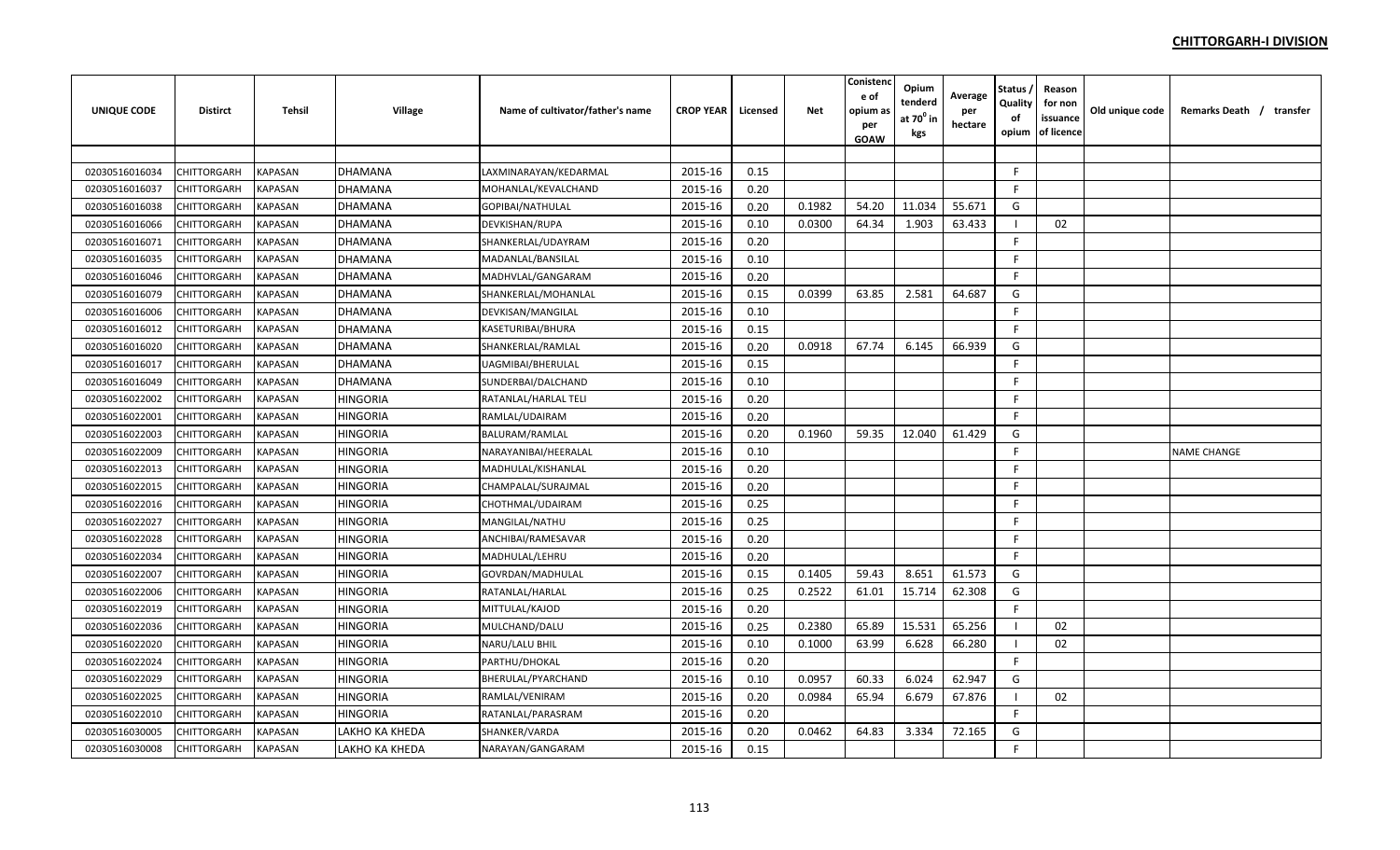| <b>UNIQUE CODE</b> | <b>Distirct</b>    | <b>Tehsil</b>  | <b>Village</b>        | Name of cultivator/father's name | <b>CROP YEAR</b> | Licensed | <b>Net</b> | Conistenc<br>e of<br>opium as<br>per<br><b>GOAW</b> | Opium<br>tenderd<br>at $70^0$ in<br>kgs | Average<br>per<br>hectare | Status<br>Quality<br>of<br>opium | Reason<br>for non<br>issuance<br>of licence | Old unique code | Remarks Death / transfer |  |
|--------------------|--------------------|----------------|-----------------------|----------------------------------|------------------|----------|------------|-----------------------------------------------------|-----------------------------------------|---------------------------|----------------------------------|---------------------------------------------|-----------------|--------------------------|--|
|                    |                    |                |                       |                                  |                  |          |            |                                                     |                                         |                           |                                  |                                             |                 |                          |  |
| 02030516030009     | CHITTORGARH        | <b>KAPASAN</b> | LAKHO KA KHEDA        | MAGANIBAI/MOHAN                  | 2015-16          | 0.25     | 0.1642     | 58.23                                               | 9.691                                   | 59.020                    | G                                |                                             |                 |                          |  |
| 02030516030017     | CHITTORGARH        | <b>KAPASAN</b> | LAKHO KA KHEDA        | POKHARRAM/BHEEMA                 | 2015-16          | 0.25     | 0.2413     | 63.78                                               | 14.979                                  | 62.076                    | G                                |                                             |                 |                          |  |
| 02030516030021     | CHITTORGARH        | KAPASAN        | LAKHO KA KHEDA        | AMARCHAND/PYARA                  | 2015-16          | 0.20     | 0.0975     | 59.78                                               | 5.765                                   | 59.128                    | G                                |                                             |                 |                          |  |
| 02030516030018     | CHITTORGARH        | KAPASAN        | LAKHO KA KHEDA        | <b>HEERALAL/PYARA</b>            | 2015-16          | 0.25     |            |                                                     |                                         |                           | F                                |                                             |                 |                          |  |
| 02030516030023     | <b>CHITTORGARH</b> | KAPASAN        | LAKHO KA KHEDA        | PANNALAL/HAJARI                  | 2015-16          | 0.20     |            |                                                     |                                         |                           | E                                |                                             |                 |                          |  |
| 02030516030010     | CHITTORGARH        | KAPASAN        | LAKHO KA KHEDA        | MOVNI/PANNALAL                   | 2015-16          | 0.10     |            |                                                     |                                         |                           | F.                               |                                             |                 |                          |  |
| 02030516030013     | CHITTORGARH        | KAPASAN        | LAKHO KA KHEDA        | SHANKERIBAI/GORDHAN              | 2015-16          | 0.25     |            |                                                     |                                         |                           | F.                               |                                             |                 |                          |  |
| 02030516030014     | <b>CHITTORGARH</b> | <b>KAPASAN</b> | LAKHO KA KHEDA        | HANSU/SAWAIRAM                   | 2015-16          | 0.25     |            |                                                     |                                         |                           | F.                               |                                             |                 |                          |  |
| 02030516030015     | CHITTORGARH        | KAPASAN        | LAKHO KA KHEDA        | SAVAIRAM/KAJOD                   | 2015-16          | 0.15     | 0.0462     | 62.58                                               | 2.718                                   | 58.831                    | G                                |                                             |                 |                          |  |
| 02030516030002     | CHITTORGARH        | <b>KAPASAN</b> | <b>LAKHO KA KHEDA</b> | GORDHAN/PYARJI                   | 2015-16          | 0.20     | 0.0734     | 60.36                                               | 4.501                                   | 61.322                    | G                                |                                             |                 |                          |  |
| 02030516030003     | <b>CHITTORGARH</b> | <b>KAPASAN</b> | LAKHO KA KHEDA        | MANGI/MADAN                      | 2015-16          | 0.20     | 0.1971     | 65.20                                               | 13.012                                  | 66.017                    | G                                |                                             |                 |                          |  |
| 02030516030004     | CHITTORGARH        | <b>KAPASAN</b> | LAKHO KA KHEDA        | KISHAN/PRATAP                    | 2015-16          | 0.20     |            |                                                     |                                         |                           | F.                               |                                             |                 |                          |  |
| 02030516030020     | CHITTORGARH        | <b>KAPASAN</b> | LAKHO KA KHEDA        | DHANNA/KUKA                      | 2015-16          | 0.25     |            |                                                     |                                         |                           | F                                |                                             |                 |                          |  |
| 02030516031001     | CHITTORGARH        | <b>KAPASAN</b> | LANGACH               | <b>GULABI/RAMLAL</b>             | 2015-16          | 0.20     |            |                                                     |                                         |                           | F                                |                                             |                 |                          |  |
| 02030516031023     | CHITTORGARH        | KAPASAN        | LANGACH               | BALWANTSINGH/VIJAYSINGH          | 2015-16          | 0.15     |            |                                                     |                                         |                           | F.                               |                                             |                 |                          |  |
| 02030516031025     | <b>CHITTORGARH</b> | KAPASAN        | LANGACH               | DHOKALSINGH/SONATHSINGH          | 2015-16          | 0.15     |            |                                                     |                                         |                           | F                                |                                             |                 |                          |  |
| 02030516031004     | CHITTORGARH        | KAPASAN        | LANGACH               | JAGANNATH/UDA                    | 2015-16          | 0.20     |            |                                                     |                                         |                           | F                                |                                             |                 |                          |  |
| 02030516031010     | CHITTORGARH        | KAPASAN        | LANGACH               | RAMCHANDRIBAI/KHEMA              | 2015-16          | 0.20     |            |                                                     |                                         |                           | E                                |                                             |                 |                          |  |
| 02030516031019     | CHITTORGARH        | KAPASAN        | LANGACH               | PARVTIBAI/NANDLAL                | 2015-16          | 0.15     |            |                                                     |                                         |                           | E                                |                                             |                 |                          |  |
| 02030516031021     | CHITTORGARH        | <b>KAPASAN</b> | LANGACH               | MANOHARSINGH/JAITSINGH           | 2015-16          | 0.15     |            |                                                     |                                         |                           | $\mathsf{F}$                     |                                             |                 |                          |  |
| 02030516034018     | CHITTORGARH        | <b>KAPASAN</b> | NIMBAHEDA GORA JI KA  | LADULAL/DULICHAND                | 2015-16          | 0.25     | 0.1495     | 66.03                                               | 10.480                                  | 70.100                    | G                                |                                             |                 |                          |  |
| 02030516034108     | <b>CHITTORGARH</b> | <b>KAPASAN</b> | NIMBAHEDA GORA JI KA  | KISHANAN/KALU                    | 2015-16          | 0.20     | 0.1960     | 66.16                                               | 14.187                                  | 72.383                    | G                                |                                             |                 |                          |  |
| 02030516034068     | CHITTORGARH        | <b>KAPASAN</b> | NIMBAHEDA GORA JI KA  | SHANKER/BHUWANIRAMJAT            | 2015-16          | 0.20     | 0.2028     | 63.74                                               | 12.757                                  | 62.904                    | G                                |                                             |                 |                          |  |
| 02030516034070     | CHITTORGARH        | <b>KAPASAN</b> | NIMBAHEDA GORA JI KA  | <b>FEFIBAI/BHERULAL</b>          | 2015-16          | 0.25     | 0.1161     | 64.33                                               | 7.775                                   | 66.968                    | G                                |                                             |                 |                          |  |
| 02030516034071     | CHITTORGARH        | <b>KAPASAN</b> | NIMBAHEDA GORA JI KA  | CHITARGIR/BHERUGIRI              | 2015-16          | 0.20     | 0.0437     | 63.31                                               | 2.840                                   | 64.989                    | G                                |                                             |                 |                          |  |
| 02030516034075     | CHITTORGARH        | <b>KAPASAN</b> | NIMBAHEDA GORA JI KA  | SHANKERLAL/MADHOLAL              | 2015-16          | 0.20     | 0.1980     | 61.98                                               | 12.423                                  | 62.742                    | G                                |                                             |                 |                          |  |
| 02030516034076     | CHITTORGARH        | KAPASAN        | NIMBAHEDA GORA JI KA  | DEVJI/KALU                       | 2015-16          | 0.20     | 0.1909     | 68.64                                               | 13.846                                  | 72.530                    | G                                |                                             |                 |                          |  |
| 02030516034077     | CHITTORGARH        | KAPASAN        | NIMBAHEDA GORA JI KA  | SHANKERLAL/LALU                  | 2015-16          | 0.20     |            |                                                     |                                         |                           | F                                |                                             |                 |                          |  |
| 02030516034082     | CHITTORGARH        | KAPASAN        | NIMBAHEDA GORA JI KA  | <b>HERLAL/NATHU</b>              | 2015-16          | 0.25     |            |                                                     |                                         |                           | F.                               |                                             |                 |                          |  |
| 02030516034083     | CHITTORGARH        | KAPASAN        | NIMBAHEDA GORA JI KA  | CHANDIBAI/AMARCHAND              | 2015-16          | 0.25     |            |                                                     |                                         |                           | F.                               |                                             |                 |                          |  |
| 02030516034096     | CHITTORGARH        | <b>KAPASAN</b> | NIMBAHEDA GORA JI KA  | <b>BHAGWAN/KAJOD</b>             | 2015-16          | 0.25     | 0.2394     | 61.77                                               | 15.645                                  | 65.351                    | G                                |                                             |                 |                          |  |
| 02030516034097     | CHITTORGARH        | KAPASAN        | NIMBAHEDA GORA JI KA  | NARAYAN/KESHAR                   | 2015-16          | 0.10     | 0.0461     | 62.57                                               | 2.985                                   | 64.751                    | G                                |                                             |                 |                          |  |
| 02030516034100     | CHITTORGARH        | <b>KAPASAN</b> | NIMBAHEDA GORA JI KA  | <b>BHURA/RAMLAL</b>              | 2015-16          | 0.25     | 0.1443     | 45.85                                               | 7.271                                   | 50.388                    |                                  | 02                                          |                 |                          |  |
| 02030516034101     | CHITTORGARH        | <b>KAPASAN</b> | NIMBAHEDA GORA JI KA  | KHUMA/DHANNA                     | 2015-16          | 0.25     |            |                                                     |                                         |                           | F.                               |                                             |                 |                          |  |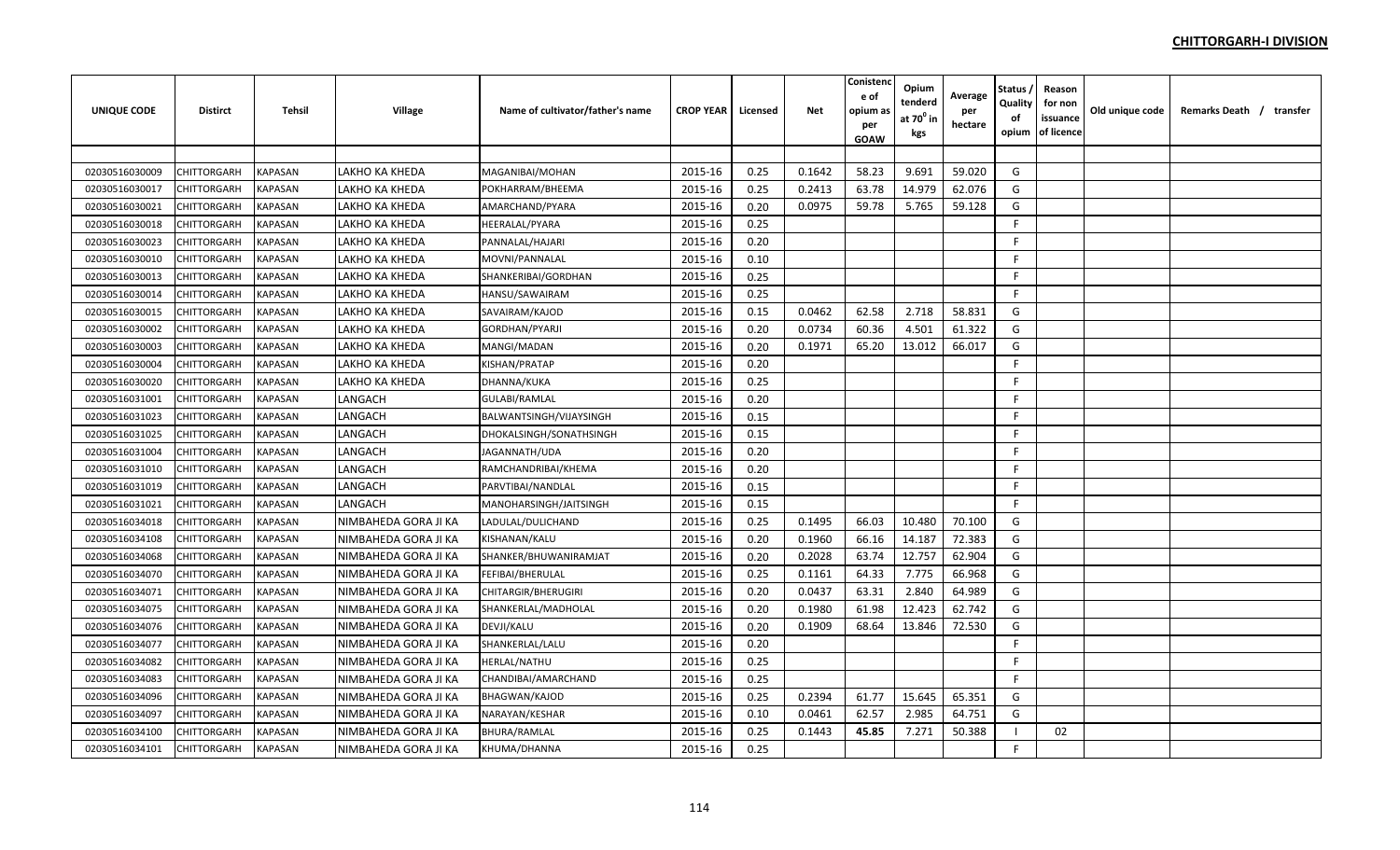| UNIQUE CODE    | Distirct    | Tehsil         | Village              | Name of cultivator/father's name | <b>CROP YEAR I</b> | Licensed | <b>Net</b> | Conistenc<br>e of<br>opium as<br>per<br><b>GOAW</b> | Opium<br>tenderd<br>at 70 <sup>0</sup> in<br>kgs | Average<br>per<br>hectare | Status ,<br>Quality<br>of<br>opium | Reason<br>for non<br>issuance<br>of licence | Old unique code | Remarks Death / transfer |
|----------------|-------------|----------------|----------------------|----------------------------------|--------------------|----------|------------|-----------------------------------------------------|--------------------------------------------------|---------------------------|------------------------------------|---------------------------------------------|-----------------|--------------------------|
|                |             |                |                      |                                  |                    |          |            |                                                     |                                                  |                           |                                    |                                             |                 |                          |
| 02030516034102 | CHITTORGARH | <b>KAPASAN</b> | NIMBAHEDA GORA JI KA | MADHU/BHUVANIRAM                 | 2015-16            | 0.20     | 0.0974     | 65.21                                               | 6.754                                            | 69.343                    | G                                  |                                             |                 |                          |
| 02030516034103 | CHITTORGARH | <b>KAPASAN</b> | NIMBAHEDA GORA JI KA | SITARAM/BHURA                    | 2015-16            | 0.25     | 0.2476     | 58.75                                               | 15.082                                           | 60.913                    | G                                  |                                             |                 |                          |
| 02030516034002 | CHITTORGARH | <b>KAPASAN</b> | NIMBAHEDA GORA JI KA | GITABAI/SHANKERLAL               | 2015-16            | 0.10     | 0.0969     | 63.82                                               | 6.619                                            | 68.308                    | G                                  |                                             |                 |                          |
| 02030516034003 | CHITTORGARH | <b>KAPASAN</b> | NIMBAHEDA GORA JI KA | BHERU/DULICHAND                  | 2015-16            | 0.25     |            |                                                     |                                                  |                           | F.                                 |                                             |                 |                          |
| 02030516034006 | CHITTORGARH | KAPASAN        | NIMBAHEDA GORA JI KA | SANTILAL/DHULICHAND              | 2015-16            | 0.10     | 0.0494     | 65.90                                               | 3.314                                            | 67.085                    | G                                  |                                             |                 |                          |
| 02030516034008 | CHITTORGARH | <b>KAPASAN</b> | NIMBAHEDA GORA JI KA | <b>GOPIBAI/BHERA JAT</b>         | 2015-16            | 0.10     |            |                                                     |                                                  |                           | F.                                 |                                             |                 |                          |
| 02030516034012 | CHITTORGARH | KAPASAN        | NIMBAHEDA GORA JI KA | MOHANIBAI/BHERULAL               | 2015-16            | 0.15     |            |                                                     |                                                  |                           | -F                                 |                                             |                 |                          |
| 02030516034014 | CHITTORGARH | <b>KAPASAN</b> | NIMBAHEDA GORA JI KA | RATANLAL/HAJARI                  | 2015-16            | 0.15     | 0.0861     | 69.11                                               | 6.269                                            | 72.811                    | G                                  |                                             |                 |                          |
| 02030516034017 | CHITTORGARH | <b>KAPASAN</b> | NIMBAHEDA GORA JI KA | BADAMBAI/MANGILAL                | 2015-16            | 0.20     |            |                                                     |                                                  |                           | F                                  |                                             |                 |                          |
| 02030516034019 | CHITTORGARH | <b>KAPASAN</b> | NIMBAHEDA GORA JI KA | SANTILAL/NANURAM                 | 2015-16            | 0.25     | 0.2473     | 63.57                                               | 16.510                                           | 66.761                    | G                                  |                                             |                 |                          |
| 02030516034022 | CHITTORGARH | <b>KAPASAN</b> | NIMBAHEDA GORA JI KA | NARAYAN/MOTISUTSR                | 2015-16            | 0.25     | 0.0961     | 59.25                                               | 6.128                                            | 63.767                    | G                                  |                                             |                 |                          |
| 02030516034023 | CHITTORGARH | <b>KAPASAN</b> | NIMBAHEDA GORA JI KA | SHANKERLAL/BHONIRAM TELI         | 2015-16            | 0.20     | 0.0988     | 60.45                                               | 6.615                                            | 66.953                    | G                                  |                                             |                 |                          |
| 02030516034027 | CHITTORGARH | <b>KAPASAN</b> | NIMBAHEDA GORA JI KA | NANDRAM/KISHANA                  | 2015-16            | 0.20     | 0.1921     | 59.66                                               | 11.335                                           | 59.006                    | G                                  |                                             |                 |                          |
| 02030516034030 | CHITTORGARH | <b>KAPASAN</b> | NIMBAHEDA GORA JI KA | HASTIMAL/DULICHAND               | 2015-16            | 0.25     | 0.2464     | 57.45                                               | 15.044                                           | 61.055                    | G                                  |                                             |                 |                          |
| 02030516034033 | CHITTORGARH | <b>KAPASAN</b> | NIMBAHEDA GORA JI KA | SAMPAT/MANGILAL                  | 2015-16            | 0.20     |            |                                                     |                                                  |                           | F                                  |                                             |                 |                          |
| 02030516034036 | CHITTORGARH | KAPASAN        | NIMBAHEDA GORA JI KA | <b>BHERULAL/RAMLAL</b>           | 2015-16            | 0.25     |            |                                                     |                                                  |                           | F.                                 |                                             |                 |                          |
| 02030516034040 | CHITTORGARH | <b>KAPASAN</b> | NIMBAHEDA GORA JI KA | SHYAMLAL/NATHU KHATIK            | 2015-16            | 0.25     | 0.1421     | 62.09                                               | 8.861                                            | 62.358                    | G                                  |                                             |                 |                          |
| 02030516034042 | CHITTORGARH | <b>KAPASAN</b> | NIMBAHEDA GORA JI KA | FAKHRUDDIN/KASIM                 | 2015-16            | 0.10     | 0.0461     | 62.28                                               | 2.856                                            | 61.952                    | G                                  |                                             |                 |                          |
| 02030516034044 | CHITTORGARH | <b>KAPASAN</b> | NIMBAHEDA GORA JI KA | KAILASH/MADHO                    | 2015-16            | 0.25     |            |                                                     |                                                  |                           | F.                                 |                                             |                 |                          |
| 02030516034047 | CHITTORGARH | <b>KAPASAN</b> | NIMBAHEDA GORA JI KA | SYAMLAL/BANSILAL                 | 2015-16            | 0.20     | 0.0529     | 60.34                                               | 3.267                                            | 61.758                    | G                                  |                                             |                 |                          |
| 02030516034049 | CHITTORGARH | <b>KAPASAN</b> | NIMBAHEDA GORA JI KA | BHAGWANIBAI/DALCHAND             | 2015-16            | 0.20     | 0.1146     | 61.56                                               | 7.370                                            | 64.311                    | G                                  |                                             |                 |                          |
| 02030516034050 | CHITTORGARH | <b>KAPASAN</b> | NIMBAHEDA GORA JI KA | RAMKANVAR/BHERUSINGH             | 2015-16            | 0.20     | 0.0635     | 62.35                                               | 4.035                                            | 63.543                    | G                                  |                                             |                 |                          |
| 02030516034052 | CHITTORGARH | <b>KAPASAN</b> | NIMBAHEDA GORA JI KA | SOHANLAL/KAJOD                   | 2015-16            | 0.25     | 0.2379     | 61.96                                               | 15.676                                           | 65.893                    | G                                  |                                             |                 |                          |
| 02030516034064 | CHITTORGARH | <b>KAPASAN</b> | NIMBAHEDA GORA JI KA | DALU/HEERA                       | 2015-16            | 0.20     | 0.0919     | 62.13                                               | 6.284                                            | 68.379                    | G                                  |                                             |                 |                          |
| 02030516034065 | CHITTORGARH | <b>KAPASAN</b> | NIMBAHEDA GORA JI KA | RATANLAL/NATHU                   | 2015-16            | 0.25     | 0.2433     | 63.36                                               | 16.329                                           | 67.115                    | G                                  |                                             |                 |                          |
| 02030516034066 | CHITTORGARH | <b>KAPASAN</b> | NIMBAHEDA GORA JI KA | MADHU/LAKHMICHAND                | 2015-16            | 0.25     |            |                                                     |                                                  |                           | $\mathsf{F}$                       |                                             |                 |                          |
| 02030516034119 | CHITTORGARH | <b>KAPASAN</b> | NIMBAHEDA GORA JI KA | CHAGAN/NANDRAM                   | 2015-16            | 0.25     | 0.1631     | 60.02                                               | 10.418                                           | 63.875                    | G                                  |                                             |                 |                          |
| 02030516034039 | CHITTORGARH | <b>KAPASAN</b> | NIMBAHEDA GORA JI KA | CHUNNIBAI/GANESH                 | 2015-16            | 0.20     | 0.0958     | 62.76                                               | 6.473                                            | 67.568                    | G                                  |                                             |                 |                          |
| 02030516034043 | CHITTORGARH | <b>KAPASAN</b> | NIMBAHEDA GORA JI KA | SOSERBAI/MITTU                   | 2015-16            | 0.10     | 0.0216     | 64.59                                               | 1.393                                            | 64.491                    | G                                  |                                             |                 |                          |
| 02030516034053 | CHITTORGARH | <b>KAPASAN</b> | NIMBAHEDA GORA JI KA | SHANKER/LAKMICHAND               | 2015-16            | 0.25     |            |                                                     |                                                  |                           | F.                                 |                                             |                 |                          |
| 02030516034122 | CHITTORGARH | <b>KAPASAN</b> | NIMBAHEDA GORA JI KA | MANGILAL/RATTA                   | 2015-16            | 0.20     | 0.0920     | 61.49                                               | 6.167                                            | 67.033                    | G                                  |                                             |                 |                          |
| 02030516034105 | CHITTORGARH | <b>KAPASAN</b> | NIMBAHEDA GORA JI KA | LAXMIRAM/DALU                    | 2015-16            | 0.10     | 0.0292     | 65.44                                               | 1.991                                            | 68.185                    | G                                  |                                             |                 |                          |
| 02030516034016 | CHITTORGARH | <b>KAPASAN</b> | NIMBAHEDA GORA JI KA | SOHANIBAI/BHERU                  | 2015-16            | 0.25     | 0.1442     | 63.98                                               | 9.899                                            | 68.648                    | G                                  |                                             |                 |                          |
| 02030516034034 | CHITTORGARH | <b>KAPASAN</b> | NIMBAHEDA GORA JI KA | DEVBAI/MODA                      | 2015-16            | 0.25     |            |                                                     |                                                  |                           | E                                  |                                             |                 |                          |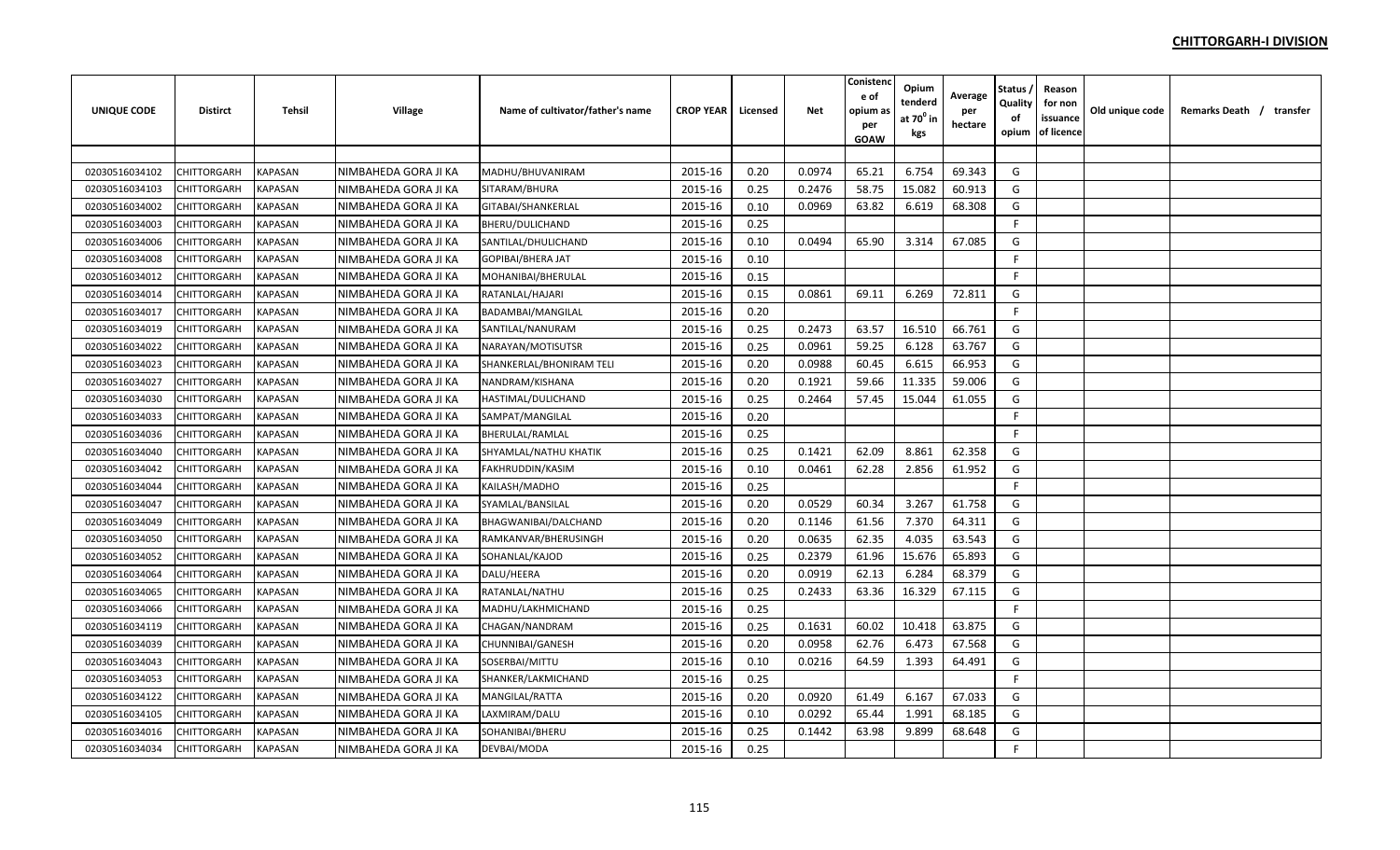| UNIQUE CODE    | Distirct    | Tehsil         | Village              | Name of cultivator/father's name | <b>CROP YEAR</b> | Licensed | <b>Net</b> | Conistenc<br>e of<br>opium as<br>per<br><b>GOAW</b> | Opium<br>tenderd<br>at $70^0$ in<br>kgs | Average<br>per<br>hectare | Status ,<br>Quality<br>of<br>opium | Reason<br>for non<br>issuance<br>of licence | Old unique code | Remarks Death / transfer |
|----------------|-------------|----------------|----------------------|----------------------------------|------------------|----------|------------|-----------------------------------------------------|-----------------------------------------|---------------------------|------------------------------------|---------------------------------------------|-----------------|--------------------------|
|                |             |                |                      |                                  |                  |          |            |                                                     |                                         |                           |                                    |                                             |                 |                          |
| 02030516034063 | CHITTORGARH | <b>KAPASAN</b> | NIMBAHEDA GORA JI KA | GANGABAI/GANGARAM                | 2015-16          | 0.25     | 0.1040     | 62.75                                               | 6.849                                   | 65.856                    | G                                  |                                             |                 |                          |
| 02030516034128 | CHITTORGARH | <b>KAPASAN</b> | NIMBAHEDA GORA JI KA | RATANLAL/HARLAL                  | 2015-16          | 0.25     |            |                                                     |                                         |                           | -F                                 |                                             |                 |                          |
| 02030516034129 | CHITTORGARH | <b>KAPASAN</b> | NIMBAHEDA GORA JI KA | NARU/RATTA                       | 2015-16          | 0.25     | 0.1054     | 61.58                                               | 6.783                                   | 64.355                    | G                                  |                                             |                 |                          |
| 02030516034132 | CHITTORGARH | <b>KAPASAN</b> | NIMBAHEDA GORA JI KA | NATHU/PEMA                       | 2015-16          | 0.20     | 0.1976     | 62.54                                               | 12.794                                  | 64.747                    | G                                  |                                             |                 |                          |
| 02030516034133 | CHITTORGARH | <b>KAPASAN</b> | NIMBAHEDA GORA JI KA | LAHRIBAI/LOBHCHAND               | 2015-16          | 0.10     |            |                                                     |                                         |                           | F.                                 |                                             |                 |                          |
| 02030516034028 | CHITTORGARH | <b>KAPASAN</b> | NIMBAHEDA GORA JI KA | IMAMBUX/HUSENBUX                 | 2015-16          | 0.20     | 0.1948     | 58.71                                               | 11.893                                  | 61.052                    | G                                  |                                             |                 |                          |
| 02030516034048 | CHITTORGARH | KAPASAN        | NIMBAHEDA GORA JI KA | <b>BANSILAL/KALU</b>             | 2015-16          | 0.25     | 0.1449     | 61.43                                               | 9.443                                   | 65.169                    | G                                  |                                             |                 |                          |
| 02030516034079 | CHITTORGARH | <b>KAPASAN</b> | NIMBAHEDA GORA JI KA | RATANLAL/BHAJYA                  | 2015-16          | 0.25     | 0.1593     | 62.49                                               | 10.293                                  | 64.614                    | G                                  |                                             |                 |                          |
| 02030516034117 | CHITTORGARH | <b>KAPASAN</b> | NIMBAHEDA GORA JI KA | RATANA/KANA                      | 2015-16          | 0.20     | 0.1215     | 58.23                                               | 7.279                                   | 59.910                    | G                                  |                                             |                 |                          |
| 02030516034001 | CHITTORGARH | <b>KAPASAN</b> | NIMBAHEDA GORA JI KA | <b>HEERALAL/KISHANA</b>          | 2015-16          | 0.20     | 0.2004     | 62.27                                               | 12.418                                  | 61.966                    | G                                  |                                             |                 |                          |
| 02030516034005 | CHITTORGARH | <b>KAPASAN</b> | NIMBAHEDA GORA JI KA | RAMCHANDER/KALU                  | 2015-16          | 0.15     | 0.1024     | 63.24                                               | 6.505                                   | 63.525                    | G                                  |                                             |                 |                          |
| 02030516034029 | CHITTORGARH | <b>KAPASAN</b> | NIMBAHEDA GORA JI KA | SHANKER/RUPA GADARI              | 2015-16          | 0.20     | 0.1900     | 60.40                                               | 11.476                                  | 60.400                    | G                                  |                                             |                 |                          |
| 02030516034123 | CHITTORGARH | <b>KAPASAN</b> | NIMBAHEDA GORA JI KA | RAMESWAR/ONKAR                   | 2015-16          | 0.25     |            |                                                     |                                         |                           | -F                                 |                                             |                 |                          |
| 02030516034116 | CHITTORGARH | <b>KAPASAN</b> | NIMBAHEDA GORA JI KA | NANIBAI/SOHAN                    | 2015-16          | 0.10     | 0.0403     | 54.63                                               | 2.380                                   | 59.057                    | G                                  |                                             |                 |                          |
| 02030516034007 | CHITTORGARH | <b>KAPASAN</b> | NIMBAHEDA GORA JI KA | <b>BANSILAL/BHERA</b>            | 2015-16          | 0.15     |            |                                                     |                                         |                           | F.                                 |                                             |                 |                          |
| 02030516034054 | CHITTORGARH | KAPASAN        | NIMBAHEDA GORA JI KA | RATANLAL/ONKER                   | 2015-16          | 0.10     | 0.0230     | 65.36                                               | 1.457                                   | 63.348                    | G                                  |                                             |                 |                          |
| 02030516034114 | CHITTORGARH | <b>KAPASAN</b> | NIMBAHEDA GORA JI KA | ONKAR/LAXMAN                     | 2015-16          | 0.20     | 0.0500     | 60.11                                               | 3.237                                   | 64.740                    | G                                  |                                             |                 |                          |
| 02030516034051 | CHITTORGARH | <b>KAPASAN</b> | NIMBAHEDA GORA JI KA | RATANLAL/UDAIRAM GADARI          | 2015-16          | 0.25     | 0.2500     | 62.10                                               | 14.372                                  | 57.488                    | G                                  |                                             |                 |                          |
| 02030516034037 | CHITTORGARH | <b>KAPASAN</b> | NIMBAHEDA GORA JI KA | AANANDILAL/BHERA                 | 2015-16          | 0.25     | 0.2465     | 59.18                                               | 15.277                                  | 61.976                    | G                                  |                                             |                 |                          |
| 02030516034059 | CHITTORGARH | <b>KAPASAN</b> | NIMBAHEDA GORA JI KA | PARTHU/ONKAR                     | 2015-16          | 0.10     | 0.1000     | 55.83                                               | 5.735                                   | 57.350                    | G                                  |                                             |                 |                          |
| 02030516034120 | CHITTORGARH | <b>KAPASAN</b> | NIMBAHEDA GORA JI KA | DALLA/RATTA                      | 2015-16          | 0.25     | 0.1148     | 61.64                                               | 7.414                                   | 64.582                    | G                                  |                                             |                 |                          |
| 02030516034121 | CHITTORGARH | <b>KAPASAN</b> | NIMBAHEDA GORA JI KA | BHAGGA/RATTA                     | 2015-16          | 0.15     |            |                                                     |                                         |                           | F.                                 |                                             |                 |                          |
| 02030516034135 | CHITTORGARH | <b>KAPASAN</b> | NIMBAHEDA GORA JI KA | <b>BHAGWAN/BHURA</b>             | 2015-16          | 0.20     | 0.1999     | 44.37                                               | 9.273                                   | 46.388                    |                                    | 02                                          |                 |                          |
| 02030516034136 | CHITTORGARH | <b>KAPASAN</b> | NIMBAHEDA GORA JI KA | NARAYANSINGH/KALYANSINGH         | 2015-16          | 0.25     | 0.2504     | 60.77                                               | 15.644                                  | 62.476                    | G                                  |                                             |                 |                          |
| 02030516034137 | CHITTORGARH | <b>KAPASAN</b> | NIMBAHEDA GORA JI KA | RATANLAL/BHAVANA                 | 2015-16          | 0.25     | 0.0776     | 62.18                                               | 5.214                                   | 67.191                    |                                    | 02                                          |                 |                          |
| 02030516034085 | CHITTORGARH | <b>KAPASAN</b> | NIMBAHEDA GORA JI KA | CHANDIBAI/LEHARU                 | 2015-16          | 0.10     |            |                                                     |                                         |                           | -F                                 |                                             |                 |                          |
| 02030516034060 | CHITTORGARH | <b>KAPASAN</b> | NIMBAHEDA GORA JI KA | NOJIBAI/NATHULAL                 | 2015-16          | 0.10     |            |                                                     |                                         |                           | -F                                 |                                             |                 |                          |
| 02030516034031 | CHITTORGARH | <b>KAPASAN</b> | NIMBAHEDA GORA JI KA | MADHUDI/KHURAJ                   | 2015-16          | 0.10     |            |                                                     |                                         |                           | F.                                 |                                             |                 |                          |
| 02030516041010 | CHITTORGARH | <b>KAPASAN</b> | RANDIYARDI           | LEHRU/RATANLAL                   | 2015-16          | 0.25     | 0.1839     | 60.82                                               | 10.939                                  | 59.483                    | G                                  |                                             |                 |                          |
| 02030516041006 | CHITTORGARH | <b>KAPASAN</b> | <b>RANDIYARDI</b>    | BHERULAL/MANGILAL                | 2015-16          | 0.20     |            |                                                     |                                         |                           | -F                                 |                                             |                 |                          |
| 02030516041014 | CHITTORGARH | <b>KAPASAN</b> | RANDIYARDI           | TULSIRAM/DHANNA                  | 2015-16          | 0.20     | 0.1510     | 62.45                                               | 9.814                                   | 64.993                    | G                                  |                                             |                 |                          |
| 02030516041005 | CHITTORGARH | <b>KAPASAN</b> | RANDIYARDI           | VARDIBAI/MANGILAL                | 2015-16          | 0.20     |            |                                                     |                                         |                           | F.                                 |                                             |                 |                          |
| 02030516041025 | CHITTORGARH | <b>KAPASAN</b> | RANDIYARDI           | DEVILAL/MANGILAL                 | 2015-16          | 0.10     |            |                                                     |                                         |                           | F.                                 |                                             |                 |                          |
| 02030516041034 | CHITTORGARH | <b>KAPASAN</b> | RANDIYARDI           | SHIVGIRI/BHERUGIRI               | 2015-16          | 0.25     |            |                                                     |                                         |                           | F                                  |                                             |                 |                          |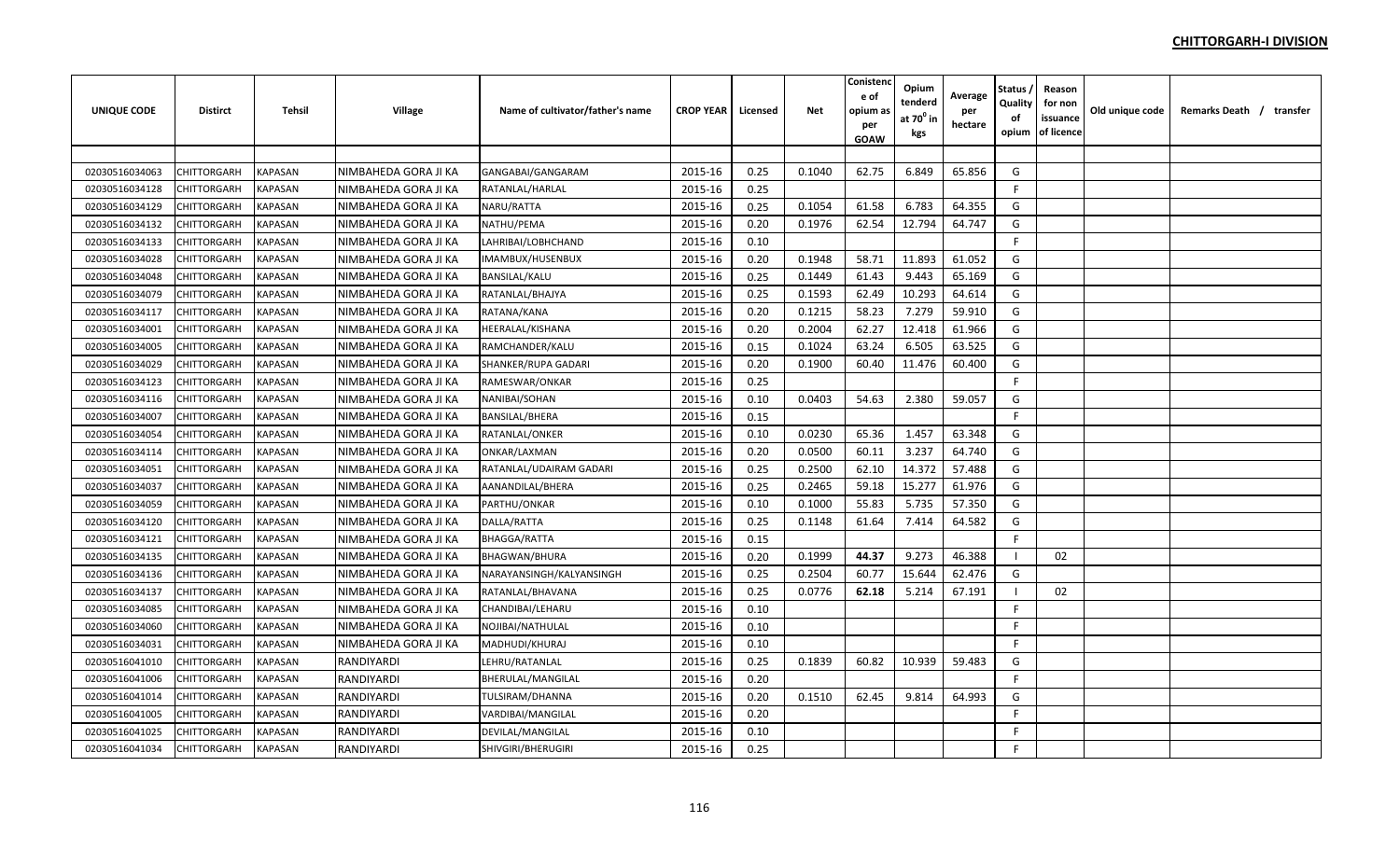| <b>UNIQUE CODE</b> | <b>Distirct</b> | <b>Tehsil</b>         | Village           | Name of cultivator/father's name | <b>CROP YEAR</b> | Licensed | Net    | Conistenc<br>e of<br>opium a:<br>per<br>GOAW | Opium<br>tenderd<br>at $70^0$ in<br>kgs | Average<br>per<br>hectare | Status<br>Quality<br>of<br>opium | Reason<br>for non<br>issuance<br>of licence | Old unique code | Remarks Death / transfer |  |
|--------------------|-----------------|-----------------------|-------------------|----------------------------------|------------------|----------|--------|----------------------------------------------|-----------------------------------------|---------------------------|----------------------------------|---------------------------------------------|-----------------|--------------------------|--|
|                    |                 |                       |                   |                                  |                  |          |        |                                              |                                         |                           |                                  |                                             |                 |                          |  |
| 02030516041011     | CHITTORGARH     | KAPASAN               | <b>RANDIYARDI</b> | KANKUDEVI/PANNALAL               | 2015-16          | 0.10     | 0.0240 | 67.98                                        | 1.690                                   | 70.417                    | G                                |                                             |                 |                          |  |
| 02030516051004     | CHITTORGARH     | KAPASAN               | <b>TARAKHERDI</b> | BHERULAL/MOTI                    | 2015-16          | 0.10     | 0.0482 | 60.59                                        | 2.995                                   | 62.137                    | G                                |                                             | 02030516041035  | <b>TRANSFER</b>          |  |
| 02030516053014     | CHITTORGARH     | KAPASAN               | <b>TASVARIA</b>   | KISHANLAL/NATHU                  | 2015-16          | 0.20     | 0.1932 | 59.49                                        | 11.915                                  | 61.672                    | G                                |                                             |                 |                          |  |
| 02030516053045     | CHITTORGARH     | <b>APASAN</b>         | <b>TASVARIA</b>   | SHANKERLAL/VENIRAM               | 2015-16          | 0.20     |        |                                              |                                         |                           | F                                |                                             |                 |                          |  |
| 02030516053001     | CHITTORGARH     | <b><i>KAPASAN</i></b> | <b>TASVARIA</b>   | DALICHAND/RAMLAL                 | 2015-16          | 0.20     | 0.0963 | 64.41                                        | 6.202                                   | 64.403                    | G                                |                                             |                 |                          |  |
| 02030516053002     | CHITTORGARH     | KAPASAN               | <b>TASVARIA</b>   | KANCHNBAI/JHAMAKLAL              | 2015-16          | 0.10     | 0.0520 | 67.25                                        | 3.132                                   | 60.231                    | G                                |                                             |                 |                          |  |
| 02030516053005     | CHITTORGARH     | <b><i>CAPASAN</i></b> | <b>TASVARIA</b>   | DALIBAI/NATHULAL                 | 2015-16          | 0.20     | 0.2006 | 65.10                                        | 13.057                                  | 65.090                    | G                                |                                             |                 |                          |  |
| 02030516053013     | CHITTORGARH     | KAPASAN               | <b>TASVARIA</b>   | GHISALAL/CHAMPALAL               | 2015-16          | 0.15     |        |                                              |                                         |                           | F.                               |                                             |                 |                          |  |
| 02030516053017     | CHITTORGARH     | KAPASAN               | <b>TASVARIA</b>   | KASTURLAL/RAMA                   | 2015-16          | 0.25     | 0.1630 | 59.47                                        | 9.354                                   | 57.387                    | G                                |                                             |                 |                          |  |
| 02030516053019     | CHITTORGARH     | <b><i>KAPASAN</i></b> | <b>TASVARIA</b>   | BHERUDAS/UDAIDAS                 | 2015-16          | 0.25     | 0.1045 | 64.70                                        | 7.071                                   | 67.665                    | G                                |                                             |                 |                          |  |
| 02030516053020     | CHITTORGARH     | KAPASAN               | <b>TASVARIA</b>   | CHANDIBAI/HAJARILAL              | 2015-16          | 0.20     |        |                                              |                                         |                           | F.                               |                                             |                 |                          |  |
| 02030516053021     | CHITTORGARH     | KAPASAN               | <b>TASVARIA</b>   | MAGANI/PRITHVIRAJ                | 2015-16          | 0.25     | 0.2473 | 64.01                                        | 16.121                                  | 65.188                    | G                                |                                             |                 |                          |  |
| 02030516053024     | CHITTORGARH     | KAPASAN               | <b>TASVARIA</b>   | CHANDIBAI/GHISALAL               | 2015-16          | 0.15     | 0.1491 | 61.77                                        | 9.407                                   | 63.092                    | G                                |                                             |                 |                          |  |
| 02030516053032     | CHITTORGARH     | KAPASAN               | <b>TASVARIA</b>   | GHISALAL/CHATURBHUJ              | 2015-16          | 0.25     | 0.1146 | 65.42                                        | 7.392                                   | 64.503                    |                                  | 02                                          |                 |                          |  |
| 02030516053035     | CHITTORGARH     | <b>KAPASAN</b>        | <b>TASVARIA</b>   | BHERU/HANSU                      | 2015-16          | 0.10     |        |                                              |                                         |                           | F                                |                                             |                 |                          |  |
| 02030516053042     | CHITTORGARH     | <b>KAPASAN</b>        | <b>TASVARIA</b>   | MOHANLAL/BHURA                   | 2015-16          | 0.20     | 0.1965 | 60.84                                        | 11.942                                  | 60.774                    | G                                |                                             |                 |                          |  |
| 02030516053049     | CHITTORGARH     | KAPASAN               | <b>TASVARIA</b>   | GOVRDHANLAL/KISHANLAL            | 2015-16          | 0.25     |        |                                              |                                         |                           | F                                |                                             |                 |                          |  |
| 02030516053054     | CHITTORGARH     | <b><i>CAPASAN</i></b> | TASVARIA          | SANTILAL/PANNALAL                | 2015-16          | 0.20     |        |                                              |                                         |                           | F.                               |                                             |                 |                          |  |
| 02030516053060     | CHITTORGARH     | <b><i>KAPASAN</i></b> | <b>TASVARIA</b>   | NOJIBAI/KISHANLAL                | 2015-16          | 0.20     | 0.0990 | 60.79                                        | 6.122                                   | 61.838                    | G                                |                                             |                 |                          |  |
| 02030516053009     | CHITTORGARH     | KAPASAN               | <b>TASVARIA</b>   | KISOR/ONKAR                      | 2015-16          | 0.20     |        |                                              |                                         |                           | F                                |                                             |                 |                          |  |
| 02030516053016     | CHITTORGARH     | <b><i>CAPASAN</i></b> | <b>TASVARIA</b>   | KISHAN/PRITHVIRAJ                | 2015-16          | 0.20     |        |                                              |                                         |                           | E                                |                                             |                 |                          |  |
| 02030516053030     | CHITTORGARH     | KAPASAN               | <b>TASVARIA</b>   | NATHULAL/KISHANA                 | 2015-16          | 0.15     |        |                                              |                                         |                           | F.                               |                                             |                 |                          |  |
| 02030516053037     | CHITTORGARH     | KAPASAN               | TASVARIA          | MADHULAL/JITU                    | 2015-16          | 0.25     | 0.0400 | 62.75                                        | 2.698                                   | 67.450                    | G                                |                                             |                 |                          |  |
| 02030516053034     | CHITTORGARH     | KAPASAN               | TASVARIA          | <b>BALU/RAMA</b>                 | 2015-16          | 0.20     | 0.1944 | 66.57                                        | 13.504                                  | 69.465                    | G                                |                                             |                 |                          |  |
| 02030516053003     | CHITTORGARH     | KAPASAN               | <b>TASVARIA</b>   | MEHTABIBAI/BHURALAL              | 2015-16          | 0.15     | 0.1442 | 65.89                                        | 9.629                                   | 66.775                    | G                                |                                             |                 |                          |  |
| 02030516053006     | CHITTORGARH     | <b><i>KAPASAN</i></b> | <b>TASVARIA</b>   | CHHAGANLAL/NARU                  | 2015-16          | 0.20     | 0.1401 | 65.23                                        | 9.607                                   | 68.572                    | G                                |                                             |                 |                          |  |
| 02030516053007     | CHITTORGARH     | <b>APASAN</b>         | TASVARIA          | SUNDERBAI/MOHAN GADRI            | 2015-16          | 0.15     |        |                                              |                                         |                           | F                                |                                             |                 |                          |  |
| 02030516053008     | CHITTORGARH     | <b><i>KAPASAN</i></b> | TASVARIA          | AJIBAI/MOHANLAL                  | 2015-16          | 0.10     |        |                                              |                                         |                           | F                                |                                             |                 |                          |  |
| 02030516053028     | CHITTORGARH     | KAPASAN               | TASVARIA          | KHUMA/BHERA                      | 2015-16          | 0.25     |        |                                              |                                         |                           | F                                |                                             |                 |                          |  |
| 02030516053029     | CHITTORGARH     | <b><i>KAPASAN</i></b> | TASVARIA          | MOHANLAL/KISHAN                  | 2015-16          | 0.25     | 0.2382 | 64.87                                        | 15.856                                  | 66.566                    | G                                |                                             |                 |                          |  |
| 02030516053043     | CHITTORGARH     | KAPASAN               | <b>TASVARIA</b>   | MADHU/GANESH                     | 2015-16          | 0.15     | 0.1442 | 63.71                                        | 8.974                                   | 62.233                    | G                                |                                             |                 |                          |  |
| 02030516053053     | CHITTORGARH     | <b><i>KAPASAN</i></b> | <b>TASVARIA</b>   | RADHESHYAM/PRABHULAL             | 2015-16          | 0.10     |        |                                              |                                         |                           | F                                |                                             |                 |                          |  |
| 02030516053064     | CHITTORGARH     | <b><i>KAPASAN</i></b> | <b>TASVARIA</b>   | GATTUBAI/MOHAN                   | 2015-16          | 0.15     |        |                                              |                                         |                           | F                                |                                             |                 |                          |  |
| 02030516053057     | CHITTORGARH     | KAPASAN               | <b>TASVARIA</b>   | MANGILAL/PARTAP                  | 2015-16          | 0.15     | 0.1033 | 60.42                                        | 6.430                                   | 62.246                    | G                                |                                             |                 |                          |  |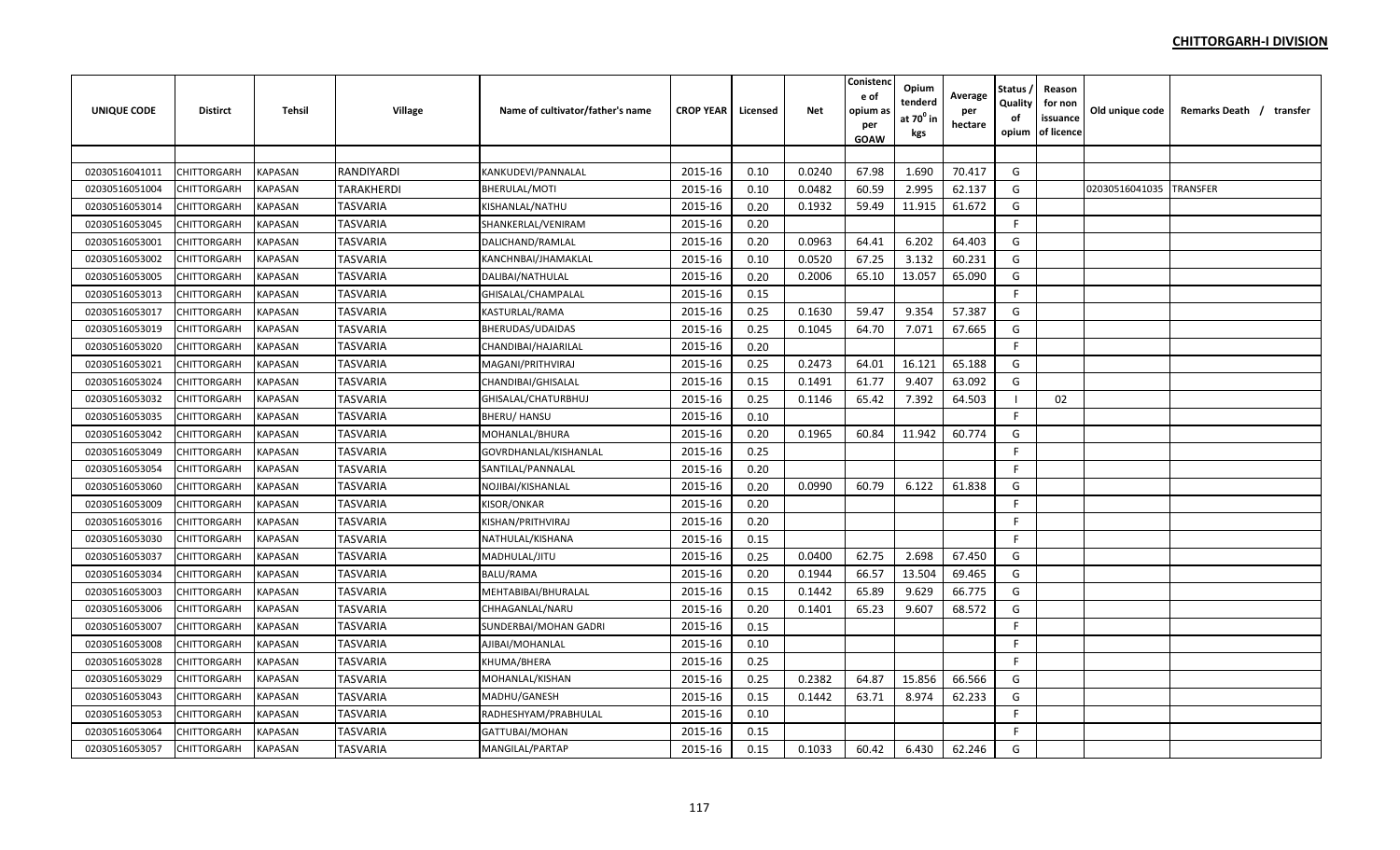| UNIQUE CODE    | <b>Distirct</b>    | Tehsil         | Village            | Name of cultivator/father's name | <b>CROP YEAR</b> | Licensed | Net    | Conistenc<br>e of<br>opium as<br>per<br><b>GOAW</b> | Opium<br>tenderd<br>at 70 <sup>0</sup> in<br>kgs | Average<br>per<br>hectare | Status ,<br>Quality<br>of<br>opium | Reason<br>for non<br>issuance<br>of licence | Old unique code | Remarks Death / transfer |
|----------------|--------------------|----------------|--------------------|----------------------------------|------------------|----------|--------|-----------------------------------------------------|--------------------------------------------------|---------------------------|------------------------------------|---------------------------------------------|-----------------|--------------------------|
|                |                    |                |                    |                                  |                  |          |        |                                                     |                                                  |                           |                                    |                                             |                 |                          |
| 02030516053018 | CHITTORGARH        | KAPASAN        | TASVARIA           | YASODABAI/GHISUDAS               | 2015-16          | 0.20     | 0.0968 | 69.19                                               | 7.008                                            | 72.397                    | G                                  |                                             |                 |                          |
| 02030516053052 | CHITTORGARH        | <b>KAPASAN</b> | <b>TASVARIA</b>    | KANKUBAI/GHISA                   | 2015-16          | 0.20     | 0.0947 | 64.93                                               | 5.992                                            | 63.274                    | G                                  |                                             |                 |                          |
| 02030516053067 | CHITTORGARH        | <b>KAPASAN</b> | TASVARIA           | <b>BHURALAL/DEVJI</b>            | 2015-16          | 0.20     | 0.1000 | 71.34                                               | 7.185                                            | 71.850                    |                                    | 02                                          |                 |                          |
| 02030516053048 | CHITTORGARH        | KAPASAN        | TASVARIA           | BHAGAWANLAL/JITU                 | 2015-16          | 0.20     |        |                                                     |                                                  |                           | F.                                 |                                             |                 |                          |
| 02030516054021 | CHITTORGARH        | KAPASAN        | TURKIA KALA        | RADHESHYAMGIRI/KISHANGIRI        | 2015-16          | 0.20     |        |                                                     |                                                  |                           | F.                                 |                                             |                 |                          |
| 02030516054001 | CHITTORGARH        | KAPASAN        | TURKIA KALA        | AMERCHAND/MOTIRAM                | 2015-16          | 0.25     | 0.0608 | 64.97                                               | 3.898                                            | 64.112                    | G                                  |                                             |                 |                          |
| 02030516054003 | CHITTORGARH        | <b>KAPASAN</b> | TURKIA KALA        | DHAPUBAI/HAJARI                  | 2015-16          | 0.25     | 0.2484 | 63.48                                               | 15.906                                           | 64.034                    | G                                  |                                             |                 |                          |
| 02030516054007 | CHITTORGARH        | KAPASAN        | TURKIA KALA        | UDAIRAM/PARTHU                   | 2015-16          | 0.20     |        |                                                     |                                                  |                           | F.                                 |                                             |                 |                          |
| 02030516054008 | CHITTORGARH        | <b>KAPASAN</b> | TURKIA KALA        | <b>BHURIBAI/MADHU</b>            | 2015-16          | 0.25     | 0.2436 | 60.52                                               | 14.412                                           | 59.163                    | G                                  |                                             |                 |                          |
| 02030516054010 | CHITTORGARH        | <b>KAPASAN</b> | TURKIA KALA        | SOHANIBAI/MITTURAM               | 2015-16          | 0.20     |        |                                                     |                                                  |                           | F.                                 |                                             |                 |                          |
| 02030516054011 | CHITTORGARH        | <b>KAPASAN</b> | TURKIA KALA        | ONKARLAL/LOBHCHAND               | 2015-16          | 0.20     | 0.1015 | 66.01                                               | 6.761                                            | 66.611                    | G                                  |                                             |                 |                          |
| 02030516054014 | CHITTORGARH        | <b>KAPASAN</b> | TURKIA KALA        | RAJKUMAR/MITTULAL                | 2015-16          | 0.20     |        |                                                     |                                                  |                           | F.                                 |                                             |                 |                          |
| 02030516054015 | CHITTORGARH        | <b>KAPASAN</b> | TURKIA KALA        | JITMAL/TULSIRAM                  | 2015-16          | 0.25     |        |                                                     |                                                  |                           | -F                                 |                                             |                 |                          |
| 02030516054019 | CHITTORGARH        | KAPASAN        | <b>TURKIA KALA</b> | LEHRU/LOBHCHAND                  | 2015-16          | 0.20     | 0.0966 | 64.15                                               | 6.488                                            | 67.164                    | G                                  |                                             |                 |                          |
| 02030516054022 | CHITTORGARH        | KAPASAN        | <b>TURKIA KALA</b> | GANGABAI/KISHANLAL               | 2015-16          | 0.20     | 0.0995 | 65.51                                               | 6.822                                            | 68.563                    | G                                  |                                             |                 |                          |
| 02030516054025 | <b>CHITTORGARH</b> | KAPASAN        | TURKIA KALA        | ONKARLAL/CHHOGA                  | 2015-16          | 0.15     |        |                                                     |                                                  |                           | F.                                 |                                             |                 |                          |
| 02030516054031 | CHITTORGARH        | KAPASAN        | TURKIA KALA        | <b>UDAIRAM/GOPI</b>              | 2015-16          | 0.15     | 0.1474 | 65.39                                               | 9.706                                            | 65.848                    | G                                  |                                             |                 |                          |
| 02030516054027 | CHITTORGARH        | KAPASAN        | TURKIA KALA        | RAMIBAI/MADHULAL                 | 2015-16          | 0.20     | 0.1992 | 62.27                                               | 12.917                                           | 64.844                    | G                                  |                                             |                 |                          |
| 02030516054026 | CHITTORGARH        | KAPASAN        | TURKIA KALA        | RAMLAL/RAMCHANDRA                | 2015-16          | 0.20     | 0.1950 | 66.03                                               | 13.395                                           | 68.692                    |                                    | 02                                          |                 |                          |
| 02030516054030 | CHITTORGARH        | KAPASAN        | TURKIA KALA        | JAGDISH/BANSHILAL                | 2015-16          | 0.10     |        |                                                     |                                                  |                           | F.                                 |                                             |                 |                          |
| 02030516054002 | CHITTORGARH        | <b>KAPASAN</b> | <b>TURKIA KALA</b> | DALU/BHARMAL                     | 2015-16          | 0.15     | 0.1450 | 65.55                                               | 9.786                                            | 67.490                    | G                                  |                                             |                 |                          |
| 02030516054005 | <b>CHITTORGARH</b> | <b>KAPASAN</b> | TURKIA KALA        | LEHRIBAI/GANGARAM                | 2015-16          | 0.20     | 0.1914 | 62.12                                               | 11.892                                           | 62.132                    | G                                  |                                             |                 |                          |
| 02030516054009 | CHITTORGARH        | <b>KAPASAN</b> | TURKIA KALA        | NANURAM/GANESH                   | 2015-16          | 0.20     |        |                                                     |                                                  |                           | F.                                 |                                             |                 |                          |
| 02030516054023 | CHITTORGARH        | <b>KAPASAN</b> | TURKIA KALA        | SOHANGIRI/RAMGIRI                | 2015-16          | 0.15     | 0.0677 | 67.90                                               | 4.549                                            | 67.194                    | G                                  |                                             |                 |                          |
| 02030516054012 | CHITTORGARH        | <b>KAPASAN</b> | <b>TURKIA KALA</b> | RATAN/MOTIRAM                    | 2015-16          | 0.25     | 0.1101 | 66.92                                               | 7.820                                            | 71.026                    | G                                  |                                             |                 |                          |
| 02030516054029 | CHITTORGARH        | KAPASAN        | TURKIA KALA        | RATANLAL/UDIARAM                 | 2015-16          | 0.20     | 0.0888 | 65.10                                               | 5.971                                            | 67.241                    | G                                  |                                             |                 |                          |
| 02030516054036 | CHITTORGARH        | KAPASAN        | TURKIA KALA        | MADHU/GANESH                     | 2015-16          | 0.25     | 0.1484 | 67.62                                               | 10.433                                           | 70.303                    | G                                  |                                             |                 |                          |
| 02030516003008 | CHITTORGARH        | KAPASAN        | <b>BALRADA</b>     | MOHAN/NARAIN                     | 2015-16          | 0.10     |        |                                                     |                                                  |                           | F                                  |                                             |                 |                          |
| 02030516003005 | CHITTORGARH        | KAPASAN        | <b>BALRADA</b>     | KASHIRAM/LAXMAN                  | 2015-16          | 0.20     | 0.1976 | 63.04                                               | 12.680                                           | 64.170                    |                                    | 02                                          |                 |                          |
| 02030516003007 | CHITTORGARH        | KAPASAN        | <b>BALRADA</b>     | RUKMANIBAI/KISHORE               | 2015-16          | 0.20     |        |                                                     |                                                  |                           | F.                                 |                                             |                 |                          |
| 02030516003011 | <b>CHITTORGARH</b> | <b>KAPASAN</b> | <b>BALRADA</b>     | BHERULAL/HEMRAJ                  | 2015-16          | 0.10     |        |                                                     |                                                  |                           | F.                                 |                                             |                 |                          |
| 02030516003012 | CHITTORGARH        | KAPASAN        | <b>BALRADA</b>     | UDAIRAM/RAMLAL                   | 2015-16          | 0.20     |        |                                                     |                                                  |                           | F.                                 |                                             |                 |                          |
| 02030516003014 | CHITTORGARH        | <b>KAPASAN</b> | <b>BALRADA</b>     | SHANKERLAL/BHERA                 | 2015-16          | 0.20     |        |                                                     |                                                  |                           | F                                  |                                             |                 |                          |
| 02030516003016 | CHITTORGARH        | <b>KAPASAN</b> | <b>BALRADA</b>     | SHIVLAL/CHHOGA                   | 2015-16          | 0.15     |        |                                                     |                                                  |                           | F                                  |                                             |                 |                          |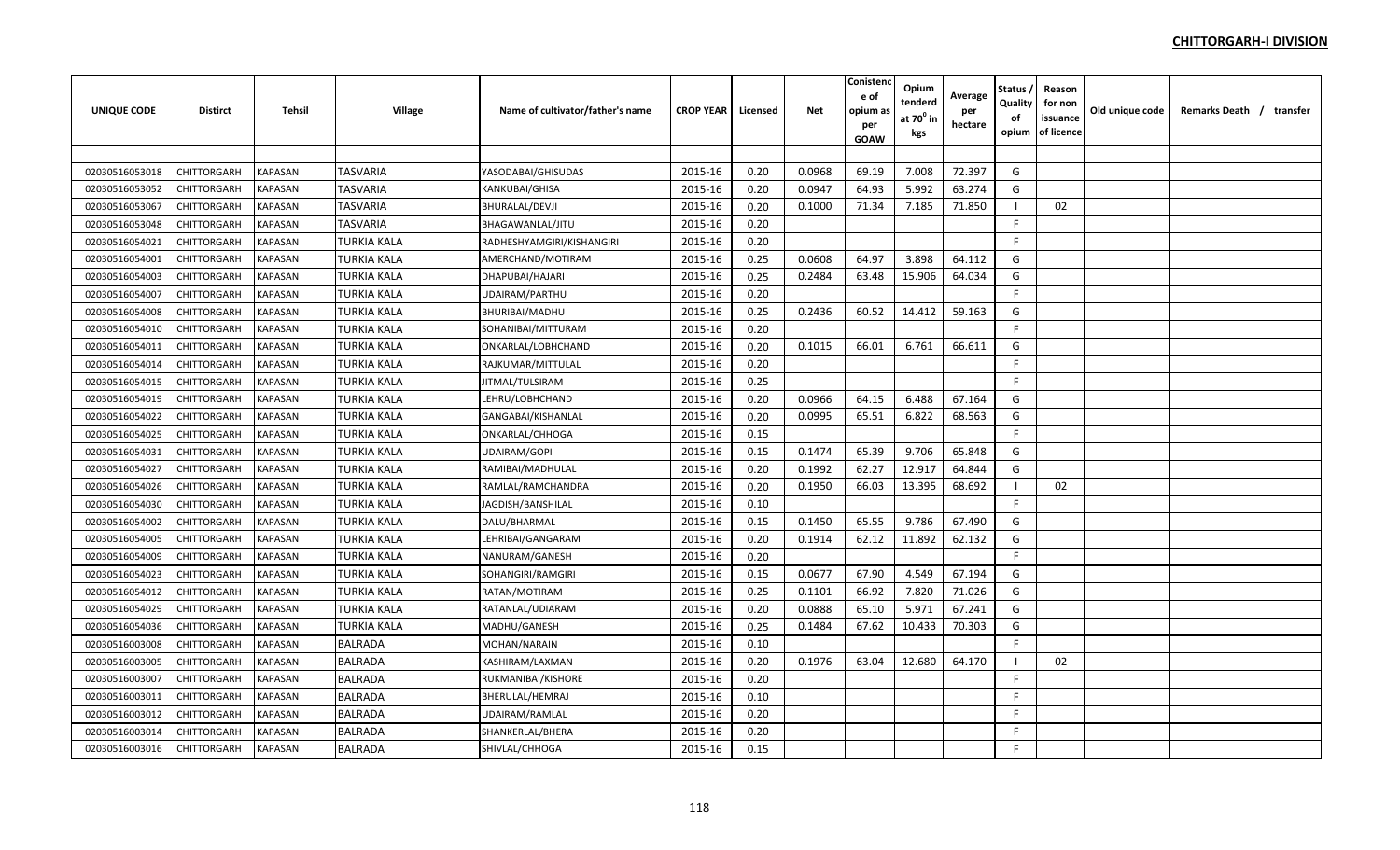| UNIQUE CODE    | <b>Distirct</b>    | Tehsil         | Village             | Name of cultivator/father's name | <b>CROP YEAR</b> | Licensed | <b>Net</b> | Conistenc<br>e of<br>opium as<br>per<br><b>GOAW</b> | Opium<br>tenderd<br>at 70 $^{\circ}$ in<br>kgs | Average<br>per<br>hectare | Status ,<br>Quality<br>of<br>opium | Reason<br>for non<br>issuance<br>of licence | Old unique code | Remarks Death / transfer |
|----------------|--------------------|----------------|---------------------|----------------------------------|------------------|----------|------------|-----------------------------------------------------|------------------------------------------------|---------------------------|------------------------------------|---------------------------------------------|-----------------|--------------------------|
|                |                    |                |                     |                                  |                  |          |            |                                                     |                                                |                           |                                    |                                             |                 |                          |
| 02030516003017 | CHITTORGARH        | <b>KAPASAN</b> | <b>BALRADA</b>      | MOHAN/RAMLAL                     | 2015-16          | 0.20     |            |                                                     |                                                |                           | F.                                 |                                             |                 |                          |
| 02030516003023 | CHITTORGARH        | <b>KAPASAN</b> | <b>BALRADA</b>      | CHHOGA/KALU                      | 2015-16          | 0.15     |            |                                                     |                                                |                           | F.                                 |                                             |                 |                          |
| 02030516003028 | CHITTORGARH        | KAPASAN        | <b>BALRADA</b>      | KISHANLAL/NATHU                  | 2015-16          | 0.10     | 0.0986     | 64.15                                               | 5.984                                          | 60.690                    | G                                  |                                             |                 |                          |
| 02030516003004 | CHITTORGARH        | KAPASAN        | <b>BALRADA</b>      | NARAYAN/GANESH                   | 2015-16          | 0.10     | 0.0504     | 63.89                                               | 3.167                                          | 62.837                    | G                                  |                                             |                 |                          |
| 02030516003032 | <b>CHITTORGARH</b> | KAPASAN        | <b>BALRADA</b>      | RATANLAL/HANSU                   | 2015-16          | 0.10     | 0.0459     | 61.05                                               | 2.747                                          | 59.848                    | G                                  |                                             |                 |                          |
| 02030516003033 | CHITTORGARH        | KAPASAN        | <b>BALRADA</b>      | PYARIBAI/HAJARI                  | 2015-16          | 0.20     |            |                                                     |                                                |                           | F                                  |                                             |                 |                          |
| 02030516003001 | CHITTORGARH        | KAPASAN        | <b>BALRADA</b>      | NOJIBAI/BHAVANIRAM               | 2015-16          | 0.15     | 0.1509     | 69.94                                               | 10.331                                         | 68.463                    | G                                  |                                             |                 |                          |
| 02030516003034 | <b>CHITTORGARH</b> | KAPASAN        | <b>BALRADA</b>      | ONKAR/RATAN                      | 2015-16          | 0.20     | 0.0645     | 64.70                                               | 4.289                                          | 66.496                    | G                                  |                                             |                 |                          |
| 02030516003035 | CHITTORGARH        | KAPASAN        | <b>BALRADA</b>      | <b>BHURA/ONKAR</b>               | 2015-16          | 0.20     | 0.1954     | 69.01                                               | 13.940                                         | 71.341                    | -1                                 | 02                                          |                 |                          |
| 02030516006002 | CHITTORGARH        | <b>KAPASAN</b> | <b>BANKIA KHURD</b> | <b>BHERU/BHURA</b>               | 2015-16          | 0.20     | 0.1479     | 65.51                                               | 10.163                                         | 68.715                    |                                    | 02                                          |                 |                          |
| 02030516006011 | <b>CHITTORGARH</b> | <b>KAPASAN</b> | <b>BANKIA KHURD</b> | MANGILAL/KHEMA                   | 2015-16          | 0.20     | 0.1918     | 63.65                                               | 12.366                                         | 64.473                    | G                                  |                                             |                 |                          |
| 02030516006042 | CHITTORGARH        | <b>KAPASAN</b> | <b>BANKIA KHURD</b> | RATANLAL/PARTHU                  | 2015-16          | 0.20     | 0.0935     | 65.91                                               | 6.299                                          | 67.369                    | G                                  |                                             |                 |                          |
| 02030516006010 | CHITTORGARH        | <b>KAPASAN</b> | <b>BANKIA KHURD</b> | KAILASH/UDAILAL                  | 2015-16          | 0.25     | 0.2198     | 66.14                                               | 13.889                                         | 63.189                    | G                                  |                                             |                 |                          |
| 02030516006020 | CHITTORGARH        | <b>KAPASAN</b> | <b>BANKIA KHURD</b> | PANNA/NANDA                      | 2015-16          | 0.25     | 0.1482     | 63.40                                               | 9.148                                          | 61.727                    | G                                  |                                             |                 |                          |
| 02030516006044 | CHITTORGARH        | KAPASAN        | <b>BANKIA KHURD</b> | INDRASINGH/LALSINGH              | 2015-16          | 0.25     | 0.1440     | 67.78                                               | 9.886                                          | 68.653                    |                                    | 02                                          |                 |                          |
| 02030516006052 | CHITTORGARH        | KAPASAN        | <b>BANKIA KHURD</b> | NANDRAM/KESHURAM                 | 2015-16          | 0.25     | 0.2007     | 65.43                                               | 13.469                                         | 67.110                    | G                                  |                                             |                 |                          |
| 02030516006014 | <b>CHITTORGARH</b> | KAPASAN        | <b>BANKIA KHURD</b> | DALCHAND/MAGANIRAM               | 2015-16          | 0.25     | 0.2471     | 63.95                                               | 15.065                                         | 60.967                    | G                                  |                                             |                 |                          |
| 02030516006027 | CHITTORGARH        | KAPASAN        | <b>BANKIA KHURD</b> | ANCHIBAI/UDAIRAM                 | 2015-16          | 0.25     | 0.0960     | 64.58                                               | 6.209                                          | 64.677                    | G                                  |                                             |                 |                          |
| 02030516006018 | CHITTORGARH        | KAPASAN        | <b>BANKIA KHURD</b> | <b>GOPILAL/BHURA</b>             | 2015-16          | 0.25     | 0.2429     | 67.21                                               | 14.402                                         | 59.292                    | G                                  |                                             |                 |                          |
| 02030516006034 | CHITTORGARH        | KAPASAN        | <b>BANKIA KHURD</b> | NANDUBAI/RUPLAL                  | 2015-16          | 0.25     |            |                                                     |                                                |                           | E                                  |                                             |                 |                          |
| 02030516006039 | CHITTORGARH        | KAPASAN        | <b>BANKIA KHURD</b> | ONKARSINGH/LALSINGH              | 2015-16          | 0.25     | 0.1457     | 72.17                                               | 10.578                                         | 72.601                    |                                    | 02                                          |                 |                          |
| 02030516006040 | CHITTORGARH        | <b>KAPASAN</b> | <b>BANKIA KHURD</b> | KELU/BALU                        | 2015-16          | 0.25     | 0.1572     | 63.79                                               | 10.380                                         | 66.031                    | G                                  |                                             |                 |                          |
| 02030516006001 | <b>CHITTORGARH</b> | <b>KAPASAN</b> | <b>BANKIA KHURD</b> | MEHTABIBAI/NANDA                 | 2015-16          | 0.25     | 0.1476     | 70.67                                               | 10.126                                         | 68.604                    | - 1                                | 02                                          |                 |                          |
| 02030516006047 | CHITTORGARH        | <b>KAPASAN</b> | <b>BANKIA KHURD</b> | MOTIRAM/PYARCHAND                | 2015-16          | 0.10     | 0.0107     | 78.19                                               | 0.938                                          | 87.664                    | G                                  |                                             |                 |                          |
| 02030516006016 | CHITTORGARH        | <b>KAPASAN</b> | <b>BANKIA KHURD</b> | BHERULAL/FULCHAND                | 2015-16          | 0.25     |            |                                                     |                                                |                           | F                                  |                                             |                 |                          |
| 02030516006003 | CHITTORGARH        | <b>KAPASAN</b> | <b>BANKIA KHURD</b> | BHAGAWAN/JAICHAND                | 2015-16          | 0.10     |            |                                                     |                                                |                           | F.                                 |                                             |                 |                          |
| 02030516006048 | CHITTORGARH        | KAPASAN        | <b>BANKIA KHURD</b> | NANIBAI/BHAGAWAN                 | 2015-16          | 0.10     |            |                                                     |                                                |                           | E                                  |                                             |                 |                          |
| 02030516008005 | CHITTORGARH        | KAPASAN        | <b>BUDDHA KHEDA</b> | <b>BADRILAL/MOHANLAL</b>         | 2015-16          | 0.10     |            |                                                     |                                                |                           | F                                  |                                             |                 |                          |
| 02030516008008 | CHITTORGARH        | KAPASAN        | <b>BUDDHA KHEDA</b> | PRATHVIRAJ/CHUNNILAL             | 2015-16          | 0.15     | 0.0500     | 62.38                                               | 3.190                                          | 63.800                    | G                                  |                                             |                 |                          |
| 02030516008011 | CHITTORGARH        | KAPASAN        | <b>BUDDHA KHEDA</b> | SUAALAL/MOHANLAL                 | 2015-16          | 0.20     | 0.1998     | 68.08                                               | 11.807                                         | 59.094                    | G                                  |                                             |                 |                          |
| 02030516008002 | <b>CHITTORGARH</b> | KAPASAN        | <b>BUDDHA KHEDA</b> | MADANLAL/LAXMICHAND              | 2015-16          | 0.15     |            |                                                     |                                                |                           | F.                                 |                                             |                 |                          |
| 02030516008012 | CHITTORGARH        | KAPASAN        | <b>BUDDHA KHEDA</b> | LAXMAN/MOHANLAL                  | 2015-16          | 0.15     |            |                                                     |                                                |                           | F                                  |                                             |                 |                          |
| 02030516008001 | CHITTORGARH        | KAPASAN        | <b>BUDDHA KHEDA</b> | CHANDERPRAKASH/MADANLAL          | 2015-16          | 0.25     |            |                                                     |                                                |                           | F                                  |                                             |                 |                          |
| 02030516010019 | <b>CHITTORGARH</b> | <b>KAPASAN</b> | CHHAPARI            | CHUNNILAL/AMARCHAND              | 2015-16          | 0.25     |            |                                                     |                                                |                           | F                                  |                                             |                 |                          |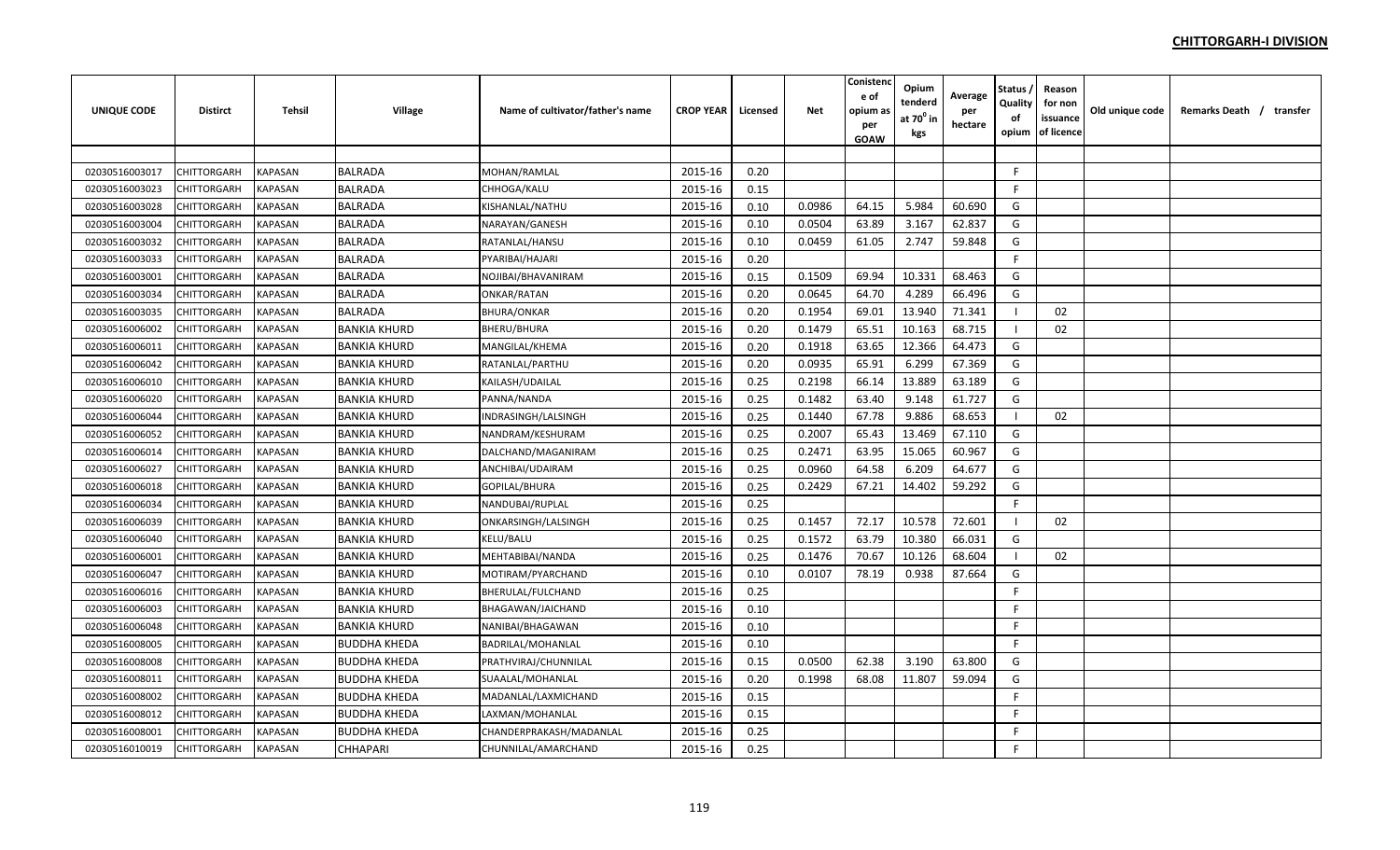| <b>UNIQUE CODE</b> | <b>Distirct</b>    | <b>Tehsil</b>  | Village          | Name of cultivator/father's name | <b>CROP YEAR</b> | Licensed | <b>Net</b> | Conistenc<br>e of<br>opium as<br>per<br><b>GOAW</b> | Opium<br>tenderd<br>at $70^0$ in<br>kgs | Average<br>per<br>hectare | Status<br>Quality<br>of<br>opium | Reason<br>for non<br>issuance<br>of licence | Old unique code | Remarks Death / transfer |
|--------------------|--------------------|----------------|------------------|----------------------------------|------------------|----------|------------|-----------------------------------------------------|-----------------------------------------|---------------------------|----------------------------------|---------------------------------------------|-----------------|--------------------------|
|                    |                    |                |                  |                                  |                  |          |            |                                                     |                                         |                           |                                  |                                             |                 |                          |
| 02030516010022     | CHITTORGARH        | <b>KAPASAN</b> | <b>CHHAPARI</b>  | MAGNIRAM/AMARCHAND               | 2015-16          | 0.25     |            |                                                     |                                         |                           | F                                |                                             |                 |                          |
| 02030516010018     | CHITTORGARH        | <b>KAPASAN</b> | <b>CHHAPARI</b>  | CHHOGA/AMARCHAND                 | 2015-16          | 0.10     | 0.0926     | 62.30                                               | 5.883                                   | 63.531                    | G                                |                                             |                 |                          |
| 02030516010035     | CHITTORGARH        | <b>KAPASAN</b> | <b>CHHAPARI</b>  | SHANKERLAL/BHERULAL              | 2015-16          | 0.25     |            |                                                     |                                         |                           | F                                |                                             |                 |                          |
| 02030516010013     | CHITTORGARH        | KAPASAN        | <b>CHHAPARI</b>  | MAGNIBAI/MADHU                   | 2015-16          | 0.10     |            |                                                     |                                         |                           | E                                |                                             |                 |                          |
| 02030516010008     | <b>CHITTORGARH</b> | KAPASAN        | <b>CHHAPARI</b>  | RAMA/GOKAL                       | 2015-16          | 0.20     |            |                                                     |                                         |                           | E                                |                                             |                 |                          |
| 02030516010009     | CHITTORGARH        | KAPASAN        | <b>CHHAPARI</b>  | DEUBAI/JAGANNATH                 | 2015-16          | 0.10     | 0.0493     | 66.70                                               | 3.440                                   | 69.777                    | G                                |                                             |                 |                          |
| 02030516010036     | CHITTORGARH        | KAPASAN        | <b>CHHAPARI</b>  | KISOR/DALICHAND                  | 2015-16          | 0.10     | 0.0974     | 62.05                                               | 6.187                                   | 63.522                    | G                                |                                             |                 |                          |
| 02030516010001     | <b>CHITTORGARH</b> | KAPASAN        | <b>CHHAPARI</b>  | HEERA/KAJOD                      | 2015-16          | 0.10     |            |                                                     |                                         |                           | F                                |                                             |                 |                          |
| 02030516010012     | CHITTORGARH        | KAPASAN        | <b>CHHAPARI</b>  | <b>BALU/BHERU</b>                | 2015-16          | 0.15     |            |                                                     |                                         |                           | F                                |                                             |                 |                          |
| 02030516013002     | CHITTORGARH        | <b>KAPASAN</b> | <b>DAMAKHEDA</b> | SHANKER/ONKAR                    | 2015-16          | 0.15     | 0.1559     | 59.90                                               | 9.362                                   | 60.051                    | G                                |                                             |                 |                          |
| 02030516013007     | CHITTORGARH        | <b>KAPASAN</b> | <b>DAMAKHEDA</b> | <b>BHAGWANLAL/RAMLAL</b>         | 2015-16          | 0.10     |            |                                                     |                                         |                           | F.                               |                                             |                 |                          |
| 02030516013006     | CHITTORGARH        | <b>KAPASAN</b> | DAMAKHEDA        | KAMLABAI/AMERCHAND               | 2015-16          | 0.10     |            |                                                     |                                         |                           | F.                               |                                             |                 |                          |
| 02030516013009     | CHITTORGARH        | <b>KAPASAN</b> | <b>DAMAKHEDA</b> | VARDIBAI/AMERCHAND               | 2015-16          | 0.10     |            |                                                     |                                         |                           | F                                |                                             |                 |                          |
| 02030516013004     | CHITTORGARH        | <b>KAPASAN</b> | <b>DAMAKHEDA</b> | MOHANSINGH/CHHOTUSINGH           | 2015-16          | 0.20     |            |                                                     |                                         |                           | F                                |                                             |                 |                          |
| 02030516014005     | CHITTORGARH        | KAPASAN        | <b>DATA</b>      | NARAYAN/GOKAL                    | 2015-16          | 0.25     |            |                                                     |                                         |                           | F.                               |                                             |                 |                          |
| 02030516014001     | <b>CHITTORGARH</b> | KAPASAN        | <b>DATA</b>      | NATHUDAS/HEERADAS                | 2015-16          | 0.25     |            |                                                     |                                         |                           | F                                |                                             |                 |                          |
| 02030516014002     | CHITTORGARH        | KAPASAN        | <b>DATA</b>      | <b>BHAGWAN/KISHANA</b>           | 2015-16          | 0.10     |            |                                                     |                                         |                           | F                                |                                             |                 |                          |
| 02030516014007     | CHITTORGARH        | KAPASAN        | <b>DATA</b>      | GANESHPURI/SHANKARPURI           | 2015-16          | 0.10     |            |                                                     |                                         |                           | E                                |                                             |                 |                          |
| 02030516018012     | CHITTORGARH        | KAPASAN        | <b>GODIYANA</b>  | CHANDIBAI/LEHARU                 | 2015-16          | 0.25     |            |                                                     |                                         |                           | F                                |                                             |                 |                          |
| 02030516018020     | CHITTORGARH        | KAPASAN        | <b>GODIYANA</b>  | CHAGANLAL/BHERALAL               | 2015-16          | 0.25     |            |                                                     |                                         |                           | E                                |                                             |                 |                          |
| 02030516018036     | CHITTORGARH        | <b>KAPASAN</b> | <b>GODIYANA</b>  | BHAGWANDAS/GULABDAS              | 2015-16          | 0.25     |            |                                                     |                                         |                           | F.                               |                                             |                 |                          |
| 02030516018017     | <b>CHITTORGARH</b> | <b>KAPASAN</b> | <b>GODIYANA</b>  | OMPRAKASH/SOHANLAL/KESHARBAI     | 2015-16          | 0.25     |            |                                                     |                                         |                           | F.                               |                                             |                 |                          |
| 02030516018006     | CHITTORGARH        | <b>KAPASAN</b> | <b>GODIYANA</b>  | LAXMAN/RAMLAL/GHISIBAI           | 2015-16          | 0.20     |            |                                                     |                                         |                           | F.                               |                                             |                 |                          |
| 02030516018014     | CHITTORGARH        | <b>KAPASAN</b> | <b>GODIYANA</b>  | CHOGALAL/NATHU                   | 2015-16          | 0.20     |            |                                                     |                                         |                           | -F                               |                                             |                 |                          |
| 02030516018010     | CHITTORGARH        | <b>KAPASAN</b> | <b>GODIYANA</b>  | JAMANIBAI/JITU                   | 2015-16          | 0.20     |            |                                                     |                                         |                           | F                                |                                             |                 |                          |
| 02030516018019     | CHITTORGARH        | <b>KAPASAN</b> | <b>GODIYANA</b>  | MITTULAL/UDAIRAM                 | 2015-16          | 0.10     | 0.0957     | 57.41                                               | 5.323                                   | 55.622                    | G                                |                                             |                 |                          |
| 02030516018015     | CHITTORGARH        | KAPASAN        | <b>GODIYANA</b>  | MOHANLAL/UDIARAM                 | 2015-16          | 0.10     |            |                                                     |                                         |                           | F                                |                                             |                 |                          |
| 02030516018004     | CHITTORGARH        | KAPASAN        | <b>GODIYANA</b>  | JITU/MEGHRAJ                     | 2015-16          | 0.10     |            |                                                     |                                         |                           | F                                |                                             |                 |                          |
| 02030516018008     | CHITTORGARH        | KAPASAN        | <b>GODIYANA</b>  | VAKTAVRIBAI/LAKHMA               | 2015-16          | 0.10     |            |                                                     |                                         |                           | F.                               |                                             |                 |                          |
| 02030516018018     | CHITTORGARH        | KAPASAN        | <b>GODIYANA</b>  | RATANLAL/UDIARAM                 | 2015-16          | 0.10     |            |                                                     |                                         |                           | F.                               |                                             |                 |                          |
| 02030516018024     | CHITTORGARH        | KAPASAN        | <b>GODIYANA</b>  | RAMIBAI/BHAGWAN                  | 2015-16          | 0.10     |            |                                                     |                                         |                           | F                                |                                             |                 |                          |
| 02030516018005     | CHITTORGARH        | KAPASAN        | <b>GODIYANA</b>  | MANGILAL/RATANLAL                | 2015-16          | 0.10     |            |                                                     |                                         |                           | F                                |                                             |                 | <b>NAME CHANGE</b>       |
| 02030516018029     | CHITTORGARH        | <b>KAPASAN</b> | <b>GODIYANA</b>  | NARAYANIBAI/BHURADAS             | 2015-16          | 0.10     |            |                                                     |                                         |                           | F                                |                                             |                 |                          |
| 02030516018001     | <b>CHITTORGARH</b> | <b>KAPASAN</b> | <b>GODIYANA</b>  | SHANKERLAL/HANSRAJ               | 2015-16          | 0.10     |            |                                                     |                                         |                           | F                                |                                             |                 |                          |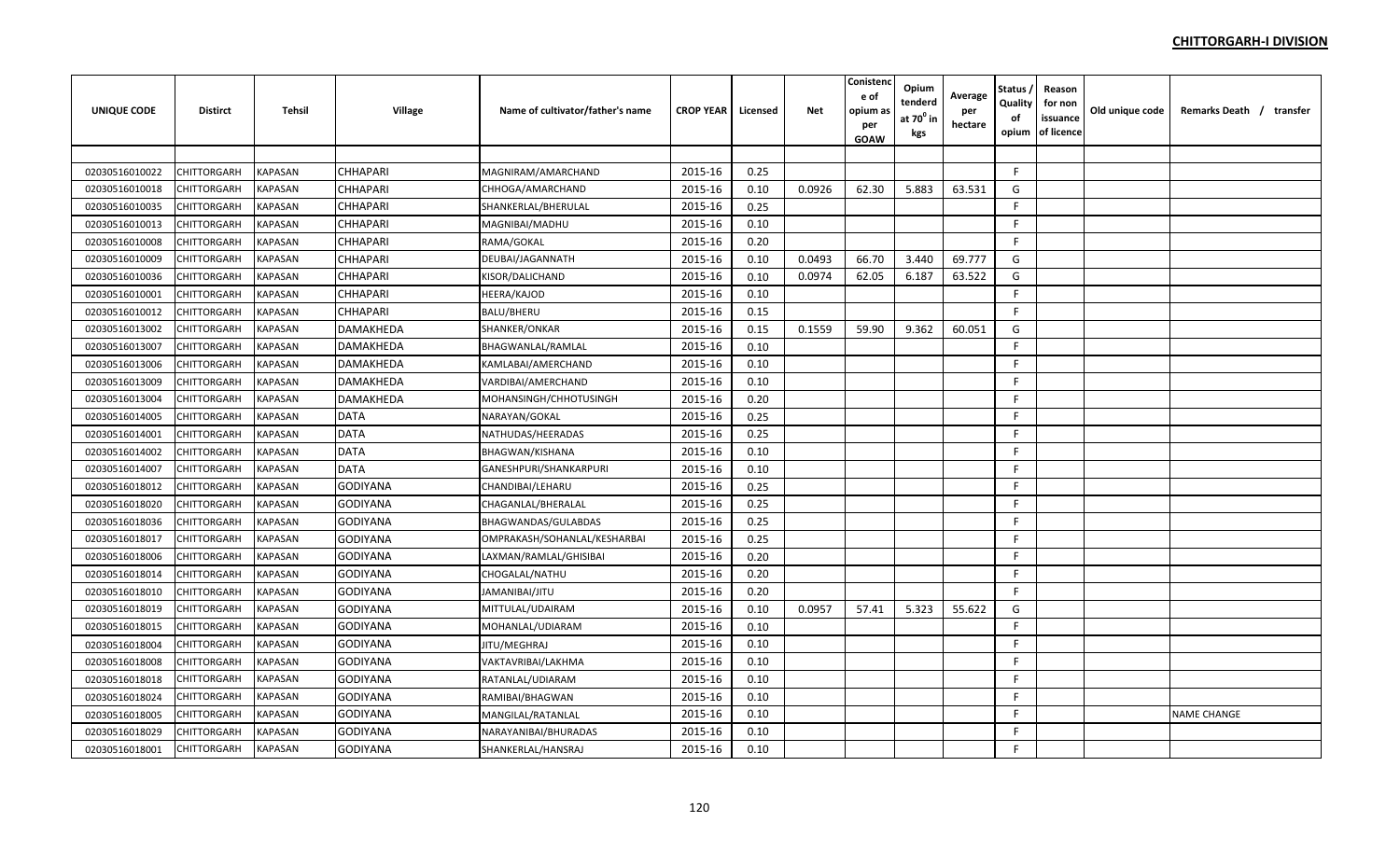| UNIQUE CODE    | <b>Distirct</b>    | Tehsil         | Village                | Name of cultivator/father's name | <b>CROP YEAR</b> | Licensed | Net    | Conistenc<br>e of<br>opium as<br>per<br><b>GOAW</b> | Opium<br>tenderd<br>at 70 <sup>0</sup> in<br>kgs | Average<br>per<br>hectare | Status ,<br>Quality<br>of<br>opium | Reason<br>for non<br>issuance<br>of licence | Old unique code | Remarks Death / transfer |
|----------------|--------------------|----------------|------------------------|----------------------------------|------------------|----------|--------|-----------------------------------------------------|--------------------------------------------------|---------------------------|------------------------------------|---------------------------------------------|-----------------|--------------------------|
|                |                    |                |                        |                                  |                  |          |        |                                                     |                                                  |                           |                                    |                                             |                 |                          |
| 02030516018025 | CHITTORGARH        | <b>KAPASAN</b> | <b>GODIYANA</b>        | <b>BHERULAL/MANGU</b>            | 2015-16          | 0.10     |        |                                                     |                                                  |                           | F.                                 |                                             |                 |                          |
| 02030516019013 | CHITTORGARH        | <b>KAPASAN</b> | <b>GOVINDPURA</b>      | <b>BHERU/LOBHA</b>               | 2015-16          | 0.25     |        |                                                     |                                                  |                           | -F                                 |                                             |                 |                          |
| 02030516019009 | CHITTORGARH        | KAPASAN        | <b>GOVINDPURA</b>      | MADHU/DALLA                      | 2015-16          | 0.10     |        |                                                     |                                                  |                           | -F                                 |                                             |                 |                          |
| 02030516019006 | CHITTORGARH        | KAPASAN        | <b>GOVINDPURA</b>      | HAMRAJ/MADHU                     | 2015-16          | 0.15     |        |                                                     |                                                  |                           | F                                  |                                             |                 |                          |
| 02030516019004 | <b>CHITTORGARH</b> | KAPASAN        | <b>GOVINDPURA</b>      | SHORAM/JITU                      | 2015-16          | 0.10     |        |                                                     |                                                  |                           | F.                                 |                                             |                 |                          |
| 02030516019012 | CHITTORGARH        | KAPASAN        | <b>GOVINDPURA</b>      | BALIBAI/PYARA                    | 2015-16          | 0.10     |        |                                                     |                                                  |                           | E                                  |                                             |                 |                          |
| 02030516019016 | CHITTORGARH        | KAPASAN        | <b>GOVINDPURA</b>      | DEVA/PYARA                       | 2015-16          | 0.15     |        |                                                     |                                                  |                           | F                                  |                                             |                 |                          |
| 02030516020014 | CHITTORGARH        | KAPASAN        | <b>GUMANPURA</b>       | <b>HANSRAJ/DEVJI</b>             | 2015-16          | 0.25     | 0.1188 | 63.66                                               | 7.930                                            | 66.751                    | G                                  |                                             |                 |                          |
| 02030516021040 | CHITTORGARH        | KAPASAN        | <b>HATHIYANA</b>       | HEERALAL/CHATARBHUJ              | 2015-16          | 0.20     |        |                                                     |                                                  |                           | $\mathsf{F}$                       |                                             |                 |                          |
| 02030516021002 | CHITTORGARH        | <b>KAPASAN</b> | <b>HATHIYANA</b>       | SOHAN/VAKSHU                     | 2015-16          | 0.20     |        |                                                     |                                                  |                           | F                                  |                                             |                 |                          |
| 02030516021021 | <b>CHITTORGARH</b> | <b>KAPASAN</b> | <b>HATHIYANA</b>       | BHERULAL/HEERALAL                | 2015-16          | 0.15     |        |                                                     |                                                  |                           | F.                                 |                                             |                 |                          |
| 02030516021027 | CHITTORGARH        | <b>KAPASAN</b> | <b>HATHIYANA</b>       | NANIBAI/CHUNNILAL                | 2015-16          | 0.10     |        |                                                     |                                                  |                           | F.                                 |                                             |                 |                          |
| 02030516021007 | <b>CHITTORGARH</b> | KAPASAN        | <b>HATHIYANA</b>       | <b>GOPILAL/DEVJI</b>             | 2015-16          | 0.10     | 0.1000 | 63.29                                               | 6.817                                            | 68.170                    | - 1                                | 02                                          |                 |                          |
| 02030516021065 | CHITTORGARH        | <b>KAPASAN</b> | <b>HATHIYANA</b>       | NARAYAN/OUNKAR                   | 2015-16          | 0.25     | 0.2534 | 56.76                                               | 15.358                                           | 60.608                    | G                                  |                                             |                 |                          |
| 02030516021014 | CHITTORGARH        | KAPASAN        | <b>HATHIYANA</b>       | GOKAL/JALAM                      | 2015-16          | 0.10     |        |                                                     |                                                  |                           | F                                  |                                             |                 |                          |
| 02030516021038 | <b>CHITTORGARH</b> | KAPASAN        | <b>HATHIYANA</b>       | JAMNALAL/JAWAHARMA;              | 2015-16          | 0.10     |        |                                                     |                                                  |                           | F                                  |                                             |                 |                          |
| 02030516023003 | <b>CHITTORGARH</b> | KAPASAN        | <b>JAIPURA</b>         | JAMKUBAI/MOTI KISHANA            | 2015-16          | 0.25     |        |                                                     |                                                  |                           | F.                                 |                                             |                 |                          |
| 02030516023004 | CHITTORGARH        | KAPASAN        | <b>JAIPURA</b>         | NATHULAL/GANGARAM                | 2015-16          | 0.10     |        |                                                     |                                                  |                           | $\mathsf{F}$                       |                                             |                 |                          |
| 02030516023016 | CHITTORGARH        | KAPASAN        | <b>JAIPURA</b>         | MAGANA/CHUNNILAL                 | 2015-16          | 0.20     |        |                                                     |                                                  |                           | F.                                 |                                             |                 |                          |
| 02030516023001 | CHITTORGARH        | KAPASAN        | <b>JAIPURA</b>         | SHYAMLAL/JITU                    | 2015-16          | 0.15     |        |                                                     |                                                  |                           | F                                  |                                             |                 |                          |
| 02030516023030 | CHITTORGARH        | <b>KAPASAN</b> | <b>JAIPURA</b>         | UDAYRAM/HEMRAJ                   | 2015-16          | 0.20     |        |                                                     |                                                  |                           | F                                  |                                             | 02030515090068  | <b>TRANSFER</b>          |
| 02030516023008 | CHITTORGARH        | <b>KAPASAN</b> | <b>JAIPURA</b>         | <b>HEERA/LEKHA</b>               | 2015-16          | 0.10     |        |                                                     |                                                  |                           | F.                                 |                                             |                 |                          |
| 02030516024008 | <b>CHITTORGARH</b> | <b>KAPASAN</b> | <b>KACHCHHIA KHEDI</b> | RAMCHANDER/CHAMANA               | 2015-16          | 0.20     | 0.0982 | 69.60                                               | 6.871                                            | 69.970                    | G                                  |                                             |                 |                          |
| 02030516025038 | CHITTORGARH        | <b>KAPASAN</b> | <b>KACHOLIA</b>        | JITMAL/BHERU                     | 2015-16          | 0.20     |        |                                                     |                                                  |                           | F.                                 |                                             |                 |                          |
| 02030516025054 | CHITTORGARH        | <b>KAPASAN</b> | <b>KACHOLIA</b>        | SANTILAL/NARAYAN                 | 2015-16          | 0.20     | 0.1927 | 63.87                                               | 11.542                                           | 59.896                    | G                                  |                                             |                 |                          |
| 02030516025020 | CHITTORGARH        | <b>KAPASAN</b> | <b>KACHOLIA</b>        | RATANLAL/RAMCHANDRA              | 2015-16          | 0.10     | 0.0104 | 68.51                                               | 0.734                                            | 70.577                    | G                                  |                                             |                 |                          |
| 02030516025002 | CHITTORGARH        | KAPASAN        | <b>KACHOLIA</b>        | PUKHRAJ/BHERULAL                 | 2015-16          | 0.10     |        |                                                     |                                                  |                           | F                                  |                                             |                 | <b>NAME CHANGE</b>       |
| 02030516025008 | <b>CHITTORGARH</b> | KAPASAN        | <b>KACHOLIA</b>        | NAUSAR/BHERULAL                  | 2015-16          | 0.10     |        |                                                     |                                                  |                           | F.                                 |                                             |                 |                          |
| 02030516025010 | <b>CHITTORGARH</b> | KAPASAN        | <b>KACHOLIA</b>        | HIRALAL/NANDRAM                  | 2015-16          | 0.20     |        |                                                     |                                                  |                           | F.                                 |                                             |                 |                          |
| 02030516025031 | CHITTORGARH        | KAPASAN        | KACHOLIA               | BHERULAL/KISHANA                 | 2015-16          | 0.20     |        |                                                     |                                                  |                           | $\mathsf{F}$                       |                                             |                 |                          |
| 02030516025035 | CHITTORGARH        | KAPASAN        | <b>KACHOLIA</b>        | SUNDERBAI/ONKAR                  | 2015-16          | 0.20     |        |                                                     |                                                  |                           | F.                                 |                                             |                 |                          |
| 02030516025037 | CHITTORGARH        | KAPASAN        | <b>KACHOLIA</b>        | BHANWARLAL/KISHANLAL             | 2015-16          | 0.10     | 0.0697 | 67.19                                               | 4.607                                            | 66.098                    | G                                  |                                             |                 |                          |
| 02030516025039 | CHITTORGARH        | <b>KAPASAN</b> | <b>KACHOLIA</b>        | BALURAM/VARDA                    | 2015-16          | 0.15     |        |                                                     |                                                  |                           | E                                  |                                             |                 |                          |
| 02030516025045 | <b>CHITTORGARH</b> | <b>KAPASAN</b> | <b>KACHOLIA</b>        | MADHU/PRITHVIRAJ                 | 2015-16          | 0.20     |        |                                                     |                                                  |                           | F                                  |                                             |                 |                          |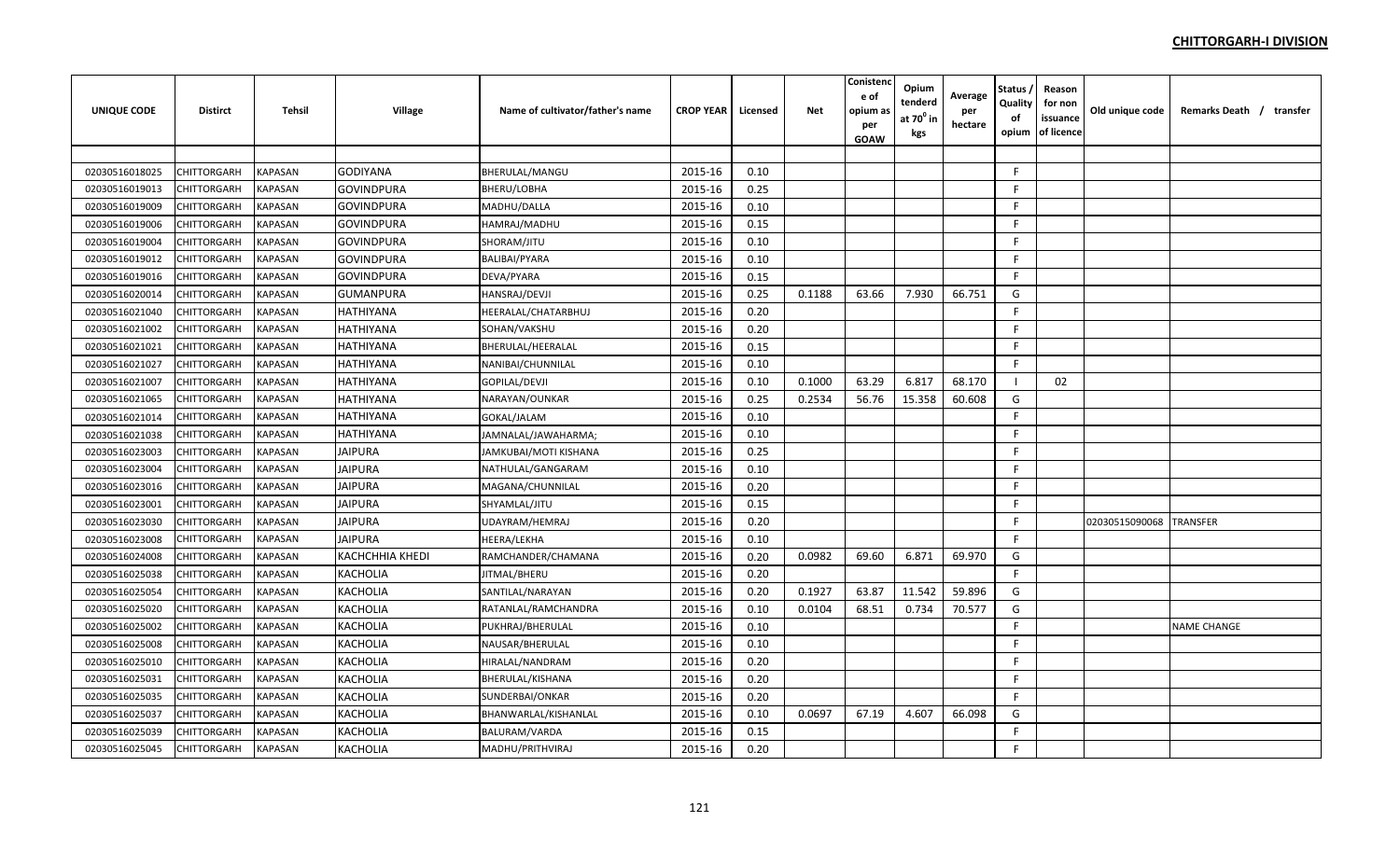| <b>UNIQUE CODE</b> | <b>Distirct</b>    | <b>Tehsil</b>  | Village         | Name of cultivator/father's name | <b>CROP YEAR</b> | Licensed | <b>Net</b> | Conistenc<br>e of<br>opium as<br>per<br><b>GOAW</b> | Opium<br>tenderd<br>at 70 <sup>0</sup> in<br>kgs | Average<br>per<br>hectare | Status<br>Quality<br>of<br>opium | Reason<br>for non<br>issuance<br>of licence | Old unique code | Remarks Death / transfer |  |
|--------------------|--------------------|----------------|-----------------|----------------------------------|------------------|----------|------------|-----------------------------------------------------|--------------------------------------------------|---------------------------|----------------------------------|---------------------------------------------|-----------------|--------------------------|--|
|                    |                    |                |                 |                                  |                  |          |            |                                                     |                                                  |                           |                                  |                                             |                 |                          |  |
| 02030516025046     | CHITTORGARH        | <b>KAPASAN</b> | <b>KACHOLIA</b> | GANGABAI/GEHRU                   | 2015-16          | 0.15     | 0.0709     | 62.38                                               | 4.572                                            | 64.485                    | G                                |                                             |                 |                          |  |
| 02030516025001     | CHITTORGARH        | <b>KAPASAN</b> | <b>KACHOLIA</b> | BHANWARLAL/HAJARI                | 2015-16          | 0.20     |            |                                                     |                                                  |                           | F.                               |                                             |                 |                          |  |
| 02030516025026     | CHITTORGARH        | <b>KAPASAN</b> | <b>KACHOLIA</b> | DALIBAI/PRITHVIRAJ               | 2015-16          | 0.20     |            |                                                     |                                                  |                           | F                                |                                             |                 |                          |  |
| 02030516025044     | CHITTORGARH        | KAPASAN        | <b>KACHOLIA</b> | MADHU/KALU                       | 2015-16          | 0.15     | 0.0380     | 60.05                                               | 2.308                                            | 60.737                    |                                  | 02                                          |                 |                          |  |
| 02030516025050     | <b>CHITTORGARH</b> | KAPASAN        | <b>KACHOLIA</b> | RUKMANIBAI/UDA                   | 2015-16          | 0.20     |            |                                                     |                                                  |                           | F.                               |                                             |                 |                          |  |
| 02030516025009     | CHITTORGARH        | KAPASAN        | <b>KACHOLIA</b> | GANESH/CHHOGA                    | 2015-16          | 0.20     |            |                                                     |                                                  |                           | F.                               |                                             |                 |                          |  |
| 02030516025028     | CHITTORGARH        | KAPASAN        | <b>KACHOLIA</b> | RATANLAL/DALLA                   | 2015-16          | 0.20     |            |                                                     |                                                  |                           | F.                               |                                             |                 |                          |  |
| 02030516025017     | <b>CHITTORGARH</b> | KAPASAN        | <b>KACHOLIA</b> | KASHIRAM/DEVJI                   | 2015-16          | 0.10     |            |                                                     |                                                  |                           | E                                |                                             |                 |                          |  |
| 02030516025029     | CHITTORGARH        | <b>KAPASAN</b> | <b>KACHOLIA</b> | SHANTILAL/GOPILAL                | 2015-16          | 0.20     |            |                                                     |                                                  |                           | F                                |                                             |                 |                          |  |
| 02030516025041     | CHITTORGARH        | <b>KAPASAN</b> | <b>KACHOLIA</b> | AJIBAI/DEVKISHAN                 | 2015-16          | 0.10     |            |                                                     |                                                  |                           | F.                               |                                             |                 |                          |  |
| 02030516025049     | CHITTORGARH        | <b>KAPASAN</b> | <b>KACHOLIA</b> | SHANKAR/PRATAP                   | 2015-16          | 0.20     |            |                                                     |                                                  |                           | F.                               |                                             |                 |                          |  |
| 02030516028056     | CHITTORGARH        | <b>KAPASAN</b> | <b>KACHOLIA</b> | AEJIBAI/MOHANLAL                 | 2015-16          | 0.20     | 0.0769     | 67.60                                               | 6.026                                            | 78.362                    | G                                |                                             |                 |                          |  |
| 02030516025022     | CHITTORGARH        | <b>KAPASAN</b> | <b>KACHOLIA</b> | <b>HEERA/GERU</b>                | 2015-16          | 0.25     |            |                                                     |                                                  |                           | $\mathsf{F}$                     |                                             |                 |                          |  |
| 02030516025024     | CHITTORGARH        | <b>KAPASAN</b> | <b>KACHOLIA</b> | SHANKERLAL/DEVILAL               | 2015-16          | 0.25     |            |                                                     |                                                  |                           | F                                |                                             |                 |                          |  |
| 02030516025003     | CHITTORGARH        | KAPASAN        | <b>KACHOLIA</b> | SHANKER/TULSIRAM                 | 2015-16          | 0.25     |            |                                                     |                                                  |                           | F                                |                                             |                 |                          |  |
| 02030516025005     | CHITTORGARH        | KAPASAN        | <b>KACHOLIA</b> | MITTHU/GANESH                    | 2015-16          | 0.25     |            |                                                     |                                                  |                           | F                                |                                             |                 |                          |  |
| 02030516025032     | <b>CHITTORGARH</b> | KAPASAN        | <b>KACHOLIA</b> | NANDUBAI/HEERALAL                | 2015-16          | 0.25     |            |                                                     |                                                  |                           | F.                               |                                             |                 |                          |  |
| 02030516025006     | CHITTORGARH        | KAPASAN        | <b>KACHOLIA</b> | PYARI/JALAM                      | 2015-16          | 0.25     |            |                                                     |                                                  |                           | F                                |                                             |                 |                          |  |
| 02030516025053     | CHITTORGARH        | KAPASAN        | <b>KACHOLIA</b> | SATYNARAYAN/GOPI                 | 2015-16          | 0.10     |            |                                                     |                                                  |                           | E                                |                                             |                 |                          |  |
| 02030516025015     | CHITTORGARH        | KAPASAN        | <b>KACHOLIA</b> | DALU/CHOGA                       | 2015-16          | 0.10     |            |                                                     |                                                  |                           | F.                               |                                             |                 |                          |  |
| 02030516025011     | <b>CHITTORGARH</b> | KAPASAN        | <b>KACHOLIA</b> | SHANKERLAL/GOPI                  | 2015-16          | 0.10     |            |                                                     |                                                  |                           | E                                |                                             |                 |                          |  |
| 02030516025040     | CHITTORGARH        | KAPASAN        | <b>KACHOLIA</b> | KALURAM/VARDA                    | 2015-16          | 0.10     |            |                                                     |                                                  |                           | F                                |                                             |                 |                          |  |
| 02030516026001     | <b>CHITTORGARH</b> | <b>KAPASAN</b> | <b>KANKRIA</b>  | JHAMAKUBAI/PANNA                 | 2015-16          | 0.20     |            |                                                     |                                                  |                           | F.                               |                                             |                 |                          |  |
| 02030516026002     | CHITTORGARH        | <b>KAPASAN</b> | <b>KANKRIA</b>  | JITMAL/BHAVANIRAM                | 2015-16          | 0.15     |            |                                                     |                                                  |                           | F.                               |                                             |                 |                          |  |
| 02030516026005     | CHITTORGARH        | <b>KAPASAN</b> | <b>KANKRIA</b>  | KISORI/LEHRU                     | 2015-16          | 0.20     |            |                                                     |                                                  |                           | F                                |                                             |                 |                          |  |
| 02030516026009     | CHITTORGARH        | <b>KAPASAN</b> | <b>KANKRIA</b>  | KAVALCHAND/BHERULAL              | 2015-16          | 0.20     |            |                                                     |                                                  |                           | F                                |                                             |                 |                          |  |
| 02030516026015     | CHITTORGARH        | KAPASAN        | <b>KANKRIA</b>  | JAMANA/HAJARI                    | 2015-16          | 0.20     |            |                                                     |                                                  |                           | F.                               |                                             |                 |                          |  |
| 02030516026003     | CHITTORGARH        | KAPASAN        | <b>KANKRIA</b>  | CHAMPALAL/DALU                   | 2015-16          | 0.25     |            |                                                     |                                                  |                           | E                                |                                             |                 |                          |  |
| 02030516026004     | <b>CHITTORGARH</b> | KAPASAN        | <b>KANKRIA</b>  | LEHARU/DALU                      | 2015-16          | 0.25     | 0.0990     | 68.10                                               | 7.014                                            | 70.849                    |                                  | 02                                          |                 |                          |  |
| 02030516026010     | CHITTORGARH        | KAPASAN        | <b>KANKRIA</b>  | BALU/JITU                        | 2015-16          | 0.25     | 0.1155     | 66.96                                               | 7.720                                            | 66.840                    | G                                |                                             |                 |                          |  |
| 02030516026014     | CHITTORGARH        | <b>KAPASAN</b> | <b>KANKRIA</b>  | SHANKER/JITU                     | 2015-16          | 0.25     |            |                                                     |                                                  |                           | F.                               |                                             |                 |                          |  |
| 02030516026016     | CHITTORGARH        | KAPASAN        | <b>KANKRIA</b>  | PANNALAL/DALU                    | 2015-16          | 0.25     |            |                                                     |                                                  |                           | F                                |                                             |                 |                          |  |
| 02030516027021     | CHITTORGARH        | KAPASAN        | <b>KAPASAN</b>  | SOHANLAL/NANDLAL                 | 2015-16          | 0.10     |            |                                                     |                                                  |                           | F                                |                                             |                 |                          |  |
| 02030516027004     | <b>CHITTORGARH</b> | <b>KAPASAN</b> | <b>KAPASAN</b>  | DALCHAND/DIPA                    | 2015-16          | 0.15     |            |                                                     |                                                  |                           | F                                |                                             |                 |                          |  |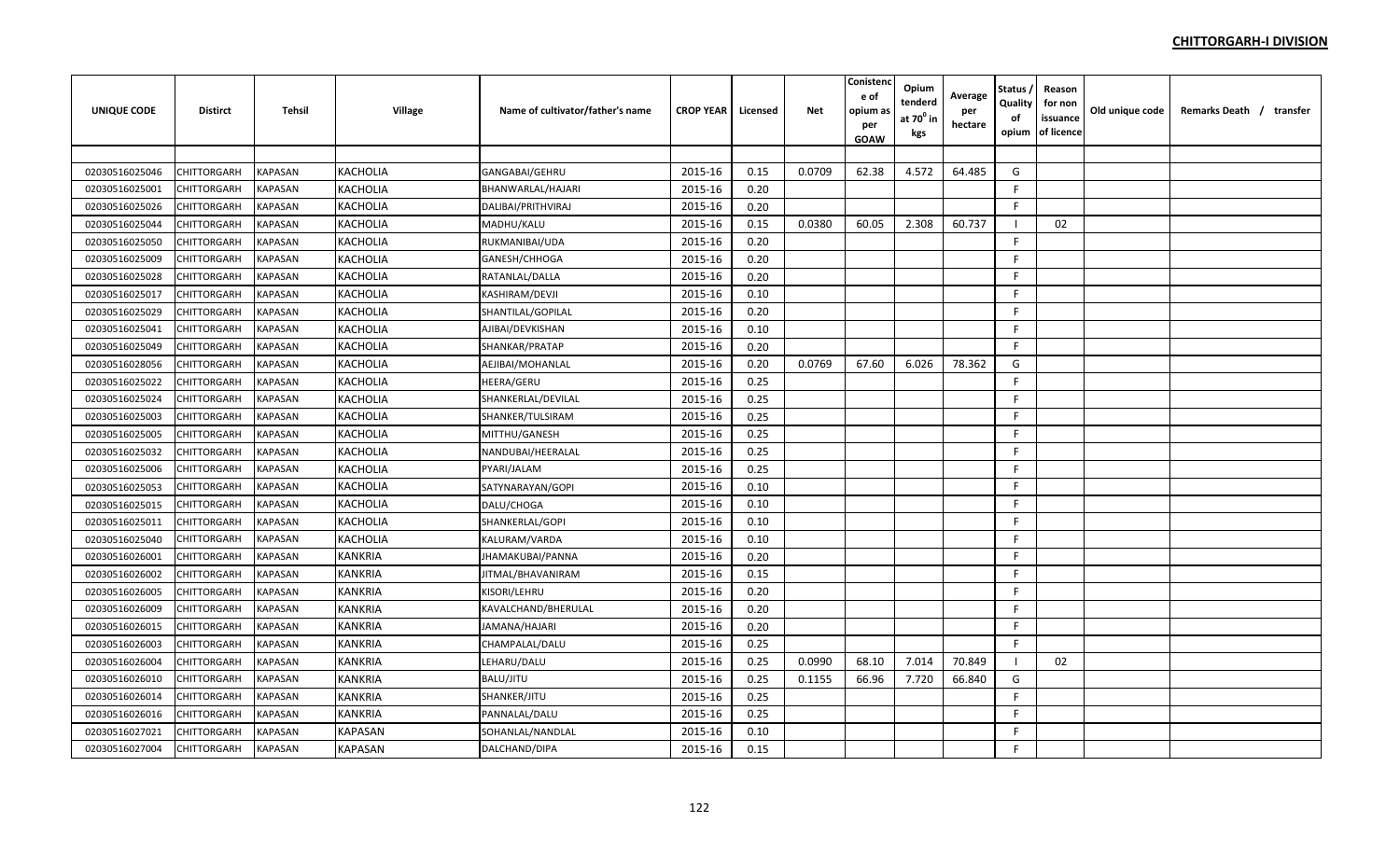| <b>UNIQUE CODE</b> | <b>Distirct</b>    | <b>Tehsil</b>  | Village                 | Name of cultivator/father's name | <b>CROP YEAR</b> | Licensed | <b>Net</b> | Conistenc<br>e of<br>opium as<br>per<br>GOAW | Opium<br>tenderd<br>at 70 <sup>°</sup> in<br>kgs | Average<br>per<br>hectare | Status<br>Quality<br>of<br>opium | Reason<br>for non<br>issuance<br>of licence | Old unique code | Remarks Death / transfer |
|--------------------|--------------------|----------------|-------------------------|----------------------------------|------------------|----------|------------|----------------------------------------------|--------------------------------------------------|---------------------------|----------------------------------|---------------------------------------------|-----------------|--------------------------|
|                    |                    |                |                         |                                  |                  |          |            |                                              |                                                  |                           |                                  |                                             |                 |                          |
| 02030516027010     | CHITTORGARH        | <b>KAPASAN</b> | <b>KAPASAN</b>          | SHIVLAL/BHIMRAJ                  | 2015-16          | 0.15     |            |                                              |                                                  |                           | $\mathsf{F}$                     |                                             |                 |                          |
| 02030516027011     | CHITTORGARH        | <b>KAPASAN</b> | <b>KAPASAN</b>          | KISANLAL/RATANLAL                | 2015-16          | 0.20     |            |                                              |                                                  |                           | F                                |                                             |                 |                          |
| 02030516027017     | CHITTORGARH        | KAPASAN        | <b>KAPASAN</b>          | GULABBAI/JITMAL                  | 2015-16          | 0.15     |            |                                              |                                                  |                           | F                                |                                             |                 |                          |
| 02030516027026     | CHITTORGARH        | <b>KAPASAN</b> | <b>KAPASAN</b>          | CHHAGANIBAI/CHHAGANLAL           | 2015-16          | 0.20     |            |                                              |                                                  |                           | -F                               |                                             |                 |                          |
| 02030516027006     | <b>CHITTORGARH</b> | KAPASAN        | <b>KAPASAN</b>          | RAMCHANDRA/JAGANNATH             | 2015-16          | 0.20     |            |                                              |                                                  |                           | F.                               |                                             |                 |                          |
| 02030516027019     | CHITTORGARH        | KAPASAN        | <b>KAPASAN</b>          | BHERA/TODU                       | 2015-16          | 0.15     |            |                                              |                                                  |                           | F.                               |                                             |                 |                          |
| 02030516027003     | CHITTORGARH        | KAPASAN        | <b>KAPASAN</b>          | <b>BHAGWATILAL/MODA</b>          | 2015-16          | 0.15     | 0.1437     | 69.18                                        | 8.509                                            | 59.214                    | G                                |                                             |                 |                          |
| 02030516027028     | CHITTORGARH        | <b>KAPASAN</b> | <b>KAPASAN</b>          | KANHAIYALAL/MATURALAL            | 2015-16          | 0.10     |            |                                              |                                                  |                           | F                                |                                             |                 |                          |
| 02030516027014     | CHITTORGARH        | <b>KAPASAN</b> | <b>KAPASAN</b>          | GISI/CHAMPALAL                   | 2015-16          | 0.20     |            |                                              |                                                  |                           | F                                |                                             |                 |                          |
| 02030516027015     | CHITTORGARH        | <b>KAPASAN</b> | <b>KAPASAN</b>          | KISHANLAL/GOPI                   | 2015-16          | 0.15     | 0.0723     | 58.51                                        | 4.229                                            | 58.492                    | G                                |                                             |                 |                          |
| 02030516027001     | CHITTORGARH        | <b>KAPASAN</b> | <b>KAPASAN</b>          | UDAIRAM/SHORAM                   | 2015-16          | 0.15     | 0.1432     | 67.41                                        | 9.813                                            | 68.527                    | G                                |                                             |                 |                          |
| 02030516027005     | CHITTORGARH        | <b>KAPASAN</b> | <b>KAPASAN</b>          | NATHULAL/BHERA                   | 2015-16          | 0.20     |            |                                              |                                                  |                           | F                                |                                             |                 |                          |
| 02030516027030     | CHITTORGARH        | <b>KAPASAN</b> | <b>KAPASAN</b>          | SOHANIBAI/NARAYAN                | 2015-16          | 0.15     |            |                                              |                                                  |                           | F                                |                                             |                 |                          |
| 02030516027032     | CHITTORGARH        | <b>KAPASAN</b> | <b>KAPASAN</b>          | DEVKISHAN/KAJOD                  | 2015-16          | 0.10     |            |                                              |                                                  |                           | F                                |                                             |                 |                          |
| 02030516027033     | CHITTORGARH        | KAPASAN        | <b>KAPASAN</b>          | SOSIBAI/LAXMAN                   | 2015-16          | 0.10     |            |                                              |                                                  |                           | F                                |                                             |                 |                          |
| 02030516027034     | <b>CHITTORGARH</b> | KAPASAN        | <b>KAPASAN</b>          | <b>BHURIBAI/RUPCHAND</b>         | 2015-16          | 0.10     | 0.0389     | 68.51                                        | 2.760                                            | 70.951                    | G                                |                                             | 02030516053023  | <b>TRANSFER</b>          |
| 02030516027012     | CHITTORGARH        | KAPASAN        | KAPASAN                 | LEHARULAL/RATANLAL               | 2015-16          | 0.25     |            |                                              |                                                  |                           | F                                |                                             |                 |                          |
| 02030516028131     | CHITTORGARH        | KAPASAN        | <b>KESHAR KHEDI - A</b> | RAMESWAR/MADHU JAT               | 2015-16          | 0.20     |            |                                              |                                                  |                           | E                                |                                             |                 |                          |
| 02030516028095     | CHITTORGARH        | KAPASAN        | KESHAR KHEDI - A        | JAGDISH/NARAYAN                  | 2015-16          | 0.20     |            |                                              |                                                  |                           | F                                |                                             |                 |                          |
| 02030516028001     | CHITTORGARH        | <b>KAPASAN</b> | <b>KESHAR KHEDI - A</b> | BHERULAL/CHATARBHUJ              | 2015-16          | 0.20     |            |                                              |                                                  |                           | F                                |                                             |                 |                          |
| 02030516028006     | CHITTORGARH        | <b>KAPASAN</b> | <b>KESHAR KHEDI - A</b> | PARATHU/KALU                     | 2015-16          | 0.20     |            |                                              |                                                  |                           | F.                               |                                             |                 |                          |
| 02030516028007     | <b>CHITTORGARH</b> | <b>KAPASAN</b> | <b>KESHAR KHEDI - A</b> | <b>BHERUPURI/GOKALPURI</b>       | 2015-16          | 0.15     |            |                                              |                                                  |                           | F.                               |                                             |                 |                          |
| 02030516028021     | CHITTORGARH        | <b>KAPASAN</b> | KESHAR KHEDI - A        | RATANLAL/LALU                    | 2015-16          | 0.15     |            |                                              |                                                  |                           | F.                               |                                             |                 |                          |
| 02030516028028     | CHITTORGARH        | <b>KAPASAN</b> | KESHAR KHEDI - A        | UDAIRAM/MADHO                    | 2015-16          | 0.20     |            |                                              |                                                  |                           | -F                               |                                             |                 |                          |
| 02030516028031     | CHITTORGARH        | <b>KAPASAN</b> | <b>KESHAR KHEDI - A</b> | HUDIBAI/LEHRU                    | 2015-16          | 0.20     |            |                                              |                                                  |                           | F                                |                                             |                 |                          |
| 02030516028038     | CHITTORGARH        | <b>KAPASAN</b> | <b>KESHAR KHEDI - A</b> | RAMA/KALU                        | 2015-16          | 0.10     |            |                                              |                                                  |                           | -F                               |                                             |                 |                          |
| 02030516028039     | CHITTORGARH        | KAPASAN        | KESHAR KHEDI - A        | MADHOLAL/NAVLA                   | 2015-16          | 0.20     | 0.0967     | 65.93                                        | 6.489                                            | 67.104                    | G                                |                                             |                 |                          |
| 02030516028041     | CHITTORGARH        | KAPASAN        | KESHAR KHEDI - A        | SHANKERLAL/CHHOGA                | 2015-16          | 0.15     | 0.0471     | 60.65                                        | 2.972                                            | 63.100                    | G                                |                                             |                 |                          |
| 02030516028042     | CHITTORGARH        | KAPASAN        | KESHAR KHEDI - A        | GHISU/GOPILAL                    | 2015-16          | 0.15     | 0.1008     | 65.85                                        | 6.670                                            | 66.171                    | G                                |                                             |                 |                          |
| 02030516028044     | CHITTORGARH        | KAPASAN        | KESHAR KHEDI - A        | LEHRIBAI/DHANNA                  | 2015-16          | 0.10     | 0.0974     | 64.40                                        | 6.458                                            | 66.304                    | G                                |                                             |                 |                          |
| 02030516028048     | CHITTORGARH        | <b>KAPASAN</b> | <b>KESHAR KHEDI - A</b> | SOHANI/SHAMBHULAL                | 2015-16          | 0.20     |            |                                              |                                                  |                           | F.                               |                                             |                 |                          |
| 02030516028051     | CHITTORGARH        | KAPASAN        | <b>KESHAR KHEDI - A</b> | DHANNA/DEVKISHAN                 | 2015-16          | 0.20     |            |                                              |                                                  |                           | F.                               |                                             |                 |                          |
| 02030516028054     | CHITTORGARH        | <b>KAPASAN</b> | <b>KESHAR KHEDI - A</b> | VENIRAM/DEVJI                    | 2015-16          | 0.20     | 0.0927     | 66.81                                        | 6.032                                            | 65.070                    | G                                |                                             |                 |                          |
| 02030516028059     | <b>CHITTORGARH</b> | <b>KAPASAN</b> | <b>KESHAR KHEDI - A</b> | CHHAGANLAL/GANESH                | 2015-16          | 0.20     |            |                                              |                                                  |                           | F                                |                                             |                 |                          |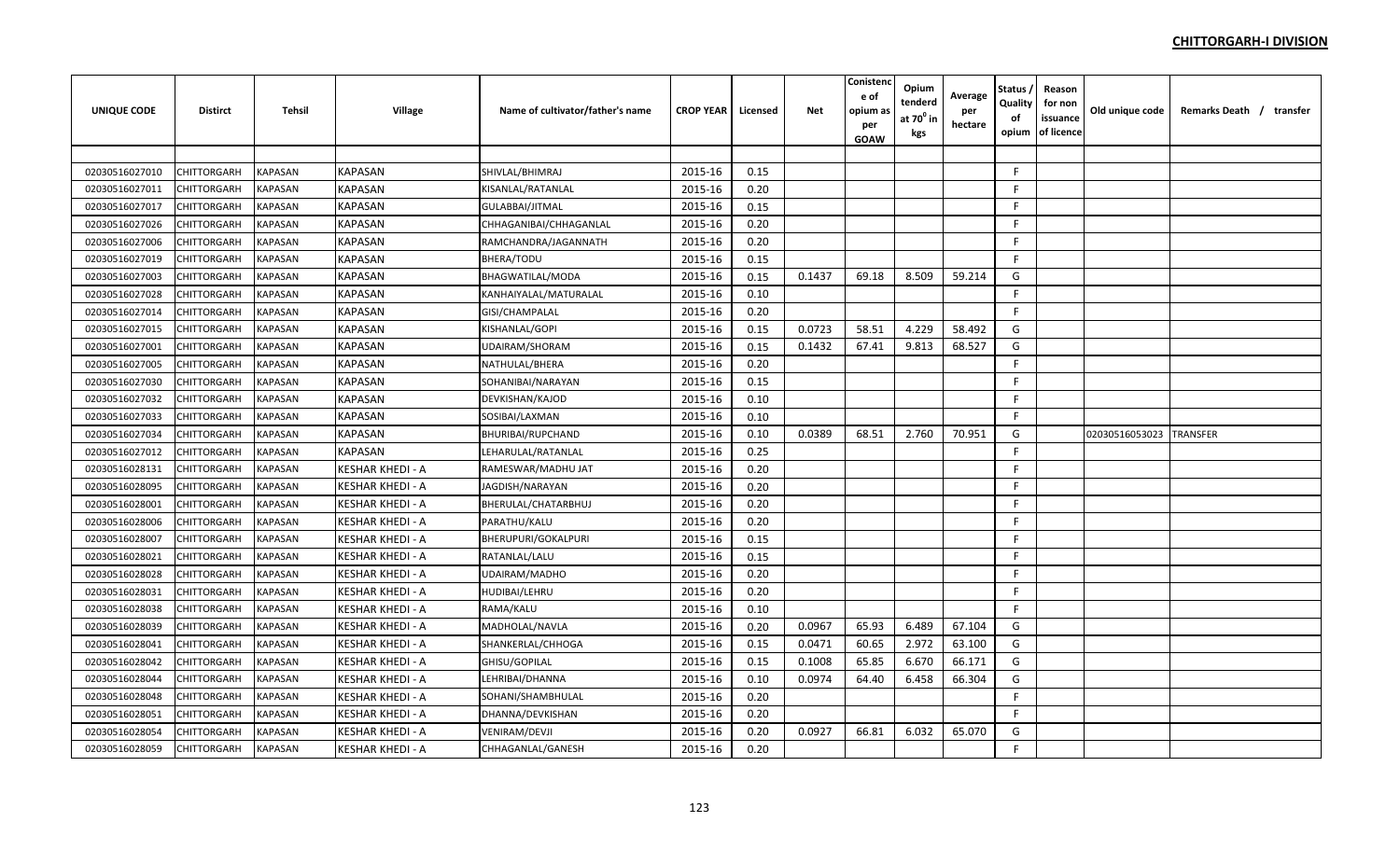| UNIQUE CODE    | <b>Distirct</b>    | <b>Tehsil</b>  | Village                 | Name of cultivator/father's name | <b>CROP YEAR</b> | Licensed | <b>Net</b> | Conistenc<br>e of<br>opium as<br>per<br><b>GOAW</b> | Opium<br>tenderd<br>at 70 <sup>0</sup> in<br>kgs | Average<br>per<br>hectare | Status<br>Quality<br>of<br>opium | Reason<br>for non<br>issuance<br>of licence | Old unique code | Remarks Death / transfer |  |
|----------------|--------------------|----------------|-------------------------|----------------------------------|------------------|----------|------------|-----------------------------------------------------|--------------------------------------------------|---------------------------|----------------------------------|---------------------------------------------|-----------------|--------------------------|--|
|                |                    |                |                         |                                  |                  |          |            |                                                     |                                                  |                           |                                  |                                             |                 |                          |  |
| 02030516028060 | CHITTORGARH        | <b>KAPASAN</b> | KESHAR KHEDI - A        | LALU/RAMA                        | 2015-16          | 0.15     | 0.0600     | 66.50                                               | 3.914                                            | 65.233                    | G                                |                                             |                 |                          |  |
| 02030516028061 | CHITTORGARH        | <b>KAPASAN</b> | <b>KESHAR KHEDI - A</b> | MADHO/RAMA                       | 2015-16          | 0.20     |            |                                                     |                                                  |                           | F.                               |                                             |                 |                          |  |
| 02030516028062 | CHITTORGARH        | <b>KAPASAN</b> | <b>KESHAR KHEDI - A</b> | GEHARULAL/HEERA                  | 2015-16          | 0.20     |            |                                                     |                                                  |                           | F                                |                                             |                 |                          |  |
| 02030516028065 | CHITTORGARH        | KAPASAN        | <b>KESHAR KHEDI - A</b> | CHHAGANLAL/DEVILAL               | 2015-16          | 0.20     |            |                                                     |                                                  |                           | F.                               |                                             |                 |                          |  |
| 02030516028067 | <b>CHITTORGARH</b> | KAPASAN        | <b>KESHAR KHEDI - A</b> | RAMESWAR/NATHU                   | 2015-16          | 0.20     |            |                                                     |                                                  |                           | F                                |                                             |                 |                          |  |
| 02030516028075 | <b>CHITTORGARH</b> | KAPASAN        | KESHAR KHEDI - A        | PREMBAI/SHANKERLAL               | 2015-16          | 0.20     | 0.0435     | 69.59                                               | 3.519                                            | 80.897                    | G                                |                                             |                 |                          |  |
| 02030516028078 | CHITTORGARH        | KAPASAN        | KESHAR KHEDI - A        | CHAMPALAL/HEERA                  | 2015-16          | 0.20     | 0.1992     | 63.70                                               | 12.804                                           | 64.277                    | G                                |                                             |                 |                          |  |
| 02030516028079 | <b>CHITTORGARH</b> | KAPASAN        | <b>KESHAR KHEDI - A</b> | BHAGWANIBAI/MANGILAL             | 2015-16          | 0.15     |            |                                                     |                                                  |                           | E                                |                                             |                 |                          |  |
| 02030516028080 | CHITTORGARH        | <b>KAPASAN</b> | <b>KESHAR KHEDI - A</b> | KISHANA/BHURA                    | 2015-16          | 0.15     |            |                                                     |                                                  |                           | F                                |                                             |                 |                          |  |
| 02030516028082 | CHITTORGARH        | <b>KAPASAN</b> | <b>KESHAR KHEDI - A</b> | <b>KESARBAI/MADHO</b>            | 2015-16          | 0.20     |            |                                                     |                                                  |                           | F.                               |                                             |                 |                          |  |
| 02030516028083 | <b>CHITTORGARH</b> | <b>KAPASAN</b> | <b>KESHAR KHEDI - A</b> | GOPILAL/DEVKISHAN                | 2015-16          | 0.20     |            |                                                     |                                                  |                           | F.                               |                                             |                 |                          |  |
| 02030516028085 | CHITTORGARH        | <b>KAPASAN</b> | KESHAR KHEDI - A        | KALIBAI/RAMESWAR                 | 2015-16          | 0.20     |            |                                                     |                                                  |                           | F                                |                                             |                 |                          |  |
| 02030516028088 | CHITTORGARH        | <b>KAPASAN</b> | <b>KESHAR KHEDI - A</b> | SOHANLAL/MOHANLAL                | 2015-16          | 0.20     | 0.0879     | 59.37                                               | 5.029                                            | 57.213                    | G                                |                                             |                 |                          |  |
| 02030516028004 | CHITTORGARH        | <b>KAPASAN</b> | KESHAR KHEDI - A        | MANGU/BHERA                      | 2015-16          | 0.25     |            |                                                     |                                                  |                           | E                                |                                             |                 |                          |  |
| 02030516028008 | CHITTORGARH        | KAPASAN        | <b>KESHAR KHEDI - A</b> | HAJARI/DHANNA                    | 2015-16          | 0.25     | 0.1562     | 70.47                                               | 10.601                                           | 67.868                    | G                                |                                             |                 |                          |  |
| 02030516028009 | CHITTORGARH        | KAPASAN        | <b>KESHAR KHEDI - A</b> | CHAGNA/SOLA                      | 2015-16          | 0.25     |            |                                                     |                                                  |                           | F                                |                                             |                 |                          |  |
| 02030516028010 | <b>CHITTORGARH</b> | KAPASAN        | <b>KESHAR KHEDI - A</b> | MOHAN/RAMA                       | 2015-16          | 0.25     | 0.2465     | 62.86                                               | 15.455                                           | 62.698                    | G                                |                                             |                 |                          |  |
| 02030516028017 | CHITTORGARH        | KAPASAN        | KESHAR KHEDI - A        | <b>BHAGWANLAL/DEVA</b>           | 2015-16          | 0.25     |            |                                                     |                                                  |                           | F                                |                                             |                 |                          |  |
| 02030516028020 | CHITTORGARH        | KAPASAN        | KESHAR KHEDI - A        | <b>BALU/DOLA</b>                 | 2015-16          | 0.25     |            |                                                     |                                                  |                           | F.                               |                                             |                 |                          |  |
| 02030516028036 | CHITTORGARH        | KAPASAN        | <b>KESHAR KHEDI - A</b> | BHVANIRAM/OUNKAR                 | 2015-16          | 0.25     |            |                                                     |                                                  |                           | F.                               |                                             |                 |                          |  |
| 02030516028046 | CHITTORGARH        | KAPASAN        | <b>KESHAR KHEDI - A</b> | <b>BHERULAL/GANESH</b>           | 2015-16          | 0.25     |            |                                                     |                                                  |                           | E                                |                                             |                 |                          |  |
| 02030516028050 | CHITTORGARH        | KAPASAN        | <b>KESHAR KHEDI - A</b> | <b>GEHRILAL/GANESH</b>           | 2015-16          | 0.25     |            |                                                     |                                                  |                           | F                                |                                             |                 |                          |  |
| 02030516028030 | <b>CHITTORGARH</b> | <b>KAPASAN</b> | <b>KESHAR KHEDI - A</b> | HAJARI/NATHU                     | 2015-16          | 0.25     |            |                                                     |                                                  |                           | F.                               |                                             |                 |                          |  |
| 02030516028077 | <b>CHITTORGARH</b> | <b>KAPASAN</b> | <b>KESHAR KHEDI - A</b> | MADHO/BHERA                      | 2015-16          | 0.25     |            |                                                     |                                                  |                           | F.                               |                                             |                 |                          |  |
| 02030516028089 | CHITTORGARH        | <b>KAPASAN</b> | <b>KESHAR KHEDI - A</b> | AMERCHAND/MEGA JAT               | 2015-16          | 0.25     |            |                                                     |                                                  |                           | F                                |                                             |                 |                          |  |
| 02030516028090 | CHITTORGARH        | <b>KAPASAN</b> | <b>KESHAR KHEDI - B</b> | KISHANLAL/BHERA                  | 2015-16          | 0.20     | 0.1835     | 63.35                                               | 11.530                                           | 62.834                    | G                                |                                             |                 |                          |  |
| 02030516028092 | CHITTORGARH        | KAPASAN        | <b>KESHAR KHEDI - B</b> | GANGA/HAJARI                     | 2015-16          | 0.20     | 0.0946     | 64.67                                               | 6.199                                            | 65.529                    | G                                |                                             |                 |                          |  |
| 02030516028098 | CHITTORGARH        | KAPASAN        | <b>KESHAR KHEDI - B</b> | KISHANPURI/MADHUPURI             | 2015-16          | 0.20     |            |                                                     |                                                  |                           | E                                |                                             |                 |                          |  |
| 02030516028099 | <b>CHITTORGARH</b> | KAPASAN        | KESHAR KHEDI - B        | LOBHCHAND/VARDA                  | 2015-16          | 0.15     | 0.0494     | 68.16                                               | 3.320                                            | 67.207                    | G                                |                                             |                 |                          |  |
| 02030516028101 | CHITTORGARH        | KAPASAN        | KESHAR KHEDI - B        | SIVPURI/MOTIPURI                 | 2015-16          | 0.20     |            |                                                     |                                                  |                           | F.                               |                                             |                 |                          |  |
| 02030516028102 | <b>CHITTORGARH</b> | <b>KAPASAN</b> | KESHAR KHEDI - B        | SVAIRAM/DHANNA                   | 2015-16          | 0.20     |            |                                                     |                                                  |                           | F.                               |                                             |                 |                          |  |
| 02030516028103 | CHITTORGARH        | KAPASAN        | <b>KESHAR KHEDI - B</b> | METAIBIBAI/GANESH                | 2015-16          | 0.10     |            |                                                     |                                                  |                           | F                                |                                             |                 | <b>NAME CHANGE</b>       |  |
| 02030516028108 | CHITTORGARH        | KAPASAN        | <b>KESHAR KHEDI - B</b> | KALU/DEVA                        | 2015-16          | 0.20     |            |                                                     |                                                  |                           | F                                |                                             |                 |                          |  |
| 02030516028111 | <b>CHITTORGARH</b> | <b>KAPASAN</b> | <b>KESHAR KHEDI - B</b> | KALURAM/DHNNA                    | 2015-16          | 0.20     |            |                                                     |                                                  |                           | F                                |                                             |                 |                          |  |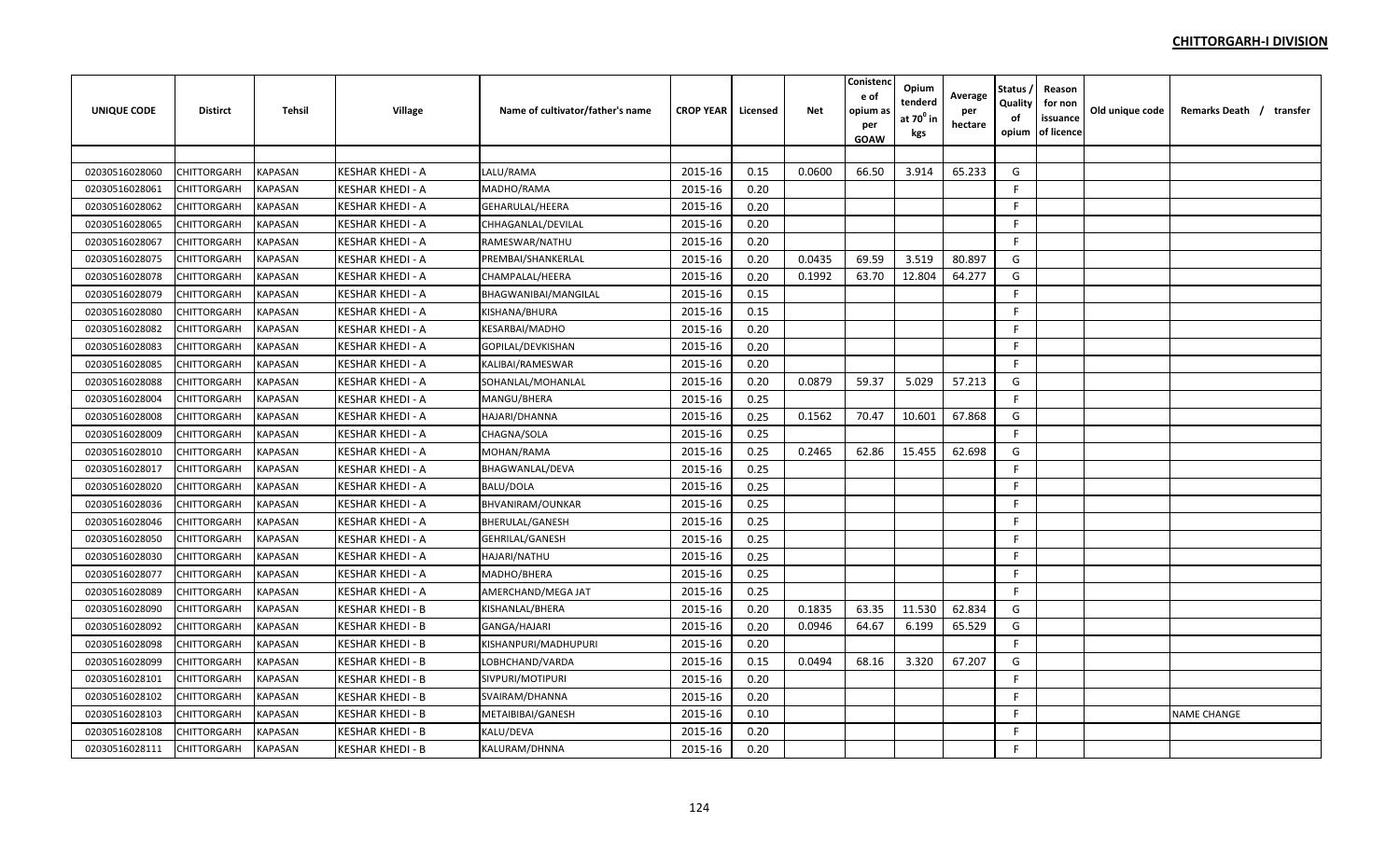| <b>UNIQUE CODE</b> | <b>Distirct</b> | <b>Tehsil</b>  | Village                 | Name of cultivator/father's name | <b>CROP YEAR</b> | Licensed | <b>Net</b> | Conistenc<br>e of<br>opium as<br>per<br><b>GOAW</b> | Opium<br>tenderd<br>at $70^0$ in<br>kgs | Average<br>per<br>hectare | Status<br>Quality<br>of<br>opium | Reason<br>for non<br>issuance<br>of licence | Old unique code | Remarks Death / transfer |
|--------------------|-----------------|----------------|-------------------------|----------------------------------|------------------|----------|------------|-----------------------------------------------------|-----------------------------------------|---------------------------|----------------------------------|---------------------------------------------|-----------------|--------------------------|
|                    |                 |                |                         |                                  |                  |          |            |                                                     |                                         |                           |                                  |                                             |                 |                          |
| 02030516028118     | CHITTORGARH     | <b>KAPASAN</b> | <b>KESHAR KHEDI - B</b> | LEHRULAL/JITU                    | 2015-16          | 0.20     | 0.0935     | 64.93                                               | 6.428                                   | 68.749                    | G                                |                                             |                 |                          |
| 02030516028119     | CHITTORGARH     | <b>KAPASAN</b> | <b>KESHAR KHEDI - B</b> | DHANNA/SOLA                      | 2015-16          | 0.20     |            |                                                     |                                         |                           | -F                               |                                             |                 |                          |
| 02030516028125     | CHITTORGARH     | <b>KAPASAN</b> | <b>KESHAR KHEDI - B</b> | DALIBAI/MAGNIRAM                 | 2015-16          | 0.20     |            |                                                     |                                         |                           | F                                |                                             |                 |                          |
| 02030516028132     | CHITTORGARH     | <b>KAPASAN</b> | <b>KESHAR KHEDI - B</b> | <b>CHAGAN/BHERA</b>              | 2015-16          | 0.15     |            |                                                     |                                         |                           | -F                               |                                             |                 |                          |
| 02030516028135     | CHITTORGARH     | KAPASAN        | <b>KESHAR KHEDI - B</b> | <b>HERIBAI/HEERA</b>             | 2015-16          | 0.20     |            |                                                     |                                         |                           | -F                               |                                             |                 |                          |
| 02030516028014     | CHITTORGARH     | <b>KAPASAN</b> | KESHAR KHEDI - B        | KISHAN/DANNA                     | 2015-16          | 0.20     |            |                                                     |                                         |                           | F.                               |                                             |                 |                          |
| 02030516028025     | CHITTORGARH     | <b>KAPASAN</b> | KESHAR KHEDI - B        | GOPIRAM/BHVANIRAM                | 2015-16          | 0.10     |            |                                                     |                                         |                           | -F                               |                                             |                 |                          |
| 02030516028072     | CHITTORGARH     | <b>KAPASAN</b> | <b>KESHAR KHEDI - B</b> | BHURA/NATHU                      | 2015-16          | 0.20     |            |                                                     |                                         |                           | -F                               |                                             |                 |                          |
| 02030516028096     | CHITTORGARH     | <b>KAPASAN</b> | <b>KESHAR KHEDI - B</b> | GULAB/GANGARAM                   | 2015-16          | 0.15     | 0.1243     | 57.84                                               | 7.048                                   | 56.702                    | G                                |                                             |                 |                          |
| 02030516028024     | CHITTORGARH     | <b>KAPASAN</b> | <b>KESHAR KHEDI - B</b> | JAMKUBAI/CHATARBHUJ              | 2015-16          | 0.20     |            |                                                     |                                         |                           | F.                               |                                             |                 |                          |
| 02030516028027     | CHITTORGARH     | <b>KAPASAN</b> | <b>KESHAR KHEDI - B</b> | <b>BHERU/HAJARI</b>              | 2015-16          | 0.20     |            |                                                     |                                         |                           | $\mathsf{F}$                     |                                             |                 |                          |
| 02030516028049     | CHITTORGARH     | <b>KAPASAN</b> | <b>KESHAR KHEDI - B</b> | NARU/BHAGIRATH                   | 2015-16          | 0.20     |            |                                                     |                                         |                           | F.                               |                                             |                 |                          |
| 02030516028064     | CHITTORGARH     | <b>KAPASAN</b> | KESHAR KHEDI - B        | RAMESCHAND/MOHANPURI             | 2015-16          | 0.20     |            |                                                     |                                         |                           | -F                               |                                             |                 |                          |
| 02030516028069     | CHITTORGARH     | <b>KAPASAN</b> | <b>KESHAR KHEDI - B</b> | MADHO/DEVA                       | 2015-16          | 0.15     |            |                                                     |                                         |                           | -F                               |                                             |                 |                          |
| 02030516028084     | CHITTORGARH     | <b>KAPASAN</b> | <b>KESHAR KHEDI - B</b> | NARAYANIBAI/MOHANPURI            | 2015-16          | 0.15     |            |                                                     |                                         |                           | -F                               |                                             |                 |                          |
| 02030516028112     | CHITTORGARH     | <b>KAPASAN</b> | <b>KESHAR KHEDI - B</b> | GORDHANPURI/BHAGWANPURI          | 2015-16          | 0.15     |            |                                                     |                                         |                           | -F                               |                                             |                 |                          |
| 02030516028129     | CHITTORGARH     | KAPASAN        | <b>KESHAR KHEDI - B</b> | RUKMANI/SHANKERLAL               | 2015-16          | 0.20     |            |                                                     |                                         |                           | -F                               |                                             |                 |                          |
| 02030516028040     | CHITTORGARH     | KAPASAN        | KESHAR KHEDI - B        | SOSARBAI/BHAGWAN                 | 2015-16          | 0.10     |            |                                                     |                                         |                           | F.                               |                                             |                 |                          |
| 02030516028093     | CHITTORGARH     | <b>KAPASAN</b> | KESHAR KHEDI - B        | SOHANPURI/KISHANPURI             | 2015-16          | 0.15     |            |                                                     |                                         |                           | -F                               |                                             |                 |                          |
| 02030516028104     | CHITTORGARH     | <b>KAPASAN</b> | <b>KESHAR KHEDI - B</b> | <b>HEMRAJ/BHERULAL</b>           | 2015-16          | 0.20     |            |                                                     |                                         |                           | -F                               |                                             |                 |                          |
| 02030516028113     | CHITTORGARH     | <b>KAPASAN</b> | <b>KESHAR KHEDI - B</b> | GORDHANLAL/NARAYAN               | 2015-16          | 0.20     |            |                                                     |                                         |                           | $\mathsf{F}$                     |                                             |                 |                          |
| 02030516028091     | CHITTORGARH     | <b>KAPASAN</b> | <b>KESHAR KHEDI - B</b> | SOSERBAI/CHAMPA                  | 2015-16          | 0.25     |            |                                                     |                                         |                           | F                                |                                             |                 |                          |
| 02030516028100     | CHITTORGARH     | <b>KAPASAN</b> | <b>KESHAR KHEDI - B</b> | KALU/GISA                        | 2015-16          | 0.25     | 0.1235     | 67.56                                               | 8.445                                   | 68.381                    | G                                |                                             |                 |                          |
| 02030516028117     | CHITTORGARH     | <b>KAPASAN</b> | <b>KESHAR KHEDI - B</b> | <b>BALIBAI/GANESH</b>            | 2015-16          | 0.25     |            |                                                     |                                         |                           | F.                               |                                             |                 |                          |
| 02030516028124     | CHITTORGARH     | <b>KAPASAN</b> | <b>KESHAR KHEDI - B</b> | PUSPABAI/RAMESWARLAL             | 2015-16          | 0.25     |            |                                                     |                                         |                           | -F                               |                                             |                 |                          |
| 02030516028130     | CHITTORGARH     | <b>KAPASAN</b> | <b>KESHAR KHEDI - B</b> | LAXMANPURI/BHERUPURI             | 2015-16          | 0.25     |            |                                                     |                                         |                           | F                                |                                             |                 |                          |
| 02030516028134     | CHITTORGARH     | <b>KAPASAN</b> | <b>KESHAR KHEDI - B</b> | CHAGANLAL/PANNA                  | 2015-16          | 0.25     |            |                                                     |                                         |                           | -F                               |                                             |                 |                          |
| 02030516028120     | CHITTORGARH     | KAPASAN        | <b>KESHAR KHEDI - B</b> | DHANPURI/RAMPURI                 | 2015-16          | 0.25     |            |                                                     |                                         |                           | F.                               |                                             |                 |                          |
| 02030516028047     | CHITTORGARH     | <b>KAPASAN</b> | <b>KESHAR KHEDI - B</b> | BHERULAL/NARAYAN                 | 2015-16          | 0.25     |            |                                                     |                                         |                           | F.                               |                                             |                 |                          |
| 02030516028037     | CHITTORGARH     | KAPASAN        | KESHAR KHEDI - B        | MANGU/VENIRAM                    | 2015-16          | 0.25     |            |                                                     |                                         |                           | -F                               |                                             |                 |                          |
| 02030516028055     | CHITTORGARH     | <b>KAPASAN</b> | KESHAR KHEDI - B        | RAMIBAI/BHURALAL                 | 2015-16          | 0.25     |            |                                                     |                                         |                           | F                                |                                             |                 |                          |
| 02030516028032     | CHITTORGARH     | <b>KAPASAN</b> | <b>KESHAR KHEDI - B</b> | MANGU/PARSA                      | 2015-16          | 0.25     |            |                                                     |                                         |                           | F                                |                                             |                 |                          |
| 02030516028141     | CHITTORGARH     | <b>KAPASAN</b> | <b>KESHAR KHEDI - B</b> | SOSERBAI/SHAMBHULAL              | 2015-16          | 0.25     |            |                                                     |                                         |                           | -F                               |                                             | 02030516012046  | <b>TRANSFER</b>          |
| 02030516028110     | CHITTORGARH     | <b>KAPASAN</b> | <b>KESHAR KHEDI - B</b> | <b>BHAGWAN/KEELA</b>             | 2015-16          | 0.10     |            |                                                     |                                         |                           | E                                |                                             |                 |                          |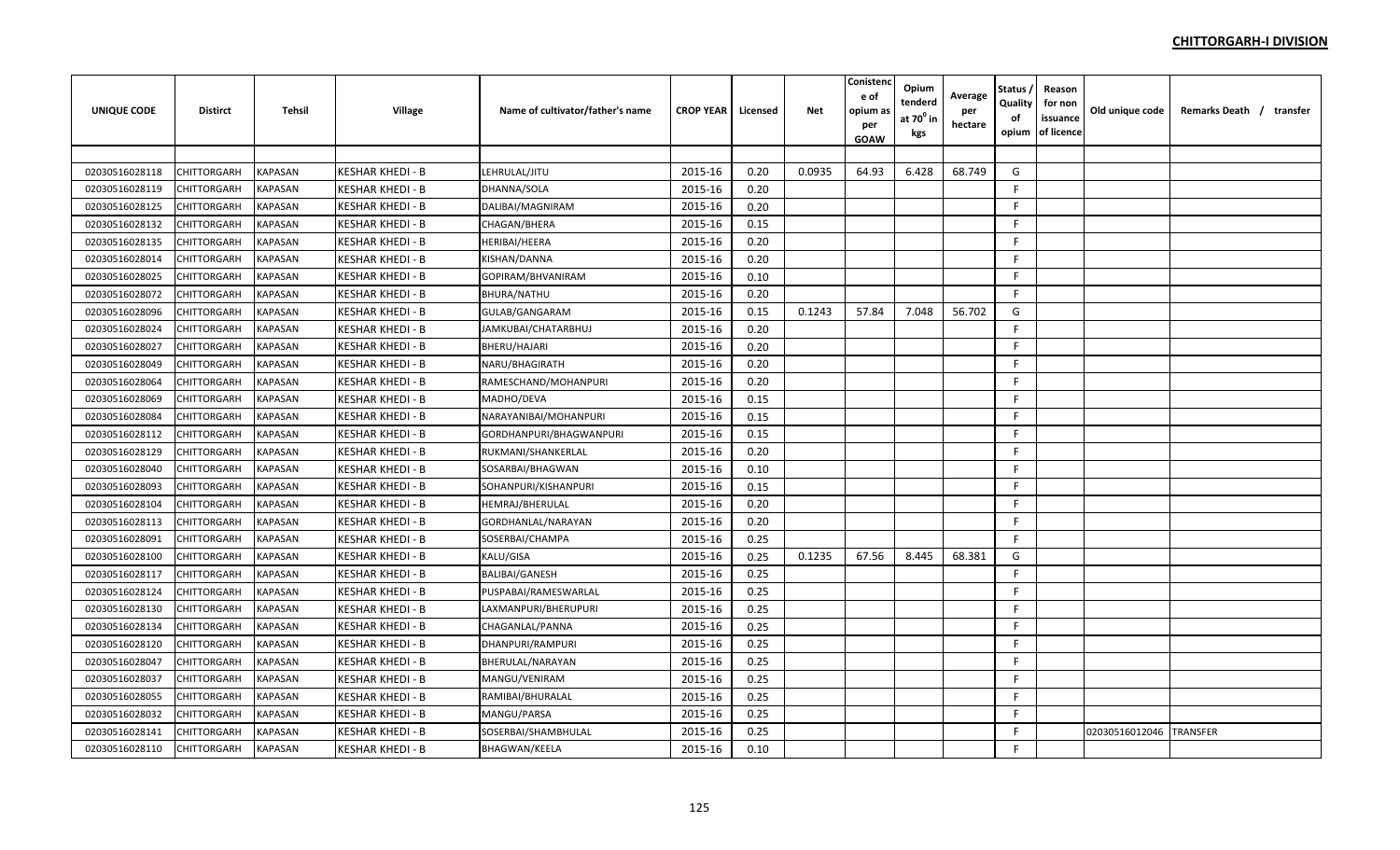| <b>UNIQUE CODE</b> | <b>Distirct</b> | <b>Tehsil</b>  | Village                 | Name of cultivator/father's name | <b>CROP YEAR</b> | Licensed | <b>Net</b> | Conistenc<br>e of<br>opium as<br>per<br><b>GOAW</b> | Opium<br>tenderd<br>at $70^0$ in<br>kgs | Average<br>per<br>hectare | Status<br>Quality<br>of<br>opium | Reason<br>for non<br>issuance<br>of licence | Old unique code | Remarks Death / transfer |  |
|--------------------|-----------------|----------------|-------------------------|----------------------------------|------------------|----------|------------|-----------------------------------------------------|-----------------------------------------|---------------------------|----------------------------------|---------------------------------------------|-----------------|--------------------------|--|
|                    |                 |                |                         |                                  |                  |          |            |                                                     |                                         |                           |                                  |                                             |                 |                          |  |
| 02030516028127     | CHITTORGARH     | <b>KAPASAN</b> | <b>KESHAR KHEDI - B</b> | DHAPUBAI/BAGDUPURI               | 2015-16          | 0.10     |            |                                                     |                                         |                           | -F                               |                                             |                 |                          |  |
| 02030516028066     | CHITTORGARH     | <b>KAPASAN</b> | <b>KESHAR KHEDI - B</b> | PERBHULAL/DEVKISHAN              | 2015-16          | 0.10     |            |                                                     |                                         |                           | -F                               |                                             |                 |                          |  |
| 02030516029003     | CHITTORGARH     | <b>KAPASAN</b> | KHATYAKHEDI             | <b>BHERULAL/SVAIRAM</b>          | 2015-16          | 0.25     |            |                                                     |                                         |                           | -F                               |                                             |                 |                          |  |
| 02030516032018     | CHITTORGARH     | <b>KAPASAN</b> | MATA JI KA KHEDA        | RAMESWAR/KASIRAM                 | 2015-16          | 0.25     |            |                                                     |                                         |                           | F                                |                                             |                 |                          |  |
| 02030516032003     | CHITTORGARH     | <b>KAPASAN</b> | MATA JI KA KHEDA        | RATANLAL/SHOBHALAL               | 2015-16          | 0.20     |            |                                                     |                                         |                           | F                                |                                             |                 |                          |  |
| 02030516032008     | CHITTORGARH     | KAPASAN        | MATA JI KA KHEDA        | SHANKER/PYARJI                   | 2015-16          | 0.20     | 0.1903     | 67.60                                               | 12.709                                  | 66.784                    | G                                |                                             |                 |                          |  |
| 02030516032013     | CHITTORGARH     | <b>KAPASAN</b> | MATA JI KA KHEDA        | KISANA/RAMA                      | 2015-16          | 0.20     | 0.1971     | 68.72                                               | 13.597                                  | 68.985                    | G                                |                                             |                 |                          |  |
| 02030516032014     | CHITTORGARH     | <b>KAPASAN</b> | MATA JI KA KHEDA        | PEMA/RAMA                        | 2015-16          | 0.20     | 0.1907     | 65.58                                               | 12.320                                  | 64.604                    |                                  | 02                                          |                 |                          |  |
| 02030516032001     | CHITTORGARH     | <b>KAPASAN</b> | MATA JI KA KHEDA        | NAHRASINGH/UDAISINGH             | 2015-16          | 0.20     |            |                                                     |                                         |                           | F.                               |                                             |                 |                          |  |
| 02030516032002     | CHITTORGARH     | KAPASAN        | MATA JI KA KHEDA        | HEMENDERSINGH/DEVRAHSINGH        | 2015-16          | 0.20     |            |                                                     |                                         |                           | F.                               |                                             |                 |                          |  |
| 02030516032019     | CHITTORGARH     | <b>KAPASAN</b> | MATA JI KA KHEDA        | LEHRU/RAMLAL                     | 2015-16          | 0.20     |            |                                                     |                                         |                           | F                                |                                             |                 |                          |  |
| 02030516032020     | CHITTORGARH     | <b>KAPASAN</b> | <b>MATA JI KA KHEDA</b> | GAMERIBAI/NANDRAM                | 2015-16          | 0.10     |            |                                                     |                                         |                           | F                                |                                             |                 |                          |  |
| 02030516033020     | CHITTORGARH     | <b>KAPASAN</b> | <b>NARIA</b>            | DEVILAL/OUNKAR                   | 2015-16          | 0.25     | 0.2187     | 74.54                                               | 15.313                                  | 70.018                    |                                  | 02                                          |                 |                          |  |
| 02030516033018     | CHITTORGARH     | <b>KAPASAN</b> | <b>NARIA</b>            | MAGNA/RAMA                       | 2015-16          | 0.25     |            |                                                     |                                         |                           | $\mathsf{F}$                     |                                             |                 |                          |  |
| 02030516033029     | CHITTORGARH     | <b>KAPASAN</b> | <b>NARIA</b>            | RATANLAL/MOHANLAL                | 2015-16          | 0.15     |            |                                                     |                                         |                           | -F                               |                                             |                 |                          |  |
| 02030516033024     | CHITTORGARH     | <b>KAPASAN</b> | <b>NARIA</b>            | UADIBAI/PARTHVIRAJ               | 2015-16          | 0.10     |            |                                                     |                                         |                           | F                                |                                             |                 |                          |  |
| 02030516033028     | CHITTORGARH     | <b>KAPASAN</b> | <b>NARIA</b>            | GEMRA/JALAM                      | 2015-16          | 0.20     |            |                                                     |                                         |                           | F                                |                                             |                 |                          |  |
| 02030516035007     | CHITTORGARH     | KAPASAN        | PANDOLI STAITION        | DHANRAJ/NANDRAM                  | 2015-16          | 0.25     |            |                                                     |                                         |                           | F                                |                                             |                 |                          |  |
| 02030516035015     | CHITTORGARH     | <b>KAPASAN</b> | PANDOLI STAITION        | SHANKAR/DALU                     | 2015-16          | 0.25     |            |                                                     |                                         |                           | F.                               |                                             |                 |                          |  |
| 02030516035033     | CHITTORGARH     | <b>KAPASAN</b> | PANDOLI STAITION        | BADRILAL/HANSRAJ                 | 2015-16          | 0.25     |            |                                                     |                                         |                           | -F                               |                                             |                 |                          |  |
| 02030516035048     | CHITTORGARH     | <b>KAPASAN</b> | <b>PANDOLI STAITION</b> | KELASH/JAMUNALAL                 | 2015-16          | 0.25     |            |                                                     |                                         |                           | F                                |                                             |                 |                          |  |
| 02030516035049     | CHITTORGARH     | <b>KAPASAN</b> | <b>PANDOLI STAITION</b> | NANALAL/BHURALAL                 | 2015-16          | 0.25     |            |                                                     |                                         |                           | -F                               |                                             |                 |                          |  |
| 02030516035041     | CHITTORGARH     | <b>KAPASAN</b> | <b>PANDOLI STAITION</b> | CHOGALAL/BALU                    | 2015-16          | 0.25     |            |                                                     |                                         |                           | F                                |                                             |                 |                          |  |
| 02030516035088     | CHITTORGARH     | <b>KAPASAN</b> | <b>PANDOLI STAITION</b> | <b>GISIBAI/SOHAN</b>             | 2015-16          | 0.25     |            |                                                     |                                         |                           | F.                               |                                             |                 |                          |  |
| 02030516035012     | CHITTORGARH     | <b>KAPASAN</b> | <b>PANDOLI STAITION</b> | <b>BANSHILAL/KAJOD</b>           | 2015-16          | 0.25     |            |                                                     |                                         |                           | F                                |                                             |                 |                          |  |
| 02030516035068     | CHITTORGARH     | <b>KAPASAN</b> | <b>PANDOLI STAITION</b> | LHERU/CHTRBHUJ                   | 2015-16          | 0.25     |            |                                                     |                                         |                           | -F                               |                                             |                 |                          |  |
| 02030516035054     | CHITTORGARH     | <b>KAPASAN</b> | PANDOLI STAITION        | RATANLAL/HEMRAJ                  | 2015-16          | 0.25     |            |                                                     |                                         |                           | -F                               |                                             |                 |                          |  |
| 02030516035102     | CHITTORGARH     | <b>KAPASAN</b> | <b>PANDOLI STAITION</b> | RATANLAL/BHERU                   | 2015-16          | 0.25     |            |                                                     |                                         |                           | F.                               |                                             |                 |                          |  |
| 02030516035061     | CHITTORGARH     | KAPASAN        | <b>PANDOLI STAITION</b> | GAHRU/NANDRAM                    | 2015-16          | 0.25     |            |                                                     |                                         |                           | F                                |                                             |                 |                          |  |
| 02030516035017     | CHITTORGARH     | KAPASAN        | PANDOLI STAITION        | TULSIRAM/AMARCHAND               | 2015-16          | 0.20     |            |                                                     |                                         |                           | F                                |                                             |                 |                          |  |
| 02030516035069     | CHITTORGARH     | <b>KAPASAN</b> | PANDOLI STAITION        | JAGDISH/GOKEL                    | 2015-16          | 0.10     |            |                                                     |                                         |                           | F.                               |                                             |                 |                          |  |
| 02030516035005     | CHITTORGARH     | <b>KAPASAN</b> | PANDOLI STAITION        | KELASHCHANDER/SHANKER            | 2015-16          | 0.10     |            |                                                     |                                         |                           | $\mathsf{F}$                     |                                             |                 |                          |  |
| 02030516035009     | CHITTORGARH     | <b>KAPASAN</b> | PANDOLI STAITION        | DEVBAI/UDAILAL                   | 2015-16          | 0.20     |            |                                                     |                                         |                           | -F                               |                                             |                 |                          |  |
| 02030516035013     | CHITTORGARH     | <b>KAPASAN</b> | <b>PANDOLI STAITION</b> | <b>BHERULAL/KALU</b>             | 2015-16          | 0.10     |            |                                                     |                                         |                           | F                                |                                             |                 |                          |  |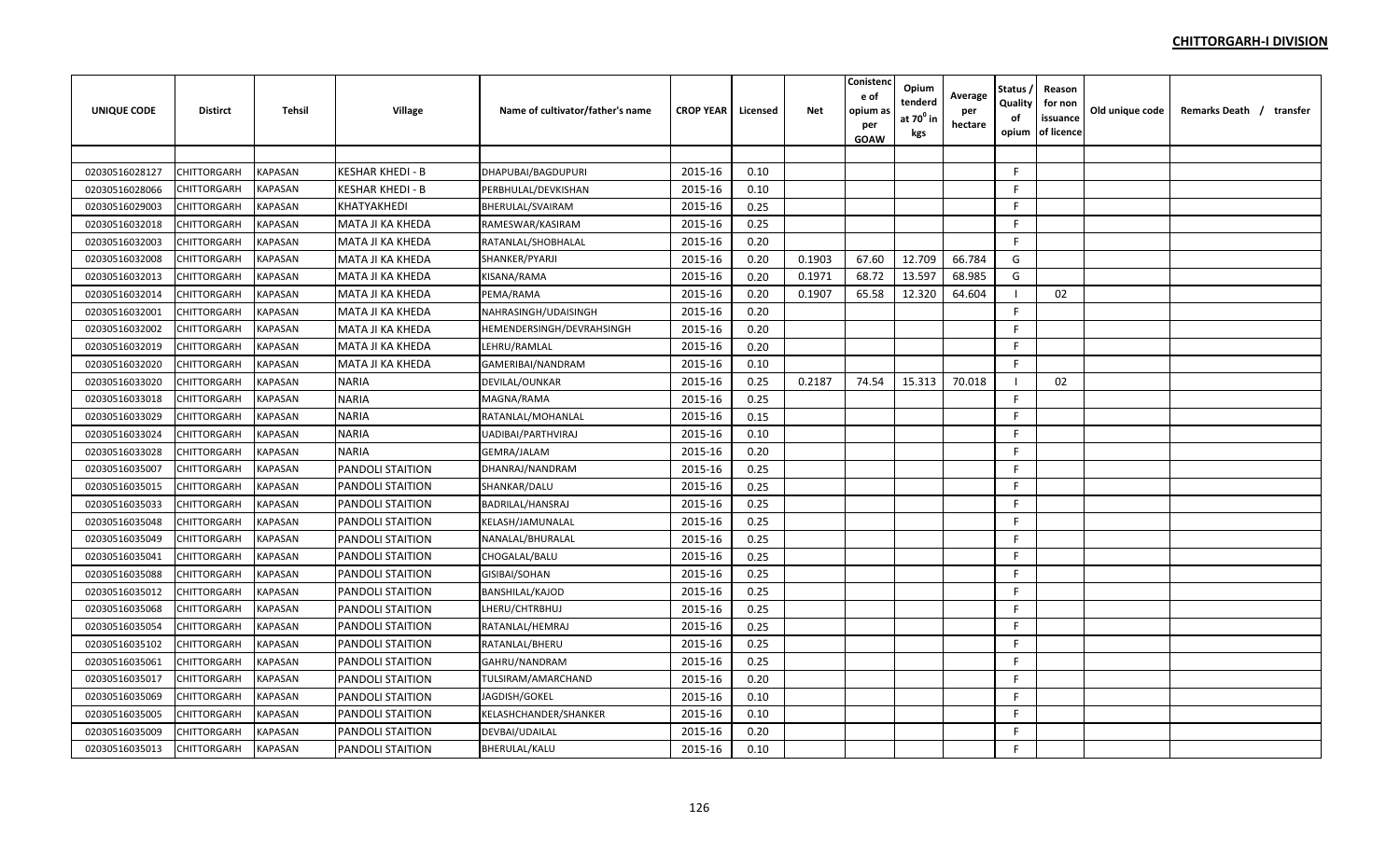| <b>UNIQUE CODE</b> | <b>Distirct</b>    | <b>Tehsil</b>  | <b>Village</b>          | Name of cultivator/father's name | <b>CROP YEAR</b> | Licensed | <b>Net</b> | Conistenc<br>e of<br>opium as<br>per<br>GOAW | Opium<br>tenderd<br>at 70 <sup>°</sup> in<br>kgs | Average<br>per<br>hectare | Status<br>Quality<br>of<br>opium | Reason<br>for non<br>issuance<br>of licence | Old unique code | Remarks Death / transfer |  |
|--------------------|--------------------|----------------|-------------------------|----------------------------------|------------------|----------|------------|----------------------------------------------|--------------------------------------------------|---------------------------|----------------------------------|---------------------------------------------|-----------------|--------------------------|--|
|                    |                    |                |                         |                                  |                  |          |            |                                              |                                                  |                           |                                  |                                             |                 |                          |  |
| 02030516035016     | CHITTORGARH        | <b>KAPASAN</b> | <b>PANDOLI STAITION</b> | NARAYANIBAI/AMERCHAND            | 2015-16          | 0.20     |            |                                              |                                                  |                           | F                                |                                             |                 |                          |  |
| 02030516035022     | CHITTORGARH        | <b>KAPASAN</b> | PANDOLI STAITION        | <b>BHERULAL/KISANA</b>           | 2015-16          | 0.10     | 0.0101     | 63.74                                        | 0.747                                            | 73.960                    | G                                |                                             |                 |                          |  |
| 02030516035032     | CHITTORGARH        | KAPASAN        | PANDOLI STAITION        | LEHRU/DEVJI                      | 2015-16          | 0.20     |            |                                              |                                                  |                           | F                                |                                             |                 |                          |  |
| 02030516035034     | CHITTORGARH        | KAPASAN        | <b>PANDOLI STAITION</b> | KAMLABAI/MADHULAL                | 2015-16          | 0.10     |            |                                              |                                                  |                           | -F                               |                                             |                 |                          |  |
| 02030516035036     | <b>CHITTORGARH</b> | KAPASAN        | PANDOLI STAITION        | BHERIBAI/BHAGVANLAL              | 2015-16          | 0.10     |            |                                              |                                                  |                           | E                                |                                             |                 |                          |  |
| 02030516035038     | CHITTORGARH        | KAPASAN        | PANDOLI STAITION        | <b>BHERULAL/KJODH</b>            | 2015-16          | 0.20     |            |                                              |                                                  |                           | F.                               |                                             |                 |                          |  |
| 02030516035057     | CHITTORGARH        | KAPASAN        | PANDOLI STAITION        | LHERU/CHMPALAL                   | 2015-16          | 0.20     |            |                                              |                                                  |                           | F.                               |                                             |                 |                          |  |
| 02030516035058     | CHITTORGARH        | <b>KAPASAN</b> | PANDOLI STAITION        | JAMNALAL/BADRI                   | 2015-16          | 0.20     |            |                                              |                                                  |                           | F.                               |                                             |                 |                          |  |
| 02030516035060     | CHITTORGARH        | <b>KAPASAN</b> | PANDOLI STAITION        | CHITAR/PARBHU                    | 2015-16          | 0.20     |            |                                              |                                                  |                           | F                                |                                             |                 |                          |  |
| 02030516035063     | CHITTORGARH        | <b>KAPASAN</b> | <b>PANDOLI STAITION</b> | SOHAN/BHURA                      | 2015-16          | 0.20     |            |                                              |                                                  |                           | F.                               |                                             |                 |                          |  |
| 02030516035065     | <b>CHITTORGARH</b> | <b>KAPASAN</b> | <b>PANDOLI STAITION</b> | MANGILAL/JAMNALAL                | 2015-16          | 0.20     |            |                                              |                                                  |                           | E                                |                                             |                 |                          |  |
| 02030516035082     | CHITTORGARH        | <b>KAPASAN</b> | PANDOLI STAITION        | DEVBAI/SOHAN LAL                 | 2015-16          | 0.10     |            |                                              |                                                  |                           | F.                               |                                             |                 |                          |  |
| 02030516035089     | CHITTORGARH        | <b>KAPASAN</b> | PANDOLI STAITION        | SAREKAVNAR/BHANWARLAL            | 2015-16          | 0.20     | 0.0888     | 65.49                                        | 6.128                                            | 69.009                    | G                                |                                             |                 |                          |  |
| 02030516035053     | CHITTORGARH        | <b>KAPASAN</b> | <b>PANDOLI STAITION</b> | <b>UDAIRAM/GANESH</b>            | 2015-16          | 0.10     | 0.0104     | 72.99                                        | 0.740                                            | 71.154                    | G                                |                                             |                 |                          |  |
| 02030516035066     | CHITTORGARH        | KAPASAN        | PANDOLI STAITION        | RATANLAL/UDAIRAM                 | 2015-16          | 0.20     |            |                                              |                                                  |                           | F                                |                                             |                 |                          |  |
| 02030516035074     | <b>CHITTORGARH</b> | KAPASAN        | PANDOLI STAITION        | NOJIBAI/GOVERDHAN                | 2015-16          | 0.20     |            |                                              |                                                  |                           | F.                               |                                             |                 |                          |  |
| 02030516035018     | CHITTORGARH        | KAPASAN        | PANDOLI STAITION        | SHANKERLAL/MOHANLAL              | 2015-16          | 0.10     | 0.0110     | 76.67                                        | 0.964                                            | 87.636                    | G                                |                                             |                 |                          |  |
| 02030516035100     | CHITTORGARH        | KAPASAN        | PANDOLI STAITION        | SUKHIBAI/JAMNA                   | 2015-16          | 0.20     |            |                                              |                                                  |                           | F.                               |                                             |                 |                          |  |
| 02030516035028     | CHITTORGARH        | KAPASAN        | PANDOLI STAITION        | DEVBAI/MADHVLAL                  | 2015-16          | 0.10     | 0.0102     | 68.38                                        | 0.840                                            | 82.353                    | G                                |                                             |                 |                          |  |
| 02030516035045     | CHITTORGARH        | <b>KAPASAN</b> | PANDOLI STAITION        | KANA/KASTUR                      | 2015-16          | 0.15     |            |                                              |                                                  |                           | F                                |                                             |                 |                          |  |
| 02030516035046     | CHITTORGARH        | <b>KAPASAN</b> | <b>PANDOLI STAITION</b> | PYARCHAND/AMARCHAND              | 2015-16          | 0.15     |            |                                              |                                                  |                           | F.                               |                                             |                 |                          |  |
| 02030516035059     | <b>CHITTORGARH</b> | <b>KAPASAN</b> | <b>PANDOLI STAITION</b> | PEMA/DALU                        | 2015-16          | 0.10     |            |                                              |                                                  |                           | F.                               |                                             |                 |                          |  |
| 02030516035095     | CHITTORGARH        | <b>KAPASAN</b> | <b>PANDOLI STAITION</b> | SHYAMLAL/LOBHCHAND               | 2015-16          | 0.20     |            |                                              |                                                  |                           | F.                               |                                             |                 |                          |  |
| 02030516035003     | CHITTORGARH        | <b>KAPASAN</b> | PANDOLI STAITION        | SAYANIBAI/BHAGWANLAL             | 2015-16          | 0.20     |            |                                              |                                                  |                           | -F                               |                                             |                 |                          |  |
| 02030516035040     | CHITTORGARH        | <b>KAPASAN</b> | <b>PANDOLI STAITION</b> | DEVKISHAN/JITMAL                 | 2015-16          | 0.15     |            |                                              |                                                  |                           | -F                               |                                             |                 |                          |  |
| 02030516035042     | CHITTORGARH        | <b>KAPASAN</b> | PANDOLI STAITION        | OUNKARSINGH/AMARSINGH            | 2015-16          | 0.15     |            |                                              |                                                  |                           | F                                |                                             |                 |                          |  |
| 02030516035004     | CHITTORGARH        | KAPASAN        | PANDOLI STAITION        | BANSHILAL/JEETMAL                | 2015-16          | 0.20     |            |                                              |                                                  |                           | F.                               |                                             |                 |                          |  |
| 02030516035056     | CHITTORGARH        | KAPASAN        | PANDOLI STAITION        | KISHNA/UDA                       | 2015-16          | 0.20     |            |                                              |                                                  |                           | F.                               |                                             |                 |                          |  |
| 02030516035083     | CHITTORGARH        | KAPASAN        | PANDOLI STAITION        | DEVBAI/BHAVANIRAM                | 2015-16          | 0.20     | 0.0915     | 61.02                                        | 6.137                                            | 67.071                    |                                  | 02                                          |                 |                          |  |
| 02030516035086     | CHITTORGARH        | KAPASAN        | PANDOLI STAITION        | MANGILAL/KJODH                   | 2015-16          | 0.20     |            |                                              |                                                  |                           | -F                               |                                             |                 |                          |  |
| 02030516035101     | CHITTORGARH        | <b>KAPASAN</b> | PANDOLI STAITION        | LOBHCHAND/HARIRAM                | 2015-16          | 0.20     | 0.1960     | 60.41                                        | 12.384                                           | 63.184                    | G                                |                                             |                 |                          |  |
| 02030516035103     | CHITTORGARH        | KAPASAN        | PANDOLI STAITION        | SOSARDEVI/HAJARI                 | 2015-16          | 0.10     |            |                                              |                                                  |                           | E                                |                                             |                 |                          |  |
| 02030516037001     | CHITTORGARH        | <b>KAPASAN</b> | PAWTIA, KPS             | DAYARAM/BHERA                    | 2015-16          | 0.25     |            |                                              |                                                  |                           | F                                |                                             |                 |                          |  |
| 02030516037006     | <b>CHITTORGARH</b> | <b>KAPASAN</b> | PAWTIA, KPS             | AMARCHAND/KISHORE                | 2015-16          | 0.25     |            |                                              |                                                  |                           | F                                |                                             |                 |                          |  |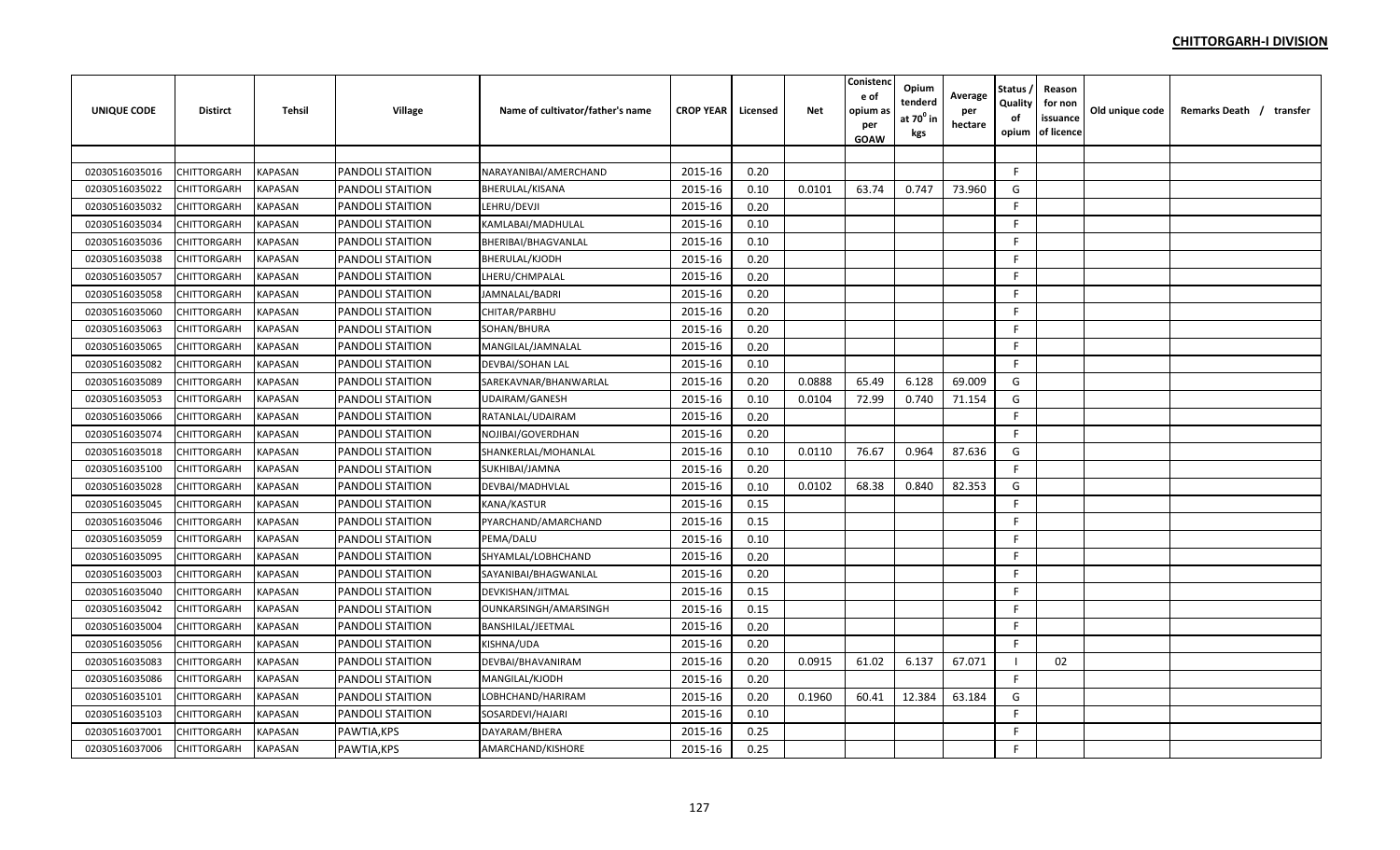| <b>UNIQUE CODE</b> | <b>Distirct</b>    | <b>Tehsil</b>  | Village         | Name of cultivator/father's name | <b>CROP YEAR</b> | Licensed | <b>Net</b> | Conistenc<br>e of<br>opium as<br>per<br><b>GOAW</b> | Opium<br>tenderd<br>at $70^0$ in<br>kgs | Average<br>per<br>hectare | Status<br>Quality<br>of<br>opium | Reason<br>for non<br>issuance<br>of licence | Old unique code | Remarks Death / transfer |
|--------------------|--------------------|----------------|-----------------|----------------------------------|------------------|----------|------------|-----------------------------------------------------|-----------------------------------------|---------------------------|----------------------------------|---------------------------------------------|-----------------|--------------------------|
|                    |                    |                |                 |                                  |                  |          |            |                                                     |                                         |                           |                                  |                                             |                 |                          |
| 02030516037014     | CHITTORGARH        | <b>KAPASAN</b> | PAWTIA, KPS     | <b>BALUDAS/LAXMAN</b>            | 2015-16          | 0.10     | 0.0950     | 72.64                                               | 6.527                                   | 68.705                    | G                                |                                             |                 |                          |
| 02030516037007     | CHITTORGARH        | <b>KAPASAN</b> | PAWTIA, KPS     | <b>HASU/KHURAJ</b>               | 2015-16          | 0.20     |            |                                                     |                                         |                           | F.                               |                                             |                 |                          |
| 02030516037011     | CHITTORGARH        | <b>KAPASAN</b> | PAWTIA, KPS     | RATANLAL/GANESH                  | 2015-16          | 0.20     |            |                                                     |                                         |                           | F                                |                                             |                 |                          |
| 02030516037025     | CHITTORGARH        | KAPASAN        | PAWTIA, KPS     | GITADEVI/RAMCHANDER              | 2015-16          | 0.20     |            |                                                     |                                         |                           | F.                               |                                             |                 |                          |
| 02030516037029     | <b>CHITTORGARH</b> | KAPASAN        | PAWTIA, KPS     | NANDU/SHANKER                    | 2015-16          | 0.20     |            |                                                     |                                         |                           | F                                |                                             |                 |                          |
| 02030516039021     | CHITTORGARH        | KAPASAN        | RAMTHALI        | BHANWARLAL/SHAMBHU               | 2015-16          | 0.10     |            |                                                     |                                         |                           | F.                               |                                             |                 |                          |
| 02030516039012     | CHITTORGARH        | KAPASAN        | RAMTHALI        | UDAIRAM/SHOLA                    | 2015-16          | 0.10     |            |                                                     |                                         |                           | E                                |                                             |                 |                          |
| 02030516039022     | CHITTORGARH        | KAPASAN        | <b>RAMTHALI</b> | HIRALAL/BHERULAL                 | 2015-16          | 0.15     |            |                                                     |                                         |                           | E                                |                                             |                 |                          |
| 02030516039024     | <b>CHITTORGARH</b> | <b>KAPASAN</b> | RAMTHALI        | KISHANLAL/CHAINRAM               | 2015-16          | 0.15     |            |                                                     |                                         |                           | F                                |                                             |                 |                          |
| 02030516039004     | CHITTORGARH        | KAPASAN        | RAMTHALI        | RAMLAL/DEVA                      | 2015-16          | 0.10     |            |                                                     |                                         |                           | F.                               |                                             | 02030516049075  | <b>TRANSFER</b>          |
| 02030516039015     | <b>CHITTORGARH</b> | <b>KAPASAN</b> | <b>RAMTHALI</b> | MOHANLAL/CHOGA                   | 2015-16          | 0.10     |            |                                                     |                                         |                           | F                                |                                             |                 |                          |
| 02030516039003     | CHITTORGARH        | <b>KAPASAN</b> | RAMTHALI        | BHERULAL/KISHANLAL               | 2015-16          | 0.10     |            |                                                     |                                         |                           | F                                |                                             |                 |                          |
| 02030516039018     | CHITTORGARH        | <b>KAPASAN</b> | RAMTHALI        | DALU/NARU                        | 2015-16          | 0.10     |            |                                                     |                                         |                           | F.                               |                                             |                 |                          |
| 02030516040027     | CHITTORGARH        | <b>KAPASAN</b> | RANCHHODPURA    | BHAGWANLAL/GEHRILAL              | 2015-16          | 0.25     | 0.2477     | 64.22                                               | 16.376                                  | 66.112                    | G                                |                                             |                 |                          |
| 02030516040002     | CHITTORGARH        | KAPASAN        | RANCHHODPURA    | <b>KESHURAM/BHURA</b>            | 2015-16          | 0.25     |            |                                                     |                                         |                           | F                                |                                             |                 |                          |
| 02030516040004     | CHITTORGARH        | KAPASAN        | RANCHHODPURA    | CHAMPALAL/DEOJI                  | 2015-16          | 0.25     |            |                                                     |                                         |                           | F                                |                                             |                 |                          |
| 02030516040006     | <b>CHITTORGARH</b> | KAPASAN        | RANCHHODPURA    | ANCHIBAI/PREBHULAL               | 2015-16          | 0.25     |            |                                                     |                                         |                           | F.                               |                                             |                 |                          |
| 02030516040007     | CHITTORGARH        | KAPASAN        | RANCHHODPURA    | MOHAN/RAMA                       | 2015-16          | 0.25     |            |                                                     |                                         |                           | F                                |                                             |                 |                          |
| 02030516040009     | CHITTORGARH        | KAPASAN        | RANCHHODPURA    | NATHUSINGH/JAWANSINGH            | 2015-16          | 0.25     |            |                                                     |                                         |                           | E                                |                                             |                 |                          |
| 02030516040014     | CHITTORGARH        | KAPASAN        | RANCHHODPURA    | MADANLAL/MITTU                   | 2015-16          | 0.25     |            |                                                     |                                         |                           | F.                               |                                             |                 |                          |
| 02030516040015     | <b>CHITTORGARH</b> | KAPASAN        | RANCHHODPURA    | SOHANLAL/SUKHLAL                 | 2015-16          | 0.25     |            |                                                     |                                         |                           | E                                |                                             |                 |                          |
| 02030516040017     | CHITTORGARH        | KAPASAN        | RANCHHODPURA    | RAMSINGH/SARDARSINGH             | 2015-16          | 0.25     |            |                                                     |                                         |                           | F                                |                                             |                 |                          |
| 02030516040033     | <b>CHITTORGARH</b> | <b>KAPASAN</b> | RANCHHODPURA    | GATTUBAI/SURAJMAL                | 2015-16          | 0.25     |            |                                                     |                                         |                           | F.                               |                                             |                 |                          |
| 02030516040037     | CHITTORGARH        | <b>KAPASAN</b> | RANCHHODPURA    | SHAMBHU/RAMA                     | 2015-16          | 0.25     |            |                                                     |                                         |                           | F                                |                                             |                 |                          |
| 02030516040038     | CHITTORGARH        | <b>KAPASAN</b> | RANCHHODPURA    | UDAISINGH/SARDARSINGH            | 2015-16          | 0.25     | 0.1515     | 65.04                                               | 9.468                                   | 62.495                    | G                                |                                             |                 |                          |
| 02030516040005     | CHITTORGARH        | <b>KAPASAN</b> | RANCHHODPURA    | SHANKRIBAI/UDAIRAM               | 2015-16          | 0.10     |            |                                                     |                                         |                           | F                                |                                             |                 |                          |
| 02030516040010     | CHITTORGARH        | KAPASAN        | RANCHHODPURA    | BHANWARSINGH/ONKARSINGH          | 2015-16          | 0.20     |            |                                                     |                                         |                           | F                                |                                             |                 |                          |
| 02030516040018     | CHITTORGARH        | KAPASAN        | RANCHHODPURA    | SHIVSINGH/SARDARSINGH            | 2015-16          | 0.20     |            |                                                     |                                         |                           | F.                               |                                             |                 |                          |
| 02030516040030     | <b>CHITTORGARH</b> | KAPASAN        | RANCHHODPURA    | JORAWARSINGH/MOTISINGH           | 2015-16          | 0.20     |            |                                                     |                                         |                           | F                                |                                             |                 |                          |
| 02030516040034     | CHITTORGARH        | KAPASAN        | RANCHHODPURA    | GOPI/SURAJMAL                    | 2015-16          | 0.15     |            |                                                     |                                         |                           | F.                               |                                             |                 |                          |
| 02030516040039     | CHITTORGARH        | KAPASAN        | RANCHHODPURA    | <b>BHURI/JITU</b>                | 2015-16          | 0.20     |            |                                                     |                                         |                           | F.                               |                                             |                 |                          |
| 02030516040025     | CHITTORGARH        | KAPASAN        | RANCHHODPURA    | <b>BALU/BADRI</b>                | 2015-16          | 0.20     |            |                                                     |                                         |                           | F                                |                                             |                 |                          |
| 02030516040028     | CHITTORGARH        | KAPASAN        | RANCHHODPURA    | KALU/RAMA                        | 2015-16          | 0.20     |            |                                                     |                                         |                           | F                                |                                             |                 |                          |
| 02030516040022     | <b>CHITTORGARH</b> | <b>KAPASAN</b> | RANCHHODPURA    | RATANLAL/RAMA                    | 2015-16          | 0.20     |            |                                                     |                                         |                           | F                                |                                             |                 |                          |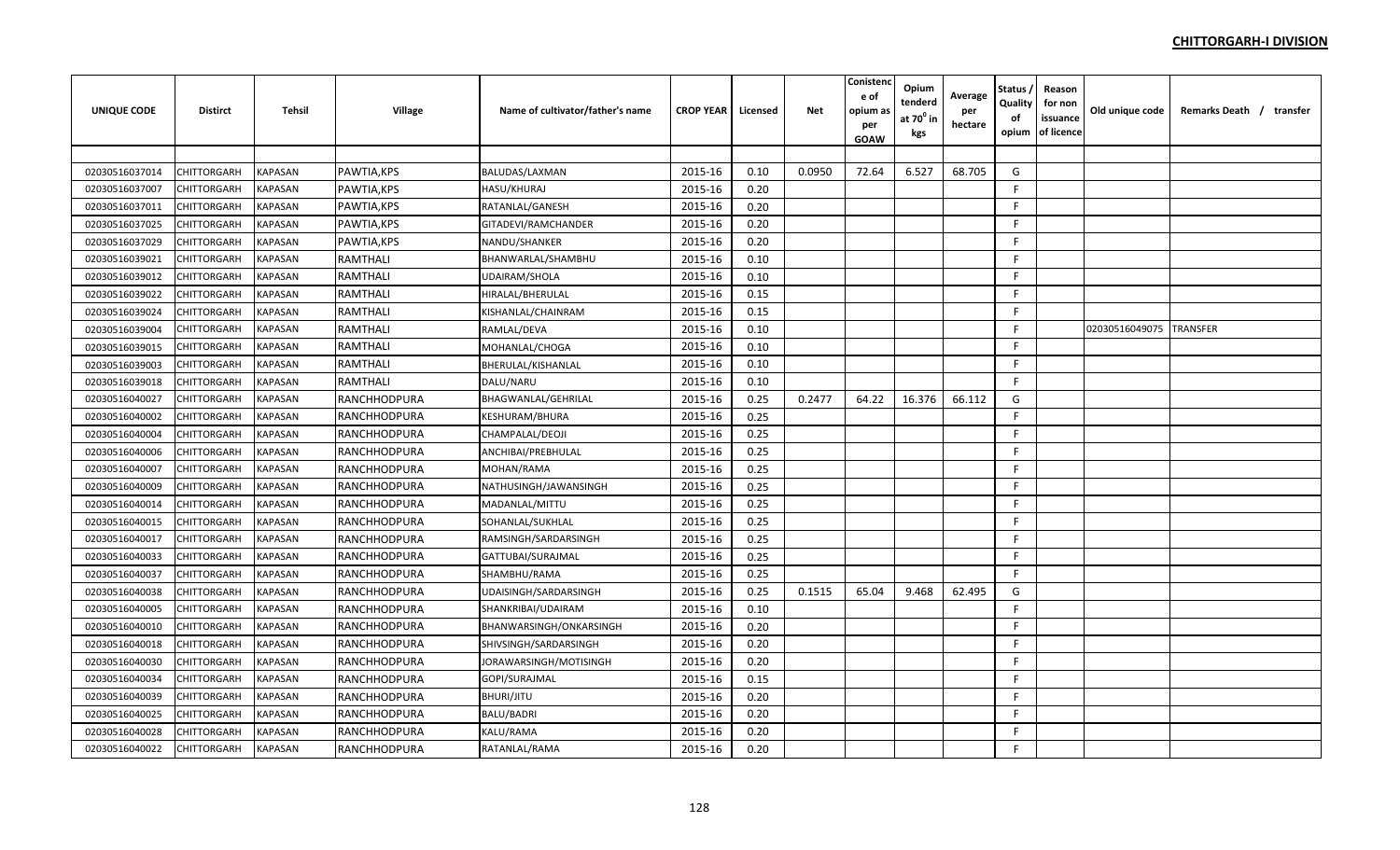| <b>UNIQUE CODE</b> | <b>Distirct</b>    | <b>Tehsil</b>  | Village              | Name of cultivator/father's name | <b>CROP YEAR</b> | Licensed | <b>Net</b> | Conistenc<br>e of<br>opium as<br>per<br><b>GOAW</b> | Opium<br>tenderd<br>at 70 <sup>°</sup> in<br>kgs | Average<br>per<br>hectare | Status<br>Quality<br>of<br>opium | Reason<br>for non<br>issuance<br>of licence | Old unique code | Remarks Death / transfer |  |
|--------------------|--------------------|----------------|----------------------|----------------------------------|------------------|----------|------------|-----------------------------------------------------|--------------------------------------------------|---------------------------|----------------------------------|---------------------------------------------|-----------------|--------------------------|--|
|                    |                    |                |                      |                                  |                  |          |            |                                                     |                                                  |                           |                                  |                                             |                 |                          |  |
| 02030516040008     | CHITTORGARH        | <b>KAPASAN</b> | RANCHHODPURA         | <b>BHERULAL / CHOGA</b>          | 2015-16          | 0.10     |            |                                                     |                                                  |                           | F                                |                                             |                 | <b>NAME CHANGE</b>       |  |
| 02030516042010     | CHITTORGARH        | <b>KAPASAN</b> | <b>REND KA KHEDA</b> | RATAN/NATHU                      | 2015-16          | 0.25     | 0.2499     | 68.28                                               | 15.929                                           | 63.742                    | G                                |                                             |                 |                          |  |
| 02030516042004     | CHITTORGARH        | KAPASAN        | <b>REND KA KHEDA</b> | TRILOK/SURAJMAL                  | 2015-16          | 0.25     | 0.0796     | 63.15                                               | 5.124                                            | 64.372                    | G                                |                                             |                 |                          |  |
| 02030516042005     | CHITTORGARH        | KAPASAN        | <b>REND KA KHEDA</b> | NATHU/UDA                        | 2015-16          | 0.25     |            |                                                     |                                                  |                           | F                                |                                             |                 |                          |  |
| 02030516042008     | CHITTORGARH        | KAPASAN        | <b>REND KA KHEDA</b> | KALU/NARAYAN                     | 2015-16          | 0.25     | 0.1222     | 68.54                                               | 8.479                                            | 69.386                    | G                                |                                             |                 |                          |  |
| 02030516042011     | CHITTORGARH        | KAPASAN        | REND KA KHEDA        | MITTULAL/NATHU                   | 2015-16          | 0.25     | 0.2549     | 69.75                                               | 16.361                                           | 64.186                    | G                                |                                             |                 |                          |  |
| 02030516042023     | CHITTORGARH        | KAPASAN        | <b>REND KA KHEDA</b> | BAXU/JODHRAM                     | 2015-16          | 0.25     |            |                                                     |                                                  |                           | F                                |                                             |                 |                          |  |
| 02030516042009     | CHITTORGARH        | <b>KAPASAN</b> | REND KA KHEDA        | CHOGALAL/NARAYAN                 | 2015-16          | 0.20     |            |                                                     |                                                  |                           | F.                               |                                             |                 |                          |  |
| 02030516042012     | CHITTORGARH        | KAPASAN        | REND KA KHEDA        | LEHRU/ONKAR                      | 2015-16          | 0.15     |            |                                                     |                                                  |                           | F                                |                                             |                 |                          |  |
| 02030516042022     | CHITTORGARH        | <b>KAPASAN</b> | REND KA KHEDA        | HANSU/CHHOGA                     | 2015-16          | 0.20     | 0.1990     | 70.44                                               | 13.424                                           | 67.457                    | G                                |                                             |                 |                          |  |
| 02030516042016     | CHITTORGARH        | <b>KAPASAN</b> | REND KA KHEDA        | SHANKER/CHATARBHUJ               | 2015-16          | 0.10     |            |                                                     |                                                  |                           | F.                               |                                             |                 |                          |  |
| 02030516042017     | CHITTORGARH        | <b>KAPASAN</b> | REND KA KHEDA        | KISHNA/JODHRAM                   | 2015-16          | 0.10     | 0.1002     | 67.42                                               | 6.809                                            | 67.954                    | G                                |                                             |                 |                          |  |
| 02030516042007     | CHITTORGARH        | <b>KAPASAN</b> | REND KA KHEDA        | KESURAM/GAMERA                   | 2015-16          | 0.15     |            |                                                     |                                                  |                           | F                                |                                             |                 |                          |  |
| 02030516043010     | CHITTORGARH        | <b>KAPASAN</b> | <b>RUNDARI</b>       | KISOR/AMERCHAND                  | 2015-16          | 0.20     |            |                                                     |                                                  |                           | F                                |                                             |                 |                          |  |
| 02030516043001     | CHITTORGARH        | KAPASAN        | <b>RUNDARI</b>       | CHAMPALAL/GOPILAL                | 2015-16          | 0.10     |            |                                                     |                                                  |                           | F.                               |                                             |                 |                          |  |
| 02030516043004     | <b>CHITTORGARH</b> | KAPASAN        | <b>RUNDARI</b>       | CHUNNILAL/GOKAL                  | 2015-16          | 0.15     |            |                                                     |                                                  |                           | F                                |                                             |                 |                          |  |
| 02030516043002     | CHITTORGARH        | KAPASAN        | <b>RUNDARI</b>       | SHANKERLAL/KAVALCHAND            | 2015-16          | 0.10     |            |                                                     |                                                  |                           | F                                |                                             |                 |                          |  |
| 02030516043018     | CHITTORGARH        | KAPASAN        | <b>RUNDARI</b>       | NARU / DOLA                      | 2015-16          | 0.10     |            |                                                     |                                                  |                           | E                                |                                             |                 | <b>NAME CHANGE</b>       |  |
| 02030516043013     | CHITTORGARH        | KAPASAN        | <b>RUNDARI</b>       | KISANLAL/RATANLAL                | 2015-16          | 0.10     |            |                                                     |                                                  |                           | F                                |                                             |                 |                          |  |
| 02030516044002     | CHITTORGARH        | <b>KAPASAN</b> | <b>RUPA KHEDA</b>    | HANSU/NARAYAN                    | 2015-16          | 0.20     |            |                                                     |                                                  |                           | E                                |                                             |                 |                          |  |
| 02030516044013     | CHITTORGARH        | <b>KAPASAN</b> | <b>RUPA KHEDA</b>    | NATHU/SAMDU                      | 2015-16          | 0.20     |            |                                                     |                                                  |                           | F.                               |                                             |                 |                          |  |
| 02030516044016     | <b>CHITTORGARH</b> | <b>KAPASAN</b> | <b>RUPA KHEDA</b>    | GEHRULAL/AMERCHAND               | 2015-16          | 0.20     | 0.1911     | 63.61                                               | 10.278                                           | 53.783                    | G                                |                                             |                 |                          |  |
| 02030516044003     | CHITTORGARH        | <b>KAPASAN</b> | <b>RUPA KHEDA</b>    | RAMCHANDER/NAVLA                 | 2015-16          | 0.25     | 0.2376     | 63.71                                               | 14.635                                           | 61.595                    | G                                |                                             |                 |                          |  |
| 02030516045002     | CHITTORGARH        | <b>KAPASAN</b> | RUPAKHEDI, KPS       | MANGILAL/DEVJI                   | 2015-16          | 0.20     |            |                                                     |                                                  |                           | $\mathsf{F}$                     |                                             |                 |                          |  |
| 02030516045011     | CHITTORGARH        | <b>KAPASAN</b> | RUPAKHEDI, KPS       | CHANDIBAI/MITTHU                 | 2015-16          | 0.10     |            |                                                     |                                                  |                           | F                                |                                             |                 |                          |  |
| 02030516045013     | CHITTORGARH        | <b>KAPASAN</b> | RUPAKHEDI, KPS       | PUSPABAI/RAMLAL                  | 2015-16          | 0.10     |            |                                                     |                                                  |                           | -F                               |                                             |                 |                          |  |
| 02030516045018     | CHITTORGARH        | KAPASAN        | RUPAKHEDI, KPS       | MITTULAL/MEGRAJ                  | 2015-16          | 0.20     | 0.1404     | 66.67                                               | 9.115                                            | 64.922                    | G                                |                                             |                 |                          |  |
| 02030516045019     | CHITTORGARH        | KAPASAN        | RUPAKHEDI, KPS       | BHERU/HAZARILAL                  | 2015-16          | 0.20     |            |                                                     |                                                  |                           | F                                |                                             |                 |                          |  |
| 02030516045021     | CHITTORGARH        | KAPASAN        | RUPAKHEDI, KPS       | GOVRDHAN/KISHANA                 | 2015-16          | 0.15     |            |                                                     |                                                  |                           | F.                               |                                             |                 |                          |  |
| 02030516045023     | CHITTORGARH        | KAPASAN        | RUPAKHEDI, KPS       | GISA/PARTHU                      | 2015-16          | 0.20     |            |                                                     |                                                  |                           | F.                               |                                             |                 |                          |  |
| 02030516045025     | CHITTORGARH        | <b>KAPASAN</b> | RUPAKHEDI, KPS       | RAMESWAR/CHUNNILAL               | 2015-16          | 0.20     |            |                                                     |                                                  |                           | -F                               |                                             |                 |                          |  |
| 02030516045030     | CHITTORGARH        | KAPASAN        | RUPAKHEDI, KPS       | <b>OUNKER/MANGILAL</b>           | 2015-16          | 0.15     | 0.1477     | 64.40                                               | 8.942                                            | 60.542                    | G                                |                                             |                 |                          |  |
| 02030516045032     | CHITTORGARH        | <b>KAPASAN</b> | RUPAKHEDI, KPS       | HEERALAL/SHANKER                 | 2015-16          | 0.20     | 0.0944     | 62.53                                               | 5.958                                            | 63.114                    | G                                |                                             |                 |                          |  |
| 02030516045035     | <b>CHITTORGARH</b> | <b>KAPASAN</b> | RUPAKHEDI, KPS       | RATANLAL/CHOGALAL                | 2015-16          | 0.10     | 0.0469     | 61.71                                               | 2.962                                            | 63.156                    | G                                |                                             |                 |                          |  |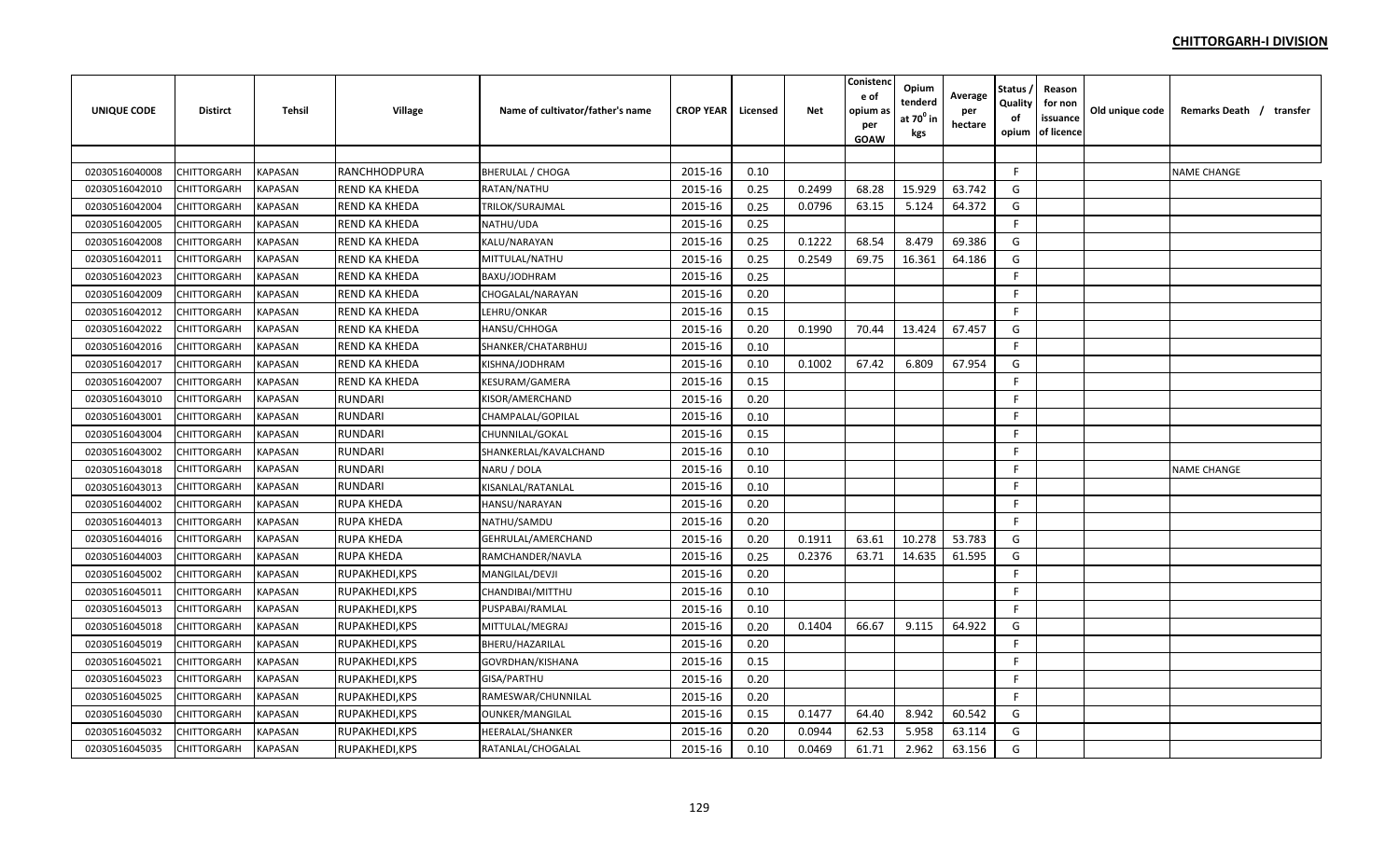| <b>UNIQUE CODE</b> | <b>Distirct</b>    | <b>Tehsil</b>  | Village        | Name of cultivator/father's name | <b>CROP YEAR</b> | Licensed | <b>Net</b> | Conistenc<br>e of<br>opium as<br>per<br><b>GOAW</b> | Opium<br>tenderd<br>at 70 <sup>°</sup> in<br>kgs | Average<br>per<br>hectare | Status<br>Quality<br>of<br>opium | Reason<br>for non<br>issuance<br>of licence | Old unique code | Remarks Death / transfer |  |
|--------------------|--------------------|----------------|----------------|----------------------------------|------------------|----------|------------|-----------------------------------------------------|--------------------------------------------------|---------------------------|----------------------------------|---------------------------------------------|-----------------|--------------------------|--|
|                    |                    |                |                |                                  |                  |          |            |                                                     |                                                  |                           |                                  |                                             |                 |                          |  |
| 02030516045051     | CHITTORGARH        | <b>KAPASAN</b> | RUPAKHEDI, KPS | <b>HEERA/NATHU</b>               | 2015-16          | 0.20     |            |                                                     |                                                  |                           | F.                               |                                             |                 |                          |  |
| 02030516045033     | CHITTORGARH        | <b>KAPASAN</b> | RUPAKHEDI, KPS | SOSARBAI/BHERULAL                | 2015-16          | 0.10     |            |                                                     |                                                  |                           | F                                |                                             |                 |                          |  |
| 02030516045043     | CHITTORGARH        | KAPASAN        | RUPAKHEDI, KPS | <b>BHERULAL/SUKHHA</b>           | 2015-16          | 0.15     |            |                                                     |                                                  |                           | F                                |                                             |                 |                          |  |
| 02030516045004     | CHITTORGARH        | KAPASAN        | RUPAKHEDI, KPS | NARAYAN/HAJARI BADHA             | 2015-16          | 0.15     |            |                                                     |                                                  |                           | F.                               |                                             |                 |                          |  |
| 02030516045022     | <b>CHITTORGARH</b> | KAPASAN        | RUPAKHEDI, KPS | NARAYAN/HAJARI CHOTA             | 2015-16          | 0.15     |            |                                                     |                                                  |                           | F.                               |                                             |                 |                          |  |
| 02030516045048     | CHITTORGARH        | KAPASAN        | RUPAKHEDI, KPS | MOHAN/ONKAR                      | 2015-16          | 0.10     | 0.0478     | 62.53                                               | 2.984                                            | 62.427                    | G                                |                                             |                 |                          |  |
| 02030516045009     | CHITTORGARH        | KAPASAN        | RUPAKHEDI, KPS | HEMA/KHURAJ                      | 2015-16          | 0.20     |            |                                                     |                                                  |                           | E                                |                                             |                 |                          |  |
| 02030516045058     | CHITTORGARH        | <b>KAPASAN</b> | RUPAKHEDI, KPS | MOHAN/BHERA JAT                  | 2015-16          | 0.10     |            |                                                     |                                                  |                           | F.                               |                                             |                 |                          |  |
| 02030516045024     | CHITTORGARH        | <b>KAPASAN</b> | RUPAKHEDI, KPS | RAMLAL/MANGU                     | 2015-16          | 0.25     |            |                                                     |                                                  |                           | F                                |                                             |                 |                          |  |
| 02030516045015     | CHITTORGARH        | <b>KAPASAN</b> | RUPAKHEDI, KPS | RAMA/GHEESA                      | 2015-16          | 0.25     |            |                                                     |                                                  |                           | F.                               |                                             |                 |                          |  |
| 02030516045027     | <b>CHITTORGARH</b> | <b>KAPASAN</b> | RUPAKHEDI, KPS | MOHANLAL/SHANKER                 | 2015-16          | 0.25     |            |                                                     |                                                  |                           | E                                |                                             |                 |                          |  |
| 02030516045053     | CHITTORGARH        | <b>KAPASAN</b> | RUPAKHEDI, KPS | <b>MOHAN/BHERA TELI</b>          | 2015-16          | 0.25     |            |                                                     |                                                  |                           | F.                               |                                             |                 |                          |  |
| 02030516045016     | CHITTORGARH        | <b>KAPASAN</b> | RUPAKHEDI, KPS | <b>BHERU/KAJOD</b>               | 2015-16          | 0.25     |            |                                                     |                                                  |                           | F                                |                                             |                 |                          |  |
| 02030516045029     | CHITTORGARH        | <b>KAPASAN</b> | RUPAKHEDI, KPS | UADIBAI/KHURAJ                   | 2015-16          | 0.25     |            |                                                     |                                                  |                           | F                                |                                             |                 |                          |  |
| 02030516045039     | CHITTORGARH        | KAPASAN        | RUPAKHEDI, KPS | RAMLAL/BHERULAL                  | 2015-16          | 0.25     |            |                                                     |                                                  |                           | F                                |                                             |                 |                          |  |
| 02030516045003     | <b>CHITTORGARH</b> | KAPASAN        | RUPAKHEDI, KPS | GEHRU/UDAIRAM                    | 2015-16          | 0.25     | 0.1416     | 65.07                                               | 9.073                                            | 64.075                    | G                                |                                             |                 |                          |  |
| 02030516046002     | CHITTORGARH        | KAPASAN        | SAMRATHPURA    | GANESH/CHOGALAL                  | 2015-16          | 0.25     |            |                                                     |                                                  |                           | E                                |                                             |                 |                          |  |
| 02030516046038     | CHITTORGARH        | KAPASAN        | SAMRATHPURA    | SHANKERLAL/LEHRU                 | 2015-16          | 0.25     | 0.2422     | 65.13                                               | 16.664                                           | 68.803                    | G                                |                                             |                 |                          |  |
| 02030516046015     | CHITTORGARH        | KAPASAN        | SAMRATHPURA    | <b>BHOLIBAI/LEHRU</b>            | 2015-16          | 0.25     | 0.2422     | 63.71                                               | 16.337                                           | 67.453                    | G                                |                                             |                 |                          |  |
| 02030516046019     | CHITTORGARH        | <b>KAPASAN</b> | SAMRATHPURA    | BHERULAL/BHUVANA                 | 2015-16          | 0.25     |            |                                                     |                                                  |                           | $\mathsf{F}$                     |                                             |                 |                          |  |
| 02030516046008     | CHITTORGARH        | <b>KAPASAN</b> | SAMRATHPURA    | CHAGNA/CHAMNA                    | 2015-16          | 0.25     | 0.2488     | 62.54                                               | 15.572                                           | 62.588                    | G                                |                                             |                 |                          |  |
| 02030516046030     | <b>CHITTORGARH</b> | <b>KAPASAN</b> | SAMRATHPURA    | MOHAN/SEVA                       | 2015-16          | 0.20     |            |                                                     |                                                  |                           | F.                               |                                             |                 |                          |  |
| 02030516046049     | CHITTORGARH        | <b>KAPASAN</b> | SAMRATHPURA    | AMERIBAI/BHERU                   | 2015-16          | 0.10     | 0.0484     | 68.02                                               | 3.430                                            | 70.868                    | G                                |                                             |                 |                          |  |
| 02030516046043     | CHITTORGARH        | <b>KAPASAN</b> | SAMRATHPURA    | UDAIRAM/HARCHAND                 | 2015-16          | 0.15     |            |                                                     |                                                  |                           | $\mathsf{F}$                     |                                             |                 |                          |  |
| 02030516046051     | CHITTORGARH        | <b>KAPASAN</b> | SAMRATHPURA    | <b>KASIRAM/MOHAN</b>             | 2015-16          | 0.10     |            |                                                     |                                                  |                           | F                                |                                             |                 |                          |  |
| 02030516046016     | CHITTORGARH        | <b>KAPASAN</b> | SAMRATHPURA    | PYARIBAI/TRILOK                  | 2015-16          | 0.15     |            |                                                     |                                                  |                           | F                                |                                             |                 |                          |  |
| 02030516046034     | CHITTORGARH        | KAPASAN        | SAMRATHPURA    | NATHU/MOHAN                      | 2015-16          | 0.15     |            |                                                     |                                                  |                           | F.                               |                                             |                 |                          |  |
| 02030516046017     | <b>CHITTORGARH</b> | KAPASAN        | SAMRATHPURA    | LAXMAN/GIRDHARI                  | 2015-16          | 0.20     |            |                                                     |                                                  |                           | F.                               |                                             |                 |                          |  |
| 02030516046048     | CHITTORGARH        | KAPASAN        | SAMRATHPURA    | <b>HAJARI/KISHANA</b>            | 2015-16          | 0.10     |            |                                                     |                                                  |                           | F.                               |                                             |                 |                          |  |
| 02030516046007     | CHITTORGARH        | KAPASAN        | SAMRATHPURA    | BANWARLAL/NAGJIRAM               | 2015-16          | 0.10     |            |                                                     |                                                  |                           | F.                               |                                             |                 |                          |  |
| 02030516046012     | CHITTORGARH        | KAPASAN        | SAMRATHPURA    | SOSERBAI/CHUNNILAL               | 2015-16          | 0.10     |            |                                                     |                                                  |                           | F.                               |                                             |                 |                          |  |
| 02030516046031     | CHITTORGARH        | KAPASAN        | SAMRATHPURA    | <b>OUNKER/KALU</b>               | 2015-16          | 0.10     |            |                                                     |                                                  |                           | F.                               |                                             |                 |                          |  |
| 02030516046032     | CHITTORGARH        | <b>KAPASAN</b> | SAMRATHPURA    | LALU/KALU                        | 2015-16          | 0.10     |            |                                                     |                                                  |                           | F                                |                                             |                 |                          |  |
| 02030516046044     | <b>CHITTORGARH</b> | <b>KAPASAN</b> | SAMRATHPURA    | PREBHU/NAGJIRAM                  | 2015-16          | 0.10     |            |                                                     |                                                  |                           | F                                |                                             |                 |                          |  |